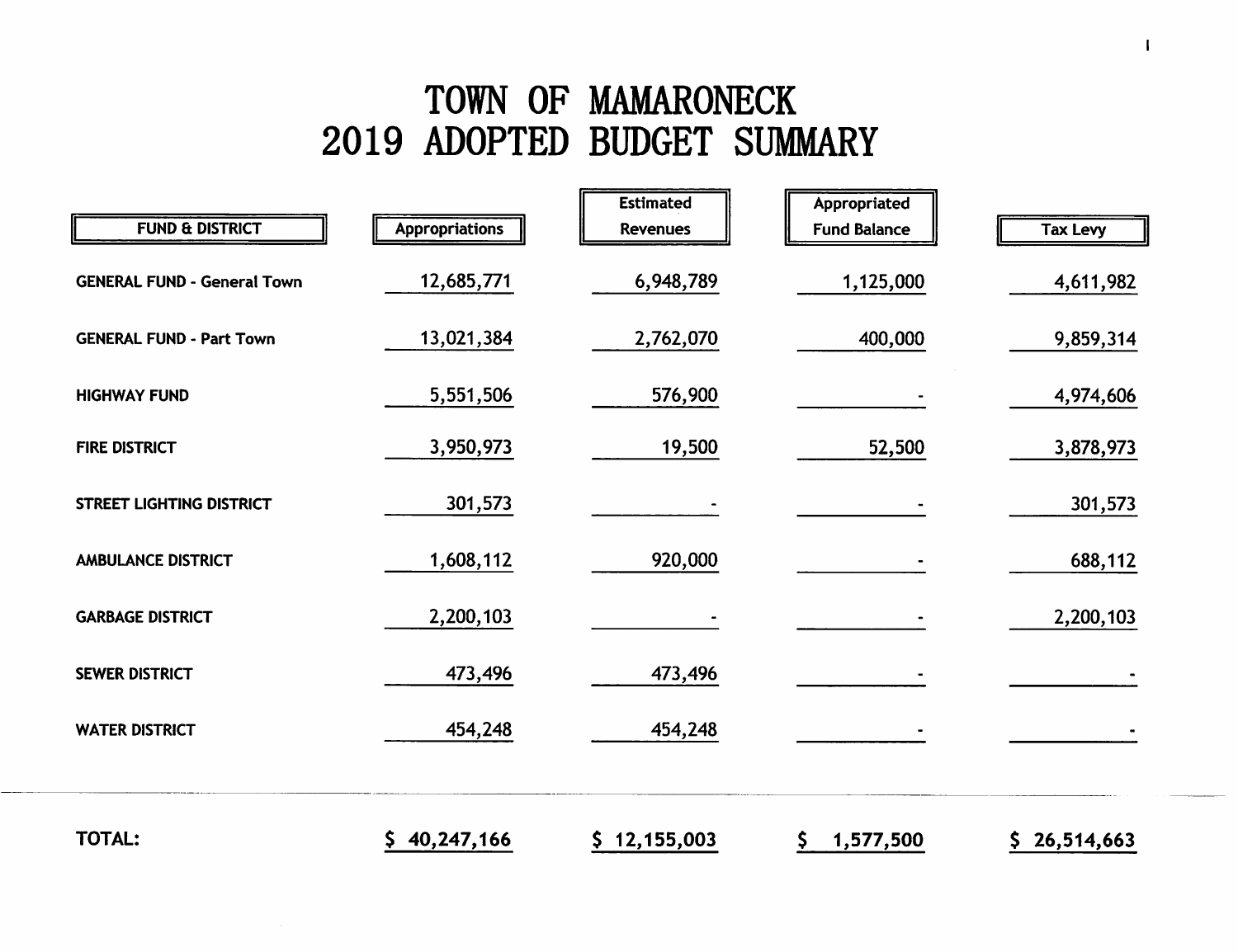### **2018 ASSESSMENT ROLL - TAXABLE VALUE**

### **COMPARISON OF TAXABLE VALUE - 2017 TO 2018 ASSESSMENT**

| <b>TOWN OF MAMARONECK</b><br>(Unincorporated Area)                | 4,308,315,488 | 44%  | General Fund - T.W.                                                                  | 2017<br><b>ASSESSMENT</b><br><b>FOR 2018 TAX</b><br>9,771,592,337                  | 2018<br><b>ASSESSMENT</b><br><b>FOR 2019 TAX</b><br>9,774,581,720 |                         |                  |
|-------------------------------------------------------------------|---------------|------|--------------------------------------------------------------------------------------|------------------------------------------------------------------------------------|-------------------------------------------------------------------|-------------------------|------------------|
| <b>VILLAGE OF LARCHMONT</b>                                       | 2,852,474,623 | 29%  | General Fund - T.O.<br><b>Highway Fund</b>                                           | 4,273,948,507<br>4,273,948,507                                                     | 4,308,315,488<br>4,308,315,488                                    |                         |                  |
| <b>VILLAGE OF MAMARONECK</b>                                      | 2,613,791,609 | 27%  | <b>Fire District</b><br><b>Street Lighting District</b><br><b>Ambulance District</b> | 4,310,659,752<br>4,310,659,752                                                     | 4,341,181,950<br>4,341,181,950                                    |                         |                  |
| TOTAL TAXABLE ASSESSED VALUE<br>(Town Wide)                       | 9,774,581,720 | 100% | <b>Garbage District</b><br>Sewer District #1<br><b>Water District</b>                | 9,868,637,351<br>4,310,659,752<br>4,114,212,152                                    | 9,865,111,723<br>4,341,181,950<br>4,136,201,850                   |                         |                  |
| <b>SUMMARY OF ASSESSMENT</b>                                      |               |      |                                                                                      | 4,310,659,752                                                                      | 4,341,181,950                                                     |                         |                  |
| TOTAL TAXABLE ASSESSED PROPERTY VALUE                             | 9,774,581,720 |      |                                                                                      | COMPARISON OF TAX RATES - 2018 TO 2019 TAXES (PER \$1,000 OF TAXABLE A.V.)<br>**** |                                                                   |                         |                  |
| (Townwide) Less Partially Exempt Properties                       |               |      |                                                                                      | <b>2018 TAX RATE</b><br><b>ACTUAL</b>                                              | 2019 TAX RATE<br><b>ESTIMATED</b>                                 |                         |                  |
| <b>VETERANS EXEMPTIONS</b><br>(Section 458, 458a, R.P.T.L.)       | 43,293,764    |      | General Fund - T.W.<br>General Fund - T.O.                                           | 0.41                                                                               | 0.47                                                              | <b>INCREASE</b><br>0.06 | <b>DECREASE</b>  |
| AGED EXEMPTIONS (Section 467, R.P.T.L.)                           | 34,865,746    |      | <b>Highway Fund</b><br><b>Fire District</b>                                          | 2.31<br>1.18<br>0.88                                                               | 2.29<br>1.15<br>0.89                                              | 0.01                    | (0.02)<br>(0.03) |
| <b>CLERGY EXEMPTIONS (Section 460, R.P.T.L.)</b>                  |               |      | <b>Street Lighting District</b><br><b>Ambulance District</b>                         | 0.07<br>0.06                                                                       | 0.07<br>0.07                                                      | 0.01                    |                  |
| DISABILITY/LIMITED INCOME EXEMPTIONS<br>(Section 459-c, R.P.T.L.) | 538,485       |      | <b>Garbage District</b><br>Sewer District #1<br><b>Water District</b>                | 0.50                                                                               | 0.51                                                              | 0.01                    |                  |
| MUNI CORP. (Prop Acquired Sec 406(5), R.P.T.L.)                   | 35,500        |      | TOTAL (TOWN):                                                                        | \$<br>5.41                                                                         | \$<br>5.45                                                        | S.<br>0.09              | Ŝ.<br>(0.05)     |
| <b>WHOLLY EXEMPT PROPERTY</b>                                     | 754,747,873   |      |                                                                                      | <b>NET INCREASE IN TAX RATE:</b>                                                   |                                                                   | Ś.<br>0.04 OR           | 0.77%            |
| <b>TOTAL ASSESSED PROPERTY VALUE</b>                              |               |      |                                                                                      |                                                                                    |                                                                   |                         |                  |

(Town Wide)

 $\sim$ 

10,608,063,088

 $\sim$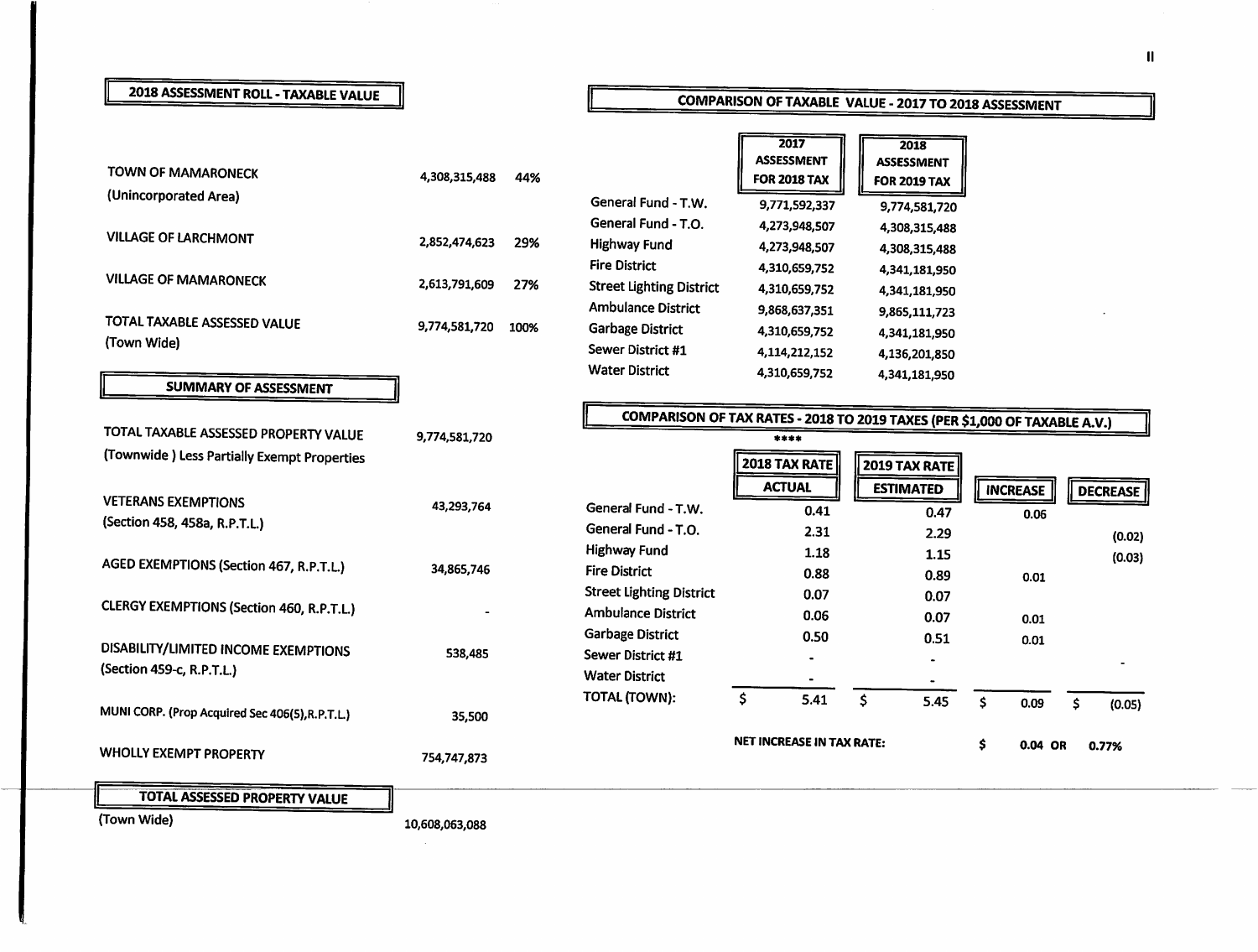Report Date: 12/19/2018

#### Account Table:

### **TOWN OF MAMARONECK2019 Adopted Budget**

Fiscal Year: 2019 Period From: 1 To: 12

 $\mathsf{BUD4050}\,1.0$ Page 1 of 135

|  | Alt. Sort Table: |  |
|--|------------------|--|
|  |                  |  |

| Account<br><b>Description</b>                        | Original<br>2016<br><b>Budget</b> | 2016<br><b>Actual</b> | Original<br>2017<br><b>Budget</b> | 2017<br><b>Actual</b> | Original<br>2018<br><b>Budget</b> | 2018<br>Actual   | 2019<br><b>ADOPTED</b><br><b>Stage</b> | Var/Orig To<br><b>ADOPTED</b><br><b>Stage</b> |
|------------------------------------------------------|-----------------------------------|-----------------------|-----------------------------------|-----------------------|-----------------------------------|------------------|----------------------------------------|-----------------------------------------------|
| <b>Fund A</b>                                        | <b>GENERAL FUND TOWNWIDE</b>      |                       |                                   |                       |                                   |                  |                                        |                                               |
| A.0000.1001<br>REAL PROPERTY TAXES                   | 3,847,133.00                      | 3,643,082.41          | 3,838,591.00                      | 4,361,569.77          | 3,971,080.00                      | 4,424,343.25     | 4,611,982.00                           | 16.14%                                        |
| <b>Total Group 10</b><br><b>REAL PROPERTY TAXES</b>  |                                   |                       |                                   |                       |                                   |                  |                                        |                                               |
|                                                      | 3,847,133.00                      | 3,643,082.41          | 3,838,591.00                      | 4,361,569.77          | 3,971,080.00                      | (4, 424, 343.25) | 4,611,982.00                           | $-100.00%$                                    |
| A.0000.1081<br>P.I.L.O.T. - PAYMENT IN LIEU OF TAXES | 0.00                              | 1,263.88              | 0.00                              | 1,347.67              | 0.00                              | 1,350.19         | 1,300.00                               | 100.00%                                       |
| A.0000.1090<br>PENALTIES ON PROP TAXES               | 600,000.00                        | 984,323.32            | 600,000.00                        | 1,067,806.24          | 600,000.00                        | 537,210.31       | 500,000.00                             | $-16.67%$                                     |
| A.0000.1130<br>UTILITIES GROSS RECEIPTS              | 5,000.00                          | 14,945.99             | 7,000.00                          | 9,771.38              | 7,000.00                          | 2,917.16         | 10,000.00                              | 42.86%                                        |
| <b>Total Group 10A</b><br><b>OTHER TAX ITEMS</b>     |                                   |                       |                                   |                       |                                   |                  |                                        |                                               |
|                                                      | 605,000.00                        | 1,000,533.19          | 607,000.00                        | 1,078,925.29          | 607,000.00                        | (541, 477.66)    | 511,300.00                             | $-100.00%$                                    |
| A.0000.1255<br>TOWN CLERKS FEES                      | 9,000.00                          | 9,472.78              | 8,000.00                          | 6,489.00              | 7,000.00                          | 3,821.25         | 7,000.00                               | 0.00%                                         |
| A.0000.1270<br>ELECTION SERVICES - WEST CTY          | 0.00                              | 1,212.00              | 1,000.00                          | 808.00                | 1,000.00                          | 0.00             | 1,000.00                               | 0.00%                                         |
| A.0000.1720<br>LOT #1 DAY PERMIT FEES                | 250,000.00                        | 272,044.00            | 260,750.00                        | 282,520.00            | 280,000.00                        | 287,055.06       | 280,000.00                             | 0.00%                                         |
| A.0000.1740<br>LOT #1 METER FEES                     | 65,000.00                         | 77,286.76             | 75,000.00                         | 81,972.60             | 75,000.00                         | 68,091.90        | 80,000.00                              | 6.67%                                         |
| <b>Total Group 12</b><br><b>DEPARTMENTAL INCOME</b>  |                                   |                       |                                   |                       |                                   |                  |                                        |                                               |
|                                                      | 324,000.00                        | 360,015.54            | 344,750.00                        | 371,789.60            | 363,000.00                        | (358, 968.21)    | 368,000.00                             | $-100.00%$                                    |
| A.0000.2001<br>RECREATION - ADULT PROGRAMS           | 86,000.00                         | 108,090.87            | 96,000.00                         | 108,387.00            | 101,000.00                        | 95,308.00        | 85,000.00                              | $-15.84%$                                     |
| A.0000.2002<br>RECREATION - YOUTH PROGRAMS           | 585,000.00                        | 652,357.98            | 635,000.00                        | 742,605.21            | 705,000.00                        | 819,634.45       | 770,000.00                             | 9.22%                                         |
| A.0000.2010<br>HOMMOCKS FIELDS MAINT.                | 35,500.00                         | 38,981.00             | 39,000.00                         | 38,284.00             | 40,000.00                         | 5,940.00         | 39,000.00                              | $-2.50%$                                      |
| A.0000.2013<br>RINK - CONCESSIONS                    | 30,000.00                         | 31,755.00             | 30,000.00                         | 30,000.00             | 26,000.00                         | 16,730.00        | 16,900.00                              | $-35.00%$                                     |
| A.0000.2014<br>COMMUNITY ROOM RENTAL<br>A.0000.2025  | 13,000.00                         | 16,100.00             | 13,000.00                         | 12,725.00             | 13,000.00                         | 15,950.00        | 13,000.00                              | 0.00%                                         |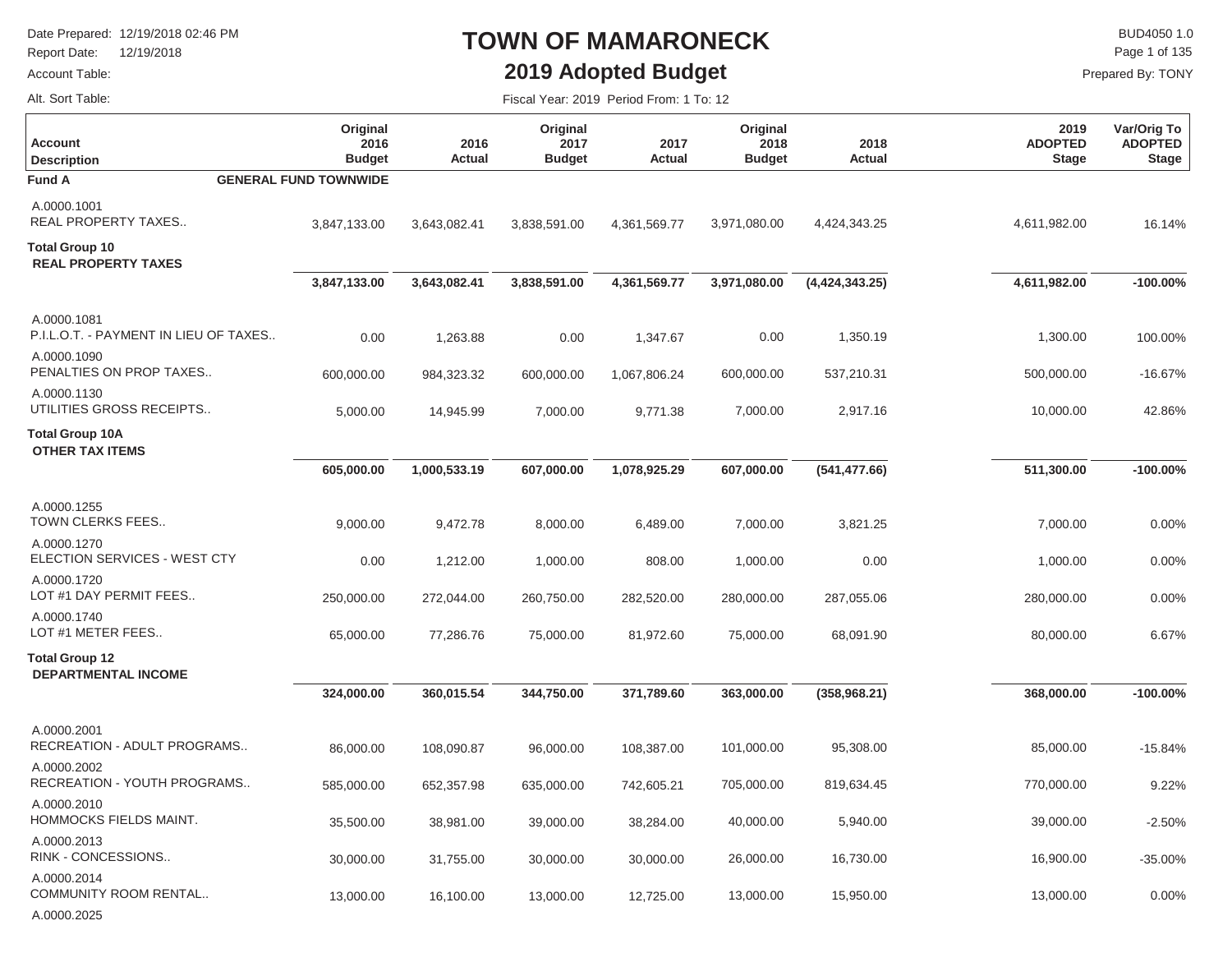Report Date: 12/19/2018

#### Account Table:

Alt. Sort Table:

 $\Gamma$ 

### **TOWN OF MAMARONECK2019 Adopted Budget**

 $\mathsf{BUD4050}\,1.0$ Prepared By: TONY Page 2 of 135

| <b>Account</b><br><b>Description</b>                                   | Original<br>2016<br><b>Budget</b> | 2016<br>Actual | Original<br>2017<br><b>Budget</b> | 2017<br><b>Actual</b> | Original<br>2018<br><b>Budget</b> | 2018<br>Actual | 2019<br><b>ADOPTED</b><br><b>Stage</b> | Var/Orig To<br><b>ADOPTED</b><br><b>Stage</b> |
|------------------------------------------------------------------------|-----------------------------------|----------------|-----------------------------------|-----------------------|-----------------------------------|----------------|----------------------------------------|-----------------------------------------------|
| <b>Fund A</b>                                                          | <b>GENERAL FUND TOWNWIDE</b>      |                |                                   |                       |                                   |                |                                        |                                               |
| A.0000.2025<br>POOL ADMISSIONS/CHARGES                                 | 435,000.00                        | 485,741.14     | 450,000.00                        | 479,481.50            | 465,000.00                        | 472,319.43     | 460,000.00                             | $-1.08%$                                      |
| A.0000.2026<br>POOL PROGRAMS                                           | 95,000.00                         | 122,326.50     | 105,000.00                        | 153,234.50            | 110,000.00                        | 126,018.03     | 110,000.00                             | 0.00%                                         |
| A.0000.2065<br>RINK - GEN ADMISSION                                    | 370,000.00                        | 341,785.80     | 335,000.00                        | 318,117.50            | 320,000.00                        | 300,382.54     | 325,000.00                             | 1.56%                                         |
| A.0000.2066<br>RINK - ICE RENTALS                                      | 505,000.00                        | 503,200.00     | 500,000.00                        | 493,184.90            | 505,000.00                        | 359,808.10     | 510,000.00                             | 0.99%                                         |
| A.0000.2067<br><b>HOCKEY PROGRAM</b>                                   | 85,000.00                         | 96,895.94      | 87,000.00                         | 96,699.50             | 96,000.00                         | 119,827.00     | 101,000.00                             | 5.21%                                         |
| A.0000.2068<br>SKATING SCHOOL                                          | 175,000.00                        | 189,352.56     | 185,000.00                        | 171,332.32            | 185,000.00                        | 127,834.58     | 180,000.00                             | $-2.70%$                                      |
| A.0000.2070<br>SWIM CLUB                                               | 53,000.00                         | 52,858.00      | 53,000.00                         | 63,276.50             | 55,000.00                         | 58,407.00      | 60,000.00                              | 9.09%                                         |
| <b>Total Group 13</b><br><b>DEPT INCOME - CULTURE &amp; RECREATION</b> |                                   |                |                                   |                       |                                   |                |                                        |                                               |
|                                                                        | 2,467,500.00                      | 2,639,444.79   | 2,528,000.00                      | 2,707,327.93          | 2,621,000.00                      | (2,518,159.13) | 2,669,900.00                           | $-100.00\%$                                   |
| A.0000.2210<br>GEN SERV OTHER GOV'TS                                   | 5,000.00                          | 5,000.00       | 5,000.00                          | 5,000.00              | 5,000.00                          | 5,000.00       | 5,000.00                               | 0.00%                                         |
| <b>Total Group 14</b><br><b>INTER GOV'T CHARGES</b>                    |                                   |                |                                   |                       |                                   |                |                                        |                                               |
|                                                                        | 5,000.00                          | 5,000.00       | 5,000.00                          | 5,000.00              | 5,000.00                          | (5,000.00)     | 5,000.00                               | $-100.00\%$                                   |
| A.0000.2401<br><b>INTEREST EARNINGS</b>                                | 20,000.00                         | 27,641.64      | 20,000.00                         | 36,288.87             | 25,000.00                         | 75,659.89      | 50,000.00                              | 100.00%                                       |
| A.0000.2410<br>PROPERTY RENTAL                                         | 243,000.00                        | 286,041.96     | 250,000.00                        | 286,072.96            | 280,000.00                        | 315,061.68     | 310,000.00                             | 10.71%                                        |
| A.0000.2411<br>PROPERTY RENTAL - SENIOR CENTER                         | 0.00                              | 0.00           | 0.00                              | 0.00                  | 0.00                              | 550.00         | 0.00                                   | 0.00%                                         |
| <b>Total Group 15</b><br><b>USE OF MONEY &amp; PROPERTY</b>            |                                   |                |                                   |                       |                                   |                |                                        |                                               |
|                                                                        | 263,000.00                        | 313,683.60     | 270,000.00                        | 322,361.83            | 305,000.00                        | (391, 271.57)  | 360,000.00                             | $-100.00\%$                                   |
| A.0000.2544<br><b>DOG LICENSES</b>                                     | 10,000.00                         | 11,175.00      | 10,000.00                         | 11,750.00             | 10,000.00                         | 8,046.00       | 10,000.00                              | 0.00%                                         |
| A.0000.2560<br>STREET OPENING PERMITS<br>A.0000.2590                   | 25,000.00                         | 61,000.00      | 25,000.00                         | 62,400.00             | 30,000.00                         | 41,220.00      | 40,000.00                              | 33.33%                                        |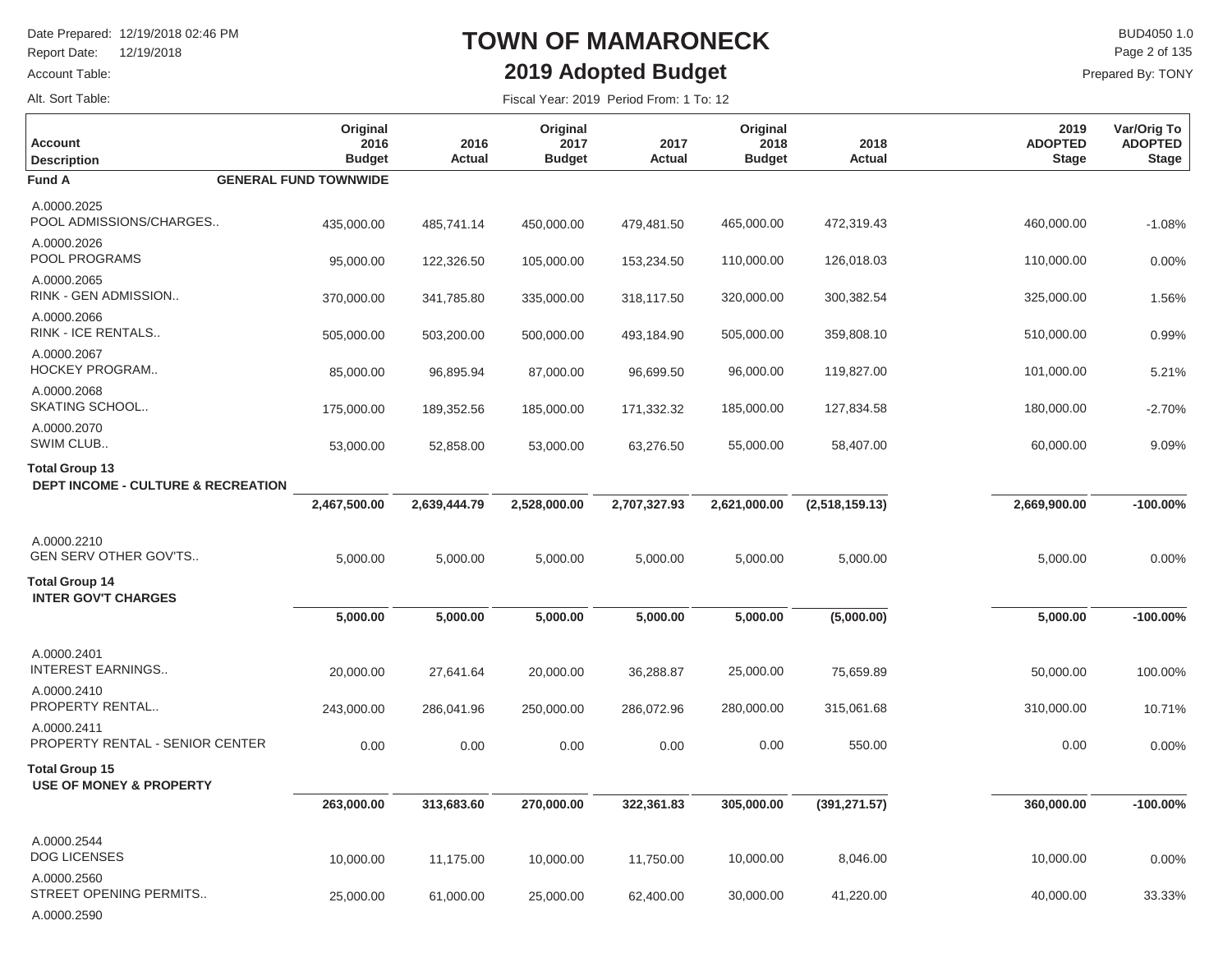Report Date: 12/19/2018

#### Account Table:

### **TOWN OF MAMARONECK2019 Adopted Budget**

Fiscal Year: 2019 Period From: 1 To: 12

 $\mathsf{BUD4050}\,1.0$ Page 3 of 135

Prepared By: TONY

Alt. Sort Table:

| <b>Account</b><br><b>Description</b>                         | Original<br>2016<br><b>Budget</b> | 2016<br>Actual | Original<br>2017<br><b>Budget</b> | 2017<br><b>Actual</b> | Original<br>2018<br><b>Budget</b> | 2018<br>Actual | 2019<br><b>ADOPTED</b><br><b>Stage</b> | Var/Orig To<br><b>ADOPTED</b><br><b>Stage</b> |
|--------------------------------------------------------------|-----------------------------------|----------------|-----------------------------------|-----------------------|-----------------------------------|----------------|----------------------------------------|-----------------------------------------------|
| <b>Fund A</b>                                                | <b>GENERAL FUND TOWNWIDE</b>      |                |                                   |                       |                                   |                |                                        |                                               |
| A.0000.2590<br><b>GARAGE SALE PERMITS</b>                    | 500.00                            | 535.00         | 250.00                            | 580.00                | 250.00                            | 260.00         | 300.00                                 | 20.00%                                        |
| <b>Total Group 16</b><br><b>LICENSES &amp; PERMITS</b>       |                                   |                |                                   |                       |                                   |                |                                        |                                               |
|                                                              | 35,500.00                         | 72,710.00      | 35,250.00                         | 74,730.00             | 40,250.00                         | (49, 526.00)   | 50,300.00                              | $-100.00\%$                                   |
| A.0000.2610<br>FINES & FORFEITURES                           | 270,000.00                        | 320,723.45     | 300,000.00                        | 291,459.76            | 300,000.00                        | 252,985.75     | 300,000.00                             | 0.00%                                         |
| <b>Total Group 17</b><br><b>FINES &amp; FORFEITURES</b>      |                                   |                |                                   |                       |                                   |                |                                        |                                               |
|                                                              | 270,000.00                        | 320,723.45     | 300,000.00                        | 291,459.76            | 300,000.00                        | (252, 985.75)  | 300,000.00                             | $-100.00\%$                                   |
| A.0000.2660<br>SALE OF PROPERTY                              | 0.00                              | 145,295.00     | 0.00                              | 1,316,886.29          | 0.00                              | 17,500.00      | 0.00                                   | 0.00%                                         |
| A.0000.2680<br><b>INSURANCE RECOVERIES</b>                   | 0.00                              | 13,512.87      | 0.00                              | 30,492.61             | 0.00                              | 990.00         | 0.00                                   | 0.00%                                         |
| <b>Total Group 18</b><br><b>SALE PROP / COMP FOR LOSS</b>    |                                   |                |                                   |                       |                                   |                |                                        |                                               |
|                                                              | 0.00                              | 158,807.87     | 0.00                              | 1,347,378.90          | 0.00                              | (18, 490.00)   | 0.00                                   | 0.00%                                         |
| A.0000.2701<br>REFUND PRIOR YEARS EXP                        | 0.00                              | 0.00           | 0.00                              | 225.00                | 0.00                              | 846.84         | 0.00                                   | 0.00%                                         |
| A.0000.2770<br>MISCELLANEOUS                                 | 0.00                              | 28,297.13      | 0.00                              | 2,751.35              | 0.00                              | 2,212.32       | 0.00                                   | 0.00%                                         |
| A.0000.2775<br>CONTRIBUTIONS - WIN(SNAP)                     | 2,700.00                          | 3,740.50       | 2,700.00                          | 2,124.00              | 2,700.00                          | 455.00         | 450.00                                 | $-83.33%$                                     |
| A.0000.2776<br>CONTRIBUTIONS - MEALS ON WHEELS               | 16,000.00                         | 15,248.50      | 16,000.00                         | 8,125.00              | 16,000.00                         | 5,669.50       | 6,000.00                               | $-62.50%$                                     |
| A.0000.2777<br><b>CONTRIBUTIONS - SITE</b><br>TRANSPORTATION | 2,000.00                          | 3,125.00       | 2,000.00                          | 2,865.00              | 2,000.00                          | 2,413.00       | 1,125.00                               | -43.75%                                       |
| A.0000.2778<br>CONTRIBUTIONS - CONGREGATE<br>MEALS           | 13,000.00                         | 14,348.00      | 13,000.00                         | 11,759.00             | 13,000.00                         | 8,296.00       | 9,000.00                               | $-30.77%$                                     |
| A.0000.2779<br>SENIOR PROGRAM - DUES/FEES                    | 14,500.00                         | 22,192.50      | 14,500.00                         | 25,145.00             | 17,000.00                         | 20,641.00      | 18,000.00                              | 5.88%                                         |
| A.0000.2780<br><b>CONTRIBUTIONS - SUPPORT SVCS</b><br>TRANSP | 3,000.00                          | 2,396.00       | 3,000.00                          | 2,368.00              | 3,000.00                          | 2,446.00       | 1,125.00                               | $-62.50%$                                     |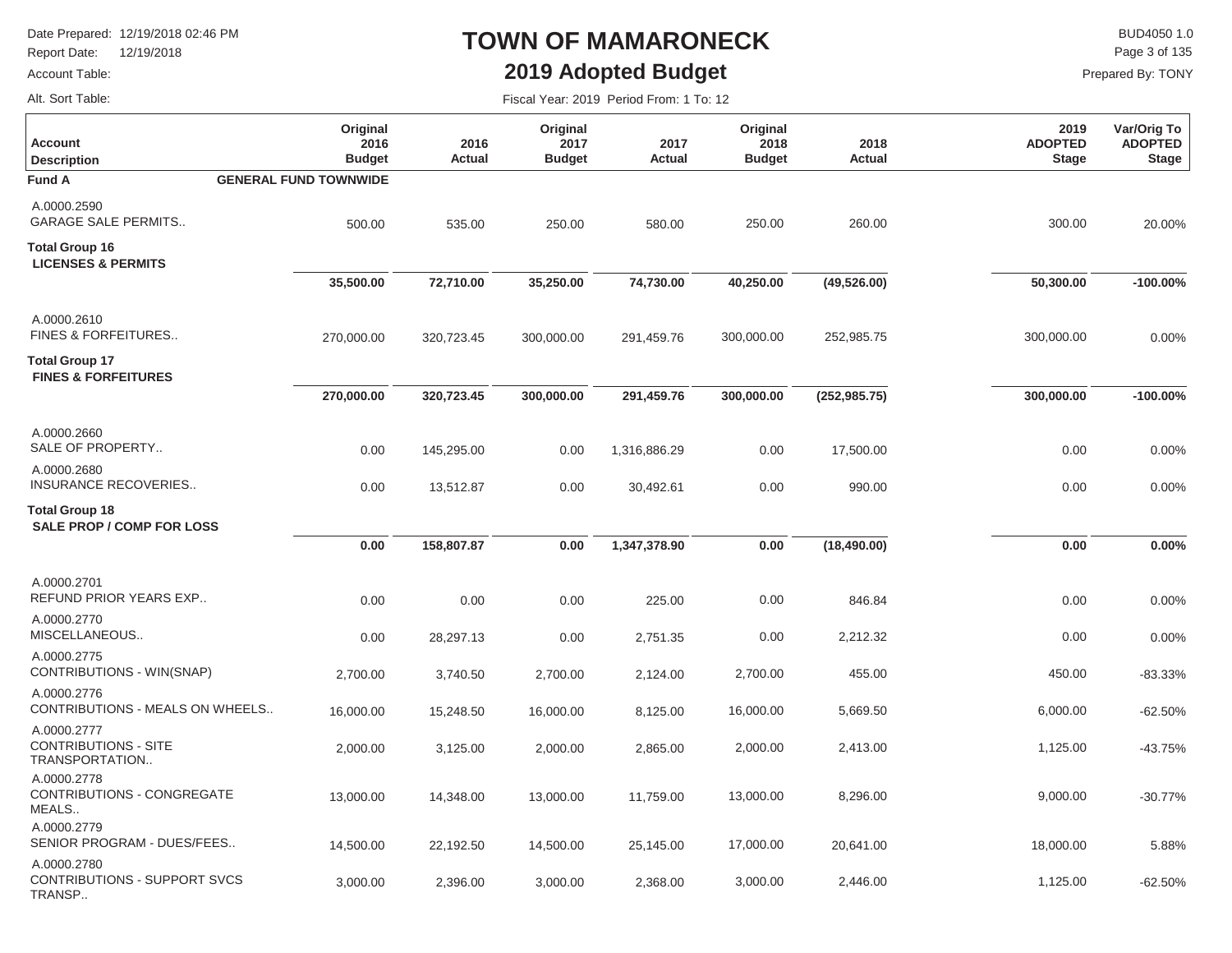Report Date: 12/19/2018

#### Account Table:

Alt. Sort Table:

П

### **TOWN OF MAMARONECK2019 Adopted Budget**

 $\mathsf{BUD4050}\,1.0$ Page 4 of 135

Prepared By: TONY

| <b>Account</b><br><b>Description</b>                   | Original<br>2016<br><b>Budget</b> | 2016<br>Actual | Original<br>2017<br><b>Budget</b> | 2017<br><b>Actual</b> | Original<br>2018<br><b>Budget</b> | 2018<br>Actual | 2019<br><b>ADOPTED</b><br><b>Stage</b> | Var/Orig To<br><b>ADOPTED</b><br><b>Stage</b> |
|--------------------------------------------------------|-----------------------------------|----------------|-----------------------------------|-----------------------|-----------------------------------|----------------|----------------------------------------|-----------------------------------------------|
| <b>Fund A</b>                                          | <b>GENERAL FUND TOWNWIDE</b>      |                |                                   |                       |                                   |                |                                        |                                               |
| <b>Total Group 19</b><br><b>MISCELLANEOUS</b>          |                                   |                |                                   |                       |                                   |                |                                        |                                               |
|                                                        | 51,200.00                         | 89,347.63      | 51,200.00                         | 55,362.35             | 53,700.00                         | (42, 979.66)   | 35,700.00                              | $-100.00\%$                                   |
| A.0000.3001<br>PER CAPITA                              | 140,000.00                        | 142,194.00     | 140,000.00                        | 142,194.00            | 140,000.00                        | 142,194.00     | 140,000.00                             | 0.00%                                         |
| A.0000.3005<br><b>MORTGAGE TAX</b>                     | 1,075,000.00                      | 1,736,581.31   | 1,300,000.00                      | 1,382,743.89          | 1,500,000.00                      | 1,237,495.82   | 1,350,000.00                           | $-10.00%$                                     |
| A.0000.3484<br>NGC-MENTAL HEALTH BOARD                 | 350,000.00                        | 373,062.88     | 370,000.00                        | 424,618.89            | 415,000.00                        | 318,947.50     | 450,000.00                             | 8.43%                                         |
| A.0000.3770<br>AAA TRANSPORTATION                      | 0.00                              | 0.00           | 0.00                              | 0.00                  | 0.00                              | 2,456.00       | 0.00                                   | 0.00%                                         |
| A.0000.3820<br>YOUTH PROGRAMS                          | 2,500.00                          | 2,957.00       | 2,500.00                          | 2,500.00              | 2,500.00                          | 5,557.00       | 3,000.00                               | 20.00%                                        |
| A.0000.3988<br>STATE AID-WIN(SNAP)                     | 6,225.00                          | 9,317.35       | 6,225.00                          | 5,021.68              | 6,225.00                          | 2,035.87       | 6,225.00                               | 0.00%                                         |
| A.0000.3990<br>GRANTS-OTHER                            | 0.00                              | 5,072.00       | 0.00                              | 0.00                  | 0.00                              | 0.00           | 0.00                                   | 0.00%                                         |
| A.0000.3999<br>STATE GRANT - JUSTICE COURT             | 0.00                              | 4,400.00       | 0.00                              | 11,698.00             | 0.00                              | 0.00           | 0.00                                   | 0.00%                                         |
| <b>Total Group 21</b><br><b>STATE AID</b>              |                                   |                |                                   |                       |                                   |                |                                        |                                               |
|                                                        | 1,573,725.00                      | 2,273,584.54   | 1,818,725.00                      | 1,968,776.46          | 2,063,725.00                      | (1,708,686.19) | 1,949,225.00                           | $-100.00\%$                                   |
| A.0000.4770<br>III-B TRANSPORTATION                    | 8,100.00                          | 8,172.00       | 8,100.00                          | 8,172.00              | 8,100.00                          | 4,767.00       | 8,172.00                               | 0.89%                                         |
| A.0000.4771<br>III-C1 CONG MEALS NUTRITN               | 17,000.00                         | 21,798.97      | 17,608.00                         | 14,855.87             | 17,608.00                         | 13,926.21      | 17,608.00                              | 0.00%                                         |
| A.0000.4772<br>III-C2 MEALS ON WHEELS                  | 41,000.00                         | 47,032.45      | 42,032.00                         | 29,683.00             | 42,032.00                         | 23,475.95      | 42,032.00                              | 0.00%                                         |
| A.0000.4789<br>SECTION 8 ADMINISTRATION                | 585,434.00                        | 571,065.49     | 669,125.00                        | 609,319.78            | 600,000.00                        | 374,235.79     | 501,552.00                             | $-16.41%$                                     |
| <b>Total Group 22</b><br><b>FEDERAL AID</b>            |                                   |                |                                   |                       |                                   |                |                                        |                                               |
|                                                        | 651,534.00                        | 648,068.91     | 736,865.00                        | 662,030.65            | 667,740.00                        | (416, 404.95)  | 569,364.00                             | $-100.00\%$                                   |
| A.0000.5032<br>TRANSFERS FROM PART TOWN<br>A.0000.5041 | 50,000.00                         | 50,000.00      | 50,000.00                         | 50,000.00             | 50,000.00                         | 50,000.00      | 50,000.00                              | 0.00%                                         |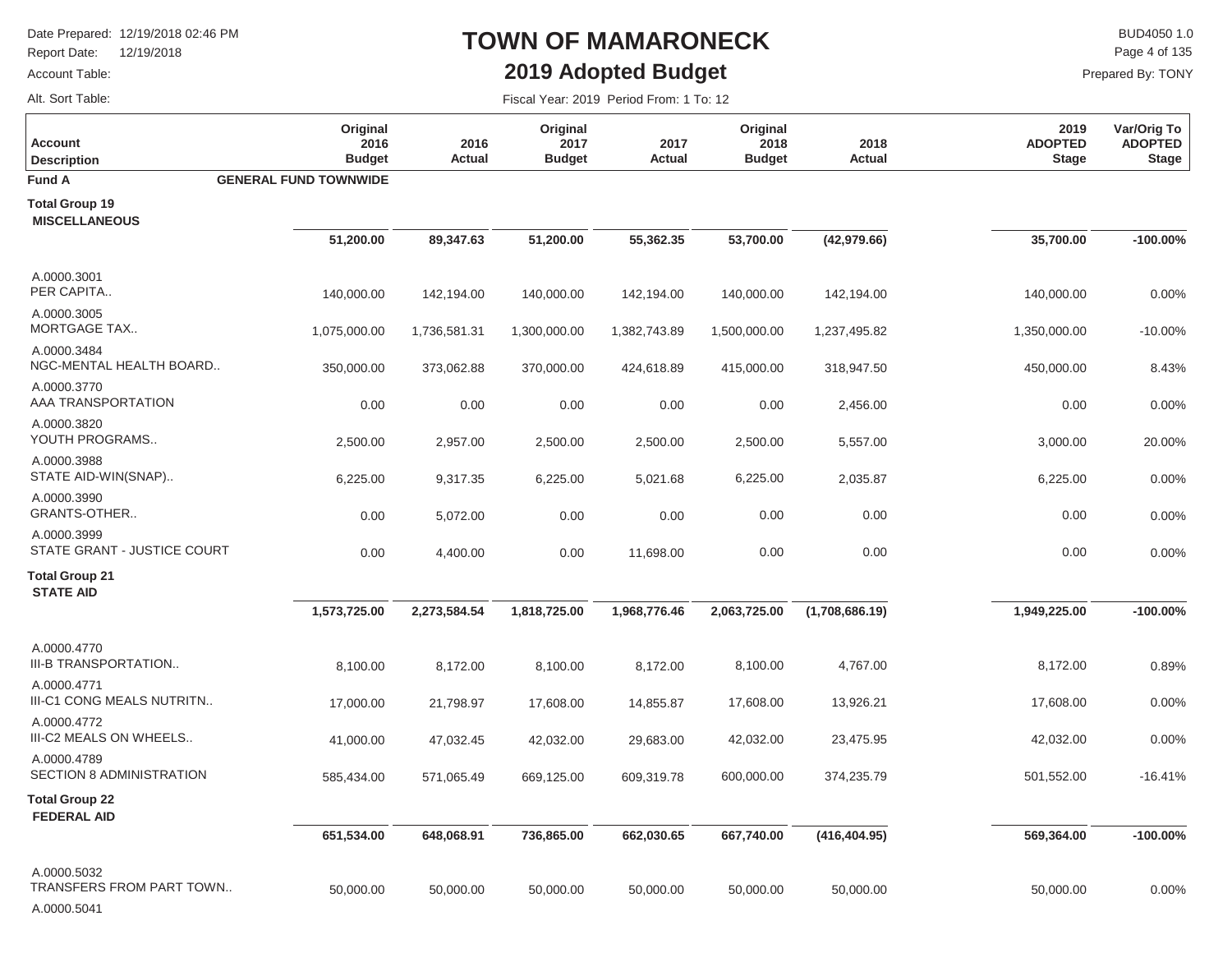Report Date: 12/19/2018

#### Account Table:

### **TOWN OF MAMARONECK2019 Adopted Budget**

 $\mathsf{BUD4050}\,1.0$ Prepared By: TONY Page 5 of 135

**-100.00%**

20.10%

**4.87%**

Alt. Sort Table:

**Description Account**

A.0000.5041

A.0000.5050

**Total Group 23**

**INTERFUND TRANSFERS**

APPROP. FUND BALANCE

TRANSFERS FROM TRUST..

TRANSFERS FROM DEBT SVC..

**APPROPRIATED FUND BALANCE**

| $110$ put of $191$ , $1011$                   |                                        |                       |                                   | $20107$ applied badget                  |                                   |                |
|-----------------------------------------------|----------------------------------------|-----------------------|-----------------------------------|-----------------------------------------|-----------------------------------|----------------|
|                                               |                                        |                       |                                   | Fiscal Year: 2019 Period From: 1 To: 12 |                                   |                |
| Var/Orig To<br><b>ADOPTED</b><br><b>Stage</b> | 2019<br><b>ADOPTED</b><br><b>Stage</b> | 2018<br><b>Actual</b> | Original<br>2018<br><b>Budget</b> | 2017<br>Actual                          | Original<br>2017<br><b>Budget</b> | 2016<br>Actual |
|                                               |                                        |                       |                                   |                                         |                                   |                |
| $0.00\%$                                      | 0.00                                   | 15,386.00             | 0.00                              | 14,231.00                               | 0.00                              | 9,000.00       |
| $-28.57%$                                     | 80,000.00                              | 112,000.00            | 112,000.00                        | 43,000.00                               | 43,000.00                         | 0.00           |
|                                               |                                        |                       |                                   |                                         |                                   |                |
| $-100.00\%$                                   | 130,000.00                             | (177, 386.00)         | 162,000.00                        | 107,231.00                              | 93,000.00                         | 59,000.00      |
|                                               |                                        |                       |                                   |                                         |                                   |                |

**0.00**

0.00

**12,685,771.00**

**1,125,000.00**

1,125,000.00

**Total Dept 0000**

**Total Group 26**

A.0000.5995

|  | 10,708,592.00 | 11,584,001.93 |
|--|---------------|---------------|

**Fund A GENERAL FUND TOWNWIDE**

 **50,000.00** 

0.00

**Original 2016 Budget**

0.00

 **565,000.00** 

565,000.00

 **0.00** 

0.00

 **11,482,403.00** 

 **13,353,943.54** 

 **0.00** 

0.00

 **854,022.00** 

854,022.00

**Total Type R**

**Revenue**

 **10,708,592.00 11,584,001.93 11,482,403.00 13,353,943.54 10,905,678.37 12,685,771.00 12,096,220.00 4.87%**

 **936,725.00** 

936,725.00

**(10,905,678.37) 12,096,220.00**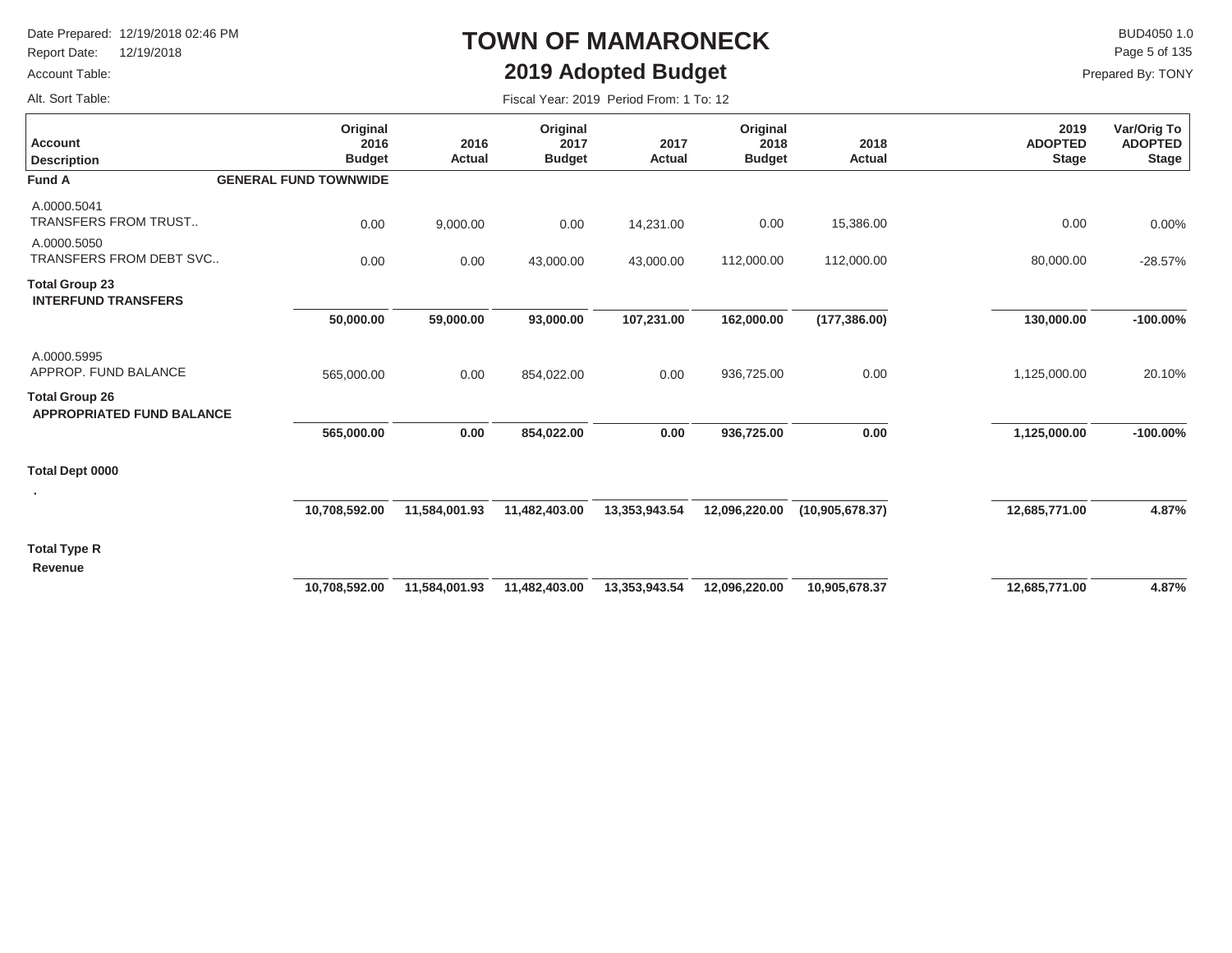Report Date: 12/19/2018

#### Account Table:

Alt. Sort Table:

# **TOWN OF MAMARONECK2019 Adopted Budget**

 $\mathsf{BUD4050}\,1.0$ Page 6 of 135

| Fiscal Year: 2019 Period From: 1 To: 12 |  |  |  |  |
|-----------------------------------------|--|--|--|--|
|-----------------------------------------|--|--|--|--|

| <b>Account</b><br><b>Description</b>               | Original<br>2016<br><b>Budget</b> | 2016<br>Actual | Original<br>2017<br><b>Budget</b> | 2017<br>Actual | Original<br>2018<br><b>Budget</b> | 2018<br>Actual | 2019<br><b>ADOPTED</b><br><b>Stage</b> | Var/Orig To<br><b>ADOPTED</b><br><b>Stage</b> |
|----------------------------------------------------|-----------------------------------|----------------|-----------------------------------|----------------|-----------------------------------|----------------|----------------------------------------|-----------------------------------------------|
| <b>Fund A</b>                                      | <b>GENERAL FUND TOWNWIDE</b>      |                |                                   |                |                                   |                |                                        |                                               |
| <b>Dept 1010</b>                                   | <b>TOWN BOARD</b>                 |                |                                   |                |                                   |                |                                        |                                               |
| A.1010.1010<br>SALARIES                            | 24,480.00                         | 24,479.52      | 24,728.00                         | 24,300.09      | 24,976.00                         | 23,534.70      | 25,226.00                              | 1.00%                                         |
| <b>Total Group 1</b><br><b>PERSONNEL SERVICES</b>  |                                   |                |                                   |                |                                   |                |                                        |                                               |
|                                                    | 24,480.00                         | 24,479.52      | 24,728.00                         | 24,300.09      | 24,976.00                         | 23,534.70      | 25,226.00                              | $-100.00\%$                                   |
| A.1010.4009<br>OFFICE SUPPLIES                     | 500.00                            | 0.00           | 500.00                            | 0.00           | 500.00                            | 18.00          | 500.00                                 | 0.00%                                         |
| A.1010.4017<br>SEMINAR/CONFERENCES                 | 4,000.00                          | 4,910.83       | 4,000.00                          | 4,580.87       | 4,000.00                          | 5,522.92       | 4,500.00                               | 12.50%                                        |
| A.1010.4030<br>PRINTG/STATIONERY                   | 200.00                            | 212.00         | 200.00                            | 56.50          | 200.00                            | 162.00         | 200.00                                 | 0.00%                                         |
| <b>Total Group 4</b><br><b>CONTRACTUAL EXPENSE</b> |                                   |                |                                   |                |                                   |                |                                        |                                               |
|                                                    | 4,700.00                          | 5,122.83       | 4,700.00                          | 4,637.37       | 4,700.00                          | 5,702.92       | 5,200.00                               | $-100.00\%$                                   |
| <b>Total Dept 1010</b><br><b>TOWN BOARD</b>        |                                   |                |                                   |                |                                   |                |                                        |                                               |
|                                                    | 29,180.00                         | 29,602.35      | 29,428.00                         | 28,937.46      | 29,676.00                         | 29,237.62      | 30,426.00                              | 2.53%                                         |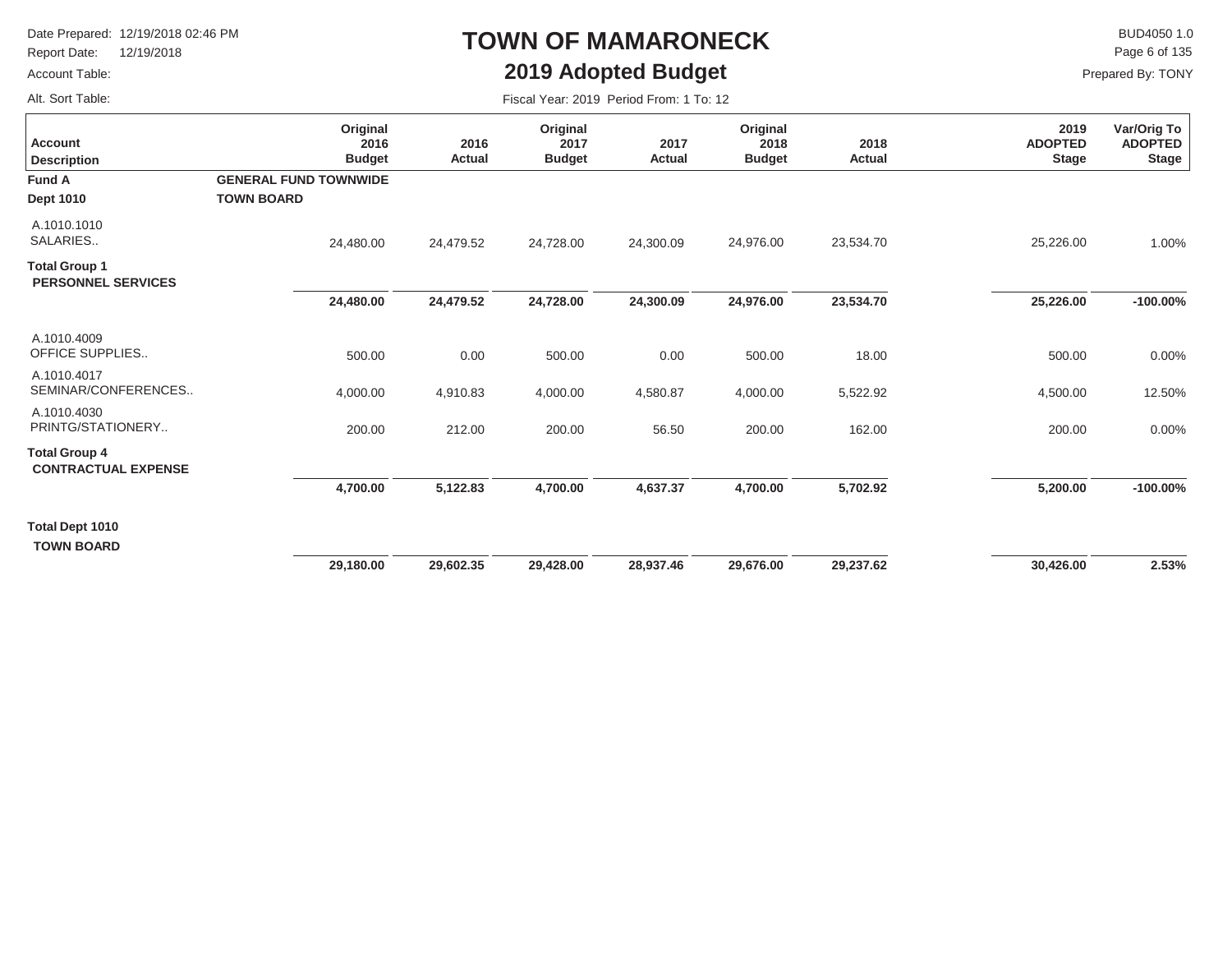Report Date: 12/19/2018

Account Table:

### Alt. Sort Table:

### **TOWN OF MAMARONECK2019 Adopted Budget**

 $\mathsf{BUD4050}\,1.0$ Prepared By: TONY Page 7 of 135

Fiscal Year: 2019 Period From: 1 To: 12

| <b>Account</b><br><b>Description</b>               | Original<br>2016<br><b>Budget</b>                   | 2016<br>Actual | Original<br>2017<br><b>Budget</b> | 2017<br><b>Actual</b> | Original<br>2018<br><b>Budget</b> | 2018<br><b>Actual</b> | 2019<br><b>ADOPTED</b><br><b>Stage</b> | Var/Orig To<br><b>ADOPTED</b><br><b>Stage</b> |
|----------------------------------------------------|-----------------------------------------------------|----------------|-----------------------------------|-----------------------|-----------------------------------|-----------------------|----------------------------------------|-----------------------------------------------|
| <b>Fund A</b><br><b>Dept 1110</b>                  | <b>GENERAL FUND TOWNWIDE</b><br><b>TOWN JUSTICE</b> |                |                                   |                       |                                   |                       |                                        |                                               |
| A.1110.1010<br>SALARIES                            | 181,177.00                                          | 181,700.81     | 184,503.00                        | 186,974.80            | 189,922.00                        | 182,617.25            | 192,990.00                             | 1.62%                                         |
| A.1110.1015<br>OVERTIME                            | 18,000.00                                           | 20,209.68      | 19,000.00                         | 18,558.09             | 19,000.00                         | 15,893.35             | 19,000.00                              | 0.00%                                         |
| A.1110.1016<br><b>LONGEVITY PAY</b>                | 1,050.00                                            | 1,050.00       | 1,050.00                          | 1,050.00              | 1,050.00                          | 1,050.00              | 1,175.00                               | 11.90%                                        |
| A.1110.1021<br>SALARIES - PART TIME                | 17,000.00                                           | 14,035.00      | 17,000.00                         | 14,072.00             | 17,000.00                         | 14,767.56             | 22,000.00                              | 29.41%                                        |
| <b>Total Group 1</b><br><b>PERSONNEL SERVICES</b>  |                                                     |                |                                   |                       |                                   |                       |                                        |                                               |
|                                                    | 217,227.00                                          | 216,995.49     | 221,553.00                        | 220,654.89            | 226,972.00                        | 214,328.16            | 235,165.00                             | $-100.00\%$                                   |
| A.1110.4001<br>TELEPHONE                           | 550.00                                              | 553.96         | 550.00                            | 613.58                | 0.00                              | 0.00                  | 0.00                                   | 0.00%                                         |
| A.1110.4009<br>OFFICE SUPPLIES                     | 500.00                                              | 147.45         | 500.00                            | 141.99                | 500.00                            | 135.49                | 500.00                                 | 0.00%                                         |
| A.1110.4017<br>SEMINAR/CONFERENCES                 | 1,900.00                                            | 1,301.24       | 1,900.00                          | 2,005.70              | 1,900.00                          | 1,561.74              | 2,000.00                               | 5.26%                                         |
| A.1110.4019<br>DUES/PUBLICATIONS                   | 550.00                                              | 375.00         | 550.00                            | 507.00                | 550.00                            | 420.00                | 550.00                                 | 0.00%                                         |
| A.1110.4030<br>PRINTG/STATIONERY                   | 350.00                                              | 335.73         | 350.00                            | 0.00                  | 350.00                            | 379.91                | 350.00                                 | 0.00%                                         |
| A.1110.4040<br>LAW BOOKS                           | 2,000.00                                            | 3,841.27       | 2,000.00                          | 4,511.13              | 2,500.00                          | 471.14                | 2,500.00                               | 0.00%                                         |
| A.1110.4102<br>COURT STENO                         | 19,000.00                                           | 15,225.00      | 19,000.00                         | 15,090.00             | 19,000.00                         | 15,009.00             | 17,000.00                              | $-10.53%$                                     |
| A.1110.4105<br><b>JUROR'S EXPENSE</b>              | 50.00                                               | 0.00           | 50.00                             | 0.00                  | 50.00                             | 0.00                  | 50.00                                  | 0.00%                                         |
| A.1110.4138<br>PARKING VIOLATION FEES              | 20,000.00                                           | 18,304.53      | 20,000.00                         | 18,814.67             | 20,000.00                         | 14,137.84             | 20,000.00                              | 0.00%                                         |
| A.1110.4291<br><b>JUSTICE COURT FEES</b>           | 100,000.00                                          | 113,195.65     | 100,000.00                        | 93,663.40             | 100,000.00                        | 80,434.00             | 100,000.00                             | 0.00%                                         |
| <b>Total Group 4</b><br><b>CONTRACTUAL EXPENSE</b> |                                                     |                |                                   |                       |                                   |                       |                                        |                                               |
|                                                    | 144,900.00                                          | 153,279.83     | 144,900.00                        | 135,347.47            | 144,850.00                        | 112,549.12            | 142,950.00                             | $-100.00\%$                                   |

**Total Dept 1110 TOWN JUSTICE**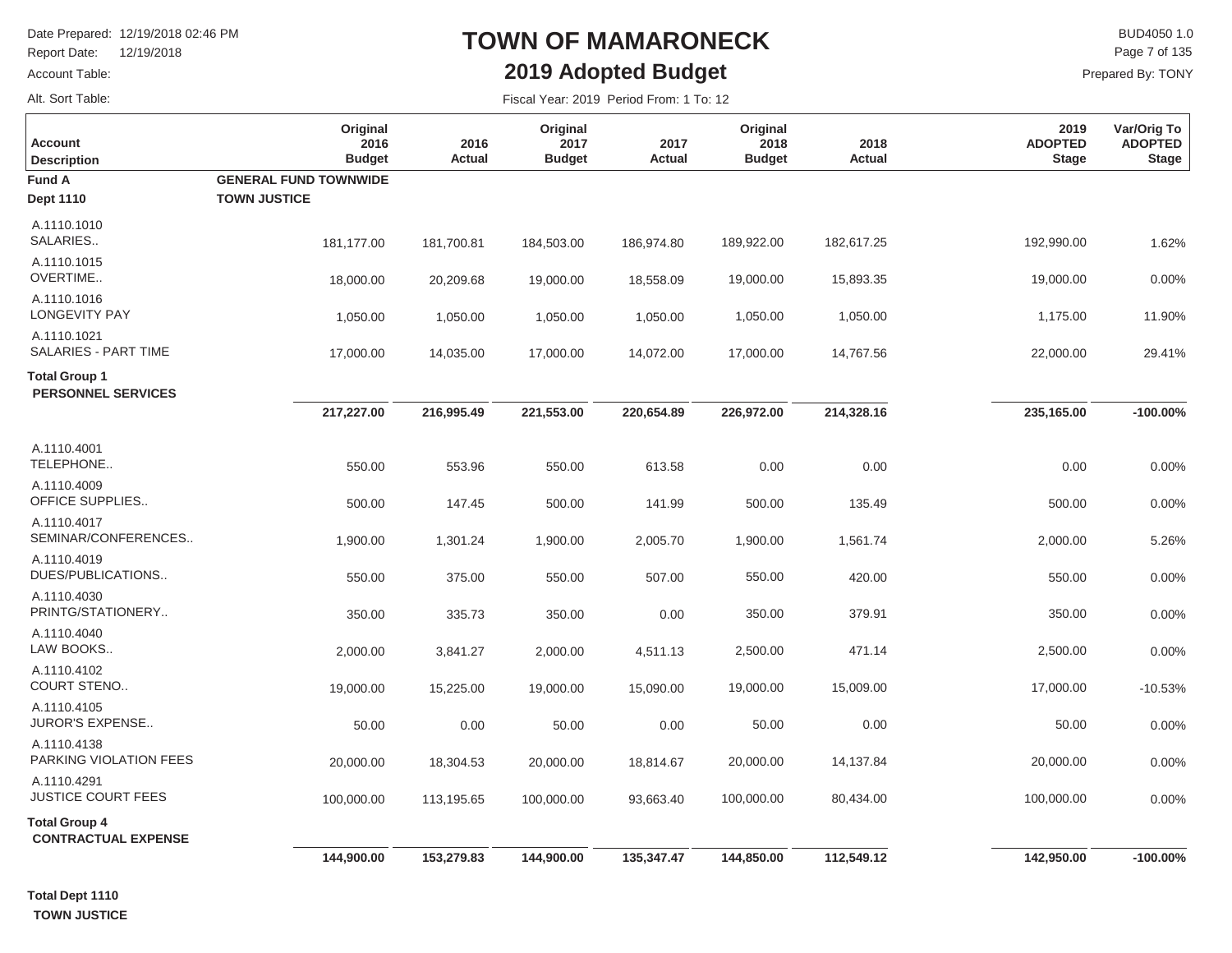Report Date: 12/19/2018

#### Account Table:

Alt. Sort Table:

### **TOWN OF MAMARONECK2019 Adopted Budget**

 $\mathsf{BUD4050}\,1.0$ Prepared By: TONY Page 8 of 135

| Account<br><b>Description</b> | Original<br>2016<br><b>Budget</b> | 2016<br>Actual | Original<br>2017<br><b>Budget</b> | 2017<br>Actual | Original<br>2018<br><b>Budget</b> | 2018<br>Actual | 2019<br><b>ADOPTED</b><br><b>Stage</b> | Var/Orig To<br><b>ADOPTED</b><br><b>Stage</b> |
|-------------------------------|-----------------------------------|----------------|-----------------------------------|----------------|-----------------------------------|----------------|----------------------------------------|-----------------------------------------------|
| <b>Fund A</b>                 | <b>GENERAL FUND TOWNWIDE</b>      |                |                                   |                |                                   |                |                                        |                                               |
| <b>Dept 1110</b>              | <b>TOWN JUSTICE</b>               |                |                                   |                |                                   |                |                                        |                                               |
|                               | 362,127.00                        | 370.275.32     | 366,453.00                        | 356,002.36     | 371,822.00                        | 326,877.28     | 378,115.00                             | 1.69%                                         |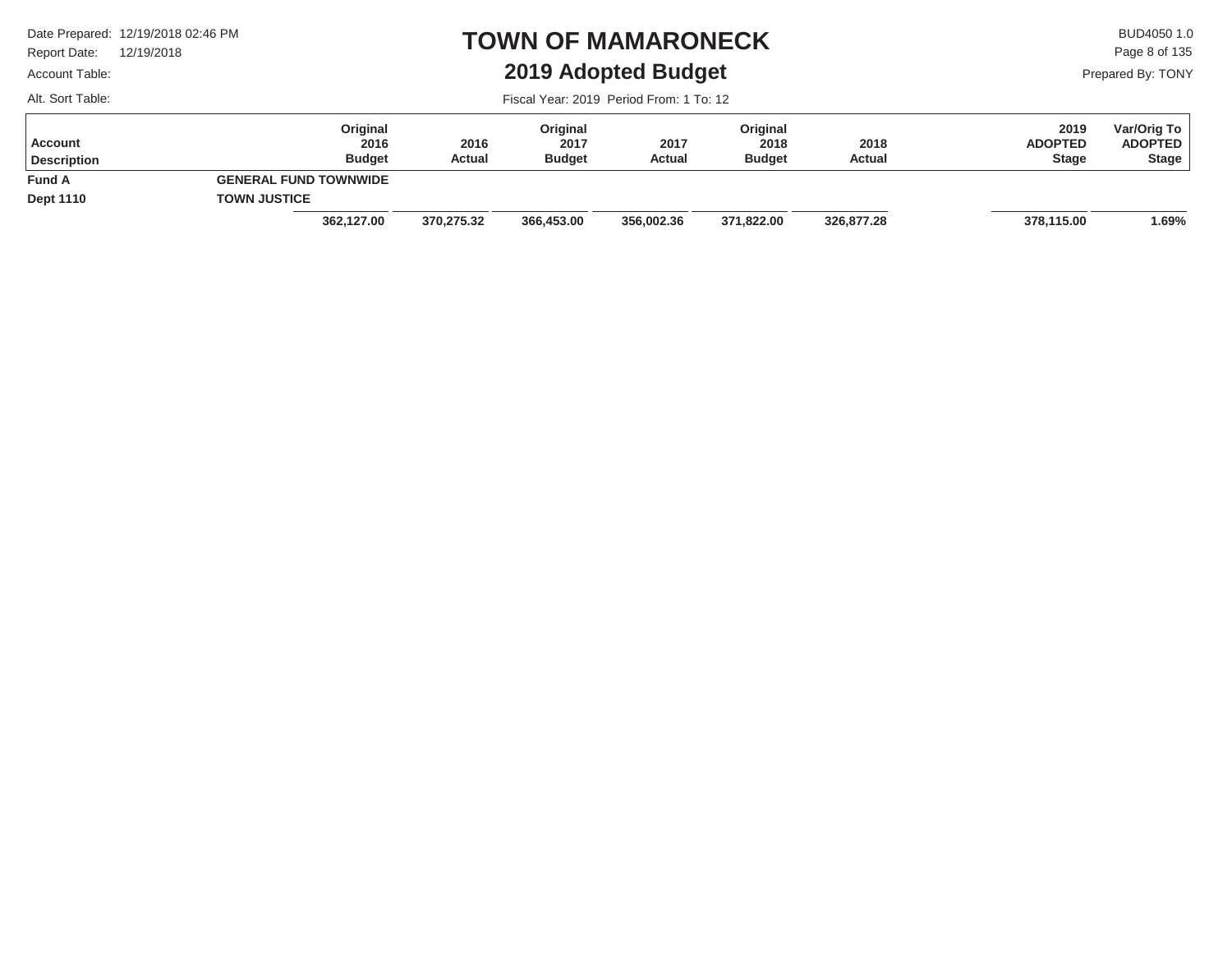Report Date: 12/19/2018

#### Account Table:

Alt. Sort Table:

### **TOWN OF MAMARONECK2019 Adopted Budget**

 $\mathsf{BUD4050}\,1.0$ Page 9 of 135

| Fiscal Year: 2019 Period From: 1 To: 12 |  |  |  |  |
|-----------------------------------------|--|--|--|--|
|-----------------------------------------|--|--|--|--|

| <b>Account</b><br><b>Description</b>               | Original<br>2016<br><b>Budget</b>                      | 2016<br><b>Actual</b> | Original<br>2017<br><b>Budget</b> | 2017<br>Actual | Original<br>2018<br><b>Budget</b> | 2018<br>Actual | 2019<br><b>ADOPTED</b><br><b>Stage</b> | Var/Orig To<br><b>ADOPTED</b><br><b>Stage</b> |
|----------------------------------------------------|--------------------------------------------------------|-----------------------|-----------------------------------|----------------|-----------------------------------|----------------|----------------------------------------|-----------------------------------------------|
| <b>Fund A</b><br><b>Dept 1220</b>                  | <b>GENERAL FUND TOWNWIDE</b><br><b>TOWN SUPERVISOR</b> |                       |                                   |                |                                   |                |                                        |                                               |
| A.1220.1010<br>SALARIES                            | 82,254.00                                              | 83,655.59             | 84,039.00                         | 85,093.80      | 85,473.00                         | 90,406.60      | 94,413.00                              | 10.46%                                        |
| <b>Total Group 1</b><br><b>PERSONNEL SERVICES</b>  | 82,254.00                                              | 83,655.59             | 84,039.00                         | 85,093.80      | 85,473.00                         | 90,406.60      | 94,413.00                              | $-100.00\%$                                   |
| A.1220.4009                                        |                                                        |                       |                                   |                |                                   |                |                                        |                                               |
| OFFICE SUPPLIES                                    | 500.00                                                 | 704.66                | 500.00                            | 379.54         | 500.00                            | 331.03         | 500.00                                 | 0.00%                                         |
| A.1220.4017<br>SEMINAR/CONFERENCES                 | 2,000.00                                               | 313.74                | 2,000.00                          | 118.00         | 2,000.00                          | 60.34          | 2,000.00                               | 0.00%                                         |
| A.1220.4019<br>DUES/PUBLICATIONS                   | 500.00                                                 | 1,200.00              | 1,200.00                          | 1,275.00       | 1,350.00                          | 291.00         | 1,350.00                               | 0.00%                                         |
| A.1220.4030<br>PRINTG/STATIONERY                   | 300.00                                                 | 0.00                  | 300.00                            | 64.50          | 300.00                            | 0.00           | 300.00                                 | 0.00%                                         |
| <b>Total Group 4</b><br><b>CONTRACTUAL EXPENSE</b> |                                                        |                       |                                   |                |                                   |                |                                        |                                               |
|                                                    | 3,300.00                                               | 2,218.40              | 4,000.00                          | 1,837.04       | 4,150.00                          | 682.37         | 4,150.00                               | $-100.00\%$                                   |
| <b>Total Dept 1220</b><br><b>TOWN SUPERVISOR</b>   |                                                        |                       |                                   |                |                                   |                |                                        |                                               |
|                                                    | 85,554.00                                              | 85,873.99             | 88,039.00                         | 86,930.84      | 89,623.00                         | 91,088.97      | 98,563.00                              | 9.98%                                         |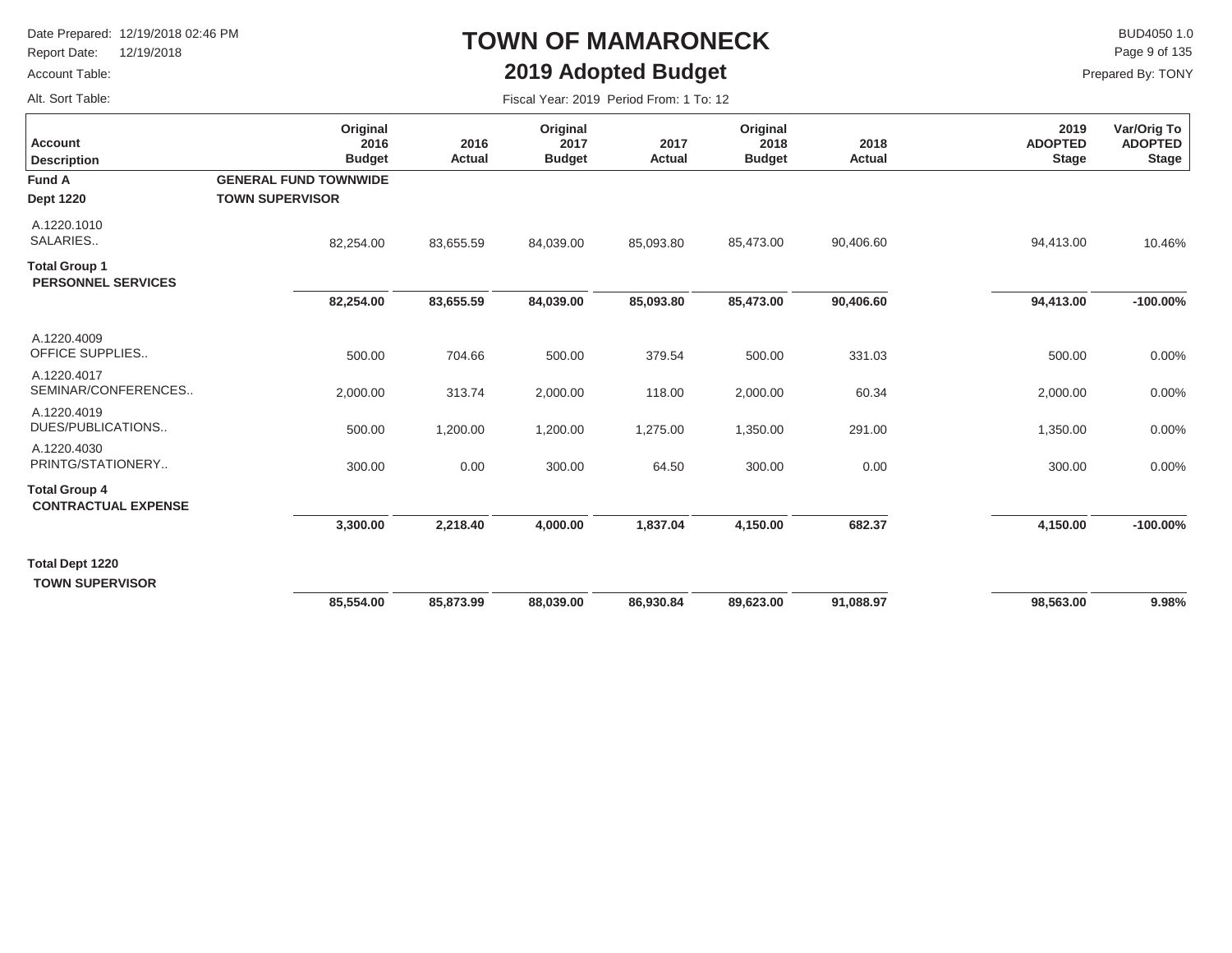Report Date: 12/19/2018

#### Account Table:

Alt. Sort Table:

### **TOWN OF MAMARONECK2019 Adopted Budget**

 $\mathsf{BUD4050}\,1.0$ Prepared By: TONY Page 10 of 135

| <b>Account</b><br><b>Description</b>                | Original<br>2016<br><b>Budget</b>                         | 2016<br>Actual | Original<br>2017<br><b>Budget</b> | 2017<br><b>Actual</b> | Original<br>2018<br><b>Budget</b> | 2018<br>Actual | 2019<br><b>ADOPTED</b><br><b>Stage</b> | Var/Orig To<br><b>ADOPTED</b><br><b>Stage</b> |
|-----------------------------------------------------|-----------------------------------------------------------|----------------|-----------------------------------|-----------------------|-----------------------------------|----------------|----------------------------------------|-----------------------------------------------|
| <b>Fund A</b><br><b>Dept 1221</b>                   | <b>GENERAL FUND TOWNWIDE</b><br><b>TOWN ADMINISTRATOR</b> |                |                                   |                       |                                   |                |                                        |                                               |
| A.1221.1010<br>SALARIES                             | 286,747.00                                                | 293,118.99     | 293,119.00                        | 248,308.21            | 299,826.00                        | 240,338.07     | 249,234.00                             | $-16.87%$                                     |
| A.1221.1015<br>OVERTIME                             | 1,000.00                                                  | 2,118.26       | 1,300.00                          | 2,414.86              | 1,300.00                          | 2,309.30       | 1,300.00                               | 0.00%                                         |
| A.1221.1016<br><b>LONGEVITY PAY</b>                 | 3,025.00                                                  | 3,025.00       | 3,150.00                          | 3,150.00              | 2,225.00                          | 2,225.00       | 2,225.00                               | 0.00%                                         |
| A.1221.1021<br>SALARIES - PART TIME                 | 11,000.00                                                 | 15,987.00      | 11,000.00                         | 38,960.75             | 15,000.00                         | 14,465.50      | 15,000.00                              | 0.00%                                         |
| <b>Total Group 1</b><br><b>PERSONNEL SERVICES</b>   |                                                           |                |                                   |                       |                                   |                |                                        |                                               |
|                                                     | 301,772.00                                                | 314,249.25     | 308,569.00                        | 292,833.82            | 318,351.00                        | 259,337.87     | 267,759.00                             | $-100.00\%$                                   |
| A.1221.4001<br>TELEPHONE                            | 975.00                                                    | 1,051.11       | 975.00                            | 1,125.47              | 0.00                              | 0.00           | 0.00                                   | 0.00%                                         |
| A.1221.4009<br>OFFICE SUPPLIES                      | 700.00                                                    | 997.20         | 700.00                            | 1,424.04              | 850.00                            | 1,849.05       | 850.00                                 | 0.00%                                         |
| A.1221.4017<br>SEMINAR/CONFERENCES                  | 3,000.00                                                  | 4,400.87       | 3,000.00                          | 638.22                | 3,000.00                          | 1,529.86       | 3,000.00                               | 0.00%                                         |
| A.1221.4019<br>DUES/PUBLICATIONS                    | 2,500.00                                                  | 4,302.68       | 3,800.00                          | 3,797.78              | 3,800.00                          | 3,805.05       | 3,800.00                               | 0.00%                                         |
| A.1221.4021<br>PUBLIC NOTICES                       | 2,500.00                                                  | 2,226.00       | 2,500.00                          | 4,567.88              | 3,500.00                          | 2,379.00       | 3,500.00                               | 0.00%                                         |
| A.1221.4030<br>PRINTG/STATIONERY                    | 500.00                                                    | 0.00           | 500.00                            | 0.00                  | 500.00                            | 48.40          | 500.00                                 | 0.00%                                         |
| A.1221.4035<br>CONSULTANT SERVICES                  | 9,000.00                                                  | 7,591.25       | 9,000.00                          | 1,900.00              | 9,000.00                          | 0.00           | 9,000.00                               | 0.00%                                         |
| <b>Total Group 4</b><br><b>CONTRACTUAL EXPENSE</b>  |                                                           |                |                                   |                       |                                   |                |                                        |                                               |
|                                                     | 19,175.00                                                 | 20,569.11      | 20,475.00                         | 13,453.39             | 20,650.00                         | 9,611.36       | 20,650.00                              | $-100.00\%$                                   |
| <b>Total Dept 1221</b><br><b>TOWN ADMINISTRATOR</b> |                                                           |                |                                   |                       |                                   |                |                                        |                                               |
|                                                     | 320,947.00                                                | 334,818.36     | 329,044.00                        | 306,287.21            | 339,001.00                        | 268,949.23     | 288,409.00                             | $-14.92%$                                     |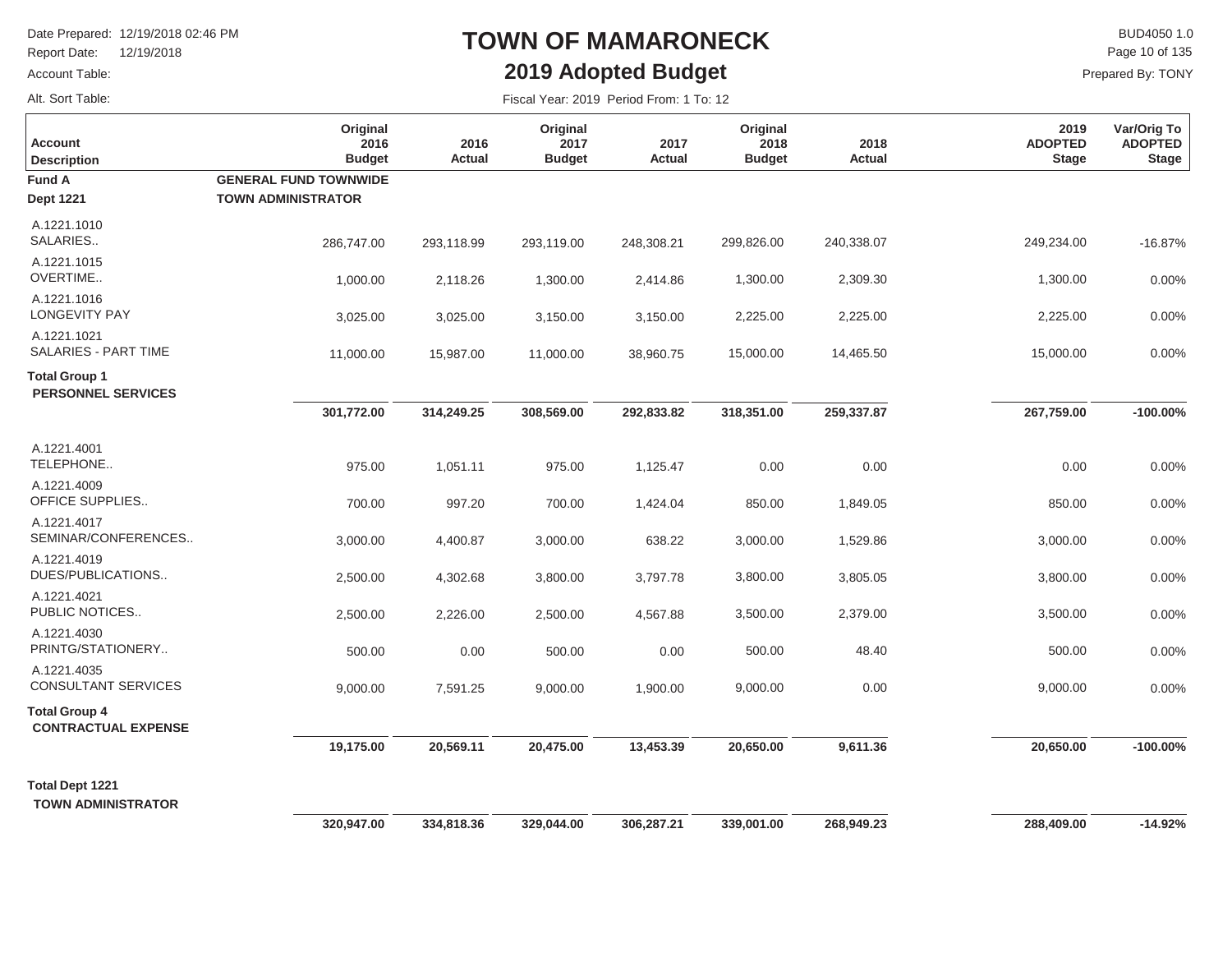Report Date: 12/19/2018

Account Table:

Alt. Sort Table:

### **TOWN OF MAMARONECK2019 Adopted Budget**

 $\mathsf{BUD4050}\,1.0$ Prepared By: TONY Page 11 of 135

| <b>Account</b><br><b>Description</b>              | Original<br>2016<br><b>Budget</b>      | 2016<br>Actual | Original<br>2017<br><b>Budget</b> | 2017<br><b>Actual</b> | Original<br>2018<br><b>Budget</b> | 2018<br><b>Actual</b> | 2019<br><b>ADOPTED</b><br><b>Stage</b> | Var/Orig To<br><b>ADOPTED</b><br><b>Stage</b> |
|---------------------------------------------------|----------------------------------------|----------------|-----------------------------------|-----------------------|-----------------------------------|-----------------------|----------------------------------------|-----------------------------------------------|
| <b>Fund A</b>                                     | <b>GENERAL FUND TOWNWIDE</b>           |                |                                   |                       |                                   |                       |                                        |                                               |
| <b>Dept 1315</b>                                  | <b>COMPTROLLER / RECEIVER OF TAXES</b> |                |                                   |                       |                                   |                       |                                        |                                               |
| A.1315.1010<br>SALARIES                           | 500,566.00                             | 482,237.12     | 496,877.00                        | 519,575.34            | 542,237.00                        | 525,238.29            | 556,534.00                             | 2.64%                                         |
| A.1315.1015<br>OVERTIME                           | 5,000.00                               | 2,395.27       | 5,000.00                          | 6,526.12              | 5,000.00                          | 16,928.85             | 5,000.00                               | 0.00%                                         |
| A.1315.1016<br><b>LONGEVITY PAY</b>               | 2,275.00                               | 2,275.00       | 2,275.00                          | 2,275.00              | 2,275.00                          | 2,275.00              | 2,275.00                               | 0.00%                                         |
| A.1315.1021<br>SALARIES - PART TIME               | 18,000.00                              | 27,227.00      | 18,200.00                         | 10,935.36             | 8,500.00                          | 7,416.00              | 25,000.00                              | 194.12%                                       |
| A.1315.1030<br><b>MEDICAL BUYOUT</b>              | 10,000.00                              | 10,000.00      | 10,000.00                         | 10,000.00             | 10,000.00                         | 10,000.00             | 10,000.00                              | 0.00%                                         |
| <b>Total Group 1</b><br><b>PERSONNEL SERVICES</b> |                                        |                |                                   |                       |                                   |                       |                                        |                                               |
|                                                   | 535,841.00                             | 524,134.39     | 532,352.00                        | 549,311.82            | 568,012.00                        | 561,858.14            | 598,809.00                             | $-100.00\%$                                   |
| A.1315.4001<br>TELEPHONE                          | 975.00                                 | 621.18         | 700.00                            | 644.17                | 0.00                              | 0.00                  | 0.00                                   | 0.00%                                         |
| A.1315.4009<br><b>OFFICE SUPPLIES</b>             | 1,000.00                               | 1,728.11       | 1,000.00                          | 1,312.82              | 1,000.00                          | 26.99                 | 1,000.00                               | 0.00%                                         |
| A.1315.4017<br>SEMINAR/CONFERENCES                | 3,000.00                               | 2,045.00       | 3,000.00                          | 591.91                | 3,000.00                          | 739.69                | 3,000.00                               | 0.00%                                         |
| A.1315.4019<br>DUES/PUBLICATIONS                  | 600.00                                 | 488.00         | 600.00                            | 440.00                | 600.00                            | 498.00                | 600.00                                 | 0.00%                                         |
| A.1315.4021<br>PUBLIC NOTICES                     | 250.00                                 | 283.00         | 250.00                            | 293.00                | 300.00                            | 548.00                | 300.00                                 | 0.00%                                         |
| A.1315.4022<br><b>BOND &amp; NOTE EXPENSE</b>     | 3,000.00                               | 3,750.00       | 3,000.00                          | 4,199.00              | 3,750.00                          | 3,750.00              | 3,750.00                               | 0.00%                                         |
| A.1315.4030<br>PRINTG/STATIONERY                  | 1,000.00                               | 814.54         | 1,000.00                          | 2,105.53              | 1,500.00                          | 1,496.53              | 1,500.00                               | 0.00%                                         |
| A.1315.4101<br>TAX BILLS                          | 18,000.00                              | 8,056.91       | 18,000.00                         | 11,284.52             | 15,000.00                         | 7,238.38              | 15,000.00                              | 0.00%                                         |
| A.1315.4297<br><b>ACA FILING FEES</b>             | 0.00                                   | 1,276.00       | 1,300.00                          | 1,278.00              | 1,300.00                          | 1,264.00              | 1,300.00                               | 0.00%                                         |
| A.1315.4298<br><b>WESTCH CNTY FEES</b>            | 1,000.00                               | 4,475.00       | 1,000.00                          | 0.00                  | 1,000.00                          | 0.00                  | 1,000.00                               | 0.00%                                         |
| <b>Total Group 4</b>                              |                                        |                |                                   |                       |                                   |                       |                                        |                                               |
| <b>CONTRACTUAL EXPENSE</b>                        |                                        |                |                                   |                       |                                   |                       |                                        |                                               |
|                                                   | 28,825.00                              | 23,537.74      | 29,850.00                         | 22,148.95             | 27,450.00                         | 15,561.59             | 27,450.00                              | $-100.00\%$                                   |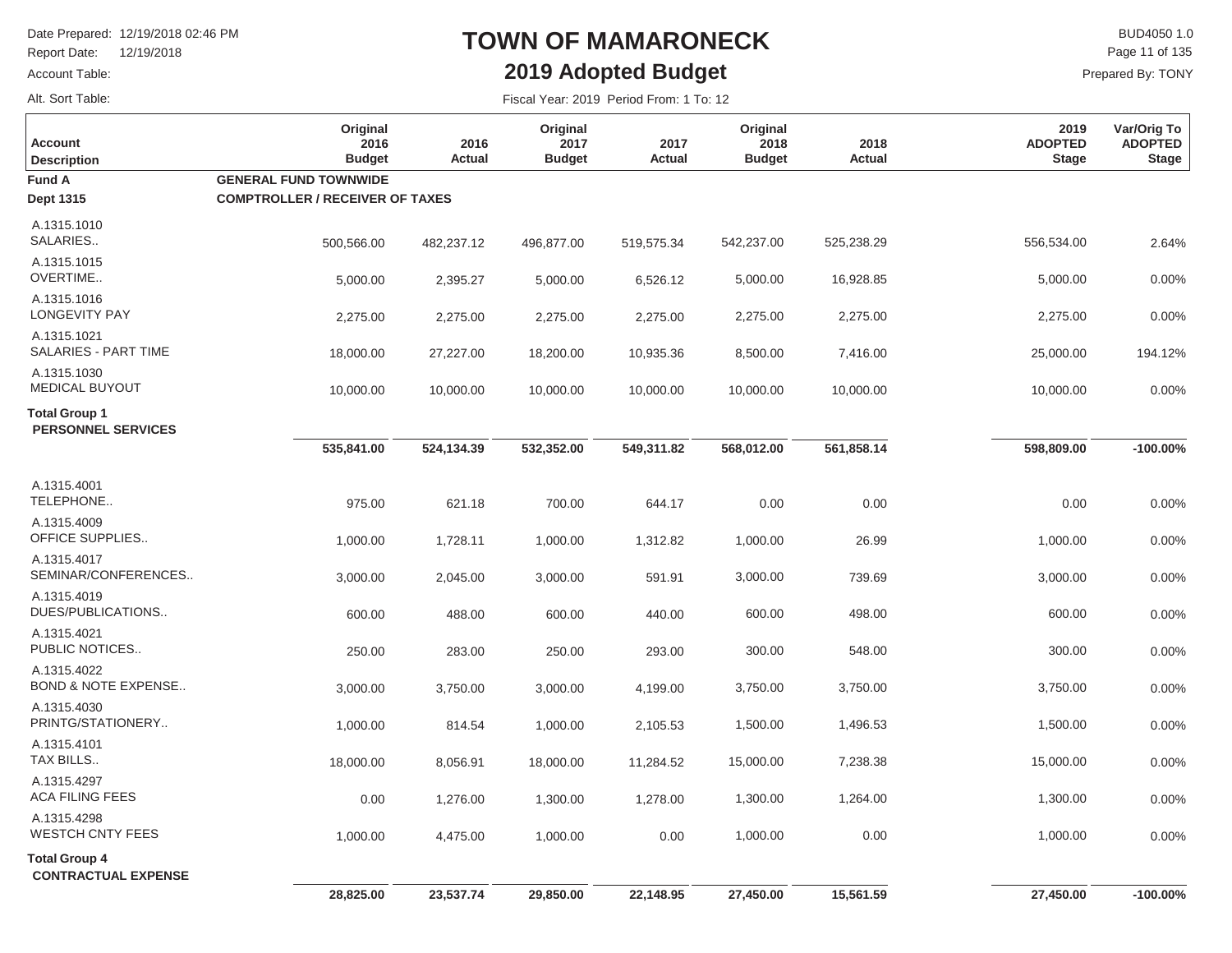Report Date: 12/19/2018

#### Account Table:

Alt. Sort Table:

### **TOWN OF MAMARONECK2019 Adopted Budget**

 $\mathsf{BUD4050}\,1.0$ Page 12 of 135

Prepared By: TONY

| Account<br><b>Description</b>                             | Original<br>2016<br><b>Budget</b>                                      | 2016<br><b>Actual</b> | Original<br>2017<br><b>Budget</b> | 2017<br>Actual | Original<br>2018<br><b>Budget</b> | 2018<br><b>Actual</b> | 2019<br><b>ADOPTED</b><br><b>Stage</b> | Var/Orig To<br><b>ADOPTED</b><br><b>Stage</b> |
|-----------------------------------------------------------|------------------------------------------------------------------------|-----------------------|-----------------------------------|----------------|-----------------------------------|-----------------------|----------------------------------------|-----------------------------------------------|
| <b>Fund A</b><br>Dept 1315                                | <b>GENERAL FUND TOWNWIDE</b><br><b>COMPTROLLER / RECEIVER OF TAXES</b> |                       |                                   |                |                                   |                       |                                        |                                               |
| Total Dept 1315<br><b>COMPTROLLER / RECEIVER OF TAXES</b> | 564,666.00                                                             | 547.672.13            | 562,202.00                        | 571,460.77     | 595,462.00                        | 577,419.73            | 626,259.00                             | 5.17%                                         |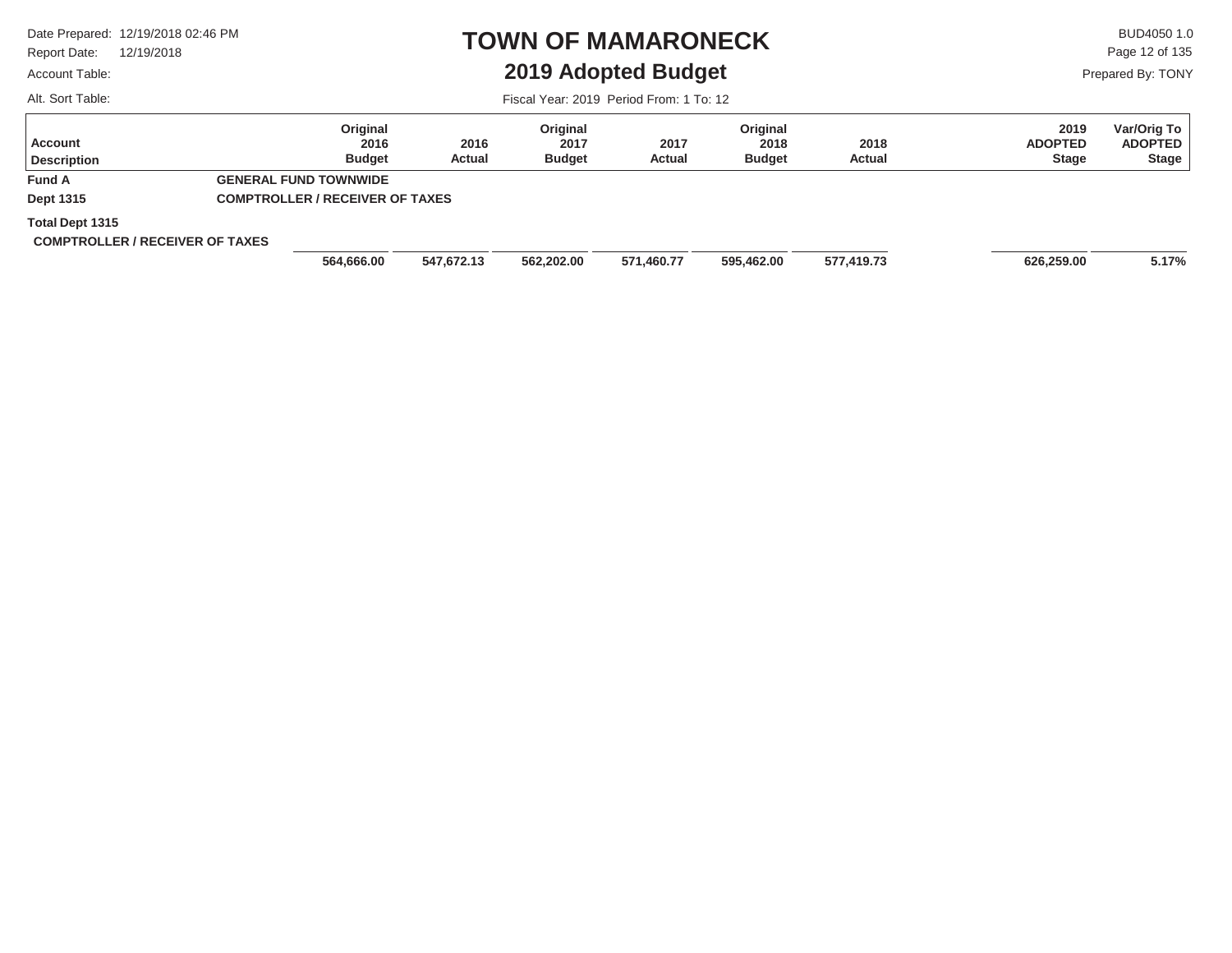Report Date: 12/19/2018

#### Account Table:

Alt. Sort Table:

### **TOWN OF MAMARONECK2019 Adopted Budget**

 $\mathsf{BUD4050 1.0}$ Page 13 of 135

Prepared By: TONY

| <b>Account</b><br><b>Description</b>               | Original<br>2016<br><b>Budget</b>              | 2016<br>Actual | Original<br>2017<br><b>Budget</b> | 2017<br>Actual | Original<br>2018<br><b>Budget</b> | 2018<br><b>Actual</b> | 2019<br><b>ADOPTED</b><br><b>Stage</b> | Var/Orig To<br><b>ADOPTED</b><br><b>Stage</b> |
|----------------------------------------------------|------------------------------------------------|----------------|-----------------------------------|----------------|-----------------------------------|-----------------------|----------------------------------------|-----------------------------------------------|
| <b>Fund A</b><br><b>Dept 1320</b>                  | <b>GENERAL FUND TOWNWIDE</b><br><b>AUDITOR</b> |                |                                   |                |                                   |                       |                                        |                                               |
| A.1320.4107<br><b>INDEPENDENT AUDIT</b>            | 78,425.00                                      | 74,038.00      | 80,100.00                         | 77,675.00      | 80,100.00                         | 78,638.00             | 80,100.00                              | $0.00\%$                                      |
| <b>Total Group 4</b><br><b>CONTRACTUAL EXPENSE</b> |                                                |                |                                   |                |                                   |                       |                                        |                                               |
|                                                    | 78,425.00                                      | 74,038.00      | 80,100.00                         | 77,675.00      | 80,100.00                         | 78,638.00             | 80,100.00                              | $-100.00\%$                                   |
| Total Dept 1320<br><b>AUDITOR</b>                  |                                                |                |                                   |                |                                   |                       |                                        |                                               |
|                                                    | 78,425.00                                      | 74,038.00      | 80,100.00                         | 77,675.00      | 80,100.00                         | 78,638.00             | 80,100.00                              | $0.00\%$                                      |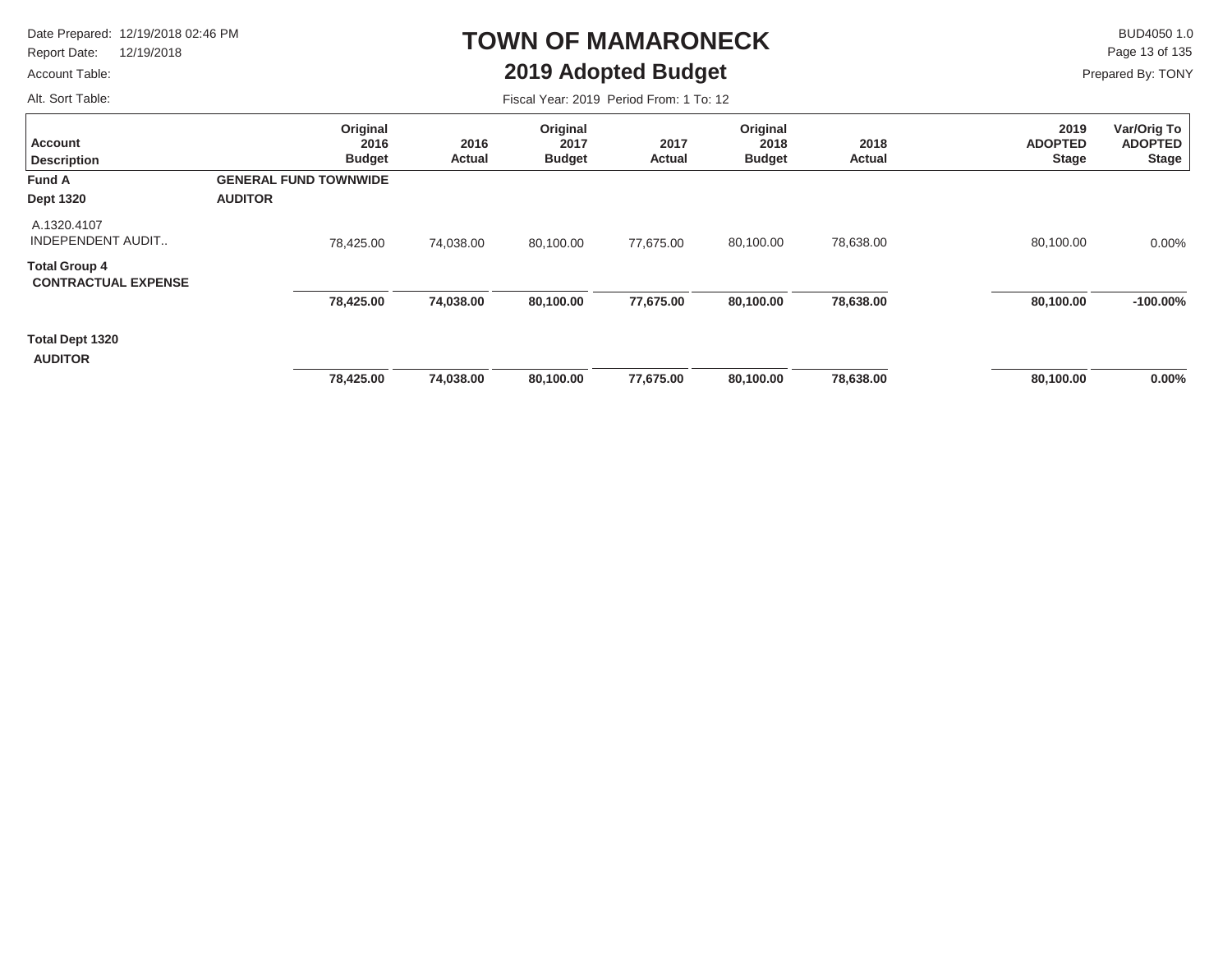Report Date: 12/19/2018

#### Account Table:

Alt. Sort Table:

### **TOWN OF MAMARONECK2019 Adopted Budget**

 $\mathsf{BUD4050}\,1.0$ Prepared By: TONY Page 14 of 135

| <b>Account</b><br><b>Description</b>              | Original<br>2016<br><b>Budget</b> | 2016<br>Actual | Original<br>2017<br><b>Budget</b> | 2017<br>Actual | Original<br>2018<br><b>Budget</b> | 2018<br>Actual | 2019<br><b>ADOPTED</b><br><b>Stage</b> | Var/Orig To<br><b>ADOPTED</b><br><b>Stage</b> |
|---------------------------------------------------|-----------------------------------|----------------|-----------------------------------|----------------|-----------------------------------|----------------|----------------------------------------|-----------------------------------------------|
| <b>Fund A</b>                                     | <b>GENERAL FUND TOWNWIDE</b>      |                |                                   |                |                                   |                |                                        |                                               |
| <b>Dept 1355</b>                                  | <b>ASSESSOR</b>                   |                |                                   |                |                                   |                |                                        |                                               |
| A.1355.1010<br>SALARIES                           | 310,201.00                        | 313,206.58     | 317,261.00                        | 323, 152.51    | 330,865.00                        | 321,020.37     | 338,881.00                             | 2.42%                                         |
| A.1355.1011<br><b>AUTO ALLOWANCE</b>              | 0.00                              | 0.00           | 0.00                              | 0.00           | 0.00                              | 4,423.00       | 4,600.00                               | 100.00%                                       |
| A.1355.1015<br>OVERTIME                           | 2,000.00                          | 207.70         | 1,500.00                          | 1,363.84       | 1,500.00                          | 0.00           | 1,500.00                               | 0.00%                                         |
| A.1355.1016<br><b>LONGEVITY PAY</b>               | 3,150.00                          | 3,150.00       | 3,150.00                          | 3,150.00       | 3,150.00                          | 3,150.00       | 3,275.00                               | 3.97%                                         |
| A.1355.1030<br><b>MEDICAL BUYOUT</b>              | 0.00                              | 5,000.00       | 0.00                              | 5,000.00       | 5,000.00                          | 5,000.00       | 5,000.00                               | 0.00%                                         |
| <b>Total Group 1</b><br><b>PERSONNEL SERVICES</b> |                                   |                |                                   |                |                                   |                |                                        |                                               |
|                                                   | 315,351.00                        | 321,564.28     | 321,911.00                        | 332,666.35     | 340,515.00                        | 333,593.37     | 353,256.00                             | $-100.00\%$                                   |
| A.1355.2101<br><b>OFFICE EQUIPMENT</b>            | 0.00                              | 0.00           | 0.00                              | 0.00           | 2,000.00                          | 0.00           | 2,000.00                               | 0.00%                                         |
| <b>Total Group 2</b><br><b>EQUIPMENT</b>          |                                   |                |                                   |                |                                   |                |                                        |                                               |
|                                                   | 0.00                              | 0.00           | 0.00                              | 0.00           | 2,000.00                          | 0.00           | 2,000.00                               | $-100.00\%$                                   |
| A.1355.4001<br>TELEPHONE                          | 750.00                            | 720.48         | 750.00                            | 720.48         | 0.00                              | 0.00           | 0.00                                   | 0.00%                                         |
| A.1355.4009<br><b>OFFICE SUPPLIES</b>             | 750.00                            | 251.58         | 750.00                            | 98.31          | 750.00                            | 298.84         | 750.00                                 | 0.00%                                         |
| A.1355.4017<br>SEMINAR/CONFERENCES                | 2,500.00                          | 4,353.26       | 5,000.00                          | 3,681.51       | 5,000.00                          | 1,768.02       | 5,000.00                               | 0.00%                                         |
| A.1355.4019<br>DUES/PUBLICATIONS                  | 3,500.00                          | 1,947.00       | 2,500.00                          | 2,915.00       | 2,500.00                          | 1,914.00       | 2,500.00                               | 0.00%                                         |
| A.1355.4021<br>PUBLIC NOTICES                     | 300.00                            | 0.00           | 300.00                            | 174.00         | 300.00                            | 304.00         | 300.00                                 | 0.00%                                         |
| A.1355.4023<br>TRAVEL EXPENSES                    | 400.00                            | 116.10         | 400.00                            | 0.00           | 400.00                            | 77.94          | 400.00                                 | 0.00%                                         |
| A.1355.4030<br>PRINTG/STATIONERY                  | 8,000.00                          | 1,007.25       | 6,000.00                          | 36.16          | 6,000.00                          | 6,080.16       | 6,000.00                               | 0.00%                                         |
| A.1355.4108<br>PROFESSIONAL APPRAISER             | 70,000.00                         | 86,005.00      | 70,000.00                         | 126,892.50     | 85,000.00                         | 141,023.57     | 115,000.00                             | 35.29%                                        |
| A.1355.4109<br>TAX MAP CHANGES                    | 3,000.00                          | 1,672.67       | 3,000.00                          | 3,800.00       | 3,000.00                          | 1,180.00       | 3,000.00                               | 0.00%                                         |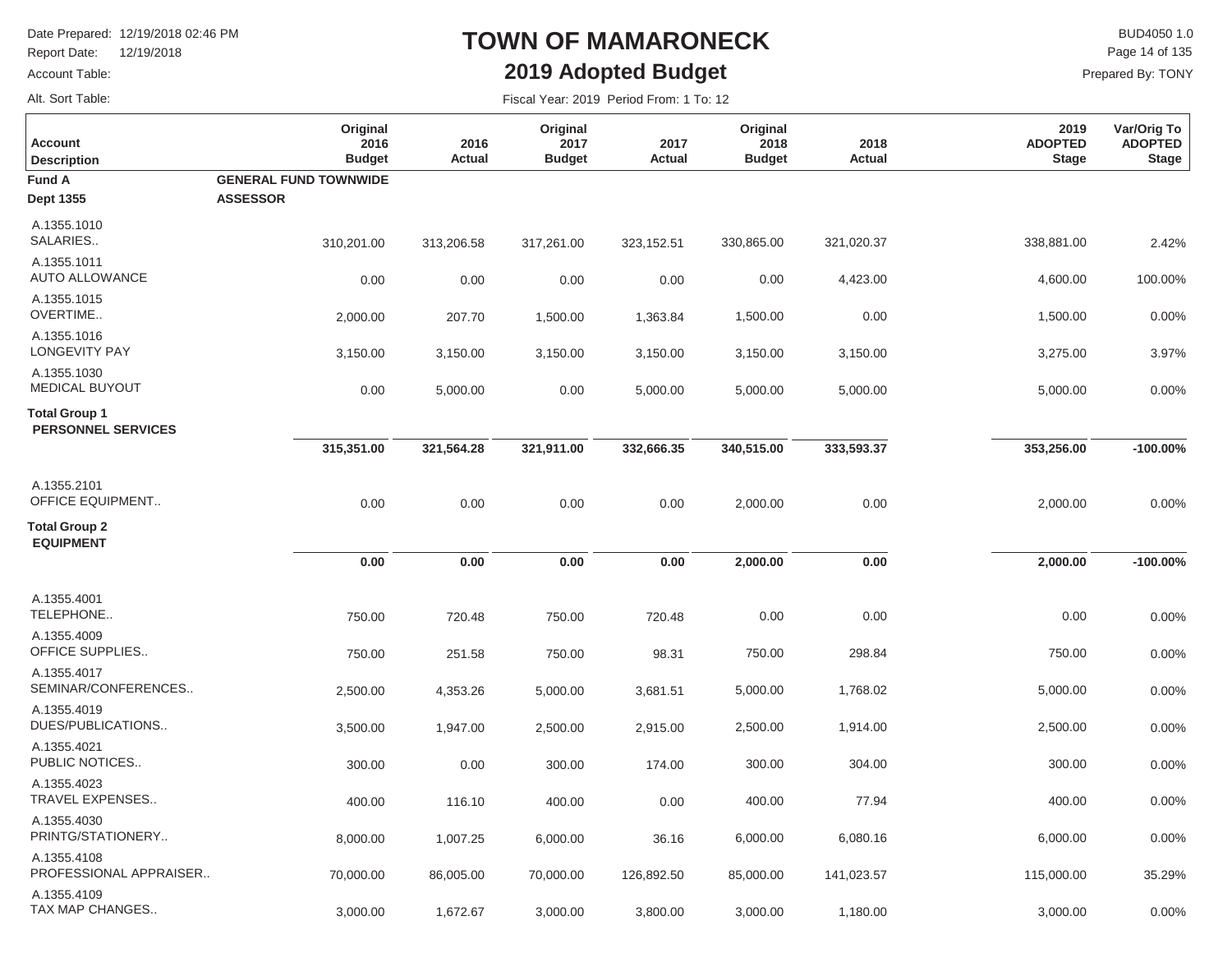Report Date: 12/19/2018

#### Account Table:

Alt. Sort Table:

### **TOWN OF MAMARONECK2019 Adopted Budget**

 $\mathsf{BUD4050}\,1.0$ Prepared By: TONY Page 15 of 135

| <b>Account</b><br><b>Description</b><br><b>Fund A</b><br>Dept 1355 | Original<br>2016<br><b>Budget</b><br><b>GENERAL FUND TOWNWIDE</b><br><b>ASSESSOR</b> | 2016<br>Actual | Original<br>2017<br><b>Budget</b> | 2017<br>Actual | Original<br>2018<br><b>Budget</b> | 2018<br>Actual | 2019<br><b>ADOPTED</b><br><b>Stage</b> | Var/Orig To<br><b>ADOPTED</b><br><b>Stage</b> |
|--------------------------------------------------------------------|--------------------------------------------------------------------------------------|----------------|-----------------------------------|----------------|-----------------------------------|----------------|----------------------------------------|-----------------------------------------------|
| A.1355.4110<br>ASSESSMENT ROLL REVIEW                              | 220,000.00                                                                           | 220,350.00     | 125,000.00                        | 125,000.00     | 110,000.00                        | 75,000.00      | 110,000.00                             | 0.00%                                         |
| A.1355.4111<br><b>BOARD OF REVIEW</b>                              | 4,000.00                                                                             | 4,000.00       | 4,000.00                          | 4,750.00       | 4,750.00                          | 4,750.00       | 4,750.00                               | $0.00\%$                                      |
| A.1355.4186<br>PROFESSIONAL DEVELOPMENT                            | 0.00                                                                                 | 0.00           | 0.00                              | 0.00           | 500.00                            | 500.00         | 500.00                                 | 0.00%                                         |
| <b>Total Group 4</b><br><b>CONTRACTUAL EXPENSE</b>                 |                                                                                      |                |                                   |                |                                   |                |                                        |                                               |
|                                                                    | 313,200.00                                                                           | 320,423.34     | 217,700.00                        | 268,067.96     | 218,200.00                        | 232,896.53     | 248,200.00                             | $-100.00\%$                                   |
| Total Dept 1355<br><b>ASSESSOR</b>                                 |                                                                                      |                |                                   |                |                                   |                |                                        |                                               |
|                                                                    | 628,551.00                                                                           | 641,987.62     | 539,611.00                        | 600,734.31     | 560,715.00                        | 566,489.90     | 603,456.00                             | 7.62%                                         |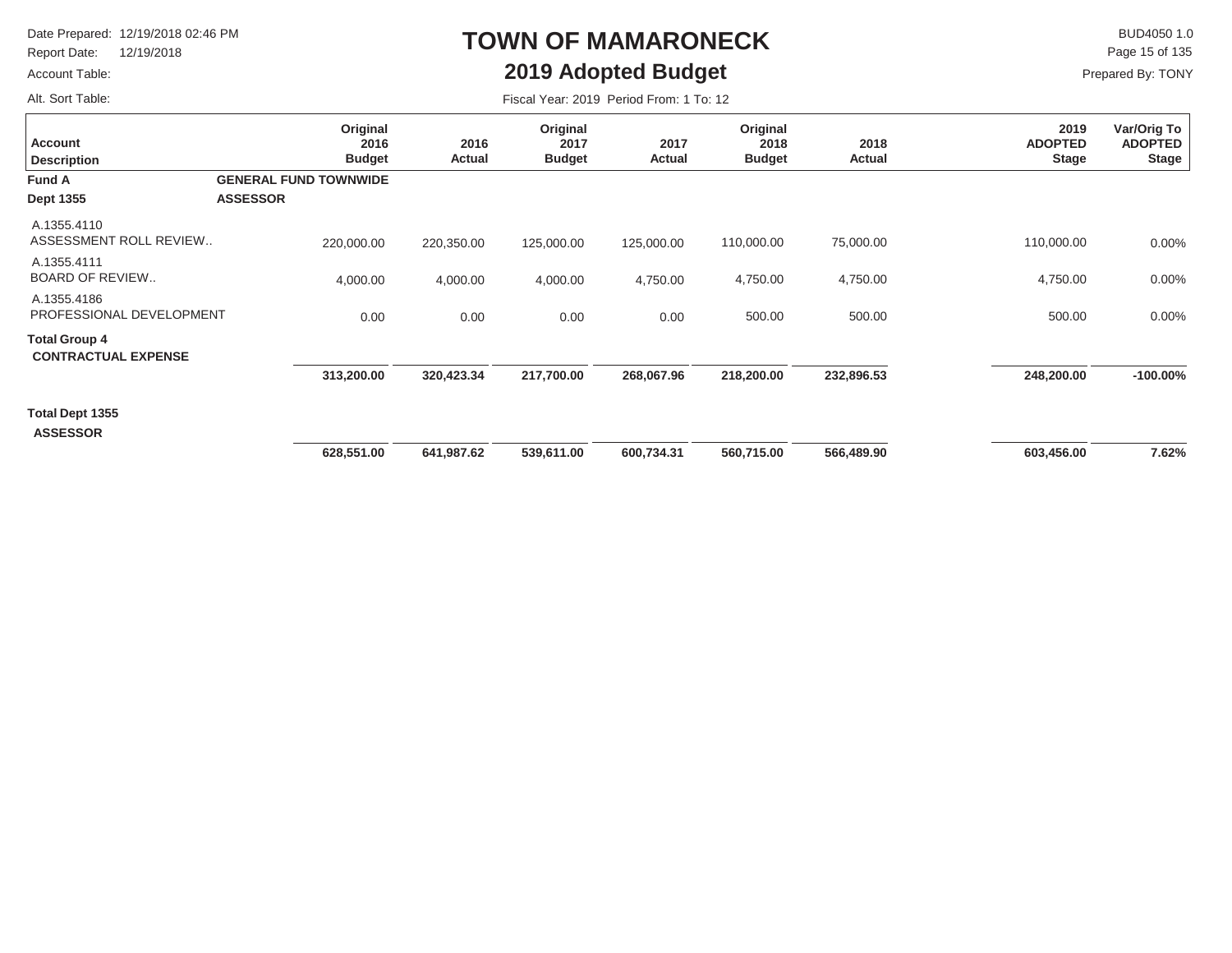Report Date: 12/19/2018

Account Table:

#### Alt. Sort Table:

### **TOWN OF MAMARONECK2019 Adopted Budget**

 $\mathsf{BUD4050}\,1.0$ Prepared By: TONY Page 16 of 135

| <b>Account</b><br><b>Description</b>               | Original<br>2016<br><b>Budget</b>                 | 2016<br>Actual | Original<br>2017<br><b>Budget</b> | 2017<br><b>Actual</b> | Original<br>2018<br><b>Budget</b> | 2018<br>Actual | 2019<br><b>ADOPTED</b><br><b>Stage</b> | Var/Orig To<br><b>ADOPTED</b><br><b>Stage</b> |
|----------------------------------------------------|---------------------------------------------------|----------------|-----------------------------------|-----------------------|-----------------------------------|----------------|----------------------------------------|-----------------------------------------------|
| Fund A<br><b>Dept 1410</b>                         | <b>GENERAL FUND TOWNWIDE</b><br><b>TOWN CLERK</b> |                |                                   |                       |                                   |                |                                        |                                               |
| A.1410.1010<br>SALARIES                            | 203,421.00                                        | 171,934.96     | 200,594.00                        | 202,426.61            | 209,330.00                        | 201,131.61     | 217,002.00                             | 3.67%                                         |
| A.1410.1015<br>OVERTIME                            | 500.00                                            | 0.00           | 500.00                            | 406.88                | 500.00                            | 2,148.17       | 500.00                                 | 0.00%                                         |
| A.1410.1016<br><b>LONGEVITY PAY</b>                | 2,275.00                                          | 1,475.00       | 1,475.00                          | 1,475.00              | 1,600.00                          | 1,600.00       | 1,600.00                               | 0.00%                                         |
| A.1410.1021<br>SALARIES - PART TIME                | 26,000.00                                         | 31,155.75      | 29,000.00                         | 14,410.50             | 26,000.00                         | 37,398.25      | 40,000.00                              | 53.85%                                        |
| <b>Total Group 1</b><br><b>PERSONNEL SERVICES</b>  |                                                   |                |                                   |                       |                                   |                |                                        |                                               |
|                                                    | 232,196.00                                        | 204,565.71     | 231,569.00                        | 218,718.99            | 237,430.00                        | 242,278.03     | 259,102.00                             | $-100.00\%$                                   |
| A.1410.4009<br>OFFICE SUPPLIES                     | 1,000.00                                          | 621.57         | 1,000.00                          | 1,160.39              | 1,000.00                          | 574.22         | 1,000.00                               | 0.00%                                         |
| A.1410.4017<br>SEMINAR/CONFERENCES                 | 3,445.00                                          | 1,576.97       | 4,660.00                          | 4,298.77              | 4,660.00                          | 4,373.56       | 2,050.00                               | $-56.01%$                                     |
| A.1410.4019<br>DUES/PUBLICATIONS                   | 680.00                                            | 723.93         | 688.00                            | 311.00                | 750.00                            | 459.00         | 750.00                                 | 0.00%                                         |
| A.1410.4021<br>PUBLIC NOTICES                      | 2,000.00                                          | 2,329.00       | 2,500.00                          | 2,260.93              | 2,500.00                          | 2,348.00       | 2,500.00                               | 0.00%                                         |
| A.1410.4030<br>PRINTG/STATIONERY                   | 600.00                                            | 514.10         | 650.00                            | 640.10                | 650.00                            | 1,476.58       | 1,200.00                               | 84.62%                                        |
| A.1410.4112<br>TOWN CODE                           | 2,000.00                                          | 2,007.76       | 2,000.00                          | 852.34                | 2,000.00                          | 1,034.44       | 2,000.00                               | 0.00%                                         |
| <b>Total Group 4</b><br><b>CONTRACTUAL EXPENSE</b> |                                                   |                |                                   |                       |                                   |                |                                        |                                               |
|                                                    | 9,725.00                                          | 7,773.33       | 11,498.00                         | 9,523.53              | 11,560.00                         | 10,265.80      | 9,500.00                               | $-100.00\%$                                   |
| <b>Total Dept 1410</b><br><b>TOWN CLERK</b>        |                                                   |                |                                   |                       |                                   |                |                                        |                                               |
|                                                    | 241,921.00                                        | 212,339.04     | 243,067.00                        | 228,242.52            | 248,990.00                        | 252,543.83     | 268,602.00                             | 7.88%                                         |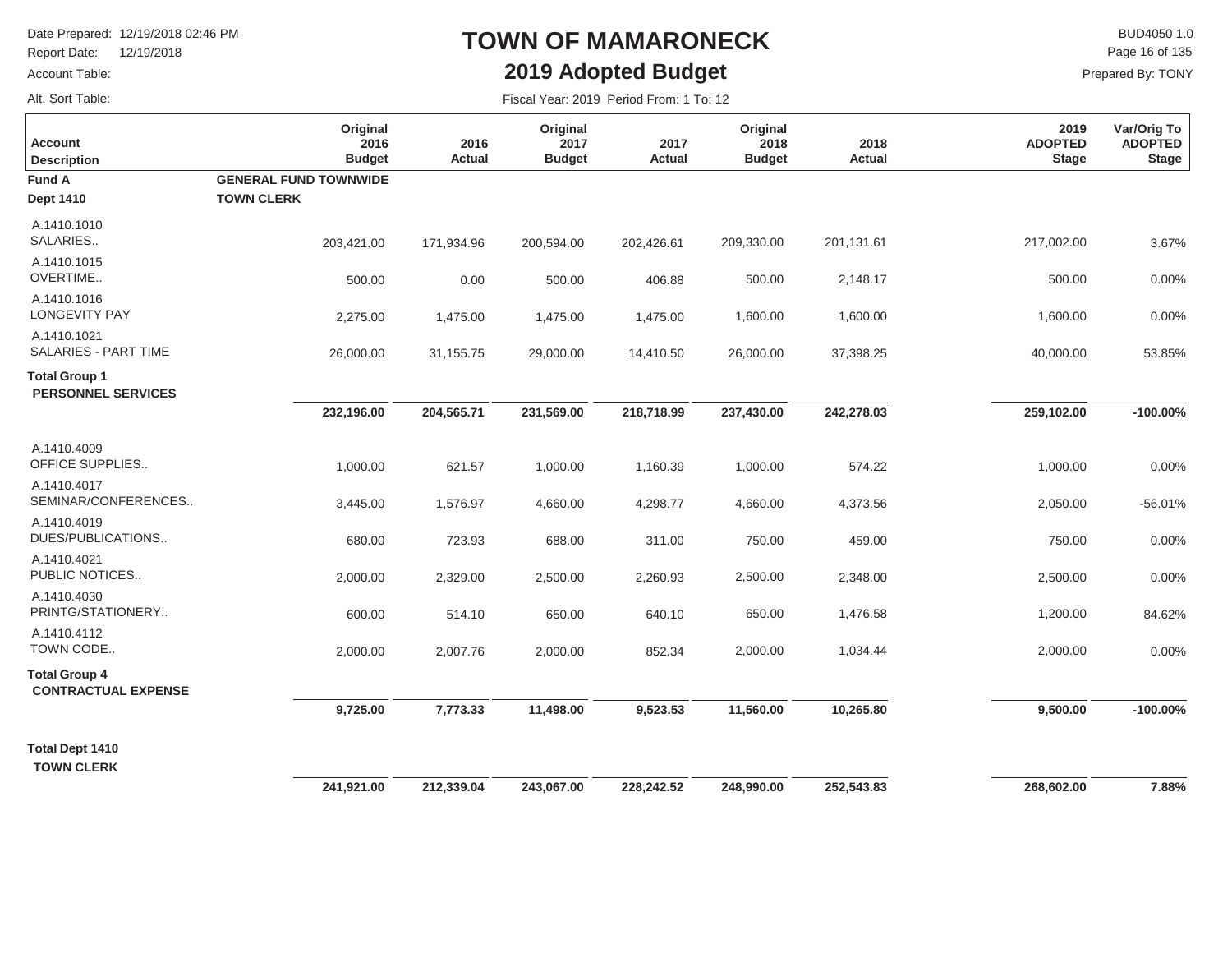Report Date: 12/19/2018

#### Account Table:

Alt. Sort Table:

### **TOWN OF MAMARONECK2019 Adopted Budget**

 $\mathsf{BUD4050 1.0}$ Prepared By: TONY Page 17 of 135

| <b>Account</b><br><b>Description</b>               | Original<br>2016<br><b>Budget</b> | 2016<br><b>Actual</b> | Original<br>2017<br><b>Budget</b> | 2017<br><b>Actual</b> | Original<br>2018<br><b>Budget</b> | 2018<br>Actual | 2019<br><b>ADOPTED</b><br><b>Stage</b> | Var/Orig To<br><b>ADOPTED</b><br><b>Stage</b> |
|----------------------------------------------------|-----------------------------------|-----------------------|-----------------------------------|-----------------------|-----------------------------------|----------------|----------------------------------------|-----------------------------------------------|
| <b>Fund A</b>                                      | <b>GENERAL FUND TOWNWIDE</b>      |                       |                                   |                       |                                   |                |                                        |                                               |
| <b>Dept 1420</b>                                   | <b>ATTORNEY</b>                   |                       |                                   |                       |                                   |                |                                        |                                               |
| A.1420.4009<br>OFFICE SUPPLIES                     | 100.00                            | 0.00                  | 100.00                            | 0.00                  | 100.00                            | 18.20          | 100.00                                 | 0.00%                                         |
| A.1420.4019<br>DUES/PUBLICATIONS                   | 500.00                            | 0.00                  | 500.00                            | 0.00                  | 500.00                            | 0.00           | 250.00                                 | $-50.00%$                                     |
| A.1420.4040<br>LAW BOOKS                           | 1,600.00                          | 647.00                | 1,600.00                          | 305.00                | 1,600.00                          | 0.00           | 1,200.00                               | $-25.00%$                                     |
| A.1420.4046<br><b>RETAINER FEE</b>                 | 120,000.00                        | 90,000.00             | 90,000.00                         | 97,999.92             | 98,000.00                         | 100,050.76     | 98,000.00                              | 0.00%                                         |
| A.1420.4114<br>PROFESSIONAL SERVICES               | 135,000.00                        | 173,676.92            | 140,000.00                        | 152,588.27            | 140,000.00                        | 136,772.36     | 150,000.00                             | 7.14%                                         |
| A.1420.4115<br>LEGAL STENO SERVICES                | 1,000.00                          | 11,345.82             | 1,000.00                          | 0.00                  | 1,000.00                          | 0.00           | 1,000.00                               | 0.00%                                         |
| A.1420.4116<br>TITLE SEARCHES                      | 1,000.00                          | 0.00                  | 1,000.00                          | 0.00                  | 1,000.00                          | 0.00           | 1,000.00                               | 0.00%                                         |
| A.1420.4117<br>TRIAL EXPENSE                       | 1,000.00                          | 991.36                | 1,000.00                          | 0.00                  | 1,000.00                          | 3,700.72       | 1,000.00                               | 0.00%                                         |
| A.1420.4119<br>PROSECUTOR FEE                      | 8,000.00                          | 8,537.50              | 9,000.00                          | 4,431.25              | 9,000.00                          | 6,243.75       | 13,000.00                              | 44.44%                                        |
| <b>Total Group 4</b><br><b>CONTRACTUAL EXPENSE</b> |                                   |                       |                                   |                       |                                   |                |                                        |                                               |
|                                                    | 268,200.00                        | 285,198.60            | 244,200.00                        | 255,324.44            | 252,200.00                        | 246,785.79     | 265,550.00                             | $-100.00\%$                                   |
| <b>Total Dept 1420</b>                             |                                   |                       |                                   |                       |                                   |                |                                        |                                               |
| <b>ATTORNEY</b>                                    | 268,200.00                        | 285,198.60            | 244,200.00                        | 255,324.44            | 252,200.00                        | 246,785.79     | 265,550.00                             | 5.29%                                         |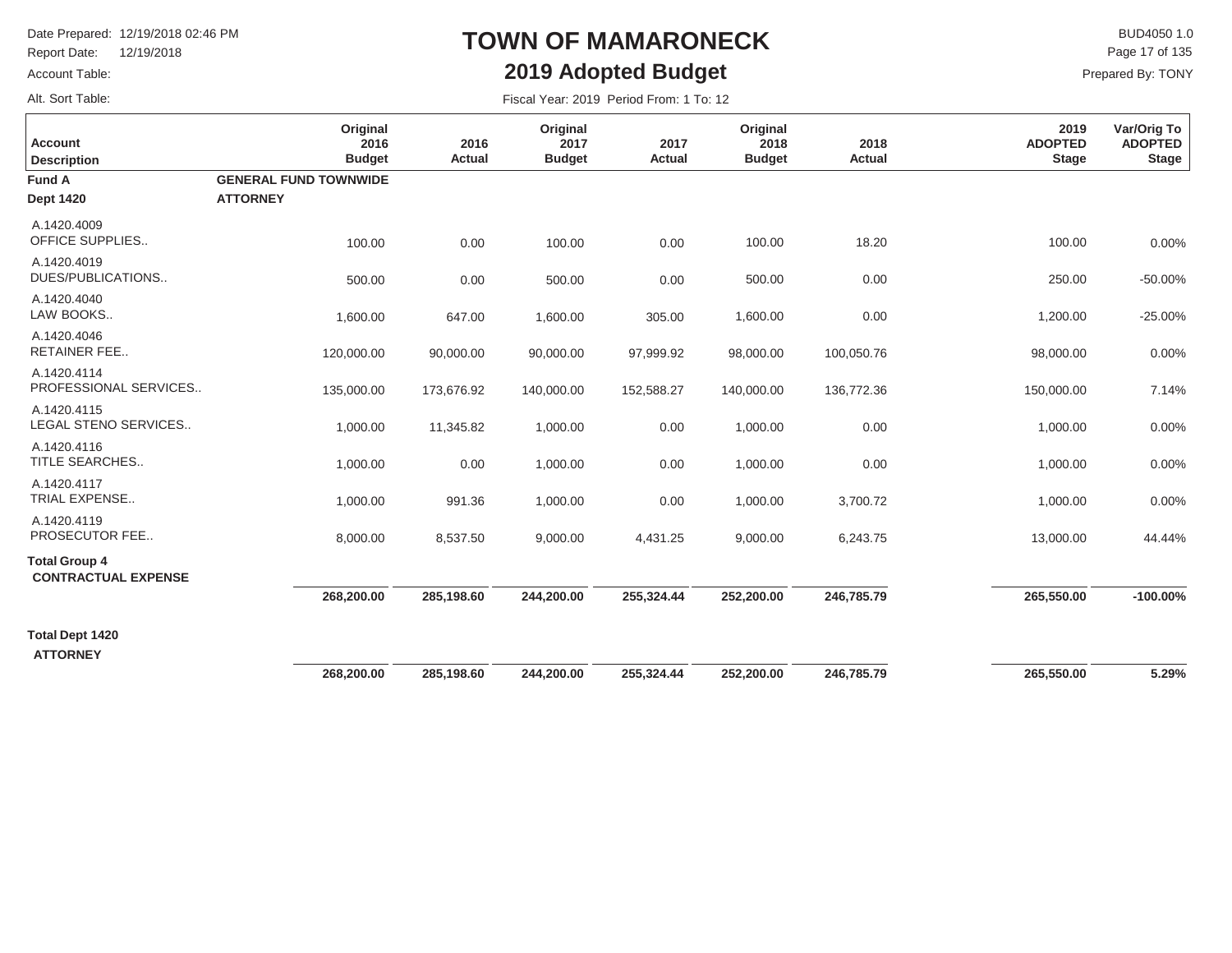Report Date: 12/19/2018

Account Table:

### Alt. Sort Table:

### **TOWN OF MAMARONECK2019 Adopted Budget**

 $\mathsf{BUD4050}\,1.0$ Prepared By: TONY Page 18 of 135

| <b>Account</b><br><b>Description</b>               | Original<br>2016<br><b>Budget</b> | 2016<br>Actual | Original<br>2017<br><b>Budget</b> | 2017<br>Actual | Original<br>2018<br><b>Budget</b> | 2018<br>Actual | 2019<br><b>ADOPTED</b><br><b>Stage</b> | Var/Orig To<br><b>ADOPTED</b><br><b>Stage</b> |
|----------------------------------------------------|-----------------------------------|----------------|-----------------------------------|----------------|-----------------------------------|----------------|----------------------------------------|-----------------------------------------------|
| <b>Fund A</b>                                      | <b>GENERAL FUND TOWNWIDE</b>      |                |                                   |                |                                   |                |                                        |                                               |
| <b>Dept 1430</b>                                   | <b>HUMAN RESOURCES</b>            |                |                                   |                |                                   |                |                                        |                                               |
| A.1430.1010<br>SALARIES                            | 88,470.00                         | 104,999.94     | 135,000.00                        | 167,789.96     | 173,400.00                        | 231,546.55     | 247,257.00                             | 42.59%                                        |
| A.1430.1019<br><b>STIPEND</b>                      | 5,000.00                          | 5,000.00       | 5,000.00                          | 5,000.00       | 5,000.00                          | 4,807.60       | 5,000.00                               | 0.00%                                         |
| A.1430.1030<br><b>MEDICAL BUYOUT</b>               | 0.00                              | 0.00           | 0.00                              | 0.00           | 5,000.00                          | 5,000.00       | 5,000.00                               | 0.00%                                         |
| <b>Total Group 1</b><br><b>PERSONNEL SERVICES</b>  |                                   |                |                                   |                |                                   |                |                                        |                                               |
|                                                    | 93,470.00                         | 109,999.94     | 140,000.00                        | 172,789.96     | 183,400.00                        | 241,354.15     | 257,257.00                             | $-100.00\%$                                   |
| A.1430.4001<br><b>TELEPHONE</b>                    | 360.00                            | 360.00         | 360.00                            | 360.00         | 0.00                              | 0.00           | 0.00                                   | 0.00%                                         |
| A.1430.4009<br>OFFICE SUPPLIES                     | 650.00                            | 329.46         | 400.00                            | 788.42         | 400.00                            | 927.89         | 400.00                                 | 0.00%                                         |
| A.1430.4017<br>SEMINAR/CONFERENCES                 | 900.00                            | 1,869.92       | 1,500.00                          | 1,458.79       | 1,500.00                          | 790.97         | 1,500.00                               | 0.00%                                         |
| A.1430.4019<br>DUES/PUBLICATIONS                   | 600.00                            | 0.00           | 200.00                            | 425.00         | 450.00                            | 0.00           | 450.00                                 | 0.00%                                         |
| A.1430.4021<br>PUBLIC NOTICES                      | 500.00                            | 0.00           | 300.00                            | 161.66         | 300.00                            | 0.00           | 300.00                                 | 0.00%                                         |
| A.1430.4023<br>TRAVEL EXPENSES                     | 150.00                            | 277.12         | 400.00                            | 961.14         | 500.00                            | 1,547.12       | 1,300.00                               | 160.00%                                       |
| A.1430.4035<br><b>CONSULTANT SERVICES</b>          | 12,000.00                         | 0.00           | 10,000.00                         | 6,900.00       | 10,000.00                         | 0.00           | 10,000.00                              | 0.00%                                         |
| A.1430.4056<br><b>EMPLOYEE TRAINING</b>            | 2,500.00                          | 644.00         | 2,500.00                          | 0.00           | 2,500.00                          | 76.68          | 2,500.00                               | 0.00%                                         |
| A.1430.4186<br>PROFESSIONAL DEVELOPMENT            | 2,500.00                          | 2,060.69       | 2,500.00                          | 775.32         | 2,500.00                          | 475.00         | 2,500.00                               | 0.00%                                         |
| A.1430.4270<br>EMPLOYEE ASSISTANCE PRGM            | 6,000.00                          | 5,490.00       | 6,000.00                          | 5,490.00       | 6,000.00                          | 5,490.00       | 6,000.00                               | 0.00%                                         |
| A.1430.4298<br><b>WESTCH CNTY FEES</b>             | 1,000.00                          | 260.00         | 600.00                            | 595.00         | 600.00                            | 927.10         | 800.00                                 | 33.33%                                        |
| A.1430.4337<br>EMPLOYEE EVALUATIONS                | 1,000.00                          | 147.00         | 700.00                            | 310.00         | 700.00                            | 125.00         | 500.00                                 | $-28.57%$                                     |
| <b>Total Group 4</b><br><b>CONTRACTUAL EXPENSE</b> |                                   |                |                                   |                |                                   |                |                                        |                                               |
|                                                    | 28,160.00                         | 11,438.19      | 25,460.00                         | 18,225.33      | 25,450.00                         | 10,359.76      | 26,250.00                              | $-100.00\%$                                   |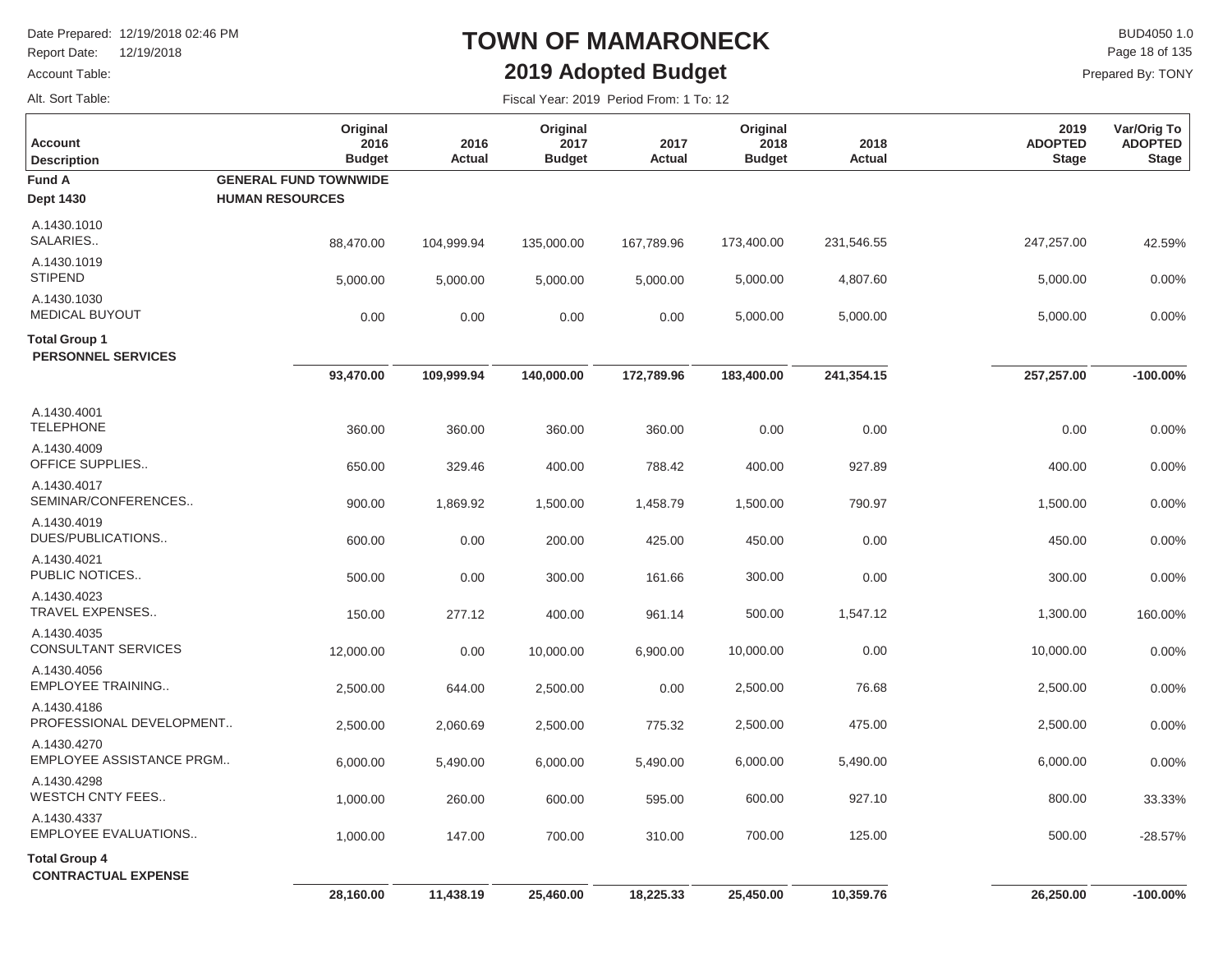Report Date: 12/19/2018

#### Account Table:

Alt. Sort Table:

### **TOWN OF MAMARONECK2019 Adopted Budget**

 $\mathsf{BUD4050}\,1.0$ Page 19 of 135

Prepared By: TONY

| Account<br><b>Description</b>             | Original<br>2016<br><b>Budget</b> | 2016<br>Actual | Original<br>2017<br><b>Budget</b> | 2017<br><b>Actual</b> | Original<br>2018<br><b>Budget</b> | 2018<br><b>Actual</b> | 2019<br><b>ADOPTED</b><br><b>Stage</b> | Var/Orig To<br><b>ADOPTED</b><br><b>Stage</b> |
|-------------------------------------------|-----------------------------------|----------------|-----------------------------------|-----------------------|-----------------------------------|-----------------------|----------------------------------------|-----------------------------------------------|
| <b>Fund A</b>                             | <b>GENERAL FUND TOWNWIDE</b>      |                |                                   |                       |                                   |                       |                                        |                                               |
| <b>Dept 1430</b>                          | <b>HUMAN RESOURCES</b>            |                |                                   |                       |                                   |                       |                                        |                                               |
| Total Dept 1430<br><b>HUMAN RESOURCES</b> |                                   |                |                                   |                       |                                   |                       |                                        |                                               |
|                                           | 121,630.00                        | 121,438.13     | 165,460.00                        | 191,015.29            | 208,850.00                        | 251,713.91            | 283,507.00                             | 35.75%                                        |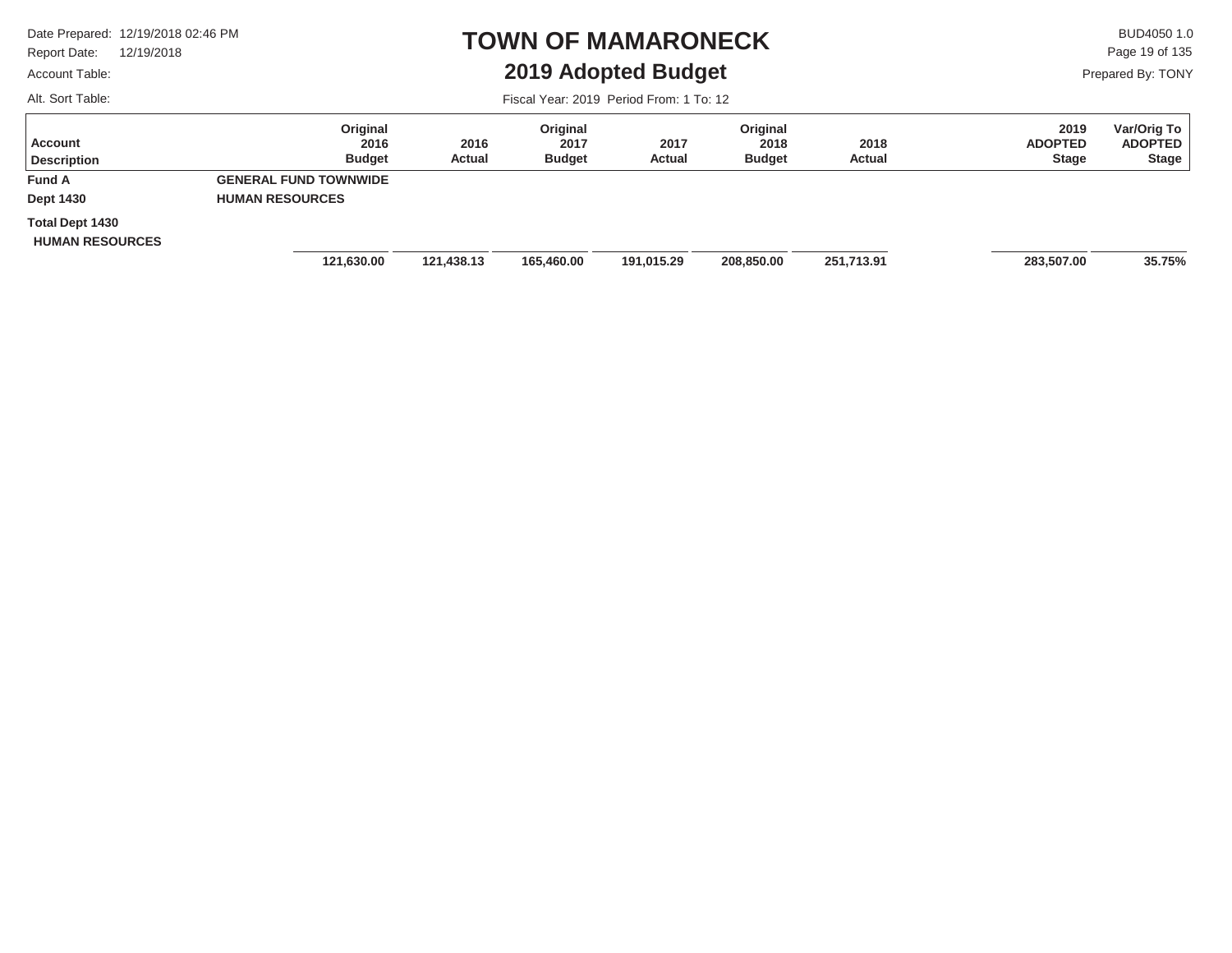Report Date: 12/19/2018

#### Account Table:

Alt. Sort Table:

### **TOWN OF MAMARONECK2019 Adopted Budget**

 $\mathsf{BUD4050 1.0}$ Prepared By: TONY Page 20 of 135

| <b>Account</b><br><b>Description</b>               | Original<br>2016<br><b>Budget</b> | 2016<br><b>Actual</b> | Original<br>2017<br><b>Budget</b> | 2017<br><b>Actual</b> | Original<br>2018<br><b>Budget</b> | 2018<br>Actual | 2019<br><b>ADOPTED</b><br><b>Stage</b> | Var/Orig To<br><b>ADOPTED</b><br><b>Stage</b> |
|----------------------------------------------------|-----------------------------------|-----------------------|-----------------------------------|-----------------------|-----------------------------------|----------------|----------------------------------------|-----------------------------------------------|
| <b>Fund A</b>                                      | <b>GENERAL FUND TOWNWIDE</b>      |                       |                                   |                       |                                   |                |                                        |                                               |
| <b>Dept 1440</b>                                   | <b>ENGINEER</b>                   |                       |                                   |                       |                                   |                |                                        |                                               |
| A.1440.1010<br>SALARIES                            | 107,000.00                        | 106,350.53            | 109,945.00                        | 43,346.18             | 115,000.00                        | 113,509.60     | 118,050.00                             | 2.65%                                         |
| A.1440.1011<br><b>AUTO ALLOWANCE</b>               | 4,600.00                          | 4,348.60              | 4,600.00                          | 0.00                  | 0.00                              | 0.00           | 0.00                                   | 0.00%                                         |
| A.1440.1016<br><b>LONGEVITY PAY</b>                | 1,050.00                          | 1,050.00              | 1,050.00                          | 0.00                  | 0.00                              | 0.00           | 0.00                                   | 0.00%                                         |
| A.1440.1021<br>SALARIES - PART TIME                | 0.00                              | 0.00                  | 0.00                              | 0.00                  | 0.00                              | 7,020.00       | 16,000.00                              | 100.00%                                       |
| <b>Total Group 1</b><br><b>PERSONNEL SERVICES</b>  |                                   |                       |                                   |                       |                                   |                |                                        |                                               |
|                                                    | 112,650.00                        | 111,749.13            | 115,595.00                        | 43,346.18             | 115,000.00                        | 120,529.60     | 134,050.00                             | $-100.00\%$                                   |
| A.1440.2101<br>OFFICE EQUIPMENT                    | 400.00                            | 0.00                  | 400.00                            | 260.47                | 0.00                              | 0.00           | 0.00                                   | 0.00%                                         |
| A.1440.2105<br>UNIFORMS-GENERAL                    | 100.00                            | 0.00                  | 100.00                            | 0.00                  | 100.00                            | 129.25         | 250.00                                 | 150.00%                                       |
| <b>Total Group 2</b><br><b>EQUIPMENT</b>           |                                   |                       |                                   |                       |                                   |                |                                        |                                               |
|                                                    | 500.00                            | 0.00                  | 500.00                            | 260.47                | 100.00                            | 129.25         | 250.00                                 | $-100.00\%$                                   |
| A.1440.4001<br>TELEPHONE                           | 975.00                            | 958.76                | 975.00                            | 149.38                | 0.00                              | 0.00           | 0.00                                   | 0.00%                                         |
| A.1440.4009<br><b>OFFICE SUPPLIES</b>              | 200.00                            | 138.80                | 200.00                            | 148.90                | 200.00                            | 227.01         | 200.00                                 | 0.00%                                         |
| A.1440.4017<br>SEMINAR/CONFERENCES                 | 500.00                            | 395.50                | 800.00                            | 728.46                | 800.00                            | 207.00         | 800.00                                 | 0.00%                                         |
| A.1440.4019<br>DUES/PUBLICATIONS                   | 900.00                            | 793.00                | 1,200.00                          | 261.35                | 1,200.00                          | 834.75         | 1,000.00                               | $-16.67%$                                     |
| A.1440.4035<br>CONSULTANT SERVICES                 | 4,200.00                          | 11,907.50             | 10,000.00                         | 10,782.50             | 10,000.00                         | 38,852.34      | 15,000.00                              | 50.00%                                        |
| <b>Total Group 4</b><br><b>CONTRACTUAL EXPENSE</b> |                                   |                       |                                   |                       |                                   |                |                                        |                                               |
|                                                    | 6,775.00                          | 14,193.56             | 13,175.00                         | 12,070.59             | 12,200.00                         | 40,121.10      | 17,000.00                              | $-100.00\%$                                   |
| <b>Total Dept 1440</b><br><b>ENGINEER</b>          |                                   |                       |                                   |                       |                                   |                |                                        |                                               |
|                                                    | 119.925.00                        | 125.942.69            | 129.270.00                        | 55.677.24             | 127.300.00                        | 160.779.95     | 151.300.00                             | 18.85%                                        |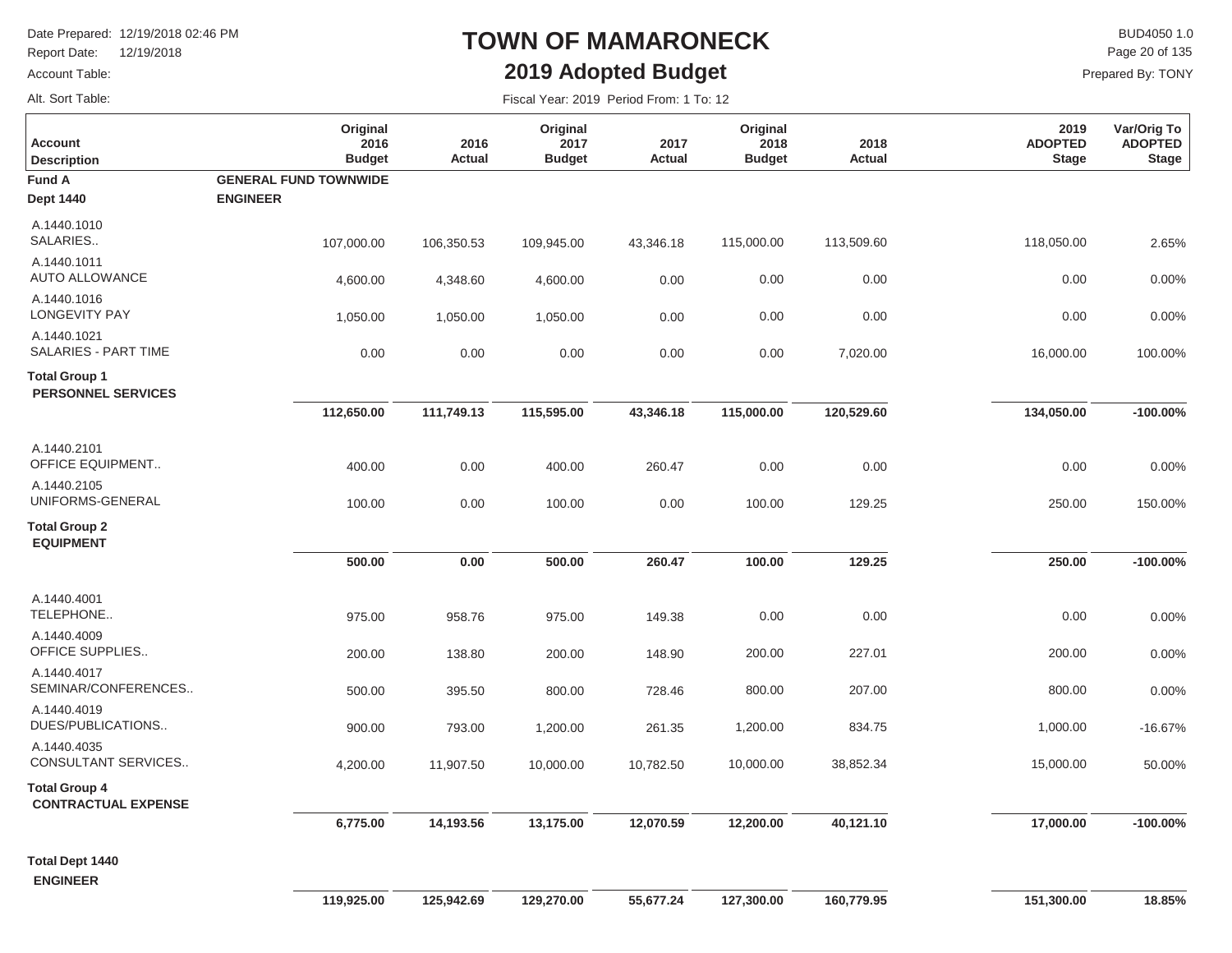Report Date: 12/19/2018

#### Account Table:

Alt. Sort Table:

### **TOWN OF MAMARONECK2019 Adopted Budget**

 $\mathsf{BUD4050}\,1.0$ Page 21 of 135

Prepared By: TONY

| <b>Account</b><br><b>Description</b>               | Original<br>2016<br><b>Budget</b> | 2016<br>Actual | Original<br>2017<br><b>Budget</b> | 2017<br>Actual | Original<br>2018<br><b>Budget</b> | 2018<br>Actual | 2019<br><b>ADOPTED</b><br><b>Stage</b> | Var/Orig To<br><b>ADOPTED</b><br><b>Stage</b> |
|----------------------------------------------------|-----------------------------------|----------------|-----------------------------------|----------------|-----------------------------------|----------------|----------------------------------------|-----------------------------------------------|
| <b>Fund A</b>                                      | <b>GENERAL FUND TOWNWIDE</b>      |                |                                   |                |                                   |                |                                        |                                               |
| <b>Dept 1450</b>                                   | <b>ELECTIONS</b>                  |                |                                   |                |                                   |                |                                        |                                               |
| A.1450.4130<br>ELECTION FEES                       | 43,358.00                         | 43,360.00      | 44,660.00                         | 44,660.00      | 45,997.00                         | 46,000.00      | 47,500.00                              | 3.27%                                         |
| <b>Total Group 4</b><br><b>CONTRACTUAL EXPENSE</b> |                                   |                |                                   |                |                                   |                |                                        |                                               |
|                                                    | 43,358.00                         | 43,360.00      | 44,660.00                         | 44,660.00      | 45,997.00                         | 46,000.00      | 47,500.00                              | $-100.00\%$                                   |
| <b>Total Dept 1450</b><br><b>ELECTIONS</b>         |                                   |                |                                   |                |                                   |                |                                        |                                               |
|                                                    | 43,358.00                         | 43,360.00      | 44,660.00                         | 44,660.00      | 45,997.00                         | 46,000.00      | 47,500.00                              | 3.27%                                         |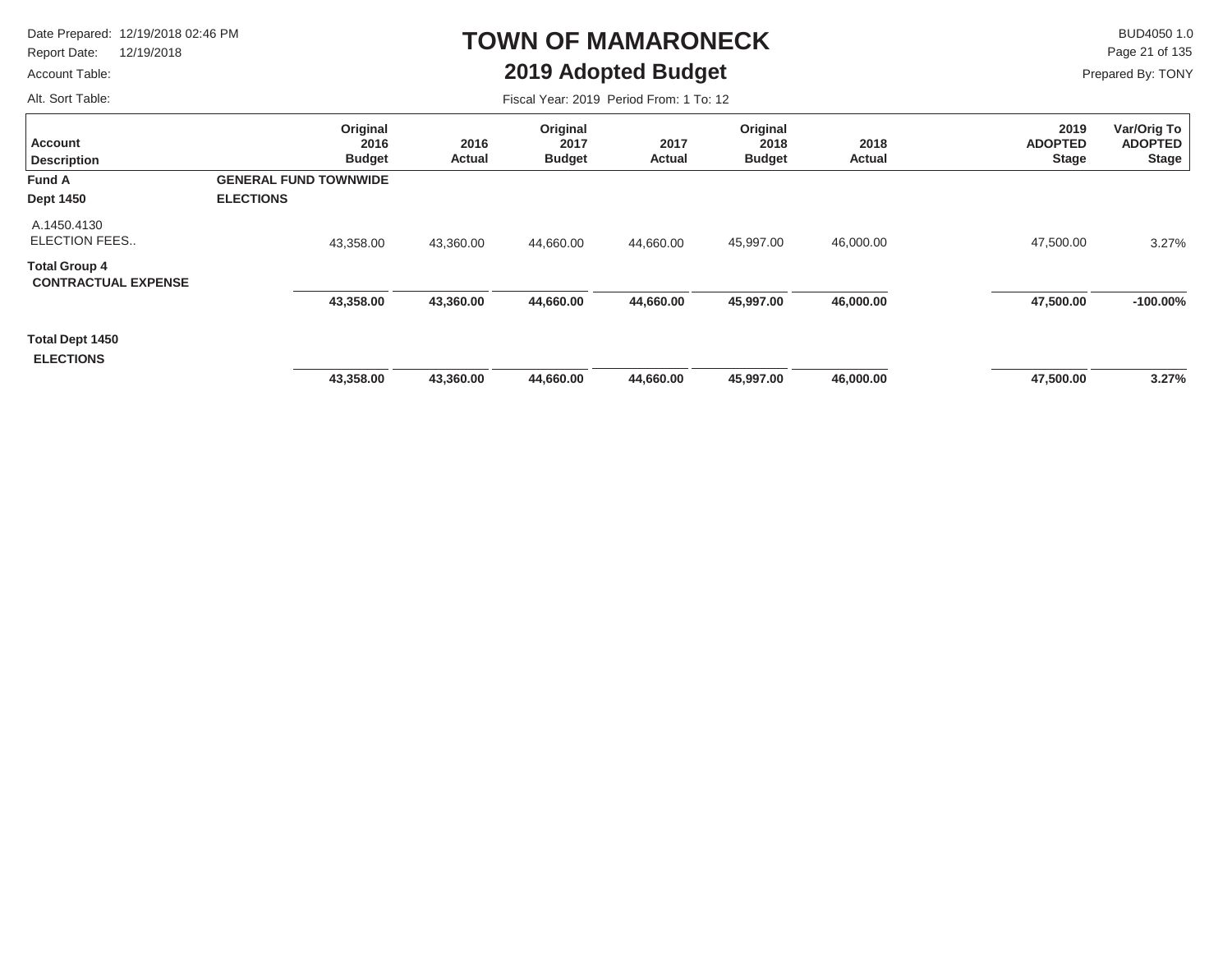Report Date: 12/19/2018

#### Account Table:

Alt. Sort Table:

### **TOWN OF MAMARONECK2019 Adopted Budget**

 $\mathsf{BUD4050 1.0}$ Prepared By: TONY Page 22 of 135

| <b>Account</b><br><b>Description</b>              | Original<br>2016<br><b>Budget</b> | 2016<br>Actual | Original<br>2017<br><b>Budget</b> | 2017<br>Actual | Original<br>2018<br><b>Budget</b> | 2018<br>Actual | 2019<br><b>ADOPTED</b><br><b>Stage</b> | Var/Orig To<br><b>ADOPTED</b><br><b>Stage</b> |
|---------------------------------------------------|-----------------------------------|----------------|-----------------------------------|----------------|-----------------------------------|----------------|----------------------------------------|-----------------------------------------------|
| <b>Fund A</b>                                     | <b>GENERAL FUND TOWNWIDE</b>      |                |                                   |                |                                   |                |                                        |                                               |
| <b>Dept 1620</b>                                  | <b>TOWN CENTER</b>                |                |                                   |                |                                   |                |                                        |                                               |
| A.1620.1010<br>SALARIES                           | 128,241.00                        | 130,321.11     | 130,321.00                        | 132,796.06     | 133,732.00                        | 133,045.35     | 139,346.00                             | 4.20%                                         |
| A.1620.1012<br><b>CLOTHING ALLOWANCE</b>          | 1,100.00                          | 900.00         | 1,100.00                          | 900.00         | 900.00                            | 900.00         | 900.00                                 | 0.00%                                         |
| A.1620.1015<br>OVERTIME                           | 15,000.00                         | 22,301.20      | 18,000.00                         | 18,392.40      | 20,000.00                         | 19,751.54      | 20,000.00                              | 0.00%                                         |
| A.1620.1016<br><b>LONGEVITY PAY</b>               | 2,225.00                          | 2,225.00       | 2,225.00                          | 2,225.00       | 2,225.00                          | 2,225.00       | 2,225.00                               | 0.00%                                         |
| A.1620.1021<br>SALARIES - PART TIME               | 15,000.00                         | 12,952.50      | 15,000.00                         | 14,224.50      | 15,000.00                         | 12,996.00      | 15,000.00                              | 0.00%                                         |
| <b>Total Group 1</b><br><b>PERSONNEL SERVICES</b> |                                   |                |                                   |                |                                   |                |                                        |                                               |
|                                                   | 161,566.00                        | 168,699.81     | 166,646.00                        | 168,537.96     | 171,857.00                        | 168,917.89     | 177,471.00                             | $-100.00\%$                                   |
| A.1620.2102<br>MISCELLANEOUS EQUIPMENT            | 1,000.00                          | 2,412.54       | 1,000.00                          | 30,364.79      | 1,000.00                          | 18,130.42      | 1,000.00                               | 0.00%                                         |
| <b>Total Group 2</b><br><b>EQUIPMENT</b>          |                                   |                |                                   |                |                                   |                |                                        |                                               |
|                                                   | 1,000.00                          | 2,412.54       | 1,000.00                          | 30,364.79      | 1,000.00                          | 18,130.42      | 1,000.00                               | $-100.00\%$                                   |
| A.1620.4001<br><b>TELEPHONE</b>                   | 1,000.00                          | 679.36         | 1,000.00                          | 673.75         | 0.00                              | 0.00           | 0.00                                   | 0.00%                                         |
| A.1620.4002<br>SERVICE CONTRACTS                  | 33,000.00                         | 34,093.24      | 53,000.00                         | 33,774.89      | 53,000.00                         | 29,175.21      | 53,000.00                              | 0.00%                                         |
| A.1620.4003<br>ELECTRICITY                        | 50,000.00                         | 43,105.02      | 45,000.00                         | 45,217.46      | 40,000.00                         | 44,445.76      | 50,000.00                              | 25.00%                                        |
| A.1620.4005<br>HEATING FUEL                       | 5,000.00                          | 10,315.15      | 3,500.00                          | 0.00           | 3,500.00                          | 0.00           | 3,500.00                               | 0.00%                                         |
| A.1620.4008<br>WATER                              | 3,000.00                          | 3,242.28       | 3,000.00                          | 2,881.88       | 3,000.00                          | 4,151.48       | 4,200.00                               | 40.00%                                        |
| A.1620.4011<br>BLDG & GROUNDS SUPPLIES            | 22,000.00                         | 24,674.98      | 20,000.00                         | 19,275.30      | 20,000.00                         | 22,225.64      | 20,000.00                              | 0.00%                                         |
| A.1620.4012<br>BLDG & GROUNDS REPAIRS/MAINT       | 39,500.00                         | 51,927.08      | 39,500.00                         | 34,695.33      | 39,500.00                         | 46,204.63      | 39,500.00                              | 0.00%                                         |
| A.1620.4015<br>ELECTRICAL REPAIRS                 | 7,500.00                          | 9,199.50       | 7,500.00                          | 7,125.50       | 7,500.00                          | 11,772.92      | 7,500.00                               | 0.00%                                         |
| A.1620.4016<br>PLUMBING REPAIRS                   | 6,000.00                          | 2,488.75       | 6,000.00                          | 4,368.89       | 6,000.00                          | 0.00           | 6,000.00                               | 0.00%                                         |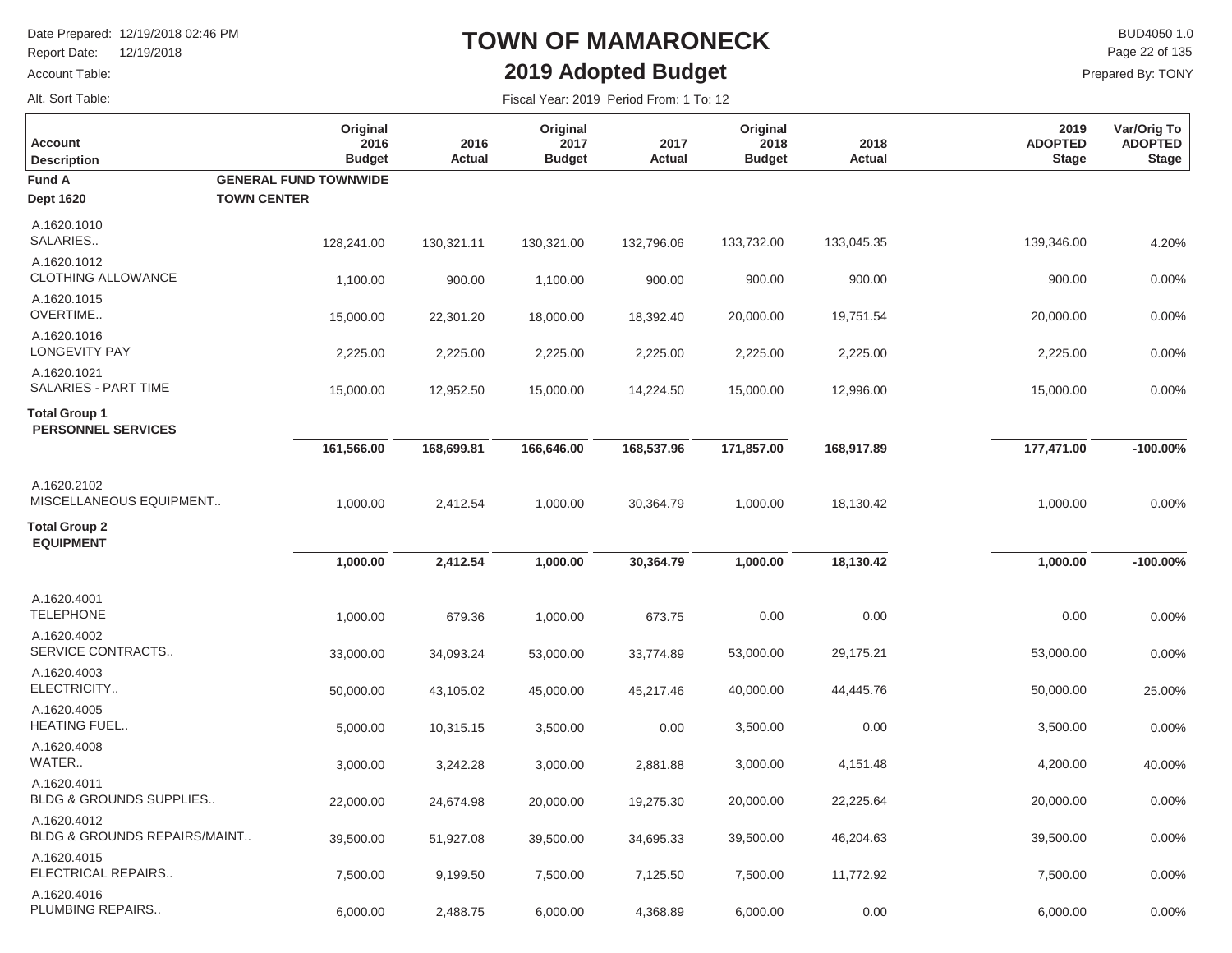Report Date: 12/19/2018

#### Account Table:

Alt. Sort Table:

### **TOWN OF MAMARONECK2019 Adopted Budget**

 $\mathsf{BUD4050 1.0}$ Page 23 of 135

Prepared By: TONY

| <b>Account</b><br><b>Description</b>               | Original<br>2016<br><b>Budget</b>                  | 2016<br>Actual | Original<br>2017<br><b>Budget</b> | 2017<br>Actual | Original<br>2018<br><b>Budget</b> | 2018<br>Actual | 2019<br><b>ADOPTED</b><br><b>Stage</b> | Var/Orig To<br><b>ADOPTED</b><br><b>Stage</b> |
|----------------------------------------------------|----------------------------------------------------|----------------|-----------------------------------|----------------|-----------------------------------|----------------|----------------------------------------|-----------------------------------------------|
| <b>Fund A</b><br><b>Dept 1620</b>                  | <b>GENERAL FUND TOWNWIDE</b><br><b>TOWN CENTER</b> |                |                                   |                |                                   |                |                                        |                                               |
| A.1620.4055<br>NATURAL GAS                         | 20,000.00                                          | 4,164.63       | 15,000.00                         | 10,305.27      | 13,000.00                         | 10,366.36      | 13,000.00                              | 0.00%                                         |
| <b>Total Group 4</b><br><b>CONTRACTUAL EXPENSE</b> |                                                    |                |                                   |                |                                   |                |                                        |                                               |
|                                                    | 187,000.00                                         | 183,889.99     | 193,500.00                        | 158,318.27     | 185,500.00                        | 168,342.00     | 196,700.00                             | $-100.00\%$                                   |
| Total Dept 1620<br><b>TOWN CENTER</b>              |                                                    |                |                                   |                |                                   |                |                                        |                                               |
|                                                    | 349,566.00                                         | 355,002.34     | 361,146.00                        | 357,221.02     | 358,357.00                        | 355,390.31     | 375,171.00                             | 4.69%                                         |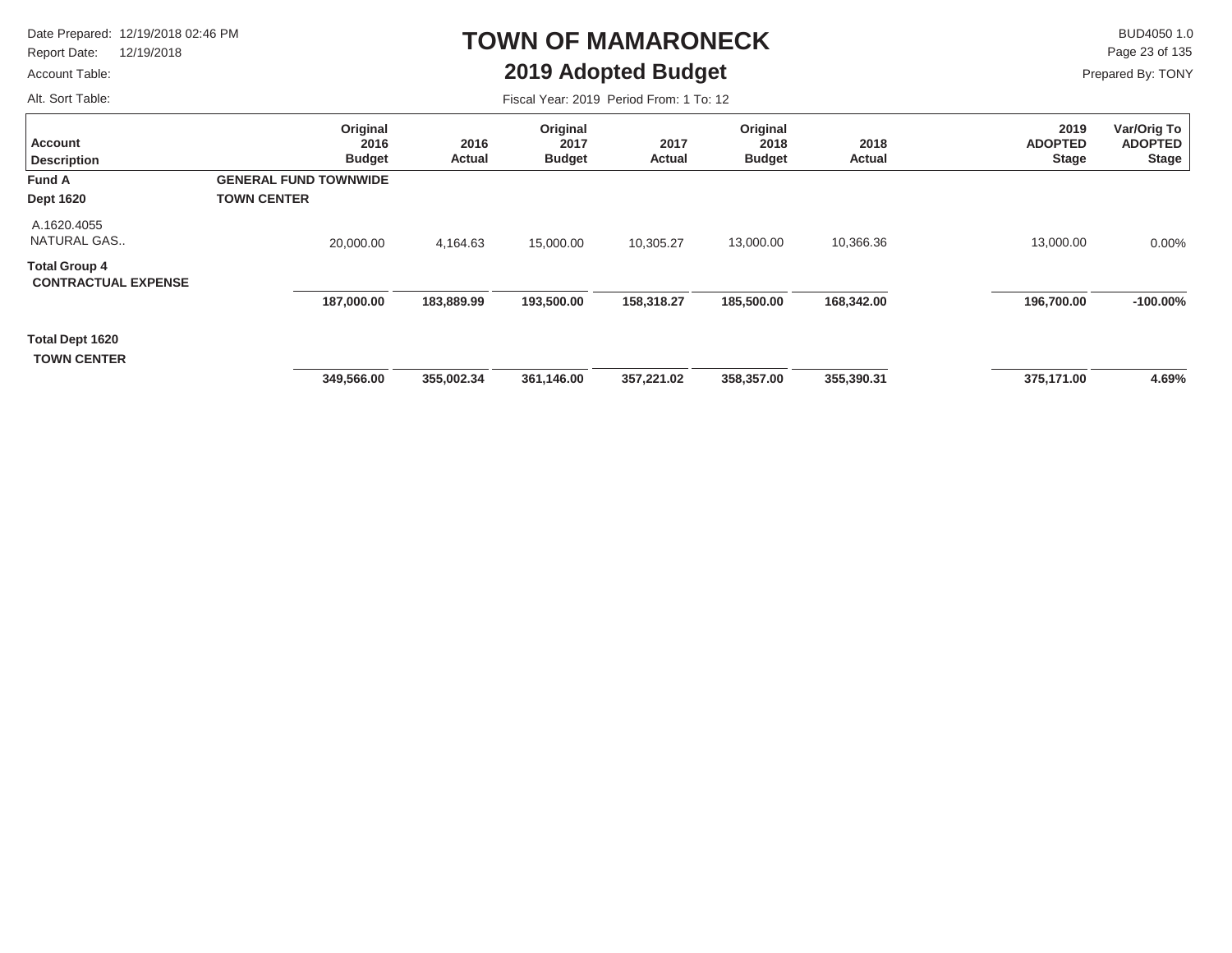Report Date: 12/19/2018

#### Account Table:

Alt. Sort Table:

# **TOWN OF MAMARONECK2019 Adopted Budget**

 $\mathsf{BUD4050}\,1.0$ Page 24 of 135

| Fiscal Year: 2019 Period From: 1 To: 12 |  |
|-----------------------------------------|--|
|-----------------------------------------|--|

| <b>Account</b><br><b>Description</b>               | Original<br>2016<br><b>Budget</b> | 2016<br>Actual | Original<br>2017<br><b>Budget</b> | 2017<br>Actual | Original<br>2018<br><b>Budget</b> | 2018<br>Actual | 2019<br><b>ADOPTED</b><br><b>Stage</b> | Var/Orig To<br><b>ADOPTED</b><br><b>Stage</b> |
|----------------------------------------------------|-----------------------------------|----------------|-----------------------------------|----------------|-----------------------------------|----------------|----------------------------------------|-----------------------------------------------|
| Fund A                                             | <b>GENERAL FUND TOWNWIDE</b>      |                |                                   |                |                                   |                |                                        |                                               |
| <b>Dept 1650</b>                                   | <b>CENTRAL COMMUNICATIONS</b>     |                |                                   |                |                                   |                |                                        |                                               |
| A.1650.4001<br>TELEPHONE                           | 35,000.00                         | 41,684.72      | 35,000.00                         | 70,225.79      | 63,120.00                         | 75,543.30      | 66,779.00                              | 5.80%                                         |
| A.1650.4024<br>TELE SERVICE CONTRACTS              | 0.00                              | 6,014.40       | 0.00                              | 0.00           | 0.00                              | 0.00           | 0.00                                   | 0.00%                                         |
| A.1650.4132<br>MOBILE PHONE ALLOWANCE              | 0.00                              | 0.00           | 0.00                              | 0.00           | 0.00                              | 0.00           | 2,520.00                               | 100.00%                                       |
| A.1650.4133<br>ELECTRICITY-MOBILE RADIO DIST       | 9,500.00                          | 10,136.80      | 9,500.00                          | 4,009.28       | 9,500.00                          | 3,185.39       | 7,000.00                               | $-26.32%$                                     |
| <b>Total Group 4</b><br><b>CONTRACTUAL EXPENSE</b> |                                   |                |                                   |                |                                   |                |                                        |                                               |
|                                                    | 44,500.00                         | 57,835.92      | 44,500.00                         | 74,235.07      | 72,620.00                         | 78,728.69      | 76,299.00                              | $-100.00\%$                                   |
| Total Dept 1650<br><b>CENTRAL COMMUNICATIONS</b>   |                                   |                |                                   |                |                                   |                |                                        |                                               |
|                                                    | 44,500.00                         | 57,835.92      | 44,500.00                         | 74,235.07      | 72,620.00                         | 78,728.69      | 76,299.00                              | 5.07%                                         |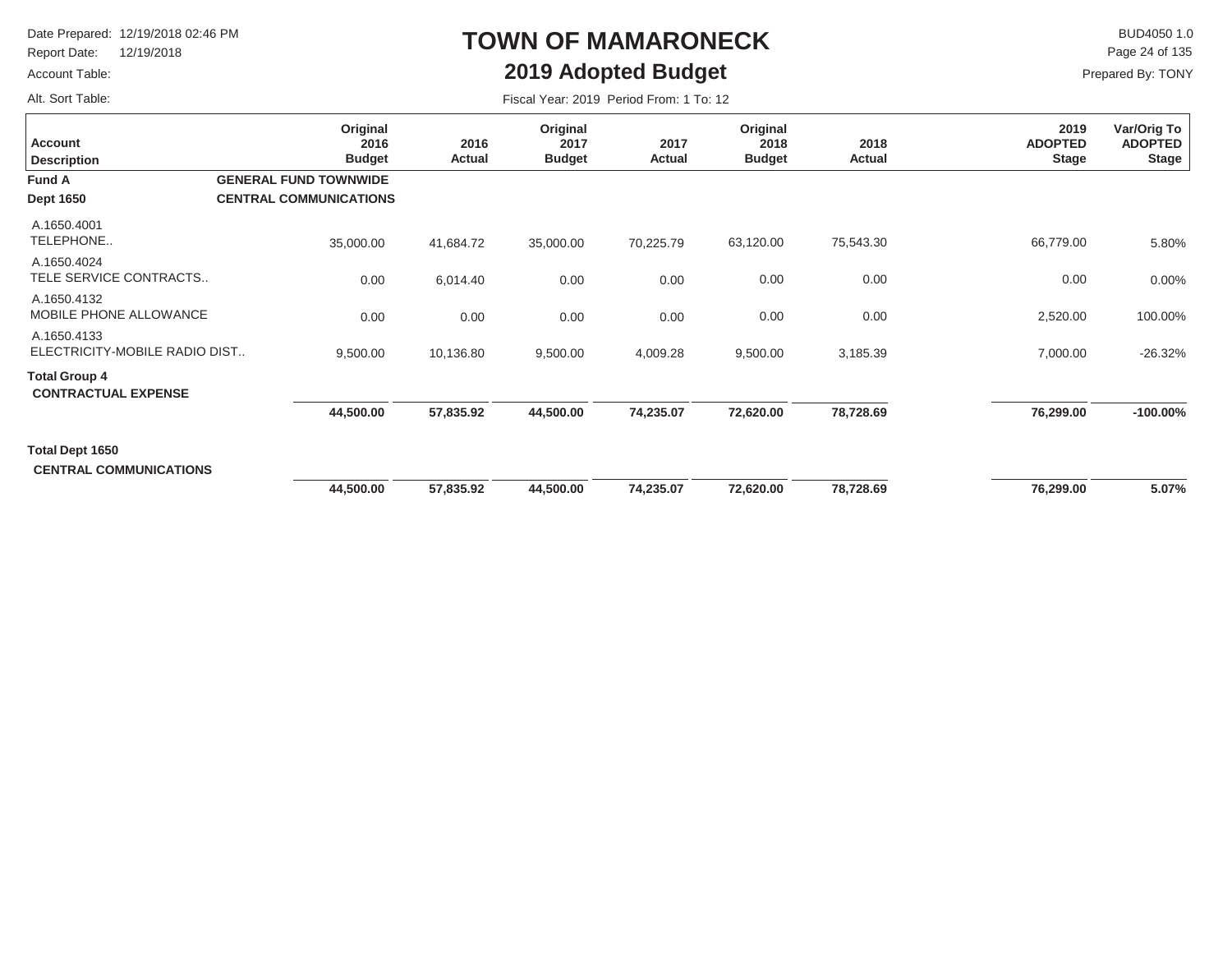Report Date: 12/19/2018

#### Account Table:

Alt. Sort Table:

### **TOWN OF MAMARONECK2019 Adopted Budget**

 $\mathsf{BUD4050 1.0}$ Page 25 of 135

| Fiscal Year: 2019 Period From: 1 To: 12 |  |  |  |  |
|-----------------------------------------|--|--|--|--|
|-----------------------------------------|--|--|--|--|

| <b>Account</b><br><b>Description</b>               | Original<br>2016<br><b>Budget</b>                       | 2016<br><b>Actual</b> | Original<br>2017<br><b>Budget</b> | 2017<br>Actual | Original<br>2018<br><b>Budget</b> | 2018<br>Actual | 2019<br><b>ADOPTED</b><br><b>Stage</b> | Var/Orig To<br><b>ADOPTED</b><br><b>Stage</b> |
|----------------------------------------------------|---------------------------------------------------------|-----------------------|-----------------------------------|----------------|-----------------------------------|----------------|----------------------------------------|-----------------------------------------------|
| <b>Fund A</b><br><b>Dept 1670</b>                  | <b>GENERAL FUND TOWNWIDE</b><br><b>CENTRAL SERVICES</b> |                       |                                   |                |                                   |                |                                        |                                               |
| A.1670.2101<br>OFFICE EQUIPMENT                    | 10,000.00                                               | 10,199.38             | 10,000.00                         | 18,264.35      | 15,000.00                         | 12,087.63      | 15,000.00                              | 0.00%                                         |
| <b>Total Group 2</b><br><b>EQUIPMENT</b>           |                                                         |                       |                                   |                |                                   |                |                                        |                                               |
|                                                    | 10,000.00                                               | 10,199.38             | 10,000.00                         | 18,264.35      | 15,000.00                         | 12,087.63      | 15,000.00                              | $-100.00\%$                                   |
| A.1670.4002<br>SERVICE CONTRACTS                   | 25,000.00                                               | 20,340.61             | 15,000.00                         | 21,556.26      | 20,000.00                         | 13,217.26      | 20,000.00                              | 0.00%                                         |
| A.1670.4009<br>OFFICE SUPPLIES                     | 5,000.00                                                | 4,889.21              | 5,000.00                          | 3,315.97       | 5,000.00                          | 3,350.55       | 5,000.00                               | 0.00%                                         |
| A.1670.4025<br>POSTAGE                             | 30,000.00                                               | 12,186.33             | 25,000.00                         | 29,957.77      | 25,000.00                         | 31,701.28      | 30,000.00                              | 20.00%                                        |
| A.1670.4026<br>PAPER                               | 4,000.00                                                | 2,802.61              | 3,500.00                          | 3,648.72       | 3,500.00                          | 4,524.89       | 4,000.00                               | 14.29%                                        |
| A.1670.4029<br><b>VEHICLE REPAIRS</b>              | 25,000.00                                               | 19,454.59             | 25,000.00                         | 15,933.22      | 22,500.00                         | 5,537.11       | 18,000.00                              | $-20.00%$                                     |
| A.1670.4030<br>PRINTG/STATIONERY                   | 5,000.00                                                | 3,704.48              | 5,000.00                          | 2,316.61       | 5,000.00                          | 5,260.71       | 5,000.00                               | 0.00%                                         |
| A.1670.4064<br><b>VEHICLE FUEL</b>                 | 10,000.00                                               | 6,399.24              | 10,000.00                         | 7,077.32       | 7,500.00                          | 5,859.32       | 7,500.00                               | 0.00%                                         |
| A.1670.4113<br>RECORDS MANAGEMENT                  | 500.00                                                  | 283.21                | 500.00                            | 296.39         | 500.00                            | 390.00         | 500.00                                 | 0.00%                                         |
| A.1670.4135<br>NEWSLETTER / ANNUAL REPORT          | 15,000.00                                               | 5,905.93              | 15,000.00                         | 8,890.45       | 15,000.00                         | 4,681.01       | 15,000.00                              | 0.00%                                         |
| A.1670.4167<br>SPECIAL EVENTS                      | 0.00                                                    | 0.00                  | 5,000.00                          | 9,937.68       | 11,500.00                         | 13,760.43      | 10,000.00                              | $-13.04%$                                     |
| <b>Total Group 4</b><br><b>CONTRACTUAL EXPENSE</b> |                                                         |                       |                                   |                |                                   |                |                                        |                                               |
|                                                    | 119,500.00                                              | 75,966.21             | 109,000.00                        | 102,930.39     | 115,500.00                        | 88,282.56      | 115,000.00                             | $-100.00\%$                                   |
| <b>Total Dept 1670</b><br><b>CENTRAL SERVICES</b>  |                                                         |                       |                                   |                |                                   |                |                                        |                                               |
|                                                    | 129,500.00                                              | 86,165.59             | 119,000.00                        | 121,194.74     | 130,500.00                        | 100,370.19     | 130,000.00                             | $-0.38%$                                      |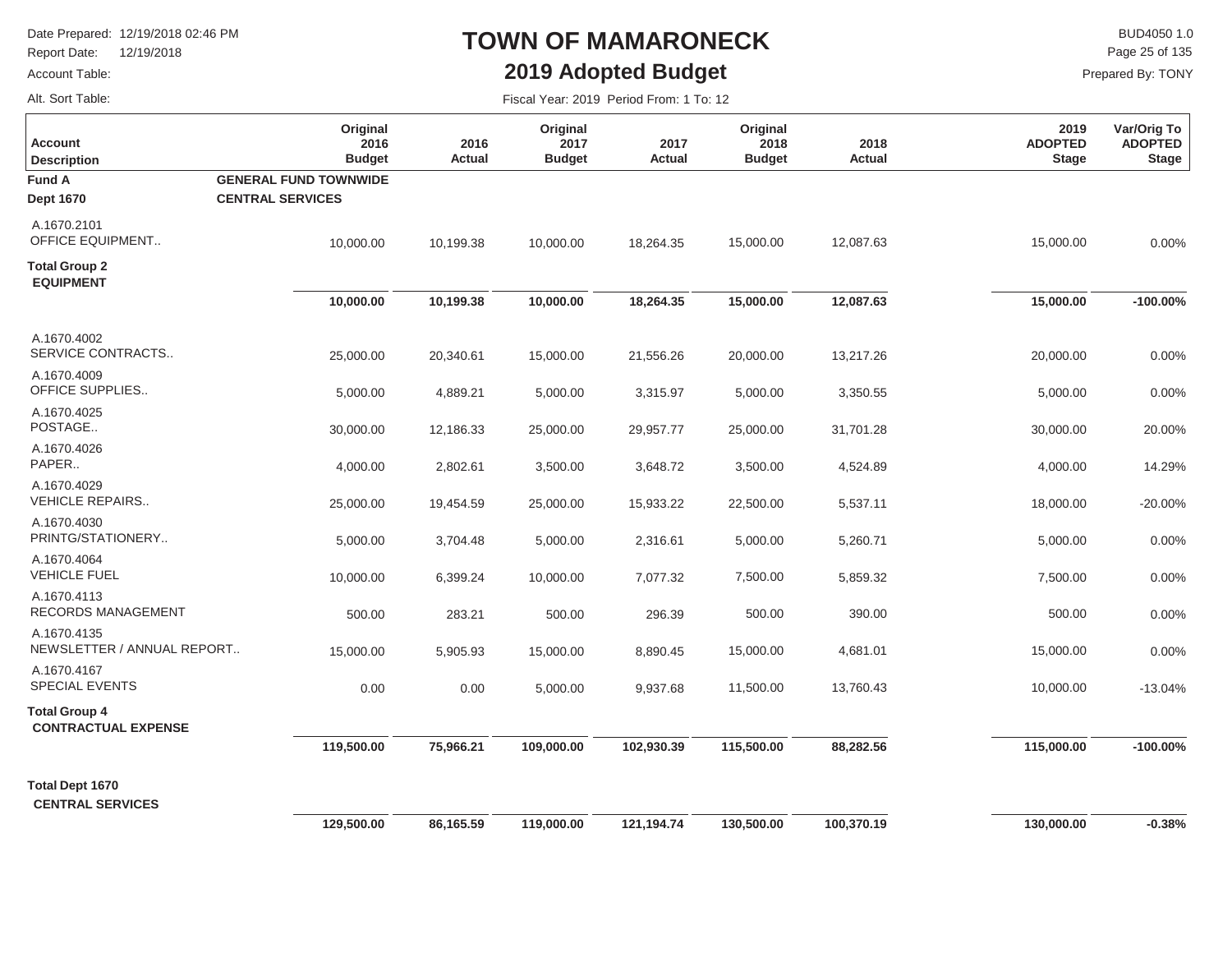Report Date: 12/19/2018

#### Account Table:

Alt. Sort Table:

A.1680.4311

### **TOWN OF MAMARONECK2019 Adopted Budget**

 $\mathsf{BUD4050 1.0}$ Prepared By: TONY Page 26 of 135

| <b>Account</b><br><b>Description</b>                       | Original<br>2016<br><b>Budget</b>                              | 2016<br>Actual | Original<br>2017<br><b>Budget</b> | 2017<br>Actual | Original<br>2018<br><b>Budget</b> | 2018<br>Actual | 2019<br><b>ADOPTED</b><br><b>Stage</b> | Var/Orig To<br><b>ADOPTED</b><br><b>Stage</b> |
|------------------------------------------------------------|----------------------------------------------------------------|----------------|-----------------------------------|----------------|-----------------------------------|----------------|----------------------------------------|-----------------------------------------------|
| <b>Fund A</b><br><b>Dept 1680</b>                          | <b>GENERAL FUND TOWNWIDE</b><br><b>CENTRAL DATA PROCESSING</b> |                |                                   |                |                                   |                |                                        |                                               |
| A.1680.1010<br>SALARIES                                    | 68,000.00                                                      | 69,869.53      | 69,870.00                         | 71,268.18      | 62,360.00                         | 77,404.02      | 110,600.00                             | 77.36%                                        |
| A.1680.1019<br><b>STIPEND</b>                              | 0.00                                                           | 0.00           | 0.00                              | 12,000.04      | 10,500.00                         | 0.00           | 0.00                                   | $-100.00\%$                                   |
| A.1680.1021<br>SALARIES - PART TIME                        | 0.00                                                           | 4,597.50       | 8,640.00                          | 9,868.20       | 19,110.00                         | 31,597.00      | 21,000.00                              | 9.89%                                         |
| A.1680.1030<br><b>MEDICAL BUYOUT</b>                       | 0.00                                                           | 4,000.00       | 4,000.00                          | 4,000.00       | 3,500.00                          | 3,500.00       | 3,500.00                               | 0.00%                                         |
| <b>Total Group 1</b><br><b>PERSONNEL SERVICES</b>          |                                                                |                |                                   |                |                                   |                |                                        |                                               |
|                                                            | 68,000.00                                                      | 78,467.03      | 82,510.00                         | 97,136.42      | 95,470.00                         | 112,501.02     | 135,100.00                             | $-100.00\%$                                   |
| A.1680.2136<br><b>COMPUTER EQUIPMENT</b>                   | 2,000.00                                                       | 22,437.49      | 3,000.00                          | 4,382.83       | 2,800.00                          | 12,083.18      | 14,140.00                              | 405.00%                                       |
| <b>Total Group 2</b><br><b>EQUIPMENT</b>                   |                                                                |                |                                   |                |                                   |                |                                        |                                               |
|                                                            | 2,000.00                                                       | 22,437.49      | 3,000.00                          | 4,382.83       | 2,800.00                          | 12,083.18      | 14,140.00                              | $-100.00\%$                                   |
| A.1680.4001<br><b>TELEPHONE</b>                            | 1,200.00                                                       | 1,247.25       | 1,300.00                          | 1,927.66       | 0.00                              | 0.00           | 0.00                                   | 0.00%                                         |
| A.1680.4017<br>SEMINAR/CONFERENCES                         | 4,500.00                                                       | 9,723.41       | 3,525.00                          | 3,037.50       | 1,540.00                          | 5,082.59       | 4,025.00                               | 161.36%                                       |
| A.1680.4018<br>COMPUTER SOFTWARE MAINT &<br><b>SUPPORT</b> | 57,150.00                                                      | 65,886.68      | 81,180.00                         | 84,302.42      | 135,080.00                        | 97,346.67      | 145,212.00                             | 7.50%                                         |
| A.1680.4019<br><b>DUES/PUBLICATIONS</b>                    | 75.00                                                          | 0.00           | 50.00                             | 50.00          | 100.00                            | 100.00         | 100.00                                 | 0.00%                                         |
| A.1680.4023<br><b>TRAVEL EXPENSES</b>                      | 0.00                                                           | 0.00           | 3,000.00                          | 745.95         | 3,000.00                          | 1,646.85       | 3,000.00                               | 0.00%                                         |
| A.1680.4027<br>COMPUTER / PRINTER SUPPLIES                 | 7,500.00                                                       | 13,882.45      | 11,100.00                         | 7,512.53       | 11,600.00                         | 12,691.09      | 11,100.00                              | $-4.31%$                                      |
| A.1680.4035<br>CONSULTANT SERVICES                         | 32,000.00                                                      | 151,047.00     | 48,000.00                         | 119,385.25     | 102,690.00                        | 56,685.88      | 66,500.00                              | $-35.24%$                                     |
| A.1680.4056<br><b>EMPLOYEE TRAINING</b>                    | 0.00                                                           | 0.00           | 4,450.00                          | 4,521.92       | 4,385.00                          | 0.00           | 6,400.00                               | 45.95%                                        |
| A.1680.4310<br><b>COMPUTER SOFTWARE</b>                    | 0.00                                                           | 0.00           | 2,000.00                          | 369.00         | 0.00                              | 0.00           | 2,590.00                               | 100.00%                                       |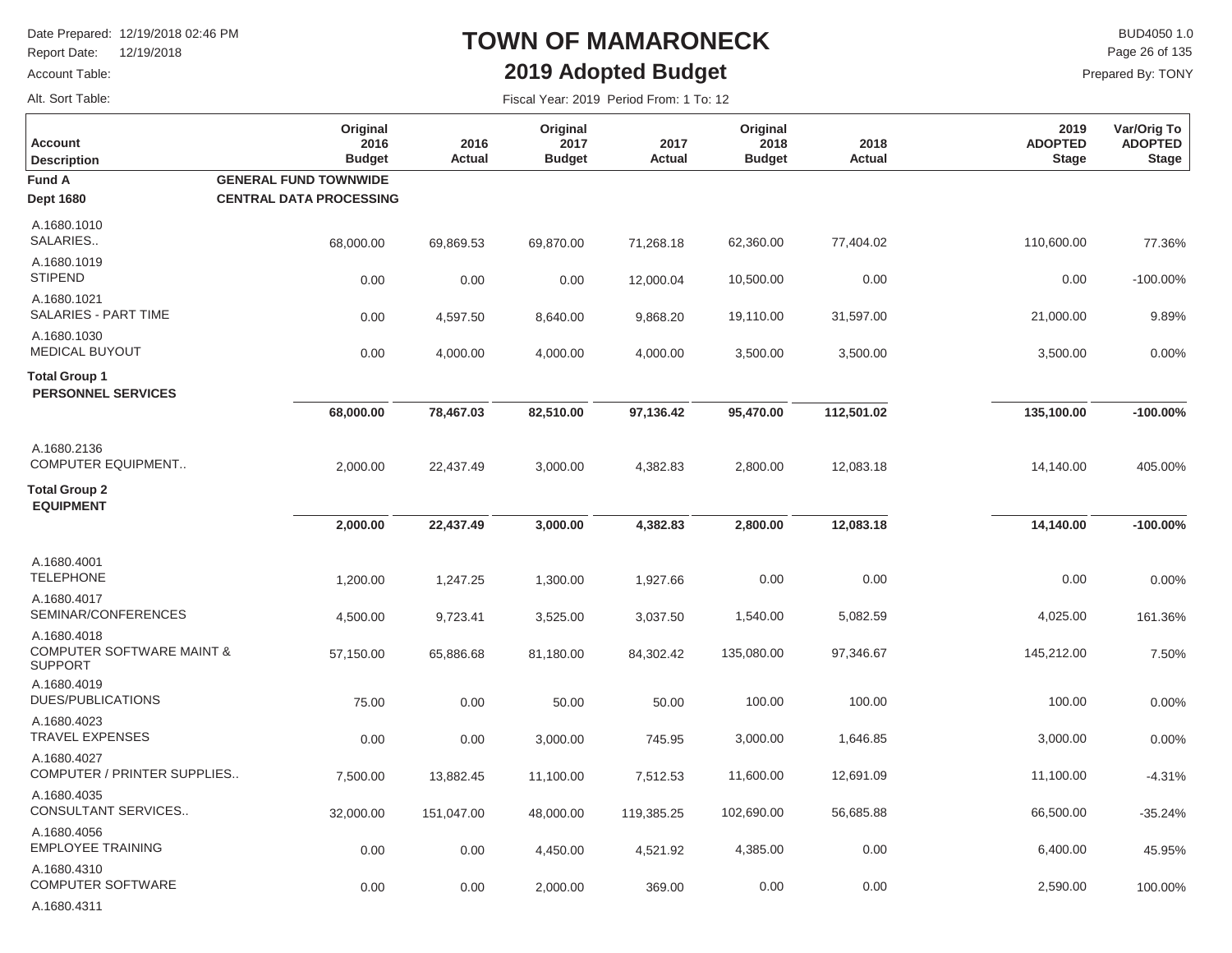Report Date: 12/19/2018

#### Account Table:

Alt. Sort Table:

### **TOWN OF MAMARONECK2019 Adopted Budget**

 $\mathsf{BUD4050 1.0}$ Page 27 of 135

Prepared By: TONY

| <b>Account</b><br><b>Description</b>               | Original<br>2016<br><b>Budget</b>                              | 2016<br><b>Actual</b> | Original<br>2017<br><b>Budget</b> | 2017<br>Actual | Original<br>2018<br><b>Budget</b> | 2018<br>Actual | 2019<br><b>ADOPTED</b><br><b>Stage</b> | Var/Orig To<br><b>ADOPTED</b><br><b>Stage</b> |
|----------------------------------------------------|----------------------------------------------------------------|-----------------------|-----------------------------------|----------------|-----------------------------------|----------------|----------------------------------------|-----------------------------------------------|
| Fund A<br><b>Dept 1680</b>                         | <b>GENERAL FUND TOWNWIDE</b><br><b>CENTRAL DATA PROCESSING</b> |                       |                                   |                |                                   |                |                                        |                                               |
| A.1680.4311<br><b>COPIER LEASES</b>                | 0.00                                                           | 0.00                  | 14,950.00                         | 12,164.85      | 16,210.00                         | 10,644.90      | 15,305.00                              | $-5.58%$                                      |
| <b>Total Group 4</b><br><b>CONTRACTUAL EXPENSE</b> |                                                                |                       |                                   |                |                                   |                |                                        |                                               |
|                                                    | 102,425.00                                                     | 241,786.79            | 169,555.00                        | 234,017.08     | 274,605.00                        | 184,197.98     | 254,232.00                             | $-100.00\%$                                   |
| Total Dept 1680<br><b>CENTRAL DATA PROCESSING</b>  |                                                                |                       |                                   |                |                                   |                |                                        |                                               |
|                                                    | 172,425.00                                                     | 342,691.31            | 255,065.00                        | 335,536.33     | 372,875.00                        | 308,782.18     | 403,472.00                             | 8.21%                                         |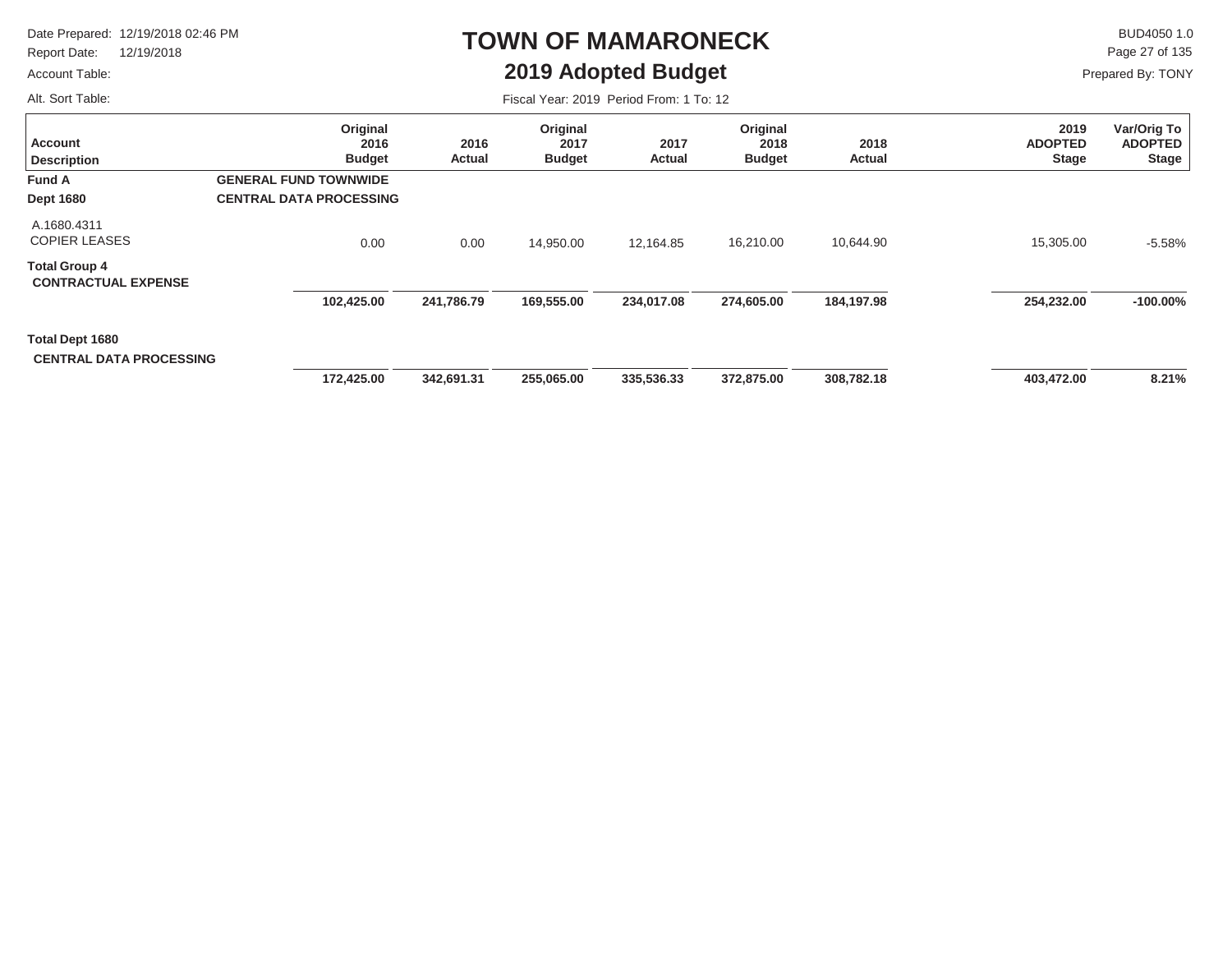Report Date: 12/19/2018

#### Account Table:

Alt. Sort Table:

### **TOWN OF MAMARONECK2019 Adopted Budget**

 $\mathsf{BUD4050}\,1.0$ Prepared By: TONY Page 28 of 135

| <b>Account</b><br><b>Description</b>               | Original<br>2016<br><b>Budget</b> | 2016<br>Actual | Original<br>2017<br><b>Budget</b> | 2017<br>Actual | Original<br>2018<br><b>Budget</b> | 2018<br>Actual | 2019<br><b>ADOPTED</b><br><b>Stage</b> | Var/Orig To<br><b>ADOPTED</b><br><b>Stage</b> |
|----------------------------------------------------|-----------------------------------|----------------|-----------------------------------|----------------|-----------------------------------|----------------|----------------------------------------|-----------------------------------------------|
| <b>Fund A</b>                                      | <b>GENERAL FUND TOWNWIDE</b>      |                |                                   |                |                                   |                |                                        |                                               |
| <b>Dept 1900</b>                                   | <b>SPECIAL ITEMS</b>              |                |                                   |                |                                   |                |                                        |                                               |
| A.1900.1920<br>MUNICIPAL ASSOC DUES                | 4,000.00                          | 3,350.00       | 4,000.00                          | 3,550.00       | 4,000.00                          | 4,875.00       | 4,000.00                               | 0.00%                                         |
| A.1900.1930<br><b>JUDGEMENTS &amp; CLAIMS</b>      | 50,000.00                         | 55,826.78      | 50,000.00                         | 51,800.89      | 50,000.00                         | 89,230.97      | 65,000.00                              | 30.00%                                        |
| A.1900.1950<br>TAXES ON TOWN PROPERTY              | 83,130.00                         | 88,392.48      | 83,130.00                         | 148,810.71     | 90,000.00                         | 95,496.13      | 98,300.00                              | 9.22%                                         |
| A.1900.4050<br><b>CONTINGENCY</b>                  | 30,000.00                         | 0.00           | 18,737.00                         | 0.00           | 40,000.00                         | 0.00           | 30,000.00                              | $-25.00%$                                     |
| A.1900.4059<br><b>LIABILITY INSURANCE</b>          | 84,000.00                         | 94,144.33      | 87,225.00                         | 100,055.85     | 89,850.00                         | 105,872.93     | 107,000.00                             | 19.09%                                        |
| A.1900.4299<br><b>CREDIT CARD FEES</b>             | 40,000.00                         | 61,925.19      | 50,000.00                         | 443,208.45     | 75,000.00                         | 58,694.48      | 75,000.00                              | 0.00%                                         |
| <b>Total Group 4</b><br><b>CONTRACTUAL EXPENSE</b> |                                   |                |                                   |                |                                   |                |                                        |                                               |
|                                                    | 291,130.00                        | 303,638.78     | 293,092.00                        | 747.425.90     | 348,850.00                        | 354.169.51     | 379,300.00                             | $-100.00\%$                                   |
| Total Dept 1900<br><b>SPECIAL ITEMS</b>            |                                   |                |                                   |                |                                   |                |                                        |                                               |
|                                                    | 291,130.00                        | 303,638.78     | 293,092.00                        | 747,425.90     | 348,850.00                        | 354,169.51     | 379,300.00                             | 8.73%                                         |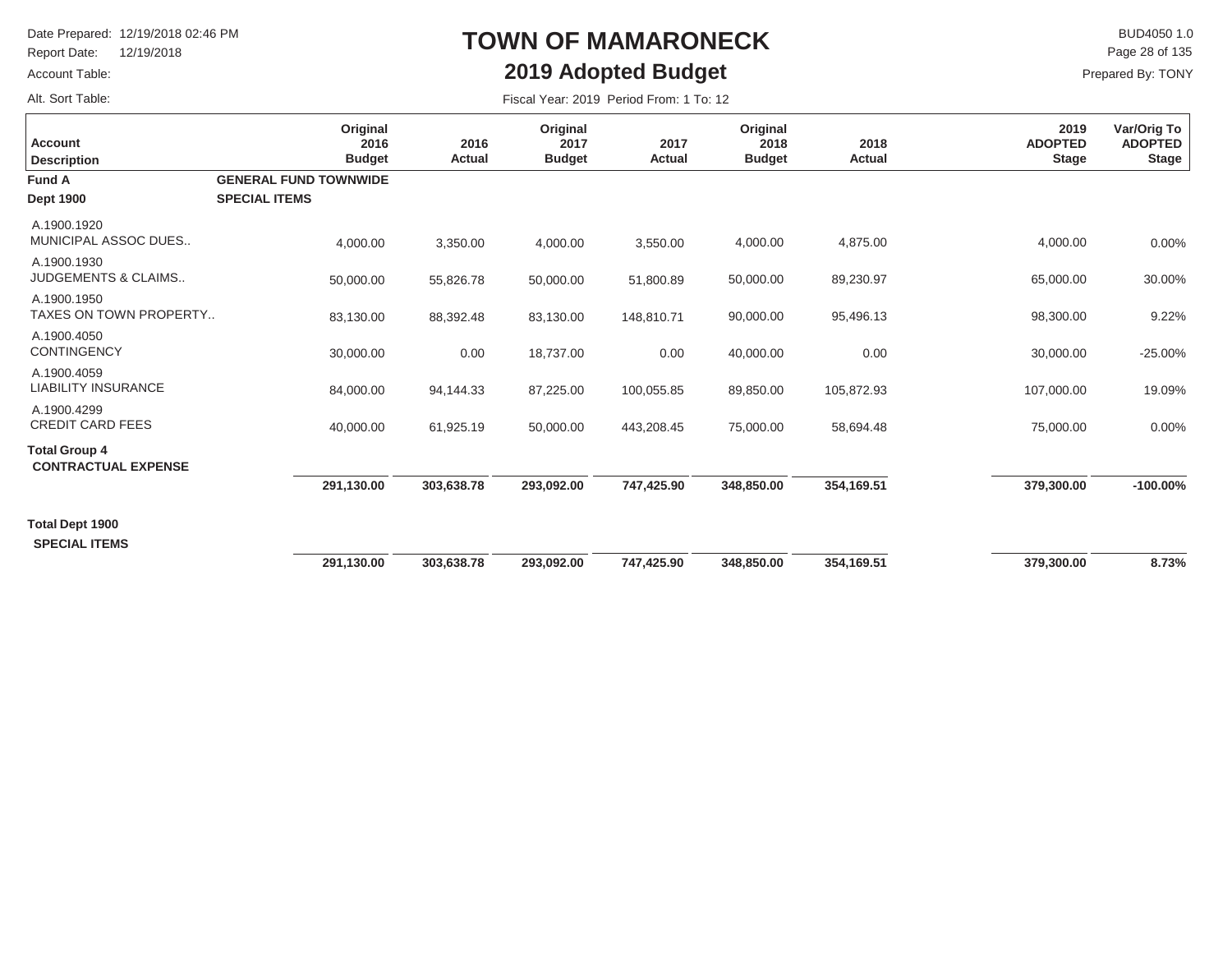Report Date: 12/19/2018

#### Account Table:

Alt. Sort Table:

### **TOWN OF MAMARONECK2019 Adopted Budget**

 $\mathsf{BUD4050 1.0}$ Page 29 of 135

Prepared By: TONY

| <b>Account</b><br><b>Description</b>                 | Original<br>2016<br><b>Budget</b> | 2016<br><b>Actual</b> | Original<br>2017<br><b>Budget</b> | 2017<br>Actual | Original<br>2018<br><b>Budget</b> | 2018<br>Actual | 2019<br><b>ADOPTED</b><br><b>Stage</b> | Var/Orig To<br><b>ADOPTED</b><br><b>Stage</b> |
|------------------------------------------------------|-----------------------------------|-----------------------|-----------------------------------|----------------|-----------------------------------|----------------|----------------------------------------|-----------------------------------------------|
| Fund A                                               | <b>GENERAL FUND TOWNWIDE</b>      |                       |                                   |                |                                   |                |                                        |                                               |
| <b>Dept 4210</b>                                     | <b>NARCOTICS GUIDANCE COUNCIL</b> |                       |                                   |                |                                   |                |                                        |                                               |
| A.4210.4139<br>WEST CTY MNTL HEALTH BD               | 350,000.00                        | 373,062.88            | 370,000.00                        | 424,618.89     | 415,000.00                        | 419,206.16     | 450,000.00                             | 8.43%                                         |
| <b>Total Group 4</b><br><b>CONTRACTUAL EXPENSE</b>   |                                   |                       |                                   |                |                                   |                |                                        |                                               |
|                                                      | 350,000.00                        | 373,062.88            | 370,000.00                        | 424,618.89     | 415,000.00                        | 419,206.16     | 450,000.00                             | $-100.00\%$                                   |
| Total Dept 4210<br><b>NARCOTICS GUIDANCE COUNCIL</b> |                                   |                       |                                   |                |                                   |                |                                        |                                               |
|                                                      | 350,000.00                        | 373,062.88            | 370,000.00                        | 424,618.89     | 415,000.00                        | 419,206.16     | 450,000.00                             | 8.43%                                         |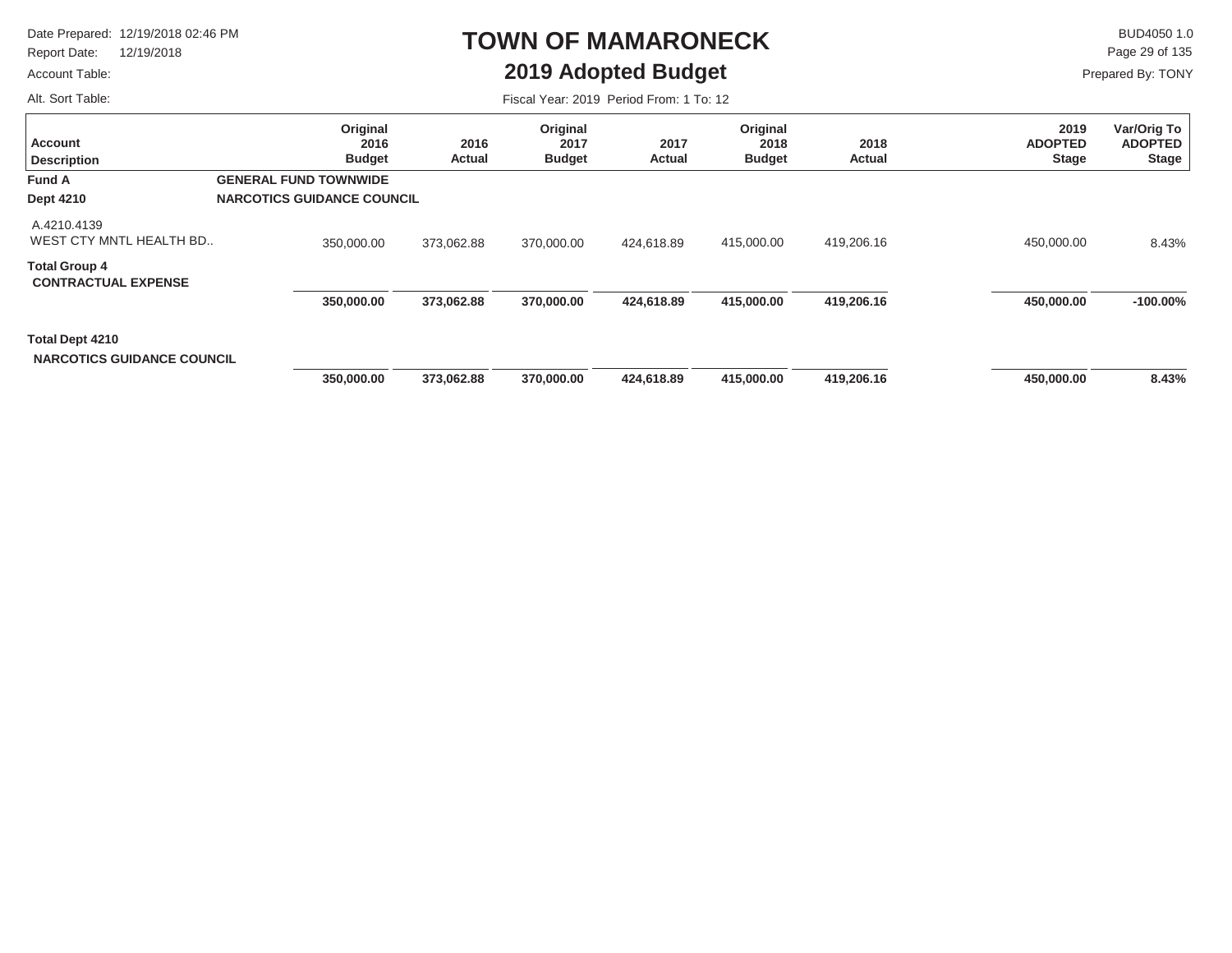Report Date: 12/19/2018

#### Account Table:

Alt. Sort Table:

### **TOWN OF MAMARONECK2019 Adopted Budget**

 $\mathsf{BUD4050 1.0}$ Page 30 of 135

| Fiscal Year: 2019 Period From: 1 To: 12 |  |  |  |  |  |
|-----------------------------------------|--|--|--|--|--|
|-----------------------------------------|--|--|--|--|--|

| <b>Account</b><br><b>Description</b>                    | Original<br>2016<br><b>Budget</b> | 2016<br>Actual | Original<br>2017<br><b>Budget</b> | 2017<br>Actual | Original<br>2018<br><b>Budget</b> | 2018<br>Actual | 2019<br><b>ADOPTED</b><br><b>Stage</b> | Var/Orig To<br><b>ADOPTED</b><br><b>Stage</b> |
|---------------------------------------------------------|-----------------------------------|----------------|-----------------------------------|----------------|-----------------------------------|----------------|----------------------------------------|-----------------------------------------------|
| <b>Fund A</b>                                           | <b>GENERAL FUND TOWNWIDE</b>      |                |                                   |                |                                   |                |                                        |                                               |
| <b>Dept 5010</b>                                        | <b>HIGHWAY ADMINISTRATION</b>     |                |                                   |                |                                   |                |                                        |                                               |
| A.5010.1010<br>SALARIES                                 | 115,000.00                        | 118,162.06     | 118,162.00                        | 120,524.97     | 120,525.00                        | 103,653.85     | 123,720.00                             | 2.65%                                         |
| A.5010.1016<br><b>LONGEVITY PAY</b>                     | 675.00                            | 675.00         | 675.00                            | 675.00         | 675.00                            | 675.00         | 0.00                                   | $-100.00\%$                                   |
| <b>Total Group 1</b><br><b>PERSONNEL SERVICES</b>       |                                   |                |                                   |                |                                   |                |                                        |                                               |
|                                                         | 115,675.00                        | 118,837.06     | 118,837.00                        | 121,199.97     | 121,200.00                        | 104,328.85     | 123,720.00                             | $-100.00\%$                                   |
| A.5010.4017<br>SEMINAR/CONFERENCES                      | 1,800.00                          | 1,388.00       | 1,800.00                          | 1,353.96       | 1,900.00                          | 1,003.37       | 1,700.00                               | $-10.53%$                                     |
| A.5010.4019<br><b>DUES/PUBLICATIONS</b>                 | 685.00                            | 689.00         | 700.00                            | 720.00         | 720.00                            | 655.00         | 800.00                                 | 11.11%                                        |
| A.5010.4241<br><b>BRIDGE REPAIRS</b>                    | 3,500.00                          | 0.00           | 3,500.00                          | 0.00           | 3,500.00                          | 2,714.37       | 3,500.00                               | 0.00%                                         |
| <b>Total Group 4</b><br><b>CONTRACTUAL EXPENSE</b>      |                                   |                |                                   |                |                                   |                |                                        |                                               |
|                                                         | 5,985.00                          | 2,077.00       | 6,000.00                          | 2,073.96       | 6,120.00                          | 4,372.74       | 6,000.00                               | $-100.00\%$                                   |
| <b>Total Dept 5010</b><br><b>HIGHWAY ADMINISTRATION</b> |                                   |                |                                   |                |                                   |                |                                        |                                               |
|                                                         | 121,660.00                        | 120,914.06     | 124,837.00                        | 123,273.93     | 127,320.00                        | 108,701.59     | 129,720.00                             | 1.89%                                         |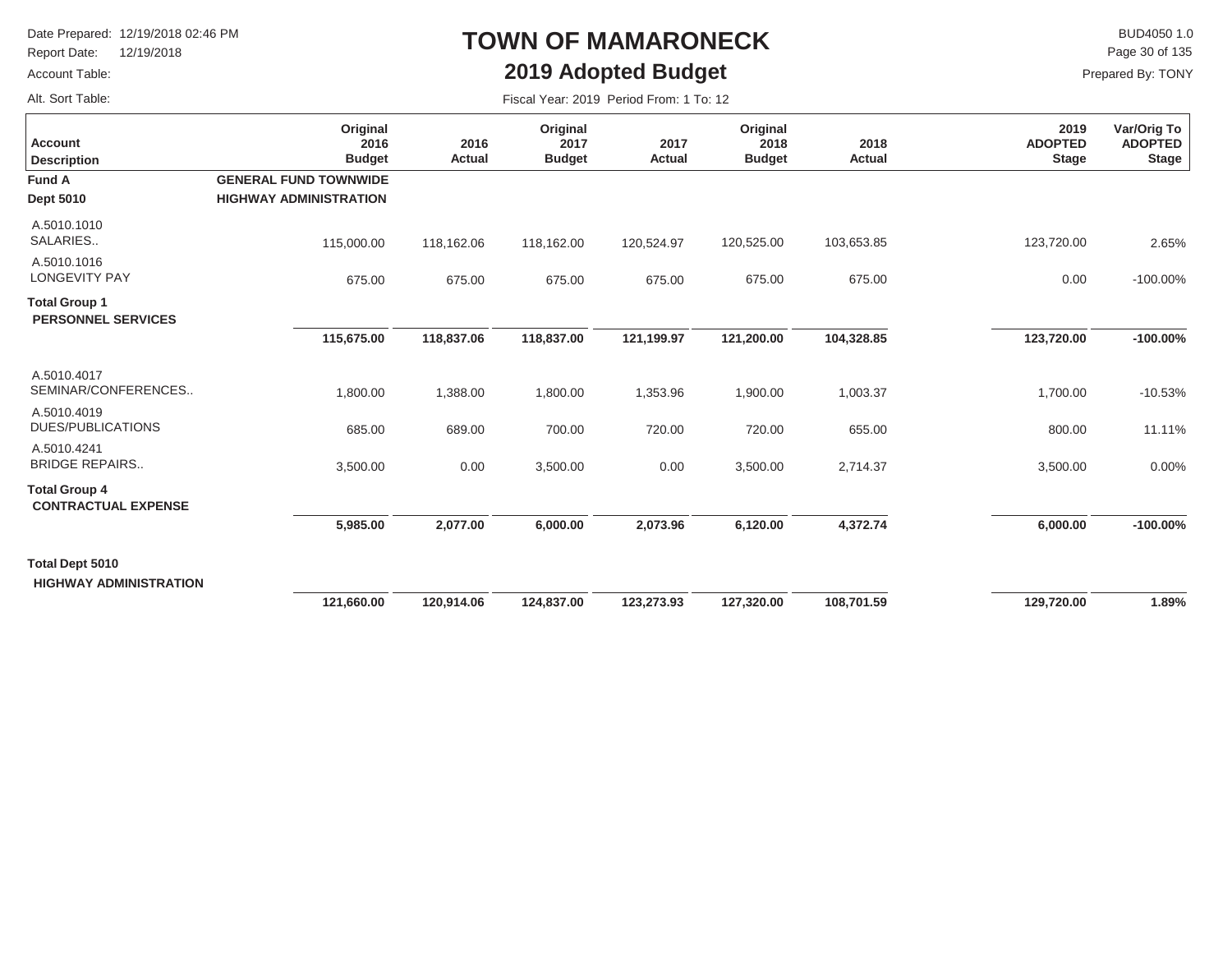Report Date: 12/19/2018

#### Account Table:

Alt. Sort Table:

### **TOWN OF MAMARONECK2019 Adopted Budget**

 $\mathsf{BUD4050}\,1.0$ Page 31 of 135

| <b>Account</b><br><b>Description</b>               | Original<br>2016<br><b>Budget</b> | 2016<br>Actual | Original<br>2017<br><b>Budget</b> | 2017<br><b>Actual</b> | Original<br>2018<br><b>Budget</b> | 2018<br>Actual | 2019<br><b>ADOPTED</b><br><b>Stage</b> | Var/Orig To<br><b>ADOPTED</b><br><b>Stage</b> |
|----------------------------------------------------|-----------------------------------|----------------|-----------------------------------|-----------------------|-----------------------------------|----------------|----------------------------------------|-----------------------------------------------|
| <b>Fund A</b>                                      | <b>GENERAL FUND TOWNWIDE</b>      |                |                                   |                       |                                   |                |                                        |                                               |
| <b>Dept 5650</b>                                   | <b>OFF STREET PARKING</b>         |                |                                   |                       |                                   |                |                                        |                                               |
| A.5650.1021<br><b>SALARIES - PART TIME</b>         | 0.00                              | 0.00           | 0.00                              | 0.00                  | 4,500.00                          | 3,208.80       | 4,500.00                               | 0.00%                                         |
| <b>Total Group 1</b><br><b>PERSONNEL SERVICES</b>  |                                   |                |                                   |                       |                                   |                |                                        |                                               |
|                                                    | 0.00                              | 0.00           | 0.00                              | 0.00                  | 4,500.00                          | 3,208.80       | 4,500.00                               | $-100.00\%$                                   |
| A.5650.4002<br>SERVICE CONTRACTS                   | 7,800.00                          | 7,055.56       | 8,000.00                          | 7,334.56              | 0.00                              | 0.00           | 0.00                                   | 0.00%                                         |
| A.5650.4041<br>PAY MACHINE SUPPLIES/MAINTENANCE    | 1,500.00                          | 808.97         | 1,600.00                          | 701.96                | 1,300.00                          | 334.96         | 1,300.00                               | 0.00%                                         |
| A.5650.4042<br><b>DECALS &amp; STICKERS</b>        | 750.00                            | 755.28         | 750.00                            | 699.00                | 750.00                            | 1,095.88       | 750.00                                 | 0.00%                                         |
| A.5650.4043<br>SIGNS                               | 1,000.00                          | 0.00           | 1,000.00                          | 0.00                  | 1,200.00                          | 0.00           | 1,200.00                               | 0.00%                                         |
| A.5650.4047<br>SNOW REMOVAL                        | 4,000.00                          | 1,000.00       | 4,000.00                          | 2,000.00              | 4,000.00                          | 4,000.00       | 4,000.00                               | 0.00%                                         |
| A.5650.4144<br><b>GENERAL REPAIRS</b>              | 3,500.00                          | 3,932.41       | 3,500.00                          | 7,106.10              | 3,500.00                          | 332.00         | 3,700.00                               | 5.71%                                         |
| A.5650.4271<br>RENT-PARKING AREA                   | 150.00                            | 133.63         | 150.00                            | 133.63                | 150.00                            | 133.63         | 150.00                                 | 0.00%                                         |
| <b>Total Group 4</b><br><b>CONTRACTUAL EXPENSE</b> |                                   |                |                                   |                       |                                   |                |                                        |                                               |
|                                                    | 18,700.00                         | 13,685.85      | 19,000.00                         | 17,975.25             | 10,900.00                         | 5,896.47       | 11,100.00                              | $-100.00\%$                                   |
| <b>Total Dept 5650</b><br>OFF STREET PARKING       |                                   |                |                                   |                       |                                   |                |                                        |                                               |
|                                                    | 18,700.00                         | 13,685.85      | 19,000.00                         | 17,975.25             | 15,400.00                         | 9,105.27       | 15,600.00                              | 1.30%                                         |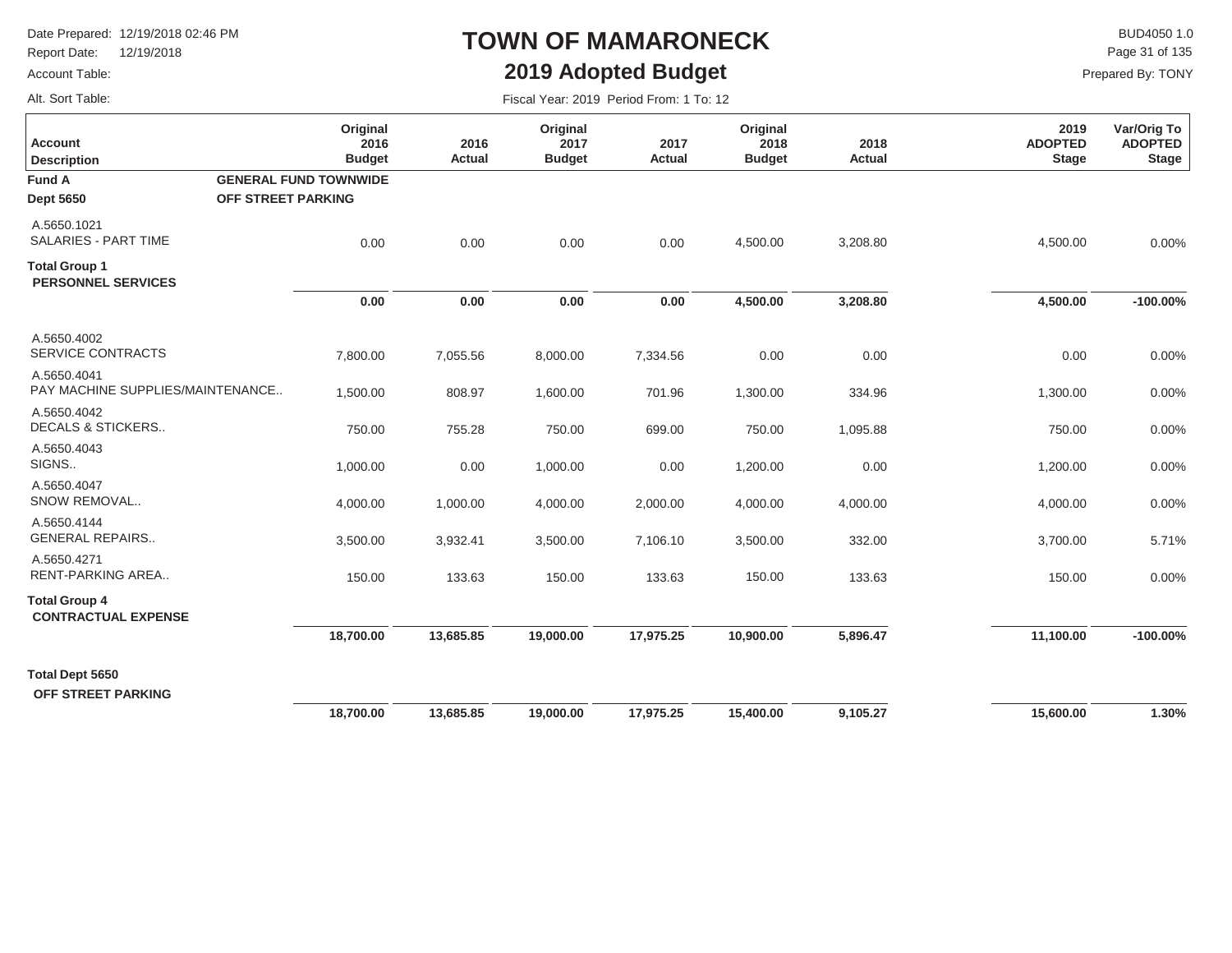Report Date: 12/19/2018

#### Account Table:

Alt. Sort Table:

### **TOWN OF MAMARONECK2019 Adopted Budget**

 $\mathsf{BUD4050}\,1.0$ Page 32 of 135

Prepared By: TONY

| <b>Account</b><br><b>Description</b>                | Original<br>2016<br><b>Budget</b> | 2016<br>Actual | Original<br>2017<br><b>Budget</b> | 2017<br>Actual | Original<br>2018<br><b>Budget</b> | 2018<br>Actual | 2019<br><b>ADOPTED</b><br><b>Stage</b> | Var/Orig To<br><b>ADOPTED</b><br><b>Stage</b> |
|-----------------------------------------------------|-----------------------------------|----------------|-----------------------------------|----------------|-----------------------------------|----------------|----------------------------------------|-----------------------------------------------|
| <b>Fund A</b>                                       | <b>GENERAL FUND TOWNWIDE</b>      |                |                                   |                |                                   |                |                                        |                                               |
| <b>Dept 6310</b>                                    | <b>COMMUNITY RESOURCE CENTER</b>  |                |                                   |                |                                   |                |                                        |                                               |
| A.6310.4149<br><b>COMMUNITY RESOURCE CENTER</b>     | 15,000.00                         | 15,000.00      | 15,000.00                         | 15,000.00      | 15,000.00                         | 15,000.00      | 15,000.00                              | 0.00%                                         |
| <b>Total Group 4</b><br><b>CONTRACTUAL EXPENSE</b>  |                                   |                |                                   |                |                                   |                |                                        |                                               |
|                                                     | 15,000.00                         | 15,000.00      | 15,000.00                         | 15,000.00      | 15,000.00                         | 15,000.00      | 15,000.00                              | $-100.00\%$                                   |
| Total Dept 6310<br><b>COMMUNITY RESOURCE CENTER</b> |                                   |                |                                   |                |                                   |                |                                        |                                               |
|                                                     | 15,000.00                         | 15,000.00      | 15,000.00                         | 15,000.00      | 15,000.00                         | 15,000.00      | 15,000.00                              | $0.00\%$                                      |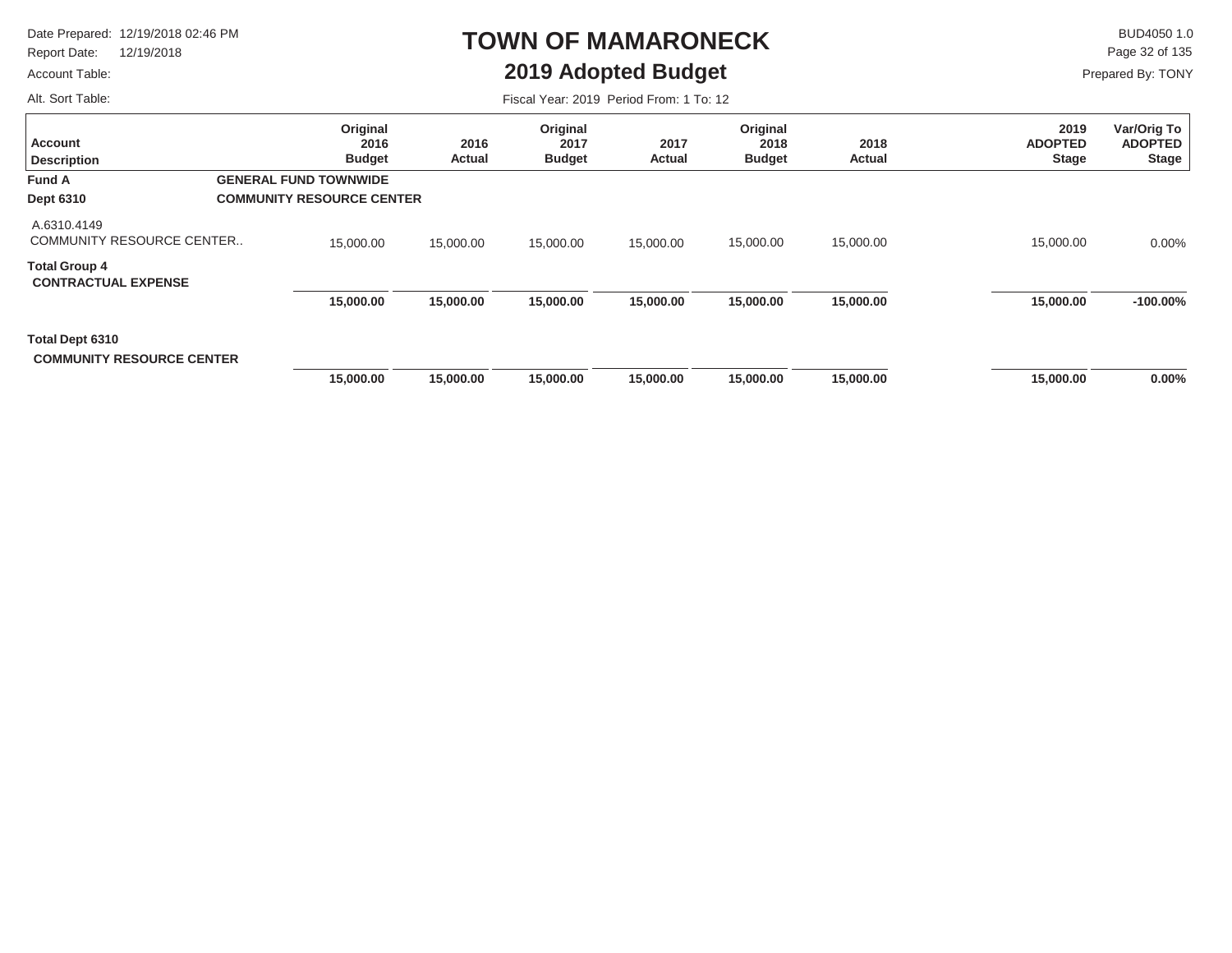Report Date: 12/19/2018

#### Account Table:

Alt. Sort Table:

Г

### **TOWN OF MAMARONECK2019 Adopted Budget**

 $\mathsf{BUD4050 1.0}$ Prepared By: TONY Page 33 of 135

| <b>Account</b><br><b>Description</b>                   | Original<br>2016<br><b>Budget</b> | 2016<br>Actual | Original<br>2017<br><b>Budget</b> | 2017<br>Actual | Original<br>2018<br><b>Budget</b> | 2018<br>Actual | 2019<br><b>ADOPTED</b><br><b>Stage</b> | Var/Orig To<br><b>ADOPTED</b><br><b>Stage</b> |
|--------------------------------------------------------|-----------------------------------|----------------|-----------------------------------|----------------|-----------------------------------|----------------|----------------------------------------|-----------------------------------------------|
| <b>Fund A</b>                                          | <b>GENERAL FUND TOWNWIDE</b>      |                |                                   |                |                                   |                |                                        |                                               |
| <b>Dept 6772</b>                                       | <b>PROGRAMS FOR THE AGING</b>     |                |                                   |                |                                   |                |                                        |                                               |
| A.6772.1010<br>SALARIES                                | 181,002.00                        | 183,580.11     | 216,044.00                        | 212,143.48     | 254,901.00                        | 253,158.82     | 311,059.00                             | 22.03%                                        |
| A.6772.1015<br><b>OVERTIME</b>                         | 1,000.00                          | 1,134.93       | 1,000.00                          | 0.00           | 0.00                              | 989.47         | 0.00                                   | 0.00%                                         |
| A.6772.1016<br><b>LONGEVITY PAY</b>                    | 625.00                            | 1,299.00       | 1,300.00                          | 1,299.00       | 1,475.00                          | 1,512.50       | 1,600.00                               | 8.47%                                         |
| A.6772.1021<br>SALARIES - PART TIME                    | 81,333.00                         | 66,961.04      | 75,350.00                         | 64,430.10      | 83,930.00                         | 58,269.50      | 54,163.00                              | $-35.47%$                                     |
| A.6772.1030<br><b>MEDICAL BUYOUT</b>                   | 5,000.00                          | 5,000.00       | 10,000.00                         | 5,000.00       | 10,000.00                         | 10,000.00      | 10,000.00                              | 0.00%                                         |
| <b>Total Group 1</b><br><b>PERSONNEL SERVICES</b>      |                                   |                |                                   |                |                                   |                |                                        |                                               |
|                                                        | 268,960.00                        | 257,975.08     | 303,694.00                        | 282,872.58     | 350,306.00                        | 323,930.29     | 376,822.00                             | $-100.00%$                                    |
| A.6772.2102<br><b>MISC EQUIPMENT</b>                   | 1,000.00                          | 250.00         | 1,000.00                          | 0.00           | 1,000.00                          | 6,193.75       | 6,000.00                               | 500.00%                                       |
| A.6772.2104<br><b>BUILDING EQUIPMENT</b>               | 0.00                              | 0.00           | 0.00                              | 0.00           | 0.00                              | 12,705.00      | 0.00                                   | 0.00%                                         |
| <b>Total Group 2</b><br><b>EQUIPMENT</b>               |                                   |                |                                   |                |                                   |                |                                        |                                               |
|                                                        | 1,000.00                          | 250.00         | 1,000.00                          | 0.00           | 1,000.00                          | 18,898.75      | 6,000.00                               | $-100.00%$                                    |
| A.6772.4001<br><b>TELEPHONE</b>                        | 5,000.00                          | 5,731.37       | 5,000.00                          | 6,088.04       | 0.00                              | 1,440.00       | 1,500.00                               | 100.00%                                       |
| A.6772.4002<br>SERVICE CONTRACTS                       | 8,000.00                          | 5,862.87       | 8,000.00                          | 5,747.98       | 8,000.00                          | 8,339.91       | 11,000.00                              | 37.50%                                        |
| A.6772.4003<br><b>ELECTRICITY</b>                      | 11,500.00                         | 10,234.84      | 11,500.00                         | 11,354.68      | 11,500.00                         | 9,630.54       | 11,500.00                              | 0.00%                                         |
| A.6772.4005<br><b>HEATING FUEL</b>                     | 12,000.00                         | 5,196.04       | 10,000.00                         | 7,638.08       | 9,000.00                          | 7,577.12       | 10,000.00                              | 11.11%                                        |
| A.6772.4008<br><b>WATER</b>                            | 1,000.00                          | 1,123.17       | 1,000.00                          | 1,328.14       | 1,300.00                          | 1,287.40       | 1,400.00                               | 7.69%                                         |
| A.6772.4011<br><b>BLDG &amp; GROUNDS SUPPLIES</b>      | 2,000.00                          | 1,603.19       | 2,000.00                          | 1,624.73       | 2,000.00                          | 1,659.41       | 2,000.00                               | 0.00%                                         |
| A.6772.4012<br><b>BLDG &amp; GROUNDS REPAIRS/MAINT</b> | 7,500.00                          | 7,061.95       | 7,500.00                          | 21,538.87      | 7,500.00                          | 5,977.90       | 7,500.00                               | 0.00%                                         |
| A.6772.4037<br>PROG CLINIC INSTRUCTION                 | 10,000.00                         | 8,979.80       | 10,000.00                         | 11,653.60      | 15,000.00                         | 11,047.00      | 15,000.00                              | 0.00%                                         |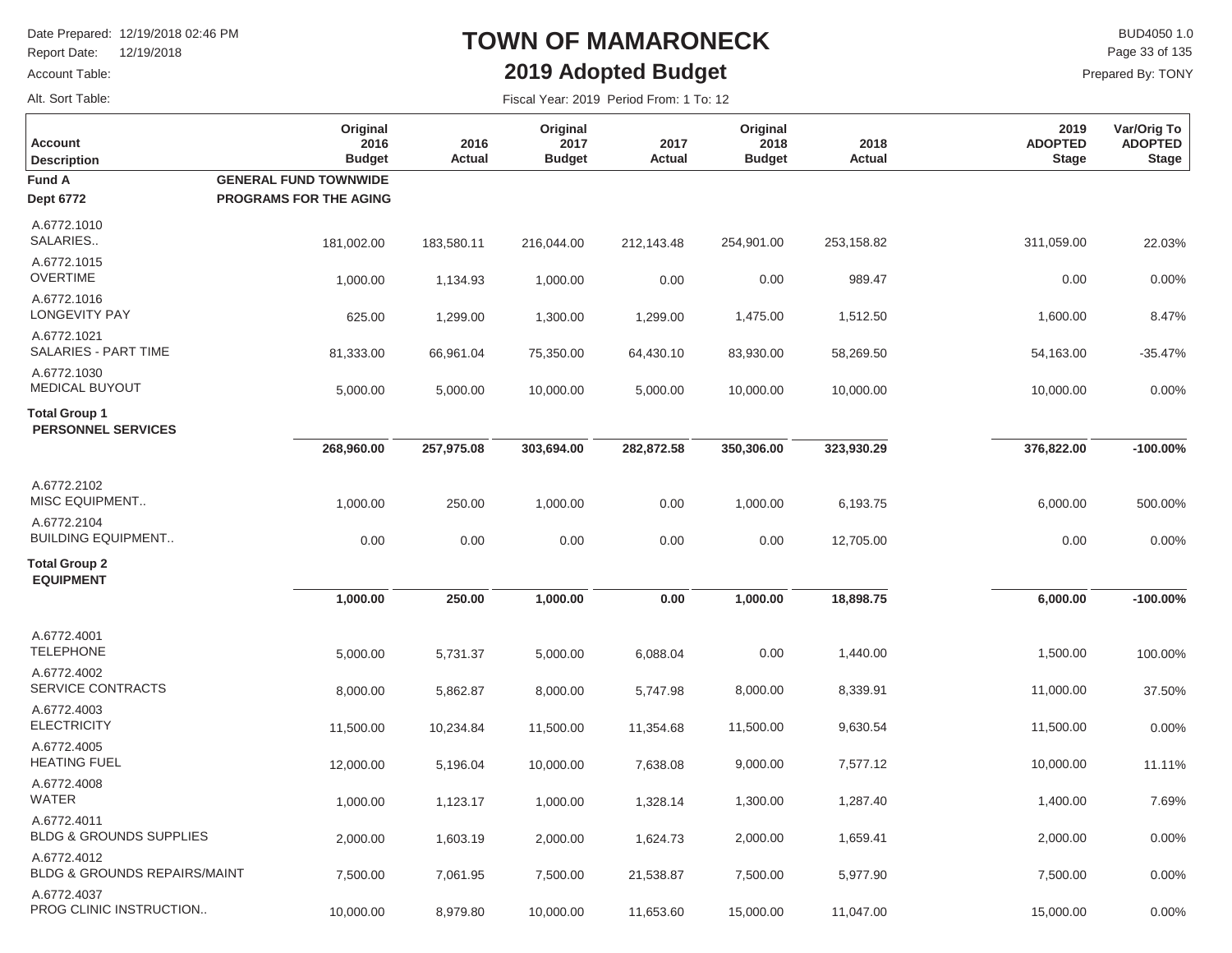Report Date: 12/19/2018

#### Account Table:

Alt. Sort Table:

# **TOWN OF MAMARONECK2019 Adopted Budget**

 $\mathsf{BUD4050 1.0}$ Page 34 of 135

| Fiscal Year: 2019 Period From: 1 To: 12 |  |  |  |  |  |
|-----------------------------------------|--|--|--|--|--|
|-----------------------------------------|--|--|--|--|--|

| <b>Account</b><br><b>Description</b>               | Original<br>2016<br><b>Budget</b> | 2016<br>Actual | Original<br>2017<br><b>Budget</b> | 2017<br>Actual | Original<br>2018<br><b>Budget</b> | 2018<br>Actual | 2019<br><b>ADOPTED</b><br><b>Stage</b> | Var/Orig To<br><b>ADOPTED</b><br><b>Stage</b> |
|----------------------------------------------------|-----------------------------------|----------------|-----------------------------------|----------------|-----------------------------------|----------------|----------------------------------------|-----------------------------------------------|
| <b>Fund A</b>                                      | <b>GENERAL FUND TOWNWIDE</b>      |                |                                   |                |                                   |                |                                        |                                               |
| <b>Dept 6772</b>                                   | <b>PROGRAMS FOR THE AGING</b>     |                |                                   |                |                                   |                |                                        |                                               |
| A.6772.4048<br><b>OPERATING EXPENSES</b>           | 18,000.00                         | 15,009.02      | 16,000.00                         | 17,641.92      | 16,000.00                         | 12,237.68      | 16,000.00                              | 0.00%                                         |
| A.6772.4055<br><b>NATURAL GAS</b>                  | 1,300.00                          | 1,006.36       | 1,300.00                          | 1,158.55       | 1,300.00                          | 1,042.07       | 1,300.00                               | 0.00%                                         |
| A.6772.4060<br><b>MEALS ON WHEELS</b>              | 60,000.00                         | 55,524.73      | 60,000.00                         | 40,453.06      | 60,000.00                         | 30,526.92      | 50,000.00                              | $-16.67%$                                     |
| A.6772.4061<br><b>CONGREGATE MEALS</b>             | 29,500.00                         | 23,397.33      | 29,500.00                         | 15,924.12      | 29,500.00                         | 14,948.07      | 25,000.00                              | $-15.25%$                                     |
| A.6772.4062<br>WIN (SNAP)                          | 8,000.00                          | 6,156.15       | 8,000.00                          | 8,121.95       | 8,000.00                          | 1,353.75       | 7,000.00                               | $-12.50%$                                     |
| A.6772.4104<br>SENIOR CENTER RENT                  | 42,000.00                         | 31,500.00      | 0.00                              | 0.00           | 0.00                              | 0.00           | 0.00                                   | 0.00%                                         |
| <b>Total Group 4</b><br><b>CONTRACTUAL EXPENSE</b> |                                   |                |                                   |                |                                   |                |                                        |                                               |
|                                                    | 215,800.00                        | 178,386.82     | 169,800.00                        | 150,273.72     | 169,100.00                        | 107,067.77     | 159,200.00                             | $-100.00\%$                                   |
| Total Dept 6772<br><b>PROGRAMS FOR THE AGING</b>   |                                   |                |                                   |                |                                   |                |                                        |                                               |
|                                                    | 485,760.00                        | 436,611.90     | 474,494.00                        | 433,146.30     | 520,406.00                        | 449,896.81     | 542,022.00                             | 4.15%                                         |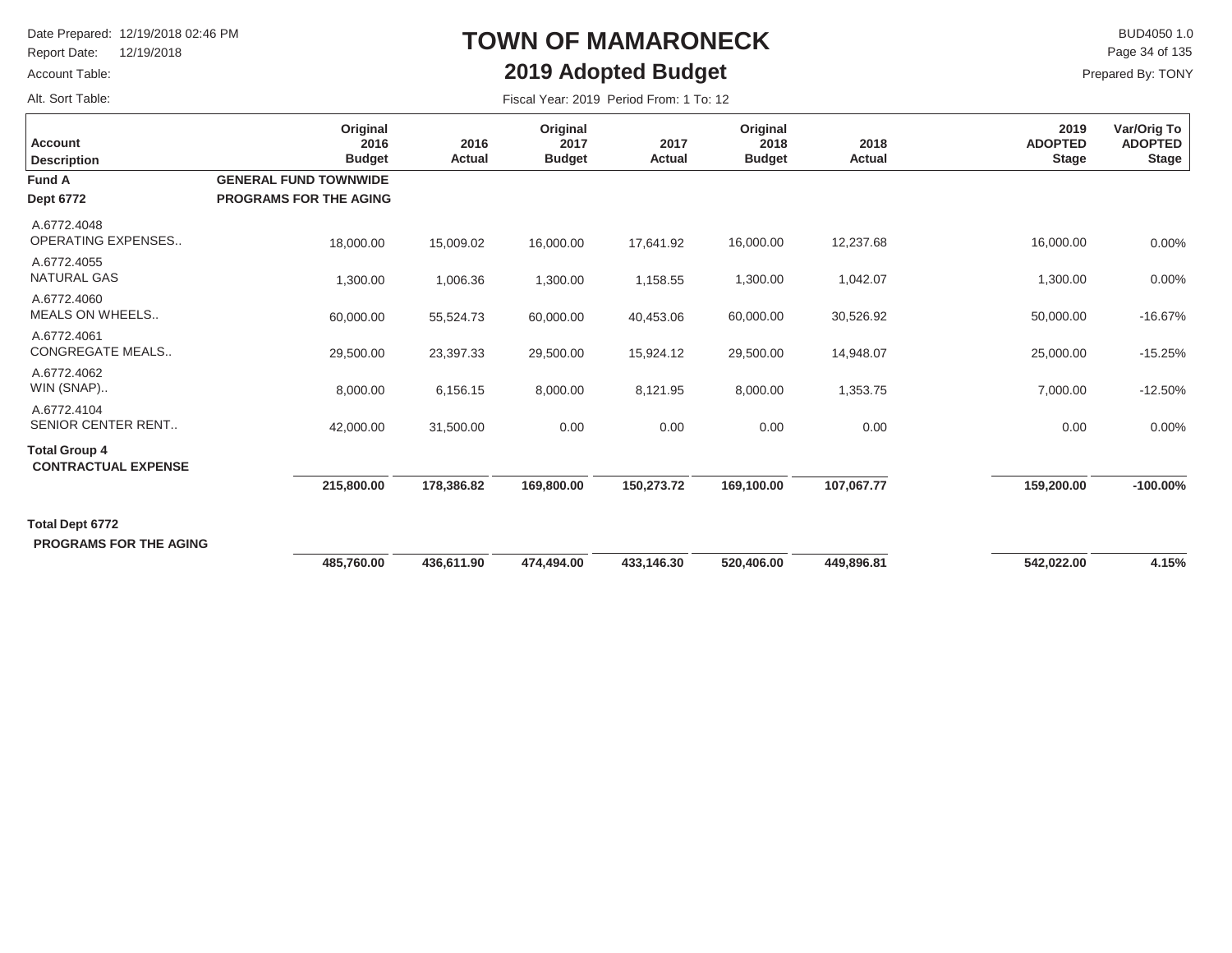Report Date: 12/19/2018

### Account Table:

Alt. Sort Table:

## **TOWN OF MAMARONECK2019 Adopted Budget**

 $\mathsf{BUD4050 1.0}$ Prepared By: TONY Page 35 of 135

| <b>Account</b><br><b>Description</b>              | Original<br>2016<br><b>Budget</b> | 2016<br>Actual | Original<br>2017<br><b>Budget</b> | 2017<br>Actual | Original<br>2018<br><b>Budget</b> | 2018<br>Actual | 2019<br><b>ADOPTED</b><br><b>Stage</b> | Var/Orig To<br><b>ADOPTED</b><br><b>Stage</b> |
|---------------------------------------------------|-----------------------------------|----------------|-----------------------------------|----------------|-----------------------------------|----------------|----------------------------------------|-----------------------------------------------|
| <b>Fund A</b>                                     | <b>GENERAL FUND TOWNWIDE</b>      |                |                                   |                |                                   |                |                                        |                                               |
| <b>Dept 7020</b>                                  | <b>GENERAL RECREATION</b>         |                |                                   |                |                                   |                |                                        |                                               |
| A.7020.1010<br>SALARIES                           | 296,536.00                        | 298,079.35     | 298,623.00                        | 304,146.23     | 308,281.00                        | 300,295.61     | 315,462.00                             | 2.33%                                         |
| A.7020.1012<br><b>CLOTHING ALLOWANCE</b>          | 450.00                            | 275.00         | 450.00                            | 450.00         | 302.00                            | 301.50         | 302.00                                 | 0.00%                                         |
| A.7020.1015<br>OVERTIME                           | 7,400.00                          | 9,477.27       | 7,900.00                          | 6,860.34       | 9,100.00                          | 6,162.73       | 6,500.00                               | $-28.57%$                                     |
| A.7020.1016<br><b>LONGEVITY PAY</b>               | 2,019.00                          | 1,850.00       | 1,975.00                          | 1,975.00       | 1,975.00                          | 1,975.00       | 3,102.00                               | 57.06%                                        |
| A.7020.1021<br>SALARIES - PART TIME               | 3,500.00                          | 7,464.75       | 4,000.00                          | 2,636.25       | 5,000.00                          | 4,342.25       | 2,000.00                               | $-60.00%$                                     |
| A.7020.1030<br><b>MEDICAL BUYOUT</b>              | 5,000.00                          | 5,000.00       | 5,000.00                          | 5,000.00       | 5,000.00                          | 5,000.00       | 5,000.00                               | 0.00%                                         |
| <b>Total Group 1</b><br><b>PERSONNEL SERVICES</b> |                                   |                |                                   |                |                                   |                |                                        |                                               |
|                                                   | 314,905.00                        | 322,146.37     | 317,948.00                        | 321,067.82     | 329,658.00                        | 318,077.09     | 332,366.00                             | $-100.00%$                                    |
| A.7020.2102<br>MISCELLANEOUS EQUIPMENT            | 0.00                              | 0.00           | 1,000.00                          | 998.00         | 500.00                            | 0.00           | 2,000.00                               | 300.00%                                       |
| <b>Total Group 2</b><br><b>EQUIPMENT</b>          |                                   |                |                                   |                |                                   |                |                                        |                                               |
|                                                   | 0.00                              | 0.00           | 1,000.00                          | 998.00         | 500.00                            | 0.00           | 2,000.00                               | $-100.00%$                                    |
| A.7020.4001<br>TELEPHONE                          | 2,200.00                          | 1,942.41       | 2,200.00                          | 2,554.28       | 0.00                              | 720.00         | 0.00                                   | 0.00%                                         |
| A.7020.4008<br><b>WATER</b>                       | 24,600.00                         | 24,597.03      | 28,400.00                         | 18,875.72      | 28,500.00                         | 20,593.21      | 25,000.00                              | $-12.28%$                                     |
| A.7020.4009<br>OFFICE SUPPLIES                    | 500.00                            | 518.56         | 500.00                            | 547.97         | 600.00                            | 503.72         | 600.00                                 | 0.00%                                         |
| A.7020.4010<br>OPERATING SUPPLIES                 | 500.00                            | 406.85         | 500.00                            | 422.14         | 550.00                            | 415.42         | 550.00                                 | 0.00%                                         |
| A.7020.4017<br>SEMINAR/CONFERENCES                | 2,600.00                          | 1,243.94       | 3,200.00                          | 2,950.60       | 5,200.00                          | 3,951.58       | 5,300.00                               | 1.92%                                         |
| A.7020.4019<br>DUES/PUBLICATIONS                  | 525.00                            | 588.59         | 525.00                            | 699.39         | 1,100.00                          | 1,091.92       | 1,100.00                               | 0.00%                                         |
| A.7020.4023<br><b>TRAVEL EXPENSES</b>             | 0.00                              | 0.00           | 750.00                            | 0.00           | 500.00                            | 490.17         | 500.00                                 | 0.00%                                         |
| A.7020.4030<br>PRINTG/STATIONERY                  | 17,750.00                         | 17,271.30      | 17,750.00                         | 17,167.08      | 17,750.00                         | 14,604.00      | 18,000.00                              | 1.41%                                         |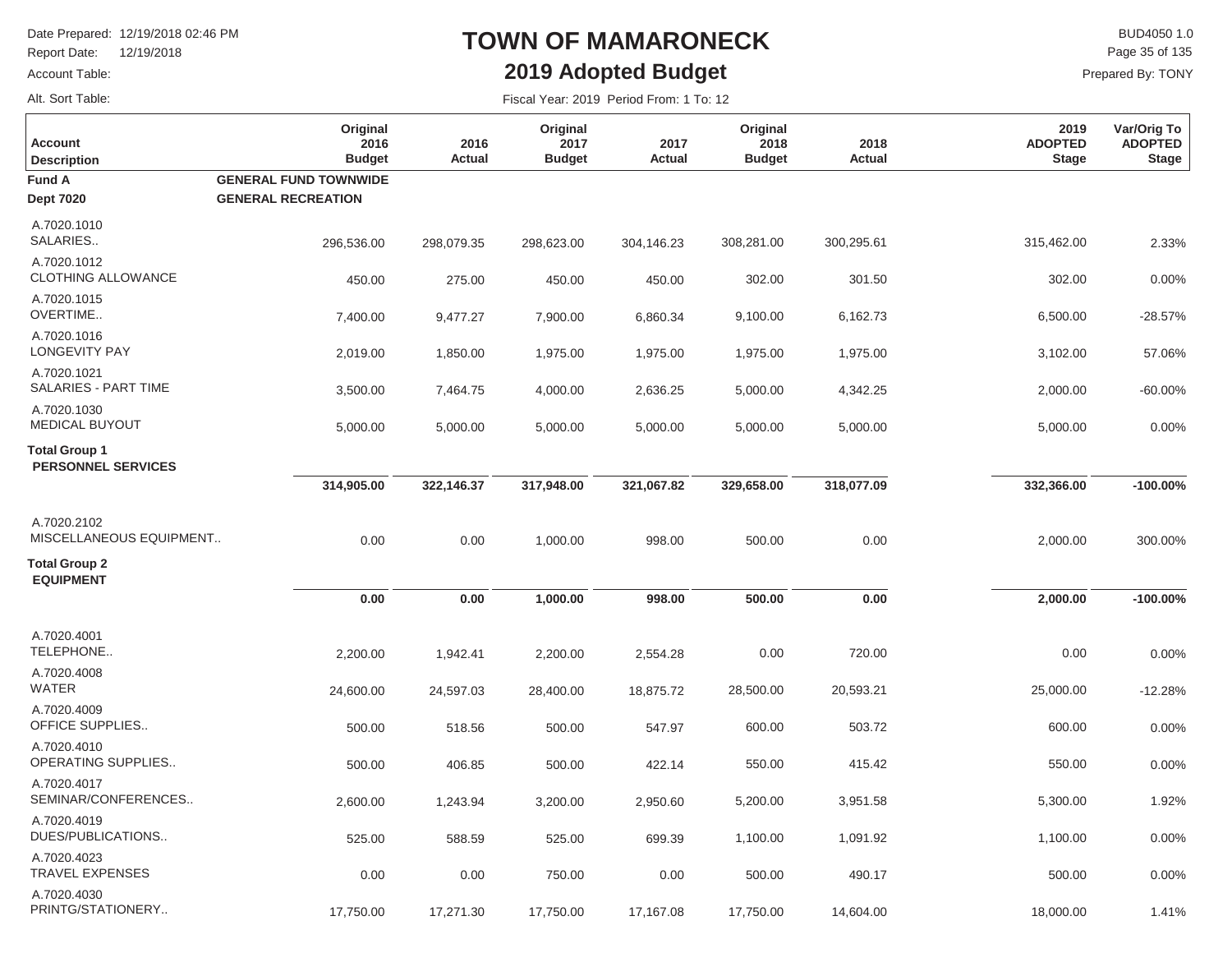Report Date: 12/19/2018

### Account Table:

Alt. Sort Table:

# **TOWN OF MAMARONECK2019 Adopted Budget**

 $\mathsf{BUD4050 1.0}$ Page 36 of 135

| Fiscal Year: 2019 Period From: 1 To: 12 |  |
|-----------------------------------------|--|
|-----------------------------------------|--|

| <b>Account</b><br><b>Description</b>                | Original<br>2016<br><b>Budget</b>                         | 2016<br>Actual | Original<br>2017<br><b>Budget</b> | 2017<br>Actual | Original<br>2018<br><b>Budget</b> | 2018<br>Actual | 2019<br><b>ADOPTED</b><br><b>Stage</b> | Var/Orig To<br><b>ADOPTED</b><br><b>Stage</b> |
|-----------------------------------------------------|-----------------------------------------------------------|----------------|-----------------------------------|----------------|-----------------------------------|----------------|----------------------------------------|-----------------------------------------------|
| <b>Fund A</b><br><b>Dept 7020</b>                   | <b>GENERAL FUND TOWNWIDE</b><br><b>GENERAL RECREATION</b> |                |                                   |                |                                   |                |                                        |                                               |
|                                                     |                                                           |                |                                   |                |                                   |                |                                        |                                               |
| A.7020.4033<br>EQUIP. REPAIRS/MAINT                 | 200.00                                                    | 57.53          | 200.00                            | 35.20          | 200.00                            | 657.14         | 150.00                                 | $-25.00%$                                     |
| A.7020.4100<br><b>GROUNDS REPAIRS &amp; MAINT</b>   | 35,000.00                                                 | 31,183.57      | 34,000.00                         | 33,357.62      | 34,000.00                         | 17,613.10      | 35,000.00                              | 2.94%                                         |
| A.7020.4155<br><b>BULK MAILING</b>                  | 5,000.00                                                  | 4,900.00       | 5,000.00                          | 4,925.68       | 5,200.00                          | 5,200.00       | 5,200.00                               | 0.00%                                         |
| A.7020.4301<br>RICHBELL RD PLGRD MAINT              | 2,600.00                                                  | 2,631.16       | 500.00                            | 20.54          | 500.00                            | 337.59         | 2,500.00                               | 400.00%                                       |
| <b>Total Group 4</b><br><b>CONTRACTUAL EXPENSE</b>  |                                                           |                |                                   |                |                                   |                |                                        |                                               |
|                                                     | 91,475.00                                                 | 85,340.94      | 93,525.00                         | 81,556.22      | 94,100.00                         | 66,177.85      | 93,900.00                              | $-100.00\%$                                   |
| <b>Total Dept 7020</b><br><b>GENERAL RECREATION</b> |                                                           |                |                                   |                |                                   |                |                                        |                                               |
|                                                     | 406,380.00                                                | 407,487.31     | 412,473.00                        | 403,622.04     | 424,258.00                        | 384,254.94     | 428,266.00                             | 0.94%                                         |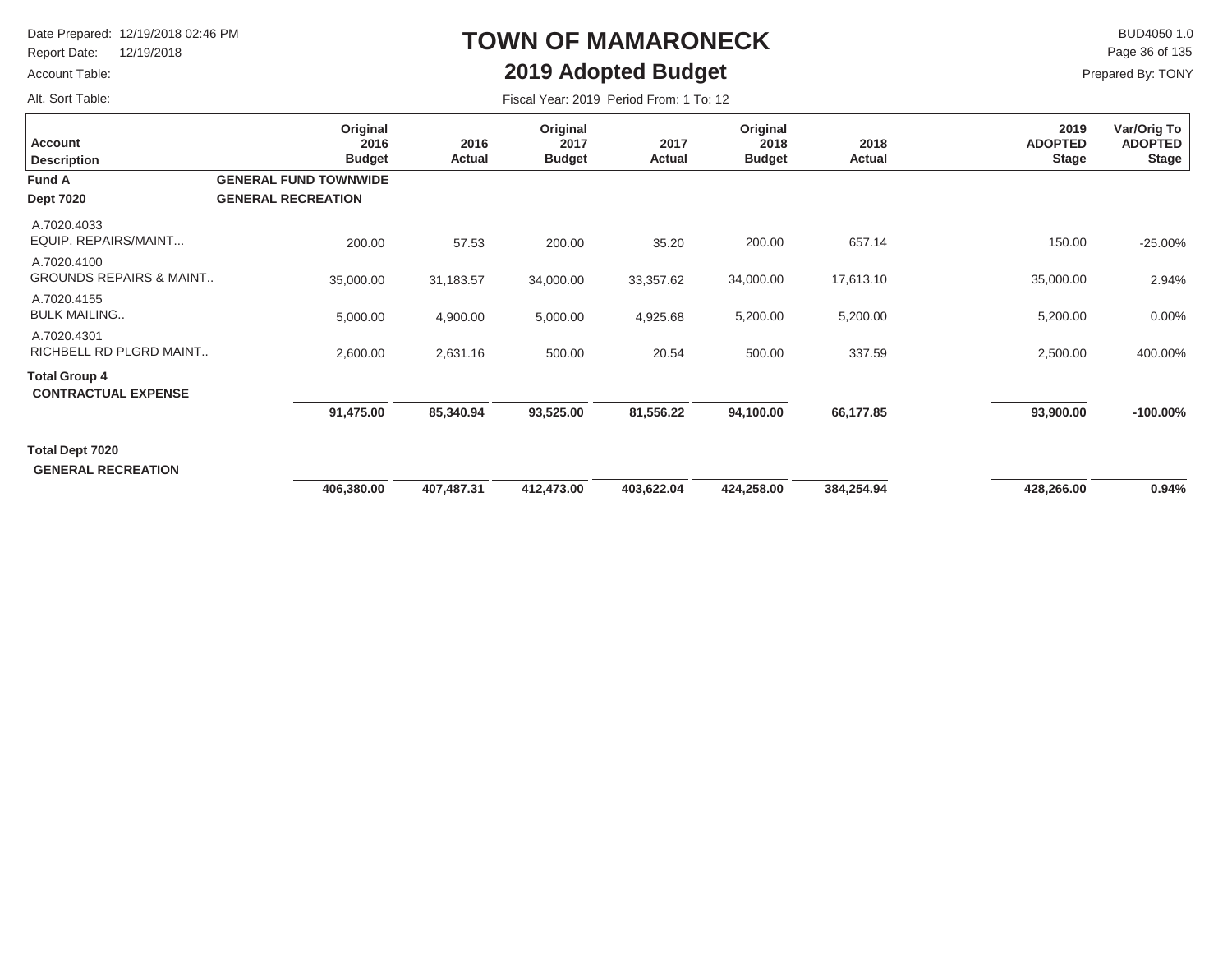Report Date: 12/19/2018

### Account Table:

Alt. Sort Table:

## **TOWN OF MAMARONECK2019 Adopted Budget**

 $\mathsf{BUD4050 1.0}$ Prepared By: TONY Page 37 of 135

|                                                        | Original                                                        |                | Original              |                | Original              |                | 2019                           | Var/Orig To                    |
|--------------------------------------------------------|-----------------------------------------------------------------|----------------|-----------------------|----------------|-----------------------|----------------|--------------------------------|--------------------------------|
| <b>Account</b><br><b>Description</b>                   | 2016<br><b>Budget</b>                                           | 2016<br>Actual | 2017<br><b>Budget</b> | 2017<br>Actual | 2018<br><b>Budget</b> | 2018<br>Actual | <b>ADOPTED</b><br><b>Stage</b> | <b>ADOPTED</b><br><b>Stage</b> |
| <b>Fund A</b><br><b>Dept 7150</b>                      | <b>GENERAL FUND TOWNWIDE</b><br><b>SPEC RECREATION FACILITY</b> |                |                       |                |                       |                |                                |                                |
| A.7150.4001<br>TELEPHONE                               | 1,800.00                                                        | 1,868.46       | 1,800.00              | 1,886.54       | 0.00                  | 0.00           | 0.00                           | 0.00%                          |
| A.7150.4002<br>SERVICE CONTRACTS                       | 3,500.00                                                        | 3,296.58       | 3,500.00              | 4,940.04       | 3,500.00              | 3,727.06       | 4,000.00                       | 14.29%                         |
| A.7150.4003<br>ELECTRICITY                             | 5,000.00                                                        | 4,257.74       | 4,500.00              | 4,637.26       | 4,500.00              | 4,162.51       | 4,800.00                       | 6.67%                          |
| A.7150.4005<br><b>HEATING FUEL</b>                     | 7,000.00                                                        | 3,559.33       | 5,500.00              | 3,983.31       | 5,500.00              | 4,479.69       | 5,500.00                       | 0.00%                          |
| A.7150.4008<br>WATER                                   | 800.00                                                          | 1,027.65       | 1,000.00              | 1,064.74       | 1,000.00              | 1,046.36       | 1,100.00                       | 10.00%                         |
| A.7150.4011<br><b>BLDG &amp; GROUNDS SUPPLIES</b>      | 3,000.00                                                        | 987.87         | 3,000.00              | 1,871.19       | 3,000.00              | 765.58         | 2,500.00                       | $-16.67%$                      |
| A.7150.4012<br><b>BLDG &amp; GROUNDS REPAIRS/MAINT</b> | 10,000.00                                                       | 8,867.33       | 10,000.00             | 53,974.69      | 15,000.00             | 3,159.95       | 15,000.00                      | 0.00%                          |
| <b>Total Group 4</b><br><b>CONTRACTUAL EXPENSE</b>     |                                                                 |                |                       |                |                       |                |                                |                                |
|                                                        | 31,100.00                                                       | 23,864.96      | 29,300.00             | 72,357.77      | 32,500.00             | 17,341.15      | 32,900.00                      | $-100.00\%$                    |
| Total Dept 7150<br><b>SPEC RECREATION FACILITY</b>     |                                                                 |                |                       |                |                       |                |                                |                                |
|                                                        | 31,100.00                                                       | 23,864.96      | 29,300.00             | 72,357.77      | 32,500.00             | 17,341.15      | 32,900.00                      | 1.23%                          |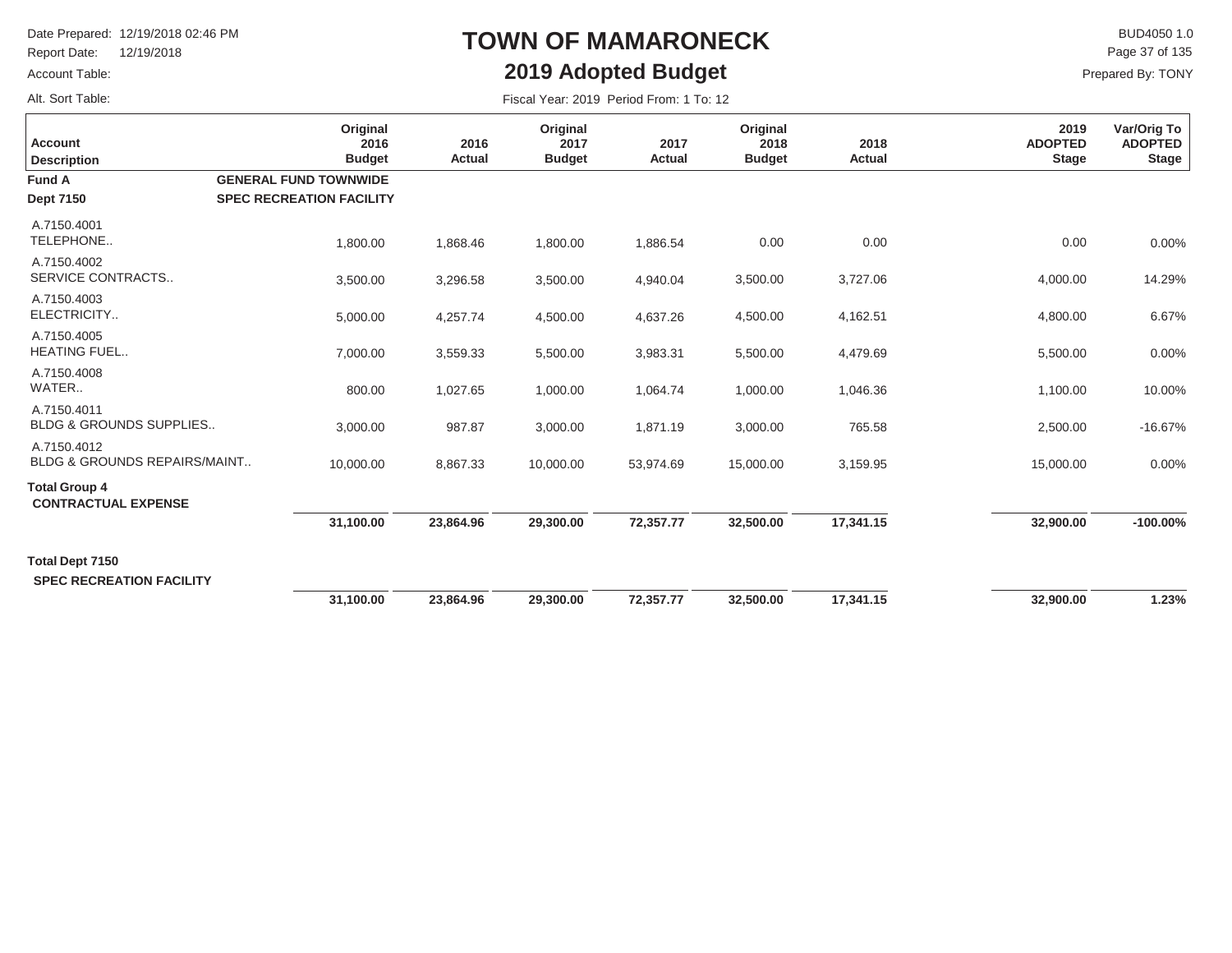Report Date: 12/19/2018

#### Account Table:

Alt. Sort Table:

 $\Box$ 

## **TOWN OF MAMARONECK2019 Adopted Budget**

 $\mathsf{BUD4050}\,1.0$ Page 38 of 135

|  | Fiscal Year: 2019 Period From: 1 To: 12 |
|--|-----------------------------------------|
|--|-----------------------------------------|

| <b>Account</b><br><b>Description</b>                    | Original<br>2016<br><b>Budget</b> | 2016<br><b>Actual</b> | Original<br>2017<br><b>Budget</b> | 2017<br>Actual | Original<br>2018<br><b>Budget</b> | 2018<br><b>Actual</b> | 2019<br><b>ADOPTED</b><br><b>Stage</b> | Var/Orig To<br><b>ADOPTED</b><br><b>Stage</b> |
|---------------------------------------------------------|-----------------------------------|-----------------------|-----------------------------------|----------------|-----------------------------------|-----------------------|----------------------------------------|-----------------------------------------------|
| <b>Fund A</b>                                           | <b>GENERAL FUND TOWNWIDE</b>      |                       |                                   |                |                                   |                       |                                        |                                               |
| <b>Dept 7180</b>                                        | <b>POOL</b>                       |                       |                                   |                |                                   |                       |                                        |                                               |
| A.7180.1010<br>SALARIES                                 | 77,891.00                         | 77,891.06             | 77,891.00                         | 79,254.02      | 80,641.00                         | 77,340.00             | 82,092.00                              | 1.80%                                         |
| A.7180.1012<br>CLOTHING ALLOWANCE                       | 275.00                            | 275.00                | 275.00                            | 450.00         | 275.00                            | 275.00                | 275.00                                 | 0.00%                                         |
| A.7180.1016<br><b>LONGEVITY PAY</b>                     | 675.00                            | 675.00                | 800.00                            | 800.00         | 800.00                            | 800.00                | 800.00                                 | 0.00%                                         |
| A.7180.1021<br>SALARIES - PART TIME                     | 227,300.00                        | 234,730.67            | 238,775.00                        | 246,010.67     | 248,000.00                        | 239,801.34            | 260,000.00                             | 4.84%                                         |
| A.7180.1022<br>SALARIES-SWIM COACH                      | 28,000.00                         | 26,034.50             | 28,500.00                         | 28,129.58      | 31,000.00                         | 30,090.10             | 32,000.00                              | 3.23%                                         |
| <b>Total Group 1</b><br><b>PERSONNEL SERVICES</b>       |                                   |                       |                                   |                |                                   |                       |                                        |                                               |
|                                                         | 334,141.00                        | 339,606.23            | 346,241.00                        | 354,644.27     | 360,716.00                        | 348,306.44            | 375,167.00                             | $-100.00\%$                                   |
| A.7180.2102<br>MISCELLANEOUS EQUIPMENT                  | 5,000.00                          | 4,778.00              | 5,400.00                          | 5,402.64       | 5,000.00                          | 1,016.04              | 10,000.00                              | 100.00%                                       |
| <b>Total Group 2</b><br><b>EQUIPMENT</b>                |                                   |                       |                                   |                |                                   |                       |                                        |                                               |
|                                                         | 5,000.00                          | 4,778.00              | 5,400.00                          | 5,402.64       | 5,000.00                          | 1,016.04              | 10,000.00                              | $-100.00\%$                                   |
| A.7180.4001<br>TELEPHONE                                | 2,000.00                          | 1,332.87              | 2,000.00                          | 1,327.45       | 0.00                              | 0.00                  | 0.00                                   | 0.00%                                         |
| A.7180.4003<br>ELECTRICITY                              | 6,500.00                          | 5,610.08              | 6,500.00                          | 6,626.88       | 6,500.00                          | 6,233.22              | 7,500.00                               | 15.38%                                        |
| A.7180.4008<br>WATER                                    | 5,000.00                          | 5,000.00              | 5,250.00                          | 5,250.00       | 5,500.00                          | 7,000.00              | 6,000.00                               | 9.09%                                         |
| A.7180.4010<br><b>OPERATING SUPPLIES</b>                | 11,000.00                         | 11,105.79             | 11,500.00                         | 11,499.54      | 11,700.00                         | 11,677.02             | 12,200.00                              | 4.27%                                         |
| A.7180.4037<br>PROG CLINIC INSTRUCTION                  | 21,500.00                         | 14,322.00             | 19,500.00                         | 24,248.00      | 25,000.00                         | 28,826.00             | 28,000.00                              | 12.00%                                        |
| A.7180.4045<br>ID SUPPLIES                              | 800.00                            | 796.00                | 800.00                            | 794.00         | 850.00                            | 843.00                | 850.00                                 | 0.00%                                         |
| A.7180.4100<br>POOL/GROUNDS REPAIRS &<br>MAINTENANCE    | 10,000.00                         | 9,748.95              | 11,250.00                         | 12,062.76      | 11,750.00                         | 14,544.08             | 15,000.00                              | 27.66%                                        |
| A.7180.4158<br>POOL MAINTENANCE - SCHOOL<br>A.7180.4160 | 330,000.00                        | 356,307.88            | 370,000.00                        | 350,394.36     | 375,000.00                        | 265,886.79            | 355,000.00                             | $-5.33%$                                      |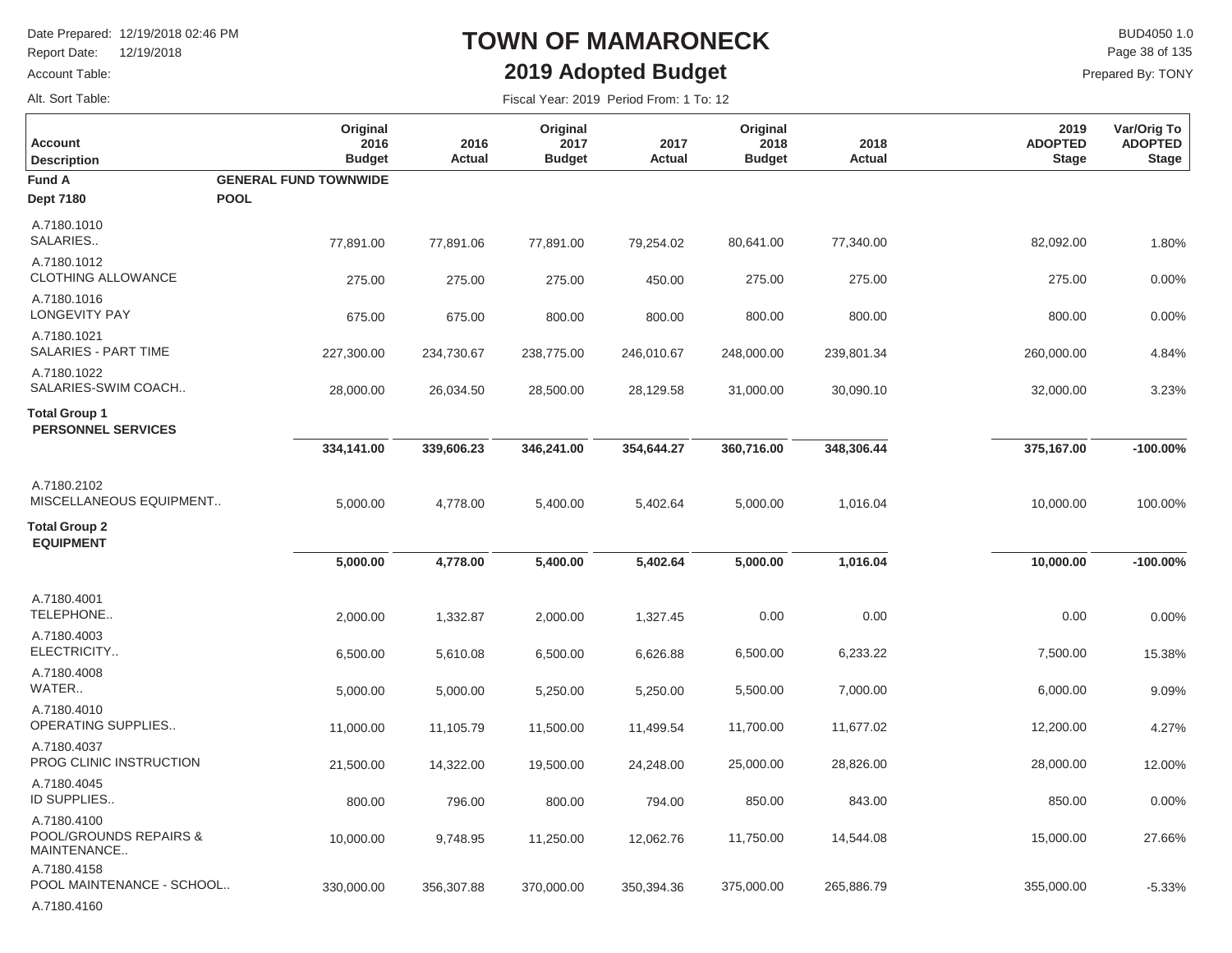Report Date: 12/19/2018

### Account Table:

Alt. Sort Table:

# **TOWN OF MAMARONECK2019 Adopted Budget**

 $\mathsf{BUD4050 1.0}$ Page 39 of 135

| Fiscal Year: 2019 Period From: 1 To: 12 |  |
|-----------------------------------------|--|
|-----------------------------------------|--|

| <b>Account</b><br><b>Description</b>               | Original<br>2016<br><b>Budget</b>           | 2016<br>Actual | Original<br>2017<br><b>Budget</b> | 2017<br>Actual | Original<br>2018<br><b>Budget</b> | 2018<br>Actual | 2019<br><b>ADOPTED</b><br><b>Stage</b> | Var/Orig To<br><b>ADOPTED</b><br><b>Stage</b> |
|----------------------------------------------------|---------------------------------------------|----------------|-----------------------------------|----------------|-----------------------------------|----------------|----------------------------------------|-----------------------------------------------|
| Fund A<br><b>Dept 7180</b>                         | <b>GENERAL FUND TOWNWIDE</b><br><b>POOL</b> |                |                                   |                |                                   |                |                                        |                                               |
| A.7180.4160<br>LIFE GUARD UNIFORMS                 | 1,900.00                                    | 1,883.84       | 2,000.00                          | 1,949.49       | 2,000.00                          | 1,967.70       | 2,200.00                               | 10.00%                                        |
| A.7180.4161<br>SWIM MEETS                          | 800.00                                      | 800.00         | 800.00                            | 800.00         | 800.00                            | 1,355.33       | 950.00                                 | 18.75%                                        |
| A.7180.4162<br>MAMARONECK SWIM CLUB                | 2,600.00                                    | 3,281.41       | 3,300.00                          | 3,324.45       | 3,300.00                          | 3,306.45       | 3,500.00                               | 6.06%                                         |
| <b>Total Group 4</b><br><b>CONTRACTUAL EXPENSE</b> |                                             |                |                                   |                |                                   |                |                                        |                                               |
|                                                    | 392,100.00                                  | 410,188.82     | 432,900.00                        | 418,276.93     | 442,400.00                        | 341,639.59     | 431,200.00                             | $-100.00\%$                                   |
| Total Dept 7180<br><b>POOL</b>                     |                                             |                |                                   |                |                                   |                |                                        |                                               |
|                                                    | 731,241.00                                  | 754,573.05     | 784,541.00                        | 778,323.84     | 808,116.00                        | 690,962.07     | 816,367.00                             | 1.02%                                         |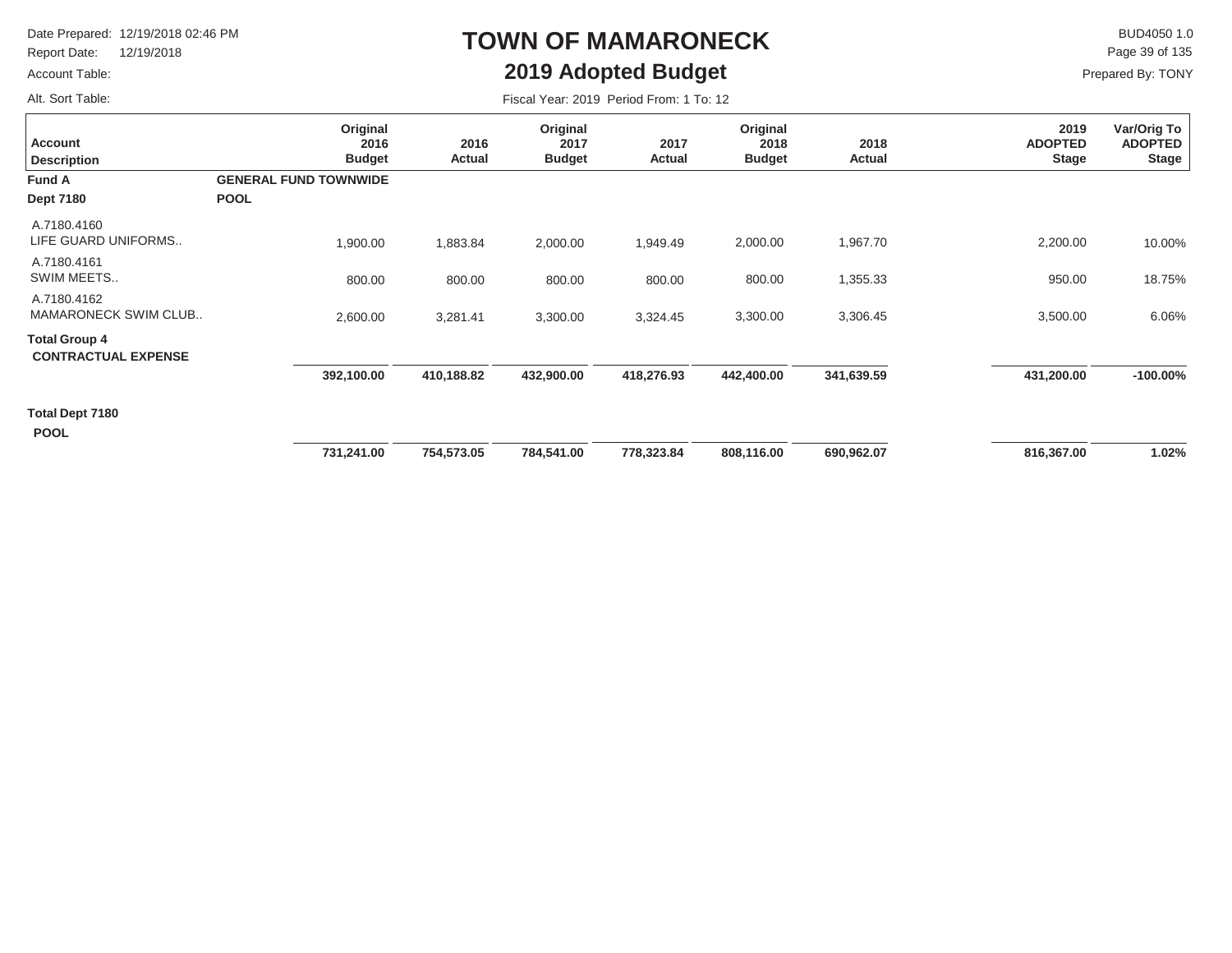Report Date: 12/19/2018

#### Account Table:

Alt. Sort Table:

## **TOWN OF MAMARONECK2019 Adopted Budget**

 $\mathsf{BUD4050}\,1.0$ Prepared By: TONY Page 40 of 135

| <b>Account</b><br><b>Description</b>              | Original<br>2016<br><b>Budget</b> | 2016<br>Actual | Original<br>2017<br><b>Budget</b> | 2017<br>Actual | Original<br>2018<br><b>Budget</b> | 2018<br>Actual | 2019<br><b>ADOPTED</b><br><b>Stage</b> | Var/Orig To<br><b>ADOPTED</b><br><b>Stage</b> |
|---------------------------------------------------|-----------------------------------|----------------|-----------------------------------|----------------|-----------------------------------|----------------|----------------------------------------|-----------------------------------------------|
| Fund A                                            | <b>GENERAL FUND TOWNWIDE</b>      |                |                                   |                |                                   |                |                                        |                                               |
| <b>Dept 7265</b>                                  | <b>ICE RINK</b>                   |                |                                   |                |                                   |                |                                        |                                               |
| A.7265.1010<br><b>SALARIES</b>                    | 106,864.00                        | 108,109.10     | 108,628.00                        | 110,733.68     | 111,597.00                        | 122,756.27     | 169,625.00                             | 52.00%                                        |
| A.7265.1012<br><b>CLOTHING ALLOWANCE</b>          | 0.00                              | 0.00           | 0.00                              | 0.00           | 150.00                            | 148.50         | 150.00                                 | 0.00%                                         |
| A.7265.1016<br><b>LONGEVITY PAY</b>               | 1,243.00                          | 1,175.00       | 1,175.00                          | 1,175.00       | 1,175.00                          | 1,175.00       | 1,398.00                               | 18.98%                                        |
| A.7265.1019<br><b>STIPEND</b>                     | 2,500.00                          | 2,500.00       | 2,500.00                          | 2,500.00       | 2,500.00                          | 19,660.00      | 10,000.00                              | 300.00%                                       |
| A.7265.1021<br>SALARIES - PART TIME               | 158,000.00                        | 166,938.95     | 170,000.00                        | 166,685.77     | 177,000.00                        | 155,333.00     | 167,000.00                             | $-5.65%$                                      |
| A.7265.1024<br>SALARIES-FIGURE SKATING            | 47,000.00                         | 44,852.58      | 48,000.00                         | 46,894.00      | 50,000.00                         | 39,889.17      | 50,000.00                              | 0.00%                                         |
| A.7265.1025<br>SALARIES-HOCKEY                    | 13,500.00                         | 8,061.00       | 15,500.00                         | 11,353.00      | 18,270.00                         | 16,855.25      | 22,000.00                              | 20.42%                                        |
| <b>Total Group 1</b><br><b>PERSONNEL SERVICES</b> |                                   |                |                                   |                |                                   |                |                                        |                                               |
|                                                   | 329,107.00                        | 331,636.63     | 345,803.00                        | 339,341.45     | 360,692.00                        | 355,817.19     | 420,173.00                             | $-100.00\%$                                   |
| A.7265.2102<br>MISCELLANEOUS EQUIPMENT            | 0.00                              | 17,454.50      | 4,000.00                          | 1,261.83       | 4,000.00                          | 10,113.30      | 4,000.00                               | 0.00%                                         |
| A.7265.2109<br>SKATES                             | 4,000.00                          | 3,834.03       | 4,000.00                          | 3,999.97       | 4,000.00                          | 3,820.38       | 4,000.00                               | 0.00%                                         |
| A.7265.2120<br>ZAMBONI PARTS                      | 3,000.00                          | 3,329.40       | 3,000.00                          | 2,763.91       | 3,500.00                          | 1,979.80       | 3,500.00                               | 0.00%                                         |
| <b>Total Group 2</b><br><b>EQUIPMENT</b>          |                                   |                |                                   |                |                                   |                |                                        |                                               |
|                                                   | 7,000.00                          | 24,617.93      | 11,000.00                         | 8,025.71       | 11,500.00                         | 15,913.48      | 11,500.00                              | $-100.00\%$                                   |
| A.7265.4001<br>TELEPHONE                          | 6,000.00                          | 5,073.41       | 5,500.00                          | 4,574.91       | 0.00                              | 360.00         | 0.00                                   | 0.00%                                         |
| A.7265.4002<br>SERVICE CONTRACTS                  | 25,000.00                         | 32,883.52      | 30,000.00                         | 28,073.86      | 32,000.00                         | 25,528.88      | 32,000.00                              | 0.00%                                         |
| A.7265.4003<br>ELECTRICITY                        | 136,000.00                        | 110,623.59     | 125,000.00                        | 112,216.20     | 120,000.00                        | 97,196.77      | 117,000.00                             | $-2.50%$                                      |
| A.7265.4005<br>HEATING FUEL                       | 4,000.00                          | 2,525.25       | 3,000.00                          | 2,082.65       | 3,000.00                          | 2,286.12       | 3,000.00                               | 0.00%                                         |
| A.7265.4008<br>WATER                              | 12,800.00                         | 15,352.60      | 13,500.00                         | 15,395.38      | 17,000.00                         | 14,125.52      | 17,000.00                              | 0.00%                                         |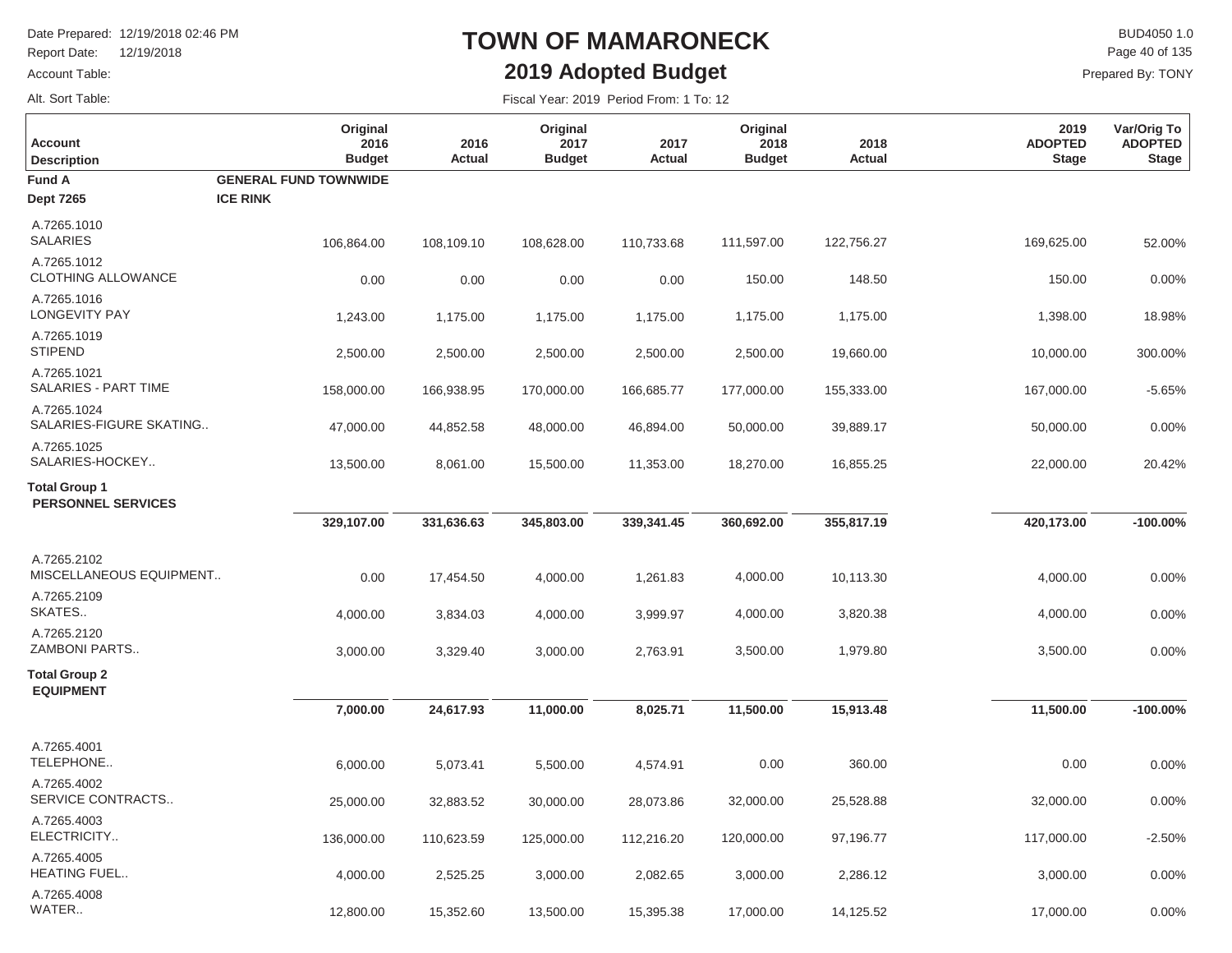Report Date: 12/19/2018

### Account Table:

Alt. Sort Table:

## **TOWN OF MAMARONECK2019 Adopted Budget**

 $\mathsf{BUD4050}\,1.0$ Prepared By: TONY Page 41 of 135

| <b>Account</b><br><b>Description</b>               | Original<br>2016<br><b>Budget</b>               | 2016<br>Actual | Original<br>2017<br><b>Budget</b> | 2017<br>Actual | Original<br>2018<br><b>Budget</b> | 2018<br>Actual | 2019<br><b>ADOPTED</b><br><b>Stage</b> | Var/Orig To<br><b>ADOPTED</b><br><b>Stage</b> |
|----------------------------------------------------|-------------------------------------------------|----------------|-----------------------------------|----------------|-----------------------------------|----------------|----------------------------------------|-----------------------------------------------|
| <b>Fund A</b><br><b>Dept 7265</b>                  | <b>GENERAL FUND TOWNWIDE</b><br><b>ICE RINK</b> |                |                                   |                |                                   |                |                                        |                                               |
| A.7265.4010<br><b>OPERATING SUPPLIES</b>           | 16,000.00                                       | 13,061.56      | 14,000.00                         | 13,114.26      | 15,000.00                         | 10,920.47      | 15,000.00                              | 0.00%                                         |
| A.7265.4036<br>PROG OPERATING SUPPLIES             | 8,000.00                                        | 7,862.96       | 9,100.00                          | 8,706.42       | 9,500.00                          | 10,198.09      | 10,500.00                              | 10.53%                                        |
| A.7265.4055<br>NATURAL GAS                         | 34,000.00                                       | 17,013.95      | 30,000.00                         | 21,208.71      | 25,000.00                         | 21,380.04      | 25,000.00                              | 0.00%                                         |
| A.7265.4163<br><b>EQUIP/BLDG REPAIRS</b>           | 18,000.00                                       | 17,008.92      | 20,000.00                         | 29,029.13      | 24,000.00                         | 18,953.80      | 22,000.00                              | $-8.33%$                                      |
| A.7265.4164<br>PUBLICITY                           | 13,000.00                                       | 13,641.41      | 13,500.00                         | 12,995.75      | 15,000.00                         | 10,852.86      | 15,000.00                              | 0.00%                                         |
| A.7265.4265<br>CONFERENCES & INSPECTION            | 500.00                                          | 0.00           | 500.00                            | 0.00           | 500.00                            | 0.00           | 500.00                                 | 0.00%                                         |
| A.7265.4276<br><b>RINK SECURITY</b>                | 3,400.00                                        | 3,110.88       | 3,000.00                          | 5,641.20       | 3,000.00                          | 2,397.90       | 4,200.00                               | 40.00%                                        |
| <b>Total Group 4</b><br><b>CONTRACTUAL EXPENSE</b> |                                                 |                |                                   |                |                                   |                |                                        |                                               |
|                                                    | 276,700.00                                      | 238,158.05     | 267,100.00                        | 253,038.47     | 264,000.00                        | 214,200.45     | 261,200.00                             | $-100.00\%$                                   |
| Total Dept 7265                                    |                                                 |                |                                   |                |                                   |                |                                        |                                               |
| <b>ICE RINK</b>                                    | 612,807.00                                      | 594,412.61     | 623,903.00                        | 600,405.63     | 636,192.00                        | 585,931.12     | 692,873.00                             | 8.91%                                         |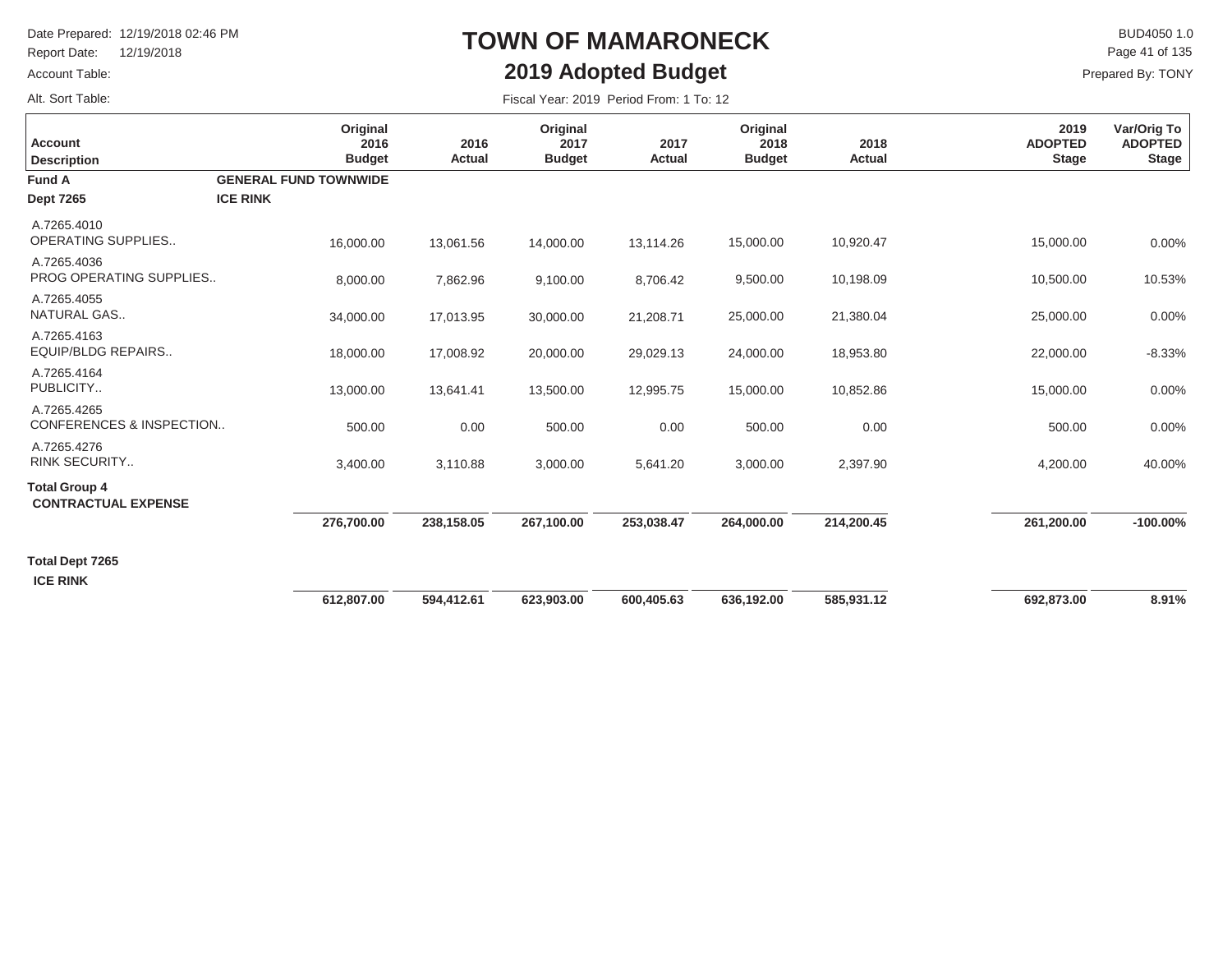Report Date: 12/19/2018

### Account Table:

## **TOWN OF MAMARONECK2019 Adopted Budget**

 $\mathsf{BUD4050}\,1.0$ Page 42 of 135

| Alt. Sort Table:                                   |                                                |                |                                   | Fiscal Year: 2019 Period From: 1 To: 12 |                                   |                |                                        |                                               |
|----------------------------------------------------|------------------------------------------------|----------------|-----------------------------------|-----------------------------------------|-----------------------------------|----------------|----------------------------------------|-----------------------------------------------|
| <b>Account</b><br><b>Description</b>               | Original<br>2016<br><b>Budget</b>              | 2016<br>Actual | Original<br>2017<br><b>Budget</b> | 2017<br><b>Actual</b>                   | Original<br>2018<br><b>Budget</b> | 2018<br>Actual | 2019<br><b>ADOPTED</b><br><b>Stage</b> | Var/Orig To<br><b>ADOPTED</b><br><b>Stage</b> |
| Fund A<br><b>Dept 7310</b>                         | <b>GENERAL FUND TOWNWIDE</b><br>YOUTH PROGRAMS |                |                                   |                                         |                                   |                |                                        |                                               |
| A.7310.1010<br>SALARIES                            | 38,946.00                                      | 36,462.61      | 35,963.00                         | 36,737.23                               | 39,187.00                         | 37,575.61      | 41,046.00                              | 4.74%                                         |
| A.7310.1016<br><b>LONGEVITY PAY</b>                | 338.00                                         | 0.00           | 0.00                              | 0.00                                    | 0.00                              | 0.00           | 0.00                                   | 0.00%                                         |
| A.7310.1021<br>SALARIES - PART TIME                | 291,000.00                                     | 282,715.61     | 328,500.00                        | 300,069.98                              | 366,185.00                        | 312,730.23     | 359,050.00                             | $-1.95%$                                      |
| <b>Total Group 1</b><br><b>PERSONNEL SERVICES</b>  |                                                |                |                                   |                                         |                                   |                |                                        |                                               |
|                                                    | 330,284.00                                     | 319,178.22     | 364,463.00                        | 336,807.21                              | 405,372.00                        | 350,305.84     | 400,096.00                             | $-100.00\%$                                   |
| A.7310.2102<br>MISCELLANEOUS EQUIPMENT             | 1,000.00                                       | 962.98         | 2,200.00                          | 13,767.37                               | 1,500.00                          | 0.00           | 1,500.00                               | 0.00%                                         |
| <b>Total Group 2</b><br><b>EQUIPMENT</b>           |                                                |                |                                   |                                         |                                   |                |                                        |                                               |
|                                                    | 1,000.00                                       | 962.98         | 2,200.00                          | 13,767.37                               | 1,500.00                          | $0.00\,$       | 1,500.00                               | $-100.00\%$                                   |
| A.7310.4036<br>PROG OPERATING SUPPLIES             | 26,000.00                                      | 26,447.69      | 27,000.00                         | 26,670.69                               | 28,000.00                         | 24,475.87      | 28,500.00                              | 1.79%                                         |
| A.7310.4037<br>PROG CLINIC INSTRUCTION             | 126,000.00                                     | 112,495.75     | 145,000.00                        | 137,515.00                              | 160,000.00                        | 146,852.31     | 180,000.00                             | 12.50%                                        |
| A.7310.4167<br>SPECIAL EVENTS                      | 27,000.00                                      | 19,642.95      | 22,000.00                         | 20,937.68                               | 24,000.00                         | 22,458.80      | 26,000.00                              | 8.33%                                         |
| A.7310.4169<br>TEEN ESCAPE                         | 30,000.00                                      | 16,903.47      | 60,000.00                         | 53,451.23                               | 62,000.00                         | 63,870.15      | 67,000.00                              | 8.06%                                         |
| A.7310.4172<br>SOUTHEAST CONSORTIUM                | 25,415.00                                      | 25,415.00      | 26,500.00                         | 25,415.00                               | 26,750.00                         | 25,415.00      | 26,750.00                              | 0.00%                                         |
| A.7310.4173<br>OTHER SERVICES                      | 3,600.00                                       | 3,459.64       | 3,600.00                          | 3,459.88                                | 9,000.00                          | 1,883.73       | 9,000.00                               | 0.00%                                         |
| <b>Total Group 4</b><br><b>CONTRACTUAL EXPENSE</b> |                                                |                |                                   |                                         |                                   |                |                                        |                                               |
|                                                    | 238,015.00                                     | 204,364.50     | 284,100.00                        | 267,449.48                              | 309,750.00                        | 284,955.86     | 337,250.00                             | $-100.00\%$                                   |
| <b>Total Dept 7310</b><br>YOUTH PROGRAMS           | 569,299.00                                     | 524,505.70     | 650,763.00                        | 618,024.06                              | 716,622.00                        | 635,261.70     | 738,846.00                             | 3.10%                                         |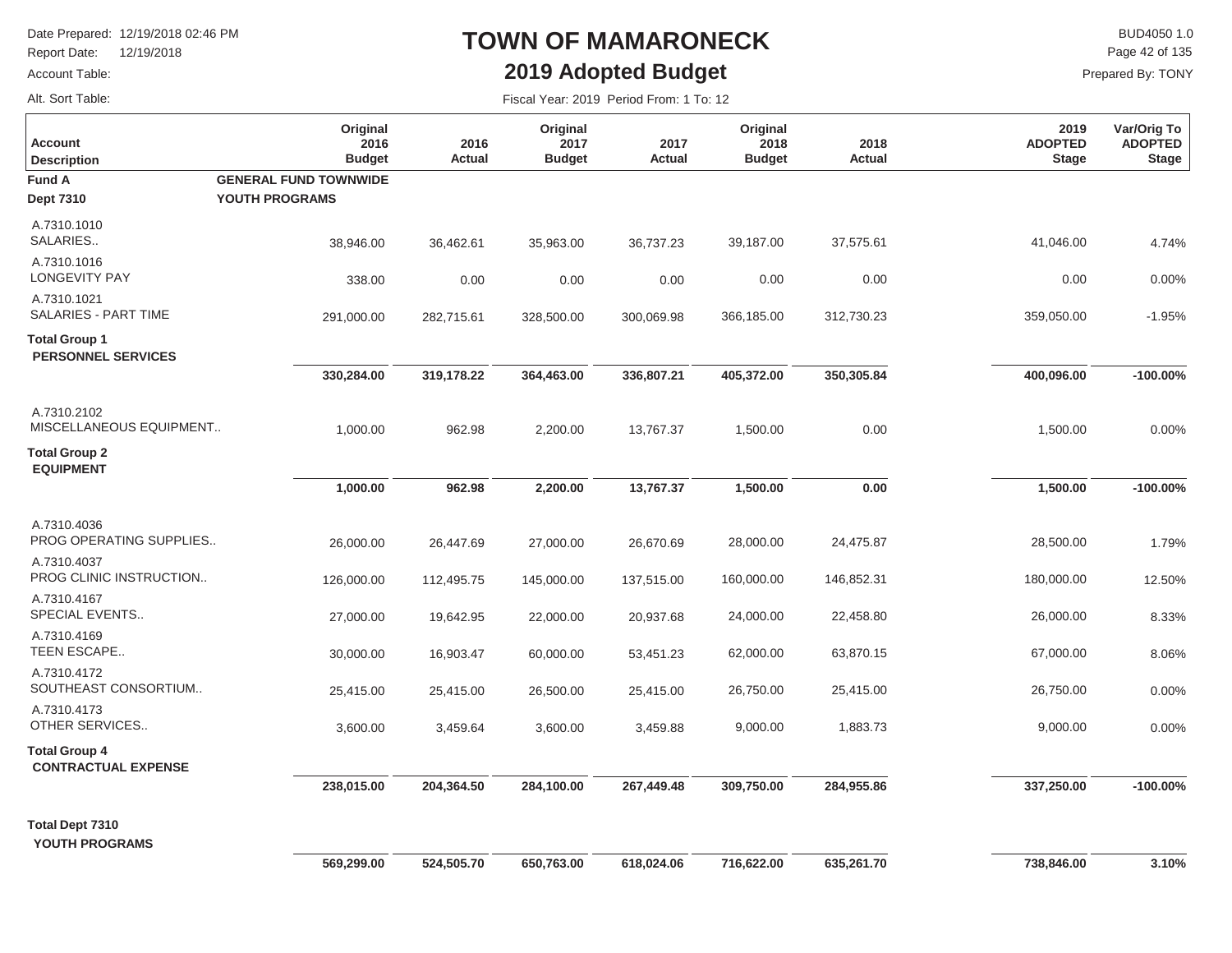Report Date: 12/19/2018

### Account Table:

Alt. Sort Table:

# **TOWN OF MAMARONECK2019 Adopted Budget**

 $\mathsf{BUD4050 1.0}$ Page 43 of 135

| Fiscal Year: 2019 Period From: 1 To: 12 |  |  |  |  |  |
|-----------------------------------------|--|--|--|--|--|
|-----------------------------------------|--|--|--|--|--|

| <b>Account</b><br><b>Description</b>               | Original<br>2016<br><b>Budget</b>                       | 2016<br>Actual | Original<br>2017<br><b>Budget</b> | 2017<br>Actual | Original<br>2018<br><b>Budget</b> | 2018<br>Actual | 2019<br><b>ADOPTED</b><br><b>Stage</b> | Var/Orig To<br><b>ADOPTED</b><br><b>Stage</b> |
|----------------------------------------------------|---------------------------------------------------------|----------------|-----------------------------------|----------------|-----------------------------------|----------------|----------------------------------------|-----------------------------------------------|
| Fund A<br><b>Dept 7620</b>                         | <b>GENERAL FUND TOWNWIDE</b><br><b>ADULT RECREATION</b> |                |                                   |                |                                   |                |                                        |                                               |
| A.7620.1010<br>SALARIES                            | 39,986.00                                               | 39,091.19      | 39,869.00                         | 40,635.64      | 41,419.00                         | 40,549.96      | 42,762.00                              | 3.24%                                         |
| A.7620.1016<br><b>LONGEVITY PAY</b>                | 341.00                                                  | 240.00         | 240.00                            | 240.00         | 240.00                            | 240.00         | 278.00                                 | 15.83%                                        |
| A.7620.1021<br>SALARIES - PART TIME                | 24,000.00                                               | 16,565.00      | 23,000.00                         | 18,365.00      | 23,000.00                         | 15,815.00      | 20,000.00                              | $-13.04%$                                     |
| <b>Total Group 1</b><br><b>PERSONNEL SERVICES</b>  |                                                         |                |                                   |                |                                   |                |                                        |                                               |
|                                                    | 64,327.00                                               | 55,896.19      | 63,109.00                         | 59,240.64      | 64,659.00                         | 56,604.96      | 63,040.00                              | $-100.00\%$                                   |
| A.7620.4036<br>PROG OPERATING SUPPLIES             | 2,000.00                                                | 2,390.91       | 2,000.00                          | 1,854.11       | 2,000.00                          | 1,773.41       | 3,000.00                               | 50.00%                                        |
| A.7620.4037<br>PROG CLINIC INSTRUCTION             | 38,000.00                                               | 32,231.10      | 38,000.00                         | 37,487.90      | 37,000.00                         | 36,911.00      | 40,000.00                              | 8.11%                                         |
| <b>Total Group 4</b><br><b>CONTRACTUAL EXPENSE</b> |                                                         |                |                                   |                |                                   |                |                                        |                                               |
|                                                    | 40,000.00                                               | 34,622.01      | 40,000.00                         | 39,342.01      | 39,000.00                         | 38,684.41      | 43,000.00                              | $-100.00\%$                                   |
| <b>Total Dept 7620</b><br><b>ADULT RECREATION</b>  |                                                         |                |                                   |                |                                   |                |                                        |                                               |
|                                                    | 104,327.00                                              | 90,518.20      | 103,109.00                        | 98,582.65      | 103,659.00                        | 95,289.37      | 106,040.00                             | 2.30%                                         |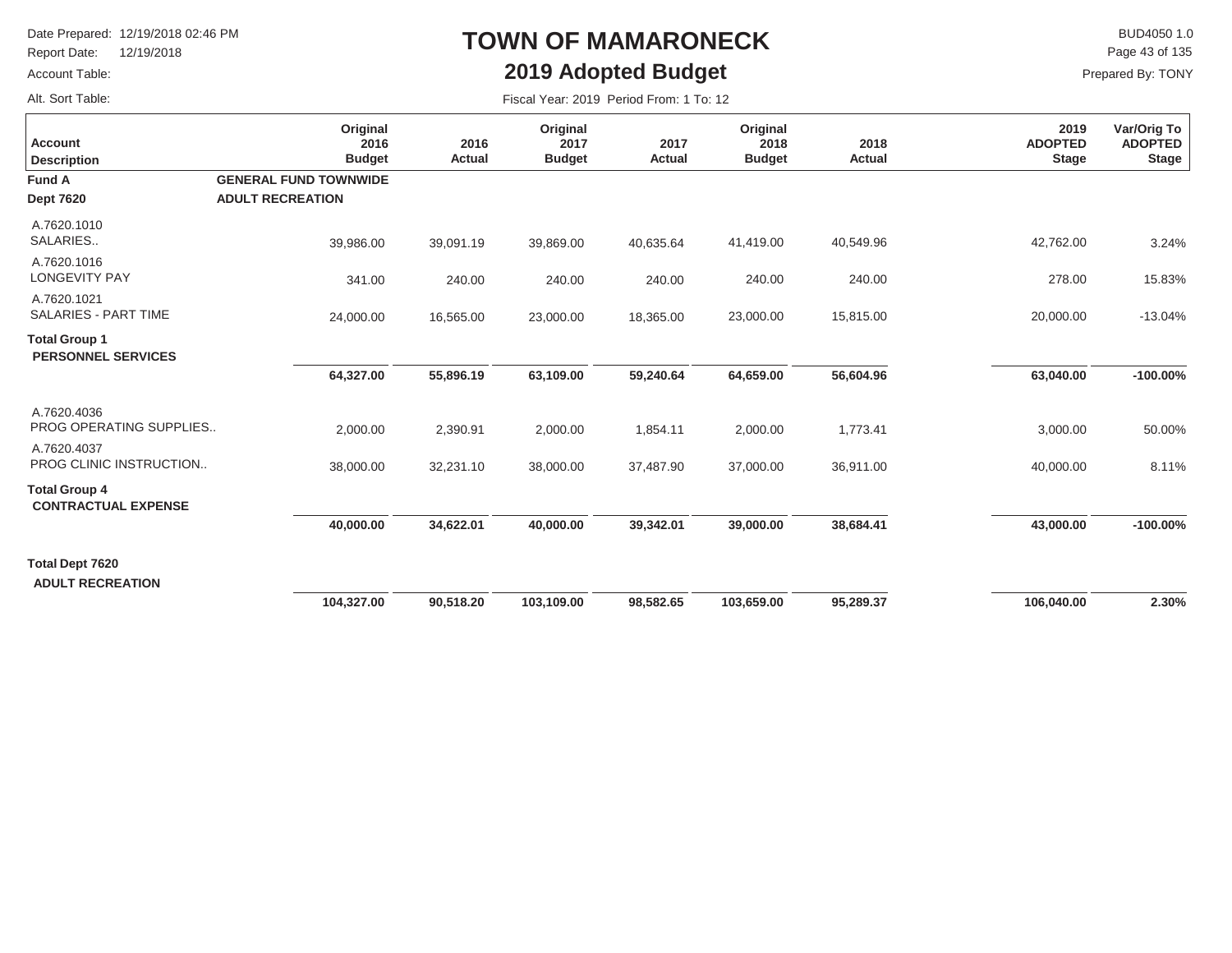Report Date: 12/19/2018

### Account Table:

Alt. Sort Table:

# **TOWN OF MAMARONECK2019 Adopted Budget**

 $\mathsf{BUD4050}\,1.0$ Page 44 of 135

| Fiscal Year: 2019 Period From: 1 To: 12 |  |  |  |  |
|-----------------------------------------|--|--|--|--|
|-----------------------------------------|--|--|--|--|

| Original<br>2016<br><b>Budget</b>                               | 2016<br>Actual                                                                                                            | Original<br>2017<br><b>Budget</b> | 2017<br><b>Actual</b> | Original<br>2018<br><b>Budget</b> | 2018<br><b>Actual</b> | 2019<br><b>ADOPTED</b><br><b>Stage</b> | Var/Orig To<br><b>ADOPTED</b><br><b>Stage</b> |
|-----------------------------------------------------------------|---------------------------------------------------------------------------------------------------------------------------|-----------------------------------|-----------------------|-----------------------------------|-----------------------|----------------------------------------|-----------------------------------------------|
| <b>GENERAL FUND TOWNWIDE</b><br><b>COMMUNITY BEAUTIFICATION</b> |                                                                                                                           |                                   |                       |                                   |                       |                                        |                                               |
| 16,000.00                                                       | 13,905.75                                                                                                                 | 16,000.00                         | 15,183.00             | 19,000.00                         | 16,246.25             | 19,000.00                              | 0.00%                                         |
|                                                                 |                                                                                                                           |                                   |                       |                                   |                       |                                        |                                               |
| 16,000.00                                                       | 13,905.75                                                                                                                 | 16,000.00                         | 15,183.00             | 19,000.00                         | 16,246.25             | 19,000.00                              | $-100.00\%$                                   |
| 300.00                                                          | 0.00                                                                                                                      | 300.00                            | 229.99                | 300.00                            | 0.00                  | 300.00                                 | 0.00%                                         |
| 400.00                                                          | 0.00                                                                                                                      | 400.00                            | 0.00                  | 400.00                            | 154.71                | 400.00                                 | 0.00%                                         |
|                                                                 |                                                                                                                           |                                   |                       |                                   |                       |                                        |                                               |
| 700.00                                                          | 0.00                                                                                                                      | 700.00                            | 229.99                | 700.00                            | 154.71                | 700.00                                 | $-100.00\%$                                   |
| 1,000.00                                                        | 651.12                                                                                                                    | 1,000.00                          | 945.69                | 1,000.00                          | 519.30                | 1,000.00                               | 0.00%                                         |
| 450.00                                                          | 168.12                                                                                                                    | 300.00                            | 0.00                  | 300.00                            | 175.00                | 300.00                                 | 0.00%                                         |
| 100.00                                                          | 15.64                                                                                                                     | 100.00                            | 100.00                | 100.00                            | 0.00                  | 100.00                                 | 0.00%                                         |
| 400.00                                                          | 0.00                                                                                                                      | 400.00                            | 0.00                  | 400.00                            | 0.00                  | 400.00                                 | 0.00%                                         |
| 200.00                                                          | 0.00                                                                                                                      | 200.00                            | 0.00                  | 200.00                            | 0.00                  | 0.00                                   | $-100.00%$                                    |
| 2,000.00                                                        | 0.00                                                                                                                      | 2,000.00                          | 0.00                  | 1,000.00                          | 0.00                  | 500.00                                 | $-50.00%$                                     |
| 4,000.00                                                        | 648.03                                                                                                                    | 4,000.00                          | 121.34                | 4,000.00                          | 562.70                | 4,000.00                               | 0.00%                                         |
| 0.00                                                            | 7,900.68                                                                                                                  | 0.00                              | 9,230.71              | 0.00                              | 12,761.66             | 2,500.00                               | 100.00%                                       |
| 500.00                                                          | 0.00                                                                                                                      | 500.00                            | 0.00                  | 500.00                            | 0.00                  | 500.00                                 | 0.00%                                         |
| 0.00                                                            | 0.00                                                                                                                      | 0.00                              | 0.00                  | 0.00                              | 0.00                  | 1,500.00                               | 100.00%                                       |
|                                                                 |                                                                                                                           |                                   |                       |                                   |                       |                                        |                                               |
| 8,650.00                                                        | 9,383.59                                                                                                                  | 8,500.00                          | 10,397.74             | 7,500.00                          | 14,018.66             | 10,800.00                              | $-100.00\%$                                   |
|                                                                 | MISCELLANEOUS EQUIPMENT<br>TOOLS/LUMBER & HARDWARE<br>PLANTS/TREES/MOSQUITO CTL<br><b>GROUNDS &amp; TRAIL MAINTENANCE</b> |                                   |                       |                                   |                       |                                        |                                               |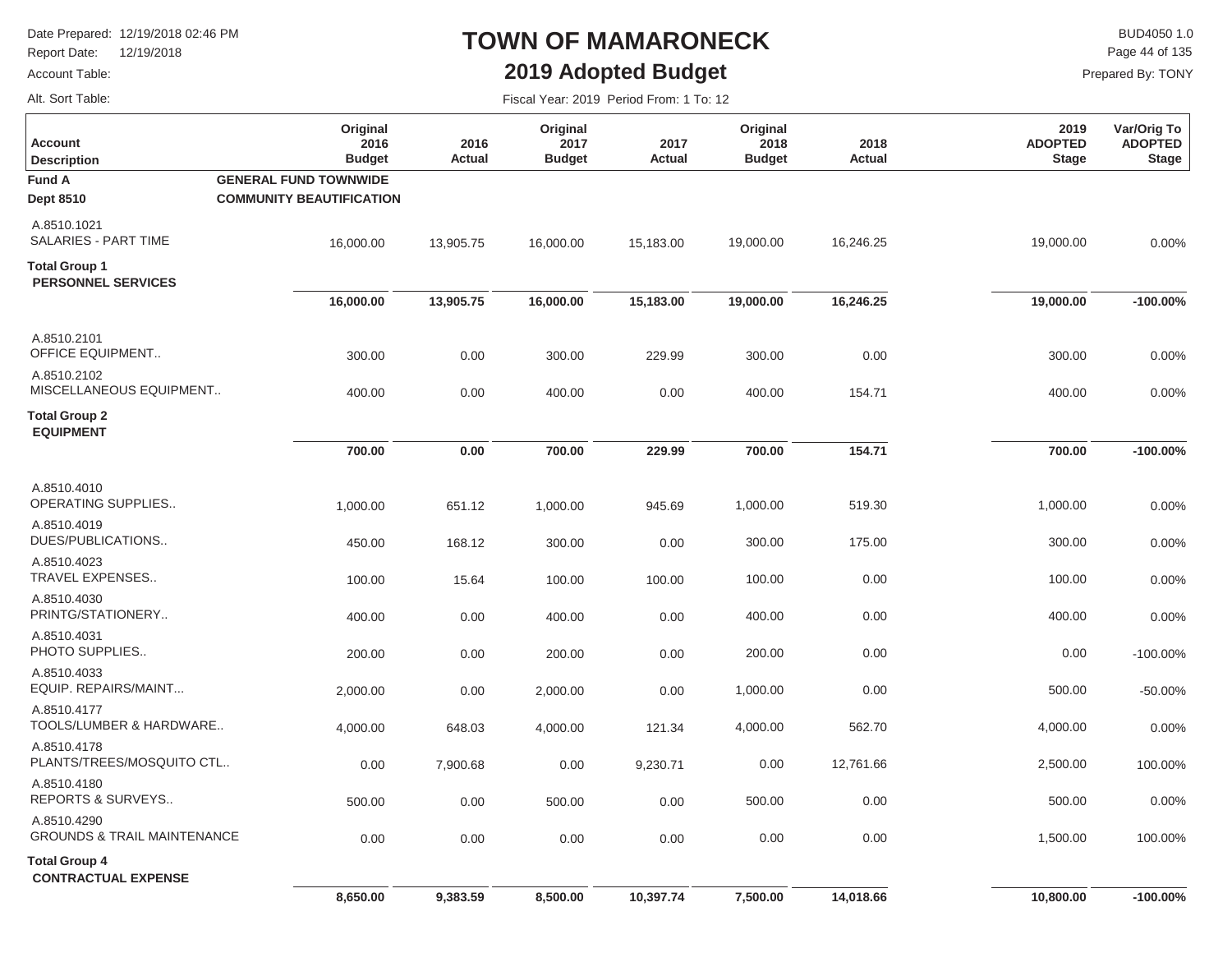Report Date: 12/19/2018

### Account Table:

Alt. Sort Table:

### **TOWN OF MAMARONECK2019 Adopted Budget**

 $\mathsf{BUD4050}\,1.0$ Page 45 of 135

Prepared By: TONY

| <b>Account</b><br><b>Description</b>                      | Original<br>2016<br><b>Budget</b> | 2016<br>Actual | Original<br>2017<br><b>Budget</b> | 2017<br>Actual | Original<br>2018<br><b>Budget</b> | 2018<br><b>Actual</b> | 2019<br><b>ADOPTED</b><br><b>Stage</b> | Var/Orig To<br><b>ADOPTED</b><br>Stage |
|-----------------------------------------------------------|-----------------------------------|----------------|-----------------------------------|----------------|-----------------------------------|-----------------------|----------------------------------------|----------------------------------------|
| <b>Fund A</b>                                             | <b>GENERAL FUND TOWNWIDE</b>      |                |                                   |                |                                   |                       |                                        |                                        |
| <b>Dept 8510</b>                                          | <b>COMMUNITY BEAUTIFICATION</b>   |                |                                   |                |                                   |                       |                                        |                                        |
| <b>Total Dept 8510</b><br><b>COMMUNITY BEAUTIFICATION</b> |                                   |                |                                   |                |                                   |                       |                                        |                                        |
|                                                           | 25,350.00                         | 23,289.34      | 25,200.00                         | 25,810.73      | 27,200.00                         | 30,419.62             | 30,500.00                              | 12.13%                                 |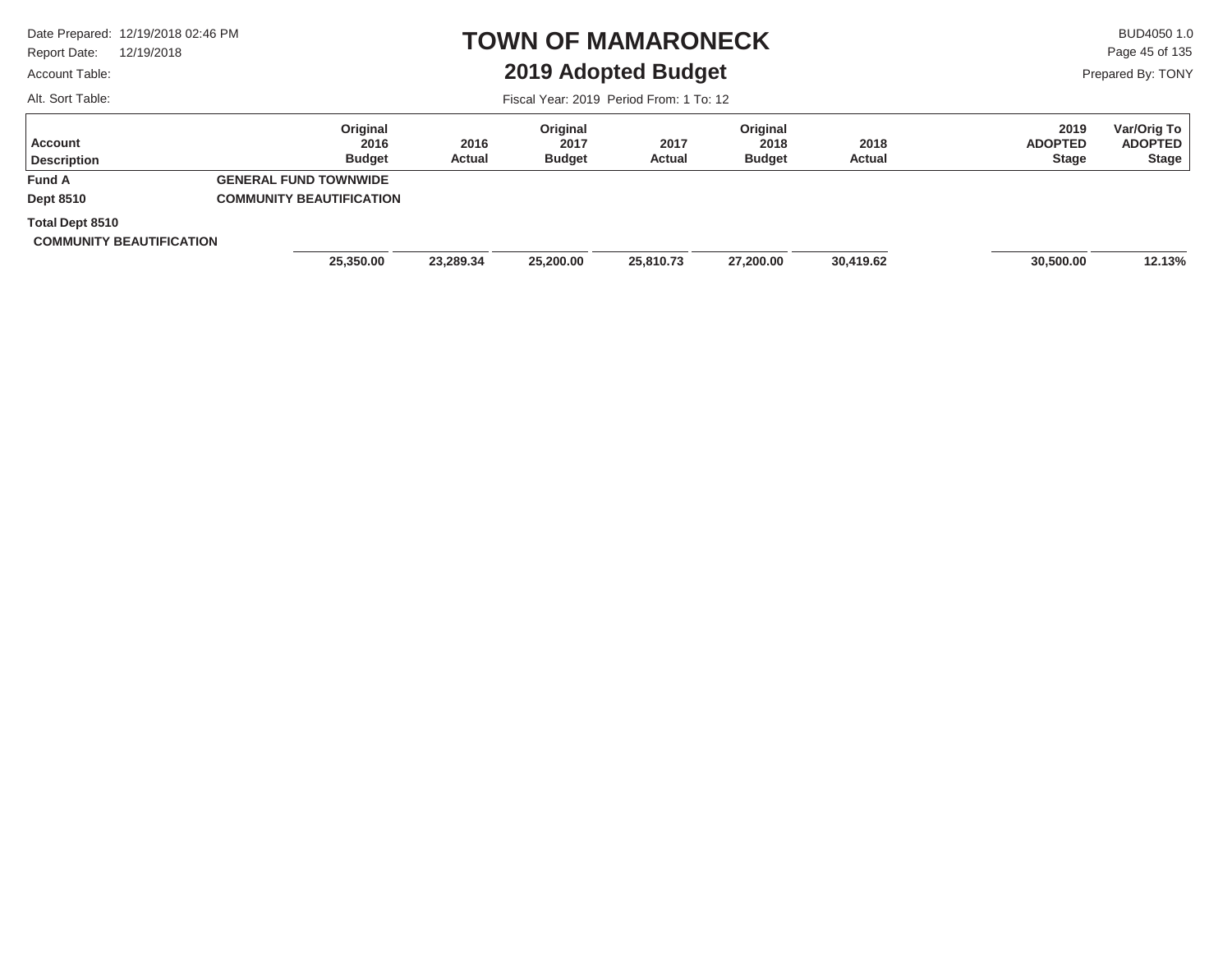Report Date: 12/19/2018

### Account Table:

Alt. Sort Table:

## **TOWN OF MAMARONECK2019 Adopted Budget**

 $\mathsf{BUD4050}\,1.0$ Prepared By: TONY Page 46 of 135

| <b>Account</b><br><b>Description</b>                                  | Original<br>2016<br><b>Budget</b>                           | 2016<br>Actual | Original<br>2017<br><b>Budget</b> | 2017<br><b>Actual</b> | Original<br>2018<br><b>Budget</b> | 2018<br>Actual | 2019<br><b>ADOPTED</b><br><b>Stage</b> | Var/Orig To<br><b>ADOPTED</b><br><b>Stage</b> |
|-----------------------------------------------------------------------|-------------------------------------------------------------|----------------|-----------------------------------|-----------------------|-----------------------------------|----------------|----------------------------------------|-----------------------------------------------|
| <b>Fund A</b><br><b>Dept 8610</b>                                     | <b>GENERAL FUND TOWNWIDE</b><br><b>RENT SUBSIDY PROGRAM</b> |                |                                   |                       |                                   |                |                                        |                                               |
| A.8610.1010<br><b>SALARIES</b>                                        | 323,355.00                                                  | 329,445.61     | 361,947.00                        | 346,020.72            | 366,765.00                        | 313,242.23     | 369,597.00                             | 0.77%                                         |
| A.8610.1015<br><b>OVERTIME</b>                                        | 10,000.00                                                   | 12,902.16      | 5,000.00                          | 777.95                | 1,000.00                          | 0.00           | 1,000.00                               | 0.00%                                         |
| A.8610.1016<br>LONGEVITY PAY                                          | 3,136.00                                                    | 3,136.00       | 2,336.00                          | 2,336.00              | 2,285.00                          | 2,372.50       | 2,123.00                               | $-7.09%$                                      |
| A.8610.1021<br><b>SALARIES - PART TIME</b>                            | 38,823.00                                                   | 25,489.20      | 28,210.00                         | 37,714.02             | 29,500.00                         | 25,199.00      | 29,575.00                              | 0.25%                                         |
| <b>Total Group 1</b><br><b>PERSONNEL SERVICES</b>                     |                                                             |                |                                   |                       |                                   |                |                                        |                                               |
|                                                                       | 375,314.00                                                  | 370,972.97     | 397,493.00                        | 386,848.69            | 399,550.00                        | 340,813.73     | 402,295.00                             | $-100.00\%$                                   |
| A.8610.4001<br><b>TELEPHONE</b>                                       | 720.00                                                      | 1,080.00       | 1,200.00                          | 1,080.00              | 0.00                              | 0.00           | 0.00                                   | 0.00%                                         |
| A.8610.4002<br>SERVICE CONTRACTS                                      | 15,150.00                                                   | 9,669.48       | 22,450.00                         | 22,019.13             | 22,650.00                         | 15,560.00      | 22,650.00                              | 0.00%                                         |
| A.8610.4018<br><b>COMPUTER SOFTWARE MAINT &amp;</b><br><b>SUPPORT</b> | 11,500.00                                                   | 11,364.40      | 12,000.00                         | 11,643.95             | 12,000.00                         | 14,879.95      | 15,000.00                              | 25.00%                                        |
| A.8610.4048<br><b>OPERATING EXPENSES</b>                              | 14,560.00                                                   | 4,333.14       | 19,550.00                         | 4,072.23              | 16,400.00                         | 2,058.92       | 10,000.00                              | $-39.02%$                                     |
| A.8610.4104<br><b>OFFICE RENT</b>                                     | 16,800.00                                                   | 0.00           | 16,800.00                         | 0.00                  | 0.00                              | 0.00           | 0.00                                   | 0.00%                                         |
| <b>Total Group 4</b><br><b>CONTRACTUAL EXPENSE</b>                    |                                                             |                |                                   |                       |                                   |                |                                        |                                               |
|                                                                       | 58,730.00                                                   | 26,447.02      | 72,000.00                         | 38,815.31             | 51,050.00                         | 32,498.87      | 47,650.00                              | $-100.00\%$                                   |
| <b>Total Dept 8610</b><br><b>RENT SUBSIDY PROGRAM</b>                 |                                                             |                |                                   |                       |                                   |                |                                        |                                               |
|                                                                       | 434,044.00                                                  | 397,419.99     | 469,493.00                        | 425,664.00            | 450,600.00                        | 373,312.60     | 449,945.00                             | $-0.15%$                                      |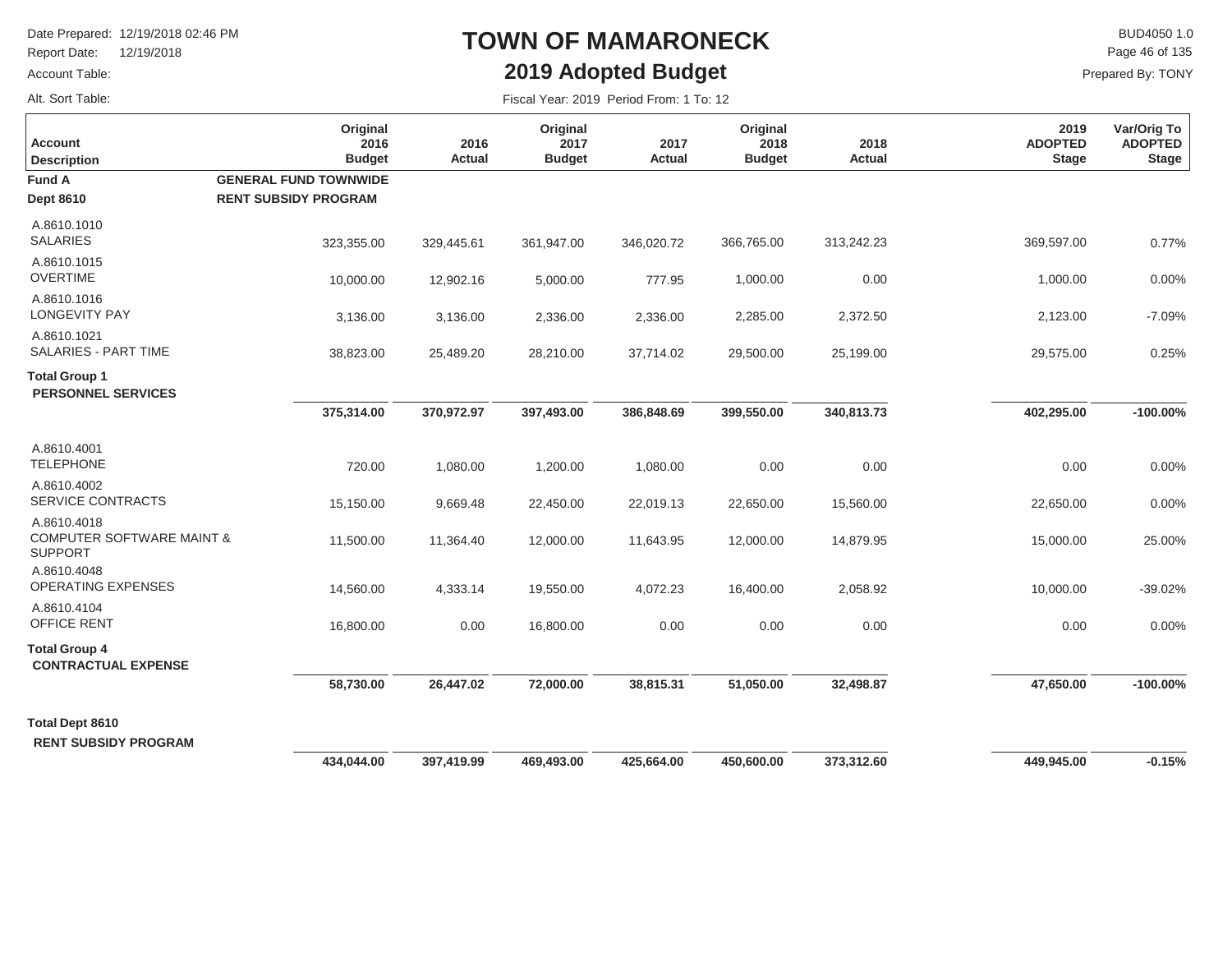Report Date: 12/19/2018

#### Account Table:

Alt. Sort Table:

# **TOWN OF MAMARONECK2019 Adopted Budget**

 $\mathsf{BUD4050 1.0}$ Page 47 of 135

| Fiscal Year: 2019 Period From: 1 To: 12 |  |
|-----------------------------------------|--|
|-----------------------------------------|--|

| <b>Account</b><br><b>Description</b>               | Original<br>2016<br><b>Budget</b>                 | 2016<br>Actual | Original<br>2017<br><b>Budget</b> | 2017<br>Actual | Original<br>2018<br><b>Budget</b> | 2018<br>Actual | 2019<br><b>ADOPTED</b><br><b>Stage</b> | Var/Orig To<br><b>ADOPTED</b><br><b>Stage</b> |
|----------------------------------------------------|---------------------------------------------------|----------------|-----------------------------------|----------------|-----------------------------------|----------------|----------------------------------------|-----------------------------------------------|
| <b>Fund A</b><br><b>Dept 8810</b>                  | <b>GENERAL FUND TOWNWIDE</b><br><b>CEMETERIES</b> |                |                                   |                |                                   |                |                                        |                                               |
| A.8810.4002<br>SERVICE CONTRACTS                   | 10,650.00                                         | 11,400.00      | 15,000.00                         | 10,200.00      | 15,000.00                         | 10,750.00      | 15,400.00                              | 2.67%                                         |
| A.8810.4100<br><b>GROUNDS REPAIRS &amp; MAINT</b>  | 1,000.00                                          | 0.00           | 1,000.00                          | 0.00           | 1,000.00                          | 0.00           | 1,000.00                               | $0.00\%$                                      |
| <b>Total Group 4</b><br><b>CONTRACTUAL EXPENSE</b> |                                                   |                |                                   |                |                                   |                |                                        |                                               |
|                                                    | 11,650.00                                         | 11,400.00      | 16,000.00                         | 10,200.00      | 16,000.00                         | 10,750.00      | 16,400.00                              | $-100.00\%$                                   |
| Total Dept 8810<br><b>CEMETERIES</b>               |                                                   |                |                                   |                |                                   |                |                                        |                                               |
|                                                    | 11,650.00                                         | 11,400.00      | 16,000.00                         | 10,200.00      | 16,000.00                         | 10,750.00      | 16,400.00                              | 2.50%                                         |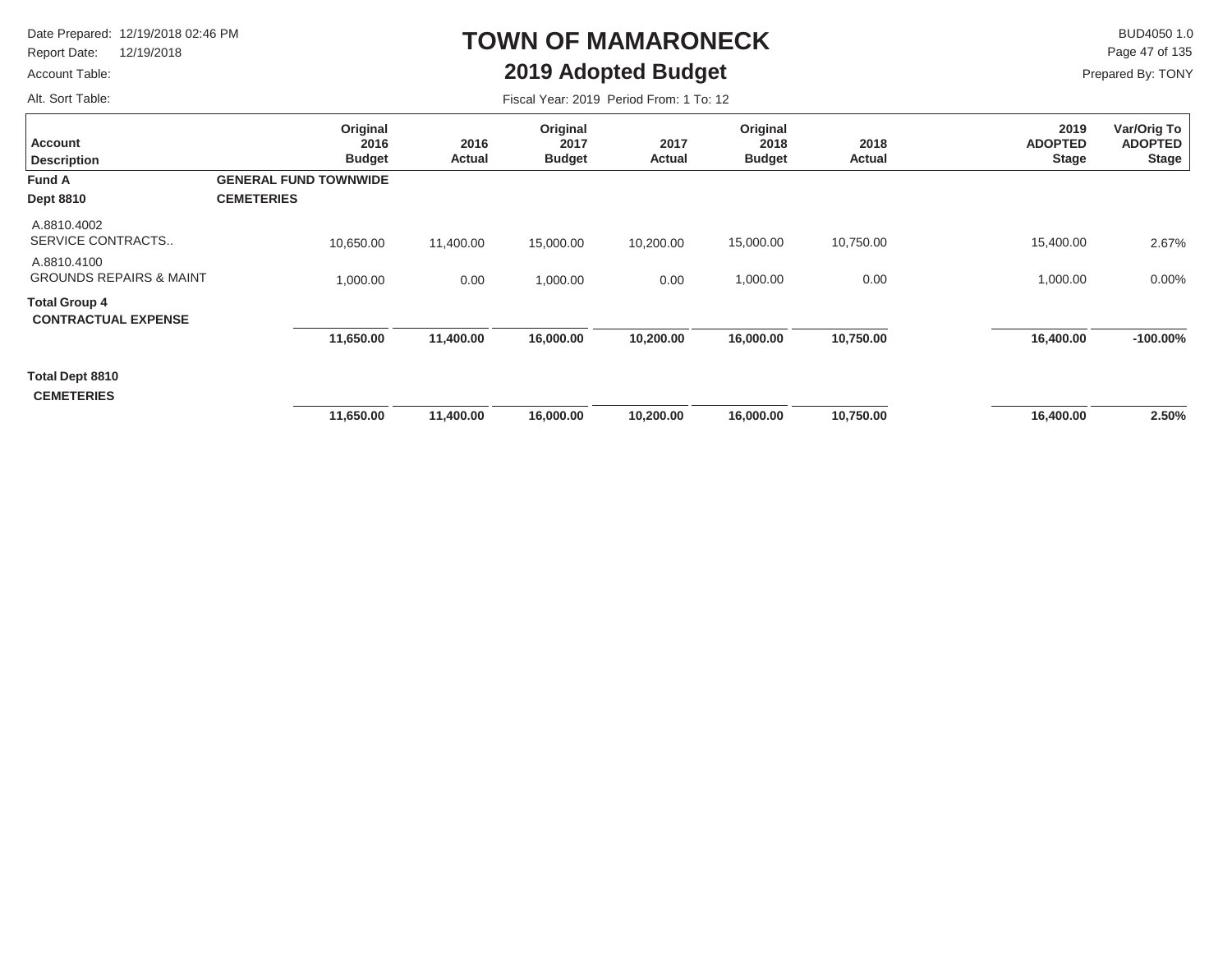Report Date: 12/19/2018

### **TOWN OF MAMARONECK2019 Adopted Budget**

 $\mathsf{BUD4050}\,1.0$ Page 48 of 135

Prepared By: TONY

Account Table: Alt. Sort Table:

| Alt. Sort Table:                                   |                                   | Fiscal Year: 2019 Period From: 1 To: 12 |                                   |                |                                   |                |                                        |                                               |  |  |
|----------------------------------------------------|-----------------------------------|-----------------------------------------|-----------------------------------|----------------|-----------------------------------|----------------|----------------------------------------|-----------------------------------------------|--|--|
| Account<br><b>Description</b>                      | Original<br>2016<br><b>Budget</b> | 2016<br><b>Actual</b>                   | Original<br>2017<br><b>Budget</b> | 2017<br>Actual | Original<br>2018<br><b>Budget</b> | 2018<br>Actual | 2019<br><b>ADOPTED</b><br><b>Stage</b> | Var/Orig To<br><b>ADOPTED</b><br><b>Stage</b> |  |  |
| <b>Fund A</b>                                      | <b>GENERAL FUND TOWNWIDE</b>      |                                         |                                   |                |                                   |                |                                        |                                               |  |  |
| <b>Dept 8830</b>                                   | <b>COMMUNITY SERVICES</b>         |                                         |                                   |                |                                   |                |                                        |                                               |  |  |
| A.8830.4224<br>HUMAN RIGHTS COMM                   | 1,000.00                          | 700.00                                  | 1,000.00                          | 0.00           | 1,000.00                          | 0.00           | 1,000.00                               | $0.00\%$                                      |  |  |
| <b>Total Group 4</b><br><b>CONTRACTUAL EXPENSE</b> |                                   |                                         |                                   |                |                                   |                |                                        |                                               |  |  |
|                                                    | 1,000.00                          | 700.00                                  | 1,000.00                          | 0.00           | 1,000.00                          | 0.00           | 1,000.00                               | $-100.00\%$                                   |  |  |
| Total Dept 8830<br><b>COMMUNITY SERVICES</b>       |                                   |                                         |                                   |                |                                   |                |                                        |                                               |  |  |
|                                                    | 1,000.00                          | 700.00                                  | 1,000.00                          | 0.00           | 1,000.00                          | 0.00           | 1,000.00                               | $0.00\%$                                      |  |  |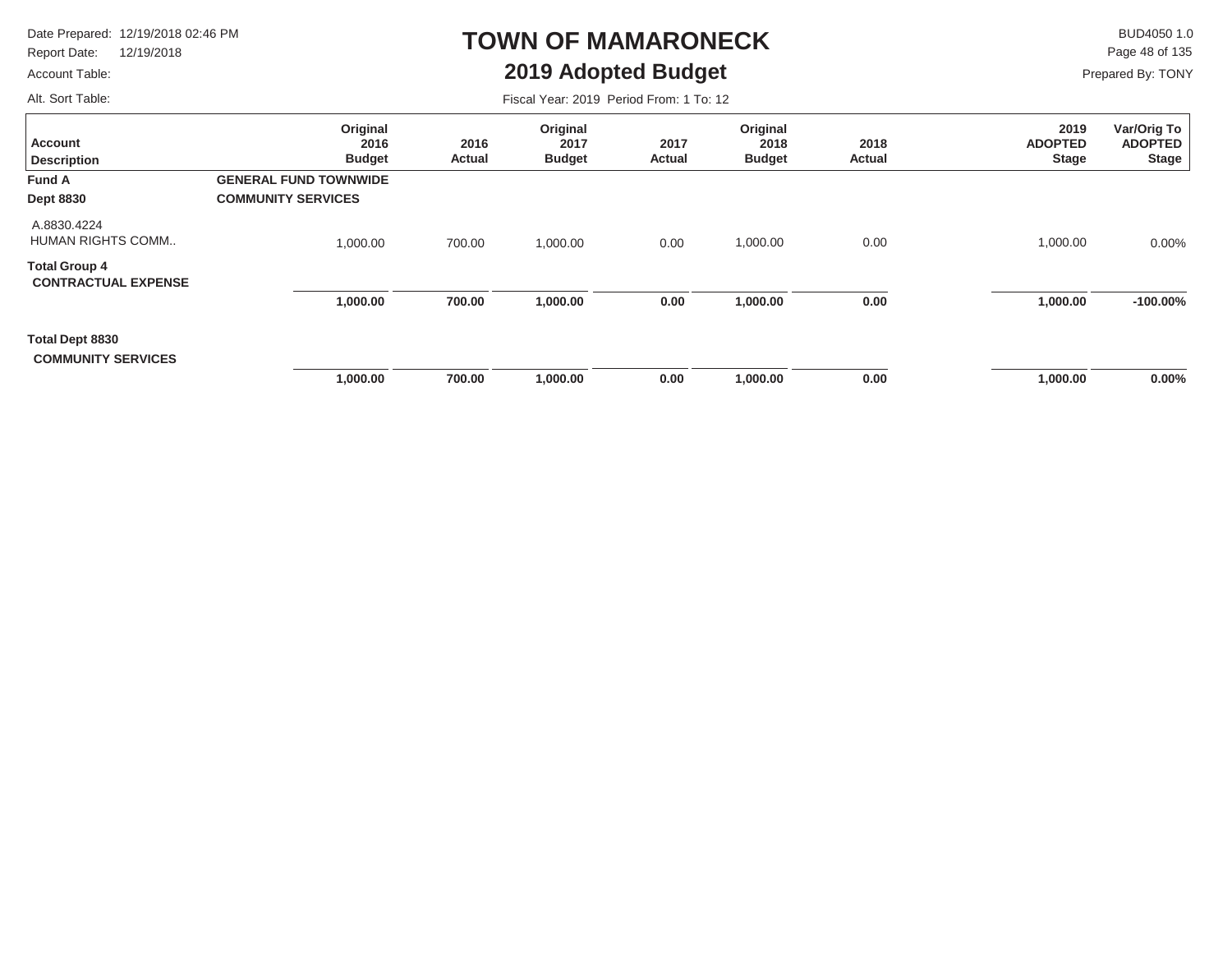Report Date: 12/19/2018

### Account Table:

Alt. Sort Table:

## **TOWN OF MAMARONECK2019 Adopted Budget**

 $\mathsf{BUD4050}\,1.0$ Prepared By: TONY Page 49 of 135

| <b>Account</b><br><b>Description</b>            | Original<br>2016<br><b>Budget</b>                        | 2016<br>Actual | Original<br>2017<br><b>Budget</b> | 2017<br><b>Actual</b> | Original<br>2018<br><b>Budget</b> | 2018<br>Actual | 2019<br><b>ADOPTED</b><br><b>Stage</b> | Var/Orig To<br><b>ADOPTED</b><br><b>Stage</b> |
|-------------------------------------------------|----------------------------------------------------------|----------------|-----------------------------------|-----------------------|-----------------------------------|----------------|----------------------------------------|-----------------------------------------------|
| <b>Fund A</b><br><b>Dept 9000</b>               | <b>GENERAL FUND TOWNWIDE</b><br><b>EMPLOYEE BENEFITS</b> |                |                                   |                       |                                   |                |                                        |                                               |
| A.9000.9010<br><b>STATE RETIREMENT</b>          | 455,000.00                                               | 516,088.13     | 515,000.00                        | 511,063.99            | 505,000.00                        | 526,108.79     | 525,000.00                             | 3.96%                                         |
| A.9000.9030<br>F.I.C.A. / MED                   | 325,000.00                                               | 318,872.89     | 340,000.00                        | 330,467.18            | 340,000.00                        | 340,255.44     | 385,000.00                             | 13.24%                                        |
| A.9000.9035<br><b>COMMUTER TAX</b>              | 14,500.00                                                | 14,410.48      | 15,000.00                         | 14,994.05             | 16,000.00                         | 15,445.79      | 17,000.00                              | 6.25%                                         |
| A.9000.9040<br>WORKERS COMPENSATION             | 92,407.00                                                | 90,560.00      | 125,000.00                        | 123,891.86            | 130,000.00                        | 125,741.04     | 106,500.00                             | $-18.08%$                                     |
| A.9000.9045<br>LIFE INSURANCE                   | 5,500.00                                                 | 5,150.88       | 5,500.00                          | 5,507.55              | 5,500.00                          | 5,680.63       | 5,700.00                               | 3.64%                                         |
| A.9000.9050<br>UNEMPLOYMENT INSURANCE           | 8,000.00                                                 | 16,381.68      | 8,000.00                          | 1,812.81              | 8,000.00                          | 1,333.90       | 5,000.00                               | $-37.50%$                                     |
| A.9000.9055<br><b>DISABILITY INSURANCE</b>      | 5,500.00                                                 | 5,788.80       | 6,250.00                          | 6,086.88              | 6,250.00                          | 4,689.36       | 6,250.00                               | 0.00%                                         |
| A.9000.9060<br><b>HEALTH INSURANCE</b>          | 969,800.00                                               | 906,314.18     | 1,070,000.00                      | 988,623.13            | 1,112,000.00                      | 1,109,499.79   | 1,180,000.00                           | 6.12%                                         |
| A.9000.9065<br>MEDICARE PART B REIMBURSEMENT    | 45,000.00                                                | 59,731.80      | 50,000.00                         | 72,012.00             | 75,000.00                         | 87,864.40      | 85,000.00                              | 13.33%                                        |
| A.9000.9070<br><b>DENTAL INSURANCE</b>          | 47,000.00                                                | 46,482.14      | 52,000.00                         | 48,317.49             | 52,000.00                         | 54,171.83      | 60,000.00                              | 15.38%                                        |
| A.9000.9089<br><b>OPTICAL INSURANCE</b>         | 15,000.00                                                | 14,577.55      | 16,000.00                         | 15,015.15             | 16,000.00                         | 16,054.45      | 17,000.00                              | 6.25%                                         |
| A.9000.9090<br><b>EMPLOYEE WELLNESS PROGRAM</b> | 0.00                                                     | 0.00           | 0.00                              | 2,092.97              | 8,550.00                          | 2,214.28       | 5,000.00                               | $-41.52%$                                     |
| <b>Total Group 8</b><br><b>BENEFITS</b>         |                                                          |                |                                   |                       |                                   |                |                                        |                                               |
|                                                 | 1,982,707.00                                             | 1,994,358.53   | 2,202,750.00                      | 2,119,885.06          | 2,274,300.00                      | 2,289,059.70   | 2,397,450.00                           | $-100.00\%$                                   |
| <b>Total Dept 9000</b>                          |                                                          |                |                                   |                       |                                   |                |                                        |                                               |
| <b>EMPLOYEE BENEFITS</b>                        | 1,982,707.00                                             | 1,994,358.53   | 2,202,750.00                      | 2,119,885.06          | 2,274,300.00                      | 2,289,059.70   | 2,397,450.00                           | 5.41%                                         |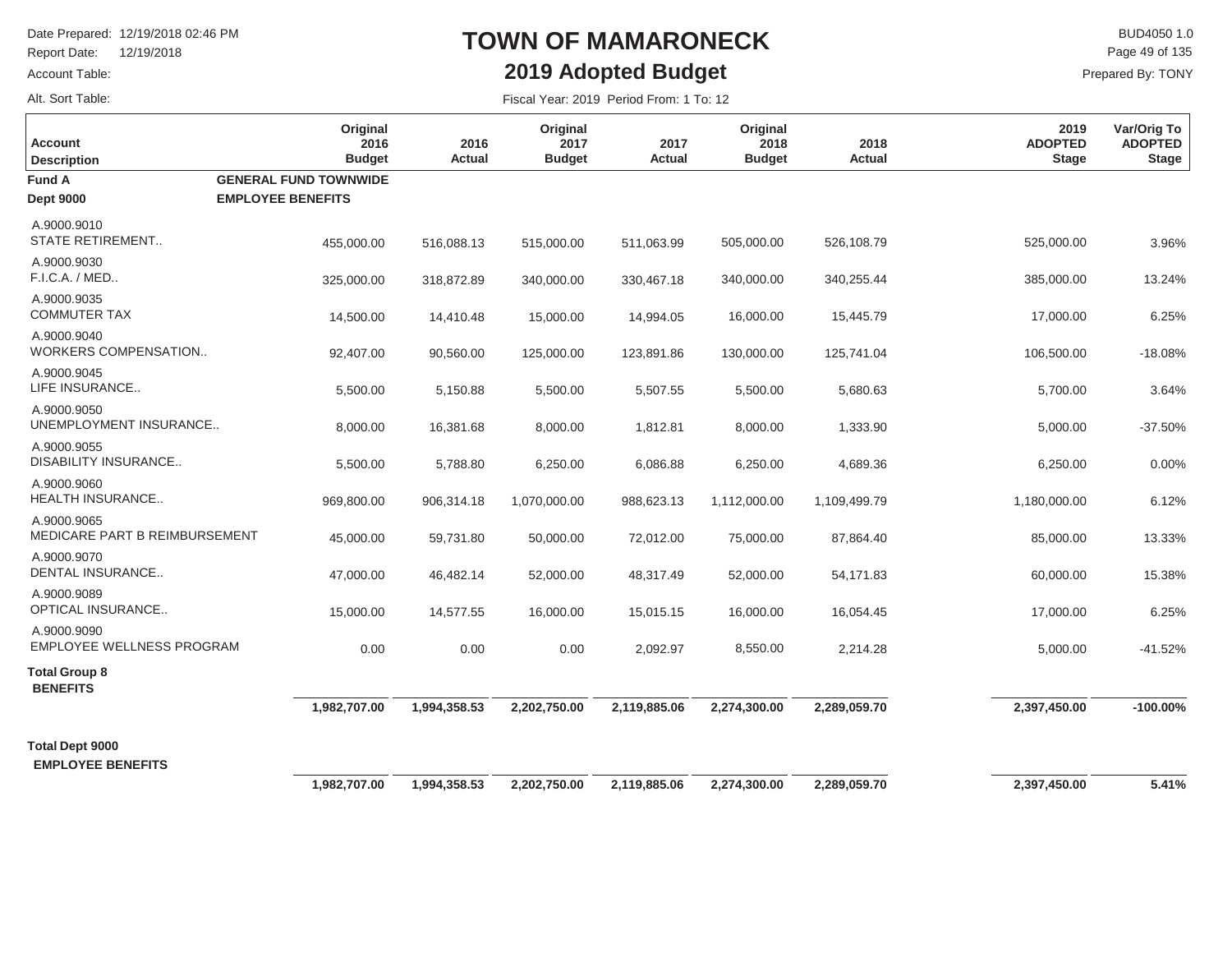Report Date: 12/19/2018

### Account Table:

Alt. Sort Table:

## **TOWN OF MAMARONECK2019 Adopted Budget**

 $\mathsf{BUD4050}\,1.0$ Page 50 of 135

| Fiscal Year: 2019 Period From: 1 To: 12 |  |  |  |  |
|-----------------------------------------|--|--|--|--|
|-----------------------------------------|--|--|--|--|

| <b>Account</b><br><b>Description</b>                     | Original<br>2016<br><b>Budget</b>                          | 2016<br><b>Actual</b> | Original<br>2017<br><b>Budget</b> | 2017<br>Actual | Original<br>2018<br><b>Budget</b> | 2018<br>Actual | 2019<br><b>ADOPTED</b><br><b>Stage</b> | Var/Orig To<br><b>ADOPTED</b><br><b>Stage</b> |
|----------------------------------------------------------|------------------------------------------------------------|-----------------------|-----------------------------------|----------------|-----------------------------------|----------------|----------------------------------------|-----------------------------------------------|
| <b>Fund A</b><br><b>Dept 9900</b>                        | <b>GENERAL FUND TOWNWIDE</b><br><b>INTERFUND TRANSFERS</b> |                       |                                   |                |                                   |                |                                        |                                               |
| A.9900.9950<br><b>TRANSFER TO CAPITAL PROJ</b>           | 130,000.00                                                 | 301,908.00            | 238,822.00                        | 660,358.04     | 255,000.00                        | 444,850.00     | 260,000.00                             | 1.96%                                         |
| <b>Total Group 9</b><br><b>TRANSFERS OUT</b>             |                                                            |                       |                                   |                |                                   |                |                                        |                                               |
|                                                          | 130,000.00                                                 | 301,908.00            | 238,822.00                        | 660,358.04     | 255,000.00                        | 444,850.00     | 260,000.00                             | $-100.00\%$                                   |
| A.9900.9960<br>TRANSFER TO DEBT - PRINCIPAL              | 553,574.00                                                 | 553,574.00            | 718,373.00                        | 718,373.00     | 730,186.00                        | 758,274.00     | 799,411.00                             | 9.48%                                         |
| A.9900.9970<br>TRANSFER TO DEBT - INTEREST               | 253,038.00                                                 | 253,038.13            | 309,008.00                        | 309,008.46     | 294,523.00                        | 251,119.56     | 277,402.00                             | $-5.81%$                                      |
| <b>Total Group 90</b><br><b>TRANSFERS - DEBT SERVICE</b> |                                                            |                       |                                   |                |                                   |                |                                        |                                               |
|                                                          | 806,612.00                                                 | 806,612.13            | 1,027,381.00                      | 1,027,381.46   | 1,024,709.00                      | 1,009,393.56   | 1,076,813.00                           | $-100.00\%$                                   |
| <b>Total Dept 9900</b><br><b>INTERFUND TRANSFERS</b>     |                                                            |                       |                                   |                |                                   |                |                                        |                                               |
|                                                          | 936,612.00                                                 | 1,108,520.13          | 1,266,203.00                      | 1,687,739.50   | 1,279,709.00                      | 1,454,243.56   | 1,336,813.00                           | 4.46%                                         |
| <b>Total Type E</b><br><b>Expense</b>                    |                                                            |                       |                                   |                |                                   |                |                                        |                                               |
|                                                          | 10,689,242.00                                              | 10,908,204.68         | 11,482,403.00                     | 12,293,190.15  | 12,096,220.00                     | 11,662,700.75  | 12,685,771.00                          | 4.87%                                         |
| <b>Total Fund A</b><br><b>GENERAL FUND TOWNWIDE</b>      |                                                            |                       |                                   |                |                                   |                |                                        |                                               |
|                                                          | 19,350.00                                                  | 675,797.25            | 0.00                              | 1,060,753.39   | 0.00                              | (757, 022.38)  | 0.00                                   | 0.00%                                         |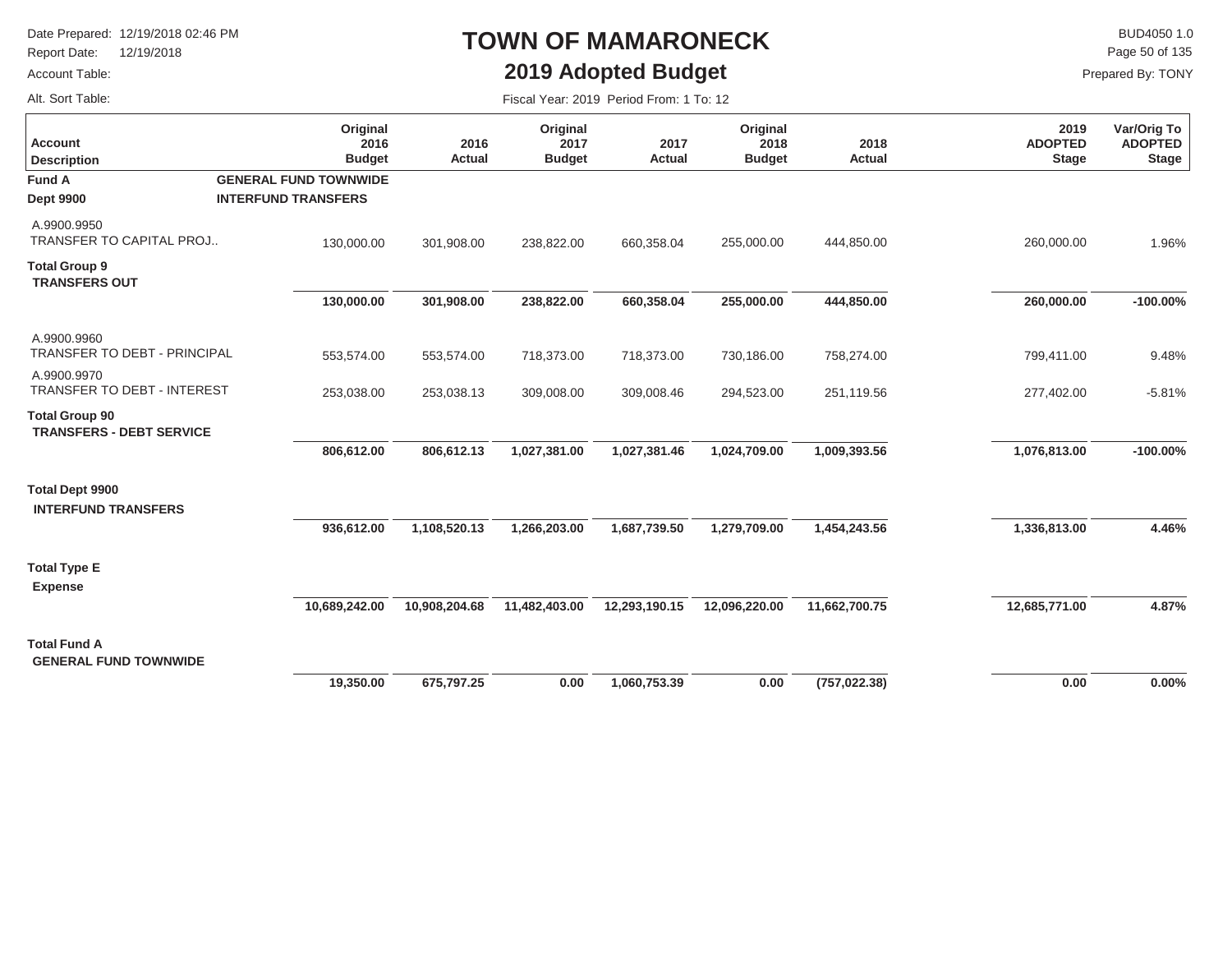Report Date: 12/19/2018

### Account Table:

Alt. Sort Table:

## **TOWN OF MAMARONECK2019 Adopted Budget**

 $\mathsf{BUD4050}\,1.0$ Page 51 of 135

Prepared By: TONY

| <b>Account</b><br><b>Description</b>                                   | Original<br>2016<br><b>Budget</b> | 2016<br><b>Actual</b> | Original<br>2017<br><b>Budget</b> | 2017<br><b>Actual</b> | Original<br>2018<br><b>Budget</b> | 2018<br><b>Actual</b> | 2019<br><b>ADOPTED</b><br><b>Stage</b> | Var/Orig To<br><b>ADOPTED</b><br><b>Stage</b> |
|------------------------------------------------------------------------|-----------------------------------|-----------------------|-----------------------------------|-----------------------|-----------------------------------|-----------------------|----------------------------------------|-----------------------------------------------|
| <b>Fund B</b>                                                          | <b>GENERAL FUND PART TOWN</b>     |                       |                                   |                       |                                   |                       |                                        |                                               |
| B.0000.1001<br>REAL PROPERTY TAXES                                     | 9,146,718.00                      | 9,112,942.77          | 9,585,429.00                      | 9,569,007.41          | 9,831,560.00                      | 9,827,470.15          | 9,859,314.00                           | 0.28%                                         |
| <b>Total Group 10</b><br><b>REAL PROPERTY TAXES</b>                    |                                   |                       |                                   |                       |                                   |                       |                                        |                                               |
|                                                                        | 9,146,718.00                      | 9,112,942.77          | 9,585,429.00                      | 9,569,007.41          | 9,831,560.00                      | (9,827,470.15)        | 9,859,314.00                           | $-100.00\%$                                   |
| B.0000.1162<br>SALES TAX                                               | 1,600,000.00                      | 1,748,807.00          | 1,700,000.00                      | 1,827,391.00          | 1,730,000.00                      | 1,423,102.00          | 1,800,000.00                           | 4.05%                                         |
| <b>Total Group 11</b><br><b>NON-PROPERTY TAXES</b>                     |                                   |                       |                                   |                       |                                   |                       |                                        |                                               |
|                                                                        | 1,600,000.00                      | 1,748,807.00          | 1,700,000.00                      | 1,827,391.00          | 1,730,000.00                      | (1,423,102.00)        | 1,800,000.00                           | $-100.00\%$                                   |
| B.0000.1520<br>POLICE FEES                                             | 500.00                            | 276.75                | 300.00                            | 291.25                | 300.00                            | 338.50                | 300.00                                 | 0.00%                                         |
| B.0000.1720<br>PARKING PERMIT FEES                                     | 80,000.00                         | 111,785.75            | 93,300.00                         | 121,294.00            | 105,000.00                        | 89,081.11             | 105,000.00                             | 0.00%                                         |
| B.0000.1740<br>PARKING METER FEES                                      | 35,000.00                         | 35,312.00             | 35,000.00                         | 34,149.35             | 35,000.00                         | 30,055.56             | 35,000.00                              | 0.00%                                         |
| B.0000.2110<br>ZONING FEES                                             | 5,000.00                          | 15,130.00             | 7,000.00                          | 17,200.00             | 8,000.00                          | 35,863.00             | 15,000.00                              | 87.50%                                        |
| B.0000.2115<br>PLANNING FEES                                           | 2,000.00                          | 2,920.00              | 3,000.00                          | 11,535.00             | 4,000.00                          | 4,525.00              | 5,000.00                               | 25.00%                                        |
| B.0000.2165<br>E.T.P.A. FEES                                           | 2,500.00                          | 2,450.00              | 2,500.00                          | 2,360.00              | 2,500.00                          | 2,260.00              | 2,500.00                               | 0.00%                                         |
| <b>Total Group 12</b><br><b>DEPARTMENTAL INCOME</b>                    |                                   |                       |                                   |                       |                                   |                       |                                        |                                               |
|                                                                        | 125,000.00                        | 167,874.50            | 141,100.00                        | 186,829.60            | 154,800.00                        | (162, 123.17)         | 162,800.00                             | $-100.00\%$                                   |
| B.0000.2001<br>RECREATION - ADULT PROGRAMS                             | 31,000.00                         | 34,466.25             | 32,000.00                         | 38,865.06             | 33,000.00                         | 38,841.50             | 34,000.00                              | 3.03%                                         |
| <b>Total Group 13</b><br><b>DEPT INCOME - CULTURE &amp; RECREATION</b> |                                   |                       |                                   |                       |                                   |                       |                                        |                                               |
|                                                                        | 31,000.00                         | 34,466.25             | 32,000.00                         | 38,865.06             | 33,000.00                         | (38, 841.50)          | 34,000.00                              | $-100.00\%$                                   |
| B.0000.2545<br>ALARM LICENSES                                          | 35,000.00                         | 38,600.00             | 33,000.00                         | 39,240.00             | 36,000.00                         | 38,190.00             | 38,000.00                              | 5.56%                                         |
| B.0000.2555<br><b>BUILDING PERMITS</b>                                 | 325,000.00                        | 650,559.50            | 375,000.00                        | 581,834.60            | 428,000.00                        | 640,845.50            | 480,000.00                             | 12.15%                                        |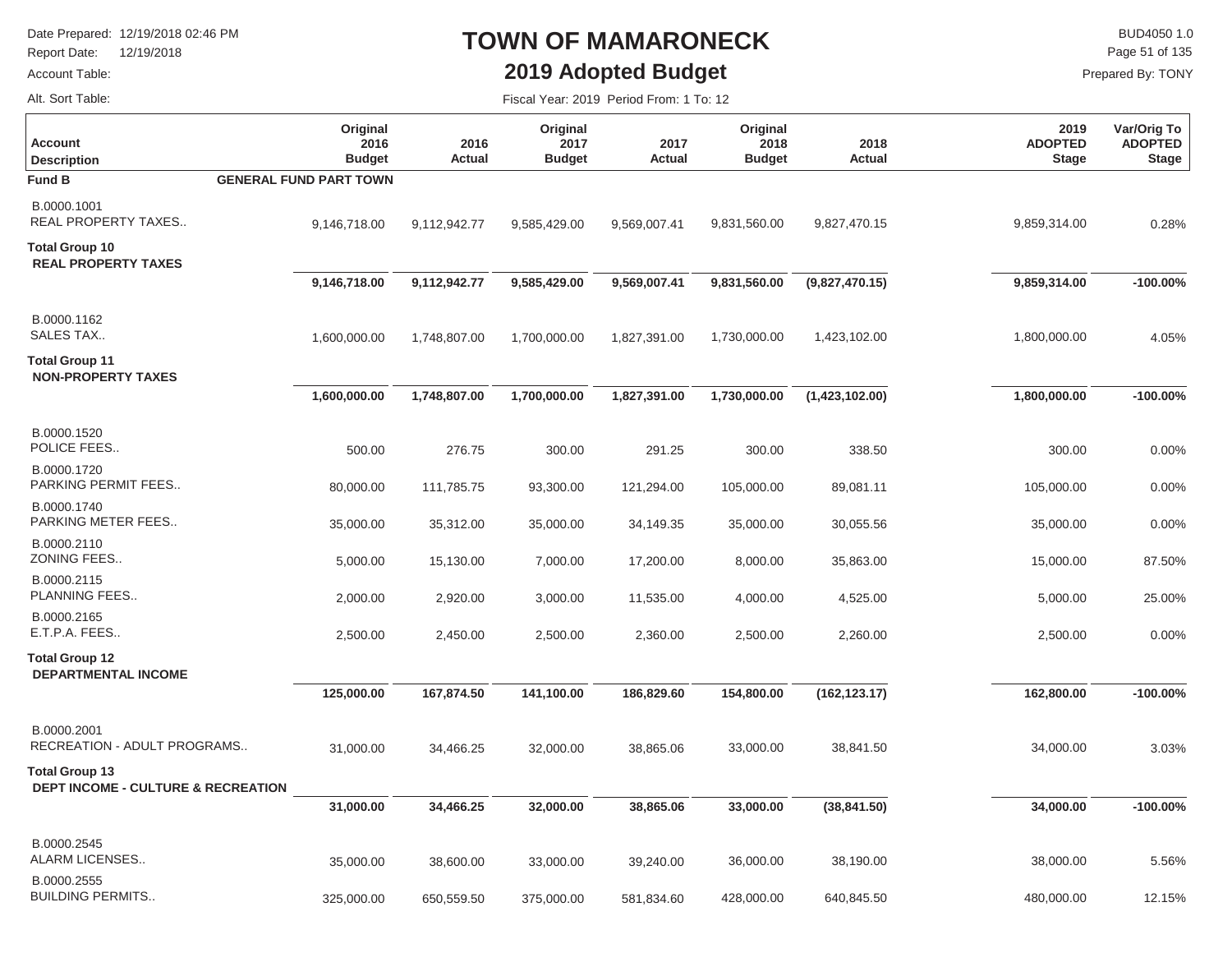Report Date: 12/19/2018

### Account Table:

## **TOWN OF MAMARONECK2019 Adopted Budget**

Fiscal Year: 2019 Period From: 1 To: 12

 $\mathsf{BUD4050}\,1.0$ Page 52 of 135

Prepared By: TONY

Alt. Sort Table:

| <b>Account</b><br><b>Description</b>                            | Original<br>2016<br><b>Budget</b> | 2016<br>Actual | Original<br>2017<br><b>Budget</b> | 2017<br>Actual | Original<br>2018<br><b>Budget</b> | 2018<br>Actual | 2019<br><b>ADOPTED</b><br><b>Stage</b> | Var/Orig To<br><b>ADOPTED</b><br><b>Stage</b> |
|-----------------------------------------------------------------|-----------------------------------|----------------|-----------------------------------|----------------|-----------------------------------|----------------|----------------------------------------|-----------------------------------------------|
| <b>Fund B</b>                                                   | <b>GENERAL FUND PART TOWN</b>     |                |                                   |                |                                   |                |                                        |                                               |
| B.0000.2590<br>OTHER PERMITS                                    | 60,000.00                         | 133,631.25     | 70,000.00                         | 158,287.75     | 90,000.00                         | 172,050.08     | 120,000.00                             | 33.33%                                        |
| <b>Total Group 16</b><br><b>LICENSES &amp; PERMITS</b>          |                                   |                |                                   |                |                                   |                |                                        |                                               |
|                                                                 | 420,000.00                        | 822,790.75     | 478,000.00                        | 779,362.35     | 554,000.00                        | (851,085.58)   | 638,000.00                             | $-100.00\%$                                   |
| B.0000.2611<br><b>FALSE ALARMS</b>                              | 7,000.00                          | 9,035.00       | 7,000.00                          | 6,575.00       | 5,000.00                          | 6,025.00       | 5,000.00                               | 0.00%                                         |
| <b>Total Group 17</b><br><b>FINES &amp; FORFEITURES</b>         |                                   |                |                                   |                |                                   |                |                                        |                                               |
|                                                                 | 7,000.00                          | 9,035.00       | 7,000.00                          | 6,575.00       | 5,000.00                          | (6,025.00)     | 5,000.00                               | $-100.00\%$                                   |
| B.0000.2660<br>SALE OF PROPERTY                                 | 0.00                              | 0.00           | 0.00                              | 1,200.00       | 0.00                              | 0.00           | 0.00                                   | 0.00%                                         |
| B.0000.2680<br>INSURANCE RECOVERIES                             | 0.00                              | 2,047.13       | 0.00                              | 580.00         | 0.00                              | 28,597.85      | 0.00                                   | 0.00%                                         |
| <b>Total Group 18</b><br><b>SALE PROP / COMP FOR LOSS</b>       |                                   |                |                                   |                |                                   |                |                                        |                                               |
|                                                                 | 0.00                              | 2,047.13       | 0.00                              | 1,780.00       | 0.00                              | (28, 597.85)   | 0.00                                   | 0.00%                                         |
| B.0000.2750<br><b>BUS SHELTER IMA - COUNTY</b>                  | 0.00                              | 1,493.47       | 0.00                              | 923.08         | $0.00\,$                          | 1,917.18       | 1,000.00                               | 100.00%                                       |
| B.0000.2770<br>MISCELLANEOUS                                    | 0.00                              | 45,298.84      | 0.00                              | 2,350.00       | 0.00                              | 45.00          | 0.00                                   | 0.00%                                         |
| <b>Total Group 19</b><br><b>MISCELLANEOUS</b>                   |                                   |                |                                   |                |                                   |                |                                        |                                               |
|                                                                 | 0.00                              | 46,792.31      | 0.00                              | 3,273.08       | 0.00                              | (1,962.18)     | 1,000.00                               | 0.00%                                         |
| B.0000.2800<br>RINK SECURITY REIMBURSEMENT - GEN<br><b>TOWN</b> | 3,400.00                          | 3,110.88       | 3,000.00                          | 5,641.20       | 3,000.00                          | 2,397.90       | 4,200.00                               | 40.00%                                        |
| <b>Total Group 20</b><br><b>INTERFUND REVENUES</b>              |                                   |                |                                   |                |                                   |                |                                        |                                               |
|                                                                 | 3,400.00                          | 3,110.88       | 3,000.00                          | 5,641.20       | 3,000.00                          | (2, 397.90)    | 4,200.00                               | $-100.00\%$                                   |
| B.0000.4390<br>SELECTIVE TRAFFIC ENFORCEMENT                    | 1,200.00                          | 2,000.00       | 1,500.00                          | 0.00           | 0.00                              | 0.00           | 0.00                                   | 0.00%                                         |
| <b>Total Group 22</b>                                           |                                   |                |                                   |                |                                   |                |                                        |                                               |

**FEDERAL AID**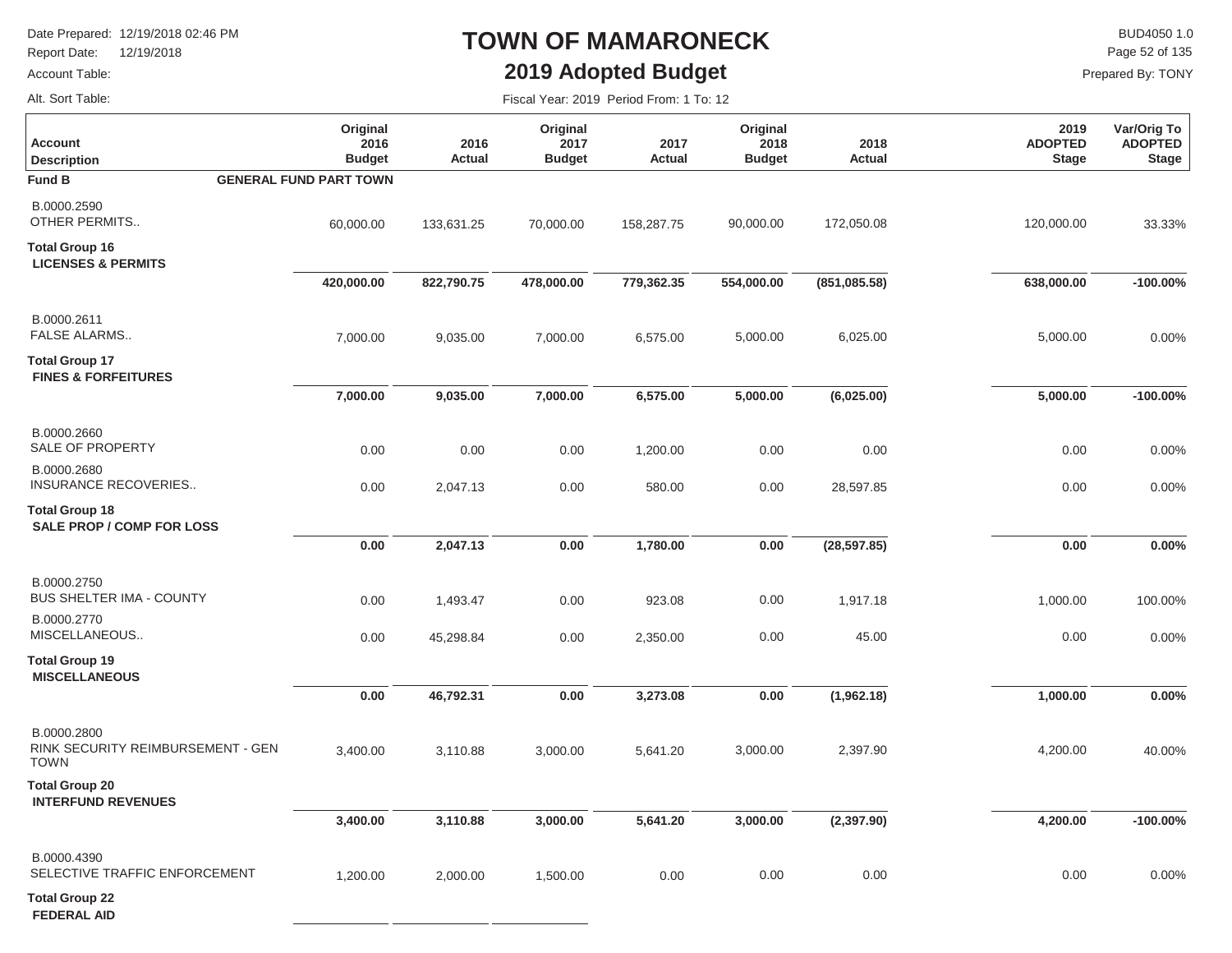Report Date: 12/19/2018

### Account Table:

## **TOWN OF MAMARONECK2019 Adopted Budget**

Fiscal Year: 2019 Period From: 1 To: 12

 $\mathsf{BUD4050}\,1.0$ Prepared By: TONY Page 53 of 135

Alt. Sort Table:

| <b>Account</b><br><b>Description</b>                      | Original<br>2016<br><b>Budget</b> | 2016<br>Actual | Original<br>2017<br><b>Budget</b> | 2017<br><b>Actual</b> | Original<br>2018<br><b>Budget</b> | 2018<br>Actual    | 2019<br><b>ADOPTED</b><br><b>Stage</b> | Var/Orig To<br><b>ADOPTED</b><br><b>Stage</b> |
|-----------------------------------------------------------|-----------------------------------|----------------|-----------------------------------|-----------------------|-----------------------------------|-------------------|----------------------------------------|-----------------------------------------------|
| <b>Fund B</b>                                             | <b>GENERAL FUND PART TOWN</b>     |                |                                   |                       |                                   |                   |                                        |                                               |
|                                                           | 1,200.00                          | 2,000.00       | 1,500.00                          | 0.00                  | 0.00                              | 0.00              | 0.00                                   | $0.00\%$                                      |
| B.0000.5050<br>TRANSFERS FROM DEBT SVC                    | 0.00                              | 0.00           | 17,000.00                         | 17,000.00             | 14,500.00                         | 14,500.00         | 14,500.00                              | 0.00%                                         |
| B.0000.5090<br>TRANSFERS FROM L-M CABLE BOC               | 119,000.00                        | 119,657.80     | 119,000.00                        | 119,657.80            | 119,000.00                        | 119,657.80        | 102,570.00                             | $-13.81%$                                     |
| <b>Total Group 23</b><br><b>INTERFUND TRANSFERS</b>       |                                   |                |                                   |                       |                                   |                   |                                        |                                               |
|                                                           | 119,000.00                        | 119,657.80     | 136,000.00                        | 136,657.80            | 133,500.00                        | (134, 157.80)     | 117,070.00                             | $-100.00\%$                                   |
| B.0000.5995<br>APPROP. FUND BALANCE                       | 100,000.00                        | 0.00           | 288,990.00                        | 0.00                  | 350,000.00                        | 0.00              | 400,000.00                             | 14.29%                                        |
| <b>Total Group 26</b><br><b>APPROPRIATED FUND BALANCE</b> |                                   |                |                                   |                       |                                   |                   |                                        |                                               |
|                                                           | 100,000.00                        | 0.00           | 288,990.00                        | 0.00                  | 350,000.00                        | 0.00              | 400,000.00                             | $-100.00\%$                                   |
| <b>Total Dept 0000</b>                                    |                                   |                |                                   |                       |                                   |                   |                                        |                                               |
|                                                           | 11,553,318.00                     | 12,069,524.39  | 12,373,019.00                     | 12,555,382.50         | 12,794,860.00                     | (12, 475, 763.13) | 13,021,384.00                          | 1.77%                                         |
| <b>Total Type R</b>                                       |                                   |                |                                   |                       |                                   |                   |                                        |                                               |
| Revenue                                                   | 11,553,318.00                     | 12,069,524.39  | 12,373,019.00                     | 12,555,382.50         | 12,794,860.00                     | 12,475,763.13     | 13,021,384.00                          | 1.77%                                         |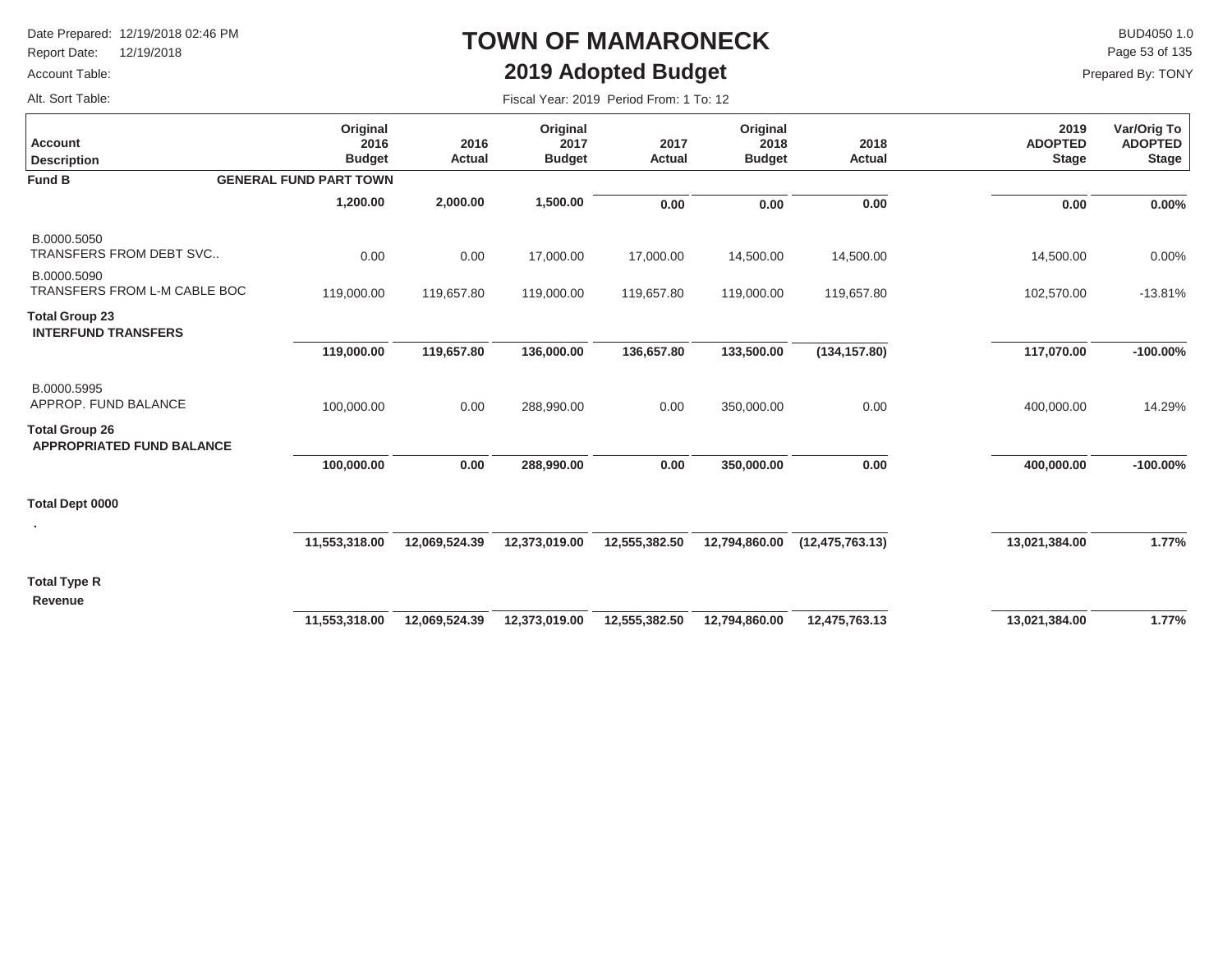Report Date: 12/19/2018

### Account Table:

Alt. Sort Table:

# **TOWN OF MAMARONECK2019 Adopted Budget**

 $\mathsf{BUD4050}\,1.0$ Page 54 of 135

| Fiscal Year: 2019 Period From: 1 To: 12 |  |  |  |  |  |
|-----------------------------------------|--|--|--|--|--|
|-----------------------------------------|--|--|--|--|--|

| <b>Account</b><br><b>Description</b>               | Original<br>2016<br><b>Budget</b>                              | 2016<br>Actual | Original<br>2017<br><b>Budget</b> | 2017<br>Actual | Original<br>2018<br><b>Budget</b> | 2018<br>Actual | 2019<br><b>ADOPTED</b><br><b>Stage</b> | Var/Orig To<br><b>ADOPTED</b><br><b>Stage</b> |
|----------------------------------------------------|----------------------------------------------------------------|----------------|-----------------------------------|----------------|-----------------------------------|----------------|----------------------------------------|-----------------------------------------------|
| <b>Fund B</b><br><b>Dept 1650</b>                  | <b>GENERAL FUND PART TOWN</b><br><b>CENTRAL COMMUNICATIONS</b> |                |                                   |                |                                   |                |                                        |                                               |
| B.1650.4001<br>TELEPHONE                           | 20,000.00                                                      | 20,735.67      | 20,000.00                         | 27,016.70      | 41,960.00                         | 37,172.24      | 40,883.00                              | $-2.57%$                                      |
| B.1650.4024<br>TELE SERVICE CONTRACTS              | 0.00                                                           | 2,577.60       | 0.00                              | 1,074.00       | 0.00                              | 0.00           | 0.00                                   | 0.00%                                         |
| B.1650.4132<br>MOBILE PHONE ALLOWANCE              | 0.00                                                           | 0.00           | 0.00                              | 0.00           | 0.00                              | 0.00           | 720.00                                 | 100.00%                                       |
| <b>Total Group 4</b><br><b>CONTRACTUAL EXPENSE</b> |                                                                |                |                                   |                |                                   |                |                                        |                                               |
|                                                    | 20,000.00                                                      | 23,313.27      | 20,000.00                         | 28,090.70      | 41,960.00                         | 37,172.24      | 41,603.00                              | $-100.00\%$                                   |
| Total Dept 1650<br><b>CENTRAL COMMUNICATIONS</b>   |                                                                |                |                                   |                |                                   |                |                                        |                                               |
|                                                    | 20,000.00                                                      | 23,313.27      | 20,000.00                         | 28,090.70      | 41,960.00                         | 37,172.24      | 41,603.00                              | $-0.85%$                                      |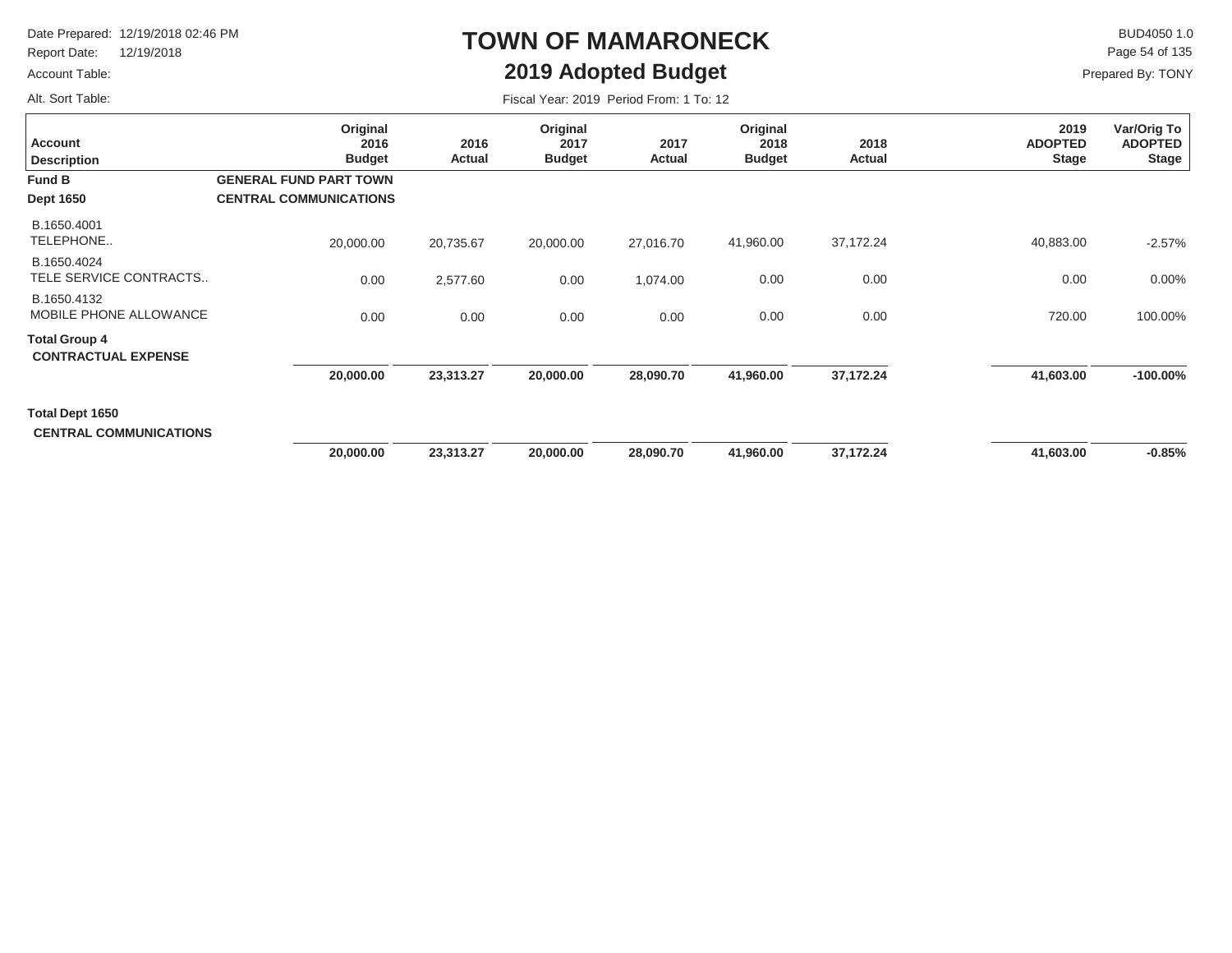Report Date: 12/19/2018

### Account Table:

Alt. Sort Table:

## **TOWN OF MAMARONECK2019 Adopted Budget**

 $\mathsf{BUD4050}\,1.0$ Prepared By: TONY Page 55 of 135

| <b>Account</b><br><b>Description</b>               | Original<br>2016<br><b>Budget</b> | 2016<br>Actual | Original<br>2017<br><b>Budget</b> | 2017<br>Actual | Original<br>2018<br><b>Budget</b> | 2018<br><b>Actual</b> | 2019<br><b>ADOPTED</b><br><b>Stage</b> | Var/Orig To<br><b>ADOPTED</b><br><b>Stage</b> |
|----------------------------------------------------|-----------------------------------|----------------|-----------------------------------|----------------|-----------------------------------|-----------------------|----------------------------------------|-----------------------------------------------|
| <b>Fund B</b>                                      | <b>GENERAL FUND PART TOWN</b>     |                |                                   |                |                                   |                       |                                        |                                               |
| <b>Dept 1670</b>                                   | <b>CENTRAL SERVICES</b>           |                |                                   |                |                                   |                       |                                        |                                               |
| B.1670.4002<br>SERVICE CONTRACTS                   | 2,500.00                          | 187.50         | 0.00                              | 0.00           | 8,400.00                          | 4,271.12              | 8,400.00                               | 0.00%                                         |
| B.1670.4025<br>POSTAGE                             | 11,000.00                         | 0.00           | 5,000.00                          | 5,000.00       | 5,000.00                          | 6,659.21              | 6,000.00                               | 20.00%                                        |
| B.1670.4026<br>PAPER                               | 1,500.00                          | 877.21         | 1,500.00                          | 1,192.63       | 1,500.00                          | 1,472.73              | 1,500.00                               | 0.00%                                         |
| B.1670.4029<br><b>VEHICLE REPAIRS</b>              | 80,000.00                         | 48,397.91      | 80,000.00                         | 46,861.40      | 75,000.00                         | 32,918.19             | 50,000.00                              | $-33.33%$                                     |
| B.1670.4030<br>PRINTG/STATIONERY                   | 1,000.00                          | 528.21         | 1,000.00                          | 0.00           | 1,000.00                          | 526.37                | 1,000.00                               | 0.00%                                         |
| B.1670.4064<br><b>VEHICLE FUEL</b>                 | 45,000.00                         | 23,508.67      | 45,000.00                         | 26,196.57      | 40,000.00                         | 27,969.26             | 35,000.00                              | $-12.50%$                                     |
| <b>Total Group 4</b><br><b>CONTRACTUAL EXPENSE</b> |                                   |                |                                   |                |                                   |                       |                                        |                                               |
|                                                    | 141.000.00                        | 73,499.50      | 132.500.00                        | 79.250.60      | 130,900.00                        | 73.816.88             | 101,900.00                             | $-100.00\%$                                   |
| Total Dept 1670<br><b>CENTRAL SERVICES</b>         |                                   |                |                                   |                |                                   |                       |                                        |                                               |
|                                                    | 141,000.00                        | 73,499.50      | 132,500.00                        | 79,250.60      | 130,900.00                        | 73,816.88             | 101,900.00                             | $-22.15%$                                     |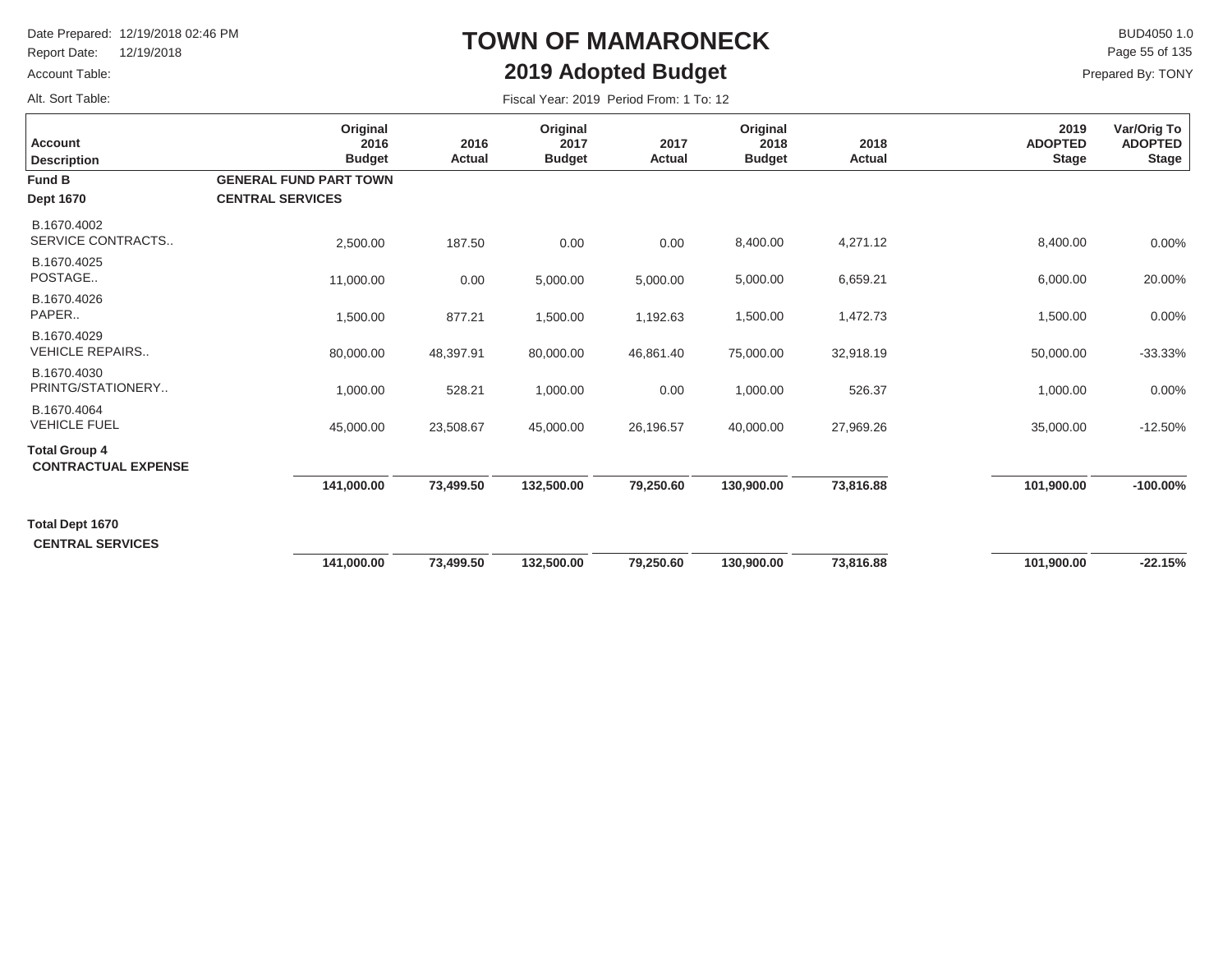Report Date: 12/19/2018

### Account Table:

Alt. Sort Table:

## **TOWN OF MAMARONECK2019 Adopted Budget**

 $\mathsf{BUD4050}\,1.0$ Prepared By: TONY Page 56 of 135

| <b>Account</b><br><b>Description</b>                                  | Original<br>2016<br><b>Budget</b> | 2016<br>Actual | Original<br>2017<br><b>Budget</b> | 2017<br>Actual | Original<br>2018<br><b>Budget</b> | 2018<br>Actual | 2019<br><b>ADOPTED</b><br><b>Stage</b> | Var/Orig To<br><b>ADOPTED</b><br><b>Stage</b> |
|-----------------------------------------------------------------------|-----------------------------------|----------------|-----------------------------------|----------------|-----------------------------------|----------------|----------------------------------------|-----------------------------------------------|
| Fund B                                                                | <b>GENERAL FUND PART TOWN</b>     |                |                                   |                |                                   |                |                                        |                                               |
| <b>Dept 1680</b>                                                      | <b>CENTRAL DATA PROCESSING</b>    |                |                                   |                |                                   |                |                                        |                                               |
| B.1680.1010<br>SALARIES                                               | 17,000.00                         | 17,467.47      | 17,467.00                         | 17,816.94      | 26,726.00                         | 33,173.11      | 47,400.00                              | 77.36%                                        |
| B.1680.1019<br><b>STIPEND</b>                                         | 0.00                              | 0.00           | 0.00                              | 2,999.88       | 4,500.00                          | 0.00           | 0.00                                   | -100.00%                                      |
| B.1680.1021<br>SALARIES - PART TIME                                   | 0.00                              | 0.00           | 2,160.00                          | 7,410.00       | 8,190.00                          | 12,991.47      | 9,000.00                               | 9.89%                                         |
| B.1680.1030<br><b>MEDICAL BUYOUT</b>                                  | 0.00                              | 1,000.00       | 1,000.00                          | 1,000.00       | 1,500.00                          | 1,500.00       | 1,500.00                               | 0.00%                                         |
| <b>Total Group 1</b><br><b>PERSONNEL SERVICES</b>                     |                                   |                |                                   |                |                                   |                |                                        |                                               |
|                                                                       | 17,000.00                         | 18,467.47      | 20,627.00                         | 29,226.82      | 40,916.00                         | 47,664.58      | 57,900.00                              | $-100.00\%$                                   |
| B.1680.2136<br><b>COMPUTER EQUIPMENT</b>                              | 1,000.00                          | 37,190.42      | 1,000.00                          | 22,160.83      | 1,200.00                          | 6,450.97       | 6,060.00                               | 405.00%                                       |
| <b>Total Group 2</b><br><b>EQUIPMENT</b>                              |                                   |                |                                   |                |                                   |                |                                        |                                               |
|                                                                       | 1,000.00                          | 37,190.42      | 1,000.00                          | 22,160.83      | 1,200.00                          | 6,450.97       | 6,060.00                               | $-100.00\%$                                   |
| B.1680.4017<br>SEMINAR/CONFERENCES                                    | 1,500.00                          | 2,917.24       | 1,175.00                          | 1,191.96       | 660.00                            | 1,537.23       | 1,725.00                               | 161.36%                                       |
| B.1680.4018<br><b>COMPUTER SOFTWARE MAINT &amp;</b><br><b>SUPPORT</b> | 34,050.00                         | 37,670.19      | 41,820.00                         | 35,538.50      | 58,190.00                         | 53,785.44      | 171,000.00                             | 193.86%                                       |
| B.1680.4027<br>COMPUTER / PRINTER SUPPLIES                            | 4,000.00                          | 4,197.06       | 750.00                            | 2,359.84       | 1,750.00                          | 2,001.53       | 3,500.00                               | 100.00%                                       |
| B.1680.4035<br>CONSULTANT SERVICES                                    | 10,000.00                         | 66,649.25      | 16,000.00                         | 40,736.00      | 44,010.00                         | 19,386.12      | 28,500.00                              | $-35.24%$                                     |
| B.1680.4056<br><b>EMPLOYEE TRAINING</b>                               | 0.00                              | 0.00           | 3,650.00                          | 1,130.48       | 3,880.00                          | 1,150.00       | 6,900.00                               | 77.84%                                        |
| B.1680.4183<br><b>BURGLAR &amp; FIRE ALARMS</b>                       | 50.00                             | 93.37          | 100.00                            | 0.00           | 0.00                              | 0.00           | 0.00                                   | 0.00%                                         |
| B.1680.4310<br><b>COMPUTER SOFTWARE</b>                               | 0.00                              | 0.00           | 1,200.00                          | 0.00           | 0.00                              | 0.00           | 3,110.00                               | 100.00%                                       |
| B.1680.4311<br>COPIER LEASES                                          | 0.00                              | 0.00           | 1,005.00                          | 4,998.36       | 6,970.00                          | 6,194.56       | 9,736.00                               | 39.68%                                        |
| <b>Total Group 4</b><br><b>CONTRACTUAL EXPENSE</b>                    | 49,600.00                         | 111,527.11     | 65,700.00                         | 85,955.14      | 115,460.00                        | 84,054.88      | 224,471.00                             | $-100.00\%$                                   |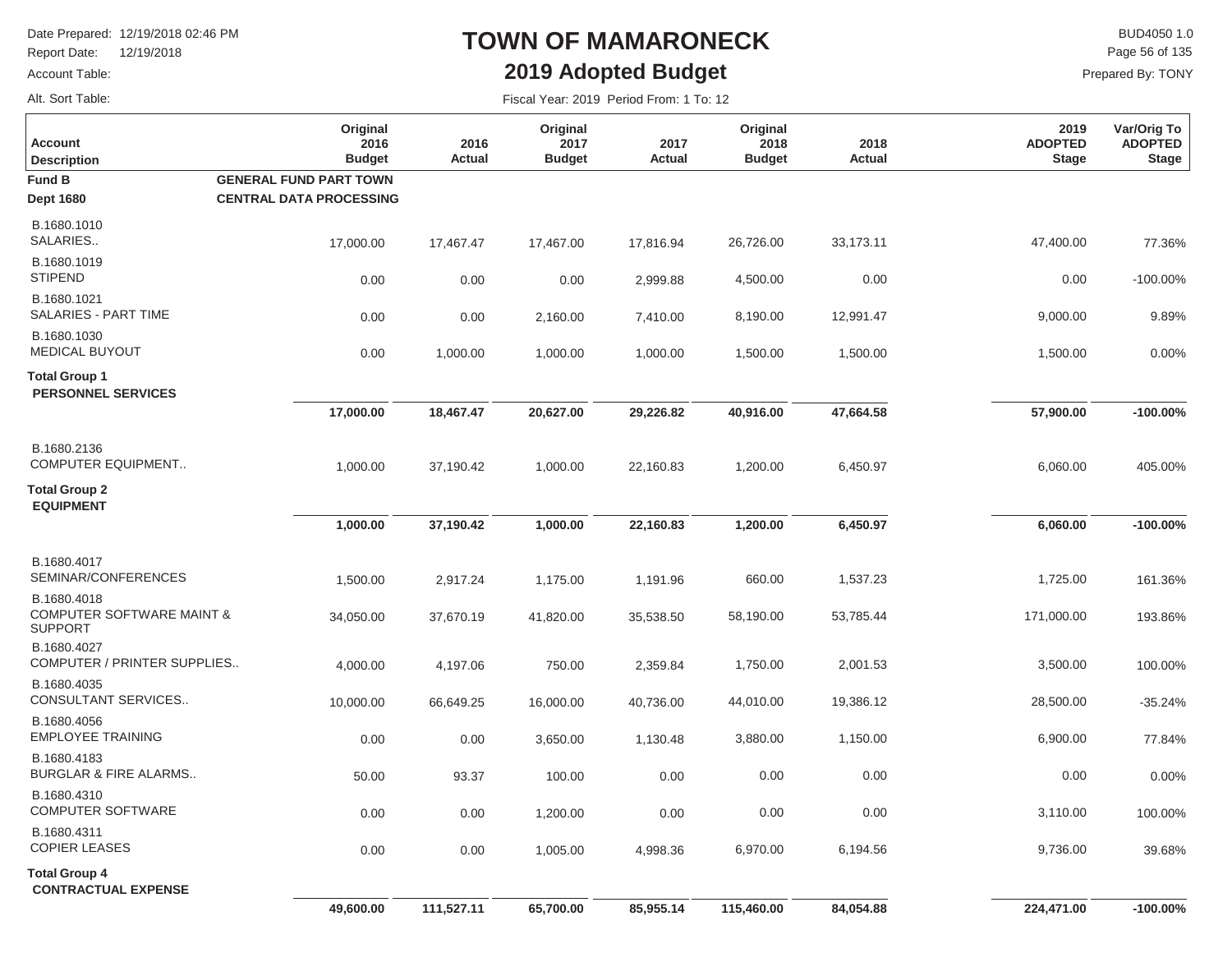Report Date: 12/19/2018

### Account Table:

Alt. Sort Table:

### **TOWN OF MAMARONECK2019 Adopted Budget**

 $\mathsf{BUD4050}\,1.0$ Page 57 of 135

Fiscal Year: 2019 Period From: 1 To: 12

| Prepared By: TONY |  |  |
|-------------------|--|--|
|-------------------|--|--|

| Account<br><b>Description</b>                     | Original<br>2016<br><b>Budget</b> | 2016<br>Actual | Original<br>2017<br><b>Budget</b> | 2017<br>Actual | Original<br>2018<br><b>Budget</b> | 2018<br>Actual | 2019<br><b>ADOPTED</b><br><b>Stage</b> | Var/Orig To<br><b>ADOPTED</b><br><b>Stage</b> |
|---------------------------------------------------|-----------------------------------|----------------|-----------------------------------|----------------|-----------------------------------|----------------|----------------------------------------|-----------------------------------------------|
| <b>Fund B</b>                                     | <b>GENERAL FUND PART TOWN</b>     |                |                                   |                |                                   |                |                                        |                                               |
| <b>Dept 1680</b>                                  | <b>CENTRAL DATA PROCESSING</b>    |                |                                   |                |                                   |                |                                        |                                               |
| Total Dept 1680<br><b>CENTRAL DATA PROCESSING</b> |                                   |                |                                   |                |                                   |                |                                        |                                               |

 **87,327.00 137,342.79 138,170.43 288,431.00 157,576.00 83.04%**

 **67,600.00 167,185.00**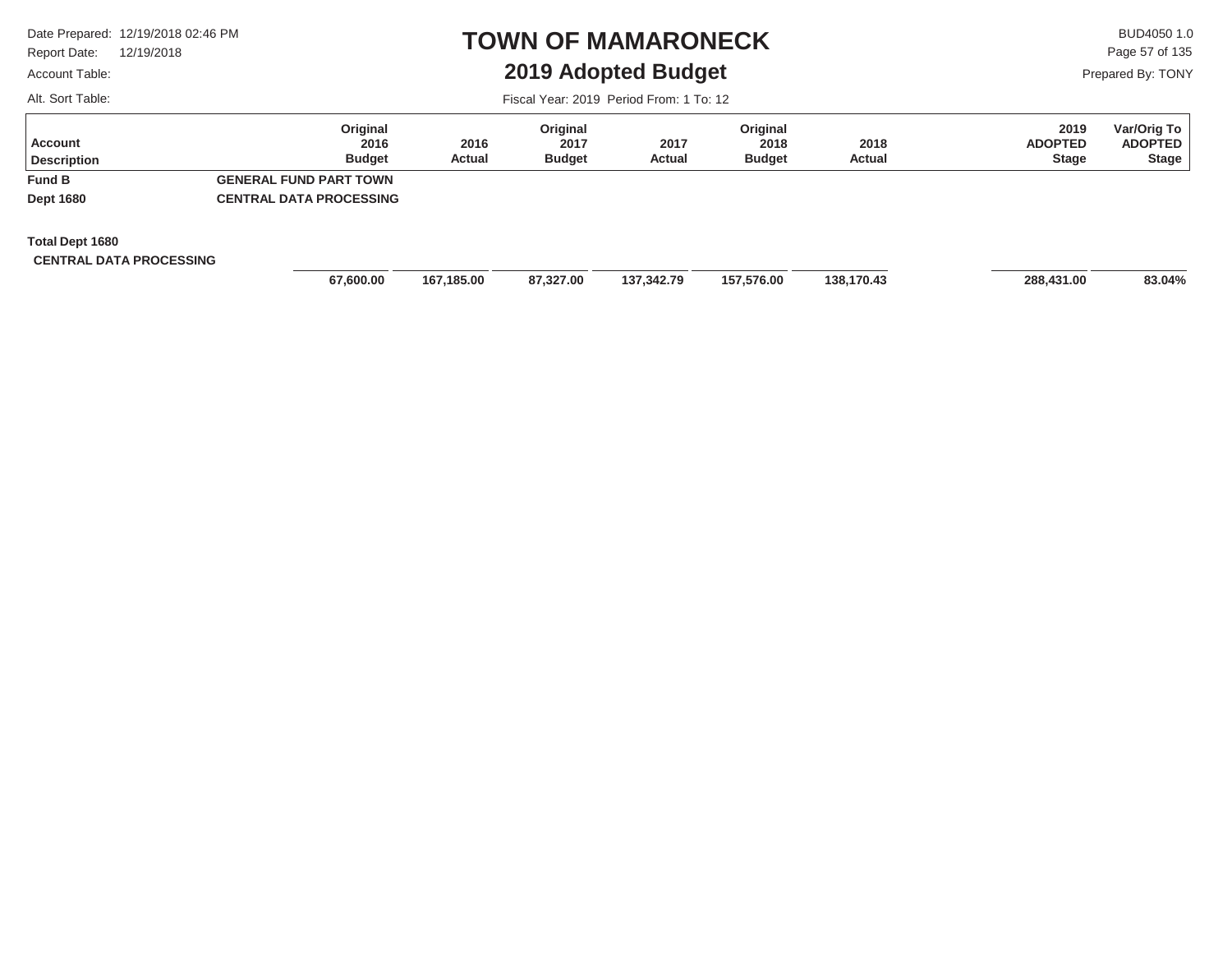Report Date: 12/19/2018

### Account Table:

Alt. Sort Table:

# **TOWN OF MAMARONECK2019 Adopted Budget**

 $\mathsf{BUD4050}\,1.0$ Page 58 of 135

| Fiscal Year: 2019 Period From: 1 To: 12 |  |
|-----------------------------------------|--|
|-----------------------------------------|--|

| <b>Account</b><br><b>Description</b>               | Original<br>2016<br><b>Budget</b>                     | 2016<br><b>Actual</b> | Original<br>2017<br><b>Budget</b> | 2017<br>Actual | Original<br>2018<br><b>Budget</b> | 2018<br>Actual | 2019<br><b>ADOPTED</b><br><b>Stage</b> | Var/Orig To<br><b>ADOPTED</b><br><b>Stage</b> |
|----------------------------------------------------|-------------------------------------------------------|-----------------------|-----------------------------------|----------------|-----------------------------------|----------------|----------------------------------------|-----------------------------------------------|
| <b>Fund B</b><br><b>Dept 1900</b>                  | <b>GENERAL FUND PART TOWN</b><br><b>SPECIAL ITEMS</b> |                       |                                   |                |                                   |                |                                        |                                               |
| B.1900.1930<br><b>JUDGEMENTS &amp; CLAIMS</b>      | 75,000.00                                             | 105,912.57            | 75,000.00                         | 52,789.68      | 75,000.00                         | 93,781.45      | 95,000.00                              | 26.67%                                        |
| B.1900.4050<br><b>CONTINGENCY</b>                  | 15,000.00                                             | 0.00                  | 3,329.00                          | 0.00           | 2,000.00                          | 0.00           | 20,000.00                              | 900.00%                                       |
| B.1900.4059<br>LIABILITY INSURANCE                 | 107,000.00                                            | 116,249.61            | 111,000.00                        | 122,412.18     | 114,330.00                        | 129,387.34     | 130,000.00                             | 13.71%                                        |
| B.1900.4299<br><b>CREDIT CARD FEES</b>             | 2,000.00                                              | 7,105.88              | 3,000.00                          | 4,804.09       | 3,500.00                          | 4,139.18       | 3,500.00                               | 0.00%                                         |
| B.1900.4337<br><b>EMPLOYEE EVALUATIONS</b>         | 5,000.00                                              | 3,052.00              | 5,000.00                          | 2,900.00       | 5,000.00                          | 3,134.00       | 5,000.00                               | 0.00%                                         |
| <b>Total Group 4</b><br><b>CONTRACTUAL EXPENSE</b> |                                                       |                       |                                   |                |                                   |                |                                        |                                               |
|                                                    | 204,000.00                                            | 232,320.06            | 197,329.00                        | 182,905.95     | 199,830.00                        | 230,441.97     | 253,500.00                             | $-100.00\%$                                   |
| <b>Total Dept 1900</b><br><b>SPECIAL ITEMS</b>     |                                                       |                       |                                   |                |                                   |                |                                        |                                               |
|                                                    | 204,000.00                                            | 232,320.06            | 197.329.00                        | 182,905.95     | 199,830.00                        | 230,441.97     | 253,500.00                             | 26.86%                                        |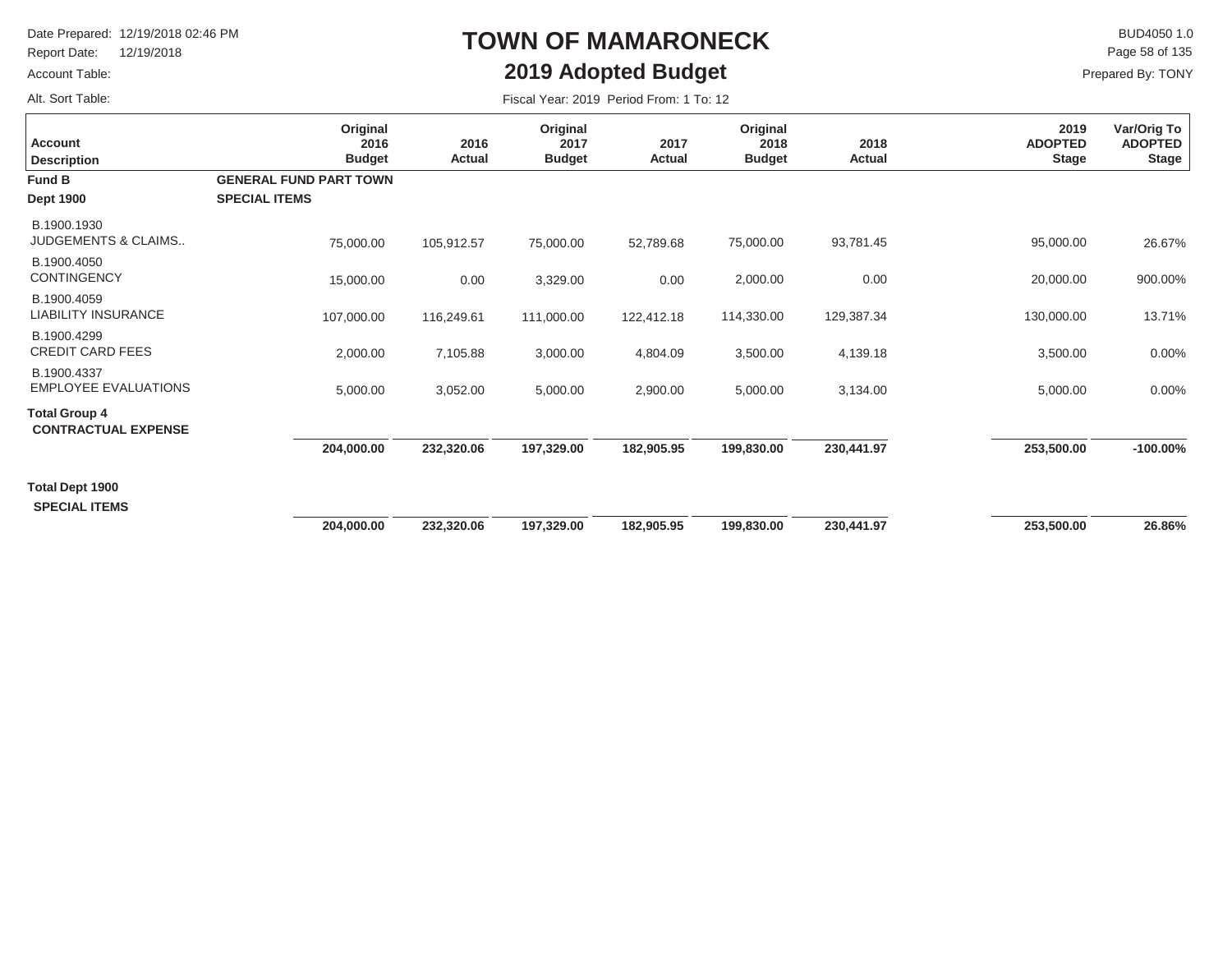Report Date: 12/19/2018

### Account Table:

Alt. Sort Table:

## **TOWN OF MAMARONECK2019 Adopted Budget**

 $\mathsf{BUD4050}\,1.0$ Page 59 of 135

| <b>Account</b><br><b>Description</b>               | Original<br>2016<br><b>Budget</b>                     | 2016<br>Actual | Original<br>2017<br><b>Budget</b> | 2017<br><b>Actual</b> | Original<br>2018<br><b>Budget</b> | 2018<br>Actual | 2019<br><b>ADOPTED</b><br><b>Stage</b> | Var/Orig To<br><b>ADOPTED</b><br><b>Stage</b> |
|----------------------------------------------------|-------------------------------------------------------|----------------|-----------------------------------|-----------------------|-----------------------------------|----------------|----------------------------------------|-----------------------------------------------|
| <b>Fund B</b><br>Dept 3010                         | <b>GENERAL FUND PART TOWN</b><br><b>PUBLIC SAFETY</b> |                |                                   |                       |                                   |                |                                        |                                               |
| B.3010.2102<br><b>MISC EQUIPMENT</b>               | 3,000.00                                              | 0.00           | 3,000.00                          | 1,454.00              | 3,000.00                          | 0.00           | 3,000.00                               | 0.00%                                         |
| <b>Total Group 2</b><br><b>EQUIPMENT</b>           |                                                       |                |                                   |                       |                                   |                |                                        |                                               |
|                                                    | 3,000.00                                              | 0.00           | 3,000.00                          | 1,454.00              | 3,000.00                          | 0.00           | 3,000.00                               | $-100.00\%$                                   |
| B.3010.4002<br>SERVICE CONTRACTS                   | 18,000.00                                             | 1,862.50       | 5,000.00                          | 3,725.00              | 5,000.00                          | 3,725.00       | 5,000.00                               | 0.00%                                         |
| B.3010.4048<br>OPERATING EXPENSES                  | 3,000.00                                              | 262.68         | 3,000.00                          | 0.00                  | 3,000.00                          | 0.00           | 3,000.00                               | $0.00\%$                                      |
| <b>Total Group 4</b><br><b>CONTRACTUAL EXPENSE</b> |                                                       |                |                                   |                       |                                   |                |                                        |                                               |
|                                                    | 21,000.00                                             | 2,125.18       | 8,000.00                          | 3,725.00              | 8,000.00                          | 3,725.00       | 8,000.00                               | $-100.00\%$                                   |
| <b>Total Dept 3010</b><br><b>PUBLIC SAFETY</b>     |                                                       |                |                                   |                       |                                   |                |                                        |                                               |
|                                                    | 24,000.00                                             | 2,125.18       | 11,000.00                         | 5,179.00              | 11,000.00                         | 3,725.00       | 11,000.00                              | $0.00\%$                                      |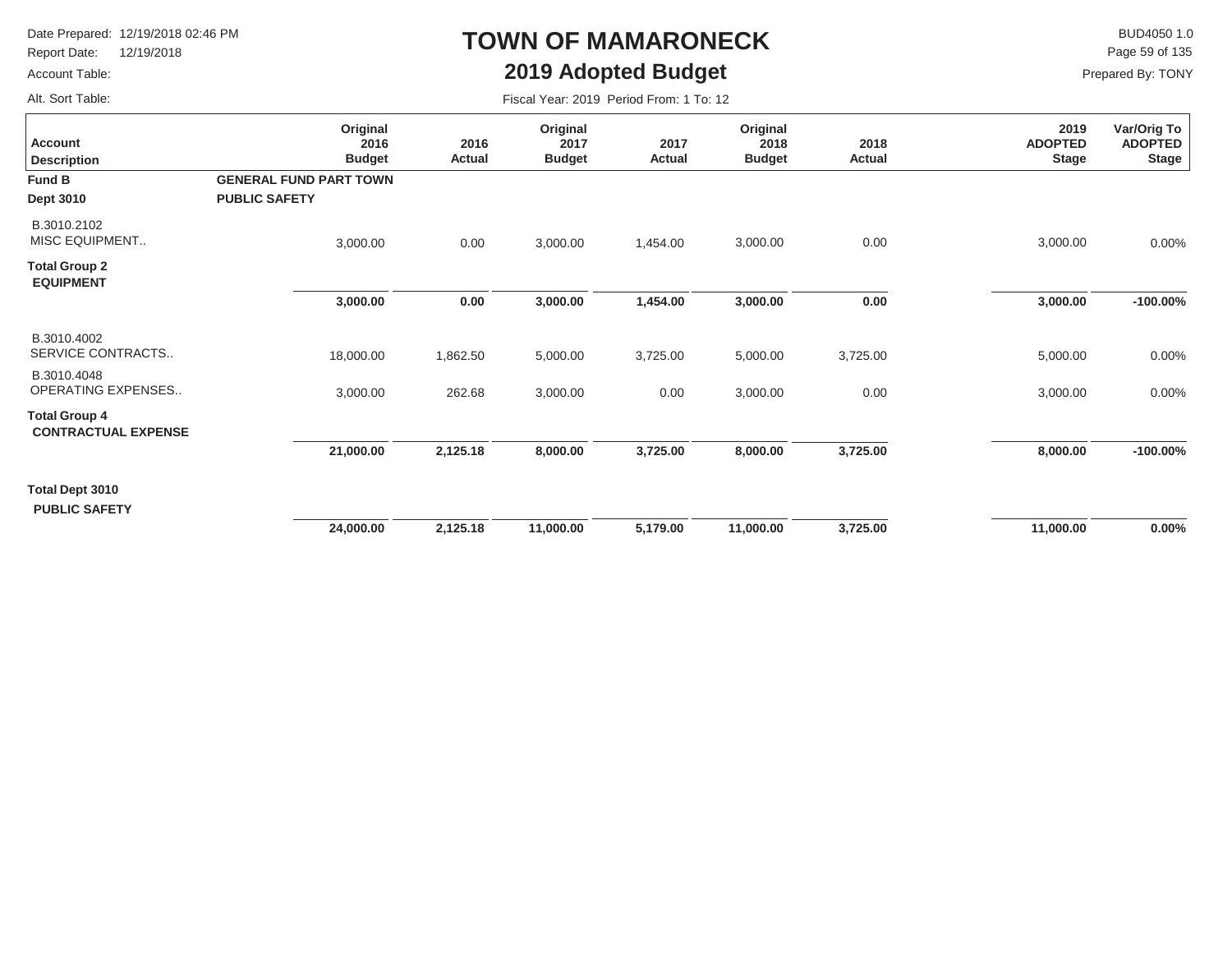Report Date: 12/19/2018

### Account Table:

Alt. Sort Table:

## **TOWN OF MAMARONECK2019 Adopted Budget**

 $\mathsf{BUD4050}\,1.0$ Prepared By: TONY Page 60 of 135

| <b>Account</b><br><b>Description</b>              | Original<br>2016<br><b>Budget</b>                         | 2016<br><b>Actual</b> | Original<br>2017<br><b>Budget</b> | 2017<br><b>Actual</b> | Original<br>2018<br><b>Budget</b> | 2018<br><b>Actual</b> | 2019<br><b>ADOPTED</b><br><b>Stage</b> | Var/Orig To<br><b>ADOPTED</b><br><b>Stage</b> |
|---------------------------------------------------|-----------------------------------------------------------|-----------------------|-----------------------------------|-----------------------|-----------------------------------|-----------------------|----------------------------------------|-----------------------------------------------|
| <b>Fund B</b><br><b>Dept 3120</b>                 | <b>GENERAL FUND PART TOWN</b><br><b>POLICE DEPARTMENT</b> |                       |                                   |                       |                                   |                       |                                        |                                               |
| B.3120.1010<br>SALARIES                           | 3,943,577.00                                              | 3,856,614.46          | 4,186,288.00                      | 3,966,763.16          | 4,286,090.00                      | 3,655,172.33          | 4,199,912.00                           | $-2.01%$                                      |
| B.3120.1012<br><b>CLOTHING ALLOWANCE</b>          | 14,650.00                                                 | 14,650.00             | 14,650.00                         | 12,875.00             | 12,875.00                         | 14,883.34             | 14,650.00                              | 13.79%                                        |
| B.3120.1015<br>OVERTIME                           | 420,000.00                                                | 488,877.02            | 420,000.00                        | 614,700.86            | 420,000.00                        | 749,635.29            | 450,000.00                             | 7.14%                                         |
| B.3120.1016<br>LONGEVITY PAY                      | 80,175.00                                                 | 80,175.00             | 83,175.00                         | 89,175.00             | 88,000.00                         | 88,000.00             | 81,000.00                              | $-7.95%$                                      |
| B.3120.1017<br><b>HOLIDAY PAY</b>                 | 197,730.00                                                | 191,275.69            | 200,700.00                        | 208,509.85            | 215,057.00                        | 177,335.12            | 217,117.00                             | 0.96%                                         |
| B.3120.1020<br>SALARIES-OTHER                     | 249,935.00                                                | 257,992.77            | 252,105.00                        | 212,078.66            | 211,045.00                        | 180,877.28            | 211,045.00                             | 0.00%                                         |
| B.3120.1030<br><b>MEDICAL BUYOUT</b>              | 4,000.00                                                  | 14,500.00             | 17,000.00                         | 12,000.00             | 4,000.00                          | 0.00                  | 8,000.00                               | 100.00%                                       |
| <b>Total Group 1</b><br><b>PERSONNEL SERVICES</b> |                                                           |                       |                                   |                       |                                   |                       |                                        |                                               |
|                                                   | 4,910,067.00                                              | 4,904,084.94          | 5,173,918.00                      | 5,116,102.53          | 5,237,067.00                      | 4,865,903.36          | 5,181,724.00                           | $-100.00%$                                    |
| B.3120.2101<br><b>OFFICE EQUIPMENT</b>            | 200.00                                                    | 0.00                  | 200.00                            | 0.00                  | 200.00                            | 206.88                | 200.00                                 | 0.00%                                         |
| B.3120.2105<br>UNIFORMS-GENERAL                   | 20,000.00                                                 | 12,856.67             | 20,000.00                         | 14,134.80             | 30,000.00                         | 23,609.50             | 20,000.00                              | $-33.33%$                                     |
| B.3120.2108<br>FURNITURE                          | 3,500.00                                                  | 3,283.54              | 3,500.00                          | 3,499.11              | 3,500.00                          | 1,196.00              | 3,500.00                               | 0.00%                                         |
| B.3120.2121<br>UNIFORMS-SCHOOL GUARDS             | 2,800.00                                                  | 1,469.00              | 2,800.00                          | 1,445.00              | 2,800.00                          | 970.00                | 2,800.00                               | 0.00%                                         |
| B.3120.2122<br>RADIOS AND PAGERS                  | 6,000.00                                                  | 3,962.55              | 6,000.00                          | 1,466.20              | 6,000.00                          | 3,131.94              | 8,000.00                               | 33.33%                                        |
| B.3120.2124<br>DETECTIVE EQUIPMENT                | 1,500.00                                                  | 1,079.13              | 1,500.00                          | 1,415.99              | 1,500.00                          | 0.00                  | 1,500.00                               | 0.00%                                         |
| B.3120.2125<br><b>GUNS/FIRE ARMS EQUIPMENT</b>    | 2,000.00                                                  | 132.94                | 2,000.00                          | 1,714.36              | 2,000.00                          | 159.63                | 4,500.00                               | 125.00%                                       |
| B.3120.2126<br>PHOTO EQUIPMENT                    | 2,000.00                                                  | 656.23                | 2,000.00                          | 1,887.89              | 2,000.00                          | 218.95                | 2,000.00                               | 0.00%                                         |
| B.3120.2127<br><b>BULLET PROOF VESTS</b>          | 0.00                                                      | 0.00                  | 2,500.00                          | 2,550.00              | 18,000.00                         | 5,105.00              | 10,000.00                              | $-44.44%$                                     |
| <b>Total Group 2</b><br><b>EQUIPMENT</b>          |                                                           |                       |                                   |                       |                                   |                       |                                        |                                               |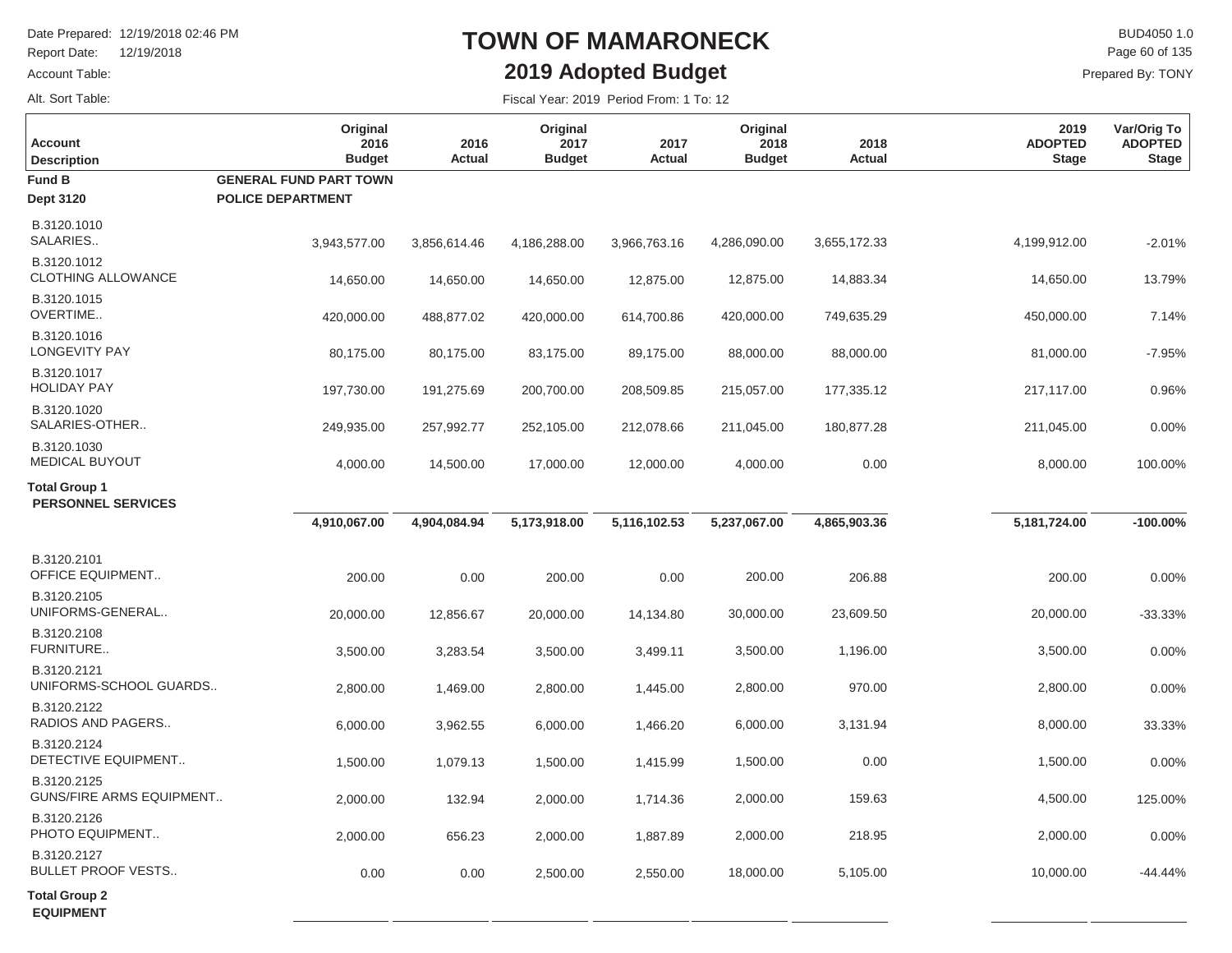Report Date: 12/19/2018

### Account Table:

Alt. Sort Table:

## **TOWN OF MAMARONECK2019 Adopted Budget**

Fiscal Year: 2019 Period From: 1 To: 12

 $\mathsf{BUD4050}\,1.0$ Prepared By: TONY Page 61 of 135

| <b>Account</b><br><b>Description</b>    | Original<br>2016<br><b>Budget</b> | 2016<br>Actual | Original<br>2017<br><b>Budget</b> | 2017<br><b>Actual</b> | Original<br>2018<br><b>Budget</b> | 2018<br><b>Actual</b> | 2019<br><b>ADOPTED</b><br><b>Stage</b> | Var/Orig To<br><b>ADOPTED</b><br><b>Stage</b> |
|-----------------------------------------|-----------------------------------|----------------|-----------------------------------|-----------------------|-----------------------------------|-----------------------|----------------------------------------|-----------------------------------------------|
| Fund B                                  | <b>GENERAL FUND PART TOWN</b>     |                |                                   |                       |                                   |                       |                                        |                                               |
| <b>Dept 3120</b>                        | <b>POLICE DEPARTMENT</b>          |                |                                   |                       |                                   |                       |                                        |                                               |
|                                         | 38,000.00                         | 23,440.06      | 40,500.00                         | 28,113.35             | 66,000.00                         | 34,597.90             | 52,500.00                              | $-100.00%$                                    |
| B.3120.4001<br>TELEPHONE                | 10,500.00                         | 10,114.94      | 10,500.00                         | 7,395.55              | 0.00                              | 0.00                  | 0.00                                   | 0.00%                                         |
| B.3120.4002<br>SERVICE CONTRACTS        | 31,000.00                         | 32,401.98      | 72,000.00                         | 65,487.77             | 72,000.00                         | 64,213.96             | 8,000.00                               | $-88.89%$                                     |
| B.3120.4009<br><b>OFFICE SUPPLIES</b>   | 1,500.00                          | 780.23         | 1,500.00                          | 889.66                | 1,500.00                          | 1,159.36              | 1,500.00                               | 0.00%                                         |
| B.3120.4010<br>OPERATING SUPPLIES       | 10,800.00                         | 5,932.31       | 10,800.00                         | 7,504.41              | 10,800.00                         | 8,155.12              | 10,800.00                              | 0.00%                                         |
| B.3120.4017<br>SEMINAR/CONFERENCES      | 3,000.00                          | 0.00           | 3,000.00                          | 1,592.70              | 3,000.00                          | 1,627.00              | 3,000.00                               | 0.00%                                         |
| B.3120.4019<br>DUES/PUBLICATIONS        | 2,800.00                          | 1,077.95       | 2,800.00                          | 1,825.90              | 2,800.00                          | 2,072.95              | 2,800.00                               | 0.00%                                         |
| B.3120.4023<br>TRAVEL EXPENSES          | 400.00                            | 0.00           | 400.00                            | 0.00                  | 400.00                            | 226.34                | 400.00                                 | 0.00%                                         |
| B.3120.4030<br>PRINTG/STATIONERY        | 650.00                            | 0.00           | 650.00                            | 549.91                | 650.00                            | 845.79                | 650.00                                 | 0.00%                                         |
| B.3120.4031<br>PHOTO SUPPLIES           | 500.00                            | 0.00           | 500.00                            | 372.33                | 500.00                            | 0.00                  | 500.00                                 | 0.00%                                         |
| B.3120.4034<br>MISC. EXPENSE            | 500.00                            | 15.00          | 500.00                            | 202.33                | 500.00                            | 0.00                  | 500.00                                 | 0.00%                                         |
| B.3120.4039<br>PHYSICAL EXAMS           | 15,000.00                         | 12,512.29      | 15,000.00                         | 12,180.99             | 15,000.00                         | 13,109.50             | 15,000.00                              | 0.00%                                         |
| B.3120.4040<br>LAW BOOKS                | 1,100.00                          | 1,460.43       | 1,100.00                          | 1,707.65              | 1,100.00                          | 1,508.52              | 1,100.00                               | 0.00%                                         |
| B.3120.4057<br>UNIFORM MAINTENANCE      | 7,500.00                          | 2,818.25       | 7,500.00                          | 2,258.50              | 7,500.00                          | 1,014.00              | 5,500.00                               | $-26.67%$                                     |
| B.3120.4186<br>PROFESSIONAL DEVELOPMENT | 20,000.00                         | 12,316.00      | 20,000.00                         | 14,737.00             | 20,000.00                         | 11,558.00             | 18,000.00                              | $-10.00%$                                     |
| B.3120.4188<br>RADIO MAINTENANCE        | 1,500.00                          | 0.00           | 1,500.00                          | 711.20                | 1,500.00                          | 0.00                  | 1,500.00                               | 0.00%                                         |
| B.3120.4189<br>INVESTIGATIONS           | 1,000.00                          | 0.00           | 1,000.00                          | 687.00                | 1,000.00                          | 174.00                | 1,000.00                               | 0.00%                                         |
| B.3120.4191<br>PRISONER MEALS           | 450.00                            | 52.90          | 450.00                            | 93.42                 | 450.00                            | 76.72                 | 450.00                                 | 0.00%                                         |
| B.3120.4193<br>REIMB-PERSONAL DAMAGES   | 150.00                            | 0.00           | 150.00                            | 120.00                | 150.00                            | 0.00                  | 150.00                                 | 0.00%                                         |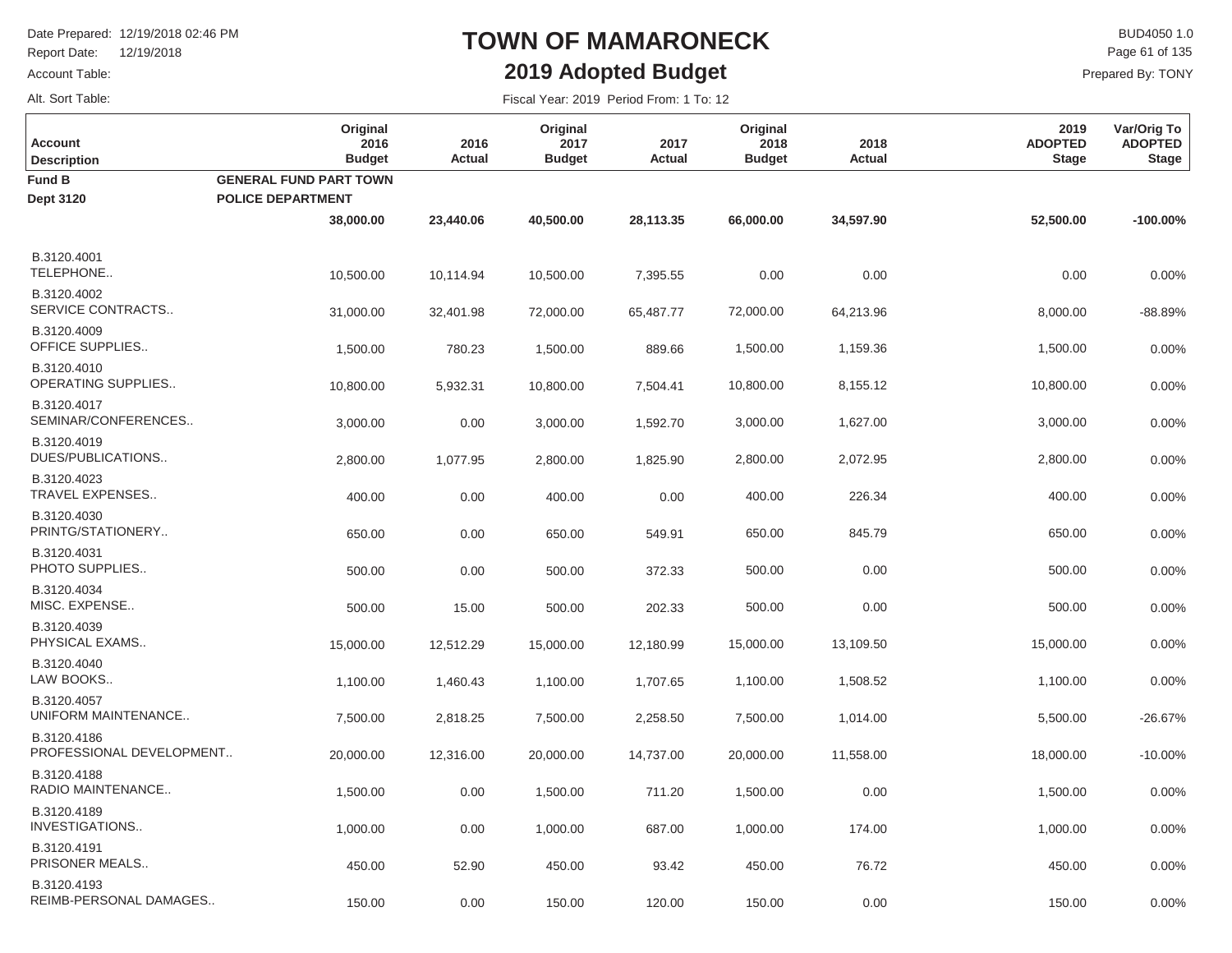Report Date: 12/19/2018

### Account Table:

Alt. Sort Table:

## **TOWN OF MAMARONECK2019 Adopted Budget**

 $\mathsf{BUD4050}\,1.0$ Page 62 of 135

| Fiscal Year: 2019 Period From: 1 To: 12 |  |  |  |  |
|-----------------------------------------|--|--|--|--|
|-----------------------------------------|--|--|--|--|

| <b>Account</b><br><b>Description</b>               | Original<br>2016<br><b>Budget</b>                         | 2016<br>Actual | Original<br>2017<br><b>Budget</b> | 2017<br>Actual | Original<br>2018<br><b>Budget</b> | 2018<br>Actual | 2019<br><b>ADOPTED</b><br><b>Stage</b> | Var/Orig To<br><b>ADOPTED</b><br><b>Stage</b> |
|----------------------------------------------------|-----------------------------------------------------------|----------------|-----------------------------------|----------------|-----------------------------------|----------------|----------------------------------------|-----------------------------------------------|
| Fund B<br><b>Dept 3120</b>                         | <b>GENERAL FUND PART TOWN</b><br><b>POLICE DEPARTMENT</b> |                |                                   |                |                                   |                |                                        |                                               |
| B.3120.4195<br>AMMUNITION/PARTS                    | 8,500.00                                                  | 8,462.59       | 8,500.00                          | 8,476.02       | 8,500.00                          | 3,223.97       | 13,000.00                              | 52.94%                                        |
| B.3120.4196<br>OXYGEN REFILL                       | 750.00                                                    | 0.00           | 750.00                            | 0.00           | 750.00                            | 0.00           | 750.00                                 | 0.00%                                         |
| B.3120.4198<br>POLICE MATRONS                      | 1,000.00                                                  | 362.50         | 1,000.00                          | 462.50         | 1,000.00                          | 1,431.25       | 1,000.00                               | 0.00%                                         |
| B.3120.4199<br>TOWING IMPOUNDED VEHICLES           | 200.00                                                    | 275.00         | 200.00                            | 95.00          | 200.00                            | 0.00           | 200.00                                 | 0.00%                                         |
| B.3120.4245<br>EQUIP REPAIRS/PARTS                 | 3,400.00                                                  | 662.38         | 3,400.00                          | 779.81         | 3,400.00                          | 0.00           | 3,400.00                               | 0.00%                                         |
| <b>Total Group 4</b><br><b>CONTRACTUAL EXPENSE</b> |                                                           |                |                                   |                |                                   |                |                                        |                                               |
|                                                    | 122,200.00                                                | 89,244.75      | 163,200.00                        | 128,129.65     | 152,700.00                        | 110,396.48     | 89,200.00                              | $-100.00\%$                                   |
| Total Dept 3120<br><b>POLICE DEPARTMENT</b>        |                                                           |                |                                   |                |                                   |                |                                        |                                               |
|                                                    | 5,070,267.00                                              | 5,016,769.75   | 5,377,618.00                      | 5,272,345.53   | 5,455,767.00                      | 5,010,897.74   | 5,323,424.00                           | $-2.43%$                                      |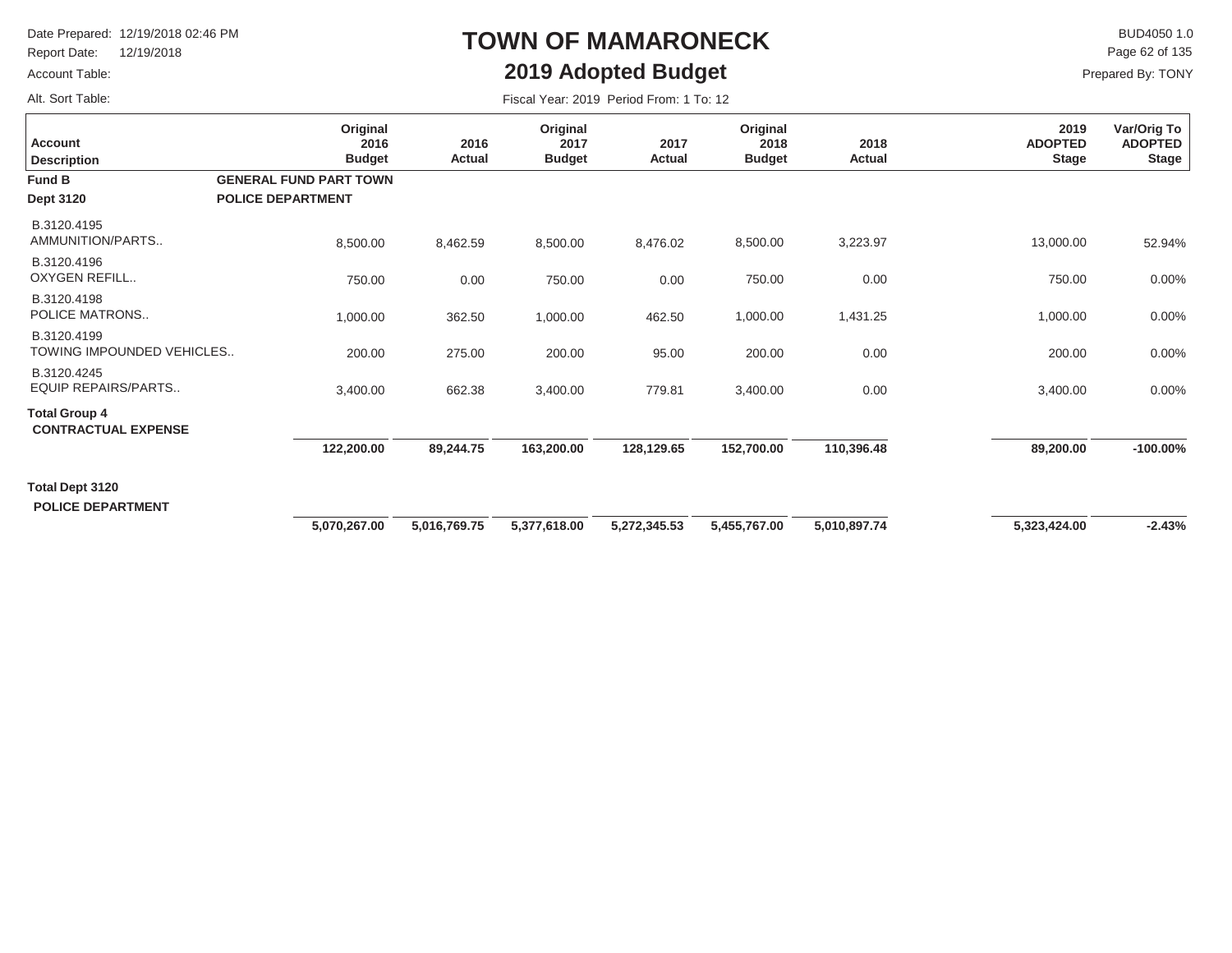Report Date: 12/19/2018

#### Account Table:

Alt. Sort Table:

## **TOWN OF MAMARONECK2019 Adopted Budget**

 $\mathsf{BUD4050}\,1.0$ Page 63 of 135

| <b>Account</b><br><b>Description</b>               | Original<br>2016<br><b>Budget</b> | 2016<br><b>Actual</b> | Original<br>2017<br><b>Budget</b> | 2017<br>Actual | Original<br>2018<br><b>Budget</b> | 2018<br>Actual | 2019<br><b>ADOPTED</b><br><b>Stage</b> | Var/Orig To<br><b>ADOPTED</b><br><b>Stage</b> |
|----------------------------------------------------|-----------------------------------|-----------------------|-----------------------------------|----------------|-----------------------------------|----------------|----------------------------------------|-----------------------------------------------|
| <b>Fund B</b>                                      | <b>GENERAL FUND PART TOWN</b>     |                       |                                   |                |                                   |                |                                        |                                               |
| <b>Dept 3310</b>                                   | <b>TRAFFIC CONTROL</b>            |                       |                                   |                |                                   |                |                                        |                                               |
| B.3310.1010<br>SALARIES                            | 42,145.00                         | 47,464.84             | 42,145.00                         | 30,066.86      | 43,633.00                         | 41,954.50      | 44,418.00                              | 1.80%                                         |
| B.3310.1012<br><b>CLOTHING ALLOWANCE</b>           | 0.00                              | 0.00                  | 0.00                              | 0.00           | 270.00                            | 270.00         | 270.00                                 | 0.00%                                         |
| B.3310.1016<br><b>LONGEVITY PAY</b>                | 705.00                            | 705.00                | 705.00                            | 555.00         | 555.00                            | 555.00         | 630.00                                 | 13.51%                                        |
| B.3310.1019<br><b>STIPEND</b>                      | 0.00                              | 0.00                  | 0.00                              | 0.00           | 1,600.00                          | 0.00           | 1,600.00                               | 0.00%                                         |
| <b>Total Group 1</b><br><b>PERSONNEL SERVICES</b>  |                                   |                       |                                   |                |                                   |                |                                        |                                               |
|                                                    | 42,850.00                         | 48,169.84             | 42,850.00                         | 30,621.86      | 46,058.00                         | 42,779.50      | 46,918.00                              | $-100.00%$                                    |
| B.3310.2102<br>MISCELLANEOUS EQUIPMENT             | 2,000.00                          | 0.00                  | 2,000.00                          | 0.00           | 2,000.00                          | 3,000.00       | 2,000.00                               | 0.00%                                         |
| B.3310.2105<br>UNIFORMS-GENERAL                    | 270.00                            | 344.40                | 270.00                            | 185.73         | 300.00                            | 103.01         | 300.00                                 | 0.00%                                         |
| B.3310.2128<br><b>TRAFFIC SIGNS</b>                | 0.00                              | 0.00                  | 0.00                              | 0.00           | 15,000.00                         | 5,952.71       | 18,000.00                              | 20.00%                                        |
| B.3310.2129<br>TRAFFIC SIGNALS                     | 2,000.00                          | 3,631.61              | 4,000.00                          | 704.00         | 4,000.00                          | 9,085.12       | 7,500.00                               | 87.50%                                        |
| <b>Total Group 2</b><br><b>EQUIPMENT</b>           |                                   |                       |                                   |                |                                   |                |                                        |                                               |
|                                                    | 4,270.00                          | 3,976.01              | 6,270.00                          | 889.73         | 21,300.00                         | 18,140.84      | 27,800.00                              | $-100.00\%$                                   |
| B.3310.4010<br>OPERATING SUPPLIES                  | 3,500.00                          | 3,766.05              | 4,000.00                          | 8,272.40       | 4,000.00                          | 6,567.11       | 5,500.00                               | 37.50%                                        |
| B.3310.4043<br><b>SIGNS</b>                        | 7,000.00                          | 8,452.91              | 7,500.00                          | 7,609.54       | 7,500.00                          | 3,932.94       | 7,500.00                               | 0.00%                                         |
| B.3310.4058<br>REPAIRS & MAINTENANCE               | 3,400.00                          | 6,484.12              | 4,000.00                          | 2,319.58       | 4,000.00                          | 2,108.10       | 4,000.00                               | 0.00%                                         |
| B.3310.4202<br>STREET PAINTING                     | 12,000.00                         | 9,750.92              | 13,000.00                         | 7,911.31       | 13,000.00                         | 12,807.87      | 15,000.00                              | 15.38%                                        |
| B.3310.4203<br><b>BUS SHELTER</b>                  | 1,000.00                          | 0.00                  | 1,000.00                          | 0.00           | 1,000.00                          | 0.00           | 1,000.00                               | 0.00%                                         |
| <b>Total Group 4</b><br><b>CONTRACTUAL EXPENSE</b> |                                   |                       |                                   |                |                                   |                |                                        |                                               |
|                                                    | 26,900.00                         | 28,454.00             | 29,500.00                         | 26,112.83      | 29,500.00                         | 25,416.02      | 33,000.00                              | $-100.00\%$                                   |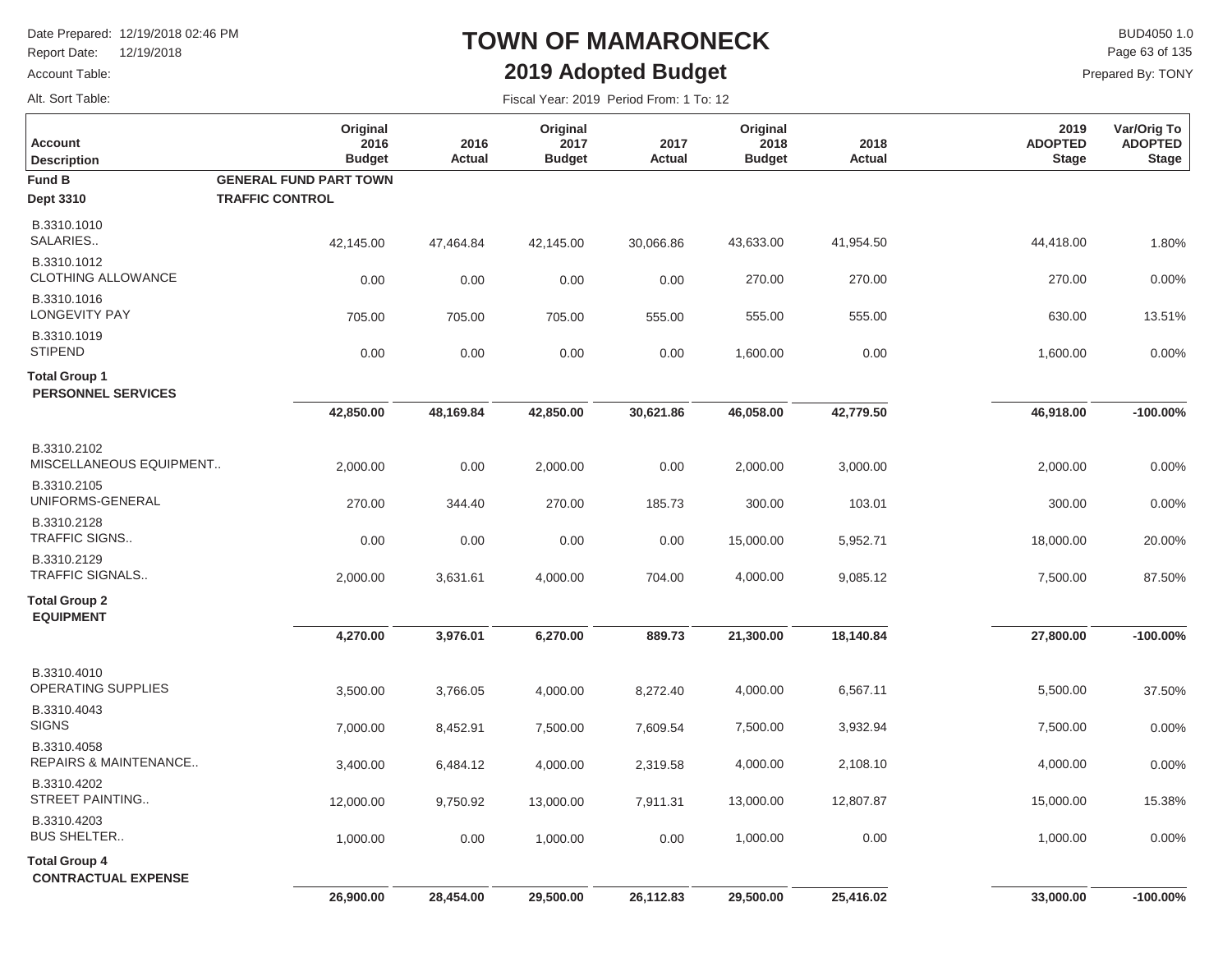Report Date: 12/19/2018

### Account Table:

Alt. Sort Table:

### **TOWN OF MAMARONECK2019 Adopted Budget**

 $\mathsf{BUD4050}\,1.0$ Page 64 of 135

Prepared By: TONY

| Account<br><b>Description</b>                    | Original<br>2016<br><b>Budget</b> | 2016<br>Actual | Original<br>2017<br><b>Budget</b> | 2017<br>Actual | Original<br>2018<br><b>Budget</b> | 2018<br>Actual | 2019<br><b>ADOPTED</b><br><b>Stage</b> | Var/Orig To<br><b>ADOPTED</b><br><b>Stage</b> |
|--------------------------------------------------|-----------------------------------|----------------|-----------------------------------|----------------|-----------------------------------|----------------|----------------------------------------|-----------------------------------------------|
| <b>Fund B</b>                                    | <b>GENERAL FUND PART TOWN</b>     |                |                                   |                |                                   |                |                                        |                                               |
| Dept 3310                                        | <b>TRAFFIC CONTROL</b>            |                |                                   |                |                                   |                |                                        |                                               |
| <b>Total Dept 3310</b><br><b>TRAFFIC CONTROL</b> |                                   |                |                                   |                |                                   |                |                                        |                                               |
|                                                  | 74,020.00                         | 80,599.85      | 78,620.00                         | 57,624.42      | 96,858.00                         | 86,336.36      | 107,718.00                             | 11.21%                                        |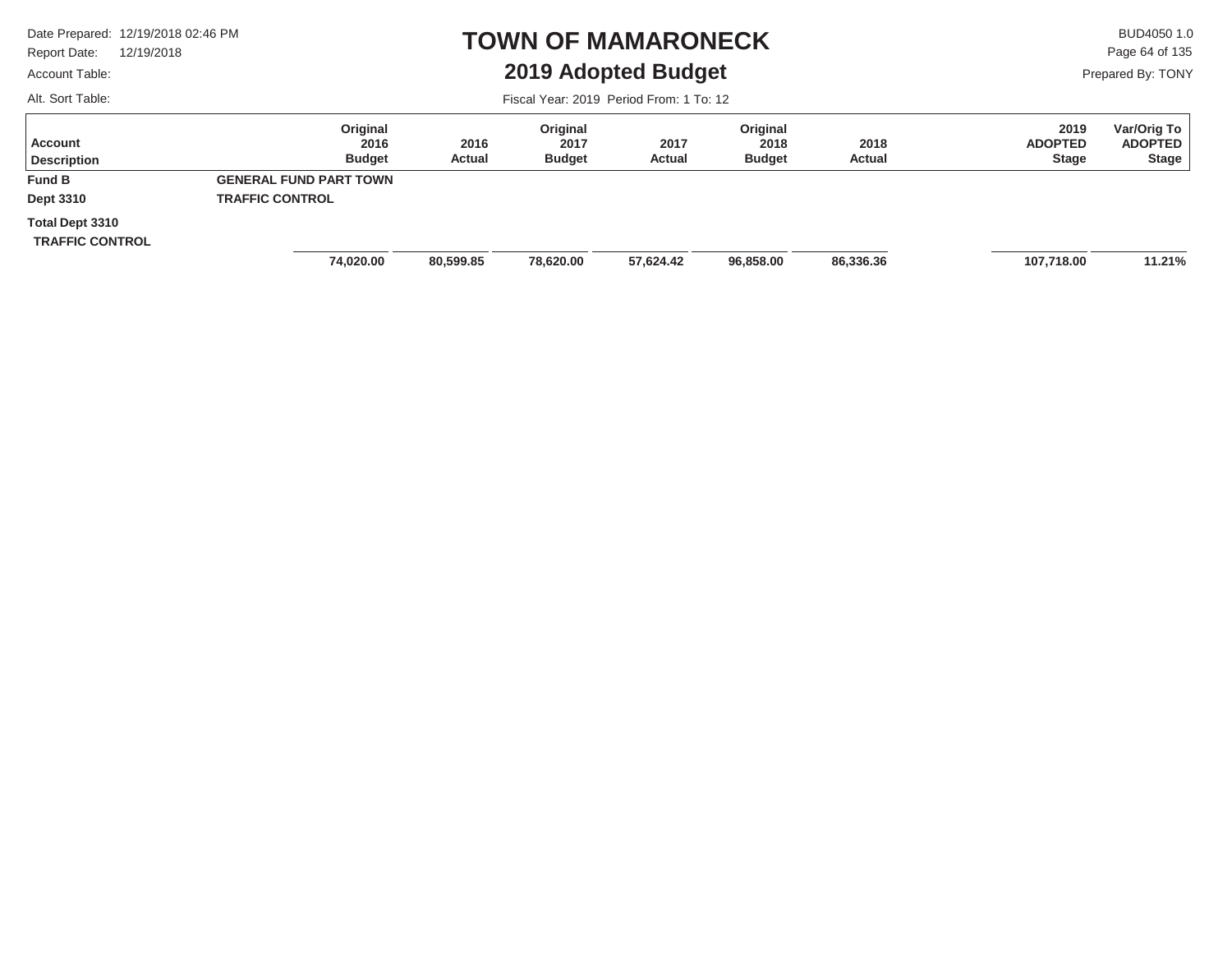Report Date: 12/19/2018

### Account Table:

Alt. Sort Table:

# **TOWN OF MAMARONECK2019 Adopted Budget**

 $\mathsf{BUD4050}\,1.0$ Page 65 of 135

| Fiscal Year: 2019 Period From: 1 To: 12 |  |
|-----------------------------------------|--|
|-----------------------------------------|--|

| <b>Account</b><br><b>Description</b>               | Original<br>2016<br><b>Budget</b> | 2016<br>Actual | Original<br>2017<br><b>Budget</b> | 2017<br>Actual | Original<br>2018<br><b>Budget</b> | 2018<br>Actual | 2019<br><b>ADOPTED</b><br><b>Stage</b> | Var/Orig To<br><b>ADOPTED</b><br><b>Stage</b> |
|----------------------------------------------------|-----------------------------------|----------------|-----------------------------------|----------------|-----------------------------------|----------------|----------------------------------------|-----------------------------------------------|
| Fund B                                             | <b>GENERAL FUND PART TOWN</b>     |                |                                   |                |                                   |                |                                        |                                               |
| <b>Dept 3510</b>                                   | <b>CONTROL OF ANIMALS</b>         |                |                                   |                |                                   |                |                                        |                                               |
| B.3510.4204<br>HUMANE SOCIETY                      | 11,000.00                         | 10,704.00      | 11,000.00                         | 10,764.00      | 11,000.00                         | 10,764.00      | 11,000.00                              | $0.00\%$                                      |
| B.3510.4292<br>ANIMAL REMOVAL SERVICE              | 7,500.00                          | 7,500.00       | 7,500.00                          | 7,500.00       | 7,500.00                          | 5,625.00       | 7,500.00                               | $0.00\%$                                      |
| <b>Total Group 4</b><br><b>CONTRACTUAL EXPENSE</b> |                                   |                |                                   |                |                                   |                |                                        |                                               |
|                                                    | 18,500.00                         | 18,204.00      | 18,500.00                         | 18,264.00      | 18,500.00                         | 16,389.00      | 18,500.00                              | $-100.00\%$                                   |
| Total Dept 3510<br><b>CONTROL OF ANIMALS</b>       |                                   |                |                                   |                |                                   |                |                                        |                                               |
|                                                    | 18,500.00                         | 18,204.00      | 18,500.00                         | 18,264.00      | 18,500.00                         | 16,389.00      | 18,500.00                              | $0.00\%$                                      |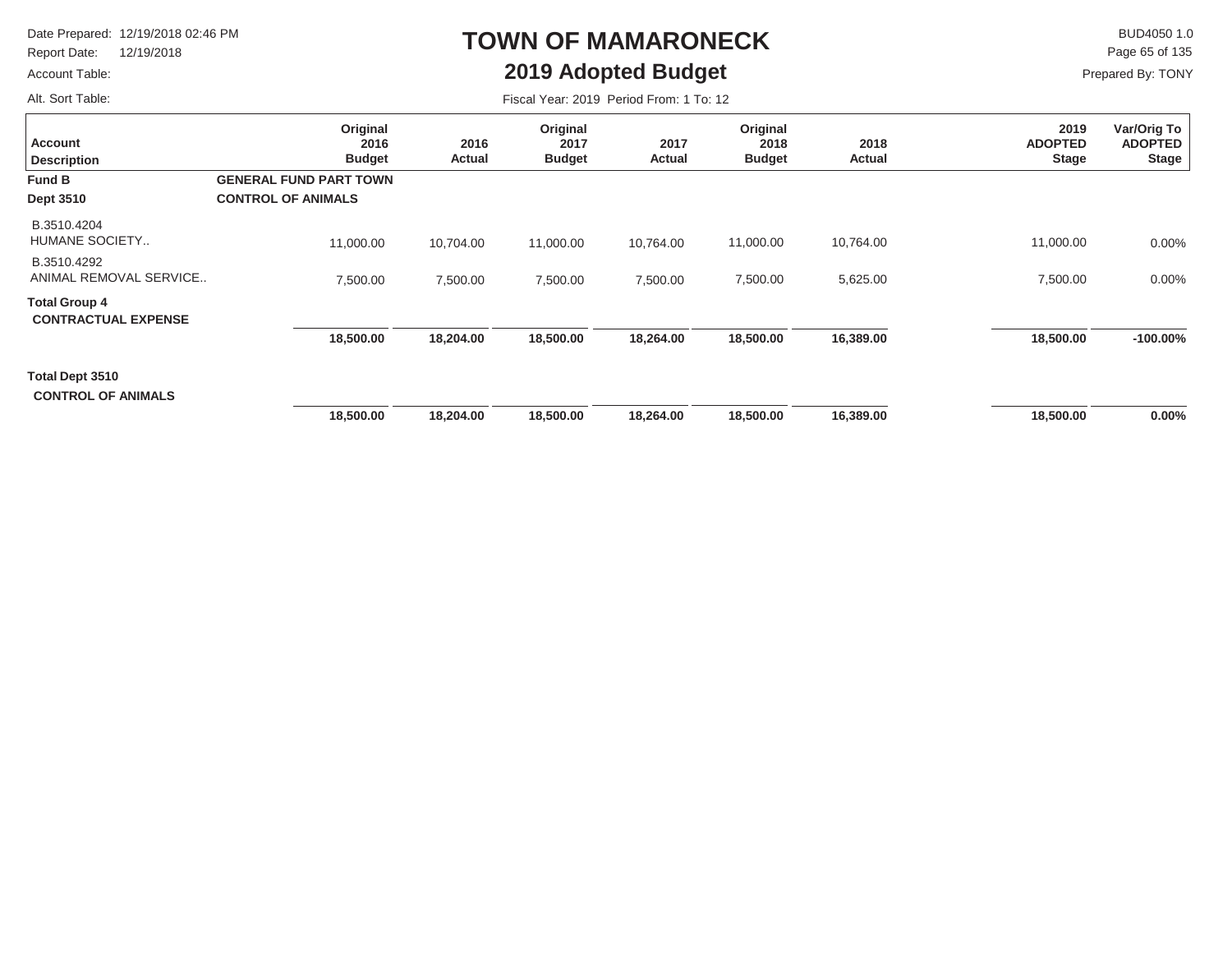Report Date: 12/19/2018

#### Account Table:

Alt. Sort Table:

## **TOWN OF MAMARONECK2019 Adopted Budget**

 $\mathsf{BUD4050}\,1.0$ Page 66 of 135

| Fiscal Year: 2019 Period From: 1 To: 12 |  |
|-----------------------------------------|--|
|-----------------------------------------|--|

| Account<br><b>Description</b>                      | Original<br>2016<br><b>Budget</b>   | 2016<br>Actual | Original<br>2017<br><b>Budget</b> | 2017<br>Actual | Original<br>2018<br><b>Budget</b> | 2018<br>Actual | 2019<br><b>ADOPTED</b><br><b>Stage</b> | Var/Orig To<br><b>ADOPTED</b><br><b>Stage</b> |
|----------------------------------------------------|-------------------------------------|----------------|-----------------------------------|----------------|-----------------------------------|----------------|----------------------------------------|-----------------------------------------------|
| Fund B                                             | <b>GENERAL FUND PART TOWN</b>       |                |                                   |                |                                   |                |                                        |                                               |
| <b>Dept 3620</b>                                   | <b>BUILDING / SAFETY INSPECTION</b> |                |                                   |                |                                   |                |                                        |                                               |
| B.3620.1010<br>SALARIES                            | 359,017.00                          | 384,161.41     | 365,076.00                        | 311,431.99     | 382,529.00                        | 296,722.07     | 386,454.00                             | 1.03%                                         |
| B.3620.1012<br><b>CLOTHING ALLOWANCE</b>           | 550.00                              | 550.00         | 550.00                            | 275.00         | 550.00                            | 550.00         | 550.00                                 | 0.00%                                         |
| B.3620.1015<br>OVERTIME                            | 2,000.00                            | 102.92         | 2,000.00                          | 8,601.78       | 2,000.00                          | 3,658.34       | 2,000.00                               | 0.00%                                         |
| B.3620.1016<br><b>LONGEVITY PAY</b>                | 2,188.00                            | 2,062.50       | 2,125.00                          | 2,125.00       | 2,250.00                          | 2,250.00       | 2,250.00                               | 0.00%                                         |
| B.3620.1021<br>SALARIES - PART TIME                | 30,000.00                           | 31,307.57      | 30,000.00                         | 61,485.00      | 30,000.00                         | 62,674.25      | 30,000.00                              | 0.00%                                         |
| <b>Total Group 1</b><br><b>PERSONNEL SERVICES</b>  |                                     |                |                                   |                |                                   |                |                                        |                                               |
|                                                    | 393,755.00                          | 418,184.40     | 399,751.00                        | 383,918.77     | 417,329.00                        | 365,854.66     | 421,254.00                             | $-100.00\%$                                   |
| B.3620.2101<br><b>OFFICE EQUIPMENT</b>             | 0.00                                | 499.00         | 1,200.00                          | 0.00           | 750.00                            | 0.00           | 0.00                                   | $-100.00\%$                                   |
| B.3620.2105<br>UNIFORMS-GENERAL                    | 0.00                                | 0.00           | 1,200.00                          | 0.00           | 400.00                            | 0.00           | 0.00                                   | $-100.00\%$                                   |
| <b>Total Group 2</b><br><b>EQUIPMENT</b>           |                                     |                |                                   |                |                                   |                |                                        |                                               |
|                                                    | 0.00                                | 499.00         | 2,400.00                          | 0.00           | 1,150.00                          | 0.00           | 0.00                                   | $-100.00\%$                                   |
| B.3620.4001<br>TELEPHONE                           | 3,300.00                            | 2,595.32       | 3,300.00                          | 2,274.26       | 0.00                              | 0.00           | 0.00                                   | 0.00%                                         |
| B.3620.4009<br>OFFICE SUPPLIES                     | 1,000.00                            | 1,056.07       | 2,000.00                          | 1,106.45       | 1,500.00                          | 282.05         | 1,500.00                               | 0.00%                                         |
| B.3620.4017<br>SEMINAR/CONFERENCES                 | 1,000.00                            | 720.00         | 1,000.00                          | 760.00         | 1,000.00                          | 1,170.00       | 2,000.00                               | 100.00%                                       |
| B.3620.4019<br>DUES/PUBLICATIONS                   | 1,500.00                            | 2,295.00       | 1,500.00                          | 600.00         | 2,000.00                          | 0.00           | 2,000.00                               | 0.00%                                         |
| B.3620.4030<br>PRINTG/STATIONERY                   | 200.00                              | 18.43          | 200.00                            | 0.00           | 200.00                            | 73.50          | 200.00                                 | 0.00%                                         |
| B.3620.4035<br>CONSULTANT SERVICES                 | 25,000.00                           | 15,658.78      | 25,000.00                         | 82,630.00      | 25,000.00                         | 44,750.00      | 5,000.00                               | $-80.00\%$                                    |
| <b>Total Group 4</b><br><b>CONTRACTUAL EXPENSE</b> |                                     |                |                                   |                |                                   |                |                                        |                                               |
|                                                    | 32,000.00                           | 22,343.60      | 33,000.00                         | 87,370.71      | 29,700.00                         | 46,275.55      | 10,700.00                              | $-100.00\%$                                   |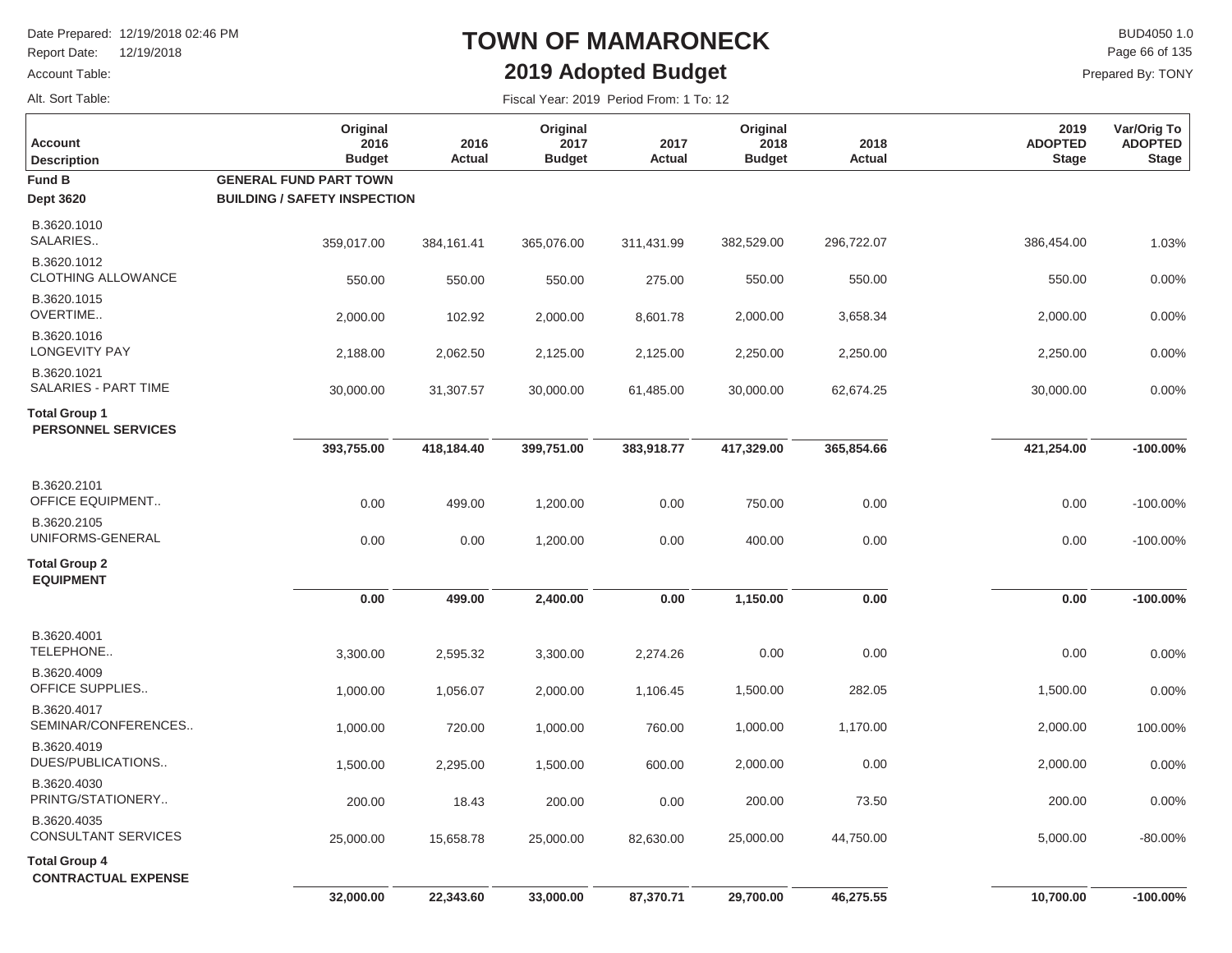Report Date: 12/19/2018

### Account Table:

Alt. Sort Table:

### **TOWN OF MAMARONECK2019 Adopted Budget**

 $\mathsf{BUD4050}\,1.0$ Page 67 of 135

Prepared By: TONY

| Account<br><b>Description</b>                                 | Original<br>2016<br><b>Budget</b>   | 2016<br>Actual | Original<br>2017<br><b>Budget</b> | 2017<br>Actual | Original<br>2018<br><b>Budget</b> | 2018<br>Actual | 2019<br><b>ADOPTED</b><br><b>Stage</b> | Var/Orig To<br><b>ADOPTED</b><br><b>Stage</b> |
|---------------------------------------------------------------|-------------------------------------|----------------|-----------------------------------|----------------|-----------------------------------|----------------|----------------------------------------|-----------------------------------------------|
| <b>Fund B</b>                                                 | <b>GENERAL FUND PART TOWN</b>       |                |                                   |                |                                   |                |                                        |                                               |
| <b>Dept 3620</b>                                              | <b>BUILDING / SAFETY INSPECTION</b> |                |                                   |                |                                   |                |                                        |                                               |
| <b>Total Dept 3620</b><br><b>BUILDING / SAFETY INSPECTION</b> |                                     |                |                                   |                |                                   |                |                                        |                                               |
|                                                               | 425,755.00                          | 441,027.00     | 435,151.00                        | 471,289.48     | 448,179.00                        | 412,130.21     | 431,954.00                             | $-3.62%$                                      |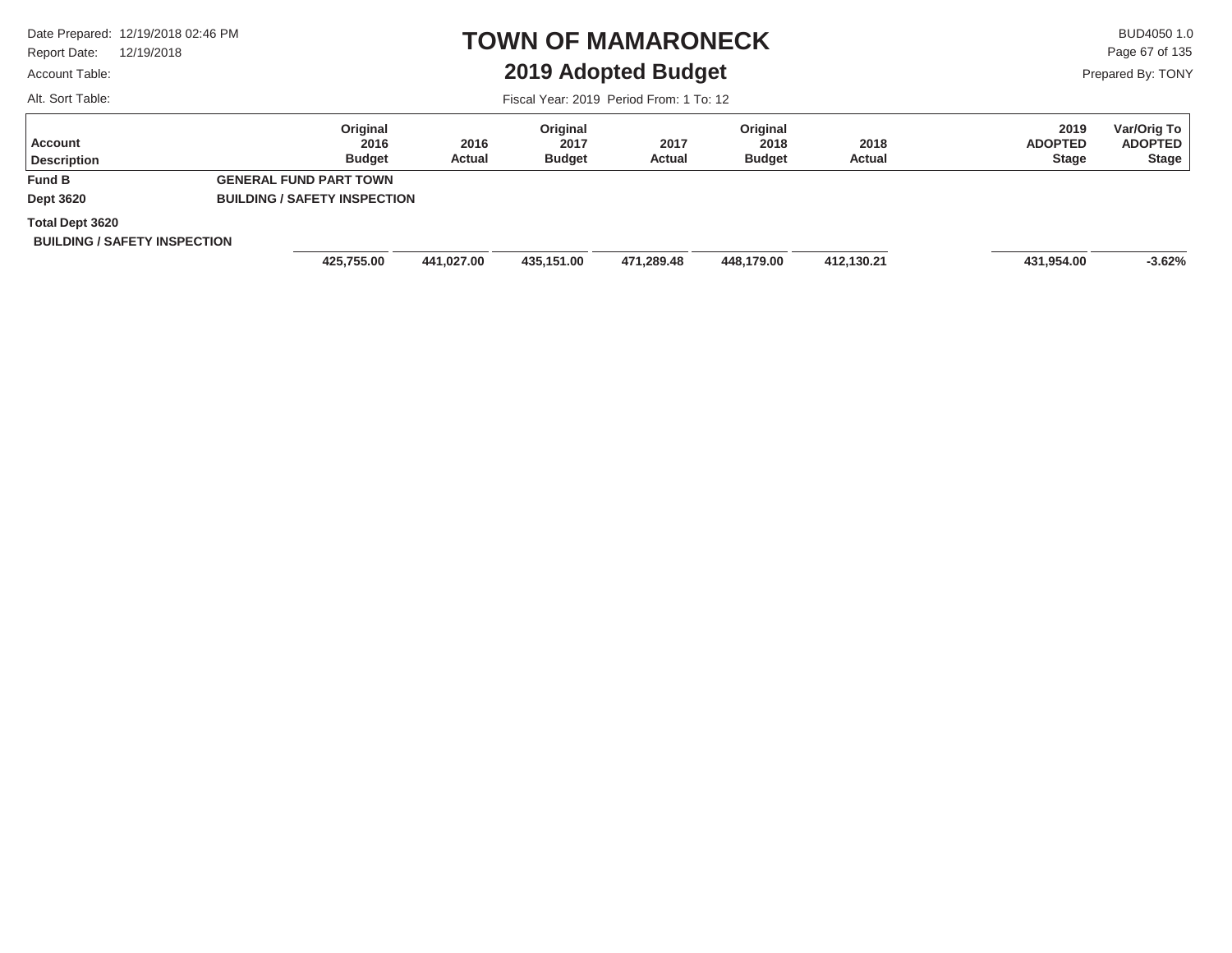Report Date: 12/19/2018

### Account Table:

Alt. Sort Table:

## **TOWN OF MAMARONECK2019 Adopted Budget**

 $\mathsf{BUD4050}\,1.0$ Page 68 of 135

|  | Fiscal Year: 2019 Period From: 1 To: 12 |  |  |  |  |
|--|-----------------------------------------|--|--|--|--|
|--|-----------------------------------------|--|--|--|--|

| Account<br><b>Description</b>                        | Original<br>2016<br><b>Budget</b> | 2016<br>Actual | Original<br>2017<br><b>Budget</b> | 2017<br><b>Actual</b> | Original<br>2018<br><b>Budget</b> | 2018<br>Actual | 2019<br><b>ADOPTED</b><br><b>Stage</b> | Var/Orig To<br>ADOPTED<br><b>Stage</b> |
|------------------------------------------------------|-----------------------------------|----------------|-----------------------------------|-----------------------|-----------------------------------|----------------|----------------------------------------|----------------------------------------|
| <b>Fund B</b>                                        | <b>GENERAL FUND PART TOWN</b>     |                |                                   |                       |                                   |                |                                        |                                        |
| <b>Dept 4210</b>                                     | <b>NARCOTICS GUIDANCE COUNCIL</b> |                |                                   |                       |                                   |                |                                        |                                        |
| B.4210.4207<br>NGC-STATE                             | 56,100.00                         | 56,100.00      | 59,100.00                         | 59,100.00             | 59,100.00                         | 59,100.00      | 59,100.00                              | $0.00\%$                               |
| <b>Total Group 4</b><br><b>CONTRACTUAL EXPENSE</b>   |                                   |                |                                   |                       |                                   |                |                                        |                                        |
|                                                      | 56,100.00                         | 56,100.00      | 59,100.00                         | 59,100.00             | 59,100.00                         | 59,100.00      | 59,100.00                              | $-100.00\%$                            |
| Total Dept 4210<br><b>NARCOTICS GUIDANCE COUNCIL</b> |                                   |                |                                   |                       |                                   |                |                                        | $0.00\%$                               |
|                                                      | 56,100.00                         | 56,100.00      | 59,100.00                         | 59,100.00             | 59,100.00                         | 59,100.00      | 59,100.00                              |                                        |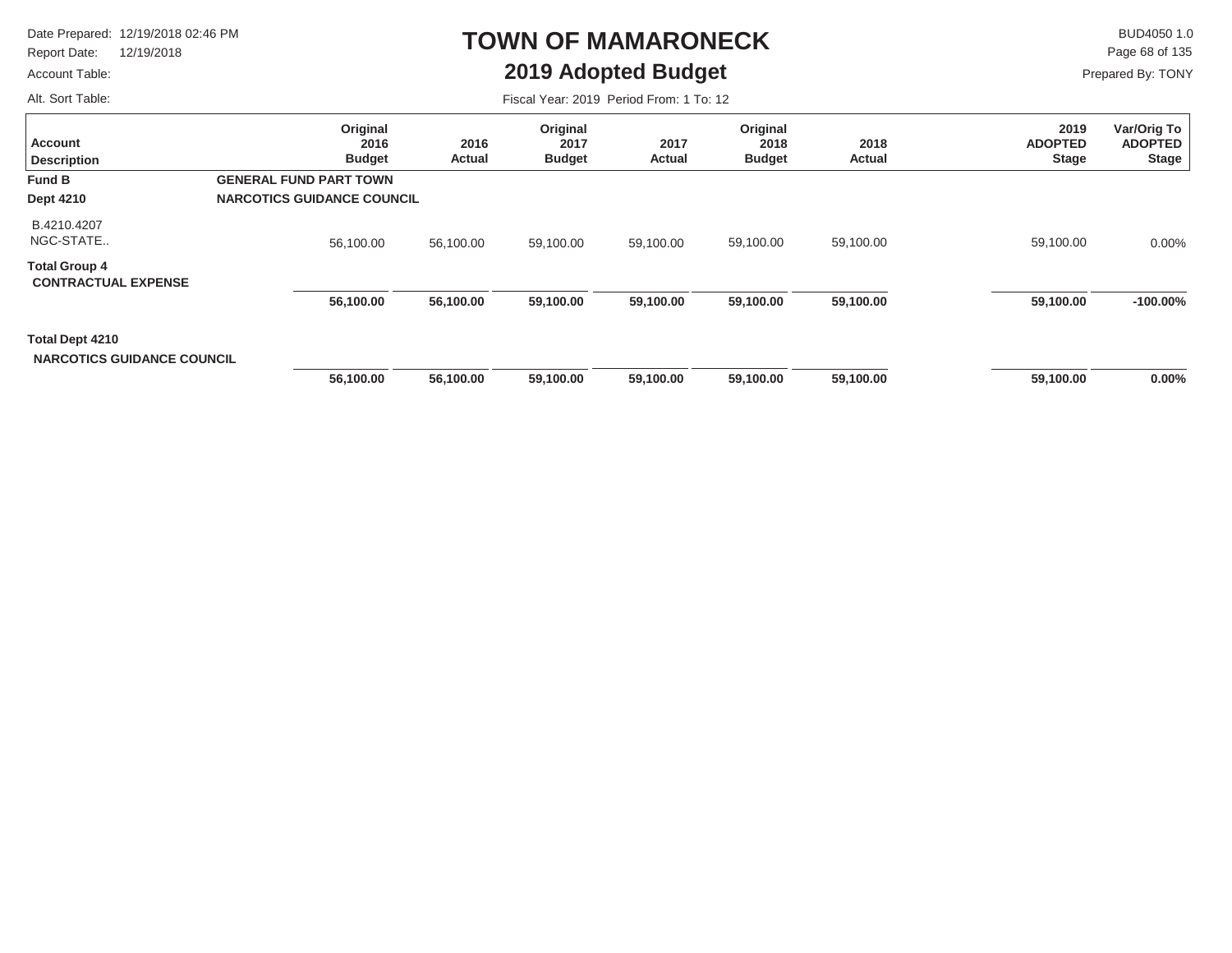Report Date: 12/19/2018

### Account Table:

Alt. Sort Table:

## **TOWN OF MAMARONECK2019 Adopted Budget**

 $\mathsf{BUD4050}\,1.0$ Page 69 of 135

| Fiscal Year: 2019 Period From: 1 To: 12 |  |  |
|-----------------------------------------|--|--|
|-----------------------------------------|--|--|

| <b>Account</b><br><b>Description</b>               | Original<br>2016<br><b>Budget</b>                   | 2016<br>Actual | Original<br>2017<br><b>Budget</b> | 2017<br><b>Actual</b> | Original<br>2018<br><b>Budget</b> | 2018<br>Actual | 2019<br><b>ADOPTED</b><br><b>Stage</b> | Var/Orig To<br><b>ADOPTED</b><br><b>Stage</b> |
|----------------------------------------------------|-----------------------------------------------------|----------------|-----------------------------------|-----------------------|-----------------------------------|----------------|----------------------------------------|-----------------------------------------------|
| <b>Fund B</b><br><b>Dept 5650</b>                  | <b>GENERAL FUND PART TOWN</b><br>OFF STREET PARKING |                |                                   |                       |                                   |                |                                        |                                               |
| B.5650.1021<br><b>SALARIES - PART TIME</b>         | 0.00                                                | 0.00           | 0.00                              | 0.00                  | 10,500.00                         | 7,487.20       | 10,500.00                              | 0.00%                                         |
| <b>Total Group 1</b><br><b>PERSONNEL SERVICES</b>  |                                                     |                |                                   |                       |                                   |                |                                        |                                               |
|                                                    | 0.00                                                | 0.00           | 0.00                              | 0.00                  | 10,500.00                         | 7,487.20       | 10,500.00                              | $-100.00\%$                                   |
| B.5650.4003<br>ELECTRICITY                         | 7,000.00                                            | 4,007.68       | 6,000.00                          | 4,183.51              | 6,000.00                          | 3,449.93       | 6,000.00                               | 0.00%                                         |
| B.5650.4041<br>METER REPAIRS/REPLACEMENT           | 5,300.00                                            | 637.50         | 10,300.00                         | 401.05                | 10,300.00                         | 3,115.80       | 10,300.00                              | 0.00%                                         |
| B.5650.4042<br><b>DECALS &amp; STICKERS</b>        | 750.00                                              | 625.86         | 750.00                            | 485.90                | 750.00                            | 256.16         | 750.00                                 | 0.00%                                         |
| B.5650.4043<br>SIGNS                               | 1,100.00                                            | 0.00           | 1,000.00                          | 0.00                  | 1,000.00                          | 0.00           | 1,000.00                               | 0.00%                                         |
| B.5650.4144<br><b>GENERAL REPAIRS</b>              | 5,000.00                                            | 4,705.08       | 5,000.00                          | 1,250.00              | 5,000.00                          | 383.74         | 5,000.00                               | 0.00%                                         |
| <b>Total Group 4</b><br><b>CONTRACTUAL EXPENSE</b> |                                                     |                |                                   |                       |                                   |                |                                        |                                               |
|                                                    | 19,150.00                                           | 9,976.12       | 23,050.00                         | 6,320.46              | 23,050.00                         | 7,205.63       | 23,050.00                              | $-100.00\%$                                   |
| <b>Total Dept 5650</b><br>OFF STREET PARKING       |                                                     |                |                                   |                       |                                   |                |                                        |                                               |
|                                                    | 19,150.00                                           | 9,976.12       | 23,050.00                         | 6,320.46              | 33,550.00                         | 14,692.83      | 33,550.00                              | 0.00%                                         |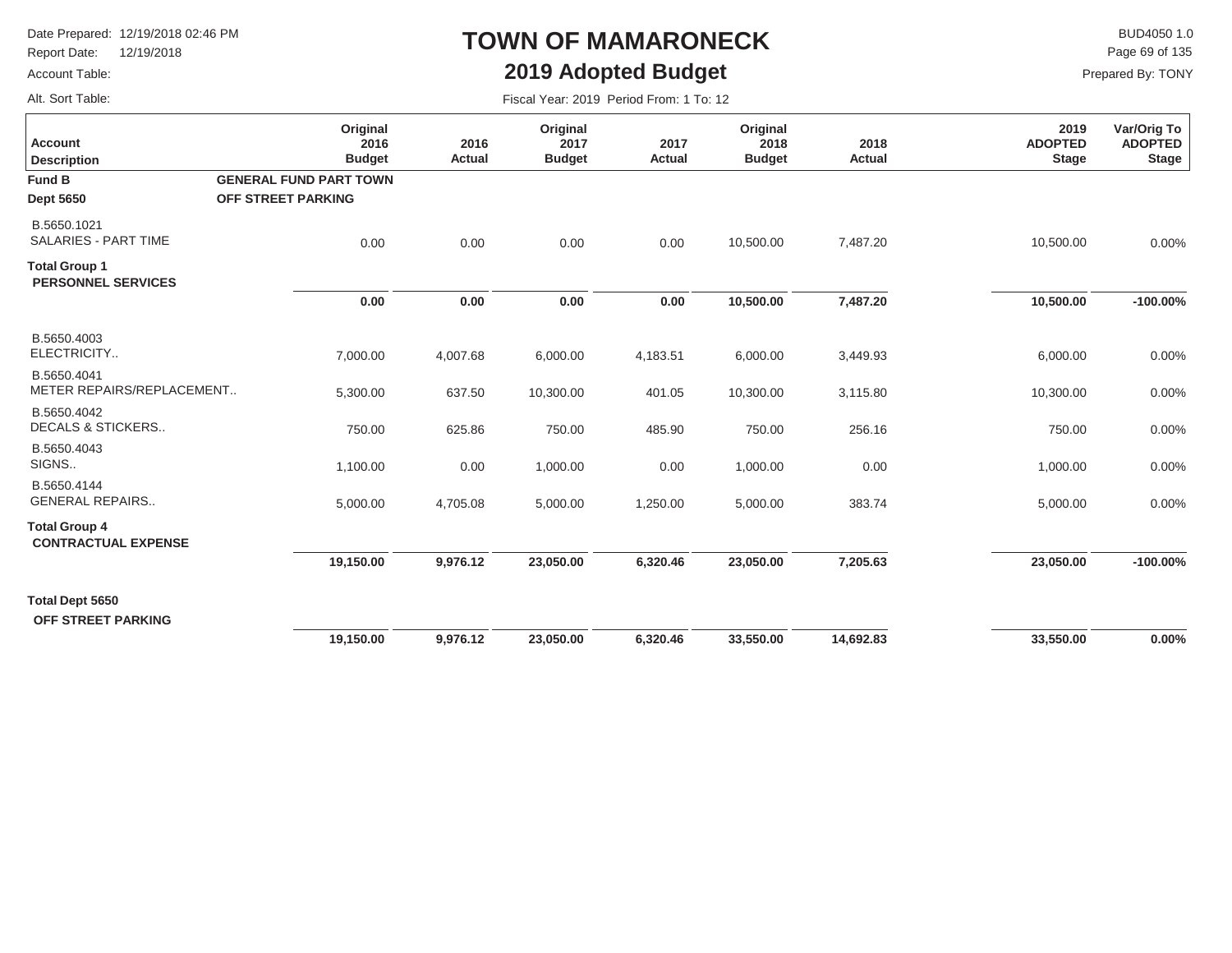Report Date: 12/19/2018

### Account Table:

Alt. Sort Table:

## **TOWN OF MAMARONECK2019 Adopted Budget**

 $\mathsf{BUD4050 1.0}$ Page 70 of 135

| Fiscal Year: 2019 Period From: 1 To: 12 |  |  |  |  |
|-----------------------------------------|--|--|--|--|
|-----------------------------------------|--|--|--|--|

| <b>Account</b><br><b>Description</b>                           | Original<br>2016<br><b>Budget</b>    | 2016<br>Actual | Original<br>2017<br><b>Budget</b> | 2017<br><b>Actual</b> | Original<br>2018<br><b>Budget</b> | 2018<br>Actual | 2019<br><b>ADOPTED</b><br><b>Stage</b> | Var/Orig To<br><b>ADOPTED</b><br><b>Stage</b> |
|----------------------------------------------------------------|--------------------------------------|----------------|-----------------------------------|-----------------------|-----------------------------------|----------------|----------------------------------------|-----------------------------------------------|
| <b>Fund B</b>                                                  | <b>GENERAL FUND PART TOWN</b>        |                |                                   |                       |                                   |                |                                        |                                               |
| <b>Dept 7140</b>                                               | <b>PLAYGRDS &amp; REC (MEM PARK)</b> |                |                                   |                       |                                   |                |                                        |                                               |
| B.7140.1021<br>SALARIES - PART TIME                            | 24,000.00                            | 24,588.20      | 24,300.00                         | 25,451.50             | 25,500.00                         | 25,666.38      | 27,500.00                              | 7.84%                                         |
| <b>Total Group 1</b><br><b>PERSONNEL SERVICES</b>              |                                      |                |                                   |                       |                                   |                |                                        |                                               |
|                                                                | 24,000.00                            | 24,588.20      | 24,300.00                         | 25,451.50             | 25,500.00                         | 25,666.38      | 27,500.00                              | $-100.00\%$                                   |
| B.7140.2102<br>MISCELLANEOUS EQUIPMENT                         | 350.00                               | 0.00           | 1,050.00                          | 1,617.40              | 1,050.00                          | 963.48         | 2,000.00                               | 90.48%                                        |
| <b>Total Group 2</b><br><b>EQUIPMENT</b>                       |                                      |                |                                   |                       |                                   |                |                                        |                                               |
|                                                                | 350.00                               | 0.00           | 1,050.00                          | 1,617.40              | 1,050.00                          | 963.48         | 2,000.00                               | $-100.00\%$                                   |
| B.7140.4001<br>TELEPHONE                                       | 600.00                               | 533.43         | 600.00                            | 546.29                | 0.00                              | 0.00           | 0.00                                   | 0.00%                                         |
| B.7140.4002<br>SERVICE CONTRACTS                               | 3,000.00                             | 1,810.92       | 3,000.00                          | 936.18                | 1,200.00                          | 339.88         | 400.00                                 | $-66.67%$                                     |
| B.7140.4003<br>ELECTRICITY                                     | 200.00                               | 153.05         | 500.00                            | 389.17                | 500.00                            | 280.09         | 500.00                                 | 0.00%                                         |
| B.7140.4008<br>WATER                                           | 2,450.00                             | 4,853.38       | 3,500.00                          | 3,481.60              | 5,000.00                          | 4,575.93       | 5,000.00                               | 0.00%                                         |
| B.7140.4010<br>OPERATING SUPPLIES                              | 16,300.00                            | 14,339.96      | 15,500.00                         | 17,550.50             | 21,500.00                         | 17,961.03      | 22,000.00                              | 2.33%                                         |
| B.7140.4012<br>BLDG & GROUNDS REPAIRS/MAINT                    | 2,600.00                             | 2,568.04       | 2,600.00                          | 2,466.07              | 2,000.00                          | 1,615.41       | 2,000.00                               | 0.00%                                         |
| B.7140.4033<br>EQUIP. REPAIRS/MAINT                            | 500.00                               | 386.70         | 1,200.00                          | 938.72                | 1,000.00                          | 384.55         | 1,000.00                               | 0.00%                                         |
| B.7140.4044<br>TENNIS COURT MAINTENANCE                        | 5,000.00                             | 4,638.93       | 2,500.00                          | 246.67                | 4,500.00                          | 3,504.50       | 2,500.00                               | $-44.44%$                                     |
| B.7140.4045<br>ID SUPPLIES                                     | 400.00                               | 400.00         | 400.00                            | 374.50                | 400.00                            | 400.00         | 400.00                                 | 0.00%                                         |
| <b>Total Group 4</b><br><b>CONTRACTUAL EXPENSE</b>             |                                      |                |                                   |                       |                                   |                |                                        |                                               |
|                                                                | 31,050.00                            | 29,684.41      | 29,800.00                         | 26,929.70             | 36,100.00                         | 29,061.39      | 33,800.00                              | $-100.00\%$                                   |
| <b>Total Dept 7140</b><br><b>PLAYGRDS &amp; REC (MEM PARK)</b> | 55,400.00                            | 54,272.61      | 55,150.00                         | 53,998.60             | 62,650.00                         | 55,691.25      | 63,300.00                              | 1.04%                                         |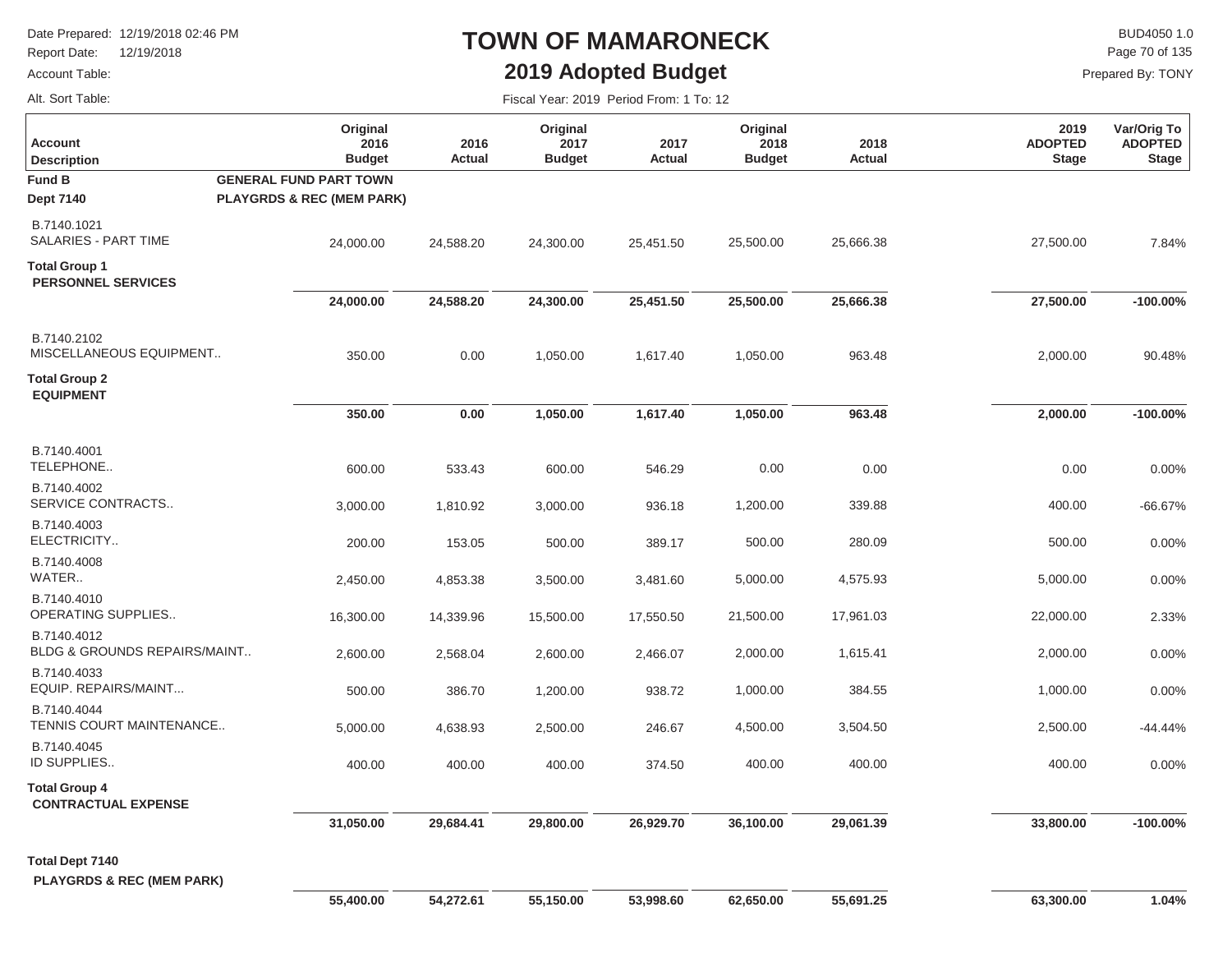Report Date: 12/19/2018

#### Account Table:

Alt. Sort Table:

# **TOWN OF MAMARONECK2019 Adopted Budget**

 $\mathsf{BUD4050 1.0}$ Page 71 of 135

| Fiscal Year: 2019 Period From: 1 To: 12 |  |  |  |  |
|-----------------------------------------|--|--|--|--|
|-----------------------------------------|--|--|--|--|

| <b>Account</b><br><b>Description</b>               | Original<br>2016<br><b>Budget</b> | 2016<br><b>Actual</b> | Original<br>2017<br><b>Budget</b> | 2017<br><b>Actual</b> | Original<br>2018<br><b>Budget</b> | 2018<br>Actual | 2019<br><b>ADOPTED</b><br><b>Stage</b> | Var/Orig To<br><b>ADOPTED</b><br><b>Stage</b> |
|----------------------------------------------------|-----------------------------------|-----------------------|-----------------------------------|-----------------------|-----------------------------------|----------------|----------------------------------------|-----------------------------------------------|
| <b>Fund B</b>                                      | <b>GENERAL FUND PART TOWN</b>     |                       |                                   |                       |                                   |                |                                        |                                               |
| <b>Dept 7310</b>                                   | YOUTH PROGRAMS                    |                       |                                   |                       |                                   |                |                                        |                                               |
| B.7310.4171<br><b>CO-OP DAY CAMP</b>               | 0.00                              | 0.00                  | 20,000.00                         | 20,000.00             | 20,000.00                         | 20,000.00      | 20,000.00                              | 0.00%                                         |
| B.7310.4208<br><b>EMELIN THEATER</b>               | 500.00                            | 500.00                | 1,000.00                          | 1,000.00              | 1,000.00                          | 0.00           | 1,000.00                               | $0.00\%$                                      |
| <b>Total Group 4</b><br><b>CONTRACTUAL EXPENSE</b> |                                   |                       |                                   |                       |                                   |                |                                        |                                               |
|                                                    | 500.00                            | 500.00                | 21,000.00                         | 21,000.00             | 21,000.00                         | 20,000.00      | 21,000.00                              | $-100.00\%$                                   |
| Total Dept 7310<br><b>YOUTH PROGRAMS</b>           |                                   |                       |                                   |                       |                                   |                |                                        |                                               |
|                                                    | 500.00                            | 500.00                | 21,000.00                         | 21,000.00             | 21,000.00                         | 20,000.00      | 21,000.00                              | $0.00\%$                                      |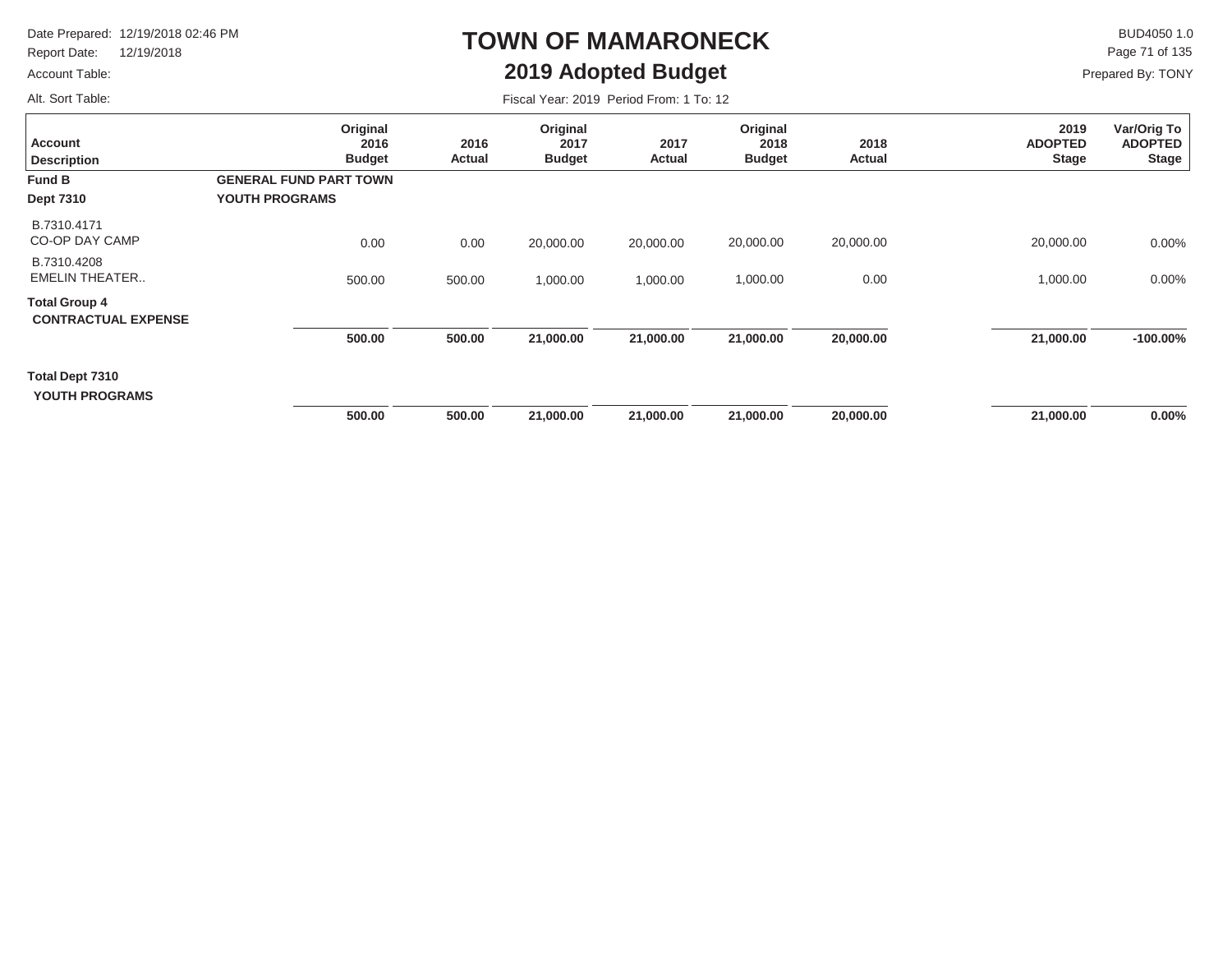Report Date: 12/19/2018

### Account Table:

### **TOWN OF MAMARONECK2019 Adopted Budget**

 $\mathsf{BUD4050 1.0}$ Page 72 of 135

Prepared By: TONY

Alt. Sort Table:

| Alt. Sort Table:                                   |                                                              |                | Fiscal Year: 2019 Period From: 1 To: 12 |                |                                   |                |                                        |                                               |
|----------------------------------------------------|--------------------------------------------------------------|----------------|-----------------------------------------|----------------|-----------------------------------|----------------|----------------------------------------|-----------------------------------------------|
| <b>Account</b><br><b>Description</b>               | Original<br>2016<br><b>Budget</b>                            | 2016<br>Actual | Original<br>2017<br><b>Budget</b>       | 2017<br>Actual | Original<br>2018<br><b>Budget</b> | 2018<br>Actual | 2019<br><b>ADOPTED</b><br><b>Stage</b> | Var/Orig To<br><b>ADOPTED</b><br><b>Stage</b> |
| <b>Fund B</b><br><b>Dept 7321</b>                  | <b>GENERAL FUND PART TOWN</b><br><b>JOINT YOUTH PROGRAMS</b> |                |                                         |                |                                   |                |                                        |                                               |
| B.7321.4001<br>TELEPHONE                           | 500.00                                                       | 514.64         | 500.00                                  | 525.27         | 0.00                              | 0.00           | 0.00                                   | $0.00\%$                                      |
| <b>Total Group 4</b><br><b>CONTRACTUAL EXPENSE</b> |                                                              |                |                                         |                |                                   |                |                                        |                                               |
|                                                    | 500.00                                                       | 514.64         | 500.00                                  | 525.27         | 0.00                              | 0.00           | 0.00                                   | $0.00\%$                                      |
| Total Dept 7321<br><b>JOINT YOUTH PROGRAMS</b>     |                                                              |                |                                         |                |                                   |                |                                        |                                               |
|                                                    | 500.00                                                       | 514.64         | 500.00                                  | 525.27         | 0.00                              | 0.00           | 0.00                                   | $0.00\%$                                      |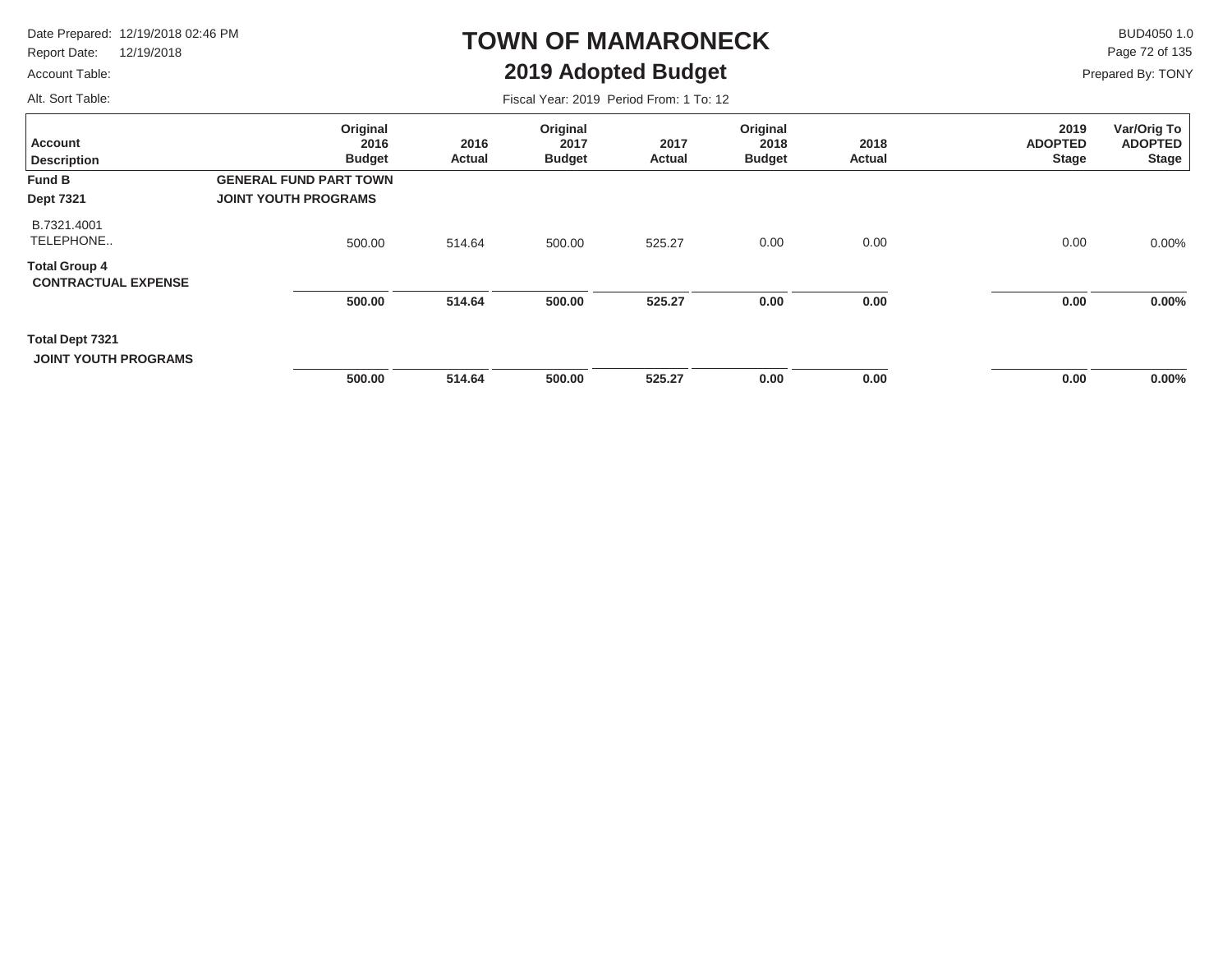Report Date: 12/19/2018

#### Account Table:

Alt. Sort Table:

### **TOWN OF MAMARONECK2019 Adopted Budget**

 $\mathsf{BUD4050 1.0}$ Prepared By: TONY Page 73 of 135

| <b>Account</b><br><b>Description</b>               |                | Original<br>2016<br><b>Budget</b> | 2016<br>Actual | Original<br>2017<br><b>Budget</b> | 2017<br>Actual | Original<br>2018<br><b>Budget</b> | 2018<br><b>Actual</b> | 2019<br><b>ADOPTED</b><br><b>Stage</b> | Var/Orig To<br><b>ADOPTED</b><br><b>Stage</b> |
|----------------------------------------------------|----------------|-----------------------------------|----------------|-----------------------------------|----------------|-----------------------------------|-----------------------|----------------------------------------|-----------------------------------------------|
| <b>Fund B</b>                                      |                | <b>GENERAL FUND PART TOWN</b>     |                |                                   |                |                                   |                       |                                        |                                               |
| <b>Dept 7410</b>                                   | <b>LIBRARY</b> |                                   |                |                                   |                |                                   |                       |                                        |                                               |
| B.7410.4217<br>TOWN SHARE LIBRARY OPER             |                | 1,238,076.00                      | 1,238,076.00   | 1,263,000.00                      | 1,263,000.00   | 1,288,260.00                      | 1,288,260.00          | 1,320,500.00                           | 2.50%                                         |
| <b>Total Group 4</b><br><b>CONTRACTUAL EXPENSE</b> |                |                                   |                |                                   |                |                                   |                       |                                        |                                               |
|                                                    |                | 1,238,076.00                      | 1,238,076.00   | 1,263,000.00                      | 1,263,000.00   | 1,288,260.00                      | 1,288,260.00          | 1,320,500.00                           | $-100.00\%$                                   |
| <b>Total Dept 7410</b><br><b>LIBRARY</b>           |                |                                   |                |                                   |                |                                   |                       |                                        |                                               |
|                                                    |                | 1,238,076.00                      | 1,238,076.00   | 1,263,000.00                      | 1,263,000.00   | 1,288,260.00                      | 1,288,260.00          | 1,320,500.00                           | 2.50%                                         |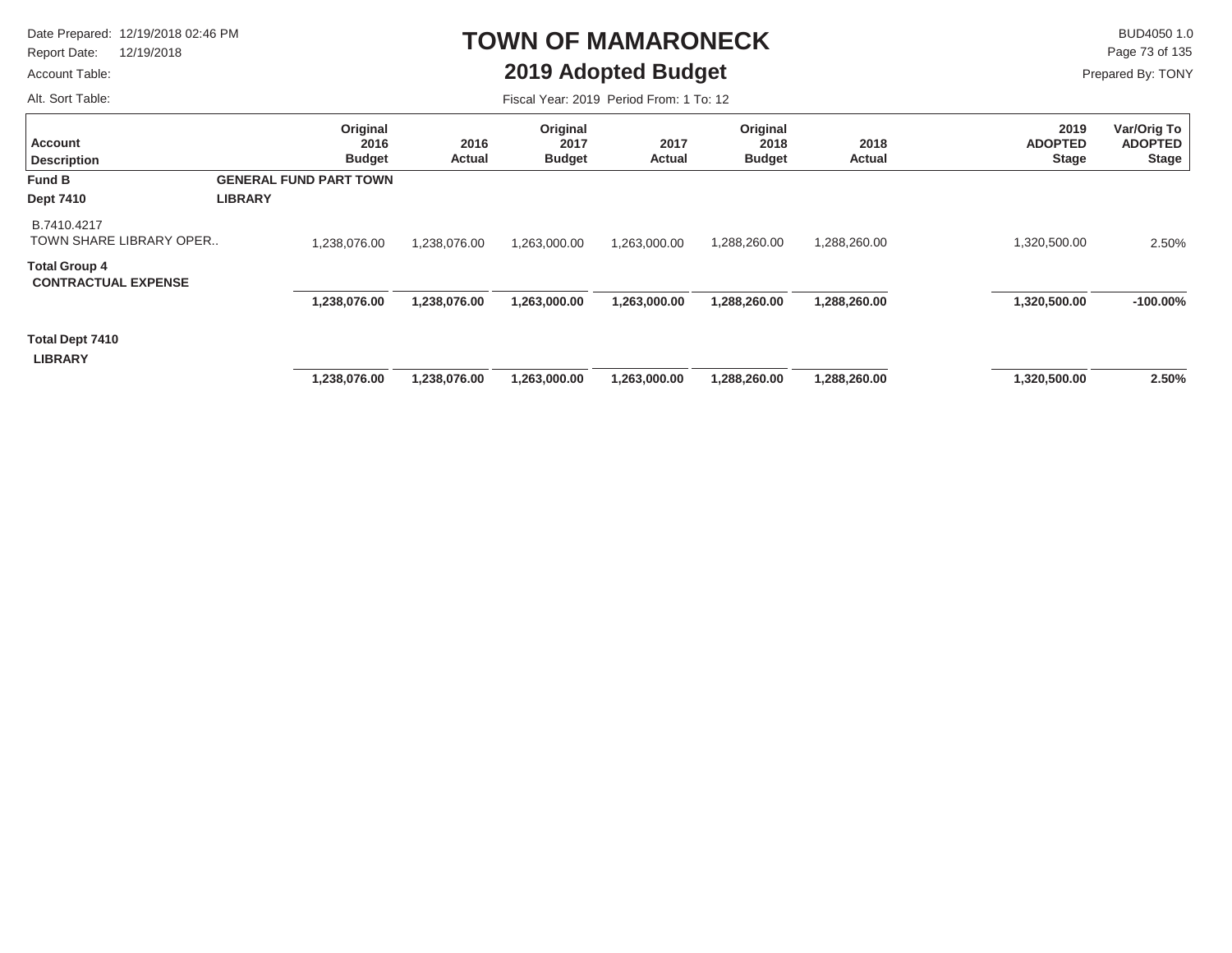Report Date: 12/19/2018

### Account Table:

Alt. Sort Table:

### **TOWN OF MAMARONECK2019 Adopted Budget**

 $\mathsf{BUD4050 1.0}$ Page 74 of 135

Prepared By: TONY

| <b>Account</b><br><b>Description</b>               | Original<br>2016<br><b>Budget</b>                    | 2016<br>Actual | Original<br>2017<br><b>Budget</b> | 2017<br>Actual | Original<br>2018<br><b>Budget</b> | 2018<br>Actual | 2019<br><b>ADOPTED</b><br><b>Stage</b> | Var/Orig To<br><b>ADOPTED</b><br><b>Stage</b> |
|----------------------------------------------------|------------------------------------------------------|----------------|-----------------------------------|----------------|-----------------------------------|----------------|----------------------------------------|-----------------------------------------------|
| <b>Fund B</b><br><b>Dept 7550</b>                  | <b>GENERAL FUND PART TOWN</b><br><b>CELEBRATIONS</b> |                |                                   |                |                                   |                |                                        |                                               |
| B.7550.4219<br><b>MEMORIAL DAY</b>                 | 2,000.00                                             | 2,968.94       | 3,000.00                          | 2,557.50       | 3,000.00                          | 2,606.00       | 3,000.00                               | 0.00%                                         |
| <b>Total Group 4</b><br><b>CONTRACTUAL EXPENSE</b> |                                                      |                |                                   |                |                                   |                |                                        |                                               |
|                                                    | 2,000.00                                             | 2,968.94       | 3,000.00                          | 2,557.50       | 3,000.00                          | 2,606.00       | 3,000.00                               | $-100.00%$                                    |
| Total Dept 7550<br><b>CELEBRATIONS</b>             |                                                      |                |                                   |                |                                   |                |                                        |                                               |
|                                                    | 2,000.00                                             | 2,968.94       | 3,000.00                          | 2,557.50       | 3,000.00                          | 2,606.00       | 3,000.00                               | 0.00%                                         |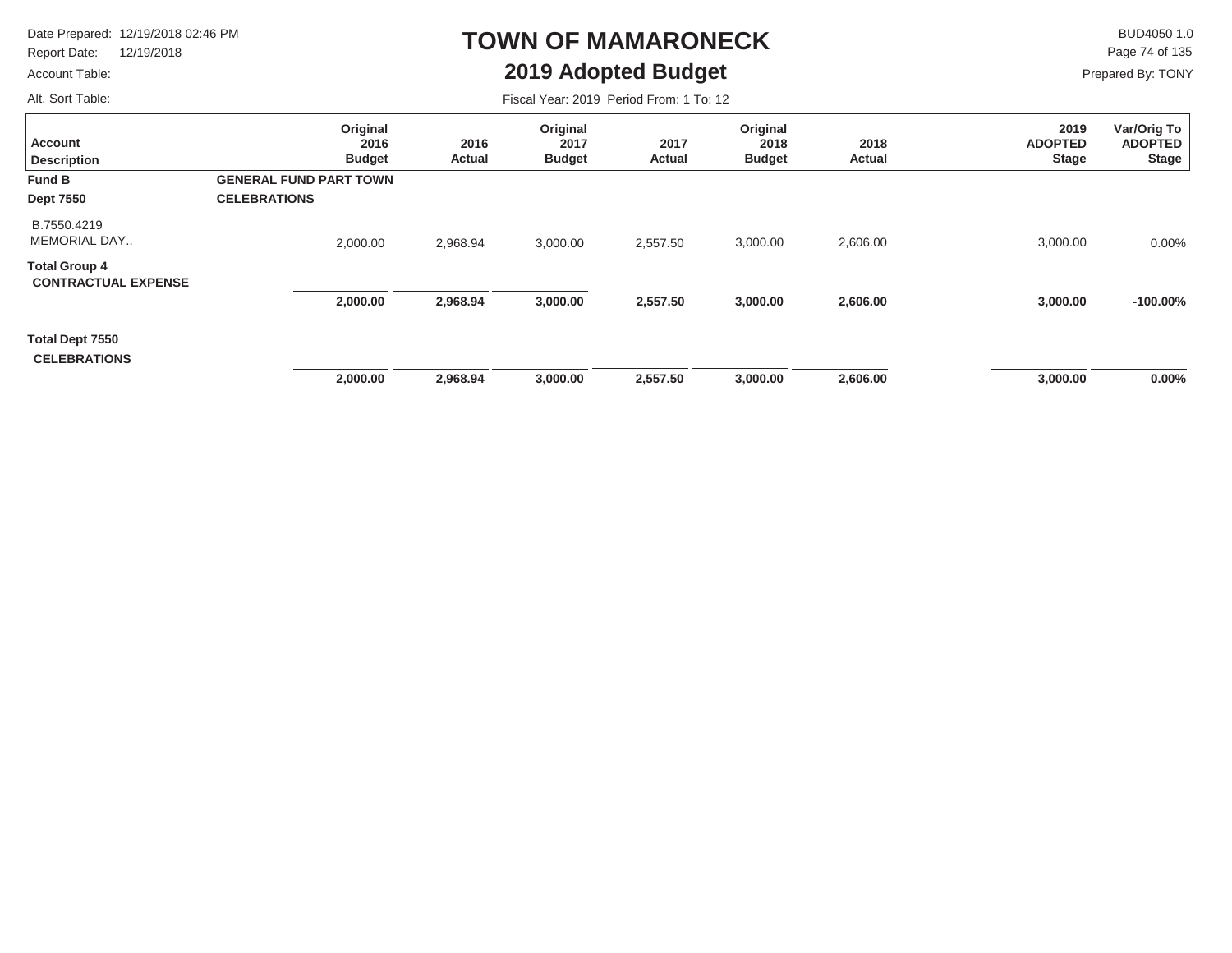Report Date: 12/19/2018

### Account Table:

Alt. Sort Table:

# **TOWN OF MAMARONECK2019 Adopted Budget**

 $\mathsf{BUD4050}\,1.0$ Page 75 of 135

| Fiscal Year: 2019 Period From: 1 To: 12 |
|-----------------------------------------|
|-----------------------------------------|

| <b>Account</b><br><b>Description</b>                     | Original<br>2016<br><b>Budget</b>                               | 2016<br><b>Actual</b> | Original<br>2017<br><b>Budget</b> | 2017<br><b>Actual</b> | Original<br>2018<br><b>Budget</b> | 2018<br><b>Actual</b> | 2019<br><b>ADOPTED</b><br><b>Stage</b> | Var/Orig To<br><b>ADOPTED</b><br><b>Stage</b> |
|----------------------------------------------------------|-----------------------------------------------------------------|-----------------------|-----------------------------------|-----------------------|-----------------------------------|-----------------------|----------------------------------------|-----------------------------------------------|
| <b>Fund B</b><br><b>Dept 8010</b>                        | <b>GENERAL FUND PART TOWN</b><br><b>ZONING BOARD OF APPEALS</b> |                       |                                   |                       |                                   |                       |                                        |                                               |
| B.8010.1010<br>SALARIES                                  | 16,319.00                                                       | 16,319.16             | 16,319.00                         | 16,674.91             | 16,895.00                         | 16,245.50             | 17,200.00                              | 1.81%                                         |
| B.8010.1015<br>OVERTIME                                  | 840.00                                                          | 490.00                | 840.00                            | 420.00                | 840.00                            | 210.00                | 840.00                                 | 0.00%                                         |
| B.8010.1016<br><b>LONGEVITY PAY</b>                      | 170.00                                                          | 168.75                | 200.00                            | 200.00                | 200.00                            | 200.00                | 200.00                                 | 0.00%                                         |
| <b>Total Group 1</b><br><b>PERSONNEL SERVICES</b>        |                                                                 |                       |                                   |                       |                                   |                       |                                        |                                               |
|                                                          | 17,329.00                                                       | 16,977.91             | 17,359.00                         | 17,294.91             | 17,935.00                         | 16,655.50             | 18,240.00                              | $-100.00\%$                                   |
| B.8010.4017<br>SEMINAR/CONFERENCES                       | 250.00                                                          | 0.00                  | 250.00                            | 0.00                  | 250.00                            | 0.00                  | 250.00                                 | 0.00%                                         |
| B.8010.4020<br>TEMPORARY SERVICES                        | 500.00                                                          | 0.00                  | 500.00                            | 0.00                  | 500.00                            | 0.00                  | 500.00                                 | 0.00%                                         |
| B.8010.4021<br>PUBLIC NOTICES                            | 2,000.00                                                        | 1,560.00              | 2,000.00                          | 1,210.00              | 2,000.00                          | 1,656.00              | 2,000.00                               | 0.00%                                         |
| B.8010.4046<br><b>RETAINER FEE</b>                       | 30,000.00                                                       | 30,000.00             | 30,000.00                         | 30,000.00             | 30,000.00                         | 26,500.00             | 30,000.00                              | 0.00%                                         |
| <b>Total Group 4</b><br><b>CONTRACTUAL EXPENSE</b>       |                                                                 |                       |                                   |                       |                                   |                       |                                        |                                               |
|                                                          | 32,750.00                                                       | 31,560.00             | 32,750.00                         | 31,210.00             | 32,750.00                         | 28,156.00             | 32,750.00                              | $-100.00\%$                                   |
| <b>Total Dept 8010</b><br><b>ZONING BOARD OF APPEALS</b> |                                                                 |                       |                                   |                       |                                   |                       |                                        |                                               |
|                                                          | 50,079.00                                                       | 48,537.91             | 50,109.00                         | 48,504.91             | 50,685.00                         | 44,811.50             | 50,990.00                              | 0.60%                                         |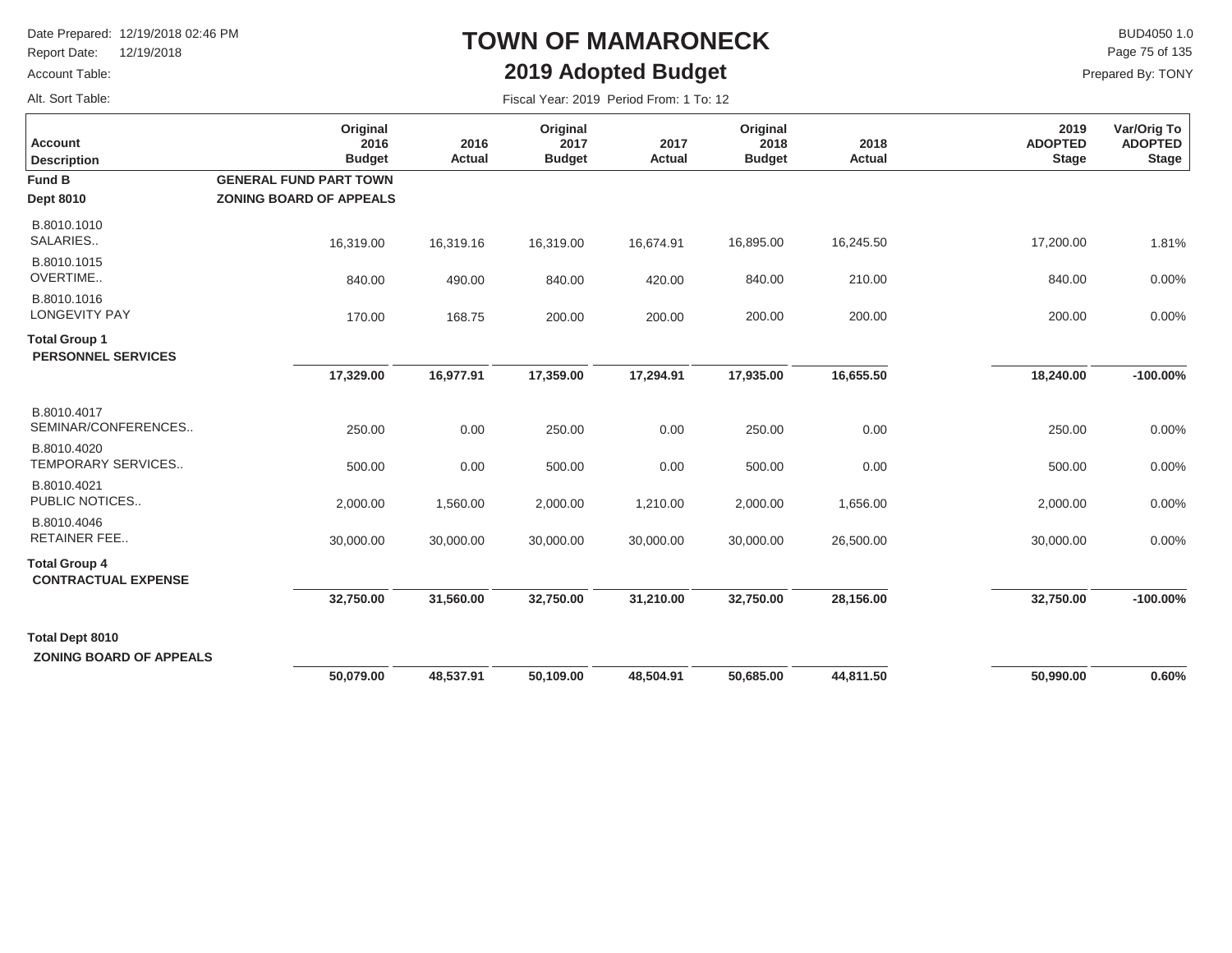Report Date: 12/19/2018

### Account Table:

Alt. Sort Table:

# **TOWN OF MAMARONECK2019 Adopted Budget**

 $\mathsf{BUD4050}\,1.0$ Page 76 of 135

| Fiscal Year: 2019 Period From: 1 To: 12 |
|-----------------------------------------|
|                                         |

| <b>Account</b><br><b>Description</b>               | Original<br>2016<br><b>Budget</b> | 2016<br><b>Actual</b> | Original<br>2017<br><b>Budget</b> | 2017<br><b>Actual</b> | Original<br>2018<br><b>Budget</b> | 2018<br><b>Actual</b> | 2019<br><b>ADOPTED</b><br><b>Stage</b> | Var/Orig To<br><b>ADOPTED</b><br><b>Stage</b> |
|----------------------------------------------------|-----------------------------------|-----------------------|-----------------------------------|-----------------------|-----------------------------------|-----------------------|----------------------------------------|-----------------------------------------------|
| <b>Fund B</b>                                      | <b>GENERAL FUND PART TOWN</b>     |                       |                                   |                       |                                   |                       |                                        |                                               |
| <b>Dept 8020</b>                                   | <b>PLANNING BOARD</b>             |                       |                                   |                       |                                   |                       |                                        |                                               |
| B.8020.1010<br>SALARIES                            | 16,319.00                         | 16,319.16             | 16,319.00                         | 16,674.91             | 16,895.00                         | 16,245.38             | 17,200.00                              | 1.81%                                         |
| B.8020.1015<br>OVERTIME                            | 840.00                            | 490.00                | 840.00                            | 490.00                | 840.00                            | 280.00                | 840.00                                 | 0.00%                                         |
| B.8020.1016<br><b>LONGEVITY PAY</b>                | 170.00                            | 168.75                | 200.00                            | 200.00                | 200.00                            | 200.00                | 200.00                                 | 0.00%                                         |
| <b>Total Group 1</b><br><b>PERSONNEL SERVICES</b>  |                                   |                       |                                   |                       |                                   |                       |                                        |                                               |
|                                                    | 17,329.00                         | 16,977.91             | 17,359.00                         | 17,364.91             | 17,935.00                         | 16,725.38             | 18,240.00                              | $-100.00\%$                                   |
| B.8020.4009<br>OFFICE SUPPLIES                     | 300.00                            | 65.77                 | 600.00                            | 130.77                | 400.00                            | 135.43                | 400.00                                 | 0.00%                                         |
| B.8020.4017<br>SEMINAR/CONFERENCES                 | 350.00                            | 0.00                  | 600.00                            | 52.00                 | 400.00                            | 0.00                  | 400.00                                 | 0.00%                                         |
| B.8020.4020<br>TEMPORARY SERVICES                  | 500.00                            | 0.00                  | 500.00                            | 0.00                  | 500.00                            | 0.00                  | 500.00                                 | 0.00%                                         |
| B.8020.4021<br>PUBLIC NOTICES                      | 1,300.00                          | 1,190.00              | 2,000.00                          | 1,690.00              | 2,000.00                          | 2,158.00              | 2,750.00                               | 37.50%                                        |
| B.8020.4035<br>CONSULTANT SERVICES                 | 20,000.00                         | 12,156.15             | 20,000.00                         | 27,881.25             | 20,000.00                         | 18,528.75             | 20,000.00                              | 0.00%                                         |
| B.8020.4046<br><b>RETAINER FEE</b>                 | 30,000.00                         | 30,000.00             | 30,000.00                         | 30,000.00             | 30,000.00                         | 25,000.00             | 30,000.00                              | 0.00%                                         |
| <b>Total Group 4</b><br><b>CONTRACTUAL EXPENSE</b> |                                   |                       |                                   |                       |                                   |                       |                                        |                                               |
|                                                    | 52,450.00                         | 43,411.92             | 53,700.00                         | 59,754.02             | 53,300.00                         | 45,822.18             | 54,050.00                              | $-100.00\%$                                   |
| <b>Total Dept 8020</b><br><b>PLANNING BOARD</b>    |                                   |                       |                                   |                       |                                   |                       |                                        |                                               |
|                                                    | 69,779.00                         | 60,389.83             | 71,059.00                         | 77,118.93             | 71,235.00                         | 62,547.56             | 72,290.00                              | 1.48%                                         |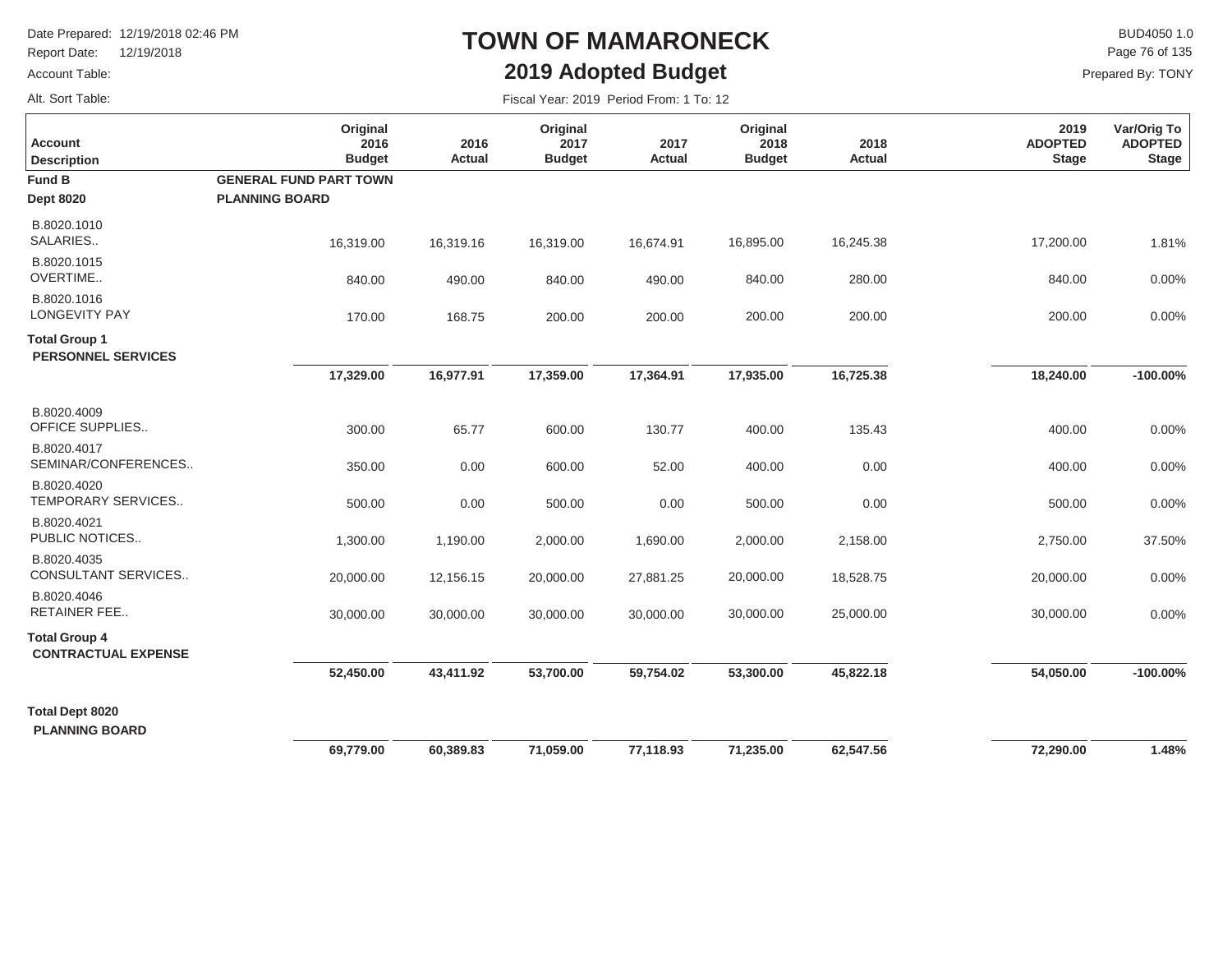Report Date: 12/19/2018

### Account Table:

Alt. Sort Table:

# **TOWN OF MAMARONECK2019 Adopted Budget**

 $\mathsf{BUD4050 1.0}$ Page 77 of 135

| Fiscal Year: 2019 Period From: 1 To: 12 |  |  |  |  |  |
|-----------------------------------------|--|--|--|--|--|
|-----------------------------------------|--|--|--|--|--|

| <b>Account</b><br><b>Description</b>                           | Original<br>2016<br><b>Budget</b> | 2016<br>Actual | Original<br>2017<br><b>Budget</b> | 2017<br>Actual | Original<br>2018<br><b>Budget</b> | 2018<br>Actual | 2019<br><b>ADOPTED</b><br><b>Stage</b> | Var/Orig To<br><b>ADOPTED</b><br><b>Stage</b> |
|----------------------------------------------------------------|-----------------------------------|----------------|-----------------------------------|----------------|-----------------------------------|----------------|----------------------------------------|-----------------------------------------------|
| Fund B                                                         | <b>GENERAL FUND PART TOWN</b>     |                |                                   |                |                                   |                |                                        |                                               |
| <b>Dept 8030</b>                                               | <b>COASTAL ZONE</b>               |                |                                   |                |                                   |                |                                        |                                               |
| B.8030.4009<br>OFFICE SUPPLIES                                 | 75.00                             | 0.00           | 75.00                             | 0.00           | 75.00                             | 0.00           | 50.00                                  | $-33.33%$                                     |
| B.8030.4017<br>SEMINAR/CONFERENCES                             | 400.00                            | 0.00           | 400.00                            | 400.00         | 150.00                            | 0.00           | 150.00                                 | 0.00%                                         |
| B.8030.4018<br><b>COMPUTER SOFTWARE MAINT &amp;</b><br>SUPPORT | 150.00                            | 0.00           | 150.00                            | 0.00           | 150.00                            | 0.00           | 0.00                                   | $-100.00\%$                                   |
| B.8030.4023<br>TRAVEL EXPENSES                                 | 200.00                            | 0.00           | 200.00                            | 200.00         | 200.00                            | 0.00           | 200.00                                 | $0.00\%$                                      |
| B.8030.4030<br>PRINTG/STATIONERY                               | 600.00                            | 0.00           | 600.00                            | 150.00         | 850.00                            | 48.49          | 850.00                                 | 0.00%                                         |
| <b>Total Group 4</b><br><b>CONTRACTUAL EXPENSE</b>             |                                   |                |                                   |                |                                   |                |                                        |                                               |
|                                                                | 1,425.00                          | 0.00           | 1,425.00                          | 750.00         | 1,425.00                          | 48.49          | 1,250.00                               | $-100.00\%$                                   |
| Total Dept 8030<br><b>COASTAL ZONE</b>                         |                                   |                |                                   |                |                                   |                |                                        |                                               |
|                                                                | 1,425.00                          | 0.00           | 1,425.00                          | 750.00         | 1,425.00                          | 48.49          | 1,250.00                               | $-12.28%$                                     |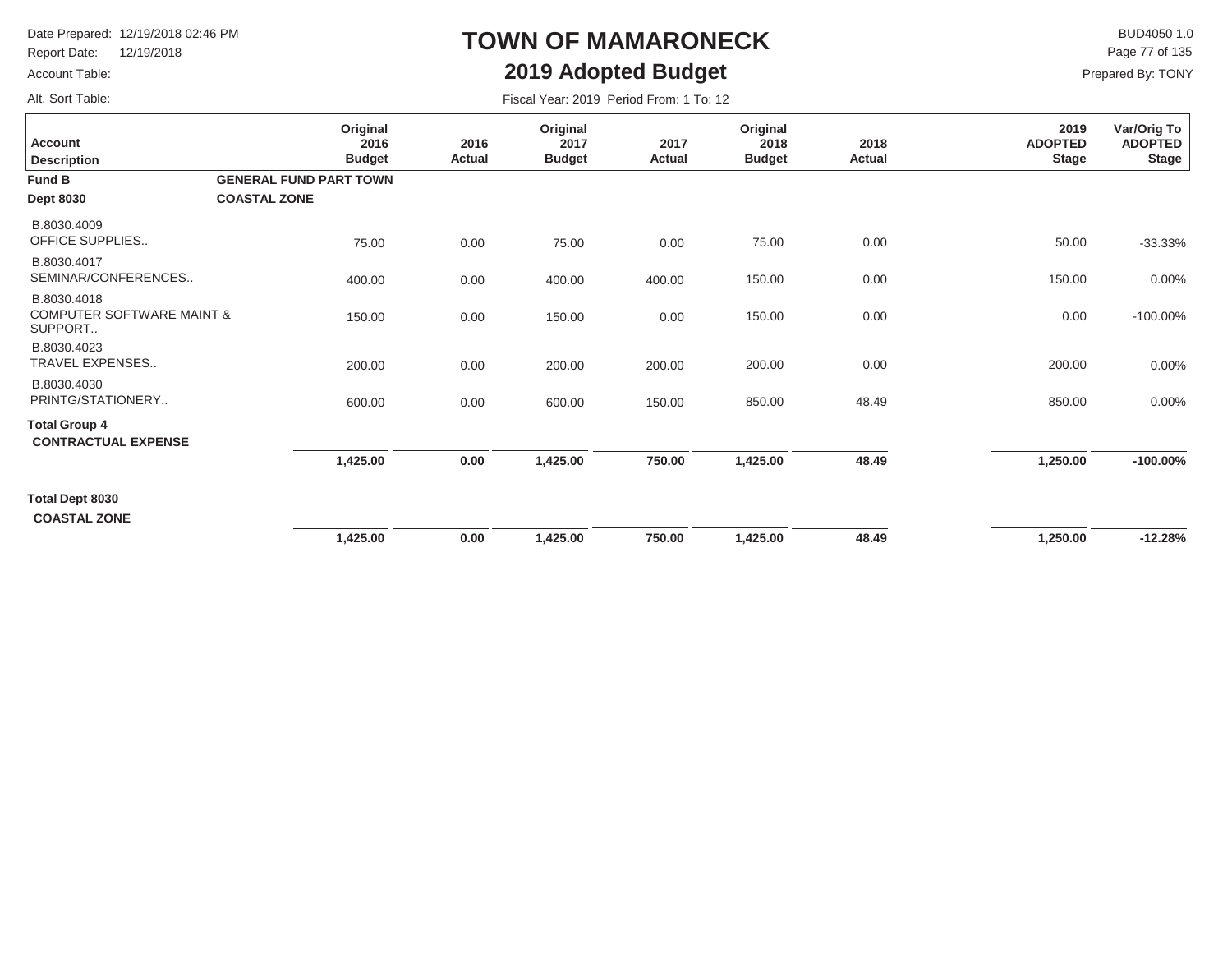Report Date: 12/19/2018

#### Account Table:

Alt. Sort Table:

# **TOWN OF MAMARONECK2019 Adopted Budget**

 $\mathsf{BUD4050}\,1.0$ Page 78 of 135

| <b>Account</b><br><b>Description</b>                   | Original<br>2016<br><b>Budget</b>                             | 2016<br>Actual | Original<br>2017<br><b>Budget</b> | 2017<br><b>Actual</b> | Original<br>2018<br><b>Budget</b> | 2018<br>Actual | 2019<br><b>ADOPTED</b><br><b>Stage</b> | Var/Orig To<br><b>ADOPTED</b><br><b>Stage</b> |
|--------------------------------------------------------|---------------------------------------------------------------|----------------|-----------------------------------|-----------------------|-----------------------------------|----------------|----------------------------------------|-----------------------------------------------|
| <b>Fund B</b><br><b>Dept 8090</b>                      | <b>GENERAL FUND PART TOWN</b><br><b>ENVIRONMENTAL CONTROL</b> |                |                                   |                       |                                   |                |                                        |                                               |
| B.8090.1010<br>SALARIES                                | 63,485.00                                                     | 65,230.00      | 65,230.00                         | 75,329.89             | 76,968.00                         | 77,487.55      | 80,587.00                              | 4.70%                                         |
| B.8090.1012<br><b>CLOTHING ALLOWANCE</b>               | 500.00                                                        | 500.00         | 500.00                            | 500.00                | 500.00                            | 500.00         | 500.00                                 | 0.00%                                         |
| B.8090.1015<br>OVERTIME                                | 1,400.00                                                      | 910.00         | 1,400.00                          | 420.00                | 1,400.00                          | 0.00           | 0.00                                   | $-100.00\%$                                   |
| B.8090.1016<br><b>LONGEVITY PAY</b>                    | 925.00                                                        | 925.00         | 925.00                            | 925.00                | 925.00                            | 925.00         | 925.00                                 | 0.00%                                         |
| <b>Total Group 1</b><br><b>PERSONNEL SERVICES</b>      |                                                               |                |                                   |                       |                                   |                |                                        |                                               |
|                                                        | 66,310.00                                                     | 67,565.00      | 68,055.00                         | 77,174.89             | 79,793.00                         | 78,912.55      | 82,012.00                              | $-100.00\%$                                   |
| B.8090.4001<br>TELEPHONE                               | 975.00                                                        | 958.76         | 975.00                            | 798.48                | 0.00                              | 0.00           | 0.00                                   | 0.00%                                         |
| B.8090.4009<br><b>OFFICE SUPPLIES</b>                  | 200.00                                                        | 149.42         | 200.00                            | 31.10                 | 200.00                            | 169.67         | 200.00                                 | 0.00%                                         |
| B.8090.4010<br>OPERATING SUPPLIES                      | 100.00                                                        | 0.00           | 100.00                            | 0.00                  | 100.00                            | 69.86          | 100.00                                 | 0.00%                                         |
| B.8090.4030<br>PRINTG/STATIONERY                       | 500.00                                                        | 0.00           | 500.00                            | 183.16                | 500.00                            | 0.00           | 500.00                                 | 0.00%                                         |
| B.8090.4223<br>SHELDRAKE ENVIRONMENTAL CENTER          | 4,250.00                                                      | 4,375.00       | 4,250.00                          | 4,375.00              | 4,375.00                          | 4,250.00       | 4,375.00                               | 0.00%                                         |
| B.8090.4294<br>L.I.S.W.I.C                             | 500.00                                                        | 4,436.72       | 500.00                            | 0.00                  | 500.00                            | 0.00           | 500.00                                 | 0.00%                                         |
| <b>Total Group 4</b><br><b>CONTRACTUAL EXPENSE</b>     |                                                               |                |                                   |                       |                                   |                |                                        |                                               |
|                                                        | 6,525.00                                                      | 9,919.90       | 6,525.00                          | 5,387.74              | 5,675.00                          | 4,489.53       | 5,675.00                               | $-100.00\%$                                   |
| <b>Total Dept 8090</b><br><b>ENVIRONMENTAL CONTROL</b> |                                                               |                |                                   |                       |                                   |                |                                        |                                               |
|                                                        | 72,835.00                                                     | 77,484.90      | 74,580.00                         | 82,562.63             | 85,468.00                         | 83,402.08      | 87,687.00                              | 2.60%                                         |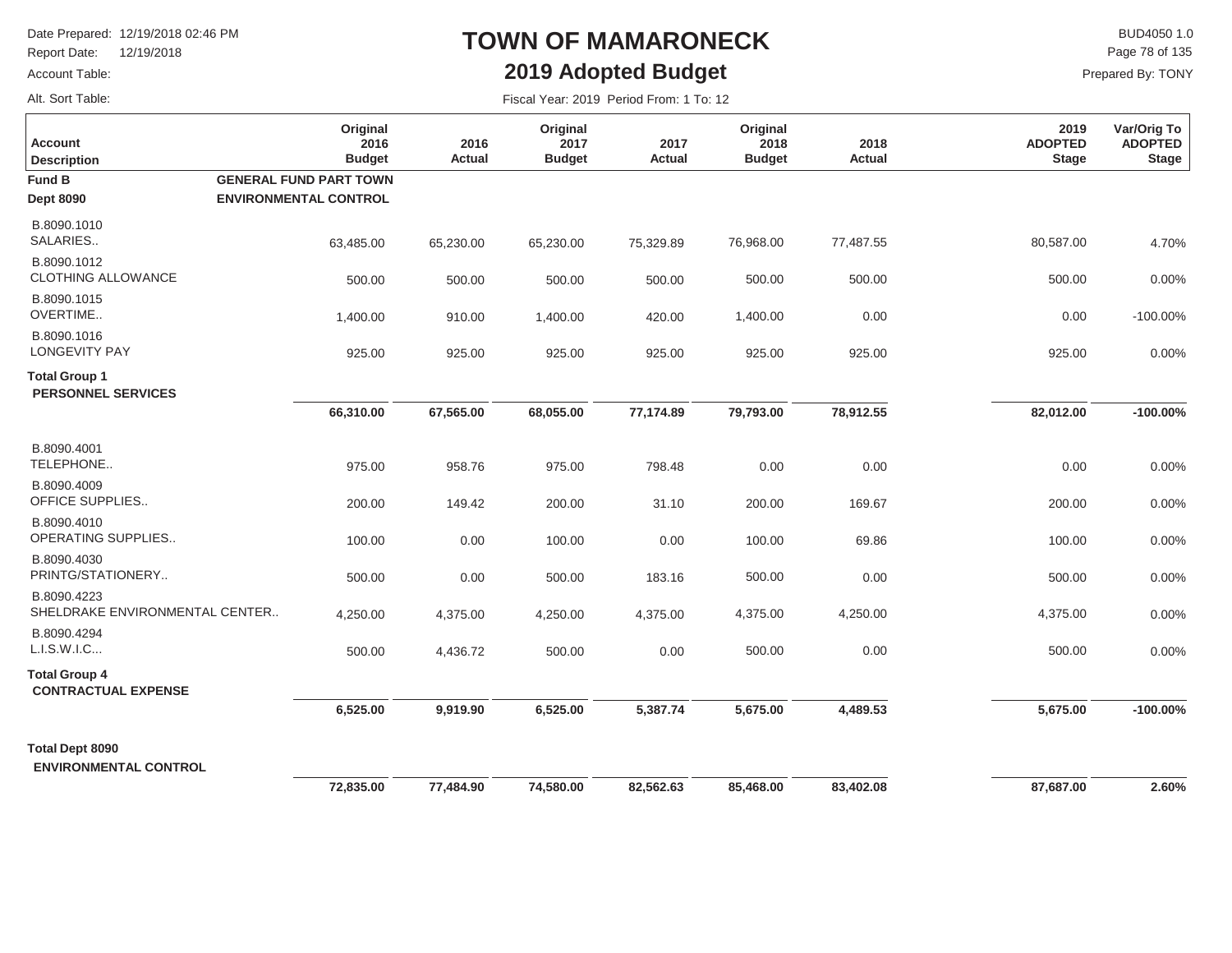Report Date: 12/19/2018

### Account Table:

Alt. Sort Table:

# **TOWN OF MAMARONECK2019 Adopted Budget**

 $\mathsf{BUD4050 1.0}$ Page 79 of 135

| Fiscal Year: 2019 Period From: 1 To: 12 |  |
|-----------------------------------------|--|
|-----------------------------------------|--|

| <b>Account</b><br><b>Description</b>               | Original<br>2016<br><b>Budget</b> | 2016<br>Actual | Original<br>2017<br><b>Budget</b> | 2017<br>Actual | Original<br>2018<br><b>Budget</b> | 2018<br>Actual | 2019<br><b>ADOPTED</b><br><b>Stage</b> | Var/Orig To<br><b>ADOPTED</b><br><b>Stage</b> |
|----------------------------------------------------|-----------------------------------|----------------|-----------------------------------|----------------|-----------------------------------|----------------|----------------------------------------|-----------------------------------------------|
| Fund B                                             | <b>GENERAL FUND PART TOWN</b>     |                |                                   |                |                                   |                |                                        |                                               |
| <b>Dept 8095</b>                                   | <b>SUSTAINABILITY COLL</b>        |                |                                   |                |                                   |                |                                        |                                               |
| B.8095.4010<br>OPERATING SUPPLIES                  | 5,000.00                          | 2,651.08       | 2,500.00                          | 2,618.77       | 2,500.00                          | 512.46         | 2,500.00                               | 0.00%                                         |
| B.8095.4030<br>PRINTG/STATIONERY                   | 5,000.00                          | 0.00           | 500.00                            | 0.00           | 500.00                            | 1,260.97       | 500.00                                 | 0.00%                                         |
| B.8095.4035<br><b>CONSULTANT SERVICES</b>          | 5,000.00                          | 787.50         | 5,000.00                          | 4,867.94       | 5,000.00                          | 0.00           | 5,000.00                               | 0.00%                                         |
| B.8095.4167<br><b>SPECIAL EVENTS</b>               | 10,000.00                         | 50.00          | 2,000.00                          | 350.00         | 2,000.00                          | 1,052.39       | 2,000.00                               | 0.00%                                         |
| <b>Total Group 4</b><br><b>CONTRACTUAL EXPENSE</b> |                                   |                |                                   |                |                                   |                |                                        |                                               |
|                                                    | 25,000.00                         | 3,488.58       | 10,000.00                         | 7,836.71       | 10,000.00                         | 2,825.82       | 10,000.00                              | $-100.00\%$                                   |
| Total Dept 8095<br><b>SUSTAINABILITY COLL</b>      |                                   |                |                                   |                |                                   |                |                                        |                                               |
|                                                    | 25,000.00                         | 3,488.58       | 10,000.00                         | 7,836.71       | 10,000.00                         | 2,825.82       | 10,000.00                              | $0.00\%$                                      |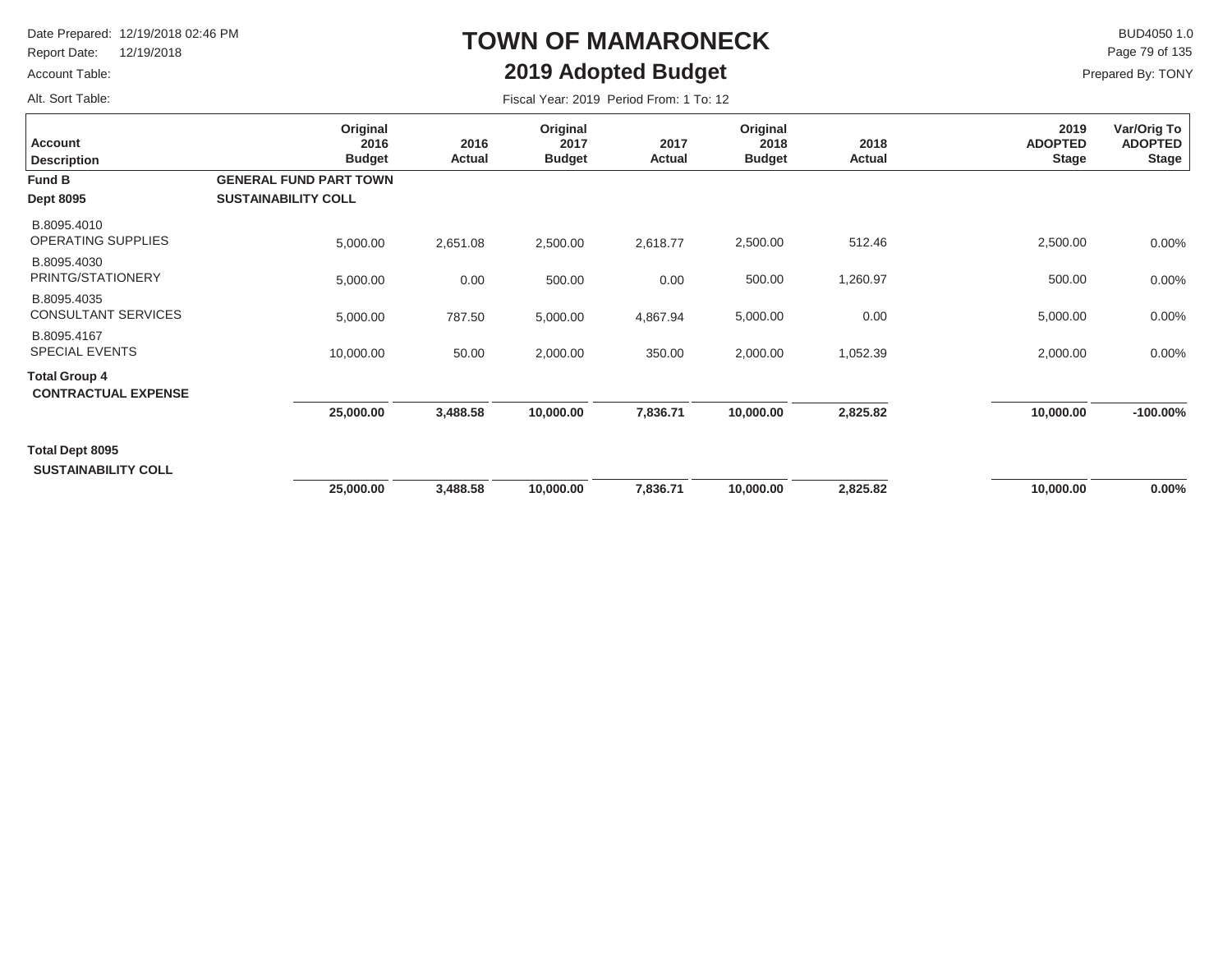Report Date: 12/19/2018

### Account Table:

Alt. Sort Table:

# **TOWN OF MAMARONECK2019 Adopted Budget**

 $\mathsf{BUD4050 1.0}$ Page 80 of 135

| Fiscal Year: 2019 Period From: 1 To: 12 |  |
|-----------------------------------------|--|
|-----------------------------------------|--|

| <b>Account</b><br><b>Description</b>                     | Original<br>2016<br><b>Budget</b> | 2016<br>Actual | Original<br>2017<br><b>Budget</b> | 2017<br><b>Actual</b> | Original<br>2018<br><b>Budget</b> | 2018<br><b>Actual</b> | 2019<br><b>ADOPTED</b><br><b>Stage</b> | Var/Orig To<br><b>ADOPTED</b><br><b>Stage</b> |
|----------------------------------------------------------|-----------------------------------|----------------|-----------------------------------|-----------------------|-----------------------------------|-----------------------|----------------------------------------|-----------------------------------------------|
| <b>Fund B</b>                                            | <b>GENERAL FUND PART TOWN</b>     |                |                                   |                       |                                   |                       |                                        |                                               |
| <b>Dept 8611</b>                                         | <b>EMERG TENANT PROT ADMIN</b>    |                |                                   |                       |                                   |                       |                                        |                                               |
| B.8611.4206<br>ADMINISTRATIVE EXPENSE                    | 2,500.00                          | 2,450.00       | 2,500.00                          | 2,450.00              | 2,500.00                          | 2,410.00              | 2,500.00                               | $0.00\%$                                      |
| <b>Total Group 4</b><br><b>CONTRACTUAL EXPENSE</b>       |                                   |                |                                   |                       |                                   |                       |                                        |                                               |
|                                                          | 2,500.00                          | 2,450.00       | 2,500.00                          | 2,450.00              | 2,500.00                          | 2,410.00              | 2,500.00                               | $-100.00\%$                                   |
| <b>Total Dept 8611</b><br><b>EMERG TENANT PROT ADMIN</b> |                                   |                |                                   |                       |                                   |                       |                                        |                                               |
|                                                          | 2,500.00                          | 2,450.00       | 2,500.00                          | 2,450.00              | 2,500.00                          | 2,410.00              | 2,500.00                               | $0.00\%$                                      |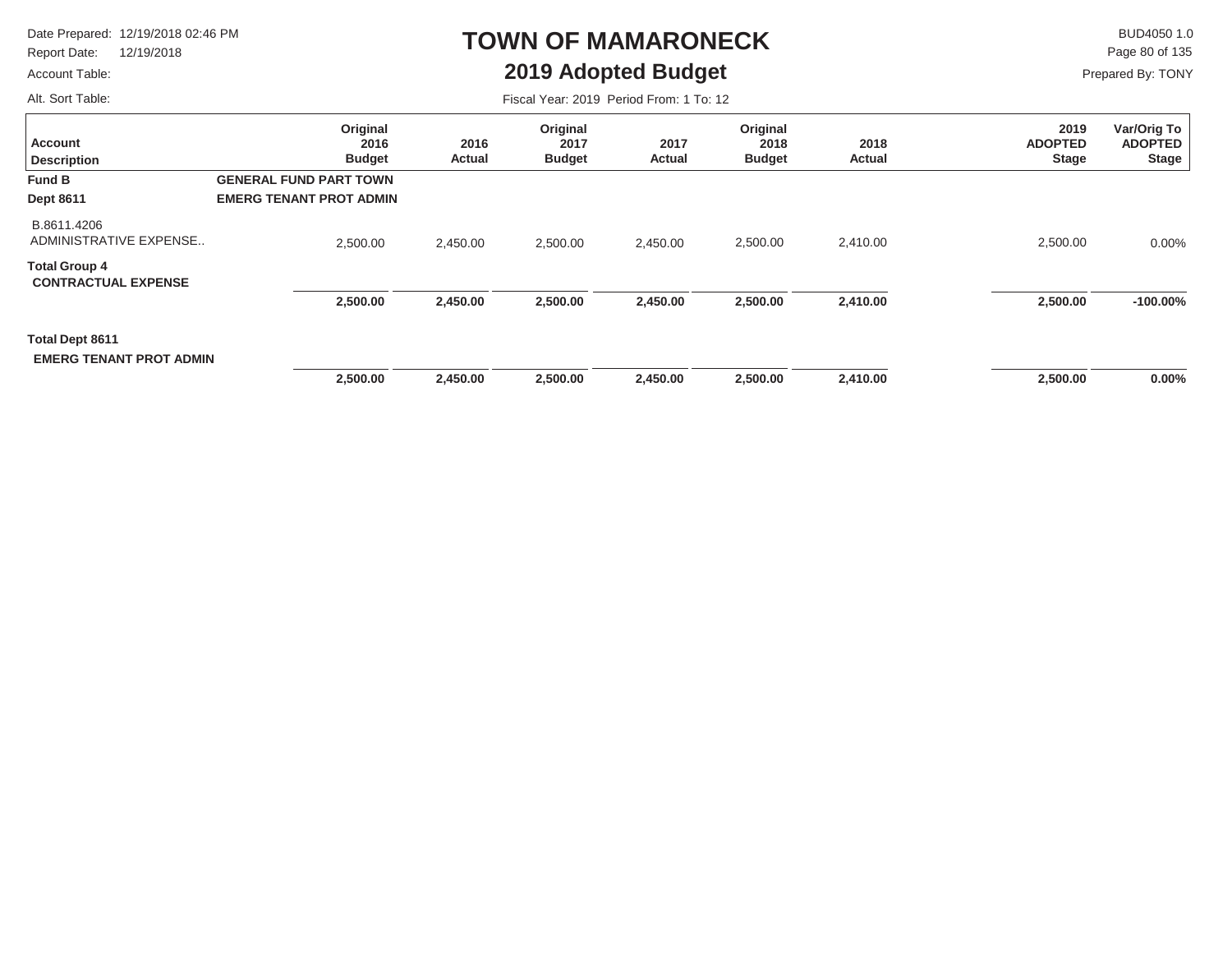Report Date: 12/19/2018

#### Account Table:

Alt. Sort Table:

# **TOWN OF MAMARONECK2019 Adopted Budget**

 $\mathsf{BUD4050 1.0}$ Prepared By: TONY Page 81 of 135

| <b>Account</b><br><b>Description</b>            | Original<br>2016<br><b>Budget</b>                         | 2016<br>Actual | Original<br>2017<br><b>Budget</b> | 2017<br><b>Actual</b> | Original<br>2018<br><b>Budget</b> | 2018<br>Actual | 2019<br><b>ADOPTED</b><br><b>Stage</b> | Var/Orig To<br><b>ADOPTED</b><br><b>Stage</b> |
|-------------------------------------------------|-----------------------------------------------------------|----------------|-----------------------------------|-----------------------|-----------------------------------|----------------|----------------------------------------|-----------------------------------------------|
| <b>Fund B</b><br><b>Dept 9000</b>               | <b>GENERAL FUND PART TOWN</b><br><b>EMPLOYEE BENEFITS</b> |                |                                   |                       |                                   |                |                                        |                                               |
| B.9000.9010<br><b>STATE RETIREMENT</b>          | 90,000.00                                                 | 98,325.86      | 100,000.00                        | 88,616.11             | 85,000.00                         | 72,171.98      | 85,000.00                              | 0.00%                                         |
| B.9000.9015<br>POLICE/FIRE RETIREMENT           | 1,000,000.00                                              | 1,037,311.50   | 1,115,000.00                      | 1,072,786.72          | 1,100,000.00                      | 1,095,285.16   | 1,125,000.00                           | 2.27%                                         |
| B.9000.9030<br>F.I.C.A. / MED                   | 418,000.00                                                | 348,393.44     | 440,000.00                        | 377,653.77            | 450,000.00                        | 363,342.24     | 450,000.00                             | 0.00%                                         |
| B.9000.9035<br><b>COMMUTER TAX</b>              | 18,600.00                                                 | 17,226.03      | 19,600.00                         | 18,520.38             | 20,000.00                         | 18,089.49      | 20,000.00                              | 0.00%                                         |
| B.9000.9040<br>WORKERS COMPENSATION             | 57,896.00                                                 | 56,725.00      | 77,000.00                         | 74,769.00             | 80,000.00                         | 87,416.00      | 77,000.00                              | $-3.75%$                                      |
| B.9000.9041<br><b>WORKERS COMP - POLICE</b>     | 162,000.00                                                | 251,614.00     | 218,700.00                        | 216, 154. 74          | 218,700.00                        | 168,495.00     | 315,000.00                             | 44.03%                                        |
| B.9000.9045<br>LIFE INSURANCE                   | 3,500.00                                                  | 3,215.11       | 3,500.00                          | 3,344.05              | 3,500.00                          | 3,095.86       | 3,500.00                               | 0.00%                                         |
| B.9000.9050<br>UNEMPLOYMENT INSURANCE           | 20,000.00                                                 | 14,709.25      | 20,000.00                         | 13,309.00             | 15,000.00                         | 13,492.08      | 15,000.00                              | 0.00%                                         |
| B.9000.9055<br>DISABILITY INSURANCE             | 1,000.00                                                  | 939.60         | 1,000.00                          | 781.92                | 1,000.00                          | 508.14         | 1,000.00                               | 0.00%                                         |
| B.9000.9060<br><b>HEALTH INSURANCE</b>          | 1,729,300.00                                              | 1,696,906.56   | 1,875,000.00                      | 1,831,269.78          | 2,045,000.00                      | 1,979,359.56   | 2,050,000.00                           | 0.24%                                         |
| B.9000.9065<br>MEDICARE PART B REIMBURSEMENT    | 65,000.00                                                 | 67,322.70      | 65,000.00                         | 76,257.80             | 85,000.00                         | 91,621.80      | 95,000.00                              | 11.76%                                        |
| B.9000.9070<br>DENTAL INSURANCE                 | 70,000.00                                                 | 65,168.46      | 70,000.00                         | 61,900.76             | 70,000.00                         | 58,450.94      | 70,000.00                              | 0.00%                                         |
| B.9000.9089<br>OPTICAL INSURANCE                | 3,000.00                                                  | 2,728.19       | 3,000.00                          | 2,105.98              | 3,000.00                          | 1,641.03       | 3,200.00                               | 6.67%                                         |
| B.9000.9090<br><b>EMPLOYEE WELLNESS PROGRAM</b> | 0.00                                                      | 0.00           | 0.00                              | 275.00                | 1,050.00                          | 0.00           | 1,100.00                               | 4.76%                                         |
| <b>Total Group 8</b><br><b>BENEFITS</b>         |                                                           |                |                                   |                       |                                   |                |                                        |                                               |
|                                                 | 3,638,296.00                                              | 3,660,585.70   | 4,007,800.00                      | 3,837,745.01          | 4,177,250.00                      | 3,952,969.28   | 4,310,800.00                           | $-100.00\%$                                   |
| <b>Total Dept 9000</b>                          |                                                           |                |                                   |                       |                                   |                |                                        |                                               |
| <b>EMPLOYEE BENEFITS</b>                        | 3,638,296.00                                              | 3,660,585.70   | 4,007,800.00                      | 3,837,745.01          | 4,177,250.00                      | 3,952,969.28   | 4,310,800.00                           | 3.20%                                         |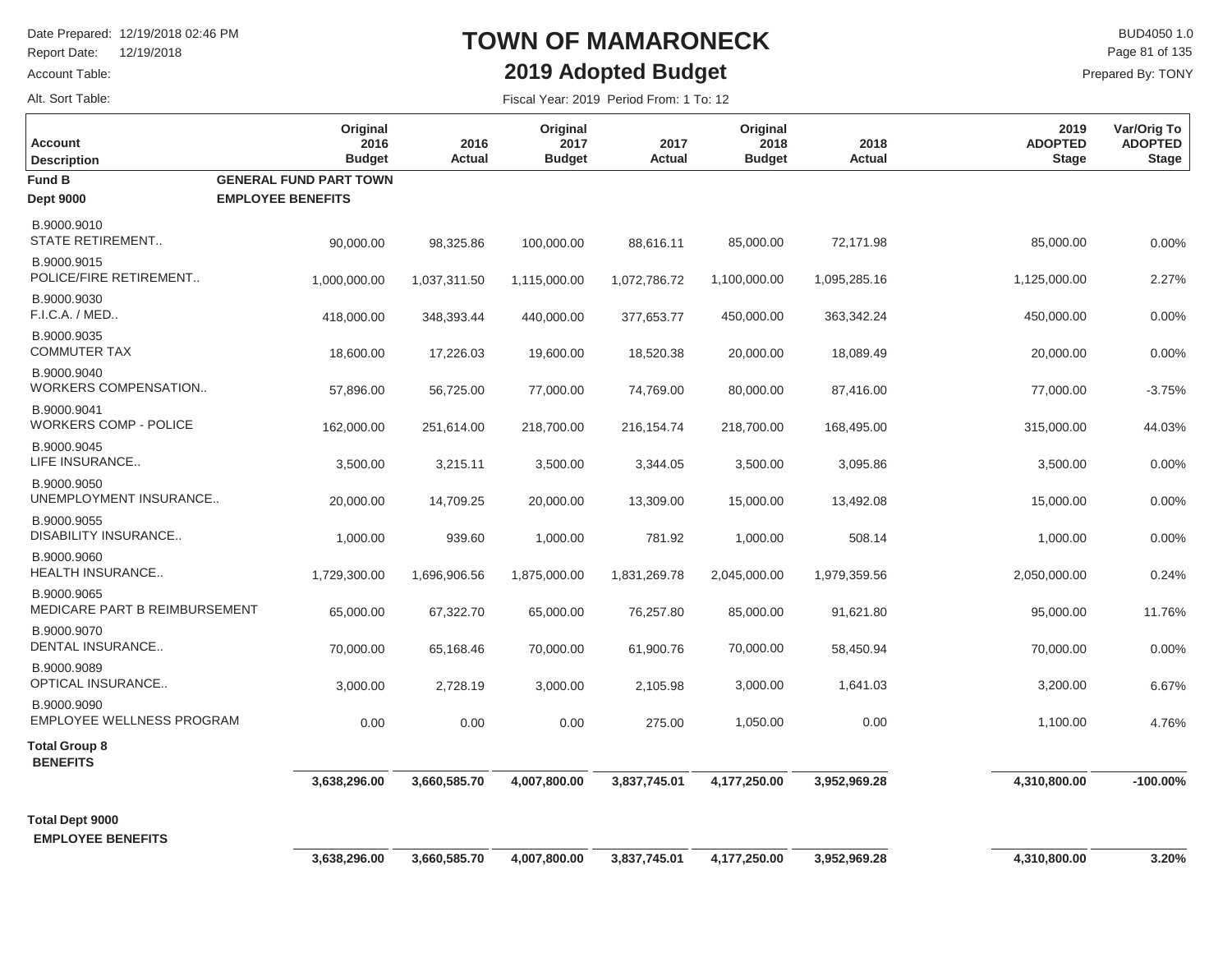Report Date: 12/19/2018

#### Account Table:

Alt. Sort Table:

# **TOWN OF MAMARONECK2019 Adopted Budget**

 $\mathsf{BUD4050 1.0}$ Page 82 of 135

|  | Fiscal Year: 2019 Period From: 1 To: 12 |  |
|--|-----------------------------------------|--|
|  |                                         |  |

| <b>Account</b><br><b>Description</b>                     | Original<br>2016<br><b>Budget</b> | 2016<br><b>Actual</b> | Original<br>2017<br><b>Budget</b> | 2017<br>Actual | Original<br>2018<br><b>Budget</b> | 2018<br><b>Actual</b> | 2019<br><b>ADOPTED</b><br><b>Stage</b> | Var/Orig To<br><b>ADOPTED</b><br><b>Stage</b> |
|----------------------------------------------------------|-----------------------------------|-----------------------|-----------------------------------|----------------|-----------------------------------|-----------------------|----------------------------------------|-----------------------------------------------|
| <b>Fund B</b>                                            | <b>GENERAL FUND PART TOWN</b>     |                       |                                   |                |                                   |                       |                                        |                                               |
| <b>Dept 9900</b>                                         | <b>INTERFUND TRANSFERS</b>        |                       |                                   |                |                                   |                       |                                        |                                               |
| B.9900.9901<br>TRANSFER TO GEN TOWNWIDE                  | 50,000.00                         | 50,000.00             | 50,000.00                         | 50,000.00      | 50,000.00                         | 50,000.00             | 50,000.00                              | 0.00%                                         |
| B.9900.9950<br><b>TRANSFER TO CAPITAL PROJ</b>           | 105,700.00                        | 176,670.00            | 150,490.00                        | 164,755.00     | 146,500.00                        | 184,000.00            | 190,000.00                             | 29.69%                                        |
| <b>Total Group 9</b><br><b>TRANSFERS OUT</b>             |                                   |                       |                                   |                |                                   |                       |                                        |                                               |
|                                                          | 155,700.00                        | 226,670.00            | 200,490.00                        | 214,755.00     | 196,500.00                        | 234,000.00            | 240,000.00                             | $-100.00\%$                                   |
| B.9900.9960<br>TRANSFER TO DEBT - PRINCIPAL              | 74,369.00                         | 74,369.00             | 119,574.00                        | 119,574.00     | 121,390.00                        | 131,171.00            | 127,355.00                             | 4.91%                                         |
| B.9900.9970                                              |                                   |                       |                                   |                |                                   |                       |                                        |                                               |
| TRANSFER TO DEBT - INTEREST                              | 35,292.00                         | 35,291.67             | 52,637.00                         | 52,636.54      | 50,277.00                         | 35,781.52             | 40,032.00                              | $-20.38%$                                     |
| <b>Total Group 90</b><br><b>TRANSFERS - DEBT SERVICE</b> |                                   |                       |                                   |                |                                   |                       |                                        |                                               |
|                                                          | 109,661.00                        | 109,660.67            | 172,211.00                        | 172,210.54     | 171,667.00                        | 166,952.52            | 167,387.00                             | $-100.00\%$                                   |
| <b>Total Dept 9900</b><br><b>INTERFUND TRANSFERS</b>     |                                   |                       |                                   |                |                                   |                       |                                        |                                               |
|                                                          | 265,361.00                        | 336,330.67            | 372,701.00                        | 386,965.54     | 368,167.00                        | 400,952.52            | 407,387.00                             | 10.65%                                        |
| <b>Total Type E</b><br><b>Expense</b>                    |                                   |                       |                                   |                |                                   |                       |                                        |                                               |
|                                                          | 11,542,143.00                     | 11,606,719.51         | 12,373,019.00                     | 12,102,728.03  | 12,794,860.00                     | 11,999,397.16         | 13,021,384.00                          | 1.77%                                         |
| <b>Total Fund B</b><br><b>GENERAL FUND PART TOWN</b>     |                                   |                       |                                   |                |                                   |                       |                                        |                                               |
|                                                          | 11.175.00                         | 462.804.88            | 0.00                              | 452.654.47     | 0.00                              | 476.365.97            | 0.00                                   | 0.00%                                         |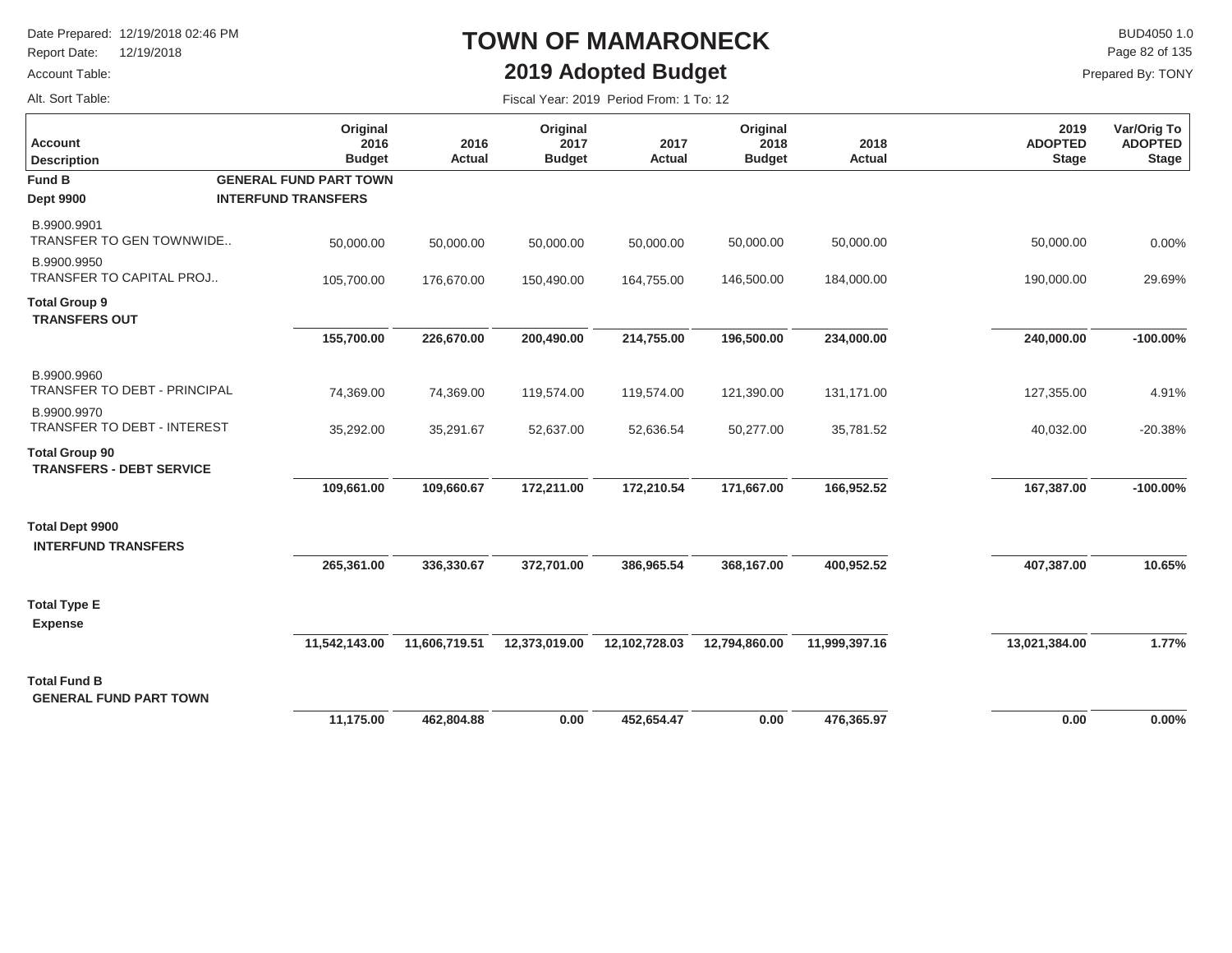Report Date: 12/19/2018

#### Account Table:

 $\mathsf{BUD4050 1.0}$ Page 83 of 135

Prepared By: TONY

Alt. Sort Table:

### **TOWN OF MAMARONECK2019 Adopted Budget**

| <b>Account</b><br><b>Description</b>                      | Original<br>2016<br><b>Budget</b> | 2016<br>Actual | Original<br>2017<br><b>Budget</b> | 2017<br><b>Actual</b> | Original<br>2018<br><b>Budget</b> | 2018<br>Actual | 2019<br><b>ADOPTED</b><br><b>Stage</b> | Var/Orig To<br><b>ADOPTED</b><br><b>Stage</b> |
|-----------------------------------------------------------|-----------------------------------|----------------|-----------------------------------|-----------------------|-----------------------------------|----------------|----------------------------------------|-----------------------------------------------|
| <b>Fund DB</b>                                            | <b>HIGHWAY FUND</b>               |                |                                   |                       |                                   |                |                                        |                                               |
| DB.0000.1001<br>REAL PROPERTY TAXES                       | 4,593,786.00                      | 4,583,828.22   | 4,991,021.00                      | 4,982,470.49          | 5,007,569.00                      | 5,005,488.42   | 4,974,606.00                           | $-0.66%$                                      |
| <b>Total Group 10</b><br><b>REAL PROPERTY TAXES</b>       |                                   |                |                                   |                       |                                   |                |                                        |                                               |
|                                                           | 4,593,786.00                      | 4,583,828.22   | 4,991,021.00                      | 4,982,470.49          | 5,007,569.00                      | (5,005,488.42) | 4,974,606.00                           | $-100.00\%$                                   |
| DB.0000.2300<br>SNOW REMOVAL-OTHER GOV'TS                 | 20,000.00                         | 31,727.39      | 20,000.00                         | 22,682.80             | 20,000.00                         | 31,965.83      | 20,000.00                              | 0.00%                                         |
| <b>Total Group 12</b><br><b>DEPARTMENTAL INCOME</b>       |                                   |                |                                   |                       |                                   |                |                                        |                                               |
|                                                           | 20,000.00                         | 31,727.39      | 20,000.00                         | 22,682.80             | 20,000.00                         | (31, 965.83)   | 20,000.00                              | $-100.00\%$                                   |
| DB.0000.2209<br>VEHICLE FUEL - V.O.L.                     | 0.00                              | 237.52         | 0.00                              | 809.19                | 0.00                              | 740.03         | 0.00                                   | 0.00%                                         |
| DB.0000.2210<br>VEHICLE FUEL - LMJGDC                     | 90,000.00                         | 37,470.94      | 50,000.00                         | 44,910.83             | 50,000.00                         | 47,368.98      | 50,000.00                              | 0.00%                                         |
| DB.0000.2211<br><b>VEHICLE MAINT - LMJGDC</b>             | 0.00                              | 6,936.85       | 0.00                              | 8,495.61              | 0.00                              | 5,119.90       | 0.00                                   | 0.00%                                         |
| DB.0000.2212<br>VEHICLE MAINT - V.O.L.                    | 50,000.00                         | 40,331.84      | 50,000.00                         | 39,963.39             | 50,000.00                         | 40,118.44      | 40,000.00                              | $-20.00%$                                     |
| <b>Total Group 14</b><br><b>INTER GOV'T CHARGES</b>       |                                   |                |                                   |                       |                                   |                |                                        |                                               |
|                                                           | 140,000.00                        | 84,977.15      | 100,000.00                        | 94,179.02             | 100,000.00                        | (93, 347.35)   | 90,000.00                              | $-100.00\%$                                   |
| DB.0000.2401<br><b>INTEREST EARNINGS</b>                  | 100.00                            | 140.32         | 100.00                            | 182.13                | 100.00                            | 184.00         | 150.00                                 | 50.00%                                        |
| Total Group 15<br><b>USE OF MONEY &amp; PROPERTY</b>      |                                   |                |                                   |                       |                                   |                |                                        |                                               |
|                                                           | 100.00                            | 140.32         | 100.00                            | 182.13                | 100.00                            | (184.00)       | 150.00                                 | $-100.00\%$                                   |
| DB.0000.2650<br>SALE OF SCRAP METAL                       | 2,500.00                          | 1,433.24       | 1,500.00                          | 2,397.11              | 1,500.00                          | 2,651.73       | 1,500.00                               | 0.00%                                         |
| DB.0000.2665<br>SALE OF EQUIPMENT                         | 10,000.00                         | 21,309.50      | 10,000.00                         | 27,570.00             | 10,000.00                         | 23,470.00      | 10,000.00                              | 0.00%                                         |
| DB.0000.2680<br>INSURANCE RECOVERIES                      | 10,000.00                         | 16,339.57      | 10,000.00                         | 145,271.77            | 10,000.00                         | 10,882.42      | 10,000.00                              | 0.00%                                         |
| <b>Total Group 18</b><br><b>SALE PROP / COMP FOR LOSS</b> |                                   |                |                                   |                       |                                   |                |                                        |                                               |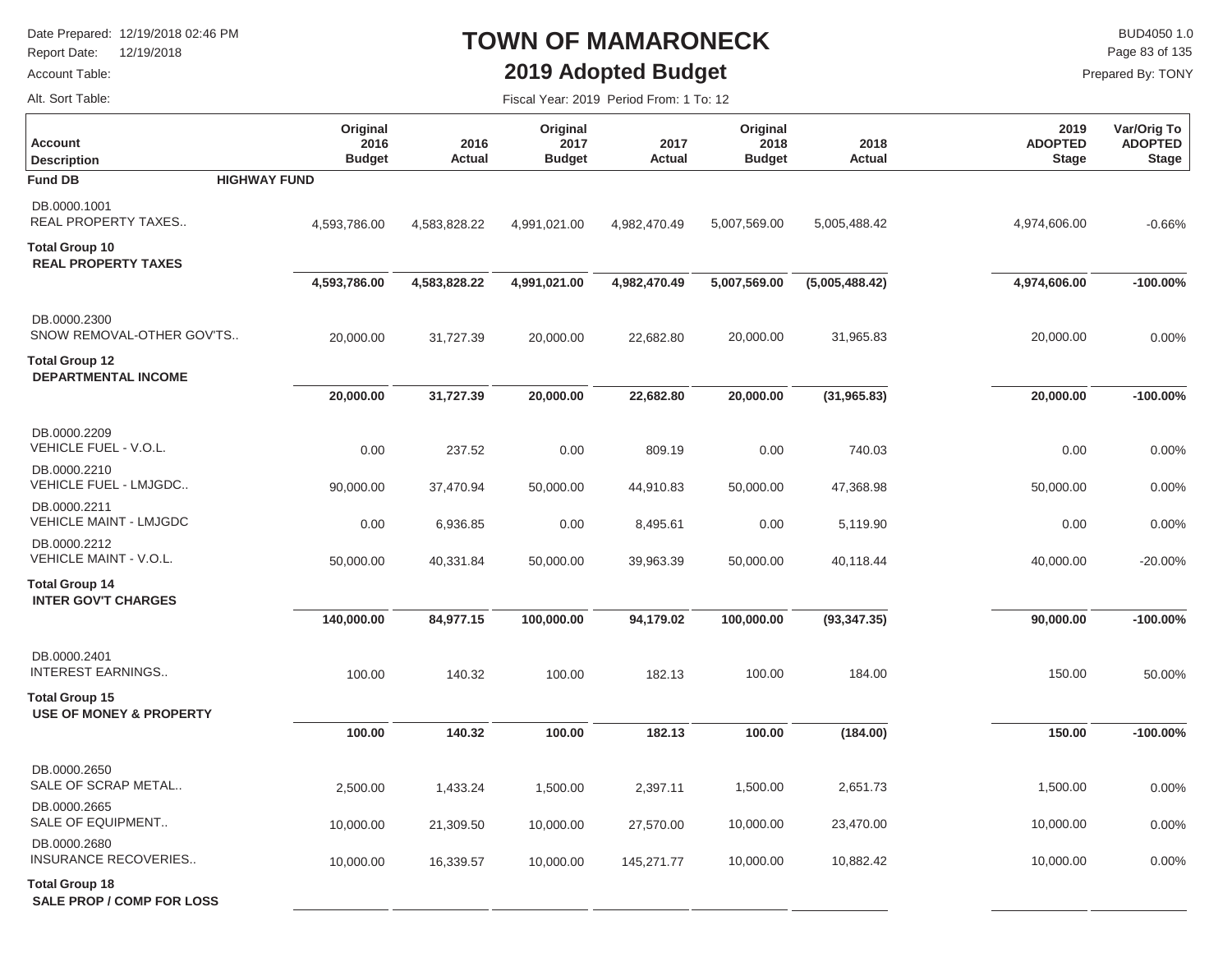Report Date: 12/19/2018

### Account Table:

## **TOWN OF MAMARONECK2019 Adopted Budget**

Fiscal Year: 2019 Period From: 1 To: 12

 $\mathsf{BUD4050}\,1.0$ Page 84 of 135

Prepared By: TONY

Alt. Sort Table:

| <b>Account</b><br><b>Description</b>                | Original<br>2016<br><b>Budget</b> | 2016<br><b>Actual</b> | Original<br>2017<br><b>Budget</b> | 2017<br><b>Actual</b> | Original<br>2018<br><b>Budget</b> | 2018<br>Actual | 2019<br><b>ADOPTED</b><br><b>Stage</b> | Var/Orig To<br><b>ADOPTED</b><br><b>Stage</b> |
|-----------------------------------------------------|-----------------------------------|-----------------------|-----------------------------------|-----------------------|-----------------------------------|----------------|----------------------------------------|-----------------------------------------------|
| <b>HIGHWAY FUND</b><br><b>Fund DB</b>               |                                   |                       |                                   |                       |                                   |                |                                        |                                               |
|                                                     | 22,500.00                         | 39,082.31             | 21,500.00                         | 175,238.88            | 21,500.00                         | (37,004.15)    | 21,500.00                              | $-100.00\%$                                   |
| DB.0000.2701<br>REFUND PRIOR YEARS EXP              | 0.00                              | 0.00                  | 0.00                              | 0.00                  | 0.00                              | 549.61         | 0.00                                   | 0.00%                                         |
| <b>Total Group 19</b><br><b>MISCELLANEOUS</b>       |                                   |                       |                                   |                       |                                   |                |                                        |                                               |
|                                                     | 0.00                              | 0.00                  | 0.00                              | 0.00                  | 0.00                              | (549.61)       | 0.00                                   | 0.00%                                         |
| DB.0000.2801<br>VEHICLE FUEL / MAINT - TOWNWIDE     | 35,000.00                         | 25,853.83             | 35,000.00                         | 23,010.54             | 30,000.00                         | 11,396.43      | 25,500.00                              | $-15.00%$                                     |
| DB.0000.2802<br>VEHICLE FUEL / MAINT - PART TOWN    | 125,000.00                        | 71,906.58             | 125,000.00                        | 73,057.97             | 115,000.00                        | 60,887.45      | 85,000.00                              | $-26.09%$                                     |
| DB.0000.2803<br>VEHICLE FUEL / MAINT - FIRE         | 70,000.00                         | 60,364.87             | 68,000.00                         | 52,130.58             | 65,000.00                         | 48,521.17      | 65,000.00                              | 0.00%                                         |
| DB.0000.2805<br>VEHICLE FUEL / MAINT - PARAMEDICS   | 8,500.00                          | 9,664.32              | 9,000.00                          | 6,916.29              | 10,000.00                         | 6,641.08       | 9,500.00                               | $-5.00%$                                      |
| DB.0000.2806<br>VEHICLE FUEL / MAINT - MEMS         | 9,000.00                          | 15,609.59             | 9,000.00                          | 10,107.49             | 9,000.00                          | 13,186.95      | 10,250.00                              | 13.89%                                        |
| DB.0000.2807<br>VEHICLE FUEL / MAINT - VAC          | 17,500.00                         | 12,821.89             | 17,000.00                         | 13,254.58             | 15,000.00                         | 7,189.54       | 15,000.00                              | 0.00%                                         |
| DB.0000.2808<br><b>VEHICLE MAINT - GARBAGE</b>      | 90,000.00                         | 93,138.14             | 90,000.00                         | 97,612.13             | 100,000.00                        | 58,065.46      | 100,000.00                             | 0.00%                                         |
| <b>Total Group 20</b><br><b>INTERFUND REVENUES</b>  |                                   |                       |                                   |                       |                                   |                |                                        |                                               |
|                                                     | 355,000.00                        | 289,359.22            | 353,000.00                        | 276,089.58            | 344,000.00                        | (205, 888.08)  | 310,250.00                             | $-100.00\%$                                   |
| DB.0000.3502<br>CHIPS PROGRAM                       | 85,000.00                         | 102,772.37            | 85,000.00                         | 118,771.60            | 85,000.00                         | 0.00           | 85,000.00                              | 0.00%                                         |
| <b>Total Group 21</b><br><b>STATE AID</b>           |                                   |                       |                                   |                       |                                   |                |                                        |                                               |
|                                                     | 85,000.00                         | 102,772.37            | 85,000.00                         | 118,771.60            | 85,000.00                         | 0.00           | 85,000.00                              | $-100.00\%$                                   |
| DB.0000.5050<br>TRANSFERS FROM DEBT SVC             | 0.00                              | 0.00                  | 26,800.00                         | 26,800.00             | 88,170.00                         | 88,170.00      | 50,000.00                              | $-43.29%$                                     |
| <b>Total Group 23</b><br><b>INTERFUND TRANSFERS</b> |                                   |                       |                                   |                       |                                   |                |                                        |                                               |
|                                                     | 0.00                              | 0.00                  | 26,800.00                         | 26,800.00             | 88,170.00                         | (88, 170.00)   | 50,000.00                              | $-100.00\%$                                   |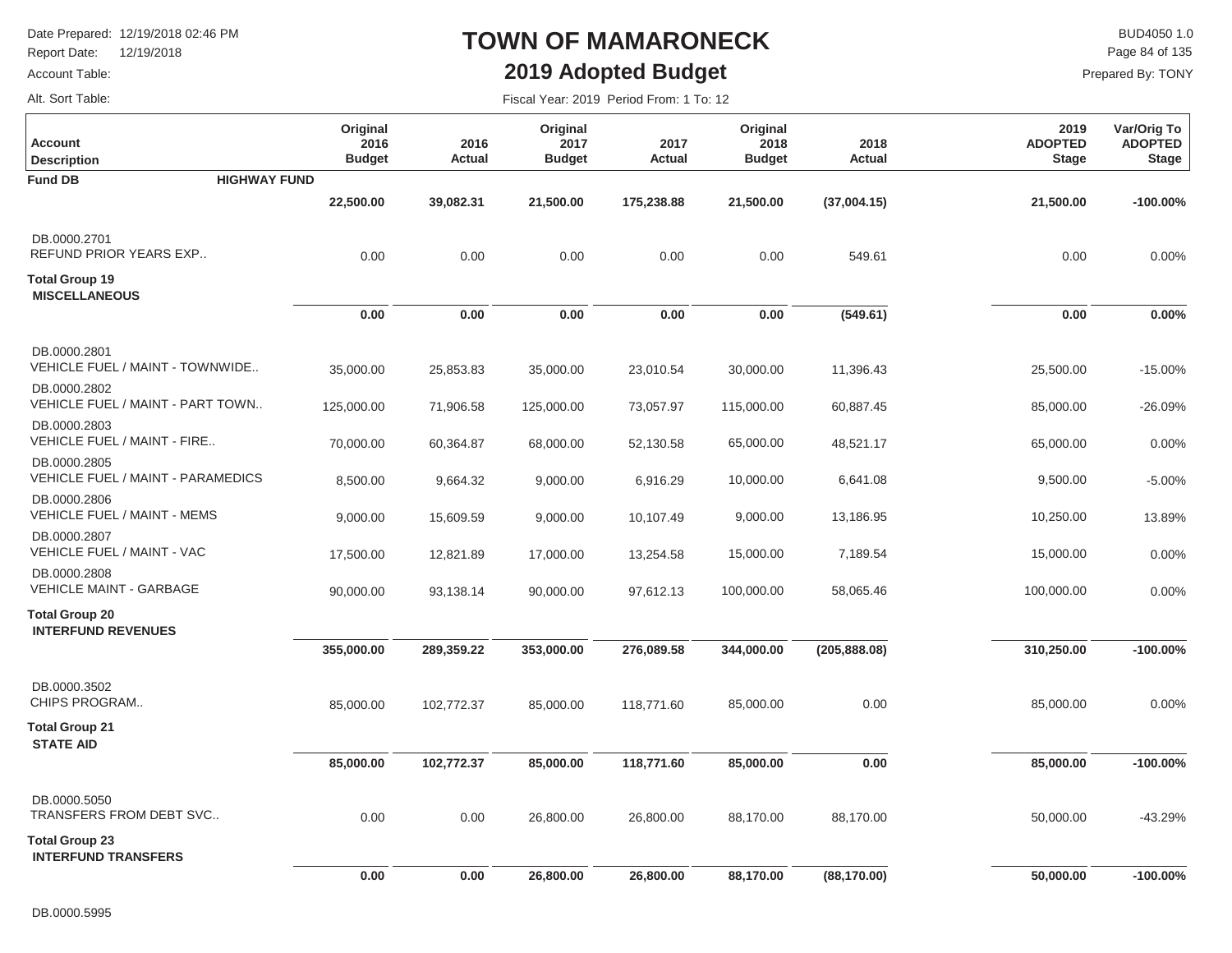Report Date: 12/19/2018

### Account Table:

# **TOWN OF MAMARONECK2019 Adopted Budget**

 $\mathsf{BUD4050}\,1.0$ Page 85 of 135

Prepared By: TONY

Alt. Sort Table:

| Fiscal Year: 2019 Period From: 1 To: 12 |  |  |  |
|-----------------------------------------|--|--|--|
|-----------------------------------------|--|--|--|

| <b>Account</b><br><b>Description</b>                      |                     | Original<br>2016<br><b>Budget</b> | 2016<br>Actual | Original<br>2017<br><b>Budget</b> | 2017<br>Actual | Original<br>2018<br><b>Budget</b> | 2018<br>Actual | 2019<br><b>ADOPTED</b><br><b>Stage</b> | Var/Orig To<br><b>ADOPTED</b><br><b>Stage</b> |
|-----------------------------------------------------------|---------------------|-----------------------------------|----------------|-----------------------------------|----------------|-----------------------------------|----------------|----------------------------------------|-----------------------------------------------|
| <b>Fund DB</b>                                            | <b>HIGHWAY FUND</b> |                                   |                |                                   |                |                                   |                |                                        |                                               |
| DB.0000.5995<br>APPROP. FUND BALANCE                      |                     | 35,000.00                         | 0.00           | 40,600.00                         | 0.00           | 65,000.00                         | 0.00           | 0.00                                   | $-100.00\%$                                   |
| <b>Total Group 26</b><br><b>APPROPRIATED FUND BALANCE</b> |                     |                                   |                |                                   |                |                                   |                |                                        |                                               |
|                                                           |                     | 35,000.00                         | 0.00           | 40,600.00                         | 0.00           | 65,000.00                         | 0.00           | 0.00                                   | $-100.00\%$                                   |
| Total Dept 0000                                           |                     |                                   |                |                                   |                |                                   |                |                                        |                                               |
|                                                           |                     | 5,251,386.00                      | 5,131,886.98   | 5,638,021.00                      | 5,696,414.50   | 5,731,339.00                      | (5,462,597.44) | 5,551,506.00                           | $-3.14%$                                      |
| <b>Total Type R</b><br>Revenue                            |                     |                                   |                |                                   |                |                                   |                |                                        |                                               |
|                                                           |                     | 5,251,386.00                      | 5,131,886.98   | 5,638,021.00                      | 5,696,414.50   | 5,731,339.00                      | 5,462,597.44   | 5,551,506.00                           | $-3.14%$                                      |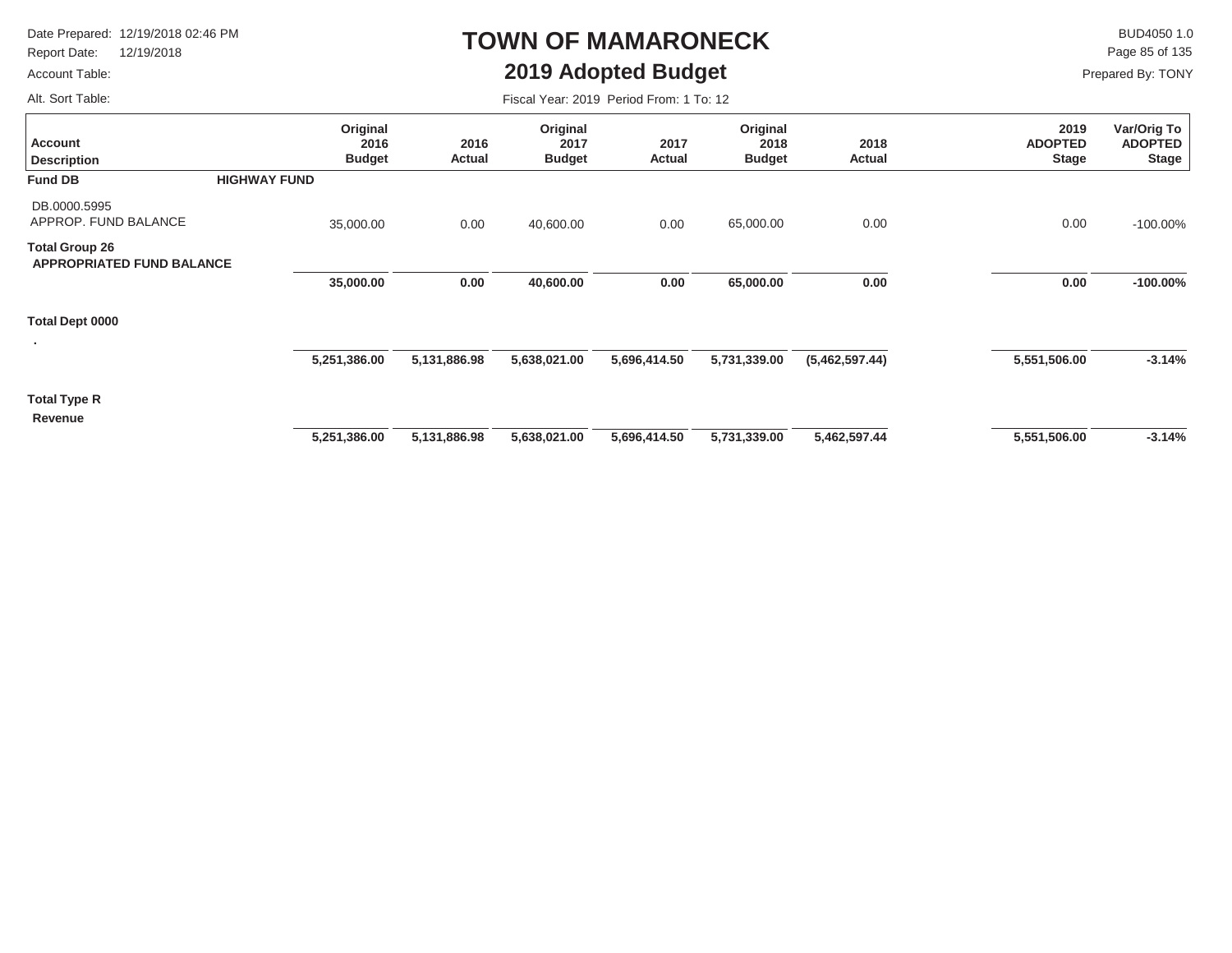Report Date: 12/19/2018

#### Account Table:

Alt. Sort Table:

### **TOWN OF MAMARONECK2019 Adopted Budget**

 $\mathsf{BUD4050}\,1.0$ Prepared By: TONY Page 86 of 135

| <b>Account</b><br><b>Description</b>              | Original<br>2016<br><b>Budget</b> | 2016<br>Actual | Original<br>2017<br><b>Budget</b> | 2017<br><b>Actual</b> | Original<br>2018<br><b>Budget</b> | 2018<br>Actual | 2019<br><b>ADOPTED</b><br><b>Stage</b> | Var/Orig To<br><b>ADOPTED</b><br><b>Stage</b> |
|---------------------------------------------------|-----------------------------------|----------------|-----------------------------------|-----------------------|-----------------------------------|----------------|----------------------------------------|-----------------------------------------------|
| <b>Fund DB</b>                                    | <b>HIGHWAY FUND</b>               |                |                                   |                       |                                   |                |                                        |                                               |
| <b>Dept 5110</b>                                  | <b>ROAD MAINTENANCE</b>           |                |                                   |                       |                                   |                |                                        |                                               |
| DB.5110.1010<br>SALARIES                          | 784,785.00                        | 790,634.92     | 792,790.00                        | 713,563.25            | 801,163.00                        | 773,814.53     | 1,179,893.00                           | 47.27%                                        |
| DB.5110.1012<br><b>CLOTHING ALLOWANCE</b>         | 5,144.00                          | 4,693.50       | 5,144.00                          | 4,243.50              | 4,874.00                          | 4,873.50       | 7,124.00                               | 46.16%                                        |
| DB.5110.1015<br>OVERTIME                          | 30,000.00                         | 45,770.86      | 40,000.00                         | 44,229.34             | 45,000.00                         | 33,162.69      | 65,000.00                              | 44.44%                                        |
| DB.5110.1016<br><b>LONGEVITY PAY</b>              | 9,763.00                          | 9,300.25       | 9,425.00                          | 8,400.25              | 7,600.00                          | 7,600.25       | 11,788.00                              | 55.11%                                        |
| DB.5110.1019<br><b>STIPEND</b>                    | 6,275.00                          | 5,525.00       | 6,275.00                          | 3,175.00              | 3,550.00                          | 2,800.00       | 3,550.00                               | 0.00%                                         |
| DB.5110.1021<br>SALARIES - PART TIME              | 0.00                              | 0.00           | 0.00                              | 0.00                  | 7,500.00                          | 4,942.00       | 15,500.00                              | 106.67%                                       |
| DB.5110.1030<br><b>MEDICAL BUYOUT</b>             | 9,000.00                          | 0.00           | 9,000.00                          | 0.00                  | 0.00                              | 0.00           | 0.00                                   | 0.00%                                         |
| <b>Total Group 1</b><br><b>PERSONNEL SERVICES</b> |                                   |                |                                   |                       |                                   |                |                                        |                                               |
|                                                   | 844,967.00                        | 855,924.53     | 862,634.00                        | 773,611.34            | 869,687.00                        | 827,192.97     | 1,282,855.00                           | $-100.00\%$                                   |
| DB.5110.2102<br>MISCELLANEOUS EQUIPMENT           | 5,000.00                          | 1,806.50       | 5,000.00                          | 5,717.48              | 5,000.00                          | 884.00         | 5,000.00                               | 0.00%                                         |
| DB.5110.2105<br>UNIFORMS-GENERAL                  | 4,320.00                          | 4,347.55       | 4,320.00                          | 4,034.61              | 4,320.00                          | 1,845.87       | 4,320.00                               | 0.00%                                         |
| <b>Total Group 2</b><br><b>EQUIPMENT</b>          |                                   |                |                                   |                       |                                   |                |                                        |                                               |
|                                                   | 9,320.00                          | 6,154.05       | 9,320.00                          | 9,752.09              | 9,320.00                          | 2,729.87       | 9,320.00                               | $-100.00\%$                                   |
| DB.5110.4001<br>TELEPHONE                         | 4,600.00                          | 5,744.61       | 5,300.00                          | 6,460.64              | 0.00                              | 360.00         | 0.00                                   | 0.00%                                         |
| DB.5110.4002<br>SERVICE CONTRACTS                 | 0.00                              | 0.00           | 0.00                              | 0.00                  | 12,000.00                         | 9,358.10       | 12,000.00                              | 0.00%                                         |
| DB.5110.4003<br>ELECTRICITY                       | 20,000.00                         | 15,931.21      | 20,000.00                         | 17,927.37             | 20,000.00                         | 13,410.25      | 20,000.00                              | 0.00%                                         |
| DB.5110.4008<br>WATER                             | 1,000.00                          | 1,326.88       | 1,000.00                          | 1,828.80              | 1,600.00                          | 2,039.13       | 2,500.00                               | 56.25%                                        |
| DB.5110.4010<br>OPERATING SUPPLIES                | 17,000.00                         | 10,588.59      | 20,000.00                         | 18,563.33             | 20,000.00                         | 19,893.23      | 20,000.00                              | 0.00%                                         |
| DB.5110.4017<br>SEMINAR/CONFERENCES               | 1,700.00                          | 2,673.64       | 1,700.00                          | 1,548.78              | 2,000.00                          | 1,488.00       | 2,000.00                               | 0.00%                                         |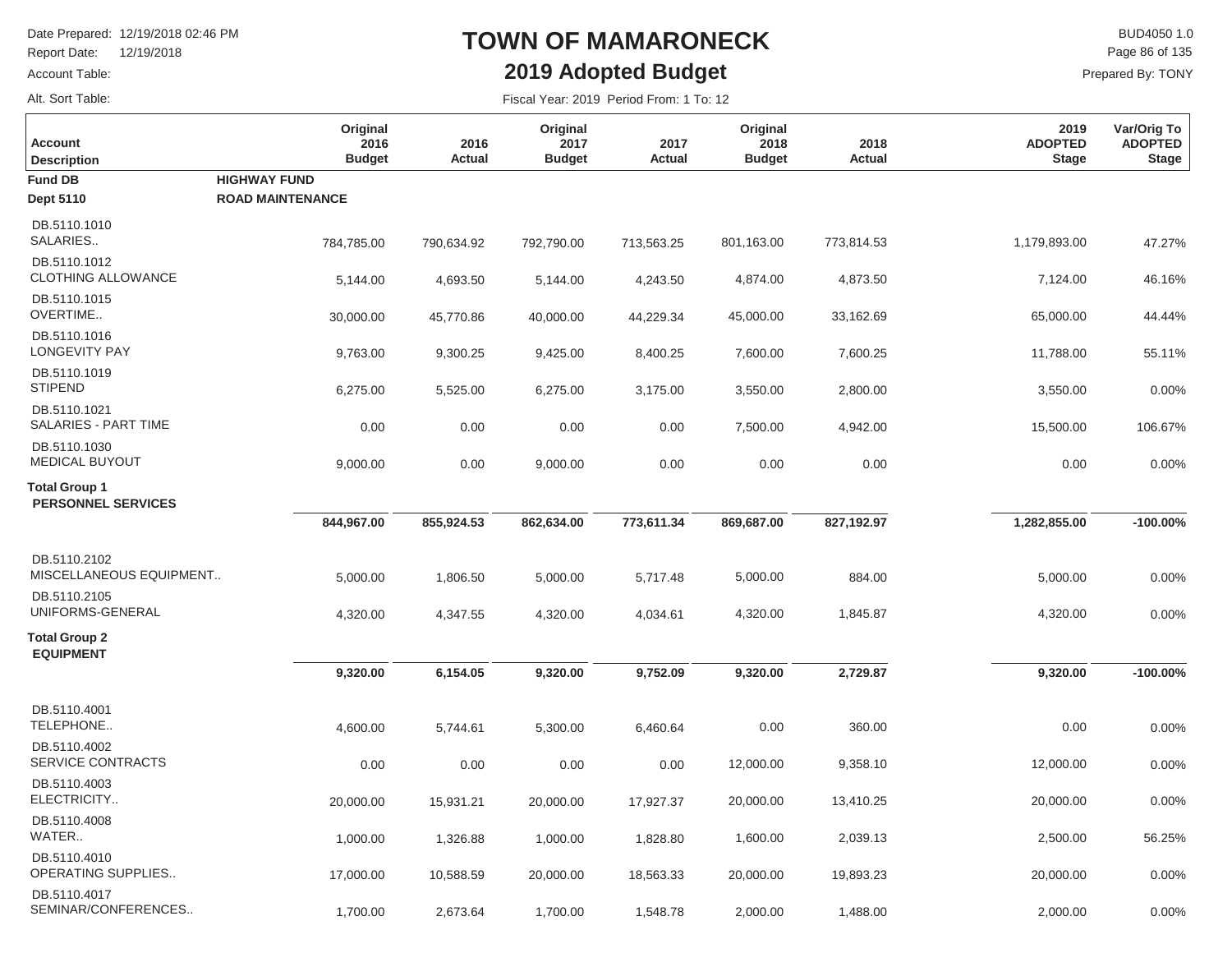**HIGHWAY FUNDROAD MAINTENANCE**

500.00

**Original 2016Budget**

5.00

**2016Actual**

Report Date: 12/19/2018

Account Table:

Alt. Sort Table:

**Fund DBDept 5110**

**Description Account**

DB.5110.4034

MISC. EXPENSE..

### **TOWN OF MAMARONECK2019 Adopted Budget**

 $\mathsf{BUD4050 1.0}$ Prepared By: TONY Page 87 of 135

> **Var/Orig To ADOPTED Stage**

> > -100.00%

0.00

**2019ADOPTEDStage**

Fiscal Year: 2019 Period From: 1 To: 12

0.00

**2017Actual**

500.00

**Original 2018Budget**

13,000.00

5,000.00

60,000.00

0.00

| DB.5110.4050<br>CONTINGENCY                          | 5,000.00  | 0.00      | 13,952.00 | 0.00      | 2,500.00  | 0.00      | 2,500.00  | 0.00%     |
|------------------------------------------------------|-----------|-----------|-----------|-----------|-----------|-----------|-----------|-----------|
| DB.5110.4052<br>REFUND OF TAXES                      | 25,000.00 | 54,827.33 | 25,000.00 | 25,140.93 | 20,000.00 | 45,203.44 | 20,000.00 | 0.00%     |
| DB.5110.4055<br>NATURAL GAS                          | 25,000.00 | 9,595.22  | 20,000.00 | 16,160.91 | 17,000.00 | 16,697.73 | 17,000.00 | 0.00%     |
| DB.5110.4059<br>LIABILITY INSURANCE                  | 68,500.00 | 75,302.32 | 71,000.00 | 78,333.32 | 73,130.00 | 81,541.50 | 84,000.00 | 14.86%    |
| DB.5110.4228<br>CATCH BASIN MAINTENANCE &<br>REPAIRS | 47,000.00 | 41,353.28 | 47,000.00 | 50,029.48 | 55,000.00 | 3,704.86  | 65,000.00 | 18.18%    |
| DB.5110.4229<br>DRAINAGE REPAIRS                     | 15,300.00 | 3,171.53  | 15,300.00 | 3,571.60  | 7,000.00  | 1,154.00  | 7,000.00  | 0.00%     |
| DB.5110.4232<br>PATCHING                             | 27,000.00 | 20,389.84 | 30,000.00 | 19,916.45 | 30,000.00 | 19,081.38 | 25,000.00 | $-16.67%$ |
| DB.5110.4233<br>SIDEWALKS                            | 10,000.00 | 7,657.98  | 8,000.00  | 1,236.61  | 8,000.00  | 5,872.70  | 10,000.00 | 25.00%    |
| DB.5110.4234<br>CURBS                                | 5,000.00  | 688.63    | 4,000.00  | 2,727.13  | 4,000.00  | 1,910.76  | 4,000.00  | 0.00%     |
| DB.5110.4235<br>STREET CLEANING                      | 34,000.00 | 18,800.00 | 34,000.00 | 10,716.00 | 34,000.00 | 25,380.00 | 38,000.00 | 11.76%    |
| DB.5110.4236                                         |           |           |           |           |           |           |           |           |

500.00

**Original 2017Budget**

**Total Group 4 CONTRACTUAL EXPENSE**

DB.5110.4240

BLDG REPAIRS & SUPPLIES..

ORGANIC WASTE DISPOSAL

ROAD WALL REPAIRS..

OUTSIDE SERVICES

DB.5110.4243

DB.5110.4275

**Total Dept 5110 ROAD MAINTENANCE**  **356,577.32** 

12,156.30

27,259.80

62,608.00

391.87

 **407,752.00** 

13,000.00

6,000.00

12,000.00

60,000.00

 **397,600.00 344,180.98** 

9,974.55

152.35

7,275.22

58,722.80

11,000.00

6,000.00

12,000.00

62,000.00

14,000.00

5,000.00

64,000.00

0.00

**-100.00%**

7.69%

0.00%

0.00%

6.67%

**290,771.13 384,730.00 412,000.00**

32,043.88

5,557.17

6,075.00

0.00

0.00

**2018Actual**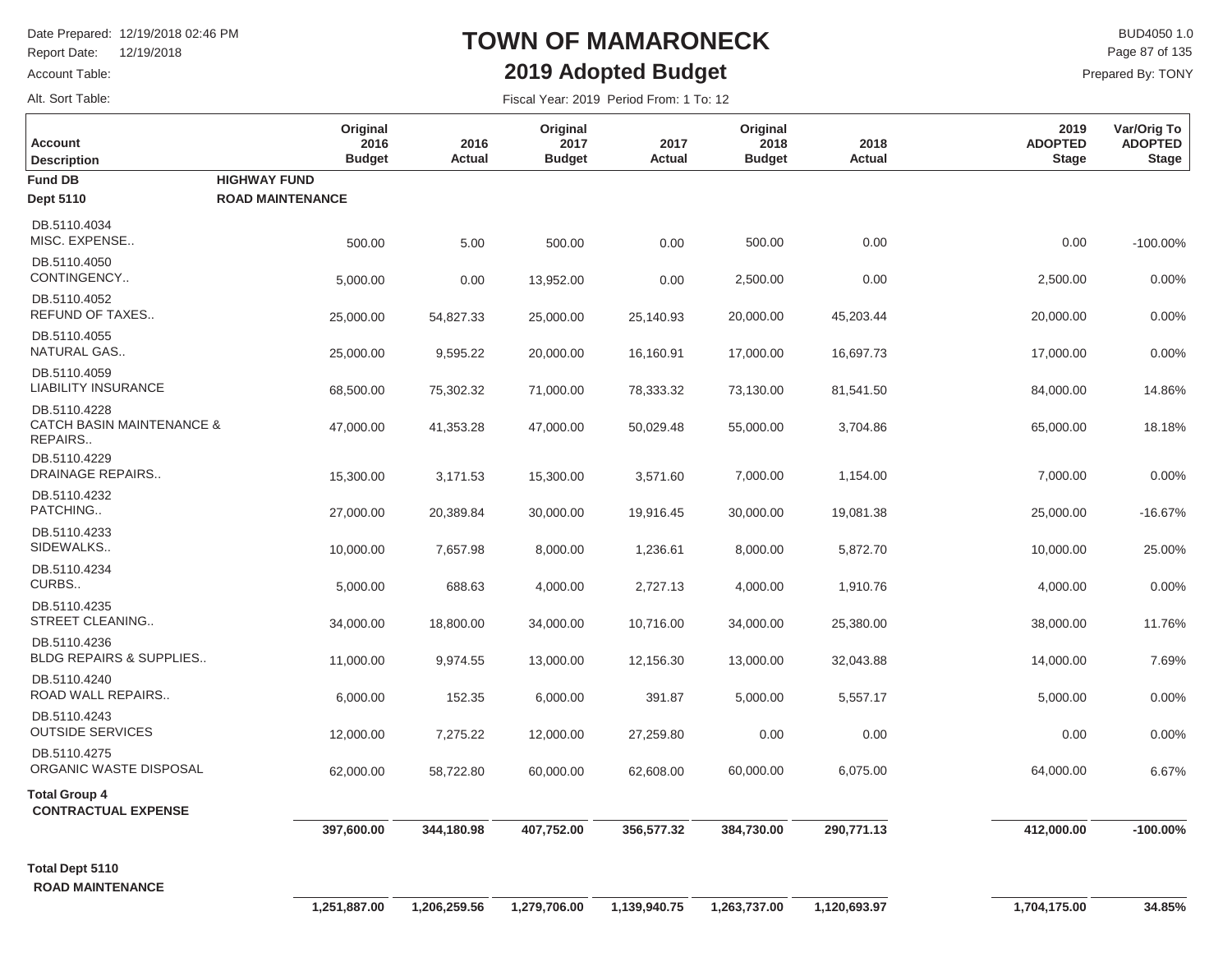Report Date: 12/19/2018

### Account Table:

Alt. Sort Table:

### **TOWN OF MAMARONECK2019 Adopted Budget**

 $\mathsf{BUD4050}\,1.0$ Prepared By: TONY Page 88 of 135

Fiscal Year: 2019 Period From: 1 To: 12

| <b>Account</b><br><b>Description</b> | Original<br>2016<br><b>Budget</b> | 2016<br><b>Actual</b> | Original<br>2017<br><b>Budget</b> | 2017<br>Actual | Original<br>2018<br><b>Budget</b> | 2018<br>Actual | 2019<br><b>ADOPTED</b><br><b>Stage</b> | Var/Orig To<br><b>ADOPTED</b><br><b>Stage</b> |
|--------------------------------------|-----------------------------------|-----------------------|-----------------------------------|----------------|-----------------------------------|----------------|----------------------------------------|-----------------------------------------------|
| <b>Fund DB</b>                       | <b>HIGHWAY FUND</b>               |                       |                                   |                |                                   |                |                                        |                                               |

**Dept 5110**

**ROAD MAINTENANCE**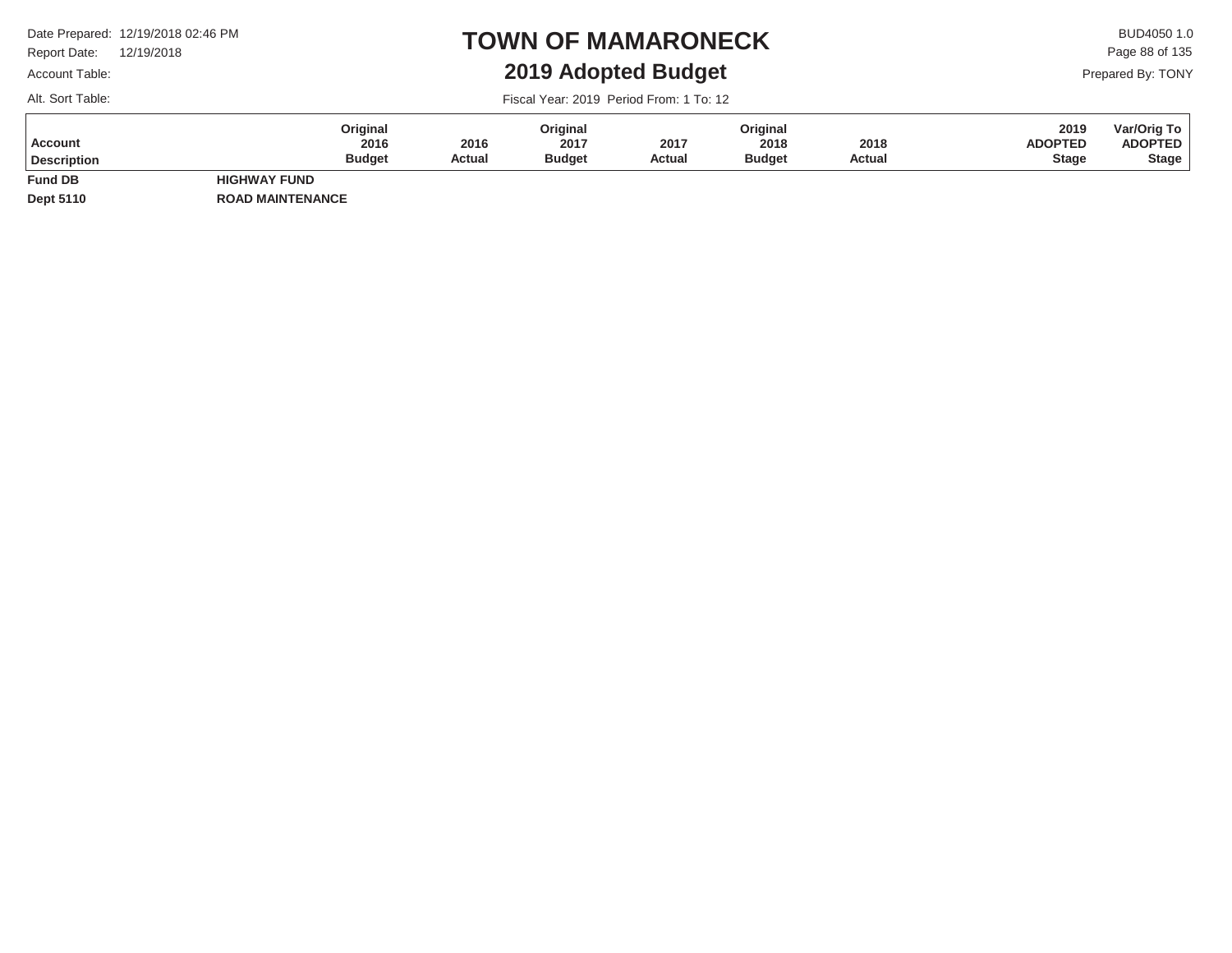Report Date: 12/19/2018

#### Account Table:

Alt. Sort Table:

# **TOWN OF MAMARONECK2019 Adopted Budget**

 $\mathsf{BUD4050 1.0}$ Page 89 of 135

| Fiscal Year: 2019 Period From: 1 To: 12 |  |
|-----------------------------------------|--|
|-----------------------------------------|--|

| <b>Account</b><br><b>Description</b><br><b>Fund DB</b> | Original<br>2016<br><b>Budget</b><br><b>HIGHWAY FUND</b> | 2016<br>Actual | Original<br>2017<br><b>Budget</b> | 2017<br><b>Actual</b> | Original<br>2018<br><b>Budget</b> | 2018<br><b>Actual</b> | 2019<br><b>ADOPTED</b><br><b>Stage</b> | Var/Orig To<br><b>ADOPTED</b><br><b>Stage</b> |
|--------------------------------------------------------|----------------------------------------------------------|----------------|-----------------------------------|-----------------------|-----------------------------------|-----------------------|----------------------------------------|-----------------------------------------------|
| <b>Dept 5130</b>                                       | <b>CENTRAL GARAGE</b>                                    |                |                                   |                       |                                   |                       |                                        |                                               |
| DB.5130.1010<br>SALARIES                               | 350,743.00                                               | 358,430.46     | 362,202.00                        | 369,521.38            | 378,237.00                        | 363,891.73            | 390,258.00                             | 3.18%                                         |
| DB.5130.1012<br><b>CLOTHING ALLOWANCE</b>              | 2,250.00                                                 | 2,250.00       | 2,250.00                          | 2,250.00              | 2,250.00                          | 2,250.00              | 2,250.00                               | 0.00%                                         |
| DB.5130.1014<br><b>TOOL ALLOWANCE</b>                  | 1,500.00                                                 | 1,500.00       | 1,500.00                          | 1,500.00              | 1,500.00                          | 1,500.00              | 1,500.00                               | 0.00%                                         |
| DB.5130.1015<br>OVERTIME                               | 40,000.00                                                | 35,794.67      | 40,000.00                         | 32,823.03             | 40,000.00                         | 32,541.11             | 40,000.00                              | 0.00%                                         |
| DB.5130.1016<br><b>LONGEVITY PAY</b>                   | 3,450.00                                                 | 3,450.00       | 3,450.00                          | 3,450.00              | 3,450.00                          | 3,450.00              | 3,700.00                               | 7.25%                                         |
| DB.5130.1019<br><b>STIPEND</b>                         | 0.00                                                     | 0.00           | 0.00                              | 0.00                  | 2,500.00                          | 2,500.00              | 2,500.00                               | 0.00%                                         |
| DB.5130.1021<br>SALARIES - PART TIME                   | 10,000.00                                                | 16,680.00      | 15,000.00                         | 9,630.00              | 15,000.00                         | 7,800.00              | 15,000.00                              | 0.00%                                         |
| <b>Total Group 1</b><br><b>PERSONNEL SERVICES</b>      |                                                          |                |                                   |                       |                                   |                       |                                        |                                               |
|                                                        | 407,943.00                                               | 418,105.13     | 424,402.00                        | 419,174.41            | 442,937.00                        | 413,932.84            | 455,208.00                             | $-100.00\%$                                   |
| DB.5130.2102<br>MISCELLANEOUS EQUIPMENT                | 10,000.00                                                | 9,254.41       | 10,000.00                         | 22,189.39             | 10,000.00                         | 4,971.09              | 10,000.00                              | 0.00%                                         |
| DB.5130.2105<br>UNIFORMS-GENERAL                       | 2,000.00                                                 | 1,920.84       | 2,000.00                          | 1,699.63              | 2,000.00                          | 991.71                | 2,000.00                               | 0.00%                                         |
| <b>Total Group 2</b><br><b>EQUIPMENT</b>               |                                                          |                |                                   |                       |                                   |                       |                                        |                                               |
|                                                        | 12,000.00                                                | 11,175.25      | 12,000.00                         | 23,889.02             | 12,000.00                         | 5,962.80              | 12,000.00                              | $-100.00\%$                                   |
| DB.5130.4001<br><b>TELEPHONE</b>                       | 360.00                                                   | 360.00         | 360.00                            | 360.00                | 0.00                              | 360.00                | 0.00                                   | 0.00%                                         |
| DB.5130.4004<br>GASOLINE                               | 100,000.00                                               | 51,750.04      | 80,000.00                         | 57,238.67             | 75,000.00                         | 65,353.68             | 75,000.00                              | 0.00%                                         |
| DB.5130.4006<br>DIESEL FUEL                            | 150,000.00                                               | 66,109.60      | 130,000.00                        | 78,443.46             | 120,000.00                        | 86,345.99             | 115,000.00                             | $-4.17%$                                      |
| DB.5130.4010<br>OPERATING SUPPLIES                     | 29,000.00                                                | 21,846.61      | 29,000.00                         | 27,097.57             | 29,000.00                         | 21,516.08             | 30,000.00                              | 3.45%                                         |
| DB.5130.4017<br>SEMINAR/CONFERENCES                    | 1,500.00                                                 | 214.00         | 1,500.00                          | 1,550.26              | 1,500.00                          | 262.00                | 1,500.00                               | 0.00%                                         |
| DB.5130.4018<br><b>COMPUTER SOFTWARE MAINT &amp;</b>   | 4,800.00                                                 | 1,949.95       | 5,700.00                          | 5,470.13              | 5,700.00                          | 4,409.99              | 0.00                                   | $-100.00\%$                                   |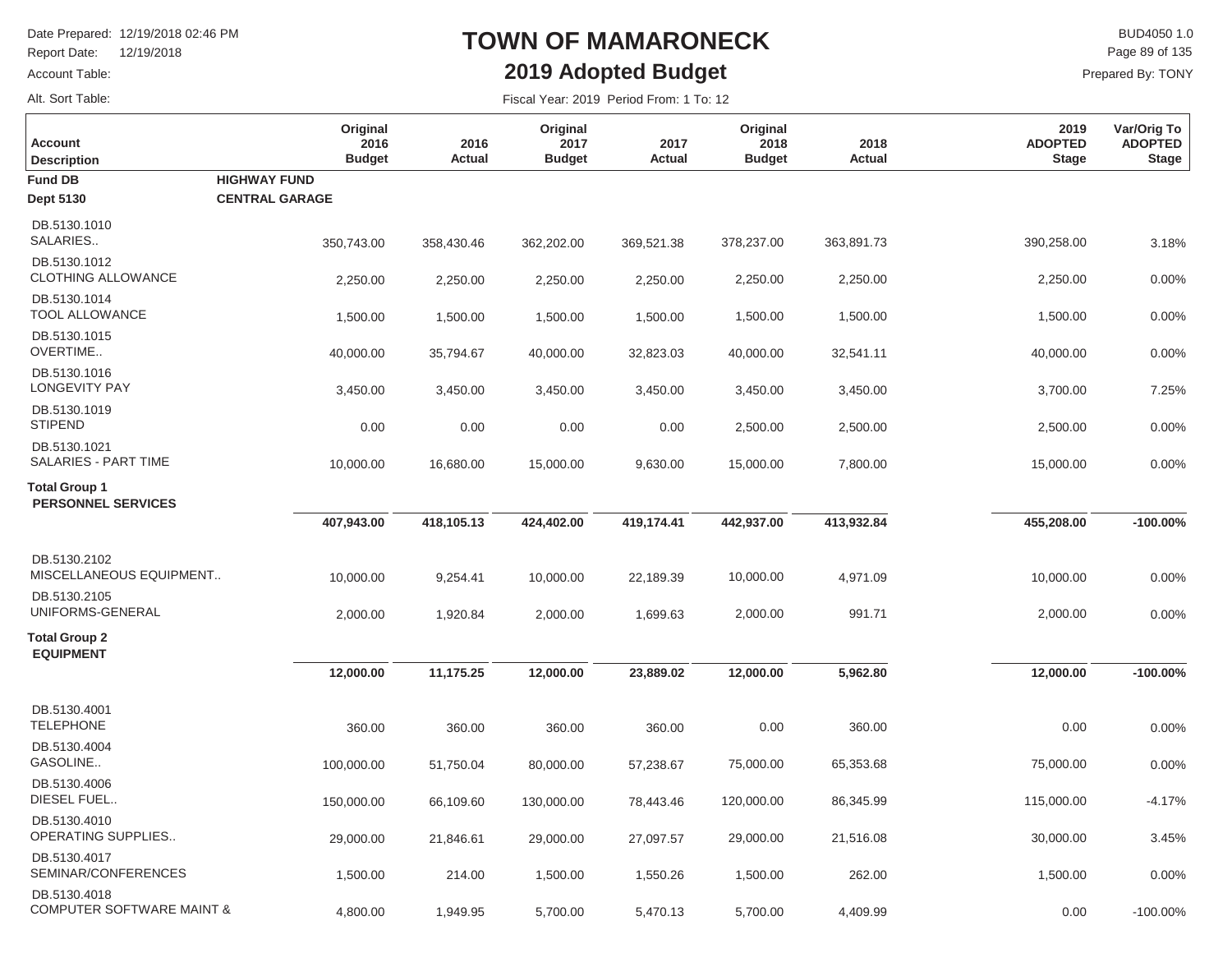Report Date: 12/19/2018

### Account Table:

Alt. Sort Table:

## **TOWN OF MAMARONECK2019 Adopted Budget**

 $\mathsf{BUD4050 1.0}$ Prepared By: TONY Page 90 of 135

| <b>Account</b><br><b>Description</b>               | Original<br>2016<br><b>Budget</b>            | 2016<br>Actual | Original<br>2017<br><b>Budget</b> | 2017<br>Actual | Original<br>2018<br><b>Budget</b> | 2018<br>Actual | 2019<br><b>ADOPTED</b><br><b>Stage</b> | Var/Orig To<br><b>ADOPTED</b><br><b>Stage</b> |
|----------------------------------------------------|----------------------------------------------|----------------|-----------------------------------|----------------|-----------------------------------|----------------|----------------------------------------|-----------------------------------------------|
| <b>Fund DB</b><br><b>Dept 5130</b>                 | <b>HIGHWAY FUND</b><br><b>CENTRAL GARAGE</b> |                |                                   |                |                                   |                |                                        |                                               |
|                                                    |                                              |                |                                   |                |                                   |                |                                        |                                               |
| DB.5130.4033<br>EQUIP, REPAIRS/MAINT               | 5,000.00                                     | 10,345.01      | 6,000.00                          | 7,337.21       | 6,000.00                          | 9,588.65       | 6,000.00                               | 0.00%                                         |
| DB.5130.4050<br>CONTINGENCY                        | 1,000.00                                     | 0.00           | 5,798.00                          | 0.00           | 2,500.00                          | 0.00           | 2,500.00                               | 0.00%                                         |
| DB.5130.4063<br><b>AUTO FLUIDS</b>                 | 17,000.00                                    | 12,806.47      | 17,000.00                         | 14,214.75      | 17,000.00                         | 9,690.82       | 17,000.00                              | 0.00%                                         |
| DB.5130.4237<br><b>AUTO PARTS &amp; SUPPLIES</b>   | 184,000.00                                   | 191,752.05     | 180,000.00                        | 178,342.56     | 180,000.00                        | 164,145.60     | 180,000.00                             | 0.00%                                         |
| DB.5130.4242<br>TIRES                              | 40,000.00                                    | 43,011.15      | 42,000.00                         | 52,049.31      | 45,000.00                         | 37,626.06      | 50,000.00                              | 11.11%                                        |
| DB.5130.4243<br><b>OUTSIDE SERVICES</b>            | 34,000.00                                    | 31,804.74      | 50,000.00                         | 43,269.03      | 50,000.00                         | 38,416.52      | 50,000.00                              | 0.00%                                         |
| DB.5130.4244<br><b>RADIO REPAIRS</b>               | 2,500.00                                     | 1,717.60       | 3,000.00                          | 2,619.27       | 3,000.00                          | 2,549.05       | 4,500.00                               | 50.00%                                        |
| <b>Total Group 4</b><br><b>CONTRACTUAL EXPENSE</b> |                                              |                |                                   |                |                                   |                |                                        |                                               |
|                                                    | 569,160.00                                   | 433,667.22     | 550,358.00                        | 467,992.22     | 534,700.00                        | 440,264.44     | 531,500.00                             | $-100.00\%$                                   |
| <b>Total Dept 5130</b>                             |                                              |                |                                   |                |                                   |                |                                        |                                               |
| <b>CENTRAL GARAGE</b>                              |                                              |                |                                   |                |                                   |                |                                        |                                               |
|                                                    | 989,103.00                                   | 862,947.60     | 986,760.00                        | 911,055.65     | 989,637.00                        | 860,160.08     | 998,708.00                             | 0.92%                                         |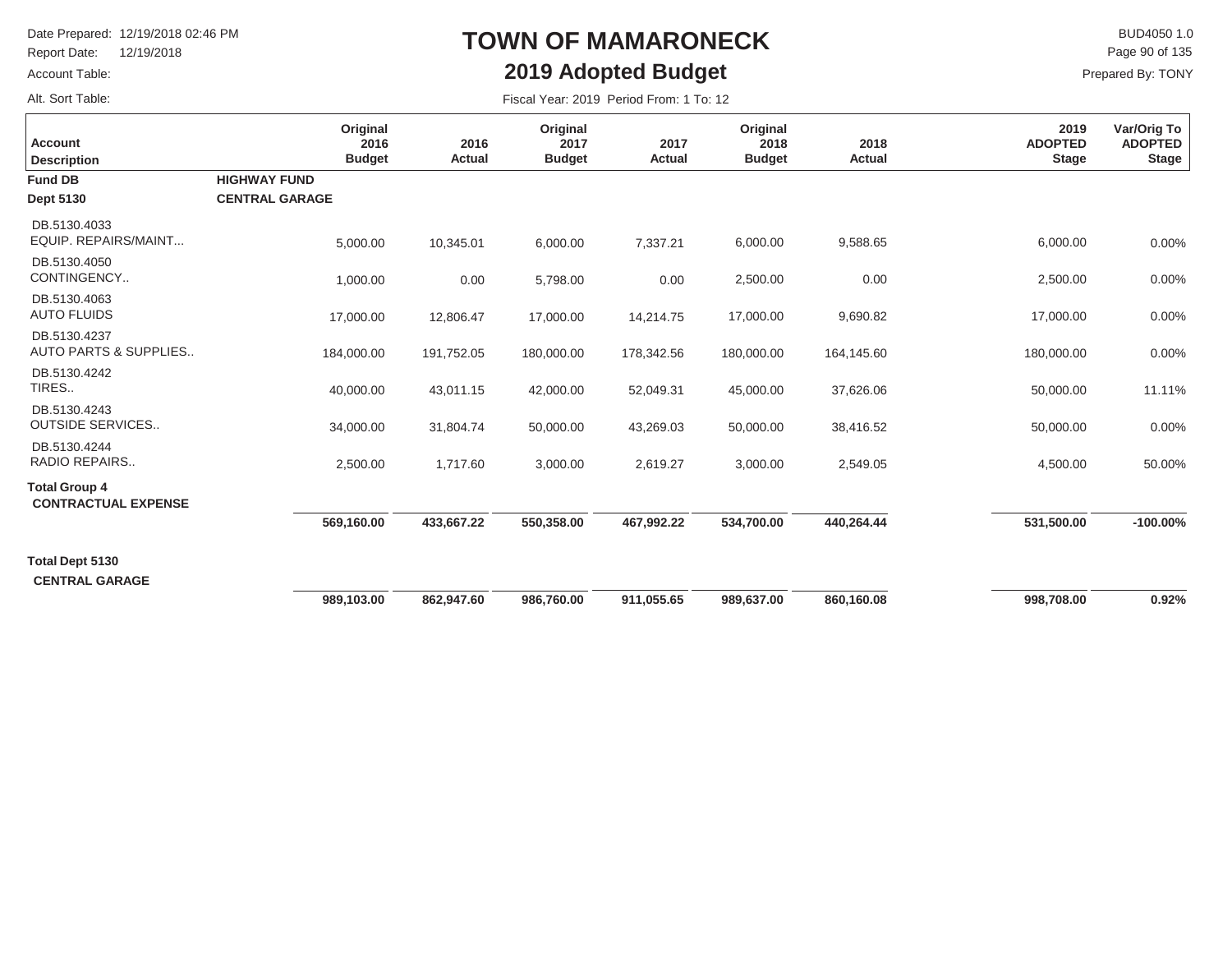Report Date: 12/19/2018

Account Table:

### Alt. Sort Table:

# **TOWN OF MAMARONECK2019 Adopted Budget**

 $\mathsf{BUD4050}\,1.0$ Prepared By: TONY Page 91 of 135

| <b>Account</b><br><b>Description</b>              | Original<br>2016<br><b>Budget</b>                      | 2016<br>Actual | Original<br>2017<br><b>Budget</b> | 2017<br><b>Actual</b> | Original<br>2018<br><b>Budget</b> | 2018<br>Actual | 2019<br><b>ADOPTED</b><br><b>Stage</b> | Var/Orig To<br><b>ADOPTED</b><br><b>Stage</b> |
|---------------------------------------------------|--------------------------------------------------------|----------------|-----------------------------------|-----------------------|-----------------------------------|----------------|----------------------------------------|-----------------------------------------------|
| <b>Fund DB</b><br><b>Dept 5140</b>                | <b>HIGHWAY FUND</b><br><b>PARKS / TREE MAINTENANCE</b> |                |                                   |                       |                                   |                |                                        |                                               |
| DB.5140.1010<br>SALARIES                          | 323,899.00                                             | 325,841.59     | 329,887.00                        | 350,736.38            | 345,850.00                        | 335,568.57     | 0.00                                   | $-100.00\%$                                   |
| DB.5140.1012<br><b>CLOTHING ALLOWANCE</b>         | 2,250.00                                               | 2,700.00       | 2,250.00                          | 2,700.00              | 2,250.00                          | 2,250.00       | 0.00                                   | $-100.00\%$                                   |
| DB.5140.1015<br>OVERTIME                          | 13,000.00                                              | 42,997.33      | 15,000.00                         | 46,064.95             | 15,000.00                         | 109,838.12     | 0.00                                   | $-100.00\%$                                   |
| DB.5140.1016<br><b>LONGEVITY PAY</b>              | 3,150.00                                               | 3,150.00       | 3,275.00                          | 3,275.00              | 3,275.00                          | 3,275.00       | 0.00                                   | $-100.00\%$                                   |
| DB.5140.1019<br><b>STIPEND</b>                    | 750.00                                                 | 750.00         | 750.00                            | 750.00                | 750.00                            | 750.00         | 0.00                                   | $-100.00\%$                                   |
| DB.5140.1021<br>SALARIES - PART TIME              | 18,000.00                                              | 9,805.50       | 18,000.00                         | 23,892.00             | 8,000.00                          | 0.00           | 0.00                                   | $-100.00\%$                                   |
| DB.5140.1030<br><b>MEDICAL BUYOUT</b>             | 0.00                                                   | 4,000.00       | 0.00                              | 4,000.00              | 0.00                              | 0.00           | 0.00                                   | 0.00%                                         |
| <b>Total Group 1</b><br><b>PERSONNEL SERVICES</b> |                                                        |                |                                   |                       |                                   |                |                                        |                                               |
|                                                   | 361,049.00                                             | 389,244.42     | 369,162.00                        | 431,418.33            | 375,125.00                        | 451,681.69     | 0.00                                   | $-100.00\%$                                   |
| DB.5140.2102<br>MISCELLANEOUS EQUIPMENT           | 10,000.00                                              | 8,592.02       | 10,000.00                         | 10,114.14             | 10,000.00                         | 3,047.34       | 10,000.00                              | 0.00%                                         |
| DB.5140.2105<br>UNIFORMS-GENERAL                  | 2,400.00                                               | 2,103.77       | 2,400.00                          | 1,423.99              | 2,400.00                          | 789.77         | 2,400.00                               | 0.00%                                         |
| <b>Total Group 2</b><br><b>EQUIPMENT</b>          |                                                        |                |                                   |                       |                                   |                |                                        |                                               |
|                                                   | 12,400.00                                              | 10,695.79      | 12,400.00                         | 11,538.13             | 12,400.00                         | 3,837.11       | 12,400.00                              | $-100.00\%$                                   |
| DB.5140.4001<br>TELEPHONE                         | 800.00                                                 | 783.40         | 800.00                            | 834.00                | 0.00                              | 0.00           | 0.00                                   | 0.00%                                         |
| DB.5140.4002<br>SERVICE CONTRACTS                 | 10,650.00                                              | 14,599.94      | 15,000.00                         | 11,361.21             | 15,000.00                         | 11,147.00      | 18,000.00                              | 20.00%                                        |
| DB.5140.4003<br>ELECTRICITY                       | 3,000.00                                               | 2,746.18       | 3,000.00                          | 2,885.88              | 3,000.00                          | 2,530.40       | 3,000.00                               | 0.00%                                         |
| DB.5140.4005<br><b>HEATING FUEL</b>               | 6,500.00                                               | 2,786.56       | 5,000.00                          | 4,264.18              | 5,000.00                          | 5,629.80       | 5,000.00                               | 0.00%                                         |
| DB.5140.4008<br>WATER                             | 4,000.00                                               | 6,779.67       | 5,500.00                          | 5,411.83              | 7,000.00                          | 4,414.86       | 7,000.00                               | 0.00%                                         |
| DB.5140.4010<br>OPERATING SUPPLIES                | 19,000.00                                              | 13,868.41      | 19,000.00                         | 12,628.09             | 17,000.00                         | 16,883.05      | 17,000.00                              | 0.00%                                         |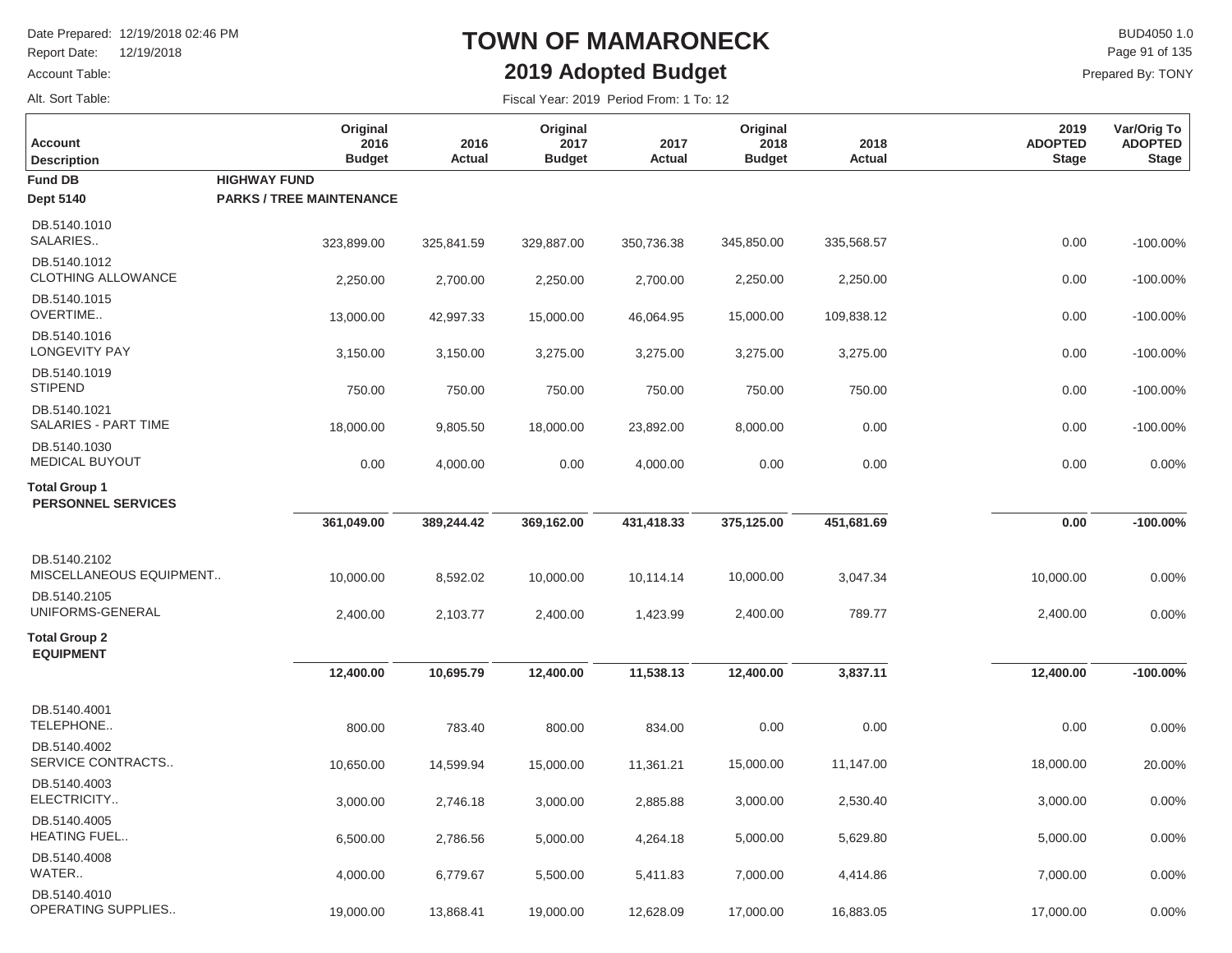Report Date: 12/19/2018

#### Account Table:

Alt. Sort Table:

# **TOWN OF MAMARONECK2019 Adopted Budget**

 $\mathsf{BUD4050 1.0}$ Page 92 of 135

| <b>Account</b><br><b>Description</b>                      | Original<br>2016<br><b>Budget</b>                      | 2016<br>Actual | Original<br>2017<br><b>Budget</b> | 2017<br>Actual | Original<br>2018<br><b>Budget</b> | 2018<br>Actual | 2019<br><b>ADOPTED</b><br><b>Stage</b> | Var/Orig To<br><b>ADOPTED</b><br><b>Stage</b> |
|-----------------------------------------------------------|--------------------------------------------------------|----------------|-----------------------------------|----------------|-----------------------------------|----------------|----------------------------------------|-----------------------------------------------|
| <b>Fund DB</b><br>Dept 5140                               | <b>HIGHWAY FUND</b><br><b>PARKS / TREE MAINTENANCE</b> |                |                                   |                |                                   |                |                                        |                                               |
| DB.5140.4017<br>SEMINAR/CONFERENCES                       | 900.00                                                 | 790.00         | 900.00                            | 2,010.00       | 1,500.00                          | 1,525.00       | 1,500.00                               | 0.00%                                         |
| DB.5140.4050<br>CONTINGENCY                               | 1,000.00                                               | 0.00           | 7,000.00                          | 0.00           | 1,500.00                          | 0.00           | 1,500.00                               | 0.00%                                         |
| DB.5140.4243<br><b>OUTSIDE SERVICES</b>                   | 20,000.00                                              | 24,153.90      | 22,000.00                         | 21,197.84      | 22,000.00                         | 42,225.89      | 25,000.00                              | 13.64%                                        |
| DB.5140.4245<br><b>EQUIP REPAIRS/PARTS</b>                | 4,000.00                                               | 2,529.38       | 4,000.00                          | 235.50         | 3,000.00                          | 125.00         | 3,000.00                               | 0.00%                                         |
| DB.5140.4246<br><b>BLDG MAINT &amp; SUPPLIES</b>          | 3,000.00                                               | 1,604.25       | 3,000.00                          | 1,832.12       | 3,000.00                          | 1,012.77       | 3,000.00                               | 0.00%                                         |
| DB.5140.4247<br><b>SEWER TAX</b>                          | 5,000.00                                               | 3,208.81       | 5,000.00                          | 4,786.79       | 5,000.00                          | 4,638.57       | 5,000.00                               | 0.00%                                         |
| DB.5140.4248<br>EXTERMINATING                             | 2,000.00                                               | 1,740.00       | 2,500.00                          | 1,789.50       | 2,500.00                          | 1,068.50       | 2,500.00                               | $0.00\%$                                      |
| <b>Total Group 4</b><br><b>CONTRACTUAL EXPENSE</b>        |                                                        |                |                                   |                |                                   |                |                                        |                                               |
|                                                           | 79,850.00                                              | 75,590.50      | 92,700.00                         | 69,236.94      | 85,500.00                         | 91,200.84      | 91,500.00                              | $-100.00\%$                                   |
| <b>Total Dept 5140</b><br><b>PARKS / TREE MAINTENANCE</b> |                                                        |                |                                   |                |                                   |                |                                        |                                               |
|                                                           | 453,299.00                                             | 475,530.71     | 474,262.00                        | 512,193.40     | 473,025.00                        | 546,719.64     | 103,900.00                             | $-78.03%$                                     |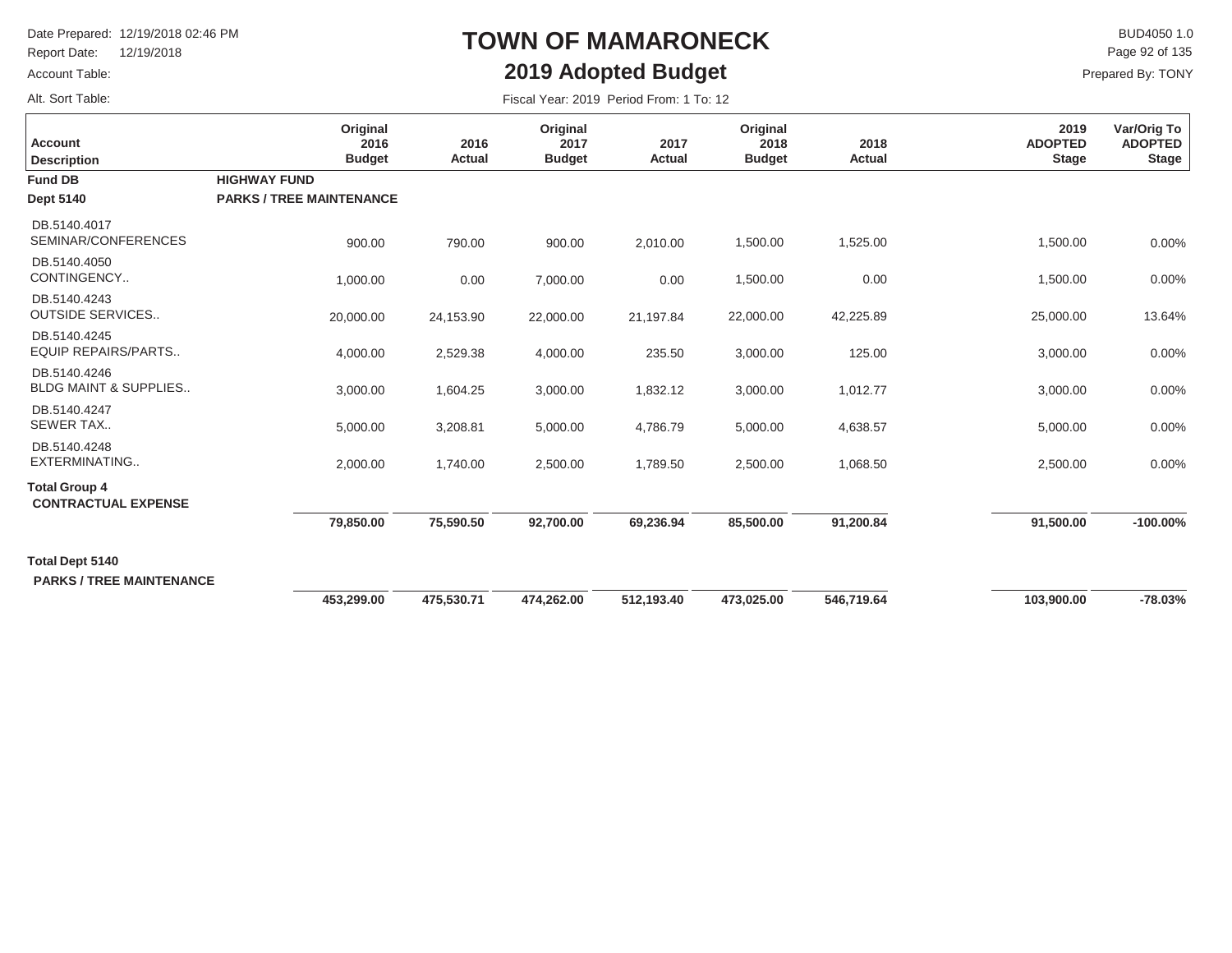Report Date: 12/19/2018

#### Account Table:

Alt. Sort Table:

# **TOWN OF MAMARONECK2019 Adopted Budget**

 $\mathsf{BUD4050 1.0}$ Page 93 of 135

| Fiscal Year: 2019 Period From: 1 To: 12 |  |  |  |  |  |
|-----------------------------------------|--|--|--|--|--|
|-----------------------------------------|--|--|--|--|--|

| <b>Account</b><br><b>Description</b>               |                     | Original<br>2016<br><b>Budget</b> | 2016<br><b>Actual</b> | Original<br>2017<br><b>Budget</b> | 2017<br><b>Actual</b> | Original<br>2018<br><b>Budget</b> | 2018<br><b>Actual</b> | 2019<br><b>ADOPTED</b><br><b>Stage</b> | Var/Orig To<br><b>ADOPTED</b><br><b>Stage</b> |
|----------------------------------------------------|---------------------|-----------------------------------|-----------------------|-----------------------------------|-----------------------|-----------------------------------|-----------------------|----------------------------------------|-----------------------------------------------|
| <b>Fund DB</b>                                     | <b>HIGHWAY FUND</b> |                                   |                       |                                   |                       |                                   |                       |                                        |                                               |
| <b>Dept 5142</b>                                   | <b>SNOW REMOVAL</b> |                                   |                       |                                   |                       |                                   |                       |                                        |                                               |
| DB.5142.1015<br>OVERTIME                           |                     | 135,000.00                        | 103,098.85            | 135,000.00                        | 157,679.90            | 145,000.00                        | 106,440.37            | 145,000.00                             | 0.00%                                         |
| <b>Total Group 1</b><br><b>PERSONNEL SERVICES</b>  |                     |                                   |                       |                                   |                       |                                   |                       |                                        |                                               |
|                                                    |                     | 135,000.00                        | 103,098.85            | 135,000.00                        | 157,679.90            | 145,000.00                        | 106,440.37            | 145,000.00                             | $-100.00\%$                                   |
| DB.5142.2102<br>MISCELLANEOUS EQUIPMENT            |                     | 5,000.00                          | 309.75                | 5,000.00                          | 2,754.00              | 5,000.00                          | 0.00                  | 5,000.00                               | 0.00%                                         |
| <b>Total Group 2</b><br><b>EQUIPMENT</b>           |                     |                                   |                       |                                   |                       |                                   |                       |                                        |                                               |
|                                                    |                     | 5,000.00                          | 309.75                | 5,000.00                          | 2,754.00              | 5,000.00                          | 0.00                  | 5,000.00                               | $-100.00\%$                                   |
| DB.5142.4002<br><b>SERVICE CONTRACTS</b>           |                     | 10,000.00                         | 0.00                  | 10,000.00                         | 8,203.44              | 10,000.00                         | 0.00                  | 10,000.00                              | 0.00%                                         |
| DB.5142.4245<br><b>EQUIP REPAIRS/PARTS</b>         |                     | 10,000.00                         | 24,292.08             | 14,000.00                         | 13,641.43             | 18,000.00                         | 6,508.34              | 18,000.00                              | 0.00%                                         |
| DB.5142.4250<br>ROCK SALT/CALCIUM                  |                     | 135,000.00                        | 134,013.53            | 150,000.00                        | 184, 163.83           | 150,000.00                        | 161,083.56            | 150,000.00                             | 0.00%                                         |
| <b>Total Group 4</b><br><b>CONTRACTUAL EXPENSE</b> |                     |                                   |                       |                                   |                       |                                   |                       |                                        |                                               |
|                                                    |                     | 155,000.00                        | 158,305.61            | 174,000.00                        | 206,008.70            | 178,000.00                        | 167,591.90            | 178,000.00                             | $-100.00\%$                                   |
| <b>Total Dept 5142</b>                             |                     |                                   |                       |                                   |                       |                                   |                       |                                        |                                               |
| <b>SNOW REMOVAL</b>                                |                     |                                   |                       |                                   |                       |                                   |                       |                                        |                                               |
|                                                    |                     | 295,000.00                        | 261,714.21            | 314,000.00                        | 366,442.60            | 328,000.00                        | 274,032.27            | 328,000.00                             | 0.00%                                         |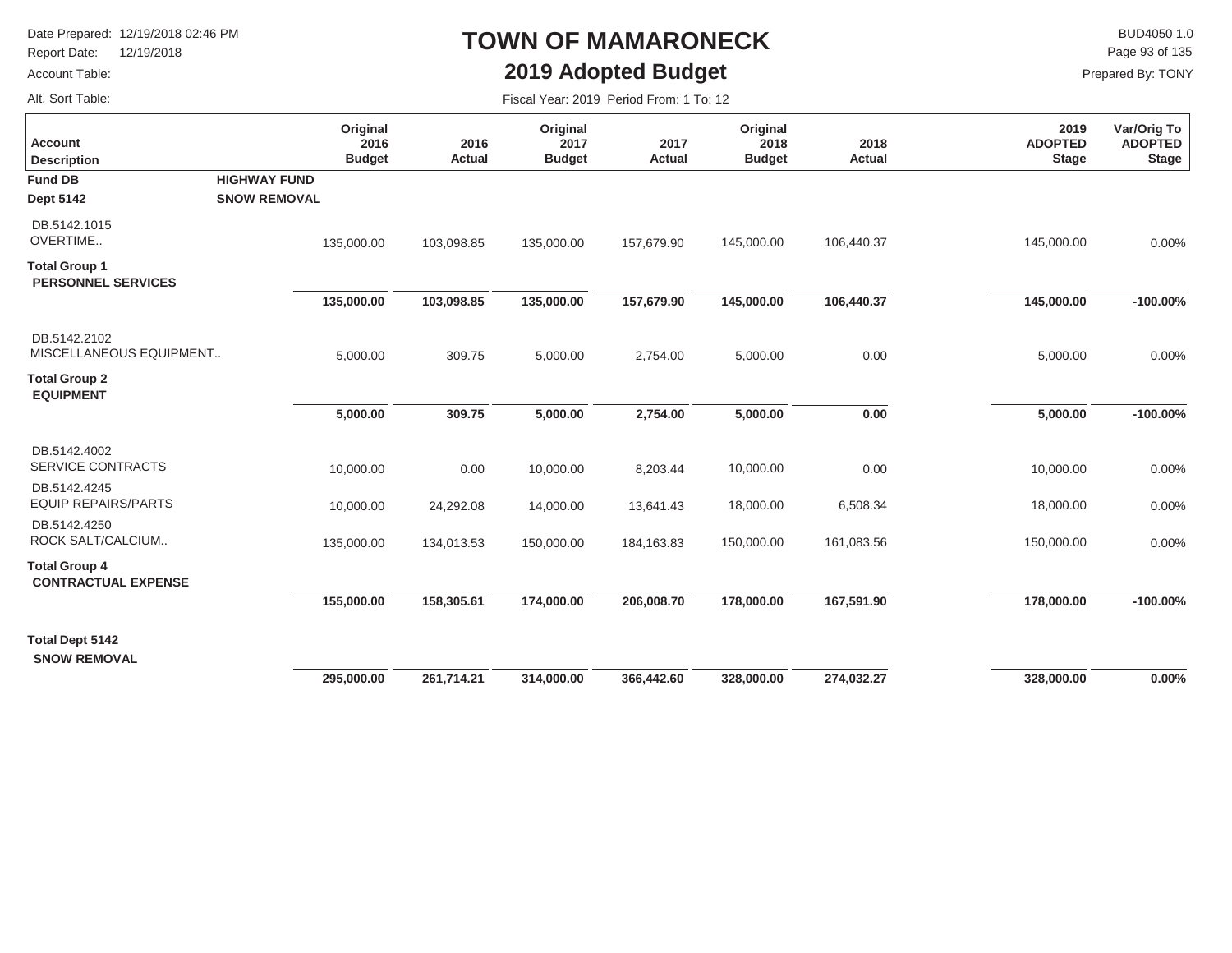Report Date: 12/19/2018

Account Table:

### Alt. Sort Table:

# **TOWN OF MAMARONECK2019 Adopted Budget**

 $\mathsf{BUD4050}\,1.0$ Page 94 of 135

| Fiscal Year: 2019 Period From: 1 To: 12 |  |  |  |
|-----------------------------------------|--|--|--|
|-----------------------------------------|--|--|--|

| Account<br><b>Description</b>                    | Original<br>2016<br><b>Budget</b> | 2016<br>Actual | Original<br>2017<br><b>Budget</b> | 2017<br><b>Actual</b> | Original<br>2018<br><b>Budget</b> | 2018<br><b>Actual</b> | 2019<br><b>ADOPTED</b><br><b>Stage</b> | Var/Orig To<br><b>ADOPTED</b><br><b>Stage</b> |
|--------------------------------------------------|-----------------------------------|----------------|-----------------------------------|-----------------------|-----------------------------------|-----------------------|----------------------------------------|-----------------------------------------------|
| <b>Fund DB</b>                                   | <b>HIGHWAY FUND</b>               |                |                                   |                       |                                   |                       |                                        |                                               |
| <b>Dept 9000</b>                                 | <b>EMPLOYEE BENEFITS</b>          |                |                                   |                       |                                   |                       |                                        |                                               |
| DB.9000.9010<br><b>STATE RETIREMENT</b>          | 265,000.00                        | 279,092.09     | 275,000.00                        | 268,110.63            | 260,000.00                        | 269,654.07            | 270,000.00                             | 3.85%                                         |
| DB.9000.9030<br>F.I.C.A. / MED                   | 134,000.00                        | 133,825.77     | 140,000.00                        | 134,959.33            | 140,000.00                        | 135,381.92            | 145,000.00                             | 3.57%                                         |
| DB.9000.9035<br><b>COMMUTER TAX</b>              | 6,000.00                          | 5,929.95       | 6,200.00                          | 5,998.06              | 6,200.00                          | 6,018.70              | 6,500.00                               | 4.84%                                         |
| DB.9000.9040<br>WORKERS COMPENSATION             | 226,725.00                        | 222,178.00     | 306,000.00                        | 316,833.00            | 335,000.00                        | 339,886.00            | 275,000.00                             | $-17.91%$                                     |
| DB.9000.9045<br>LIFE INSURANCE                   | 3,500.00                          | 3,242.47       | 3,500.00                          | 3,416.25              | 3,500.00                          | 3,544.19              | 3,500.00                               | 0.00%                                         |
| DB.9000.9050<br>UNEMPLOYMENT INSURANCE           | 2,000.00                          | 0.00           | 2,000.00                          | 0.00                  | 2,000.00                          | 0.00                  | 2,000.00                               | 0.00%                                         |
| DB.9000.9055<br><b>DISABILITY INSURANCE</b>      | 3,200.00                          | 3,078.00       | 3,200.00                          | 2,980.80              | 3,200.00                          | 2,308.50              | 3,200.00                               | 0.00%                                         |
| DB.9000.9060<br><b>HEALTH INSURANCE</b>          | 607,300.00                        | 634,593.70     | 695,000.00                        | 684,737.57            | 785,000.00                        | 760,719.28            | 790,000.00                             | 0.64%                                         |
| DB.9000.9065<br>MEDICARE PART B REIMBURSEMENT    | 25,200.00                         | 24,550.40      | 28,000.00                         | 26,542.80             | 28,000.00                         | 31,638.60             | 35,000.00                              | 25.00%                                        |
| DB.9000.9070<br>DENTAL INSURANCE                 | 25,000.00                         | 24,938.39      | 25,000.00                         | 24,000.30             | 25,000.00                         | 26,134.11             | 26,000.00                              | 4.00%                                         |
| DB.9000.9089<br>OPTICAL INSURANCE                | 8,000.00                          | 7,938.35       | 7,500.00                          | 7,466.56              | 7,500.00                          | 8,314.42              | 7,500.00                               | 0.00%                                         |
| DB.9000.9090<br><b>EMPLOYEE WELLNESS PROGRAM</b> | 0.00                              | 0.00           | 0.00                              | 1,183.97              | 4,950.00                          | 1,053.00              | 2,200.00                               | $-55.56%$                                     |
| <b>Total Group 8</b><br><b>BENEFITS</b>          |                                   |                |                                   |                       |                                   |                       |                                        |                                               |
|                                                  | 1,305,925.00                      | 1,339,367.12   | 1,491,400.00                      | 1,476,229.27          | 1,600,350.00                      | 1,584,652.79          | 1,565,900.00                           | $-100.00\%$                                   |
| <b>Total Dept 9000</b>                           |                                   |                |                                   |                       |                                   |                       |                                        |                                               |
| <b>EMPLOYEE BENEFITS</b>                         |                                   |                |                                   |                       |                                   |                       |                                        |                                               |
|                                                  | 1,305,925.00                      | 1,339,367.12   | 1,491,400.00                      | 1,476,229.27          | 1,600,350.00                      | 1,584,652.79          | 1,565,900.00                           | $-2.15%$                                      |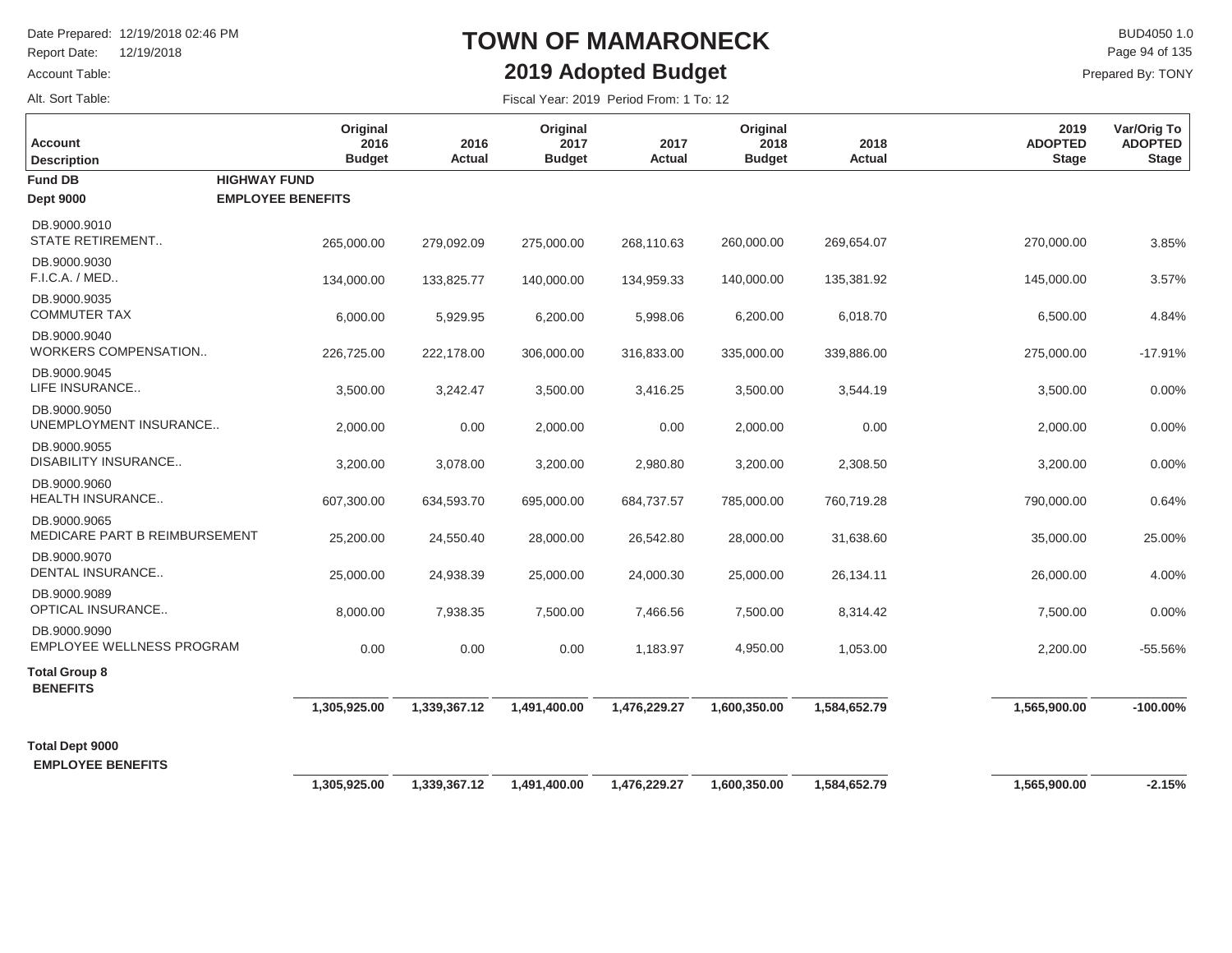Report Date: 12/19/2018

### Account Table:

Alt. Sort Table:

### **TOWN OF MAMARONECK2019 Adopted Budget**

 $\mathsf{BUD4050}\,1.0$ Page 95 of 135

Prepared By: TONY

| <b>Account</b><br><b>Description</b>                     | Original<br>2016<br><b>Budget</b> | 2016<br><b>Actual</b> | Original<br>2017<br><b>Budget</b> | 2017<br><b>Actual</b> | Original<br>2018<br><b>Budget</b> | 2018<br>Actual | 2019<br><b>ADOPTED</b><br><b>Stage</b> | Var/Orig To<br><b>ADOPTED</b><br><b>Stage</b> |
|----------------------------------------------------------|-----------------------------------|-----------------------|-----------------------------------|-----------------------|-----------------------------------|----------------|----------------------------------------|-----------------------------------------------|
| <b>Fund DB</b>                                           | <b>HIGHWAY FUND</b>               |                       |                                   |                       |                                   |                |                                        |                                               |
| <b>Dept 9900</b>                                         | <b>INTERFUND TRANSFERS</b>        |                       |                                   |                       |                                   |                |                                        |                                               |
| DB.9900.9950<br>TRANSFER TO CAPITAL PROJ                 | 85,000.00                         | 94,995.00             | 125,600.00                        | 531,476.90            | 115,000.00                        | 115,000.00     | 90,500.00                              | $-21.30%$                                     |
| <b>Total Group 9</b><br><b>TRANSFERS OUT</b>             |                                   |                       |                                   |                       |                                   |                |                                        |                                               |
|                                                          | 85,000.00                         | 94,995.00             | 125,600.00                        | 531,476.90            | 115,000.00                        | 115,000.00     | 90,500.00                              | $-100.00\%$                                   |
| DB.9900.9960<br>TRANSFER TO DEBT - PRINCIPAL             | 669,015.00                        | 669,015.00            | 760,697.00                        | 760,697.00            | 775,682.00                        | 811,876.00     | 585,039.00                             | $-24.58%$                                     |
| DB.9900.9970<br><b>TRANSFER TO DEBT - INTEREST</b>       | 190,457.00                        | 190,457.38            | 205,596.00                        | 205,596.36            | 185,908.00                        | 131,529.09     | 175,284.00                             | $-5.71%$                                      |
| <b>Total Group 90</b><br><b>TRANSFERS - DEBT SERVICE</b> |                                   |                       |                                   |                       |                                   |                |                                        |                                               |
|                                                          | 859,472.00                        | 859,472.38            | 966,293.00                        | 966,293.36            | 961,590.00                        | 943,405.09     | 760,323.00                             | $-100.00\%$                                   |
| <b>Total Dept 9900</b><br><b>INTERFUND TRANSFERS</b>     |                                   |                       |                                   |                       |                                   |                |                                        |                                               |
|                                                          | 944,472.00                        | 954,467.38            | 1,091,893.00                      | 1,497,770.26          | 1,076,590.00                      | 1,058,405.09   | 850,823.00                             | $-20.97%$                                     |
| <b>Total Type E</b><br><b>Expense</b>                    |                                   |                       |                                   |                       |                                   |                |                                        |                                               |
|                                                          | 5,239,686.00                      | 5,100,286.58          | 5,638,021.00                      | 5,903,631.93          | 5,731,339.00                      | 5,444,663.84   | 5,551,506.00                           | $-3.14%$                                      |
| <b>Total Fund DB</b><br><b>HIGHWAY FUND</b>              |                                   |                       |                                   |                       |                                   |                |                                        |                                               |
|                                                          | 11,700.00                         | 31,600.40             | 0.00                              | (207, 217.43)         | 0.00                              | 17,933.60      | 0.00                                   | 0.00%                                         |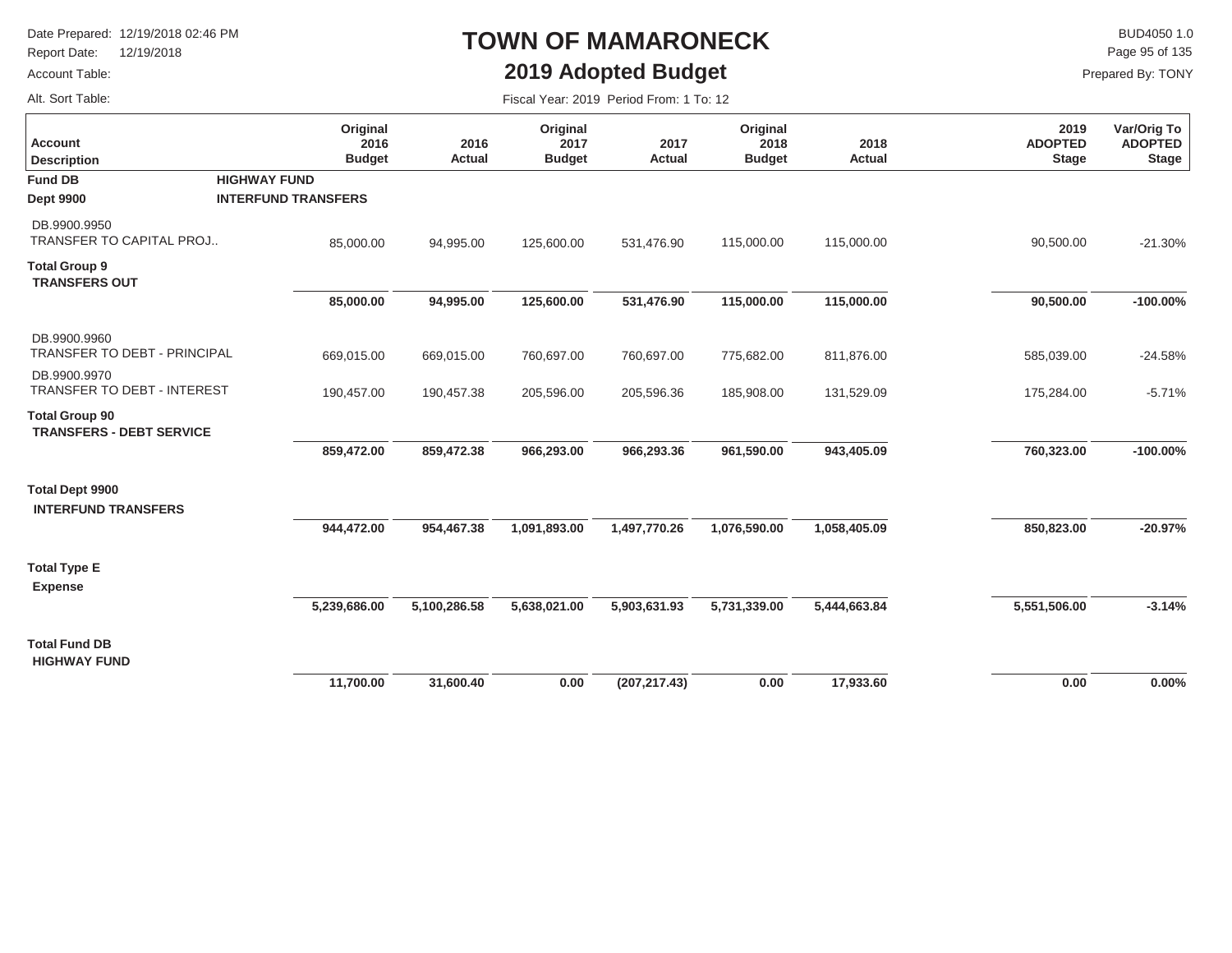Report Date: 12/19/2018

#### Account Table:

### **TOWN OF MAMARONECK2019 Adopted Budget**

Fiscal Year: 2019 Period From: 1 To: 12

 $\mathsf{BUD4050}\,1.0$ Page 96 of 135

Prepared By: TONY

Alt. Sort Table:

É

| <b>Account</b><br><b>Description</b>                        | Original<br>2016<br><b>Budget</b> | 2016<br>Actual | Original<br>2017<br><b>Budget</b> | 2017<br><b>Actual</b> | Original<br>2018<br><b>Budget</b> | 2018<br><b>Actual</b> | 2019<br><b>ADOPTED</b><br><b>Stage</b> | Var/Orig To<br><b>ADOPTED</b><br><b>Stage</b> |
|-------------------------------------------------------------|-----------------------------------|----------------|-----------------------------------|-----------------------|-----------------------------------|-----------------------|----------------------------------------|-----------------------------------------------|
| <b>Fund SF</b>                                              | <b>FIRE DISTRICT</b>              |                |                                   |                       |                                   |                       |                                        |                                               |
| SF.0000.1001<br><b>REAL PROPERTY TAXES</b>                  | 3,229,121.00                      | 3,217,324.28   | 3,604,815.00                      | 3,598,698.95          | 3,793,648.00                      | 3,792,083.20          | 3,878,973.00                           | 2.25%                                         |
| <b>Total Group 10</b><br><b>REAL PROPERTY TAXES</b>         |                                   |                |                                   |                       |                                   |                       |                                        |                                               |
|                                                             | 3,229,121.00                      | 3,217,324.28   | 3,604,815.00                      | 3,598,698.95          | 3,793,648.00                      | (3,792,083.20)        | 3,878,973.00                           | $-100.00\%$                                   |
| SF.0000.2401<br><b>INTEREST EARNINGS</b>                    | 0.00                              | 32,481.05      | 0.00                              | 33,558.48             | 0.00                              | 174.89                | 0.00                                   | 0.00%                                         |
| <b>Total Group 15</b><br><b>USE OF MONEY &amp; PROPERTY</b> |                                   |                |                                   |                       |                                   |                       |                                        |                                               |
|                                                             | $0.00\,$                          | 32,481.05      | 0.00                              | 33,558.48             | $0.00\,$                          | (174.89)              | $0.00\,$                               | 0.00%                                         |
| SF.0000.2665<br>SALE OF EQUIPMENT                           | 0.00                              | 0.00           | 0.00                              | 3,000.00              | 0.00                              | 0.00                  | 0.00                                   | 0.00%                                         |
| SF.0000.2680<br>INSURANCE RECOVERIES                        | 0.00                              | 10,629.19      | 0.00                              | 2,066.82              | 0.00                              | 440,330.22            | 0.00                                   | 0.00%                                         |
| <b>Total Group 18</b><br><b>SALE PROP / COMP FOR LOSS</b>   |                                   |                |                                   |                       |                                   |                       |                                        |                                               |
|                                                             | $0.00\,$                          | 10,629.19      | 0.00                              | 5,066.82              | $0.00\,$                          | (440, 330.22)         | $0.00\,$                               | 0.00%                                         |
| SF.0000.2770<br>MISCELLANEOUS                               | 0.00                              | 0.00           | 0.00                              | 117.48                | 0.00                              | 0.00                  | 0.00                                   | 0.00%                                         |
| <b>Total Group 19</b>                                       |                                   |                |                                   |                       |                                   |                       |                                        |                                               |
| <b>MISCELLANEOUS</b>                                        | 0.00                              | 0.00           | 0.00                              | 117.48                | $0.00\,$                          | 0.00                  | 0.00                                   | 0.00%                                         |
| SF.0000.5050<br>TRANSFERS FROM DEBT SVC                     | 0.00                              | 0.00           | 69,150.00                         | 69,150.00             | 19,500.00                         | 19,500.00             | 19,500.00                              | 0.00%                                         |
| <b>Total Group 23</b><br><b>INTERFUND TRANSFERS</b>         |                                   |                |                                   |                       |                                   |                       |                                        |                                               |
|                                                             | 0.00                              | 0.00           | 69,150.00                         | 69,150.00             | 19,500.00                         | (19,500.00)           | 19,500.00                              | $-100.00\%$                                   |
| SF.0000.5995<br>APPROP. FUND BALANCE                        | 0.00                              | 0.00           | 2,800.00                          | 0.00                  | 50,000.00                         | 0.00                  | 52,500.00                              | 5.00%                                         |
| <b>Total Group 26</b><br><b>APPROPRIATED FUND BALANCE</b>   |                                   |                |                                   |                       |                                   |                       |                                        |                                               |
|                                                             | 0.00                              | 0.00           | 2,800.00                          | 0.00                  | 50,000.00                         | 0.00                  | 52,500.00                              | $-100.00%$                                    |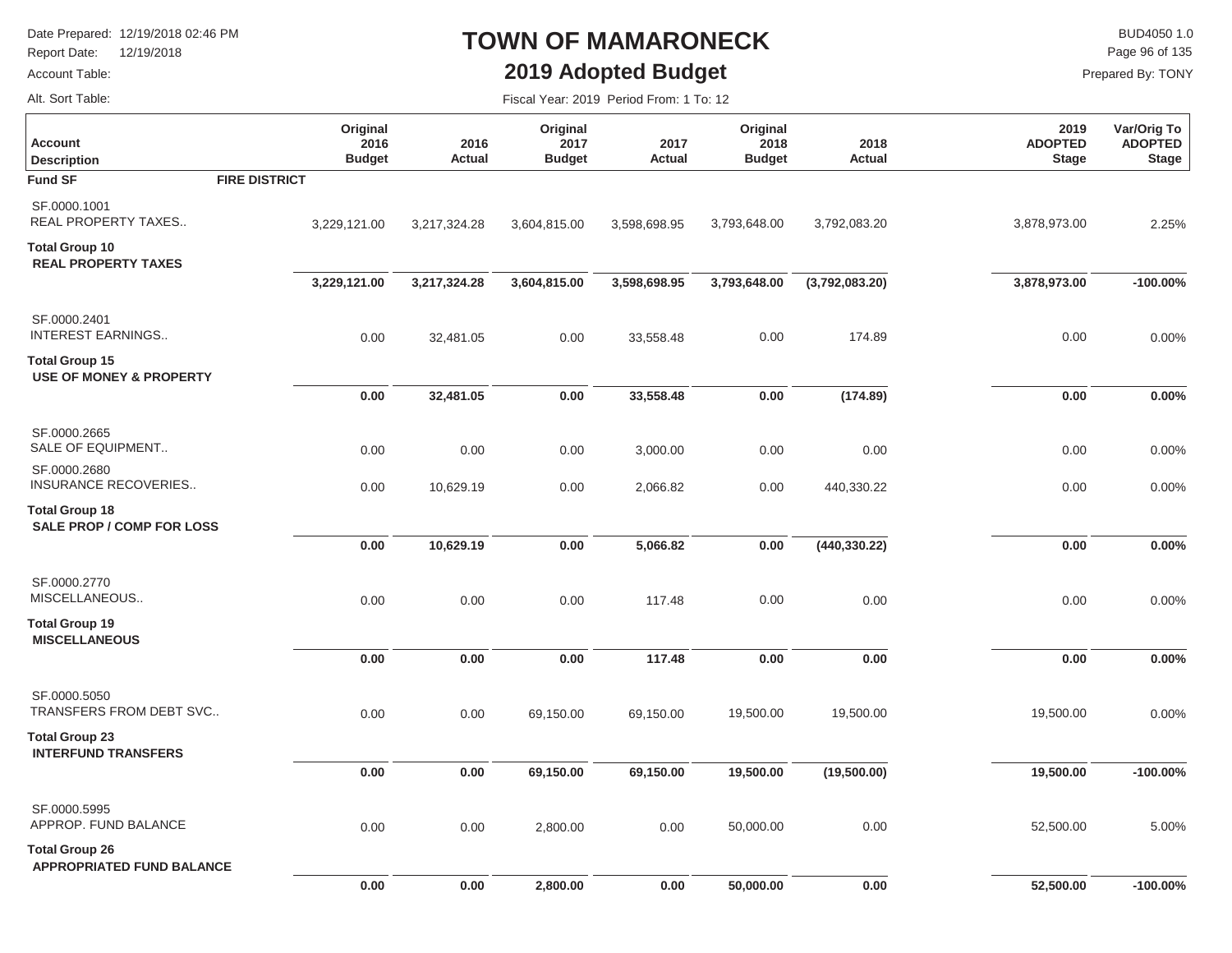Report Date: 12/19/2018

#### Account Table:

Alt. Sort Table:

### **TOWN OF MAMARONECK2019 Adopted Budget**

 $\mathsf{BUD4050 1.0}$ Prepared By: TONY Page 97 of 135

| <b>Account</b><br><b>Description</b> |                      | Original<br>2016<br><b>Budget</b> | 2016<br>Actual | Original<br>2017<br><b>Budget</b> | 2017<br><b>Actual</b> | Original<br>2018<br><b>Budget</b> | 2018<br>Actual | 2019<br><b>ADOPTED</b><br><b>Stage</b> | Var/Orig To<br><b>ADOPTED</b><br>Stage |
|--------------------------------------|----------------------|-----------------------------------|----------------|-----------------------------------|-----------------------|-----------------------------------|----------------|----------------------------------------|----------------------------------------|
| <b>Fund SF</b>                       | <b>FIRE DISTRICT</b> |                                   |                |                                   |                       |                                   |                |                                        |                                        |
| Total Dept 0000                      |                      |                                   |                |                                   |                       |                                   |                |                                        |                                        |
| $\mathbf{r}$                         |                      | 3,229,121.00                      | 3,260,434.52   | 3,676,765.00                      | 3,706,591.73          | 3,863,148.00                      | (4,252,088.31) | 3,950,973.00                           | 2.27%                                  |
| <b>Total Type R</b>                  |                      |                                   |                |                                   |                       |                                   |                |                                        |                                        |
| Revenue                              |                      | 3,229,121.00                      | 3,260,434.52   | 3,676,765.00                      | 3,706,591.73          | 3,863,148.00                      | 4,252,088.31   | 3,950,973.00                           | 2.27%                                  |
|                                      |                      |                                   |                |                                   |                       |                                   |                |                                        |                                        |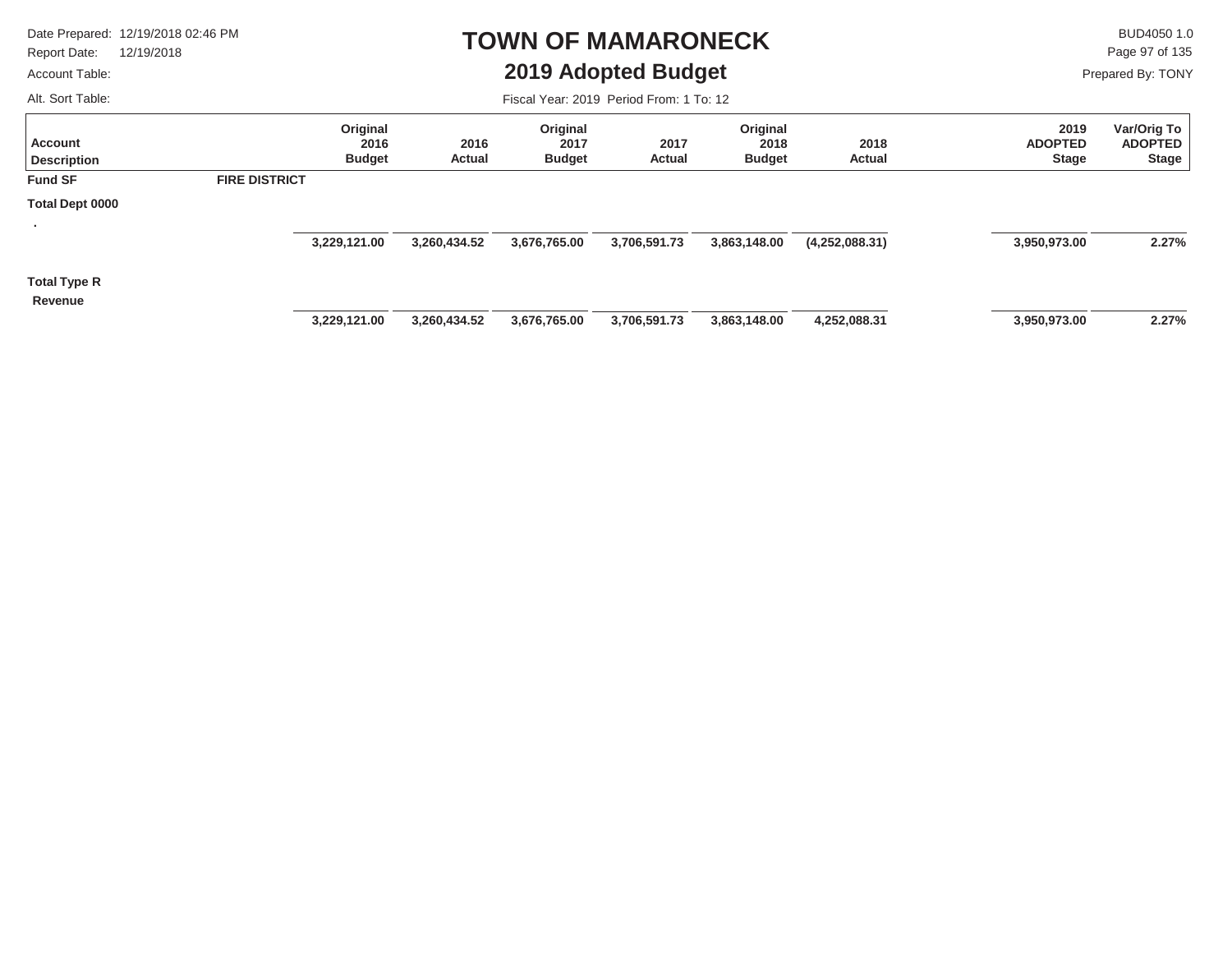Report Date: 12/19/2018

### Account Table:

Alt. Sort Table:

É

## **TOWN OF MAMARONECK2019 Adopted Budget**

 $\mathsf{BUD4050}\,1.0$ Prepared By: TONY Page 98 of 135

| <b>Account</b><br><b>Description</b>              |                                              | Original<br>2016<br><b>Budget</b> | 2016<br>Actual | Original<br>2017<br><b>Budget</b> | 2017<br><b>Actual</b> | Original<br>2018<br><b>Budget</b> | 2018<br>Actual | 2019<br><b>ADOPTED</b><br><b>Stage</b> | Var/Orig To<br><b>ADOPTED</b><br><b>Stage</b> |
|---------------------------------------------------|----------------------------------------------|-----------------------------------|----------------|-----------------------------------|-----------------------|-----------------------------------|----------------|----------------------------------------|-----------------------------------------------|
| <b>Fund SF</b><br>Dept 3410                       | <b>FIRE DISTRICT</b><br><b>FIRE DISTRICT</b> |                                   |                |                                   |                       |                                   |                |                                        |                                               |
| SF.3410.1010<br>SALARIES                          |                                              | 1,118,789.00                      | 1,105,716.83   | 1,177,268.00                      | 1,120,174.83          | 1,270,217.00                      | 1,168,344.97   | 1,264,646.00                           | $-0.44%$                                      |
| SF.3410.1012<br><b>CLOTHING ALLOWANCE</b>         |                                              | 3,500.00                          | 3,125.00       | 3,500.00                          | 3,000.00              | 3,500.00                          | 3,500.00       | 3,500.00                               | 0.00%                                         |
| SF.3410.1013<br>SHOE ALLOWANCE                    |                                              | 1,750.00                          | 1,375.00       | 1,750.00                          | 1,500.00              | 1,750.00                          | 1,750.00       | 1,750.00                               | 0.00%                                         |
| SF.3410.1015<br>OVERTIME                          |                                              | 150,000.00                        | 241,551.60     | 150,000.00                        | 198,033.01            | 150,000.00                        | 203,095.24     | 150,000.00                             | 0.00%                                         |
| SF.3410.1016<br><b>LONGEVITY PAY</b>              |                                              | 6,275.00                          | 6,275.00       | 7,950.00                          | 6,800.00              | 7,575.00                          | 7,575.00       | 6,550.00                               | $-13.53%$                                     |
| SF.3410.1017<br><b>HOLIDAY PAY</b>                |                                              | 75,000.00                         | 61,797.65      | 75,000.00                         | 70,528.09             | 72,838.00                         | 66,858.00      | 72,838.00                              | 0.00%                                         |
| SF.3410.1019<br><b>STIPEND</b>                    |                                              | 21,000.00                         | 18,000.00      | 21,000.00                         | 18,000.00             | 21,000.00                         | 17,875.00      | 21,000.00                              | 0.00%                                         |
| SF.3410.1021<br>SALARIES - PART TIME              |                                              | 5,700.00                          | 3,235.64       | 5,700.00                          | 2,388.75              | 5,700.00                          | 3,826.88       | 5,700.00                               | 0.00%                                         |
| <b>Total Group 1</b><br><b>PERSONNEL SERVICES</b> |                                              |                                   |                |                                   |                       |                                   |                |                                        |                                               |
|                                                   |                                              | 1,382,014.00                      | 1,441,076.72   | 1,442,168.00                      | 1,420,424.68          | 1,532,580.00                      | 1,472,825.09   | 1,525,984.00                           | $-100.00%$                                    |
| SF.3410.2105<br>UNIFORMS-GENERAL<br>SF.3410.2107  |                                              | 6,500.00                          | 6,225.41       | 6,500.00                          | 3,496.52              | 6,500.00                          | 6,413.95       | 6,500.00                               | 0.00%                                         |
| <b>AUTOMOTIVE EQUIPMENT</b>                       |                                              | 0.00                              | 411.46         | 0.00                              | 0.00                  | 0.00                              | 0.00           | 0.00                                   | 0.00%                                         |
| SF.3410.2108<br>FURNITURE                         |                                              | 1,000.00                          | 527.96         | 1,000.00                          | 395.49                | 1,000.00                          | 0.00           | 1,000.00                               | 0.00%                                         |
| SF.3410.2122<br>RADIOS AND PAGERS                 |                                              | 5,000.00                          | 4,371.95       | 5,000.00                          | 3,299.92              | 5,000.00                          | 2,538.75       | 5,000.00                               | 0.00%                                         |
| SF.3410.2133<br>ALARM EQUIPMENT                   |                                              | 1,000.00                          | 800.82         | 1,000.00                          | 21.98                 | 1,000.00                          | 1,171.87       | 1,000.00                               | 0.00%                                         |
| SF.3410.2134<br>UNIFORMS VOLUNTEERS               |                                              | 5,500.00                          | 5,004.59       | 5,500.00                          | 5,514.76              | 5,500.00                          | 3,909.25       | 5,500.00                               | 0.00%                                         |
| SF.3410.2135<br>FIREFIGHTING EQUIPMENT            |                                              | 25,000.00                         | 28,645.70      | 25,000.00                         | 23,656.49             | 25,000.00                         | 17,409.79      | 25,000.00                              | 0.00%                                         |
| <b>Total Group 2</b><br><b>EQUIPMENT</b>          |                                              |                                   |                |                                   |                       |                                   |                |                                        |                                               |
|                                                   |                                              | 44,000.00                         | 45,987.89      | 44,000.00                         | 36,385.16             | 44,000.00                         | 31,443.61      | 44,000.00                              | $-100.00\%$                                   |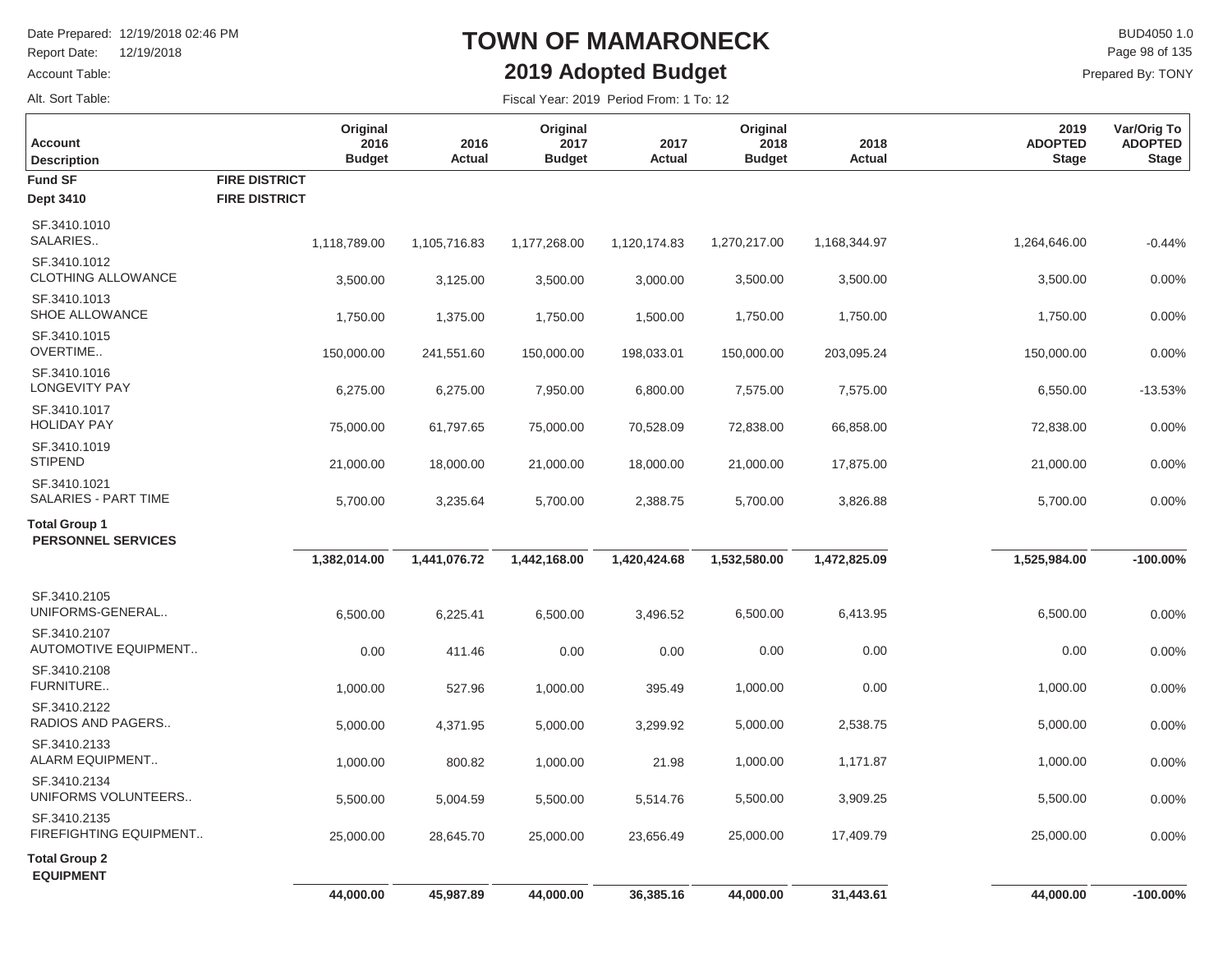**Original**

Report Date: 12/19/2018

### Account Table:

Alt. Sort Table:

SF.3410.4055

## **TOWN OF MAMARONECK2019 Adopted Budget**

**Original**

 $\mathsf{BUD4050}\,1.0$ Prepared By: TONY Page 99 of 135

**Var/Orig To**

**2019**

Fiscal Year: 2019 Period From: 1 To: 12

**Original**

| <b>Account</b><br><b>Description</b>                   |                      | 2016<br><b>Budget</b> | 2016<br>Actual | 2017<br><b>Budget</b> | 2017<br>Actual | 2018<br><b>Budget</b> | 2018<br>Actual | <b>ADOPTED</b><br><b>Stage</b> | <b>ADOPTED</b><br><b>Stage</b> |
|--------------------------------------------------------|----------------------|-----------------------|----------------|-----------------------|----------------|-----------------------|----------------|--------------------------------|--------------------------------|
| <b>Fund SF</b>                                         | <b>FIRE DISTRICT</b> |                       |                |                       |                |                       |                |                                |                                |
| <b>Dept 3410</b>                                       | <b>FIRE DISTRICT</b> |                       |                |                       |                |                       |                |                                |                                |
| SF.3410.4002<br>SERVICE CONTRACTS                      |                      | 16,200.00             | 15,932.05      | 16,200.00             | 14,617.86      | 16,200.00             | 14,883.50      | 16,200.00                      | 0.00%                          |
| SF.3410.4003<br>ELECTRICITY                            |                      | 20,000.00             | 17,529.89      | 20,000.00             | 18,993.34      | 20,000.00             | 14,554.42      | 20,000.00                      | 0.00%                          |
| SF.3410.4006<br>DIESEL FUEL                            |                      | 1,500.00              | 0.00           | 1,500.00              | 0.00           | 1,500.00              | 609.62         | 1,000.00                       | $-33.33%$                      |
| SF.3410.4008<br>WATER                                  |                      | 2,750.00              | 3,992.51       | 4,500.00              | 3,643.94       | 4,500.00              | 2,964.78       | 4,500.00                       | 0.00%                          |
| SF.3410.4009<br>OFFICE SUPPLIES                        |                      | 2,000.00              | 2,297.26       | 2,000.00              | 657.59         | 2,000.00              | 845.72         | 1,500.00                       | $-25.00%$                      |
| SF.3410.4011<br><b>BLDG &amp; GROUNDS SUPPLIES</b>     |                      | 5,000.00              | 9,218.90       | 7,500.00              | 6,693.51       | 7,500.00              | 5,945.01       | 7,500.00                       | 0.00%                          |
| SF.3410.4012<br>BLDG & GROUNDS REPAIRS/MAINT           |                      | 14,000.00             | 12,422.74      | 14,000.00             | 8,666.85       | 14,000.00             | 3,563.35       | 14,000.00                      | 0.00%                          |
| SF.3410.4013<br><b>GENERATOR REPAIRS / MAINTENANCE</b> |                      | 2,000.00              | 0.00           | 2,000.00              | 0.00           | 2,000.00              | 724.50         | 2,000.00                       | 0.00%                          |
| SF.3410.4014<br>ALARM SYSTEM REPAIRS /<br>MAINTENANCE  |                      | 1,500.00              | 99.00          | 1,500.00              | 1,162.08       | 1,500.00              | 869.00         | 1,500.00                       | 0.00%                          |
| SF.3410.4015<br>ELECTRICAL REPAIRS                     |                      | 2,500.00              | 1,475.00       | 2,500.00              | 299.99         | 2,500.00              | 728.16         | 2,500.00                       | 0.00%                          |
| SF.3410.4016<br>PLUMBING REPAIRS                       |                      | 2,500.00              | 514.48         | 2,500.00              | 751.00         | 2,500.00              | 396.00         | 2,500.00                       | 0.00%                          |
| SF.3410.4029<br><b>VEHICLE REPAIRS</b>                 |                      | 50,000.00             | 50,486.84      | 50,000.00             | 40,639.45      | 50,000.00             | 35,039.30      | 50,000.00                      | 0.00%                          |
| SF.3410.4033<br>EQUIP. REPAIRS/MAINT                   |                      | 14,000.00             | 14,080.96      | 14,000.00             | 12,846.38      | 14,000.00             | 13,687.78      | 14,000.00                      | 0.00%                          |
| SF.3410.4039<br>PHYSICAL EXAMS                         |                      | 13,000.00             | 8,825.00       | 13,000.00             | 7,080.00       | 13,000.00             | 11,150.00      | 13,000.00                      | 0.00%                          |
| SF.3410.4050<br>CONTINGENCY                            |                      | 5,000.00              | 0.00           | 26,000.00             | 0.00           | 5,000.00              | 0.00           | 65,202.00                      | 1204.04%                       |
| SF.3410.4051<br><b>EQUIPMENT RENTAL</b>                |                      | 0.00                  | 0.00           | 0.00                  | 0.00           | 0.00                  | 30,000.00      | 52,500.00                      | 100.00%                        |
| SF.3410.4052<br>REFUND OF TAXES                        |                      | 20,000.00             | 33,576.94      | 20,000.00             | 17,618.16      | 20,000.00             | 31,760.58      | 30,000.00                      | 50.00%                         |
| SF.3410.4054<br>MEAL ALLOWANCE                         |                      | 1.000.00              | 0.00           | 1.000.00              | 146.49         | 1.000.00              | 746.05         | 1.000.00                       | $0.00\%$                       |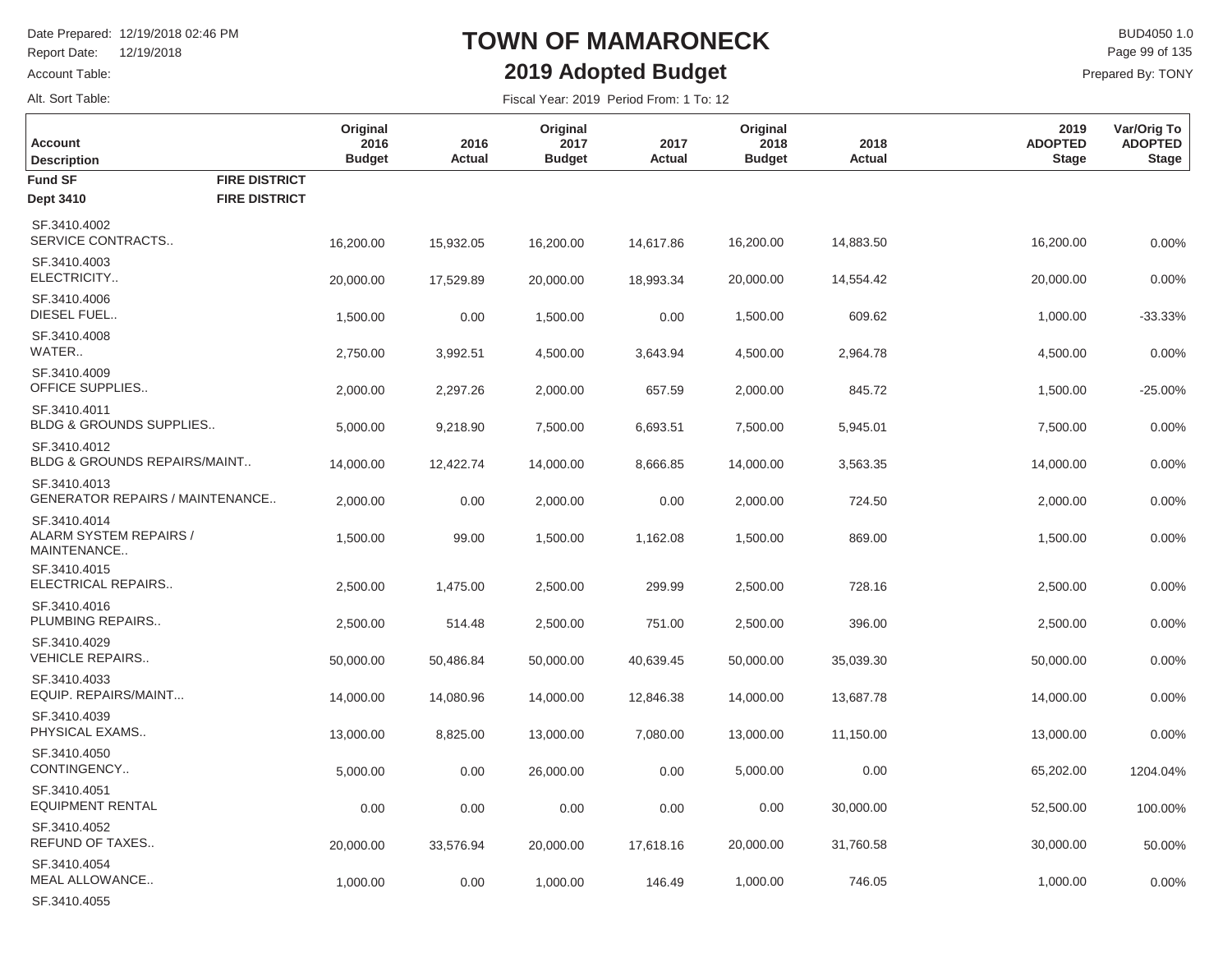Report Date: 12/19/2018

Account Table: Alt. Sort Table:

### **TOWN OF MAMARONECK2019 Adopted Budget**

 $\mathsf{BUD4050 1.0}$ Prepared By: TONY Page 100 of 135

| <b>Account</b><br><b>Description</b>               |                      | Original<br>2016<br><b>Budget</b> | 2016<br>Actual | Original<br>2017<br><b>Budget</b> | 2017<br>Actual | Original<br>2018<br><b>Budget</b> | 2018<br>Actual | 2019<br><b>ADOPTED</b><br><b>Stage</b> | Var/Orig To<br><b>ADOPTED</b><br><b>Stage</b> |
|----------------------------------------------------|----------------------|-----------------------------------|----------------|-----------------------------------|----------------|-----------------------------------|----------------|----------------------------------------|-----------------------------------------------|
| <b>Fund SF</b>                                     | <b>FIRE DISTRICT</b> |                                   |                |                                   |                |                                   |                |                                        |                                               |
| <b>Dept 3410</b>                                   | <b>FIRE DISTRICT</b> |                                   |                |                                   |                |                                   |                |                                        |                                               |
| SF.3410.4055<br>NATURAL GAS                        |                      | 8,000.00                          | 4,884.11       | 6,000.00                          | 5,655.57       | 6,000.00                          | 6,208.77       | 6,500.00                               | 8.33%                                         |
| SF.3410.4057<br>UNIFORM MAINTENANCE                |                      | 1,000.00                          | 754.71         | 1,000.00                          | 970.05         | 1,000.00                          | 444.70         | 1,000.00                               | 0.00%                                         |
| SF.3410.4059<br>LIABILITY INSURANCE                |                      | 29,530.00                         | 31,649.15      | 30,700.00                         | 34,203.59      | 31,620.00                         | 34,261.32      | 36,000.00                              | 13.85%                                        |
| SF.3410.4064<br><b>VEHICLE FUEL</b>                |                      | 20,000.00                         | 9,878.03       | 18,000.00                         | 11,491.13      | 15,000.00                         | 13,481.87      | 15,000.00                              | 0.00%                                         |
| SF.3410.4140<br><b>MEDICAL SUPPLIES</b>            |                      | 3,500.00                          | 1,938.90       | 3,500.00                          | 3,408.06       | 3,500.00                          | 2,072.90       | 3,500.00                               | 0.00%                                         |
| SF.3410.4157<br>EDUCATION PROGRAM                  |                      | 12,000.00                         | 11,980.22      | 12,000.00                         | 12,215.80      | 12,000.00                         | 19,539.24      | 12,000.00                              | 0.00%                                         |
| SF.3410.4166<br>FIRE PREVENTION PROGRAM            |                      | 1,500.00                          | 0.00           | 2,000.00                          | 564.94         | 2,000.00                          | 0.00           | 2,000.00                               | 0.00%                                         |
| SF.3410.4190<br><b>BEEPER REPAIRS</b>              |                      | 2,000.00                          | 3,213.94       | 2,000.00                          | 834.14         | 2,500.00                          | 581.54         | 2,500.00                               | 0.00%                                         |
| SF.3410.4239<br>TELEPHONE & ALARM                  |                      | 37,000.00                         | 34,274.29      | 37,000.00                         | 40,470.74      | 41,000.00                         | 38,592.29      | 41,000.00                              | 0.00%                                         |
| SF.3410.4247<br>SEWER TAX                          |                      | 5,000.00                          | 2,934.97       | 3,500.00                          | 3,082.74       | 3,500.00                          | 3,047.77       | 3,500.00                               | 0.00%                                         |
| SF.3410.4255<br>TOOLS & OPERATING SUPPLIES         |                      | 3,000.00                          | 3,106.05       | 3,000.00                          | 1,283.96       | 3,000.00                          | 629.84         | 3,000.00                               | 0.00%                                         |
| SF.3410.4256<br>REFILLS/RECHARGE                   |                      | 3,500.00                          | 4,367.50       | 3,500.00                          | 2,834.59       | 3,500.00                          | 1,125.16       | 3,500.00                               | 0.00%                                         |
| SF.3410.4258<br><b>BEDDING SUPPLIES</b>            |                      | 1,000.00                          | 0.00           | 1,000.00                          | 380.26         | 1,000.00                          | 255.16         | 1,000.00                               | 0.00%                                         |
| SF.3410.4260<br>FOAM                               |                      | 1,000.00                          | 0.00           | 1,000.00                          | 0.00           | 1,000.00                          | 0.00           | 1,000.00                               | 0.00%                                         |
| SF.3410.4262<br>LANDSCAPING                        |                      | 2,000.00                          | 1,002.43       | 2,000.00                          | 794.23         | 2,000.00                          | 305.93         | 2,000.00                               | 0.00%                                         |
| SF.3410.4263<br>RADIO & AIR HORN REPAIRS           |                      | 1,500.00                          | 175.00         | 1,500.00                          | 419.40         | 1,500.00                          | 193.20         | 1,000.00                               | $-33.33%$                                     |
| SF.3410.4265<br>CONFERENCES & INSPECTION           |                      | 8,500.00                          | 7,675.87       | 8,500.00                          | 7,930.27       | 8,500.00                          | 6,752.79       | 8,500.00                               | 0.00%                                         |
| SF.3410.4293<br>RETIREE REIMBURSEMENT              |                      | 131,000.00                        | 116,068.28     | 110,000.00                        | 112,825.76     | 113,300.00                        | 122,148.04     | 174,300.00                             | 53.84%                                        |
| <b>Total Group 4</b><br><b>CONTRACTUAL EXPENSE</b> |                      |                                   |                |                                   |                |                                   |                |                                        |                                               |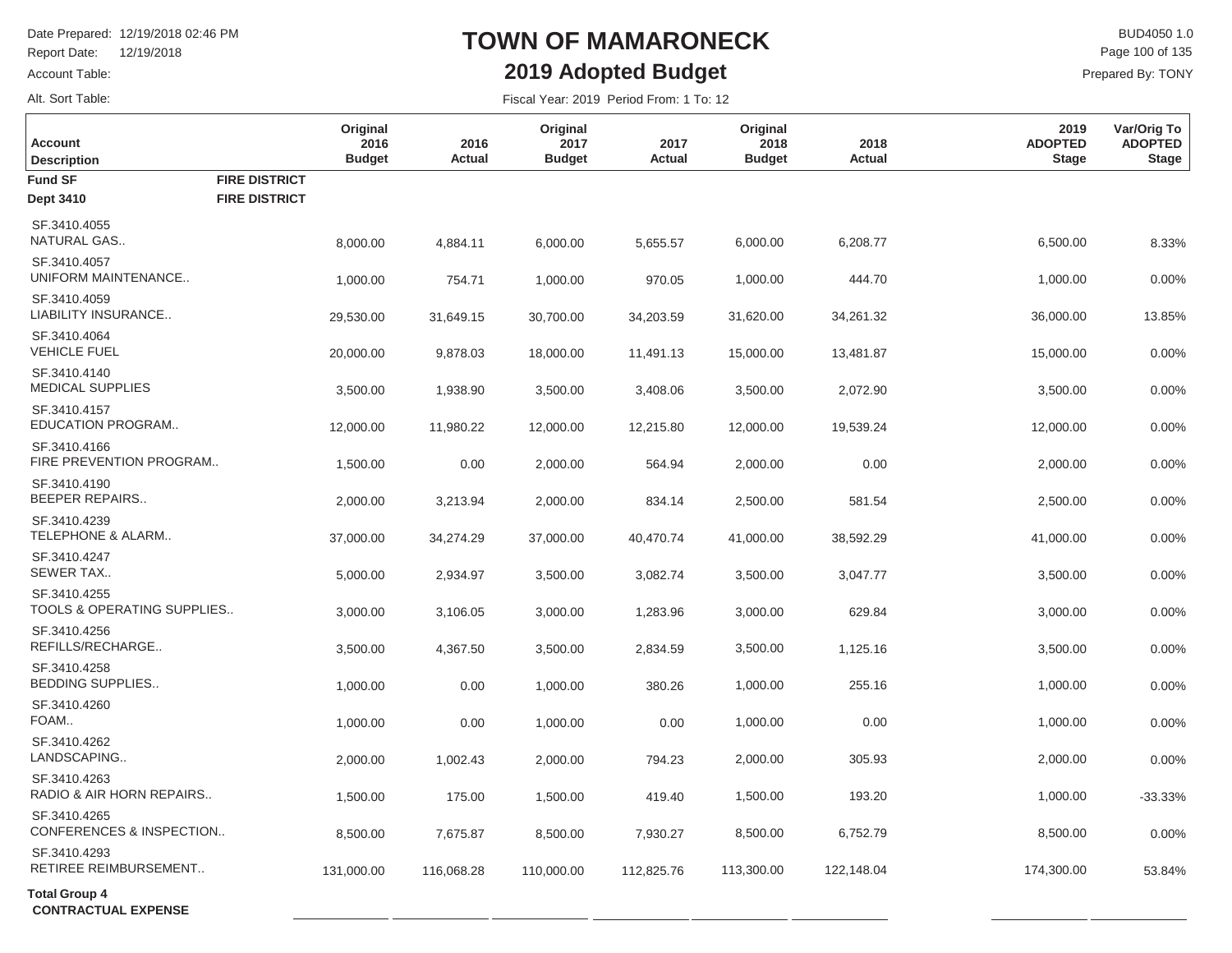Report Date: 12/19/2018

#### Account Table:

Alt. Sort Table:

### **TOWN OF MAMARONECK2019 Adopted Budget**

 $\mathsf{BUD4050}\,1.0$ Prepared By: TONY Page 101 of 135

| Account<br><b>Description</b>           |                      | Original<br>2016<br><b>Budget</b> | 2016<br>Actual | Original<br>2017<br><b>Budget</b> | 2017<br><b>Actual</b> | Original<br>2018<br><b>Budget</b> | 2018<br>Actual | 2019<br><b>ADOPTED</b><br><b>Stage</b> | Var/Orig To<br><b>ADOPTED</b><br><b>Stage</b> |
|-----------------------------------------|----------------------|-----------------------------------|----------------|-----------------------------------|-----------------------|-----------------------------------|----------------|----------------------------------------|-----------------------------------------------|
| <b>Fund SF</b>                          | <b>FIRE DISTRICT</b> |                                   |                |                                   |                       |                                   |                |                                        |                                               |
| <b>Dept 3410</b>                        | <b>FIRE DISTRICT</b> |                                   |                |                                   |                       |                                   |                |                                        |                                               |
|                                         |                      | 443,980.00                        | 404,355.02     | 444,400.00                        | 373,181.87            | 429,120.00                        | 418,108.29     | 616,202.00                             | $-100.00\%$                                   |
| Total Dept 3410<br><b>FIRE DISTRICT</b> |                      |                                   |                |                                   |                       |                                   |                |                                        |                                               |
|                                         |                      | 869,994.00                        | 1,891,419.63   | 1,930,568.00                      | 1,829,991.71          | 2,005,700.00                      | 1,922,376.99   | 2,186,186.00                           | $9.00\%$                                      |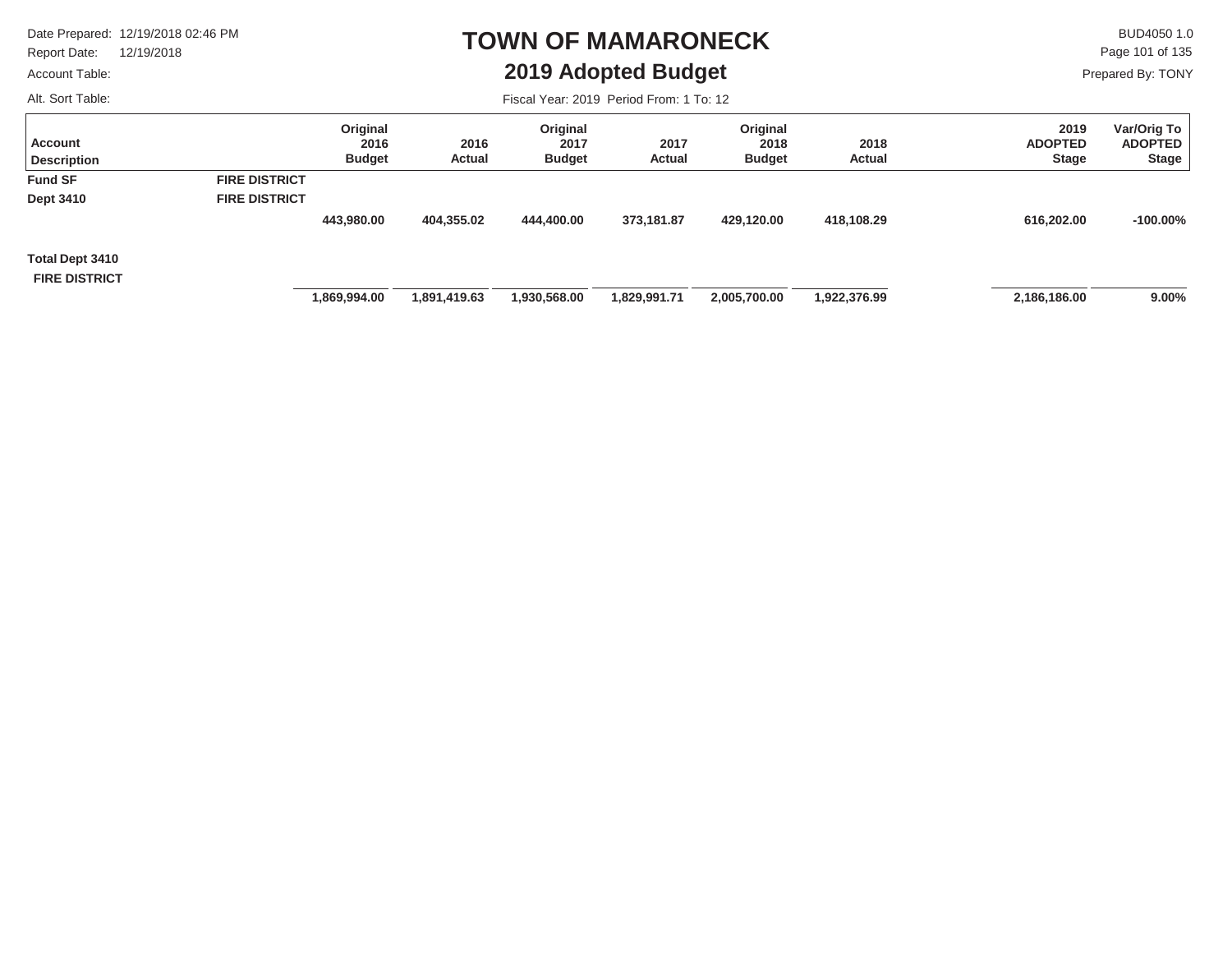Report Date: 12/19/2018

#### Account Table:

Alt. Sort Table:

### **TOWN OF MAMARONECK2019 Adopted Budget**

 $\mathsf{BUD4050}\,1.0$ Prepared By: TONY Page 102 of 135

| <b>Account</b><br><b>Description</b>               | Original<br>2016<br><b>Budget</b> | 2016<br><b>Actual</b> | Original<br>2017<br><b>Budget</b> | 2017<br><b>Actual</b> | Original<br>2018<br><b>Budget</b> | 2018<br>Actual | 2019<br><b>ADOPTED</b><br><b>Stage</b> | Var/Orig To<br><b>ADOPTED</b><br><b>Stage</b> |
|----------------------------------------------------|-----------------------------------|-----------------------|-----------------------------------|-----------------------|-----------------------------------|----------------|----------------------------------------|-----------------------------------------------|
| <b>Fund SF</b>                                     | <b>FIRE DISTRICT</b>              |                       |                                   |                       |                                   |                |                                        |                                               |
| <b>Dept 9000</b>                                   | <b>EMPLOYEE BENEFITS</b>          |                       |                                   |                       |                                   |                |                                        |                                               |
| SF.9000.9015<br>POLICE/FIRE RETIREMENT             | 300,000.00                        | 309,846.50            | 335,000.00                        | 320,442.79            | 325,000.00                        | 327,163.08     | 335,000.00                             | 3.08%                                         |
| SF.9000.9030<br>F.I.C.A. / MED                     | 112,500.00                        | 100,756.65            | 112,000.00                        | 104,575.02            | 115,000.00                        | 103,782.67     | 120,000.00                             | 4.35%                                         |
| SF.9000.9035<br><b>COMMUTER TAX</b>                | 5,000.00                          | 4,724.91              | 5,000.00                          | 4,758.13              | 5,200.00                          | 4,695.12       | 5,300.00                               | 1.92%                                         |
| SF.9000.9040<br>WORKERS COMPENSATION               | 196,952.00                        | 193,005.00            | 265,000.00                        | 220,903.00            | 235,000.00                        | 195,863.00     | 140,000.00                             | $-40.43%$                                     |
| SF.9000.9045<br>LIFE INSURANCE                     | 3,000.00                          | 2,358.00              | 3,000.00                          | 2,429.73              | 3,000.00                          | 1,908.99       | 2,500.00                               | $-16.67%$                                     |
| SF.9000.9060<br><b>HEALTH INSURANCE</b>            | 469,300.00                        | 494,506.49            | 560,000.00                        | 535,096.46            | 640,000.00                        | 611,983.52     | 610,000.00                             | $-4.69%$                                      |
| SF.9000.9061<br><b>VOL F.F. HEALTH INSURANCE</b>   | 0.00                              | 0.00                  | 0.00                              | 0.00                  | 0.00                              | 0.00           | 15,000.00                              | 100.00%                                       |
| SF.9000.9065<br>MEDICARE PART B REIMBURSEMENT      | 24,000.00                         | 23,938.80             | 26,500.00                         | 29,453.60             | 33,000.00                         | 32,397.60      | 35,000.00                              | 6.06%                                         |
| SF.9000.9070<br>DENTAL INSURANCE                   | 15,000.00                         | 12,287.37             | 15,000.00                         | 12,761.45             | 15,000.00                         | 14,771.23      | 15,000.00                              | 0.00%                                         |
| SF.9000.9086<br>SERVICE AWARDS-VOL                 | 50,000.00                         | 46,949.60             | 50,000.00                         | 5,170.52              | 50,000.00                         | 63,752.60      | 50,000.00                              | 0.00%                                         |
| SF.9000.9089<br><b>OPTICAL INSURANCE</b>           | 4,800.00                          | 3,938.40              | 4,600.00                          | 3,938.40              | 4,600.00                          | 4,184.55       | 4,000.00                               | $-13.04%$                                     |
| <b>Total Group 8</b><br><b>BENEFITS</b>            |                                   |                       |                                   |                       |                                   |                |                                        |                                               |
|                                                    | 1,180,552.00                      | 1,192,311.72          | 1,376,100.00                      | 1,239,529.10          | 1,425,800.00                      | 1,360,502.36   | 1,331,800.00                           | $-100.00\%$                                   |
| <b>Total Dept 9000</b><br><b>EMPLOYEE BENEFITS</b> |                                   |                       |                                   |                       |                                   |                |                                        |                                               |
|                                                    | 1,180,552.00                      | 1,192,311.72          | 1,376,100.00                      | 1,239,529.10          | 1,425,800.00                      | 1,360,502.36   | 1,331,800.00                           | $-6.59%$                                      |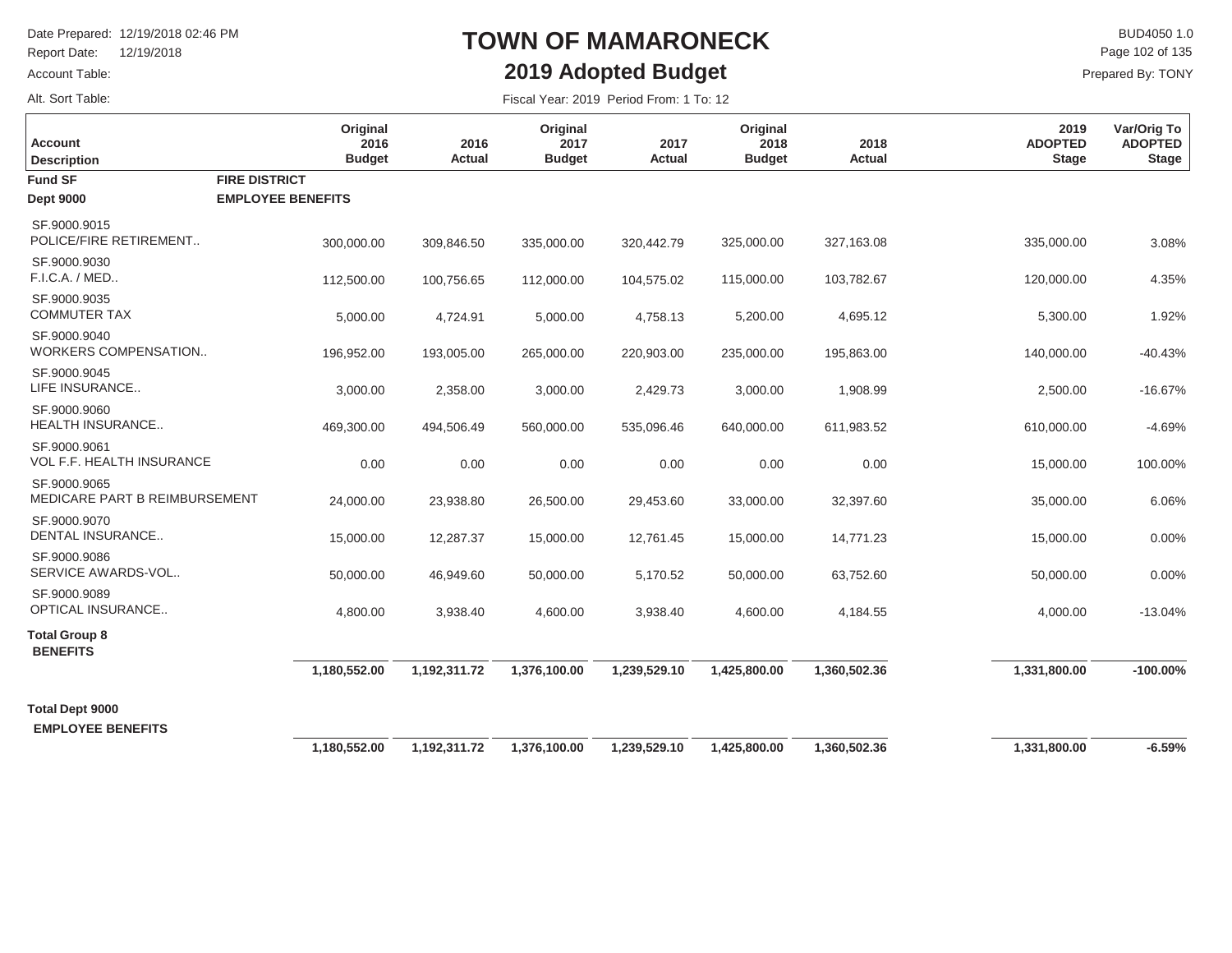Report Date: 12/19/2018

### Account Table:

Alt. Sort Table:

# **TOWN OF MAMARONECK2019 Adopted Budget**

 $\mathsf{BUD4050}\,1.0$ Page 103 of 135

| Fiscal Year: 2019 Period From: 1 To: 12 |  |
|-----------------------------------------|--|
|-----------------------------------------|--|

| <b>Account</b><br><b>Description</b>              | Original<br>2016<br><b>Budget</b>                      | 2016<br><b>Actual</b> | Original<br>2017<br><b>Budget</b> | 2017<br>Actual | Original<br>2018<br><b>Budget</b> | 2018<br>Actual | 2019<br><b>ADOPTED</b><br><b>Stage</b> | Var/Orig To<br><b>ADOPTED</b><br><b>Stage</b> |
|---------------------------------------------------|--------------------------------------------------------|-----------------------|-----------------------------------|----------------|-----------------------------------|----------------|----------------------------------------|-----------------------------------------------|
| <b>Fund SF</b><br><b>Dept 9730</b>                | <b>FIRE DISTRICT</b><br><b>BOND ANTICIPATION NOTES</b> |                       |                                   |                |                                   |                |                                        |                                               |
| SF.9730.6000<br><b>PRINCIPAL</b>                  | 0.00                                                   | 25,000.00             | 0.00                              | 0.00           | 0.00                              | 0.00           | 0.00                                   | $0.00\%$                                      |
| <b>Total Group 6</b><br><b>PRINCIPAL</b>          |                                                        |                       |                                   |                |                                   |                |                                        |                                               |
|                                                   | 0.00                                                   | 25,000.00             | 0.00                              | 0.00           | 0.00                              | 0.00           | 0.00                                   | $0.00\%$                                      |
| SF.9730.7000<br>INTEREST                          | 6,201.00                                               | 6,201.00              | 0.00                              | 0.00           | 0.00                              | 0.00           | 0.00                                   | 0.00%                                         |
| <b>Total Group 7</b><br><b>INTEREST</b>           |                                                        |                       |                                   |                |                                   |                |                                        |                                               |
|                                                   | 6,201.00                                               | 6,201.00              | 0.00                              | 0.00           | 0.00                              | 0.00           | 0.00                                   | $0.00\%$                                      |
| Total Dept 9730<br><b>BOND ANTICIPATION NOTES</b> |                                                        |                       |                                   |                |                                   |                |                                        |                                               |
|                                                   | 6,201.00                                               | 31,201.00             | 0.00                              | 0.00           | 0.00                              | 0.00           | 0.00                                   | $0.00\%$                                      |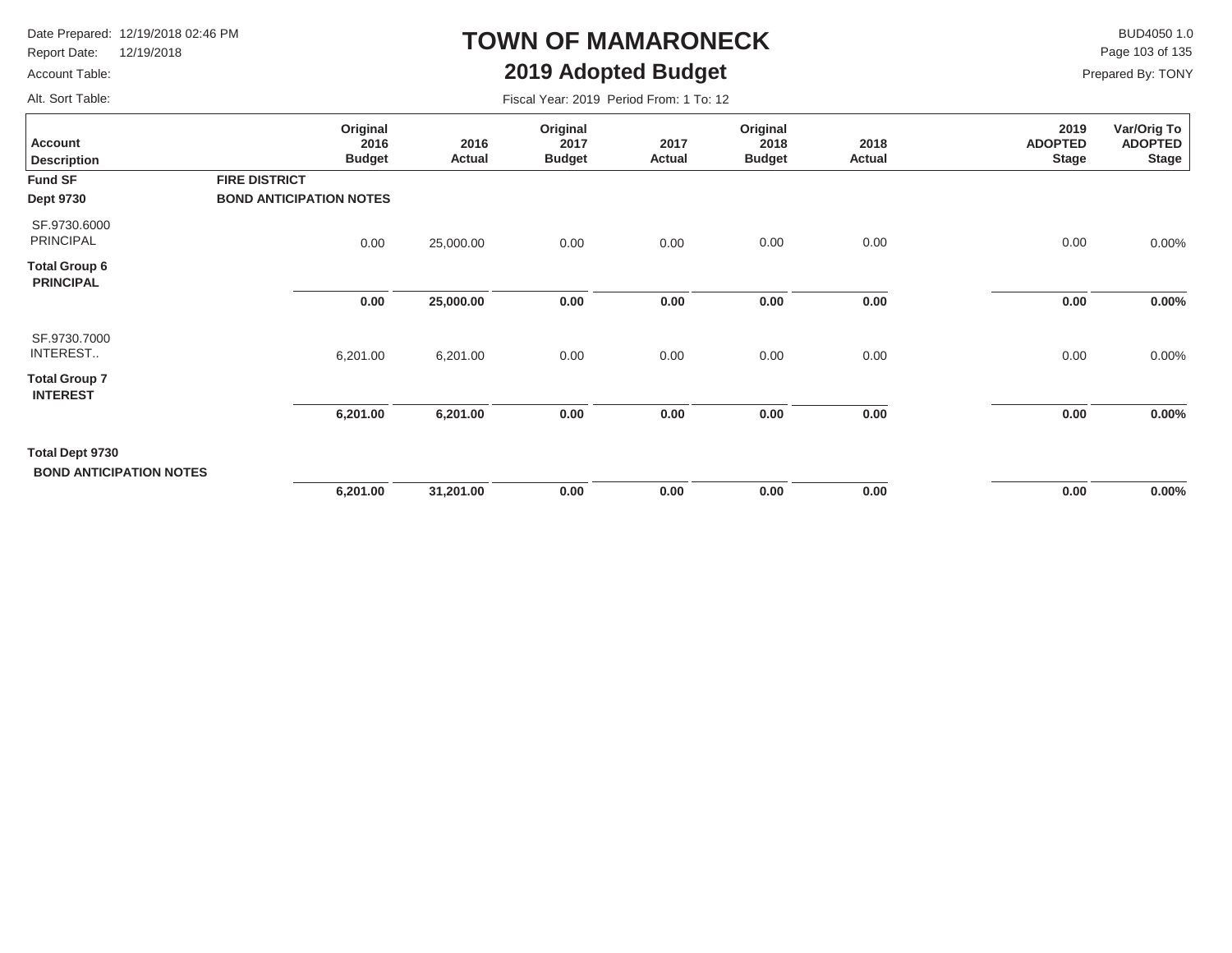Report Date: 12/19/2018

### Account Table:

Alt. Sort Table:

### **TOWN OF MAMARONECK2019 Adopted Budget**

 $\mathsf{BUD4050}\,1.0$ Page 104 of 135

Fiscal Year: 2019 Period From: 1 To: 12

| Account<br><b>Description</b>                            | Original<br>2016<br><b>Budget</b> | 2016<br>Actual | Original<br>2017<br><b>Budget</b> | 2017<br>Actual | Original<br>2018<br><b>Budget</b> | 2018<br>Actual | 2019<br><b>ADOPTED</b><br><b>Stage</b> | Var/Orig To<br><b>ADOPTED</b><br><b>Stage</b> |
|----------------------------------------------------------|-----------------------------------|----------------|-----------------------------------|----------------|-----------------------------------|----------------|----------------------------------------|-----------------------------------------------|
| <b>Fund SF</b>                                           | <b>FIRE DISTRICT</b>              |                |                                   |                |                                   |                |                                        |                                               |
| <b>Dept 9900</b>                                         | <b>INTERFUND TRANSFERS</b>        |                |                                   |                |                                   |                |                                        |                                               |
| SF.9900.9950<br><b>TRANSFER TO CAPITAL PROJ</b>          | 40,000.00                         | 63,000.00      | 42,800.00                         | 110,443.04     | 110,000.00                        | 225,700.00     | 23,500.00                              | $-78.64%$                                     |
| <b>Total Group 9</b><br><b>TRANSFERS OUT</b>             |                                   |                |                                   |                |                                   |                |                                        |                                               |
|                                                          | 40,000.00                         | 63,000.00      | 42,800.00                         | 110,443.04     | 110,000.00                        | 225,700.00     | 23,500.00                              | $-100.00%$                                    |
| SF.9900.9960<br>TRANSFER TO DEBT - PRINCIPAL             | 100,000.00                        | 100,000.00     | 245,000.00                        | 245,000.00     | 245,000.00                        | 245,000.00     | 300,000.00                             | 22.45%                                        |
| SF.9900.9970<br>TRANSFER TO DEBT - INTEREST              | 32,374.00                         | 32,374.00      | 82,297.00                         | 82,297.29      | 76,648.00                         | 76,647.51      | 109,487.00                             | 42.84%                                        |
| <b>Total Group 90</b><br><b>TRANSFERS - DEBT SERVICE</b> |                                   |                |                                   |                |                                   |                |                                        |                                               |
|                                                          | 132,374.00                        | 132,374.00     | 327,297.00                        | 327,297.29     | 321,648.00                        | 321,647.51     | 409,487.00                             | $-100.00%$                                    |
| <b>Total Dept 9900</b><br><b>INTERFUND TRANSFERS</b>     |                                   |                |                                   |                |                                   |                |                                        |                                               |
|                                                          | 172,374.00                        | 195,374.00     | 370,097.00                        | 437,740.33     | 431,648.00                        | 547,347.51     | 432,987.00                             | 0.31%                                         |
| <b>Total Type E</b><br><b>Expense</b>                    |                                   |                |                                   |                |                                   |                |                                        |                                               |
|                                                          | 3,229,121.00                      | 3,310,306.35   | 3,676,765.00                      | 3,507,261.14   | 3,863,148.00                      | 3,830,226.86   | 3,950,973.00                           | 2.27%                                         |
| <b>Total Fund SF</b><br><b>FIRE DISTRICT</b>             |                                   |                |                                   |                |                                   |                |                                        |                                               |
|                                                          | 0.00                              | (49, 871.83)   | 0.00                              | 199.330.59     | 0.00                              | 421.861.45     | 0.00                                   | 0.00%                                         |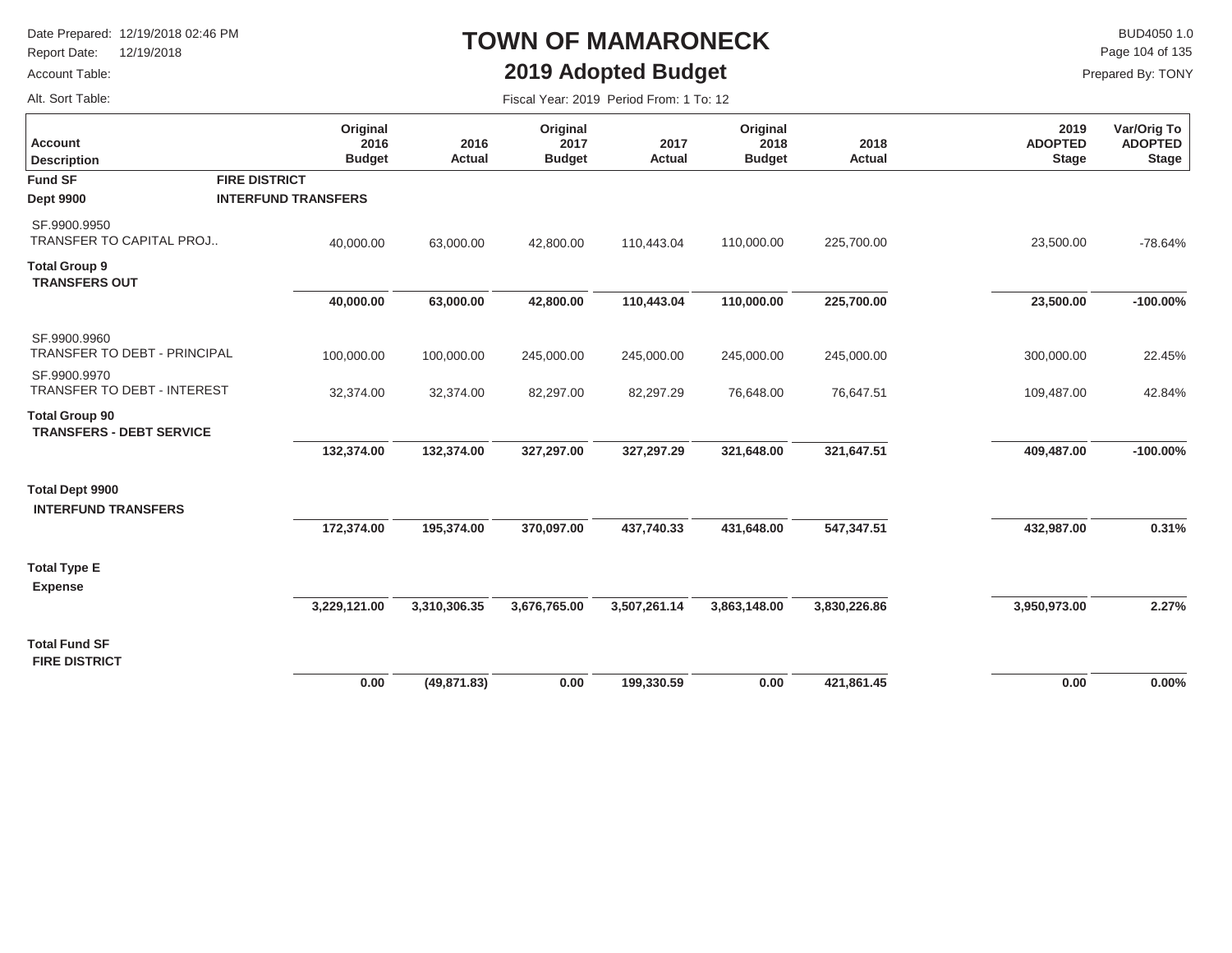Report Date: 12/19/2018

### Account Table:

# **TOWN OF MAMARONECK2019 Adopted Budget**

 $\mathsf K$  BUD4050 1.0<br>Page 105 of 135

Prepared By: TONY

Alt. Sort Table:

| Alt. Sort Table:                                    |                                   | Fiscal Year: 2019 Period From: 1 To: 12 |                                   |                       |                                   |                |                                        |                                        |
|-----------------------------------------------------|-----------------------------------|-----------------------------------------|-----------------------------------|-----------------------|-----------------------------------|----------------|----------------------------------------|----------------------------------------|
| <b>Account</b><br><b>Description</b>                | Original<br>2016<br><b>Budget</b> | 2016<br>Actual                          | Original<br>2017<br><b>Budget</b> | 2017<br><b>Actual</b> | Original<br>2018<br><b>Budget</b> | 2018<br>Actual | 2019<br><b>ADOPTED</b><br><b>Stage</b> | Var/Orig To<br>ADOPTED<br><b>Stage</b> |
| <b>Fund SL</b>                                      | <b>STREET LIGHTING DISTRICT</b>   |                                         |                                   |                       |                                   |                |                                        |                                        |
| SL.0000.1001<br><b>REAL PROPERTY TAXES</b>          | 255,044.00                        | 254,112.26                              | 257,092.00                        | 256,655.80            | 289,005.00                        | 288,880.71     | 301,573.00                             | 4.35%                                  |
| <b>Total Group 10</b><br><b>REAL PROPERTY TAXES</b> |                                   |                                         |                                   |                       |                                   |                |                                        |                                        |
|                                                     | 255,044.00                        | 254,112.26                              | 257,092.00                        | 256,655.80            | 289,005.00                        | (288, 880.71)  | 301,573.00                             | $-100.00\%$                            |
| SL.0000.2701<br>REFUND PRIOR YEARS EXP              | 0.00                              | 70,843.00                               | 0.00                              | 0.00                  | 0.00                              | 0.00           | 0.00                                   | $0.00\%$                               |
| <b>Total Group 19</b><br><b>MISCELLANEOUS</b>       |                                   |                                         |                                   |                       |                                   |                |                                        |                                        |
|                                                     | 0.00                              | 70,843.00                               | 0.00                              | 0.00                  | 0.00                              | 0.00           | 0.00                                   | $0.00\%$                               |
| <b>Total Dept 0000</b><br>٠                         |                                   |                                         |                                   |                       |                                   |                |                                        |                                        |
|                                                     | 255,044.00                        | 324,955.26                              | 257,092.00                        | 256,655.80            | 289,005.00                        | (288, 880.71)  | 301,573.00                             | 4.35%                                  |
| <b>Total Type R</b><br><b>Revenue</b>               |                                   |                                         |                                   |                       |                                   |                |                                        |                                        |
|                                                     | 255,044.00                        | 324,955.26                              | 257,092.00                        | 256,655.80            | 289,005.00                        | 288,880.71     | 301,573.00                             | 4.35%                                  |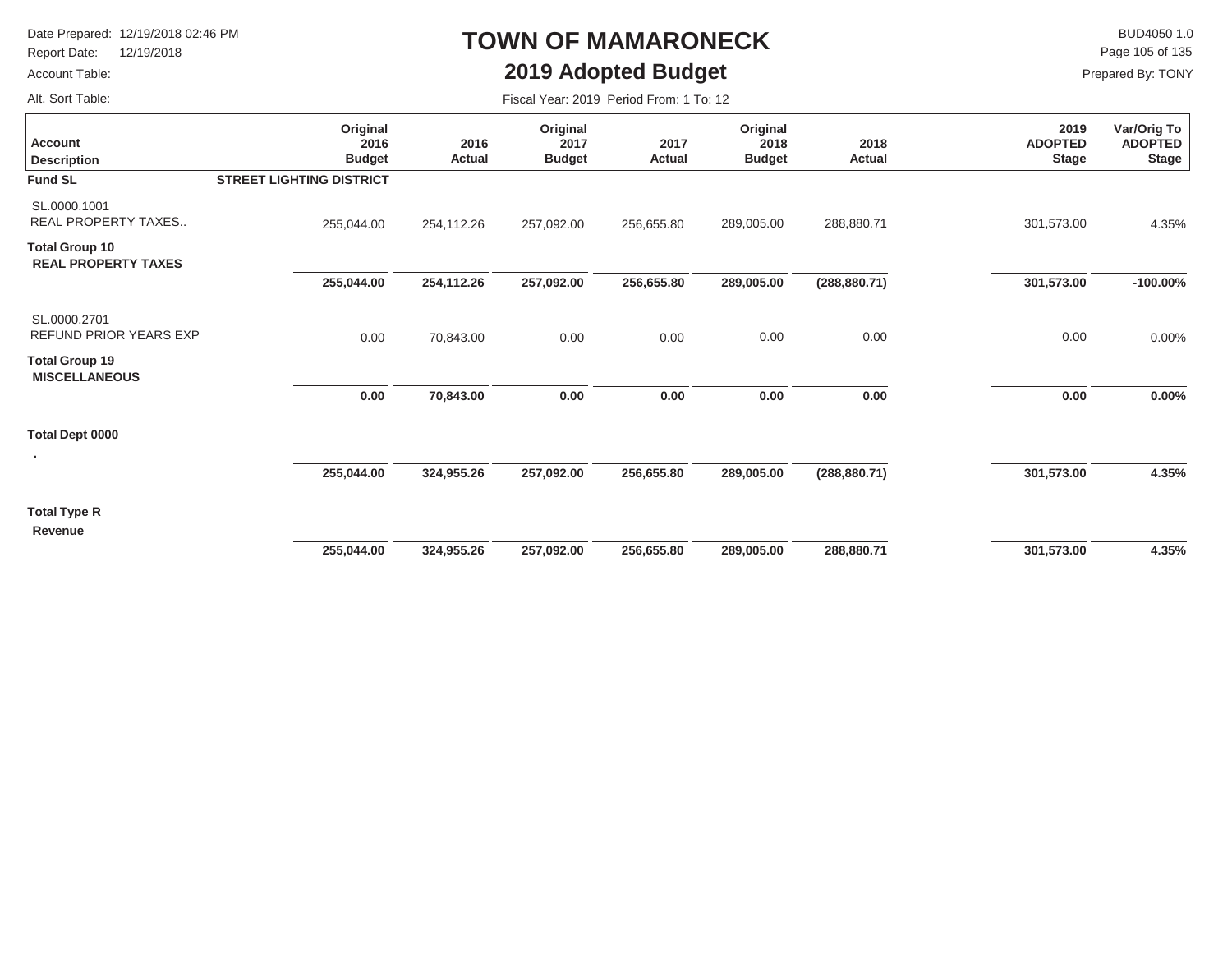Report Date: 12/19/2018

#### Account Table:

Alt. Sort Table:

# **TOWN OF MAMARONECK2019 Adopted Budget**

 $\mathsf{BUD4050}\,1.0$ Prepared By: TONY Page 106 of 135

| <b>Account</b><br><b>Description</b>               | Original<br>2016<br><b>Budget</b> | 2016<br>Actual | Original<br>2017<br><b>Budget</b> | 2017<br><b>Actual</b> | Original<br>2018<br><b>Budget</b> | 2018<br><b>Actual</b> | 2019<br><b>ADOPTED</b><br><b>Stage</b> | Var/Orig To<br><b>ADOPTED</b><br><b>Stage</b> |
|----------------------------------------------------|-----------------------------------|----------------|-----------------------------------|-----------------------|-----------------------------------|-----------------------|----------------------------------------|-----------------------------------------------|
| <b>Fund SL</b>                                     | <b>STREET LIGHTING DISTRICT</b>   |                |                                   |                       |                                   |                       |                                        |                                               |
| <b>Dept 5182</b>                                   | <b>STREET LIGHTING DISTRICT</b>   |                |                                   |                       |                                   |                       |                                        |                                               |
| SL.5182.1010<br>SALARIES                           | 35,121.00                         | 35,120.53      | 35,120.00                         | 35,735.07             | 36,361.00                         | 34,962.00             | 37,015.00                              | 1.80%                                         |
| SL.5182.1012<br>CLOTHING ALLOWANCE                 | 225.00                            | 225.00         | 225.00                            | 225.00                | 225.00                            | 225.00                | 225.00                                 | 0.00%                                         |
| SL.5182.1015<br>OVERTIME                           | 1,000.00                          | 0.00           | 1,000.00                          | 1,233.44              | 1,000.00                          | 594.35                | 1,000.00                               | 0.00%                                         |
| SL.5182.1016<br><b>LONGEVITY PAY</b>               | 463.00                            | 462.50         | 465.00                            | 462.50                | 465.00                            | 462.50                | 527.00                                 | 13.33%                                        |
| SL.5182.1019<br><b>STIPEND</b>                     | 375.00                            | 375.00         | 375.00                            | 375.00                | 750.00                            | 750.00                | 750.00                                 | 0.00%                                         |
| <b>Total Group 1</b><br><b>PERSONNEL SERVICES</b>  |                                   |                |                                   |                       |                                   |                       |                                        |                                               |
|                                                    | 37,184.00                         | 36,183.03      | 37,185.00                         | 38,031.01             | 38,801.00                         | 36,993.85             | 39,517.00                              | $-100.00%$                                    |
| SL.5182.2105<br>UNIFORMS-GENERAL                   | 200.00                            | 182.93         | 200.00                            | 174.83                | 200.00                            | 68.68                 | 200.00                                 | 0.00%                                         |
| SL.5182.2132<br><b>LIGHT FIXTURES</b>              | 5,000.00                          | 17,142.57      | 5,000.00                          | 4,224.00              | 5,000.00                          | 9,260.57              | 7,000.00                               | 40.00%                                        |
| <b>Total Group 2</b><br><b>EQUIPMENT</b>           |                                   |                |                                   |                       |                                   |                       |                                        |                                               |
|                                                    | 5,200.00                          | 17,325.50      | 5,200.00                          | 4,398.83              | 5,200.00                          | 9,329.25              | 7,200.00                               | $-100.00\%$                                   |
| SL.5182.4003<br>ELECTRICITY                        | 50,000.00                         | 78,072.86      | 50,000.00                         | 88,217.43             | 80,000.00                         | 75,842.31             | 90,000.00                              | 12.50%                                        |
| SL.5182.4010<br>OPERATING SUPPLIES                 | 5,000.00                          | 4,303.52       | 5,000.00                          | 2,079.17              | 5,000.00                          | 6,307.30              | 6,000.00                               | 20.00%                                        |
| SL.5182.4050<br><b>CONTINGENCY</b>                 | 0.00                              | 0.00           | 800.00                            | 0.00                  | 0.00                              | 0.00                  | 0.00                                   | 0.00%                                         |
| SL.5182.4052<br>REFUND OF TAXES                    | 1,000.00                          | 2,650.45       | 1,000.00                          | 1,389.47              | 1,000.00                          | 2,372.60              | 1,000.00                               | 0.00%                                         |
| SL.5182.4058<br>REPAIRS & MAINTENANCE              | 1,900.00                          | 143.55         | 1,900.00                          | 2,267.00              | 2,500.00                          | 2,232.59              | 2,800.00                               | 12.00%                                        |
| SL.5182.4059<br>LIABILITY INSURANCE                | 2,625.00                          | 2,856.77       | 2,725.00                          | 3,046.87              | 2,805.00                          | 3,159.71              | 3,300.00                               | 17.65%                                        |
| <b>Total Group 4</b><br><b>CONTRACTUAL EXPENSE</b> |                                   |                |                                   |                       |                                   |                       |                                        |                                               |
|                                                    | 60,525.00                         | 88,027.15      | 61,425.00                         | 96,999.94             | 91,305.00                         | 89,914.51             | 103,100.00                             | $-100.00\%$                                   |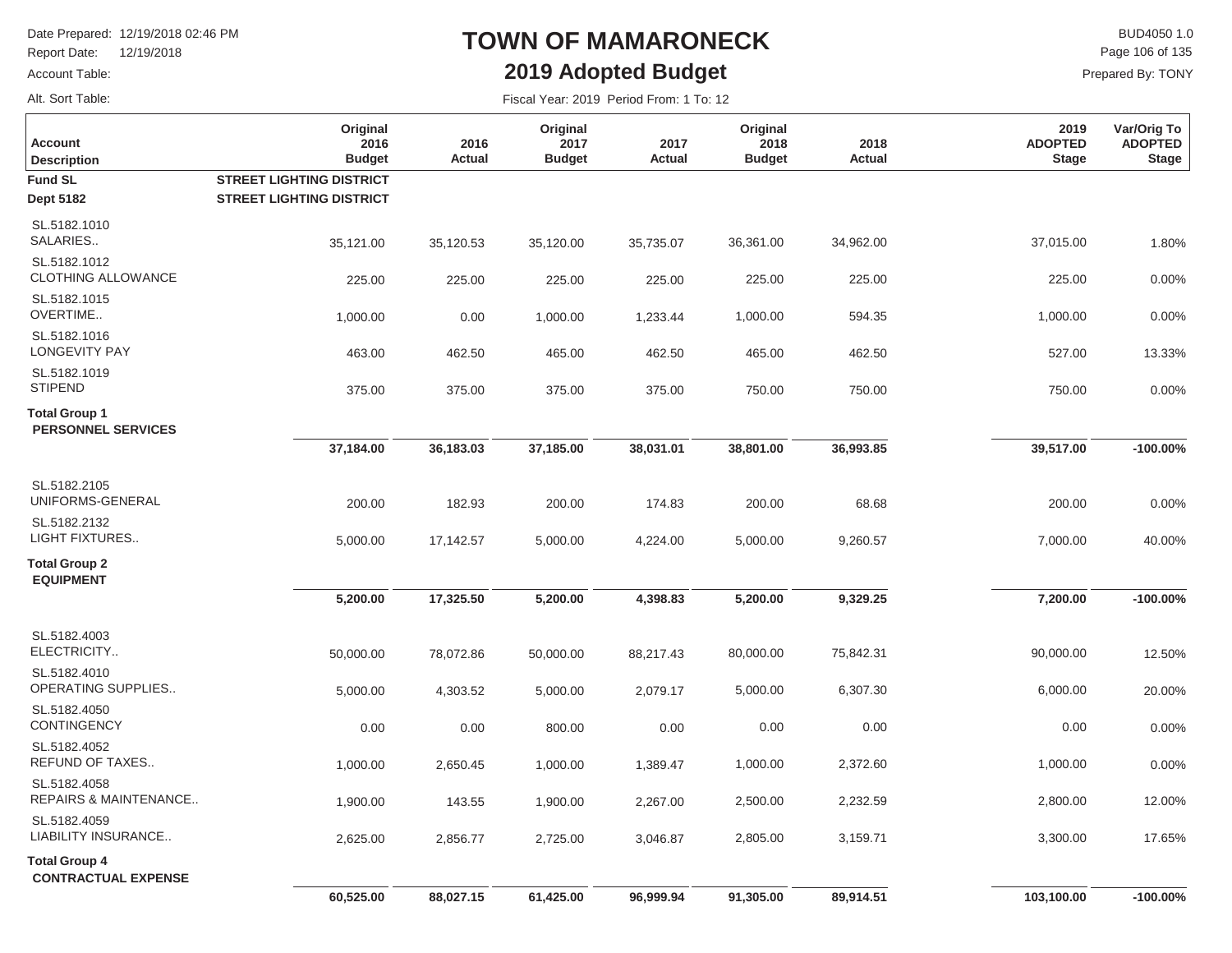Report Date: 12/19/2018

#### Account Table:

Alt. Sort Table:

### **TOWN OF MAMARONECK2019 Adopted Budget**

 $\mathsf{BUD4050 1.0}$ Page 107 of 135

Prepared By: TONY

| Account<br><b>Description</b>   | Original<br>2016<br><b>Budget</b> | 2016<br>Actual | Original<br>2017<br><b>Budget</b> | 2017<br>Actual | Original<br>2018<br><b>Budget</b> | 2018<br>Actual | 2019<br><b>ADOPTED</b><br><b>Stage</b> | Var/Orig To<br><b>ADOPTED</b><br><b>Stage</b> |
|---------------------------------|-----------------------------------|----------------|-----------------------------------|----------------|-----------------------------------|----------------|----------------------------------------|-----------------------------------------------|
| <b>Fund SL</b>                  | <b>STREET LIGHTING DISTRICT</b>   |                |                                   |                |                                   |                |                                        |                                               |
| <b>Dept 5182</b>                | <b>STREET LIGHTING DISTRICT</b>   |                |                                   |                |                                   |                |                                        |                                               |
| Total Dept 5182                 |                                   |                |                                   |                |                                   |                |                                        |                                               |
| <b>STREET LIGHTING DISTRICT</b> |                                   |                |                                   |                |                                   |                |                                        |                                               |
|                                 | 102,909.00                        | 141,535.68     | 103,810.00                        | 139,429.78     | 135,306.00                        | 136,237.61     | 149,817.00                             | 10.72%                                        |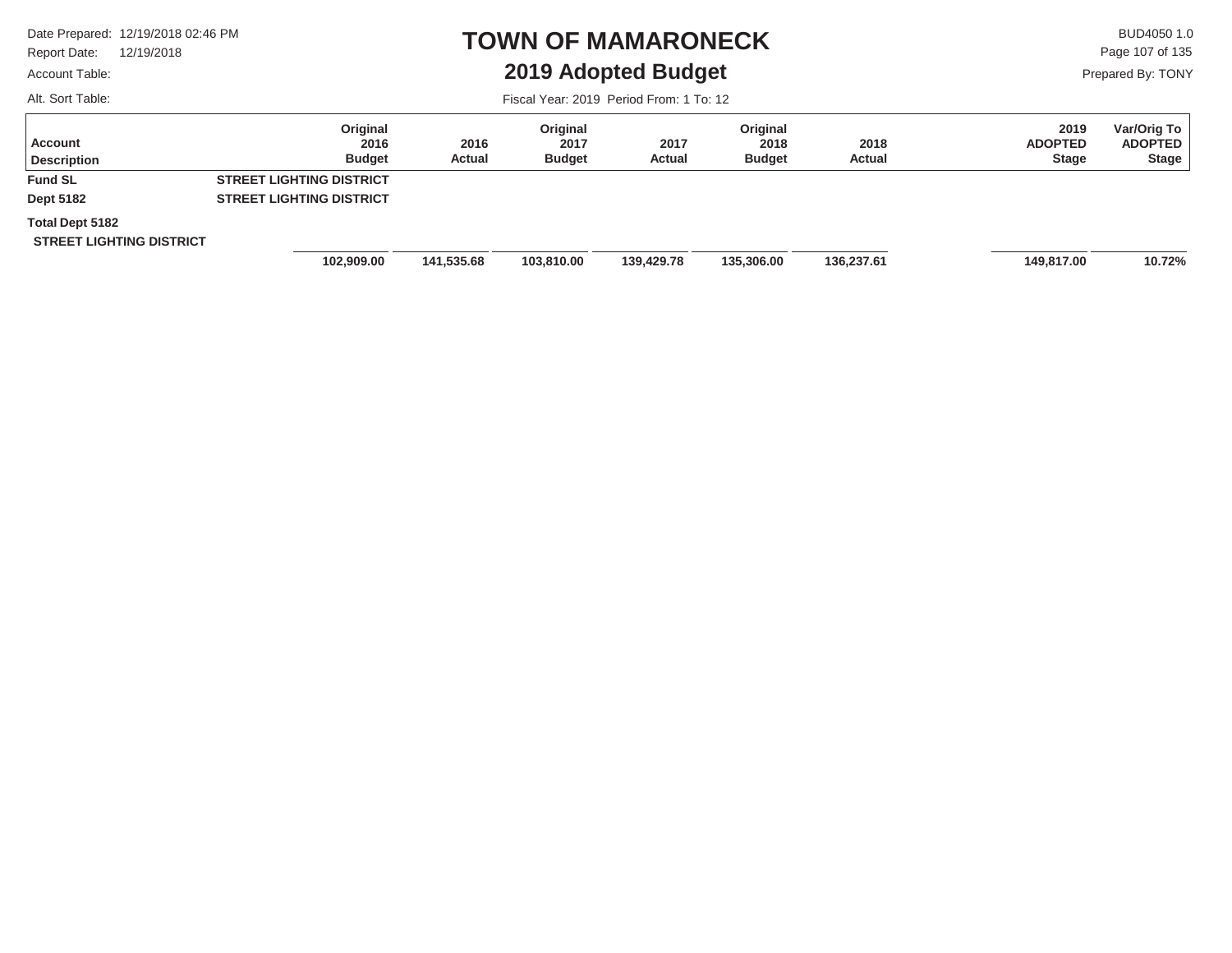Report Date: 12/19/2018

#### Account Table:

Alt. Sort Table:

## **TOWN OF MAMARONECK2019 Adopted Budget**

 $\mathsf{BUD4050}\,1.0$ Prepared By: TONY Page 108 of 135

| <b>Account</b><br><b>Description</b>               | Original<br>2016<br><b>Budget</b>                           | 2016<br>Actual | Original<br>2017<br><b>Budget</b> | 2017<br>Actual | Original<br>2018<br><b>Budget</b> | 2018<br>Actual | 2019<br><b>ADOPTED</b><br><b>Stage</b> | Var/Orig To<br><b>ADOPTED</b><br><b>Stage</b> |
|----------------------------------------------------|-------------------------------------------------------------|----------------|-----------------------------------|----------------|-----------------------------------|----------------|----------------------------------------|-----------------------------------------------|
| <b>Fund SL</b><br><b>Dept 9000</b>                 | <b>STREET LIGHTING DISTRICT</b><br><b>EMPLOYEE BENEFITS</b> |                |                                   |                |                                   |                |                                        |                                               |
| SL.9000.9010<br><b>STATE RETIREMENT</b>            | 6,800.00                                                    | 9,832.79       | 6,500.00                          | 6,006.53       | 6,500.00                          | 8,440.89       | 6,600.00                               | 1.54%                                         |
| SL.9000.9030<br>F.I.C.A. / MED                     | 2,850.00                                                    | 2,787.37       | 2,900.00                          | 2,892.84       | 3,000.00                          | 2,815.35       | 3,100.00                               | 3.33%                                         |
| SL.9000.9035<br><b>COMMUTER TAX</b>                | 125.00                                                      | 123.84         | 130.00                            | 128.47         | 130.00                            | 125.18         | 150.00                                 | 15.38%                                        |
| SL.9000.9040<br><b>WORKERS COMPENSATION</b>        | 2,857.00                                                    | 2,799.00       | 3,780.00                          | 3,309.00       | 3,500.00                          | 3,237.00       | 1,500.00                               | $-57.14%$                                     |
| SL.9000.9045<br>LIFE INSURANCE                     | 35.00                                                       | 16.20          | 20.00                             | 16.20          | 20.00                             | 16.20          | 20.00                                  | 0.00%                                         |
| SL.9000.9060<br><b>HEALTH INSURANCE</b>            | 10,900.00                                                   | 11,557.32      | 13,000.00                         | 12,963.84      | 14,200.00                         | 14,088.96      | 14,610.00                              | 2.89%                                         |
| SL.9000.9070<br><b>DENTAL INSURANCE</b>            | 525.00                                                      | 515.51         | 550.00                            | 528.12         | 550.00                            | 552.73         | 600.00                                 | 9.09%                                         |
| SL.9000.9089<br>OPTICAL INSURANCE                  | 165.00                                                      | 164.13         | 165.00                            | 164.12         | 165.00                            | 164.14         | 165.00                                 | 0.00%                                         |
| <b>Total Group 8</b><br><b>BENEFITS</b>            |                                                             |                |                                   |                |                                   |                |                                        |                                               |
|                                                    | 24,257.00                                                   | 27,796.16      | 27,045.00                         | 26,009.12      | 28,065.00                         | 29,440.45      | 26,745.00                              | $-100.00\%$                                   |
| <b>Total Dept 9000</b><br><b>EMPLOYEE BENEFITS</b> |                                                             |                |                                   |                |                                   |                |                                        |                                               |
|                                                    | 24,257.00                                                   | 27,796.16      | 27,045.00                         | 26,009.12      | 28,065.00                         | 29,440.45      | 26,745.00                              | $-4.70%$                                      |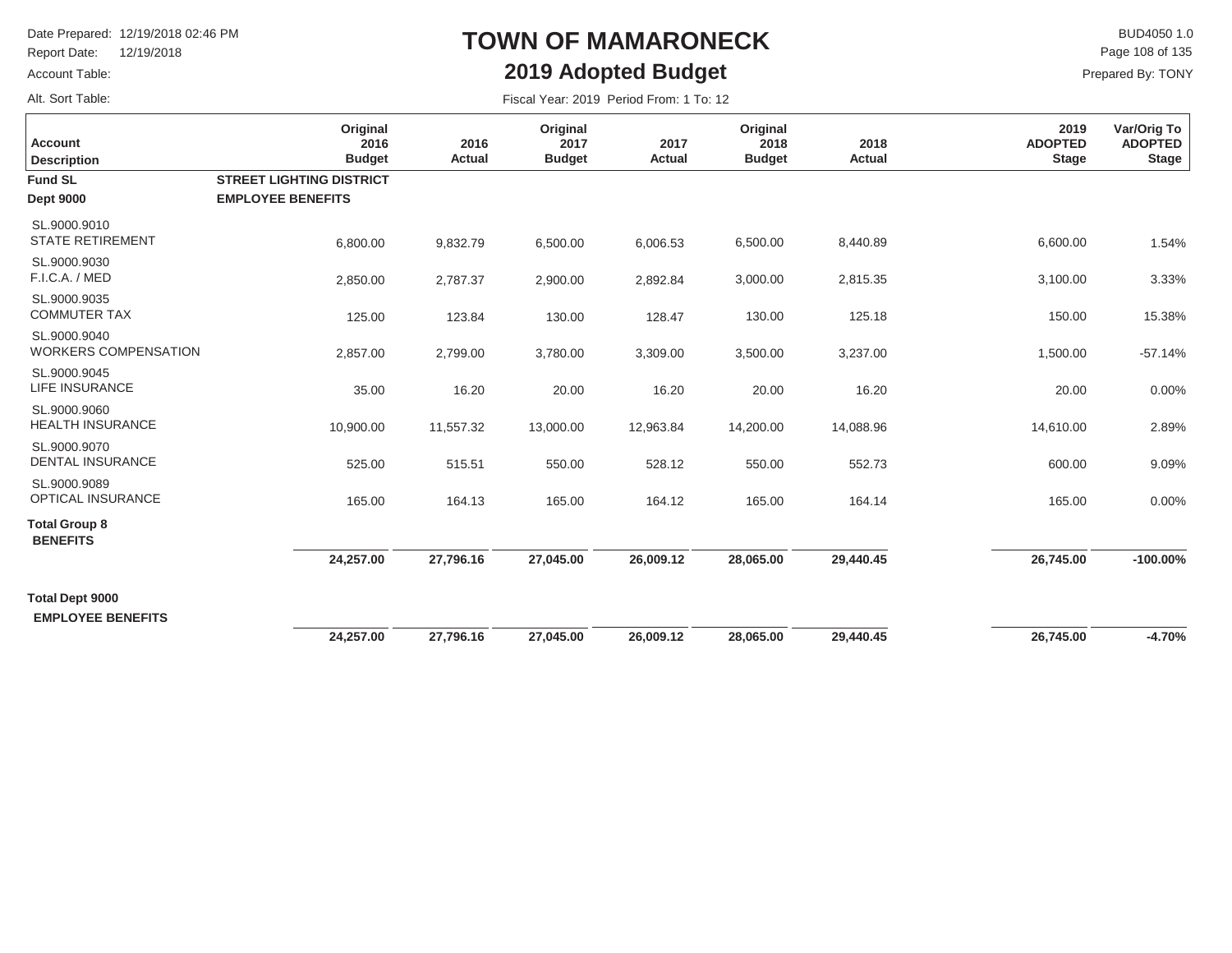Report Date: 12/19/2018

#### Account Table:

Alt. Sort Table:

# **TOWN OF MAMARONECK2019 Adopted Budget**

 $\mathsf{BUD4050 1.0}$ Page 109 of 135

| Fiscal Year: 2019 Period From: 1 To: 12 |  |  |
|-----------------------------------------|--|--|
|                                         |  |  |

| <b>Account</b><br><b>Description</b>                     | Original<br>2016<br><b>Budget</b> | 2016<br>Actual | Original<br>2017<br><b>Budget</b> | 2017<br>Actual | Original<br>2018<br><b>Budget</b> | 2018<br><b>Actual</b> | 2019<br><b>ADOPTED</b><br><b>Stage</b> | Var/Orig To<br><b>ADOPTED</b><br><b>Stage</b> |
|----------------------------------------------------------|-----------------------------------|----------------|-----------------------------------|----------------|-----------------------------------|-----------------------|----------------------------------------|-----------------------------------------------|
| <b>Fund SL</b>                                           | <b>STREET LIGHTING DISTRICT</b>   |                |                                   |                |                                   |                       |                                        |                                               |
| <b>Dept 9900</b>                                         | <b>INTERFUND TRANSFERS</b>        |                |                                   |                |                                   |                       |                                        |                                               |
| SL.9900.9960<br><b>TRANSFER TO DEBT - PRINCIPAL</b>      | 82,032.00                         | 82,032.00      | 82,032.00                         | 82,032.00      | 83,070.00                         | 83,070.00             | 84,108.00                              | 1.25%                                         |
| SL.9900.9970<br>TRANSFER TO DEBT - INTEREST              | 45,846.00                         | 45,845.54      | 44,205.00                         | 44,204.90      | 42,564.00                         | 42,564.26             | 40,903.00                              | $-3.90%$                                      |
| <b>Total Group 90</b><br><b>TRANSFERS - DEBT SERVICE</b> |                                   |                |                                   |                |                                   |                       |                                        |                                               |
|                                                          | 127,878.00                        | 127,877.54     | 126,237.00                        | 126,236.90     | 125,634.00                        | 125,634.26            | 125,011.00                             | $-100.00\%$                                   |
| <b>Total Dept 9900</b><br><b>INTERFUND TRANSFERS</b>     |                                   |                |                                   |                |                                   |                       |                                        |                                               |
|                                                          | 127,878.00                        | 127,877.54     | 126,237.00                        | 126,236.90     | 125,634.00                        | 125,634.26            | 125,011.00                             | $-0.50%$                                      |
| <b>Total Type E</b><br><b>Expense</b>                    |                                   |                |                                   |                |                                   |                       |                                        |                                               |
|                                                          | 255,044.00                        | 297,209.38     | 257,092.00                        | 291,675.80     | 289,005.00                        | 291,312.32            | 301,573.00                             | 4.35%                                         |
| <b>Total Fund SL</b><br><b>STREET LIGHTING DISTRICT</b>  |                                   |                |                                   |                |                                   |                       |                                        |                                               |
|                                                          | 0.00                              | 27,745.88      | 0.00                              | (35,020.00)    | 0.00                              | (2,431.61)            | 0.00                                   | $0.00\%$                                      |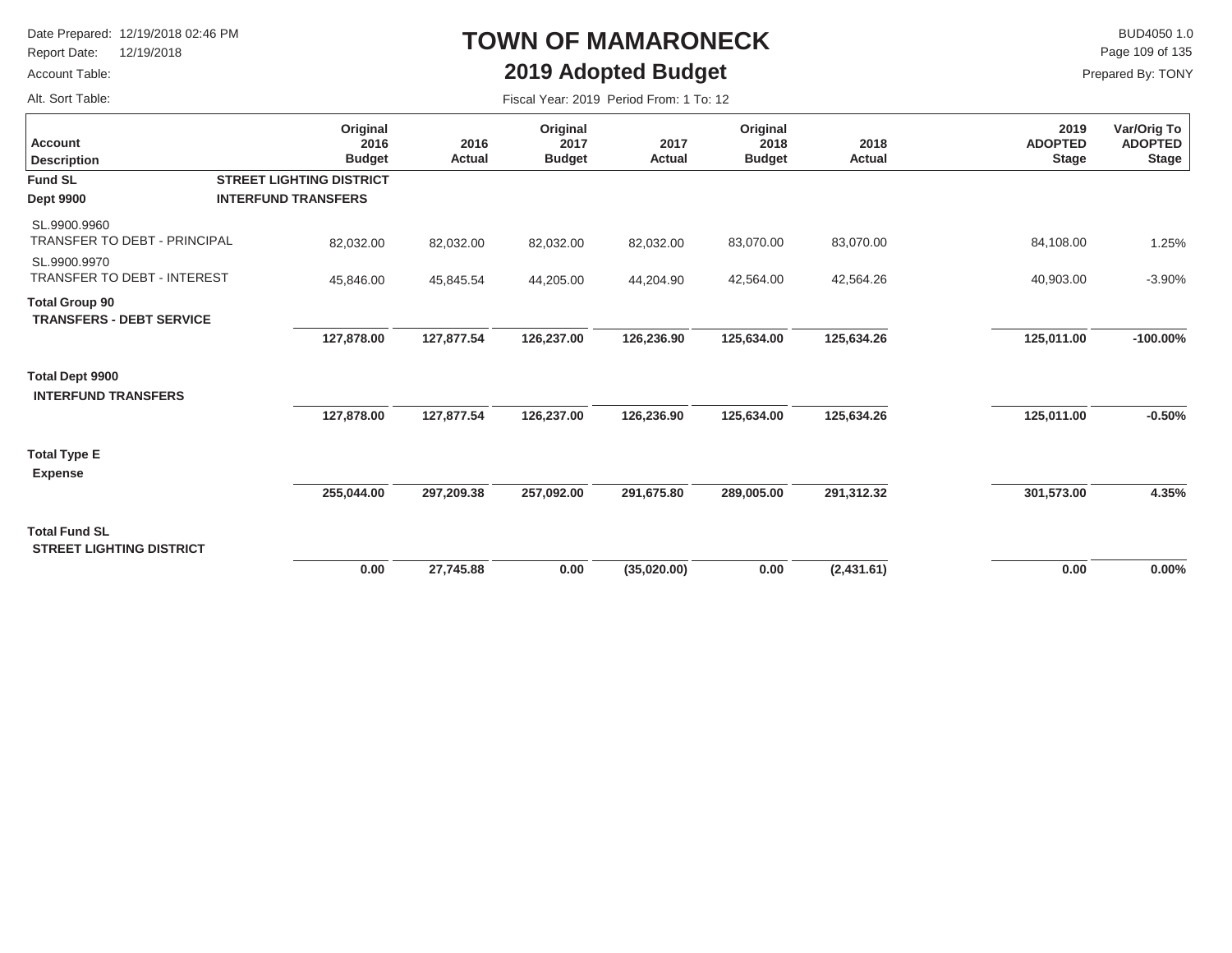Report Date: 12/19/2018

#### Account Table:

## **TOWN OF MAMARONECK2019 Adopted Budget**

Fiscal Year: 2019 Period From: 1 To: 12

 $\mathsf K$  BUD4050 1.0<br>Page 110 of 135

Prepared By: TONY

Alt. Sort Table:

| <b>Account</b><br><b>Description</b>                      | Original<br>2016<br><b>Budget</b> | 2016<br><b>Actual</b> | Original<br>2017<br><b>Budget</b> | 2017<br><b>Actual</b> | Original<br>2018<br><b>Budget</b> | 2018<br><b>Actual</b> | 2019<br><b>ADOPTED</b><br><b>Stage</b> | Var/Orig To<br><b>ADOPTED</b><br><b>Stage</b> |
|-----------------------------------------------------------|-----------------------------------|-----------------------|-----------------------------------|-----------------------|-----------------------------------|-----------------------|----------------------------------------|-----------------------------------------------|
| <b>Fund SM</b>                                            | <b>AMBULANCE DISTRICT</b>         |                       |                                   |                       |                                   |                       |                                        |                                               |
| SM.0000.1001<br>REAL PROPERTY TAXES                       | 545,106.00                        | 543,576.73            | 593,874.00                        | 592,754.64            | 590,384.00                        | 589,582.99            | 688,112.00                             | 16.55%                                        |
| <b>Total Group 10</b><br><b>REAL PROPERTY TAXES</b>       |                                   |                       |                                   |                       |                                   |                       |                                        |                                               |
|                                                           | 545,106.00                        | 543,576.73            | 593,874.00                        | 592,754.64            | 590,384.00                        | (589, 582.99)         | 688,112.00                             | $-100.00\%$                                   |
| SM.0000.1640<br>AMBULANCE CHARGES                         | 815,000.00                        | 823,735.65            | 830,000.00                        | 801,111.96            | 830,000.00                        | 770,030.90            | 800,000.00                             | $-3.61%$                                      |
| <b>Total Group 12</b><br><b>DEPARTMENTAL INCOME</b>       |                                   |                       |                                   |                       |                                   |                       |                                        |                                               |
|                                                           | 815,000.00                        | 823,735.65            | 830,000.00                        | 801,111.96            | 830,000.00                        | (770, 030.90)         | 800,000.00                             | $-100.00\%$                                   |
| SM.0000.2210<br>GEN SERV OTHER GOV'TS                     | 113,000.00                        | 112,763.00            | 113,000.00                        | 122,966.00            | 113,000.00                        | 50,950.00             | 120,000.00                             | 6.19%                                         |
| <b>Total Group 14</b><br><b>INTER GOV'T CHARGES</b>       |                                   |                       |                                   |                       |                                   |                       |                                        |                                               |
|                                                           | 113,000.00                        | 112,763.00            | 113,000.00                        | 122,966.00            | 113,000.00                        | (50, 950.00)          | 120,000.00                             | $-100.00\%$                                   |
| SM.0000.2680<br>INSURANCE RECOVERIES                      | 0.00                              | 4,050.21              | 0.00                              | 0.00                  | 0.00                              | 0.00                  | 0.00                                   | 0.00%                                         |
| <b>Total Group 18</b><br><b>SALE PROP / COMP FOR LOSS</b> |                                   |                       |                                   |                       |                                   |                       |                                        |                                               |
|                                                           | 0.00                              | 4,050.21              | 0.00                              | 0.00                  | 0.00                              | 0.00                  | 0.00                                   | 0.00%                                         |
| SM.0000.5995<br>APPROP. FUND BALANCE                      | 0.00                              | 0.00                  | 24,985.00                         | 0.00                  | 56,000.00                         | 0.00                  | 0.00                                   | $-100.00\%$                                   |
| <b>Total Group 26</b><br><b>APPROPRIATED FUND BALANCE</b> |                                   |                       |                                   |                       |                                   |                       |                                        |                                               |
|                                                           | 0.00                              | 0.00                  | 24,985.00                         | 0.00                  | 56,000.00                         | 0.00                  | 0.00                                   | $-100.00\%$                                   |
| <b>Total Dept 0000</b>                                    |                                   |                       |                                   |                       |                                   |                       |                                        |                                               |
|                                                           |                                   |                       |                                   |                       |                                   |                       |                                        | 1.18%                                         |
|                                                           | 1,473,106.00                      | 1,484,125.59          | 1,561,859.00                      | 1,516,832.60          | 1,589,384.00                      | (1,410,563.89)        | 1,608,112.00                           |                                               |
| <b>Total Type R</b><br>Revenue                            |                                   |                       |                                   |                       |                                   |                       |                                        |                                               |
|                                                           | 1,473,106.00                      | 1,484,125.59          | 1,561,859.00                      | 1,516,832.60          | 1,589,384.00                      | 1,410,563.89          | 1,608,112.00                           | 1.18%                                         |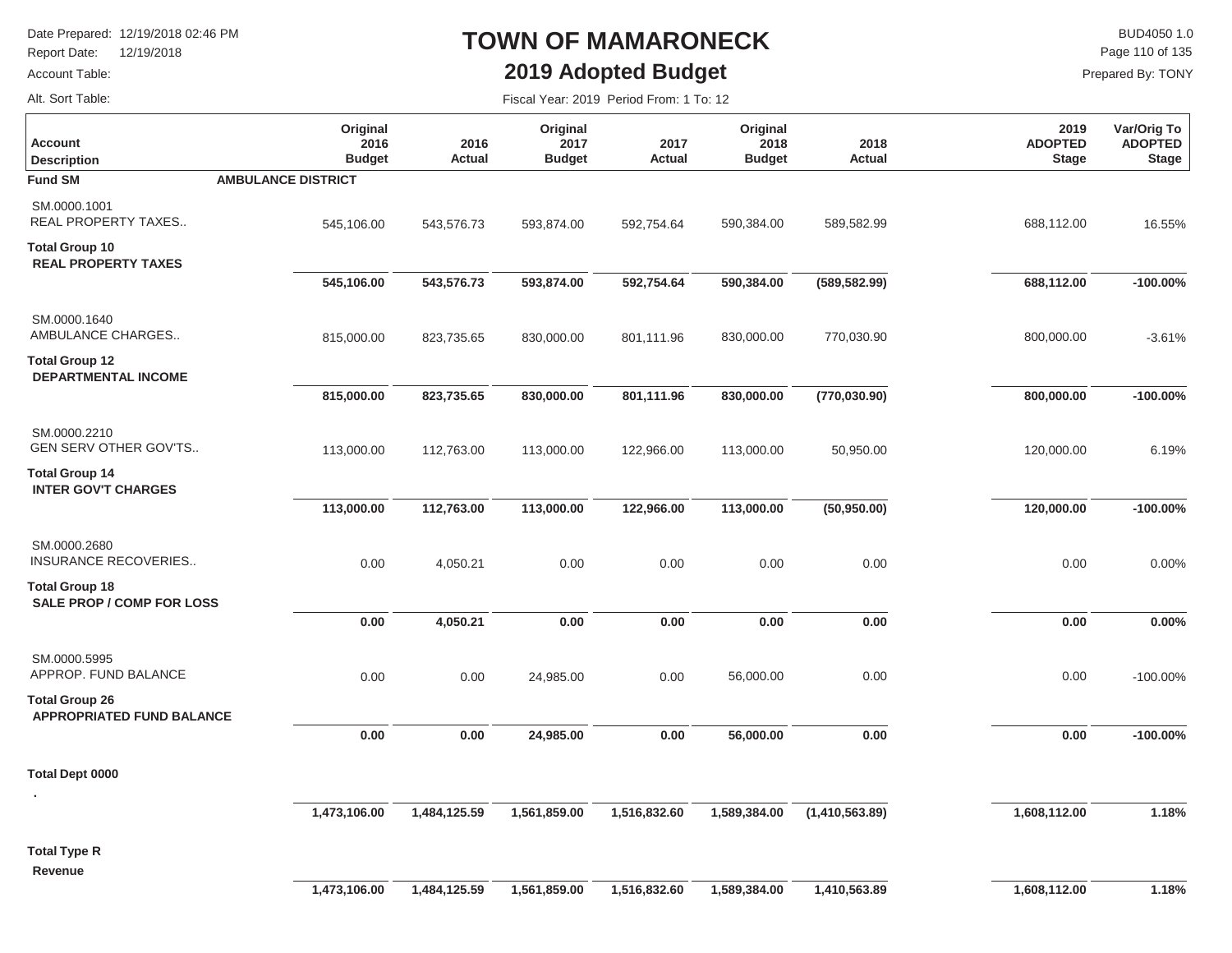Report Date: 12/19/2018

#### Account Table:

Alt. Sort Table:

## **TOWN OF MAMARONECK2019 Adopted Budget**

 $\mathsf{BUD4050 1.0}$ Prepared By: TONY Page 111 of 135

-6.67%

Fiscal Year: 2019 Period From: 1 To: 12

| <b>Account</b><br><b>Description</b>              | Original<br>2016<br><b>Budget</b> | 2016<br>Actual | Original<br>2017<br><b>Budget</b> | 2017<br>Actual | Original<br>2018<br><b>Budget</b> | 2018<br>Actual | 2019<br><b>ADOPTED</b><br><b>Stage</b> | Var/Orig To<br><b>ADOPTED</b><br><b>Stage</b> |
|---------------------------------------------------|-----------------------------------|----------------|-----------------------------------|----------------|-----------------------------------|----------------|----------------------------------------|-----------------------------------------------|
| <b>Fund SM</b>                                    | <b>AMBULANCE DISTRICT</b>         |                |                                   |                |                                   |                |                                        |                                               |
| <b>Dept 4189</b>                                  | <b>PARAMEDIC SERVICE</b>          |                |                                   |                |                                   |                |                                        |                                               |
| SM.4189.1010<br>SALARIES                          | 182,258.00                        | 185,192.94     | 185,193.00                        | 188,710.10     | 190,055.00                        | 186,286.20     | 194,427.00                             | 2.30%                                         |
| SM.4189.1016<br><b>LONGEVITY PAY</b>              | 1,850.00                          | 1,725.00       | 1,725.00                          | 1,725.00       | 1,725.00                          | 1,725.00       | 1,725.00                               | 0.00%                                         |
| SM.4189.1027<br>SALARIES - EMT P/T                | 10,000.00                         | 10,578.66      | 40,000.00                         | 14,042.97      | 15,000.00                         | 15,658.51      | 25,000.00                              | 66.67%                                        |
| SM.4189.1028<br>SALARIES - PARAMEDICS P/T         | 580,354.00                        | 558,010.96     | 593,951.00                        | 560,006.10     | 585,000.00                        | 468,630.92     | 585,000.00                             | 0.00%                                         |
| <b>Total Group 1</b><br><b>PERSONNEL SERVICES</b> |                                   |                |                                   |                |                                   |                |                                        |                                               |
|                                                   | 774,462.00                        | 755,507.56     | 820,869.00                        | 764,484.17     | 791,780.00                        | 672,300.63     | 806,152.00                             | $-100.00\%$                                   |
| SM.4189.2102<br>MISCELLANEOUS EQUIPMENT           | 0.00                              | 0.00           | 4,500.00                          | 0.00           | 0.00                              | 0.00           | 0.00                                   | 0.00%                                         |
| SM.4189.2103<br><b>MEDICAL EQUIPMENT</b>          | 29,500.00                         | 6,119.00       | 0.00                              | 0.00           | 0.00                              | 0.00           | 0.00                                   | 0.00%                                         |
| SM.4189.2105<br>UNIFORMS-GENERAL                  | 3,000.00                          | 2,808.64       | 3,500.00                          | 2,214.33       | 3,500.00                          | 3,239.31       | 4,500.00                               | 28.57%                                        |
| SM.4189.2122<br>RADIOS AND PAGERS                 | 500.00                            | 412.17         | 500.00                            | 450.00         | 1,000.00                          | 474.00         | 500.00                                 | -50.00%                                       |
| <b>Total Group 2</b><br><b>EQUIPMENT</b>          |                                   |                |                                   |                |                                   |                |                                        |                                               |
|                                                   | 33,000.00                         | 9,339.81       | 8,500.00                          | 2,664.33       | 4,500.00                          | 3,713.31       | 5,000.00                               | $-100.00\%$                                   |
| SM.4189.4001<br>TELEPHONE                         | 6,700.00                          | 6,799.88       | 6,700.00                          | 6,580.87       | 3,400.00                          | 3,302.17       | 4,000.00                               | 17.65%                                        |
| SM.4189.4002<br>SERVICE CONTRACTS                 | 6,500.00                          | 9,985.57       | 9,000.00                          | 9,657.36       | 10,000.00                         | 8,697.91       | 10,000.00                              | 0.00%                                         |
| SM.4189.4009<br>OFFICE SUPPLIES                   | 400.00                            | 55.71          | 400.00                            | 41.74          | 400.00                            | 0.00           | 400.00                                 | 0.00%                                         |
| SM.4189.4010<br>OPERATING SUPPLIES                | 2,500.00                          | 1,864.92       | 2,500.00                          | 1,525.11       | 2,500.00                          | 1,879.54       | 3,000.00                               | 20.00%                                        |
| SM.4189.4020<br>TEMPORARY SERVICES                | 48,000.00                         | 38,362.60      | 12,000.00                         | 48,376.19      | 40,000.00                         | 95,939.75      | 0.00                                   | $-100.00\%$                                   |
| SM.4189.4025<br>POSTAGE                           | 50.00                             | 0.00           | 50.00                             | 0.00           | 50.00                             | 0.00           | 50.00                                  | 0.00%                                         |
| SM.4189.4029<br><b>VEHICLE REPAIRS</b>            | 4.500.00                          | 7.539.68       | 6.000.00                          | 4.475.35       | 7.500.00                          | 4.680.95       | 7.000.00                               | $-6.67%$                                      |

4,500.00

7,539.68

6,000.00

4,475.35

7,500.00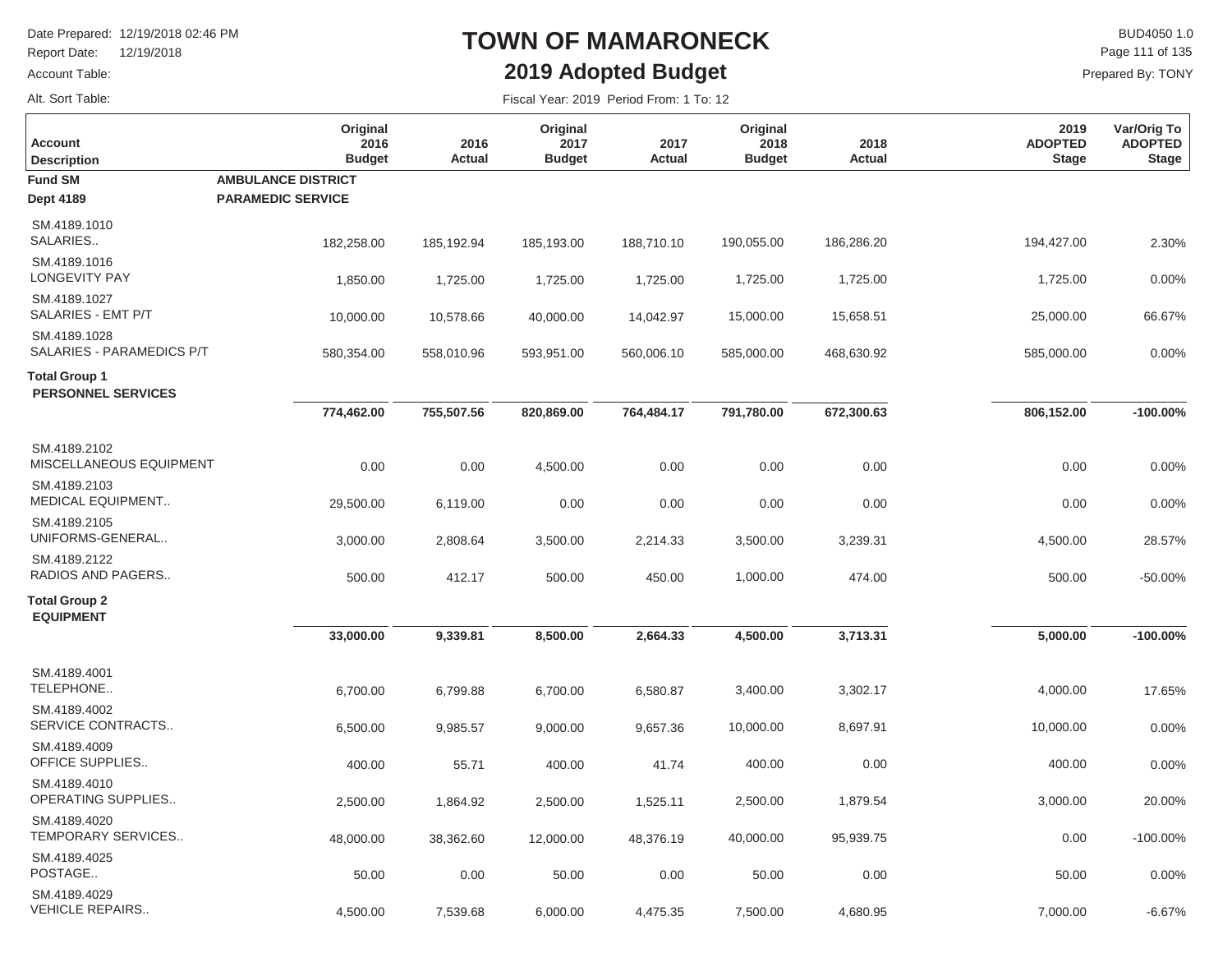Report Date: 12/19/2018

#### Account Table:

Alt. Sort Table:

## **TOWN OF MAMARONECK2019 Adopted Budget**

 $\mathsf{BUD4050 1.0}$ Page 112 of 135

| Fiscal Year: 2019 Period From: 1 To: 12 |
|-----------------------------------------|
|-----------------------------------------|

| <b>Account</b><br><b>Description</b>               | Original<br>2016<br><b>Budget</b> | 2016<br><b>Actual</b> | Original<br>2017<br><b>Budget</b> | 2017<br><b>Actual</b> | Original<br>2018<br><b>Budget</b> | 2018<br>Actual | 2019<br><b>ADOPTED</b><br><b>Stage</b> | Var/Orig To<br><b>ADOPTED</b><br><b>Stage</b> |
|----------------------------------------------------|-----------------------------------|-----------------------|-----------------------------------|-----------------------|-----------------------------------|----------------|----------------------------------------|-----------------------------------------------|
| <b>Fund SM</b>                                     | <b>AMBULANCE DISTRICT</b>         |                       |                                   |                       |                                   |                |                                        |                                               |
| <b>Dept 4189</b>                                   | <b>PARAMEDIC SERVICE</b>          |                       |                                   |                       |                                   |                |                                        |                                               |
| SM.4189.4030<br>PRINTG/STATIONERY                  | 100.00                            | 159.98                | 100.00                            | 0.00                  | 100.00                            | 0.00           | 100.00                                 | 0.00%                                         |
| SM.4189.4050<br>CONTINGENCY                        | 2,600.00                          | 0.00                  | 2,600.00                          | 0.00                  | 3,000.00                          | 0.00           | 3,000.00                               | 0.00%                                         |
| SM.4189.4052<br>REFUND OF TAXES                    | 4,500.00                          | 6,591.66              | 4,500.00                          | 5,177.64              | 4,500.00                          | 8,849.86       | 6,500.00                               | 44.44%                                        |
| SM.4189.4059<br>LIABILITY INSURANCE                | 12,075.00                         | 12,746.67             | 13,000.00                         | 13,509.22             | 13,390.00                         | 13,985.05      | 14,500.00                              | 8.29%                                         |
| SM.4189.4064<br><b>VEHICLE FUEL</b>                | 4,000.00                          | 2,124.64              | 3,000.00                          | 2,440.94              | 2,500.00                          | 1,960.13       | 2,500.00                               | 0.00%                                         |
| SM.4189.4123<br><b>EQUIPMENT MAINTENANCE</b>       | 2,000.00                          | 390.73                | 2,000.00                          | 1,298.43              | 2,000.00                          | 1,168.26       | 2,000.00                               | 0.00%                                         |
| SM.4189.4140<br><b>MEDICAL SUPPLIES</b>            | 14,000.00                         | 14,962.36             | 15,000.00                         | 11,433.08             | 16,000.00                         | 14,119.99      | 17,500.00                              | 9.38%                                         |
| SM.4189.4283<br><b>BILLING SERVICE</b>             | 73,000.00                         | 65,225.92             | 75,000.00                         | 71,912.59             | 75,000.00                         | 69,617.98      | 75,000.00                              | 0.00%                                         |
| SM.4189.4284<br>TRAINING PROGRAMS                  | 4,000.00                          | 4,353.69              | 4,000.00                          | 1,457.16              | 4,000.00                          | 3,818.93       | 4,000.00                               | 0.00%                                         |
| SM.4189.4340<br>TEMPORARY SERVICES - E.M.T.        | 0.00                              | 0.00                  | 0.00                              | 0.00                  | 0.00                              | 0.00           | 50,000.00                              | 100.00%                                       |
| SM.4189.4341<br>TEMPORARY SERVICES - PARAMEDICS    | 0.00                              | 0.00                  | 0.00                              | 0.00                  | 0.00                              | 0.00           | 20,000.00                              | 100.00%                                       |
| <b>Total Group 4</b><br><b>CONTRACTUAL EXPENSE</b> |                                   |                       |                                   |                       |                                   |                |                                        |                                               |
|                                                    | 184,925.00                        | 171,164.01            | 155,850.00                        | 177,885.68            | 184,340.00                        | 228,020.52     | 219,550.00                             | $-100.00\%$                                   |
| <b>Total Dept 4189</b><br><b>PARAMEDIC SERVICE</b> |                                   |                       |                                   |                       |                                   |                |                                        |                                               |
|                                                    | 992,387.00                        | 936,011.38            | 985,219.00                        | 945,034.18            | 980,620.00                        | 904,034.46     | 1,030,702.00                           | 5.11%                                         |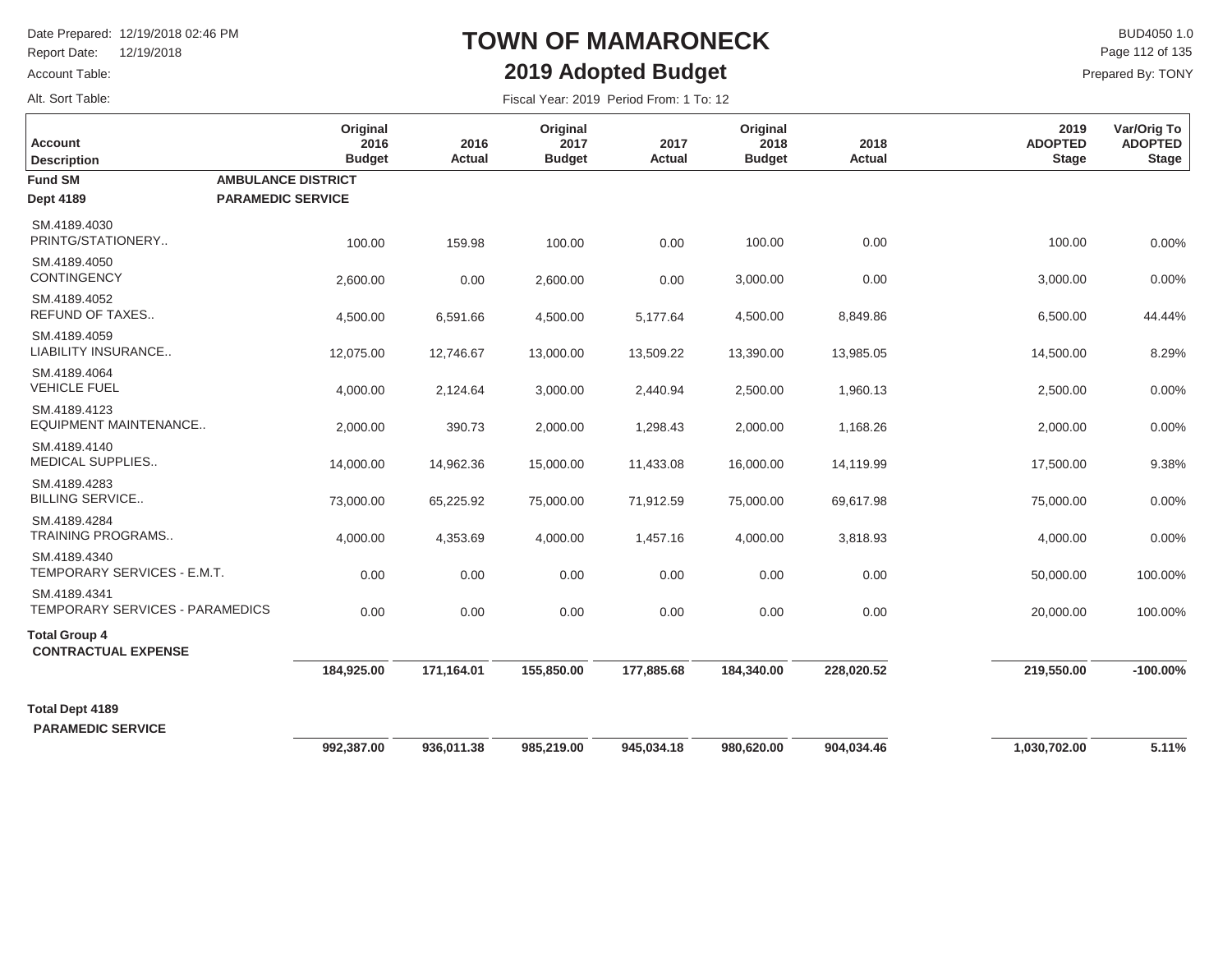Report Date: 12/19/2018

#### Account Table:

Alt. Sort Table:

## **TOWN OF MAMARONECK2019 Adopted Budget**

Fiscal Year: 2019 Period From: 1 To: 12

 $\mathsf{BUD4050 1.0}$ Page 113 of 135

| <b>Account</b><br><b>Description</b>               | Original<br>2016<br><b>Budget</b>                          | 2016<br><b>Actual</b> | Original<br>2017<br><b>Budget</b> | 2017<br><b>Actual</b> | Original<br>2018<br><b>Budget</b> | 2018<br><b>Actual</b> | 2019<br><b>ADOPTED</b><br><b>Stage</b> | Var/Orig To<br><b>ADOPTED</b><br><b>Stage</b> |
|----------------------------------------------------|------------------------------------------------------------|-----------------------|-----------------------------------|-----------------------|-----------------------------------|-----------------------|----------------------------------------|-----------------------------------------------|
| <b>Fund SM</b><br><b>Dept 4190</b>                 | <b>AMBULANCE DISTRICT</b><br><b>EMS MAMARONECK VILLAGE</b> |                       |                                   |                       |                                   |                       |                                        |                                               |
| SM.4190.2105<br>UNIFORMS-GENERAL                   | 5,500.00                                                   | 5,491.95              | 6,000.00                          | 5,796.53              | 6,500.00                          | 4,192.66              | 6,500.00                               | 0.00%                                         |
| SM.4190.2122<br>RADIOS AND PAGERS                  | 1,500.00                                                   | 1,851.73              | 1,500.00                          | 1,488.25              | 1,500.00                          | 2,018.80              | 1,500.00                               | 0.00%                                         |
| <b>Total Group 2</b><br><b>EQUIPMENT</b>           |                                                            |                       |                                   |                       |                                   |                       |                                        |                                               |
|                                                    | 7,000.00                                                   | 7,343.68              | 7,500.00                          | 7,284.78              | 8,000.00                          | 6,211.46              | 8,000.00                               | $-100.00\%$                                   |
| SM.4190.4001<br>TELEPHONE                          | 3,200.00                                                   | 3,360.09              | 4,200.00                          | 2,929.84              | 4,800.00                          | 2,563.09              | 4,800.00                               | 0.00%                                         |
| SM.4190.4002<br>SERVICE CONTRACTS                  | 4,700.00                                                   | 4,331.08              | 4,000.00                          | 3,620.85              | 3,500.00                          | 3,088.33              | 3,500.00                               | 0.00%                                         |
| SM.4190.4003<br>ELECTRICITY                        | 8,200.00                                                   | 5,663.84              | 8,000.00                          | 1,404.37              | 7,500.00                          | 3,554.45              | 7,500.00                               | 0.00%                                         |
| SM.4190.4006<br>DIESEL FUEL                        | 6,000.00                                                   | 1,829.98              | 5,000.00                          | 2,361.26              | 4,500.00                          | 2,439.46              | 4,500.00                               | 0.00%                                         |
| SM.4190.4008<br>WATER                              | 900.00                                                     | 920.45                | 900.00                            | 377.13                | 900.00                            | 251.69                | 900.00                                 | 0.00%                                         |
| SM.4190.4009<br><b>OFFICE SUPPLIES</b>             | 250.00                                                     | 301.90                | 450.00                            | 65.12                 | 450.00                            | 49.14                 | 450.00                                 | 0.00%                                         |
| SM.4190.4011<br><b>BLDG &amp; GROUNDS SUPPLIES</b> | 1,500.00                                                   | 1,932.59              | 1,900.00                          | 1,404.14              | 1,900.00                          | 1,285.86              | 1,900.00                               | 0.00%                                         |
| SM.4190.4012<br>BLDG & GROUNDS REPAIRS/MAINT       | 7,000.00                                                   | 6,942.94              | 8,500.00                          | 7,724.42              | 8,500.00                          | 11,517.45             | 8,500.00                               | 0.00%                                         |
| SM.4190.4025<br>POSTAGE                            | 50.00                                                      | 24.80                 | 50.00                             | 0.00                  | 50.00                             | 0.00                  | 50.00                                  | 0.00%                                         |
| SM.4190.4029<br><b>VEHICLE REPAIRS</b>             | 8,000.00                                                   | 14,309.09             | 8,000.00                          | 9,985.94              | 8,500.00                          | 13,096.19             | 10,000.00                              | 17.65%                                        |
| SM.4190.4030<br>PRINTG/STATIONERY                  | 300.00                                                     | 300.00                | 500.00                            | 500.00                | 1,000.00                          | 1,000.00              | 500.00                                 | $-50.00%$                                     |
| SM.4190.4055<br>NATURAL GAS                        | 5,000.00                                                   | 2,936.39              | 4,000.00                          | 2,783.14              | 4,000.00                          | 3,010.75              | 4,000.00                               | 0.00%                                         |
| SM.4190.4059<br><b>LIABILITY INSURANCE</b>         | 22,500.00                                                  | 21,294.80             | 23,000.00                         | 22,228.80             | 23,690.00                         | 22,399.80             | 24,500.00                              | 3.42%                                         |
| SM.4190.4064<br><b>VEHICLE FUEL</b>                | 1,000.00                                                   | 1,300.50              | 1,000.00                          | 121.55                | 500.00                            | 90.76                 | 250.00                                 | $-50.00\%$                                    |
| SM.4190.4123<br>EQUIPMENT MAINTENANCE              | 1,500.00                                                   | 1,171.60              | 1,500.00                          | 404.95                | 1,500.00                          | 2,288.07              | 1,500.00                               | 0.00%                                         |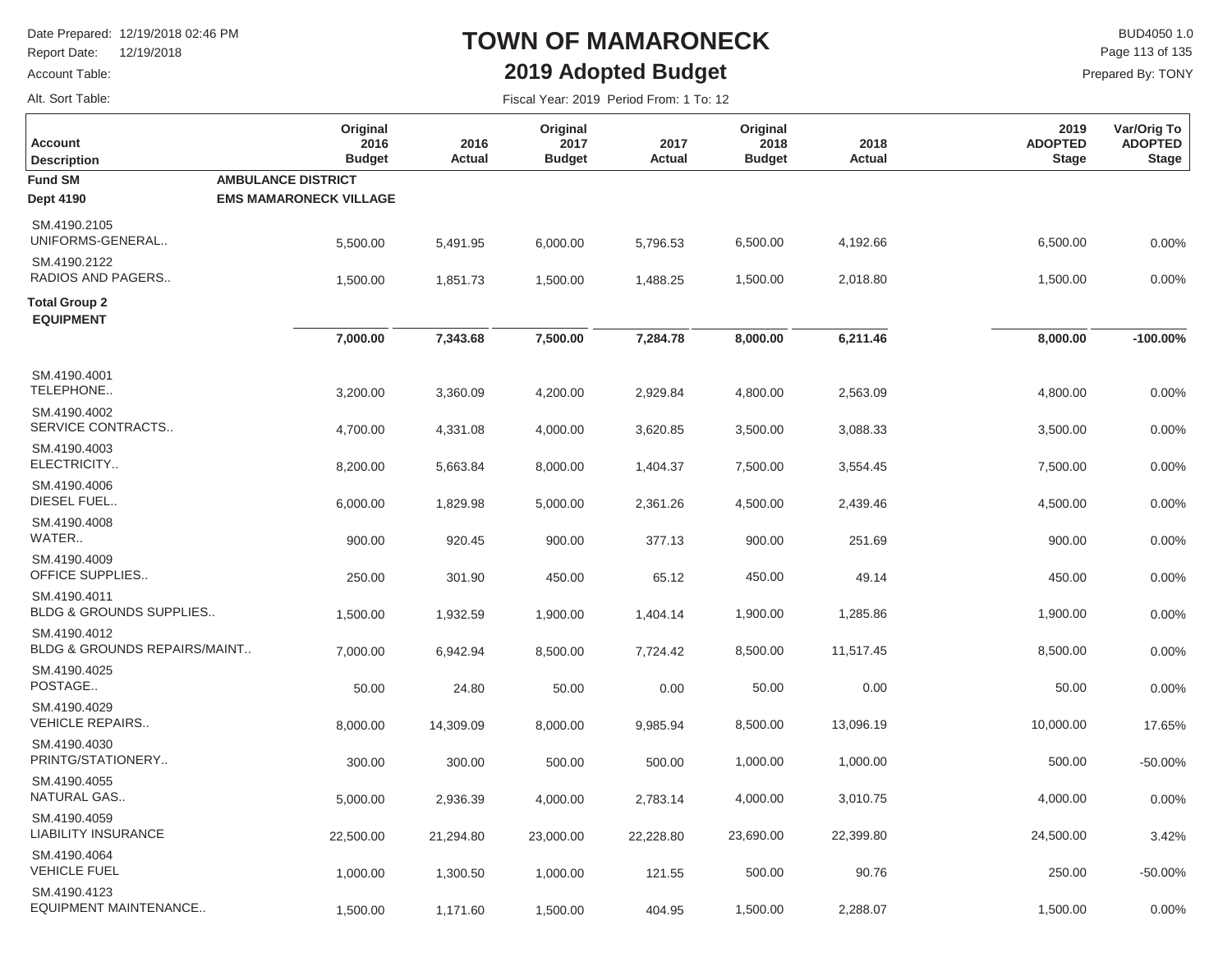Report Date: 12/19/2018

#### Account Table:

Alt. Sort Table:

# **TOWN OF MAMARONECK2019 Adopted Budget**

 $\mathsf{BUD4050}\,1.0$ Page 114 of 135

| Fiscal Year: 2019 Period From: 1 To: 12 |  |  |  |  |
|-----------------------------------------|--|--|--|--|
|-----------------------------------------|--|--|--|--|

| <b>Account</b><br><b>Description</b>               | Original<br>2016<br><b>Budget</b>                          | 2016<br>Actual | Original<br>2017<br><b>Budget</b> | 2017<br>Actual | Original<br>2018<br><b>Budget</b> | 2018<br>Actual | 2019<br><b>ADOPTED</b><br><b>Stage</b> | Var/Orig To<br><b>ADOPTED</b><br><b>Stage</b> |
|----------------------------------------------------|------------------------------------------------------------|----------------|-----------------------------------|----------------|-----------------------------------|----------------|----------------------------------------|-----------------------------------------------|
| <b>Fund SM</b><br><b>Dept 4190</b>                 | <b>AMBULANCE DISTRICT</b><br><b>EMS MAMARONECK VILLAGE</b> |                |                                   |                |                                   |                |                                        |                                               |
| SM.4190.4140<br><b>MEDICAL SUPPLIES</b>            | 7,000.00                                                   | 6,492.05       | 7,000.00                          | 7,810.42       | 7,000.00                          | 6,337.82       | 7,000.00                               | 0.00%                                         |
| SM.4190.4142<br><b>INSPECTION DINNER</b>           | 4,500.00                                                   | 0.00           | 5,000.00                          | 5,000.00       | 5,000.00                          | 0.00           | 5,750.00                               | 15.00%                                        |
| SM.4190.4196<br>OXYGEN REFILL                      | 2,200.00                                                   | 960.42         | 1,900.00                          | 1,499.71       | 1,900.00                          | 1,328.03       | 1,900.00                               | 0.00%                                         |
| SM.4190.4284<br><b>TRAINING PROGRAMS</b>           | 2,000.00                                                   | 6,713.32       | 2,000.00                          | 344.89         | 3,000.00                          | 2,985.31       | 3,650.00                               | 21.67%                                        |
| <b>Total Group 4</b><br><b>CONTRACTUAL EXPENSE</b> |                                                            |                |                                   |                |                                   |                |                                        |                                               |
|                                                    | 85,800.00                                                  | 80,785.84      | 86,900.00                         | 70,566.53      | 88,190.00                         | 77,286.20      | 91,150.00                              | $-100.00\%$                                   |
| Total Dept 4190<br><b>EMS MAMARONECK VILLAGE</b>   |                                                            |                |                                   |                |                                   |                |                                        |                                               |
|                                                    | 92,800.00                                                  | 88,129.52      | 94,400.00                         | 77,851.31      | 96,190.00                         | 83,497.66      | 99,150.00                              | 3.08%                                         |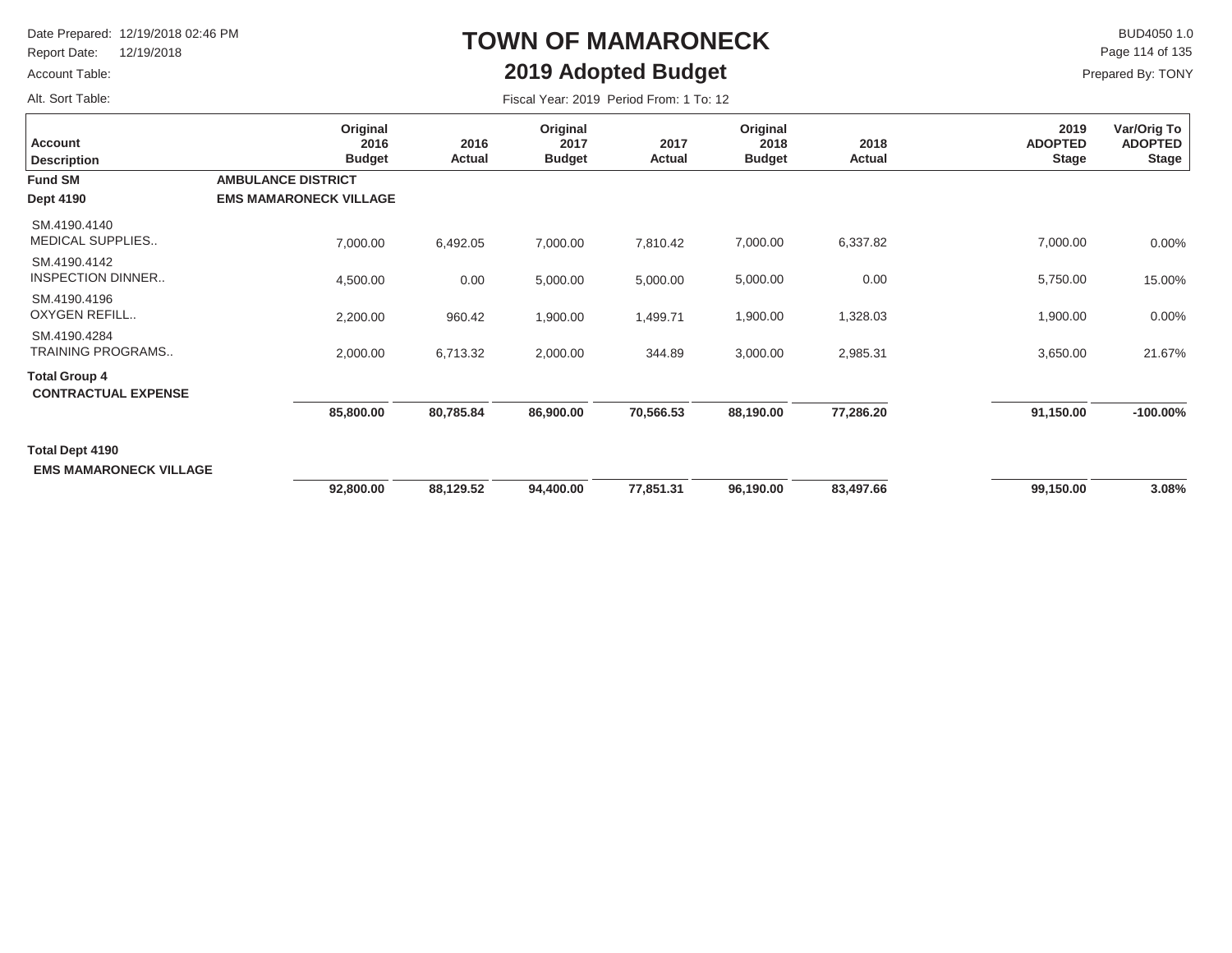**Original 2016 Budget**

Report Date: 12/19/2018

#### Account Table:

Alt. Sort Table:

**Description Account**

## **TOWN OF MAMARONECK2019 Adopted Budget**

Fiscal Year: 2019 Period From: 1 To: 12

 $\mathsf{BUD4050}\,1.0$ Page 115 of 135

> **Var/Orig To ADOPTED Stage**

Prepared By: TONY

**2019 ADOPTED Stage**

|        | Original      |        | Original      |  |
|--------|---------------|--------|---------------|--|
| 2016   | 2017          | 2017   | 2018          |  |
| Actual | <b>Budget</b> | Actual | <b>Budget</b> |  |
|        |               |        |               |  |

**2018Actual**

| <b>Fund SM</b><br><b>Dept 4191</b>                      | <b>AMBULANCE DISTRICT</b><br><b>LARCHMONT/MAMARONECK VAC</b> |           |           |           |           |           |           |             |
|---------------------------------------------------------|--------------------------------------------------------------|-----------|-----------|-----------|-----------|-----------|-----------|-------------|
| SM.4191.2105<br>UNIFORMS-GENERAL                        | 5,500.00                                                     | 5,691.60  | 6,000.00  | 6,144.44  | 6,500.00  | 4,963.39  | 6,500.00  | 0.00%       |
| SM.4191.2122<br>RADIOS AND PAGERS                       | 1,000.00                                                     | 894.22    | 1,000.00  | 995.57    | 1,500.00  | 1,235.84  | 1,500.00  | 0.00%       |
| <b>Total Group 2</b><br><b>EQUIPMENT</b>                |                                                              |           |           |           |           |           |           |             |
|                                                         | 6,500.00                                                     | 6,585.82  | 7,000.00  | 7,140.01  | 8,000.00  | 6,199.23  | 8,000.00  | $-100.00\%$ |
| SM.4191.4001<br>TELEPHONE                               | 4,500.00                                                     | 4,377.87  | 4,500.00  | 4,778.32  | 4,500.00  | 4,612.32  | 4,500.00  | 0.00%       |
| SM.4191.4002<br>SERVICE CONTRACTS                       | 7,000.00                                                     | 7,121.19  | 6,000.00  | 6,674.16  | 6,000.00  | 6,900.16  | 6,000.00  | 0.00%       |
| SM.4191.4003<br>ELECTRICITY                             | 7,500.00                                                     | 5,920.61  | 7,500.00  | 6,295.39  | 7,500.00  | 5,994.70  | 7,500.00  | 0.00%       |
| SM.4191.4008<br>WATER                                   | 900.00                                                       | 799.29    | 900.00    | 1,375.74  | 900.00    | 878.24    | 1,200.00  | 33.33%      |
| SM.4191.4009<br><b>OFFICE SUPPLIES</b>                  | 500.00                                                       | 517.13    | 650.00    | 296.86    | 600.00    | 37.99     | 600.00    | 0.00%       |
| SM.4191.4011<br><b>BLDG &amp; GROUNDS SUPPLIES</b>      | 1,500.00                                                     | 893.06    | 1,900.00  | 1,966.70  | 1,900.00  | 2,700.56  | 2,200.00  | 15.79%      |
| SM.4191.4012<br><b>BLDG &amp; GROUNDS REPAIRS/MAINT</b> | 8,000.00                                                     | 15,904.20 | 8,500.00  | 12,441.13 | 9,000.00  | 14,141.20 | 10,000.00 | 11.11%      |
| SM.4191.4025<br>POSTAGE                                 | 50.00                                                        | 0.00      | 50.00     | 18.86     | 50.00     | 0.00      | 50.00     | 0.00%       |
| SM.4191.4029<br><b>VEHICLE REPAIRS</b>                  | 11,500.00                                                    | 9,676.75  | 11,500.00 | 9,244.72  | 10,000.00 | 2,661.39  | 10,000.00 | 0.00%       |
| SM.4191.4030<br>PRINTG/STATIONERY                       | 150.00                                                       | 31.42     | 150.00    | 66.55     | 150.00    | 149.98    | 150.00    | 0.00%       |
| SM.4191.4039<br>PHYSICAL EXAMS                          | 250.00                                                       | 0.00      | 250.00    | 0.00      | 250.00    | 0.00      | 250.00    | 0.00%       |
| SM.4191.4055<br>NATURAL GAS                             | 4,500.00                                                     | 2,718.37  | 4,000.00  | 3,382.31  | 4,500.00  | 3,482.43  | 4,500.00  | 0.00%       |
| SM.4191.4059<br><b>LIABILITY INSURANCE</b>              | 20,000.00                                                    | 20,803.80 | 20,200.00 | 21,139.80 | 21,000.00 | 22,019.80 | 21,500.00 | 2.38%       |
| SM.4191.4064<br><b>VEHICLE FUEL</b>                     | 6,000.00                                                     | 3,145.14  | 5,500.00  | 4,009.86  | 5,000.00  | 4,528.15  | 5,000.00  | 0.00%       |
| SM.4191.4123<br>EQUIPMENT MAINTENANCE                   | 2,000.00                                                     | 1,126.35  | 2,000.00  | 600.85    | 2,000.00  | 2,316.31  | 2,000.00  | 0.00%       |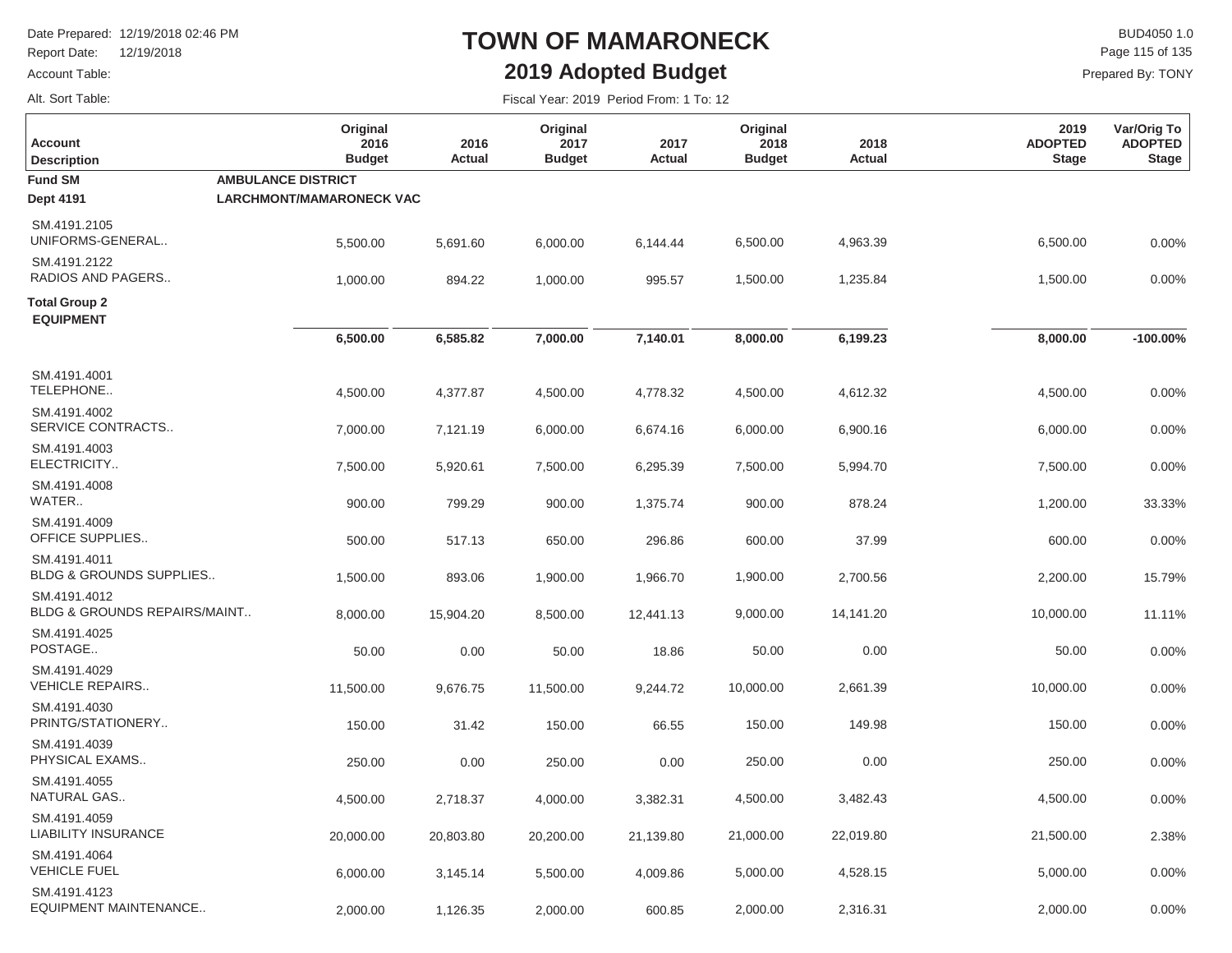Report Date: 12/19/2018

#### Account Table:

Alt. Sort Table:

## **TOWN OF MAMARONECK2019 Adopted Budget**

 $\mathsf{BUD4050}\,1.0$ Prepared By: TONY Page 116 of 135

| <b>Account</b><br><b>Description</b>               | Original<br>2016<br><b>Budget</b> | 2016<br>Actual | Original<br>2017<br><b>Budget</b> | 2017<br>Actual | Original<br>2018<br><b>Budget</b> | 2018<br>Actual | 2019<br><b>ADOPTED</b><br><b>Stage</b> | Var/Orig To<br><b>ADOPTED</b><br><b>Stage</b> |
|----------------------------------------------------|-----------------------------------|----------------|-----------------------------------|----------------|-----------------------------------|----------------|----------------------------------------|-----------------------------------------------|
| <b>Fund SM</b>                                     | <b>AMBULANCE DISTRICT</b>         |                |                                   |                |                                   |                |                                        |                                               |
| <b>Dept 4191</b>                                   | <b>LARCHMONT/MAMARONECK VAC</b>   |                |                                   |                |                                   |                |                                        |                                               |
| SM.4191.4140<br>MEDICAL SUPPLIES                   | 6,500.00                          | 4,722.34       | 6,500.00                          | 4,001.37       | 7,000.00                          | 6,387.04       | 7,000.00                               | 0.00%                                         |
| SM.4191.4142<br><b>INSPECTION DINNER</b>           | 4,500.00                          | 4,500.00       | 5,000.00                          | 5,000.00       | 5,000.00                          | 5,000.00       | 5,750.00                               | 15.00%                                        |
| SM.4191.4196<br>OXYGEN REFILL                      | 2,000.00                          | 1,891.78       | 1,900.00                          | 1,627.73       | 1,900.00                          | 1,642.48       | 1,900.00                               | 0.00%                                         |
| SM.4191.4284<br>TRAINING PROGRAMS                  | 2,500.00                          | 1,891.49       | 2,500.00                          | 3,095.03       | 2,500.00                          | 2,760.43       | 3,000.00                               | 20.00%                                        |
| <b>Total Group 4</b><br><b>CONTRACTUAL EXPENSE</b> |                                   |                |                                   |                |                                   |                |                                        |                                               |
|                                                    | 89,850.00                         | 86,040.79      | 89,500.00                         | 86,015.38      | 89,750.00                         | 86,213.18      | 93,100.00                              | $-100.00\%$                                   |
| Total Dept 4191<br><b>LARCHMONT/MAMARONECK VAC</b> |                                   |                |                                   |                |                                   |                |                                        |                                               |
|                                                    | 96,350.00                         | 92,626.61      | 96,500.00                         | 93,155.39      | 97,750.00                         | 92,412.41      | 101,100.00                             | 3.43%                                         |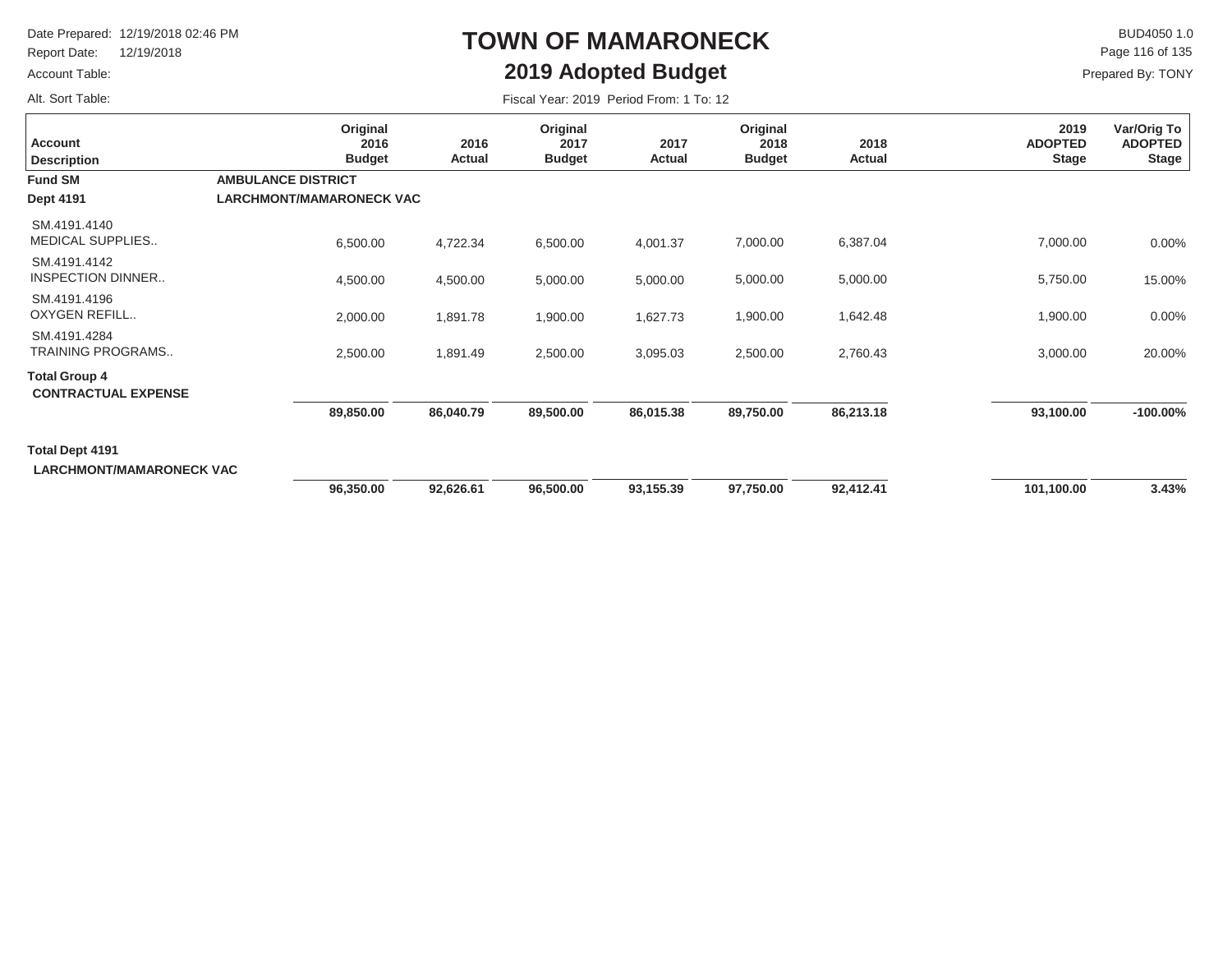Report Date: 12/19/2018

#### Account Table:

Alt. Sort Table:

## **TOWN OF MAMARONECK2019 Adopted Budget**

 $\mathsf{BUD4050 1.0}$ Prepared By: TONY Page 117 of 135

| <b>Account</b><br><b>Description</b>             | Original<br>2016<br><b>Budget</b>                     | 2016<br><b>Actual</b> | Original<br>2017<br><b>Budget</b> | 2017<br><b>Actual</b> | Original<br>2018<br><b>Budget</b> | 2018<br><b>Actual</b> | 2019<br><b>ADOPTED</b><br><b>Stage</b> | Var/Orig To<br><b>ADOPTED</b><br><b>Stage</b> |
|--------------------------------------------------|-------------------------------------------------------|-----------------------|-----------------------------------|-----------------------|-----------------------------------|-----------------------|----------------------------------------|-----------------------------------------------|
| <b>Fund SM</b><br><b>Dept 9000</b>               | <b>AMBULANCE DISTRICT</b><br><b>EMPLOYEE BENEFITS</b> |                       |                                   |                       |                                   |                       |                                        |                                               |
| SM.9000.9010<br><b>STATE RETIREMENT</b>          | 65,500.00                                             | 68,828.49             | 75,000.00                         | 74,165.36             | 75,000.00                         | 69,792.75             | 70,000.00                              | $-6.67%$                                      |
| SM.9000.9030<br>F.I.C.A. / MED                   | 58,500.00                                             | 57,785.33             | 62,700.00                         | 58,416.74             | 60,000.00                         | 51,251.02             | 61,200.00                              | 2.00%                                         |
| SM.9000.9035<br><b>COMMUTER TAX</b>              | 2,600.00                                              | 2,568.38              | 2,800.00                          | 2,595.90              | 2,700.00                          | 2,277.04              | 2,700.00                               | 0.00%                                         |
| SM.9000.9040<br>WORKERS COMPENSATION             | 92,600.00                                             | 91,147.82             | 125,000.00                        | 105,540.91            | 120,000.00                        | 81,721.62             | 75,000.00                              | $-37.50%$                                     |
| SM.9000.9045<br>LIFE INSURANCE                   | 100.00                                                | 64.56                 | 100.00                            | 64.56                 | 100.00                            | 64.56                 | 100.00                                 | 0.00%                                         |
| SM.9000.9055<br>DISABILITY INSURANCE             | 300.00                                                | 259.20                | 300.00                            | 259.20                | 300.00                            | 194.40                | 300.00                                 | 0.00%                                         |
| SM.9000.9060<br>HEALTH INSURANCE                 | 43,800.00                                             | 43,873.32             | 50,000.00                         | 49,359.00             | 54,105.00                         | 53,746.68             | 55,780.00                              | 3.10%                                         |
| SM.9000.9070<br><b>DENTAL INSURANCE</b>          | 2,100.00                                              | 2,061.96              | 2,200.00                          | 2,112.24              | 2,200.00                          | 2,210.76              | 2,400.00                               | 9.09%                                         |
| SM.9000.9089<br><b>OPTICAL INSURANCE</b>         | 700.00                                                | 656.40                | 700.00                            | 656.40                | 700.00                            | 656.40                | 700.00                                 | 0.00%                                         |
| SM.9000.9090<br><b>EMPLOYEE WELLNESS PROGRAM</b> | 0.00                                                  | 0.00                  | 0.00                              | 0.00                  | 450.00                            | 0.00                  | 550.00                                 | 22.22%                                        |
| <b>Total Group 8</b><br><b>BENEFITS</b>          |                                                       |                       |                                   |                       |                                   |                       |                                        |                                               |
|                                                  | 266,200.00                                            | 267,245.46            | 318,800.00                        | 293,170.31            | 315,555.00                        | 261,915.23            | 268,730.00                             | $-100.00\%$                                   |
| <b>Total Dept 9000</b>                           |                                                       |                       |                                   |                       |                                   |                       |                                        |                                               |
| <b>EMPLOYEE BENEFITS</b>                         |                                                       |                       |                                   |                       |                                   |                       |                                        |                                               |
|                                                  | 266,200.00                                            | 267,245.46            | 318,800.00                        | 293,170.31            | 315,555.00                        | 261,915.23            | 268,730.00                             | $-14.84%$                                     |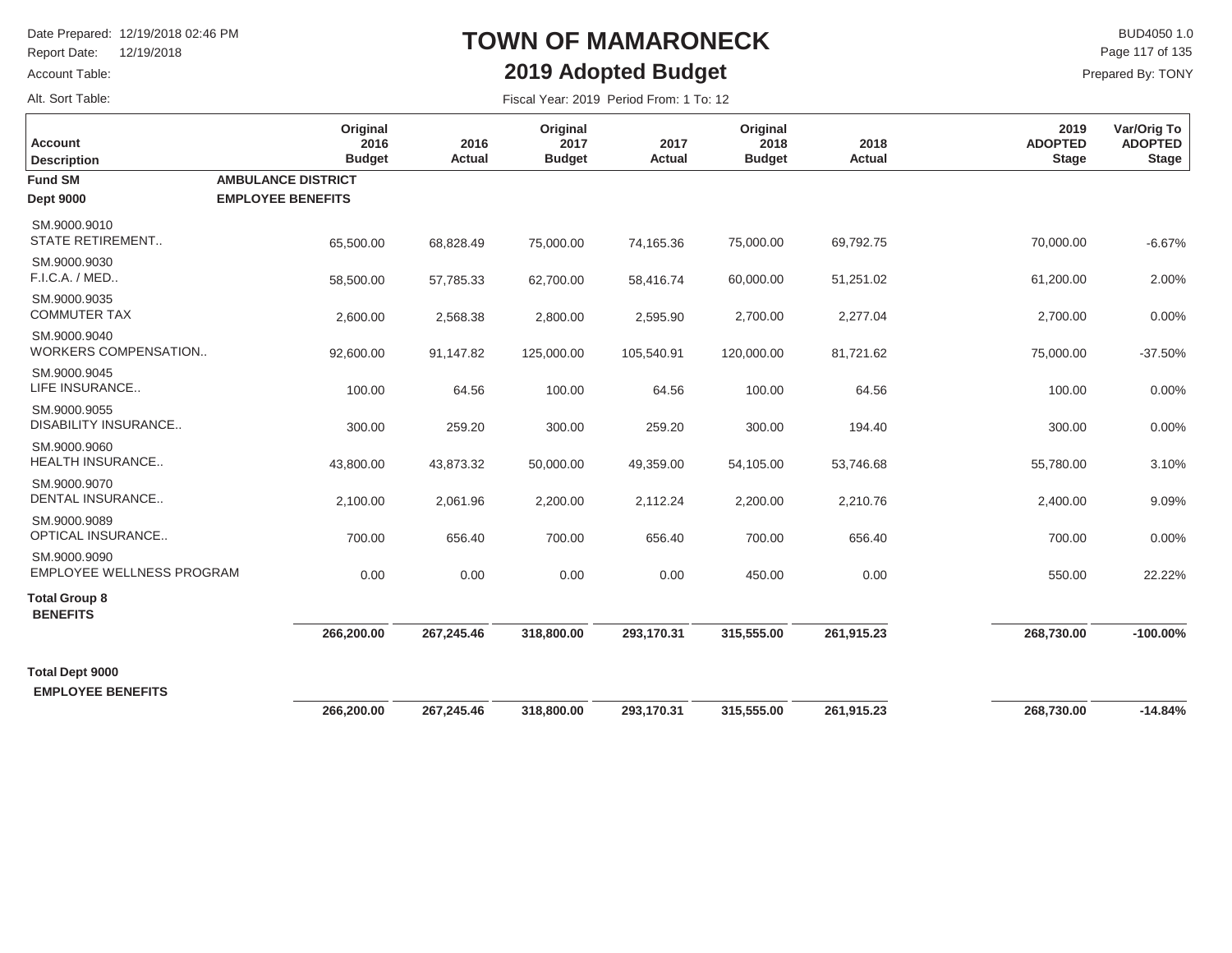Report Date: 12/19/2018

#### Account Table:

Alt. Sort Table:

## **TOWN OF MAMARONECK2019 Adopted Budget**

 $\mathsf{BUD4050}\,1.0$ Page 118 of 135

| Fiscal Year: 2019 Period From: 1 To: 12 |  |  |  |  |
|-----------------------------------------|--|--|--|--|
|-----------------------------------------|--|--|--|--|

| <b>Account</b><br><b>Description</b>                | Original<br>2016<br><b>Budget</b>                             | 2016<br>Actual | Original<br>2017<br><b>Budget</b> | 2017<br>Actual | Original<br>2018<br><b>Budget</b> | 2018<br>Actual | 2019<br><b>ADOPTED</b><br><b>Stage</b> | Var/Orig To<br><b>ADOPTED</b><br><b>Stage</b> |
|-----------------------------------------------------|---------------------------------------------------------------|----------------|-----------------------------------|----------------|-----------------------------------|----------------|----------------------------------------|-----------------------------------------------|
| <b>Fund SM</b><br><b>Dept 9785</b>                  | <b>AMBULANCE DISTRICT</b><br><b>INSTALLMENT PURCHASE DEBT</b> |                |                                   |                |                                   |                |                                        |                                               |
| SM.9785.6000<br><b>PRINCIPAL</b>                    | 0.00                                                          | 29,300.47      | 29,300.00                         | 29,300.00      | 29,300.00                         | 29,300.00      | 29,300.00                              | 0.00%                                         |
| Total Group 6<br><b>PRINCIPAL</b>                   |                                                               |                |                                   |                |                                   |                |                                        |                                               |
|                                                     | 0.00                                                          | 29,300.47      | 29,300.00                         | 29,300.00      | 29,300.00                         | 29,300.00      | 29,300.00                              | $-100.00\%$                                   |
| SM.9785.7000<br><b>INTEREST</b>                     | 0.00                                                          | 183.00         | 200.00                            | 183.47         | 200.00                            | 183.47         | 200.00                                 | 0.00%                                         |
| <b>Total Group 7</b><br><b>INTEREST</b>             |                                                               |                |                                   |                |                                   |                |                                        |                                               |
|                                                     | 0.00                                                          | 183.00         | 200.00                            | 183.47         | 200.00                            | 183.47         | 200.00                                 | $-100.00\%$                                   |
| Total Dept 9785<br><b>INSTALLMENT PURCHASE DEBT</b> |                                                               |                |                                   |                |                                   |                |                                        |                                               |
|                                                     | 0.00                                                          | 29,483.47      | 29,500.00                         | 29,483.47      | 29,500.00                         | 29,483.47      | 29,500.00                              | $0.00\%$                                      |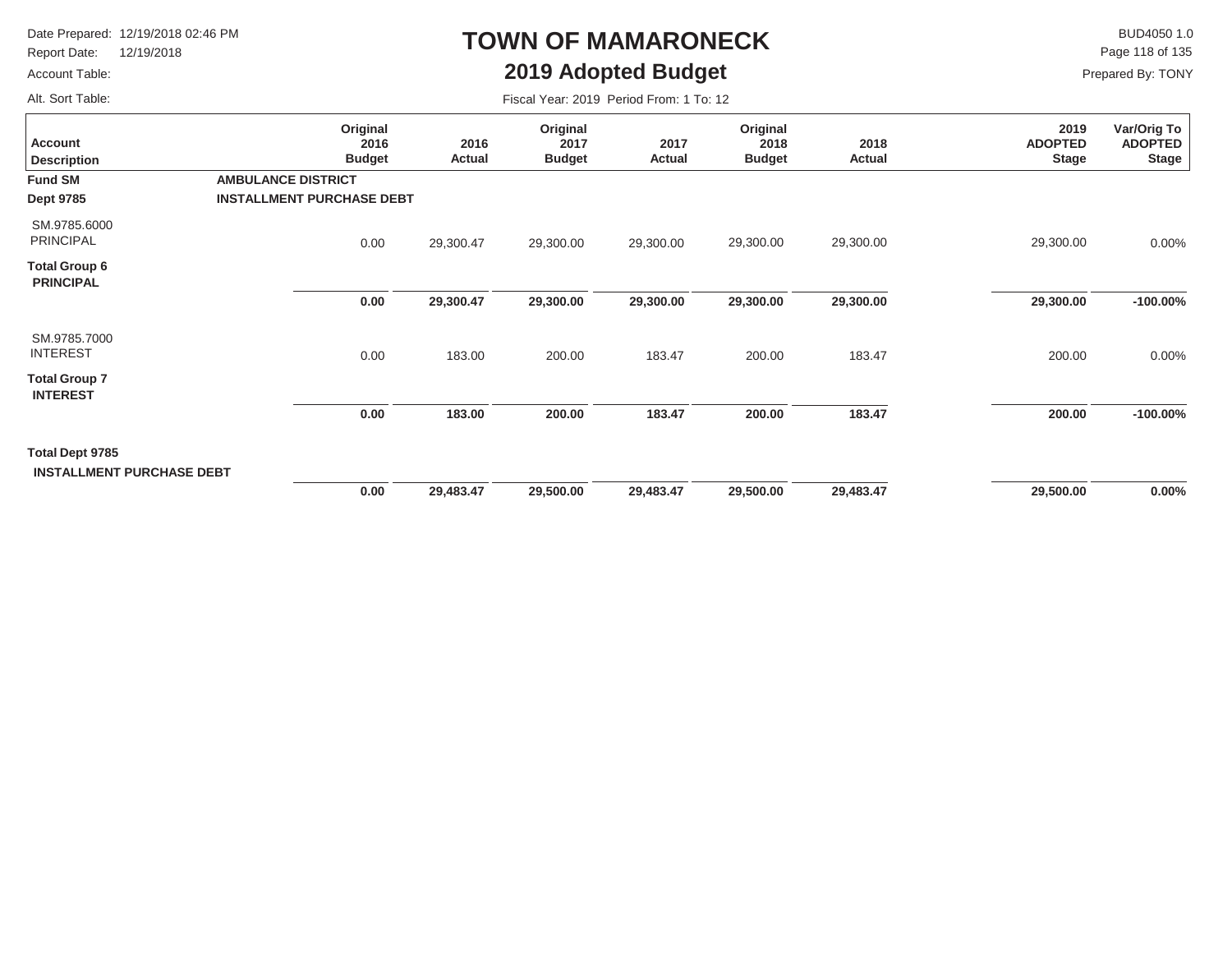Report Date: 12/19/2018

#### Account Table:

Alt. Sort Table:

## **TOWN OF MAMARONECK2019 Adopted Budget**

 $\mathsf{BUD4050}\,1.0$ Page 119 of 135

| <b>Account</b><br><b>Description</b>                     | Original<br>2016<br><b>Budget</b> | 2016<br>Actual | Original<br>2017<br><b>Budget</b> | 2017<br><b>Actual</b> | Original<br>2018<br><b>Budget</b> | 2018<br><b>Actual</b> | 2019<br><b>ADOPTED</b><br><b>Stage</b> | Var/Orig To<br><b>ADOPTED</b><br><b>Stage</b> |
|----------------------------------------------------------|-----------------------------------|----------------|-----------------------------------|-----------------------|-----------------------------------|-----------------------|----------------------------------------|-----------------------------------------------|
| <b>Fund SM</b>                                           | <b>AMBULANCE DISTRICT</b>         |                |                                   |                       |                                   |                       |                                        |                                               |
| <b>Dept 9900</b>                                         | <b>INTERFUND TRANSFERS</b>        |                |                                   |                       |                                   |                       |                                        |                                               |
| SM.9900.9950<br><b>TRANSFER TO CAPITAL PROJ</b>          | 10,000.00                         | 10,000.00      | 22,050.00                         | 22,050.00             | 54,600.00                         | 54,600.00             | 61,500.00                              | 12.64%                                        |
| <b>Total Group 9</b><br><b>TRANSFERS OUT</b>             |                                   |                |                                   |                       |                                   |                       |                                        |                                               |
|                                                          | 10,000.00                         | 10,000.00      | 22,050.00                         | 22,050.00             | 54,600.00                         | 54,600.00             | 61,500.00                              | $-100.00\%$                                   |
| SM.9900.9960<br>TRANSFER TO DEBT - PRINCIPAL             | 10,553.00                         | 10,553.00      | 10,804.00                         | 10,804.00             | 10,822.00                         | 11,726.00             | 12,974.00                              | 19.89%                                        |
| SM.9900.9970<br>TRANSFER TO DEBT - INTEREST              | 4,816.00                          | 4,815.50       | 4,586.00                          | 4,585.92              | 4,347.00                          | 3,001.74              | 4,456.00                               | 2.51%                                         |
| <b>Total Group 90</b><br><b>TRANSFERS - DEBT SERVICE</b> |                                   |                |                                   |                       |                                   |                       |                                        |                                               |
|                                                          | 15,369.00                         | 15,368.50      | 15,390.00                         | 15,389.92             | 15,169.00                         | 14,727.74             | 17,430.00                              | $-100.00\%$                                   |
| <b>Total Dept 9900</b><br><b>INTERFUND TRANSFERS</b>     |                                   |                |                                   |                       |                                   |                       |                                        |                                               |
|                                                          | 25,369.00                         | 25,368.50      | 37,440.00                         | 37,439.92             | 69,769.00                         | 69,327.74             | 78,930.00                              | 13.13%                                        |
| <b>Total Type E</b><br><b>Expense</b>                    |                                   |                |                                   |                       |                                   |                       |                                        |                                               |
|                                                          | 1,473,106.00                      | 1,438,864.94   | 1,561,859.00                      | 1,476,134.58          | 1,589,384.00                      | 1,440,670.97          | 1,608,112.00                           | 1.18%                                         |
| <b>Total Fund SM</b><br><b>AMBULANCE DISTRICT</b>        |                                   |                |                                   |                       |                                   |                       |                                        |                                               |
|                                                          | $0.00\,$                          | 45,260.65      | 0.00                              | 40,698.02             | 0.00                              | (30, 107.08)          | 0.00                                   | $0.00\%$                                      |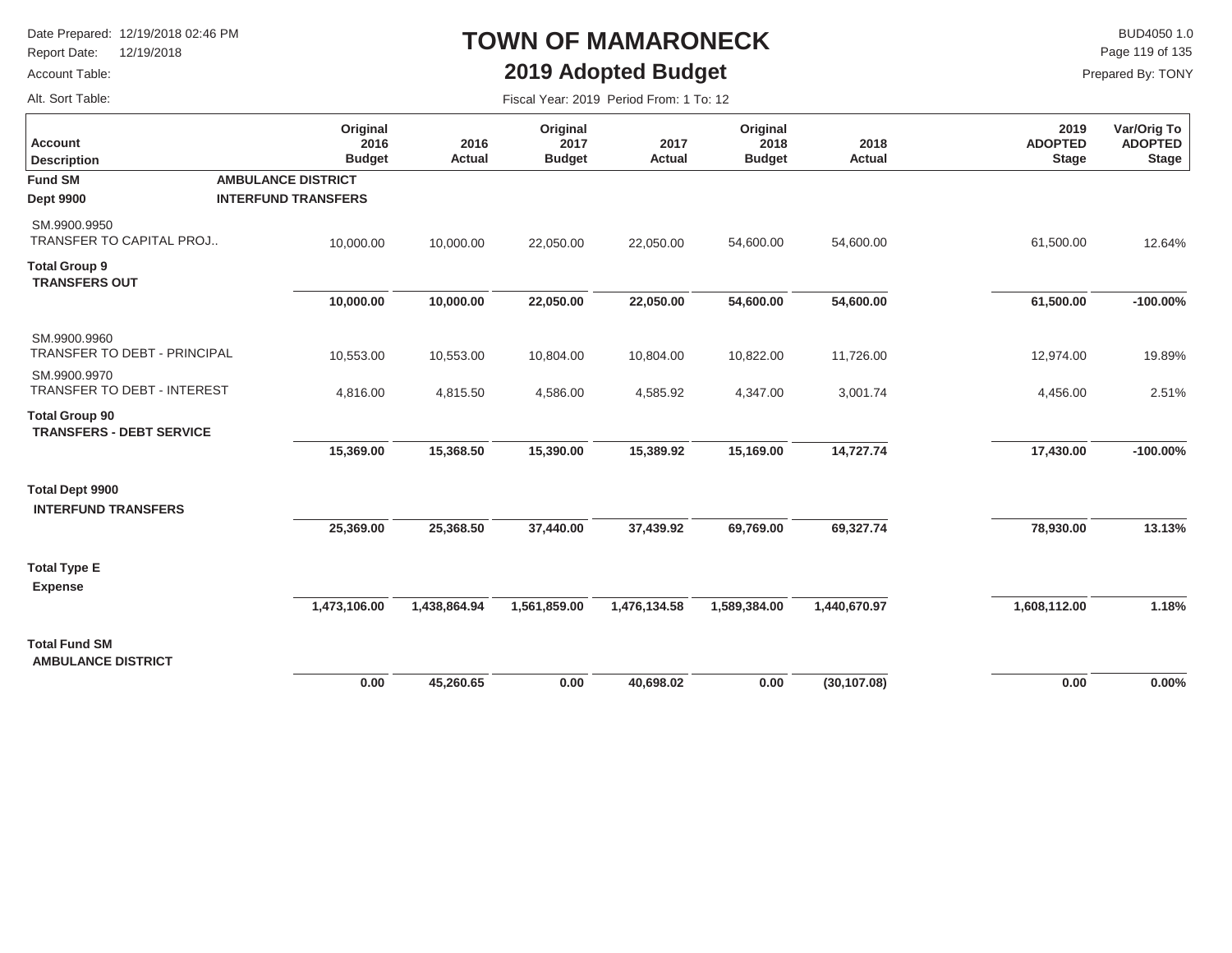Report Date: 12/19/2018

### Account Table: Alt. Sort Table:

 $\mathsf{BUD4050 1.0}$ Page 120 of 135

Fiscal Year: 2019 Period From: 1 To: 12

**TOWN OF MAMARONECK**

**2019 Adopted Budget**

| <b>Account</b><br><b>Description</b>                | Original<br>2016<br><b>Budget</b> | 2016<br><b>Actual</b> | Original<br>2017<br><b>Budget</b> | 2017<br><b>Actual</b> | Original<br>2018<br><b>Budget</b> | 2018<br>Actual   | 2019<br><b>ADOPTED</b><br><b>Stage</b> | Var/Orig To<br><b>ADOPTED</b><br><b>Stage</b> |
|-----------------------------------------------------|-----------------------------------|-----------------------|-----------------------------------|-----------------------|-----------------------------------|------------------|----------------------------------------|-----------------------------------------------|
| <b>Fund SR</b>                                      | <b>GARBAGE DISTRICT</b>           |                       |                                   |                       |                                   |                  |                                        |                                               |
| SR.0000.1001<br><b>REAL PROPERTY TAXES</b>          | 2,096,274.00                      | 2,088,615.82          | 2,117,134.00                      | 2,113,541.99          | 2,162,793.00                      | 2,161,903.80     | 2,200,103.00                           | 1.73%                                         |
| <b>Total Group 10</b><br><b>REAL PROPERTY TAXES</b> |                                   |                       |                                   |                       |                                   |                  |                                        |                                               |
|                                                     | 2,096,274.00                      | 2,088,615.82          | 2,117,134.00                      | 2,113,541.99          | 2,162,793.00                      | (2, 161, 903.80) | 2,200,103.00                           | $-100.00\%$                                   |
| Total Dept 0000                                     |                                   |                       |                                   |                       |                                   |                  |                                        |                                               |
|                                                     | 2,096,274.00                      | 2,088,615.82          | 2,117,134.00                      | 2,113,541.99          | 2,162,793.00                      | (2, 161, 903.80) | 2,200,103.00                           | 1.73%                                         |
| <b>Total Type R</b><br>Revenue                      |                                   |                       |                                   |                       |                                   |                  |                                        |                                               |
|                                                     | 2,096,274.00                      | 2,088,615.82          | 2,117,134.00                      | 2,113,541.99          | 2,162,793.00                      | 2,161,903.80     | 2,200,103.00                           | 1.73%                                         |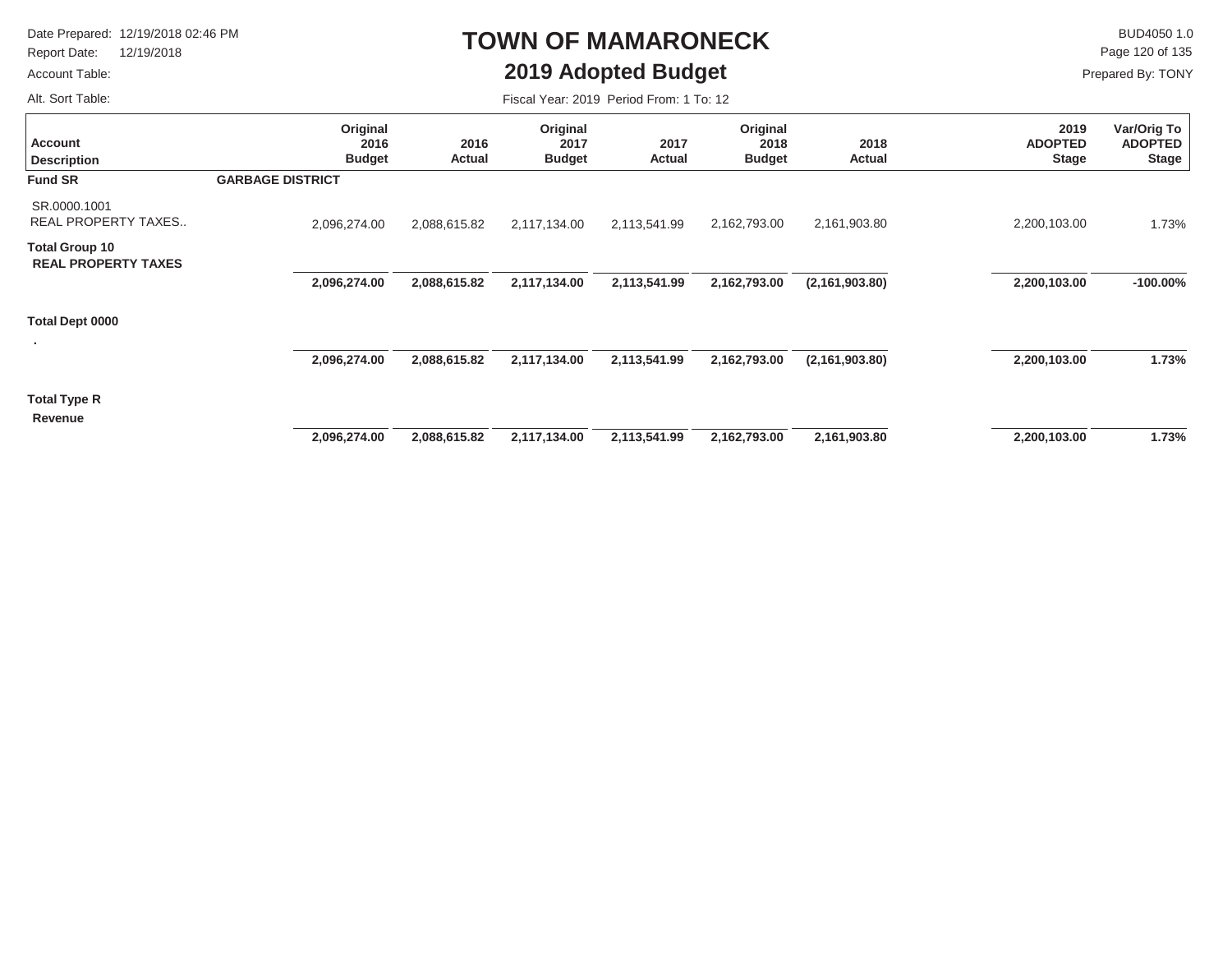Report Date: 12/19/2018

#### Account Table:

Alt. Sort Table:

## **TOWN OF MAMARONECK2019 Adopted Budget**

 $\mathsf{BUD4050 1.0}$ Prepared By: TONY Page 121 of 135

| Account<br><b>Description</b>                      | Original<br>2016<br><b>Budget</b>                  | 2016<br>Actual | Original<br>2017<br><b>Budget</b> | 2017<br>Actual | Original<br>2018<br><b>Budget</b> | 2018<br>Actual | 2019<br><b>ADOPTED</b><br><b>Stage</b> | Var/Orig To<br><b>ADOPTED</b><br><b>Stage</b> |
|----------------------------------------------------|----------------------------------------------------|----------------|-----------------------------------|----------------|-----------------------------------|----------------|----------------------------------------|-----------------------------------------------|
| <b>Fund SR</b><br><b>Dept 8160</b>                 | <b>GARBAGE DISTRICT</b><br><b>GARBAGE DISTRICT</b> |                |                                   |                |                                   |                |                                        |                                               |
| SR.8160.4029<br><b>VEHICLE REPAIRS</b>             | 90,000.00                                          | 93,138.14      | 90,000.00                         | 97,612.13      | 100,000.00                        | 58,065.46      | 100,000.00                             | $0.00\%$                                      |
| SR.8160.4052<br>REFUND OF TAXES                    | 15,000.00                                          | 21,454.28      | 15,000.00                         | 11,277.33      | 15,000.00                         | 19,949.65      | 20,000.00                              | 33.33%                                        |
| SR.8160,4059<br>LIABILITY INSURANCE                | 17,640.00                                          | 18,902.49      | 18,320.00                         | 19,860.37      | 18,870.00                         | 20,736.27      | 21,500.00                              | 13.94%                                        |
| SR.8160.4251<br>JOINT COMMISSION                   | 1,830,000.00                                       | 1,826,942.04   | 1,850,000.00                      | 1,834,177.00   | 1,885,105.00                      | 1,871,480.04   | 1,930,000.00                           | 2.38%                                         |
| <b>Total Group 4</b><br><b>CONTRACTUAL EXPENSE</b> |                                                    |                |                                   |                |                                   |                |                                        |                                               |
|                                                    | 1,952,640.00                                       | 1,960,436.95   | 1,973,320.00                      | 1,962,926.83   | 2,018,975.00                      | 1,970,231.42   | 2,071,500.00                           | $-100.00\%$                                   |
| <b>Total Dept 8160</b><br><b>GARBAGE DISTRICT</b>  |                                                    |                |                                   |                |                                   |                |                                        |                                               |
|                                                    | 1,952,640.00                                       | 1,960,436.95   | 1,973,320.00                      | 1,962,926.83   | 2,018,975.00                      | 1,970,231.42   | 2,071,500.00                           | 2.60%                                         |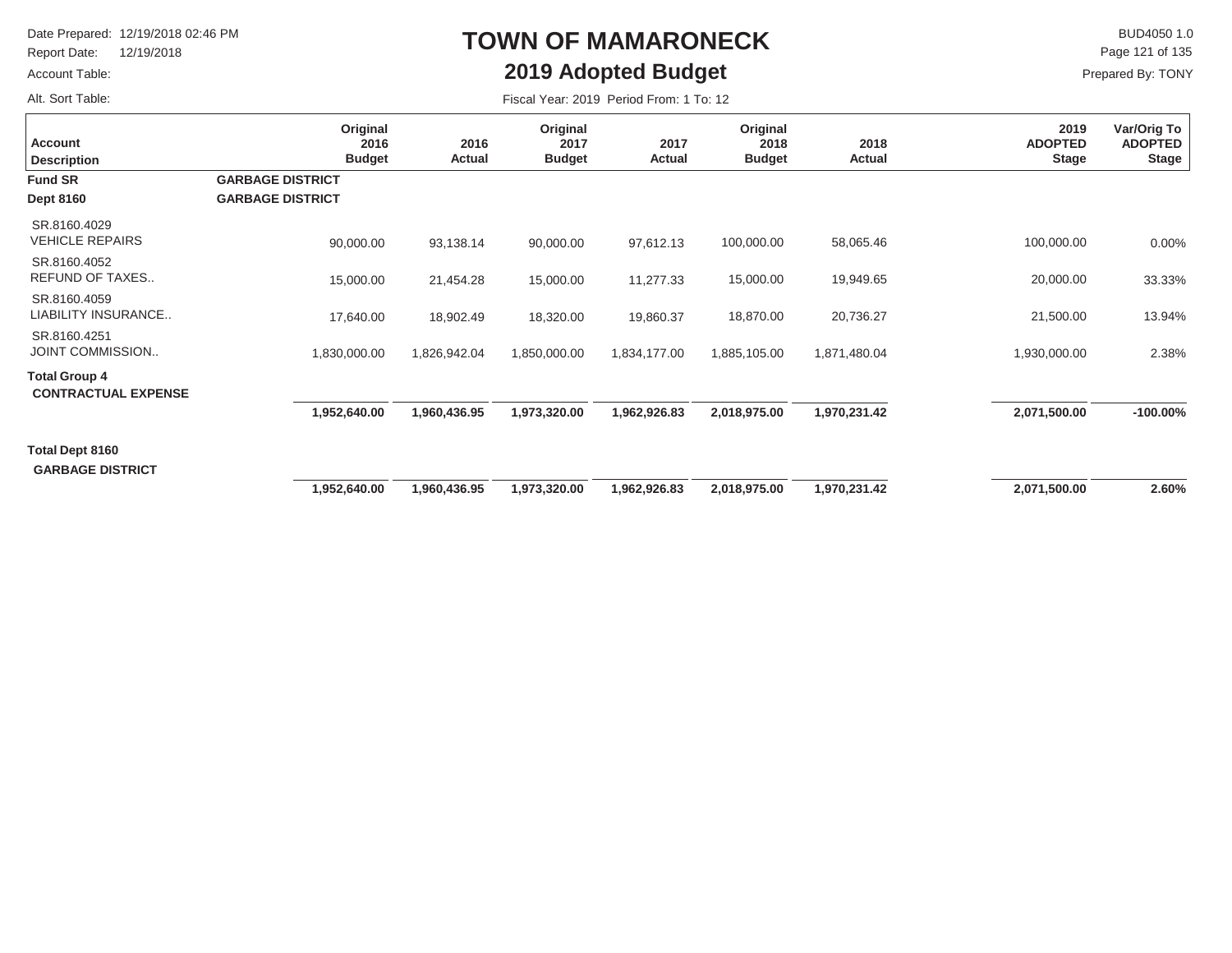Report Date: 12/19/2018

#### Account Table:

Alt. Sort Table:

# **TOWN OF MAMARONECK2019 Adopted Budget**

 $\mathsf{BUD4050 1.0}$ Page 122 of 135

| Fiscal Year: 2019 Period From: 1 To: 12 |  |
|-----------------------------------------|--|
|                                         |  |

| <b>Account</b><br><b>Description</b>                     | Original<br>2016<br><b>Budget</b> | 2016<br>Actual | Original<br>2017<br><b>Budget</b> | 2017<br>Actual | Original<br>2018<br><b>Budget</b> | 2018<br>Actual | 2019<br><b>ADOPTED</b><br><b>Stage</b> | Var/Orig To<br><b>ADOPTED</b><br><b>Stage</b> |
|----------------------------------------------------------|-----------------------------------|----------------|-----------------------------------|----------------|-----------------------------------|----------------|----------------------------------------|-----------------------------------------------|
| <b>Fund SR</b>                                           | <b>GARBAGE DISTRICT</b>           |                |                                   |                |                                   |                |                                        |                                               |
| <b>Dept 9900</b>                                         | <b>INTERFUND TRANSFERS</b>        |                |                                   |                |                                   |                |                                        |                                               |
| SR.9900.9960<br>TRANSFER TO DEBT - PRINCIPAL             | 108,070.00                        | 108,070.00     | 111,222.00                        | 111,222.00     | 114,376.00                        | 121,593.00     | 105,240.00                             | $-7.99%$                                      |
| SR.9900.9970<br><b>TRANSFER TO DEBT - INTEREST</b>       | 35,564.00                         | 35,564.10      | 32,592.00                         | 32,591.65      | 29,442.00                         | 18,641.70      | 23,363.00                              | $-20.65%$                                     |
| <b>Total Group 90</b><br><b>TRANSFERS - DEBT SERVICE</b> |                                   |                |                                   |                |                                   |                |                                        |                                               |
|                                                          | 143,634.00                        | 143,634.10     | 143,814.00                        | 143,813.65     | 143,818.00                        | 140,234.70     | 128,603.00                             | $-100.00\%$                                   |
| <b>Total Dept 9900</b><br><b>INTERFUND TRANSFERS</b>     |                                   |                |                                   |                |                                   |                |                                        |                                               |
|                                                          | 143,634.00                        | 143,634.10     | 143,814.00                        | 143,813.65     | 143,818.00                        | 140,234.70     | 128,603.00                             | $-10.58%$                                     |
| <b>Total Type E</b><br><b>Expense</b>                    |                                   |                |                                   |                |                                   |                |                                        |                                               |
|                                                          | 2,096,274.00                      | 2,104,071.05   | 2,117,134.00                      | 2,106,740.48   | 2,162,793.00                      | 2,110,466.12   | 2,200,103.00                           | 1.73%                                         |
| <b>Total Fund SR</b><br><b>GARBAGE DISTRICT</b>          |                                   |                |                                   |                |                                   |                |                                        |                                               |
|                                                          | 0.00                              | (15, 455.23)   | 0.00                              | 6,801.51       | 0.00                              | 51,437.68      | 0.00                                   | $0.00\%$                                      |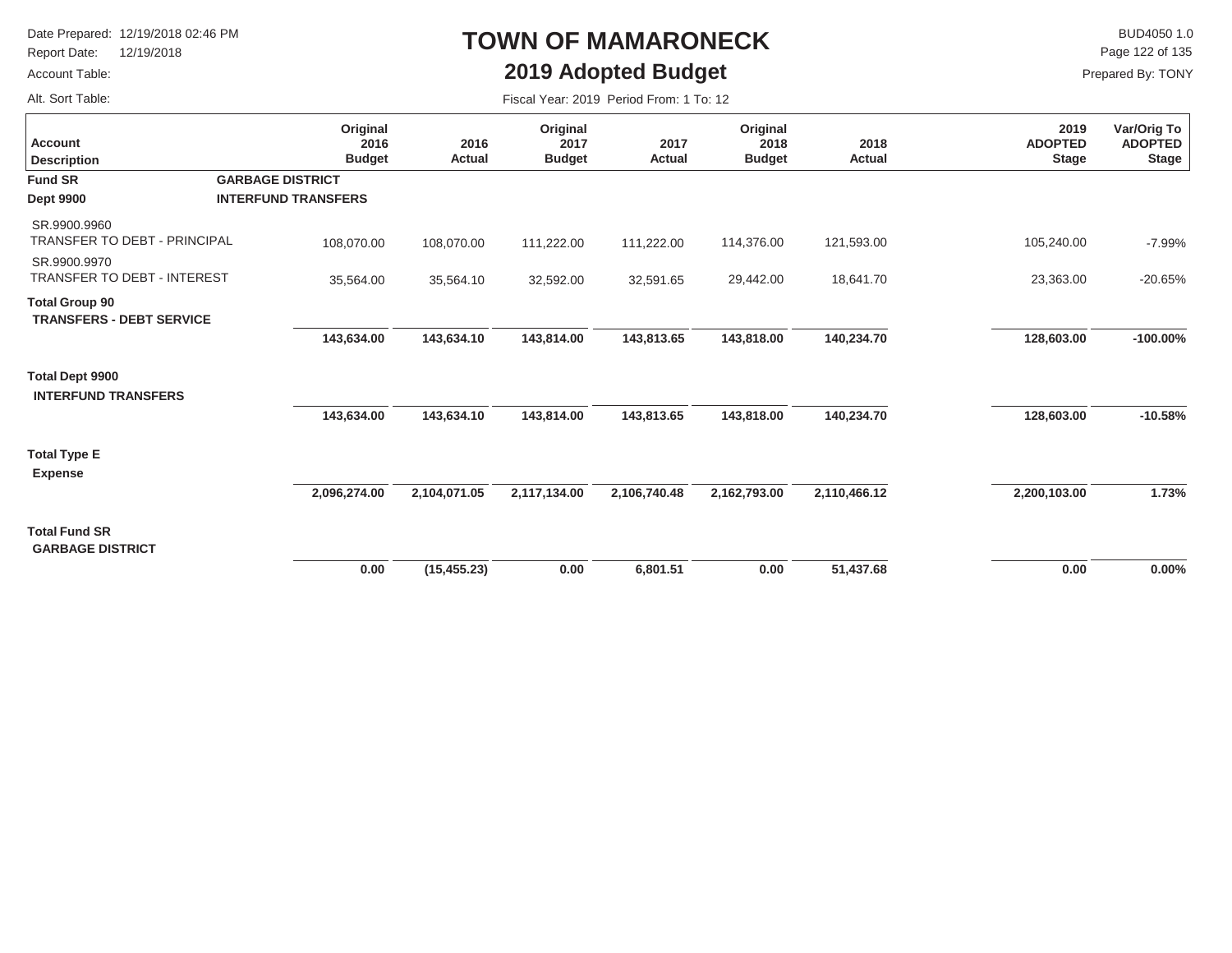Report Date: 12/19/2018

#### Account Table:

 $\mathsf{BUD4050}\,1.0$ Page 123 of 135

Prepared By: TONY

Alt. Sort Table:

### **TOWN OF MAMARONECK2019 Adopted Budget**

| <b>Account</b><br><b>Description</b>                | Original<br>2016<br><b>Budget</b> | 2016<br>Actual | Original<br>2017<br><b>Budget</b> | 2017<br>Actual | Original<br>2018<br><b>Budget</b> | 2018<br>Actual | 2019<br><b>ADOPTED</b><br><b>Stage</b> | Var/Orig To<br><b>ADOPTED</b><br><b>Stage</b> |
|-----------------------------------------------------|-----------------------------------|----------------|-----------------------------------|----------------|-----------------------------------|----------------|----------------------------------------|-----------------------------------------------|
| <b>Fund SS</b>                                      | <b>SEWER DISTRICT</b>             |                |                                   |                |                                   |                |                                        |                                               |
| SS.0000.2120<br><b>SEWER RENTS</b>                  | 202,153.00                        | 202,496.01     | 283,839.00                        | 266,079.54     | 290,520.00                        | 187,631.80     | 473,496.00                             | 62.98%                                        |
| <b>Total Group 12</b><br><b>DEPARTMENTAL INCOME</b> |                                   |                |                                   |                |                                   |                |                                        |                                               |
|                                                     | 202,153.00                        | 202,496.01     | 283,839.00                        | 266,079.54     | 290,520.00                        | (187, 631.80)  | 473,496.00                             | $-100.00\%$                                   |
| Total Dept 0000                                     |                                   |                |                                   |                |                                   |                |                                        |                                               |
|                                                     | 202,153.00                        | 202,496.01     | 283,839.00                        | 266,079.54     | 290,520.00                        | (187, 631.80)  | 473,496.00                             | 62.98%                                        |
| Total Type R<br>Revenue                             |                                   |                |                                   |                |                                   |                |                                        |                                               |
|                                                     | 202,153.00                        | 202,496.01     | 283,839.00                        | 266,079.54     | 290,520.00                        | 187,631.80     | 473,496.00                             | 62.98%                                        |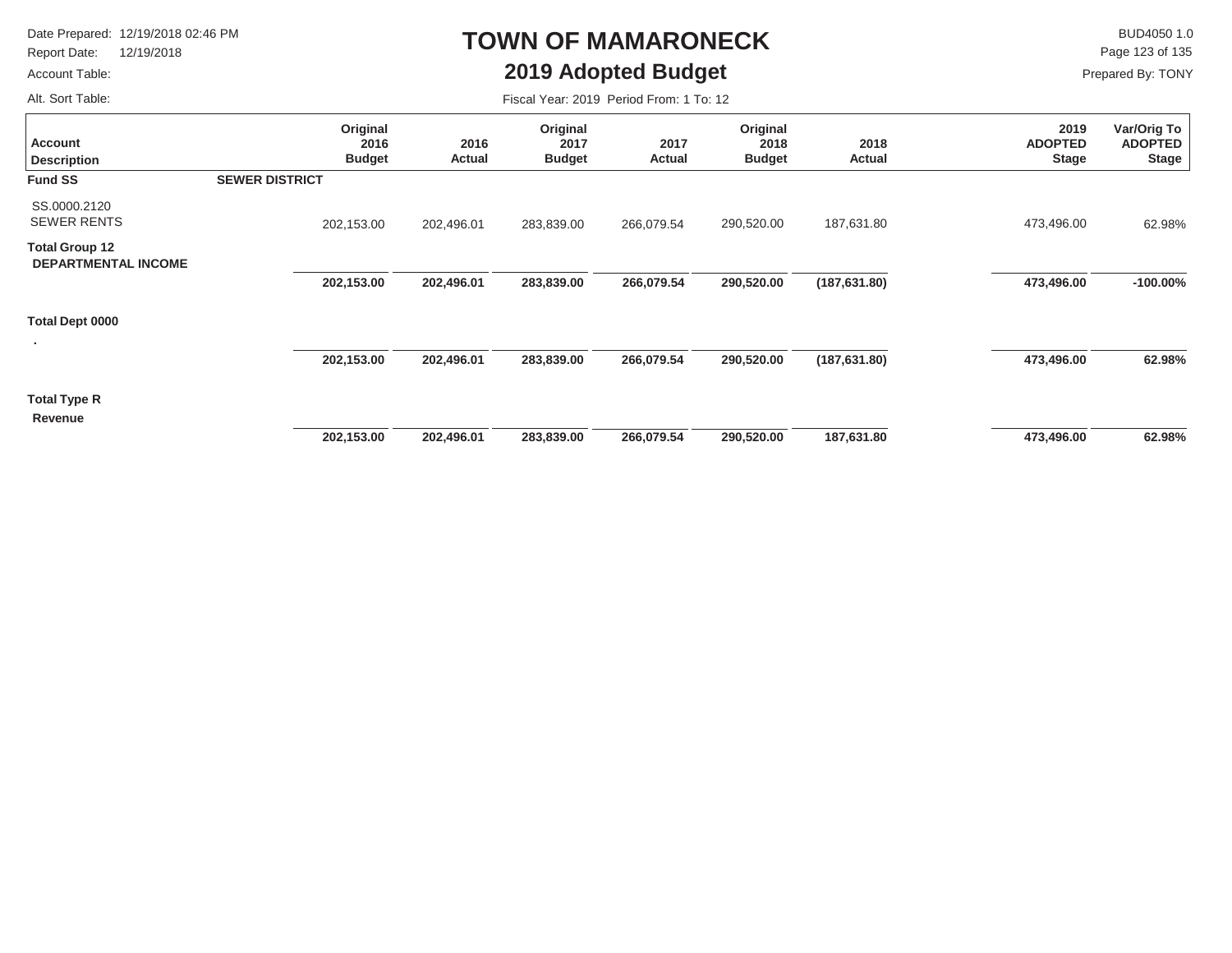**Original 2016 Budget**

Report Date: 12/19/2018

#### Account Table:

Alt. Sort Table:

**Description Account**

## **TOWN OF MAMARONECK2019 Adopted Budget**

Fiscal Year: 2019 Period From: 1 To: 12

 $\mathsf K$  BUD4050 1.0<br>Page 124 of 135

**Var/Orig To ADOPTED Stage**

Prepared By: TONY

**2019 ADOPTED Stage**

| 2016<br>Actual | Original<br>2017<br><b>Budget</b> | 2017<br>Actual | Original<br>2018<br><b>Budget</b> |  |
|----------------|-----------------------------------|----------------|-----------------------------------|--|
|                |                                   |                |                                   |  |

**2018 Actual**

| <b>Fund SS</b><br><b>Dept 8120</b>                | <b>SEWER DISTRICT</b><br><b>SEWER DISTRICT</b> |           |           |           |           |           |           |             |
|---------------------------------------------------|------------------------------------------------|-----------|-----------|-----------|-----------|-----------|-----------|-------------|
| SS.8120.1010<br>SALARIES                          | 76,215.00                                      | 76,812.60 | 76,369.00 | 78,095.16 | 78,977.00 | 76,188.75 | 80,449.00 | 1.86%       |
| SS.8120.1012<br>CLOTHING ALLOWANCE                | 482.00                                         | 481.50    | 482.00    | 481.50    | 482.00    | 481.50    | 482.00    | 0.00%       |
| SS.8120.1015<br>OVERTIME                          | 10,000.00                                      | 301.25    | 10,000.00 | 9,170.62  | 10,000.00 | 11,340.94 | 8,000.00  | $-20.00%$   |
| SS.8120.1016<br><b>LONGEVITY PAY</b>              | 1,132.00                                       | 1,132.25  | 1,132.00  | 1,132.25  | 1,132.00  | 1,132.25  | 1,132.00  | 0.00%       |
| SS.8120.1019<br><b>STIPEND</b>                    | 0.00                                           | 0.00      | 0.00      | 0.00      | 750.00    | 750.00    | 750.00    | 0.00%       |
| <b>Total Group 1</b><br><b>PERSONNEL SERVICES</b> |                                                |           |           |           |           |           |           |             |
|                                                   | 87,829.00                                      | 78,727.60 | 87,983.00 | 88,879.53 | 91,341.00 | 89,893.44 | 90,813.00 | $-100.00\%$ |
| SS.8120.2102<br>MISCELLANEOUS EQUIPMENT           | 1,700.00                                       | 1,547.50  | 1,700.00  | 1,689.82  | 2,000.00  | 0.00      | 2,000.00  | 0.00%       |
| SS.8120.2105<br>UNIFORMS-GENERAL                  | 430.00                                         | 457.34    | 430.00    | 309.55    | 430.00    | 171.69    | 430.00    | 0.00%       |
| <b>Total Group 2</b>                              |                                                |           |           |           |           |           |           |             |
| <b>EQUIPMENT</b>                                  | 2,130.00                                       | 2,004.84  | 2,130.00  | 1,999.37  | 2,430.00  | 171.69    | 2,430.00  | $-100.00\%$ |
| SS.8120.4001<br>TELEPHONE                         | 500.00                                         | 521.55    | 500.00    | 528.22    | 0.00      | 0.00      | 0.00      | 0.00%       |
| SS.8120.4003<br>ELECTRICITY                       | 6,500.00                                       | 3,030.76  | 6,500.00  | 3,271.95  | 6,500.00  | 4,279.92  | 6,000.00  | $-7.69%$    |
| SS.8120.4008<br><b>WATER</b>                      | 150.00                                         | 120.66    | 150.00    | 133.85    | 150.00    | 367.83    | 200.00    | 33.33%      |
| SS.8120.4010<br>OPERATING SUPPLIES                | 5,000.00                                       | 5,074.19  | 6,000.00  | 5,126.74  | 6,000.00  | 6,817.57  | 6,000.00  | 0.00%       |
| SS.8120.4035<br><b>CONSULTANT SERVICES</b>        | 15,000.00                                      | 0.00      | 15,000.00 | 0.00      | 15,000.00 | 0.00      | 15,000.00 | 0.00%       |
| SS.8120.4052<br>REFUND OF TAXES                   | 2,000.00                                       | 1,799.93  | 2,000.00  | 736.22    | 2,000.00  | 945.27    | 2,000.00  | 0.00%       |
| SS.8120.4053<br>TV INSPECTION                     | 2,500.00                                       | 0.00      | 2,500.00  | 1,552.35  | 2,000.00  | 0.00      | 2,000.00  | 0.00%       |
| SS.8120.4059<br>LIABILITY INSURANCE               | 2,625.00                                       | 2,856.77  | 2,725.00  | 3,046.87  | 2,805.00  | 3,159.71  | 3,300.00  | 17.65%      |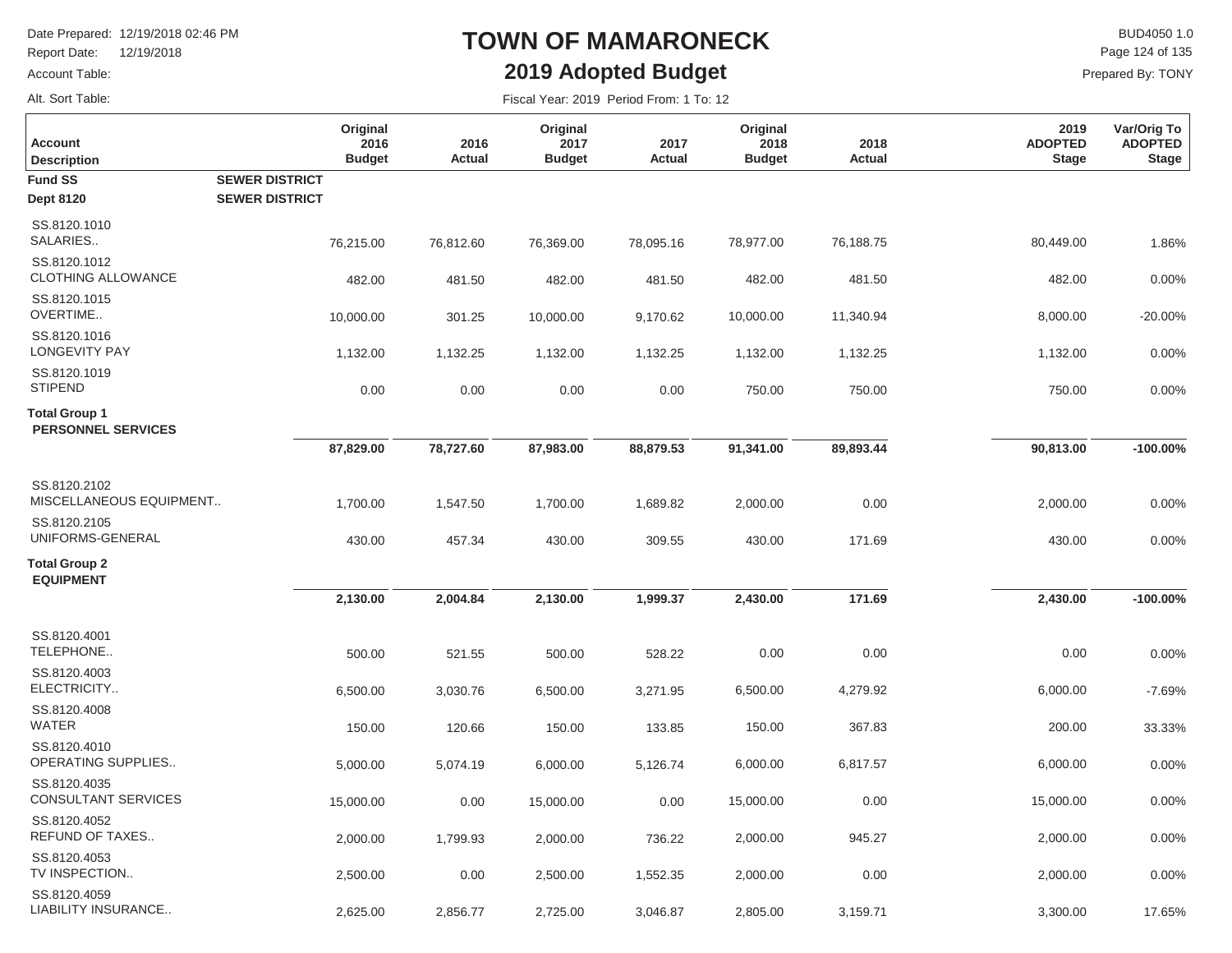Report Date: 12/19/2018

#### Account Table:

Alt. Sort Table:

## **TOWN OF MAMARONECK2019 Adopted Budget**

 $\mathsf{BUD4050}\,1.0$ Prepared By: TONY Page 125 of 135

| Account<br><b>Description</b>                      |                                                | Original<br>2016<br><b>Budget</b> | 2016<br><b>Actual</b> | Original<br>2017<br><b>Budget</b> | 2017<br>Actual | Original<br>2018<br><b>Budget</b> | 2018<br>Actual | 2019<br><b>ADOPTED</b><br><b>Stage</b> | Var/Orig To<br><b>ADOPTED</b><br><b>Stage</b> |
|----------------------------------------------------|------------------------------------------------|-----------------------------------|-----------------------|-----------------------------------|----------------|-----------------------------------|----------------|----------------------------------------|-----------------------------------------------|
| <b>Fund SS</b><br><b>Dept 8120</b>                 | <b>SEWER DISTRICT</b><br><b>SEWER DISTRICT</b> |                                   |                       |                                   |                |                                   |                |                                        |                                               |
| SS.8120.4246<br><b>BLDG MAINT &amp; SUPPLIES</b>   |                                                | 4,500.00                          | 370.00                | 4,500.00                          | 502.10         | 4,500.00                          | 4,805.96       | 4,500.00                               | 0.00%                                         |
| SS.8120,4253<br>SEWER CONSTRUCTION                 |                                                | 8,000.00                          | 11,231.17             | 8,000.00                          | 786.28         | 9,000.00                          | 1,362.20       | 9,000.00                               | 0.00%                                         |
| SS.8120.4254<br>MANHOLES                           |                                                | 5,000.00                          | 6,630.00              | 6,000.00                          | 1,543.12       | 6,000.00                          | 1,999.00       | 7,000.00                               | 16.67%                                        |
| SS.8120.4283<br><b>BILLING SERVICE</b>             |                                                | 0.00                              | 3,000.00              | 0.00                              | 3,000.00       | 3,000.00                          | 2,250.00       | 3,000.00                               | 0.00%                                         |
| <b>Total Group 4</b><br><b>CONTRACTUAL EXPENSE</b> |                                                |                                   |                       |                                   |                |                                   |                |                                        |                                               |
|                                                    |                                                | 51,775.00                         | 34,635.03             | 53,875.00                         | 20,227.70      | 56,955.00                         | 25,987.46      | 58,000.00                              | $-100.00\%$                                   |
| <b>Total Dept 8120</b><br><b>SEWER DISTRICT</b>    |                                                |                                   |                       |                                   |                |                                   |                |                                        |                                               |
|                                                    |                                                | 141,734.00                        | 115,367.47            | 143,988.00                        | 111,106.60     | 150,726.00                        | 116,052.59     | 151,243.00                             | 0.34%                                         |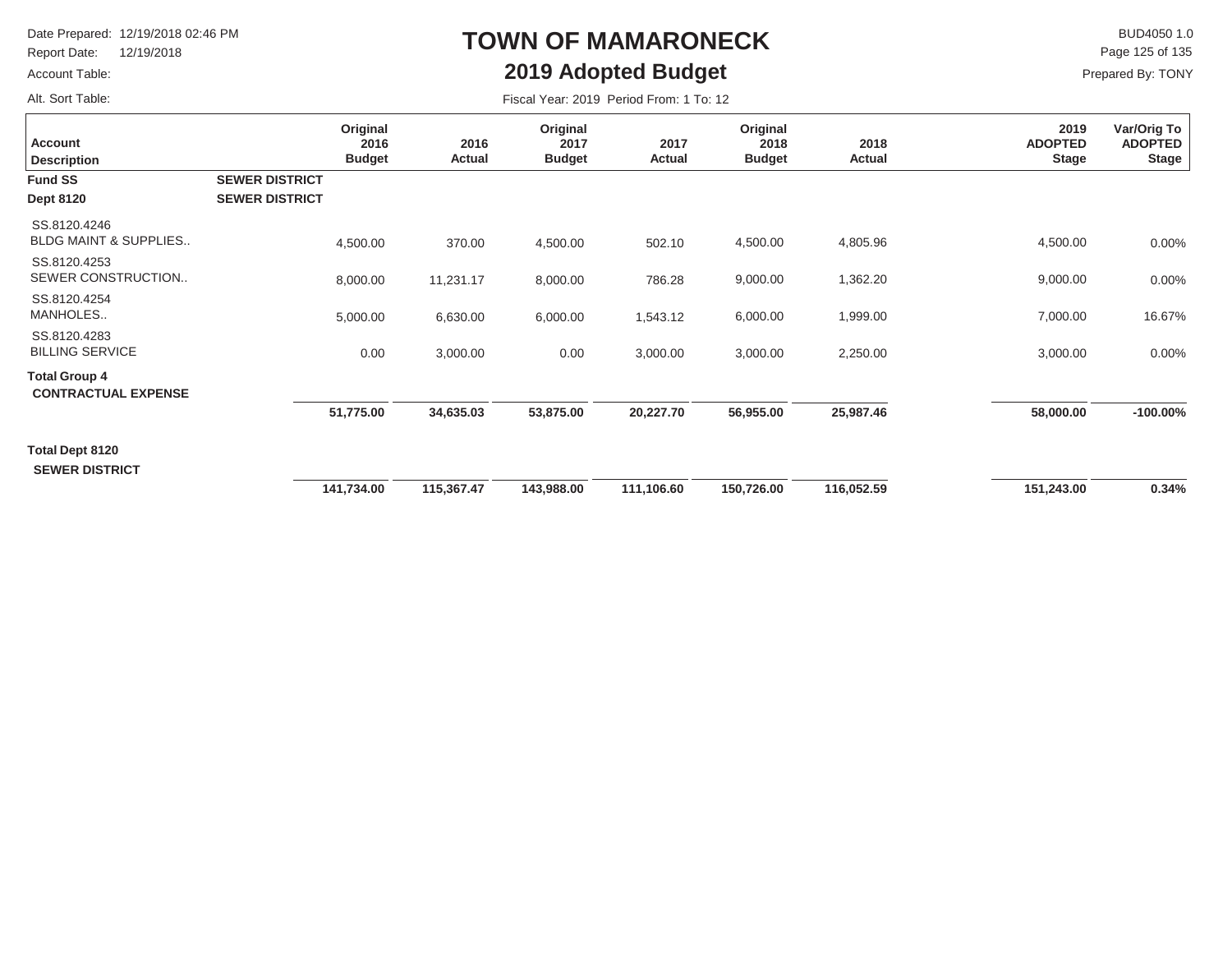Report Date: 12/19/2018

Account Table:

### Alt. Sort Table:

## **TOWN OF MAMARONECK2019 Adopted Budget**

 $\mathsf{BUD4050}\,1.0$ Prepared By: TONY Page 126 of 135

| <b>Account</b><br><b>Description</b>               | Original<br>2016<br><b>Budget</b>                 | 2016<br><b>Actual</b> | Original<br>2017<br><b>Budget</b> | 2017<br><b>Actual</b> | Original<br>2018<br><b>Budget</b> | 2018<br>Actual | 2019<br><b>ADOPTED</b><br><b>Stage</b> | Var/Orig To<br><b>ADOPTED</b><br><b>Stage</b> |
|----------------------------------------------------|---------------------------------------------------|-----------------------|-----------------------------------|-----------------------|-----------------------------------|----------------|----------------------------------------|-----------------------------------------------|
| <b>Fund SS</b><br><b>Dept 9000</b>                 | <b>SEWER DISTRICT</b><br><b>EMPLOYEE BENEFITS</b> |                       |                                   |                       |                                   |                |                                        |                                               |
| SS.9000.9010<br><b>STATE RETIREMENT</b>            | 14,000.00                                         | 11,092.16             | 14,500.00                         | 9,575.38              | 13,500.00                         | 16,881.76      | 14,600.00                              | 8.15%                                         |
| SS.9000.9030<br>F.I.C.A. / MED                     | 6,700.00                                          | 5,983.91              | 7,000.00                          | 6,802.26              | 7,000.00                          | 6,853.21       | 7,000.00                               | 0.00%                                         |
| SS.9000.9035<br><b>COMMUTER TAX</b>                | 300.00                                            | 265.78                | 300.00                            | 302.16                | 300.00                            | 302.64         | 325.00                                 | 8.33%                                         |
| SS.9000.9040<br><b>WORKERS COMPENSATION</b>        | 2,368.00                                          | 2,321.00              | 3,200.00                          | 2,724.00              | 3,000.00                          | 2,083.00       | 1,500.00                               | $-50.00%$                                     |
| SS.9000.9045<br>LIFE INSURANCE                     | 50.00                                             | 0.00                  | 50.00                             | 0.00                  | 50.00                             | 0.00           | 50.00                                  | 0.00%                                         |
| SS.9000.9060<br><b>HEALTH INSURANCE</b>            | 17,700.00                                         | 17,866.85             | 19,600.00                         | 19,420.13             | 21,200.00                         | 21,031.44      | 21,765.00                              | 2.67%                                         |
| SS.9000.9070<br><b>DENTAL INSURANCE</b>            | 1,050.00                                          | 0.00                  | 1,200.00                          | 0.00                  | 1,200.00                          | 0.00           | 1,250.00                               | 4.17%                                         |
| SS.9000.9089<br>OPTICAL INSURANCE                  | 320.00                                            | 0.00                  | 350.00                            | 0.00                  | 350.00                            | 0.00           | 350.00                                 | 0.00%                                         |
| <b>Total Group 8</b><br><b>BENEFITS</b>            |                                                   |                       |                                   |                       |                                   |                |                                        |                                               |
|                                                    | 42,488.00                                         | 37,529.70             | 46,200.00                         | 38,823.93             | 46,600.00                         | 47,152.05      | 46,840.00                              | $-100.00\%$                                   |
| <b>Total Dept 9000</b><br><b>EMPLOYEE BENEFITS</b> |                                                   |                       |                                   |                       |                                   |                |                                        |                                               |
|                                                    | 42,488.00                                         | 37,529.70             | 46,200.00                         | 38,823.93             | 46,600.00                         | 47,152.05      | 46,840.00                              | 0.52%                                         |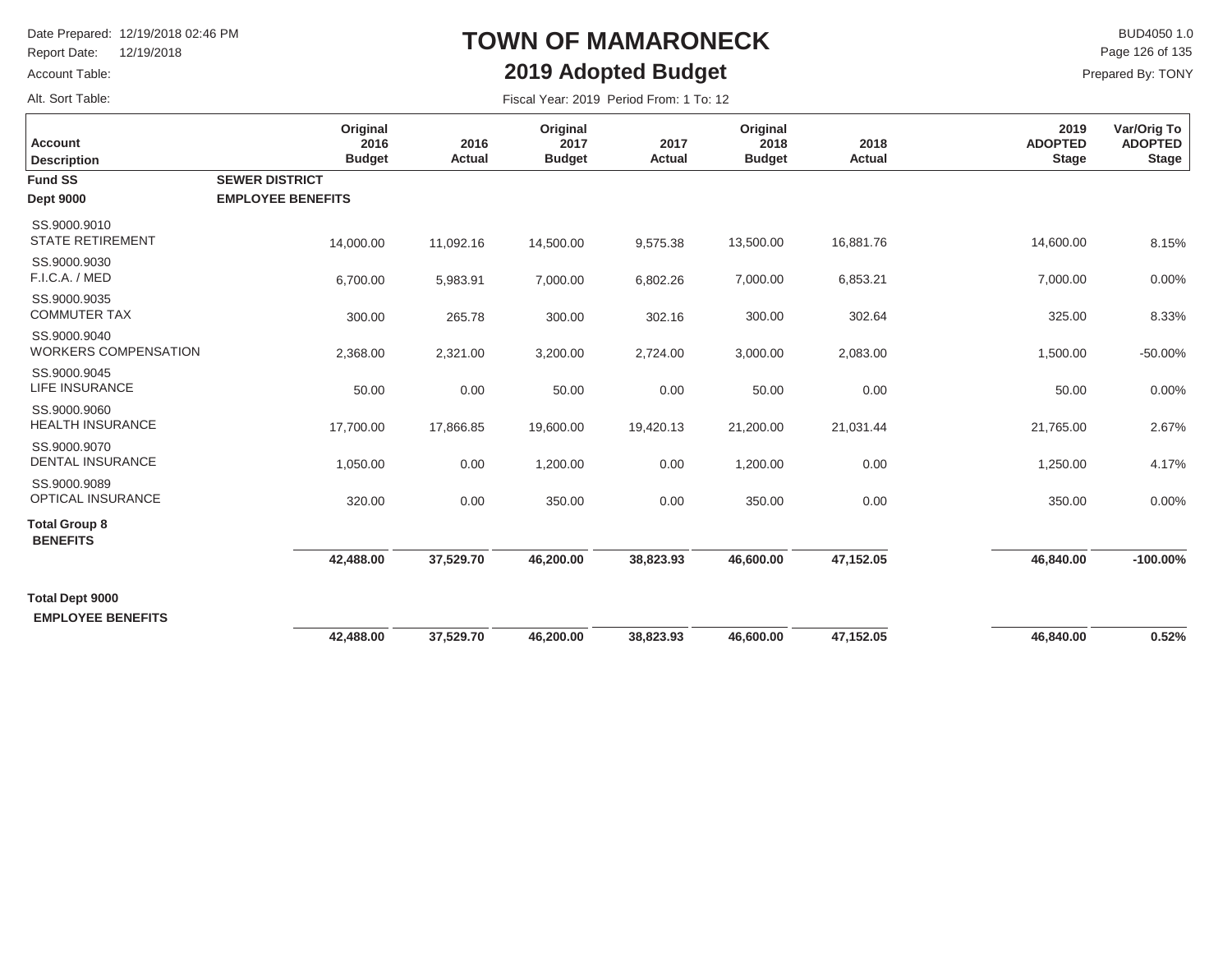Report Date: 12/19/2018

#### Account Table:

Alt. Sort Table:

## **TOWN OF MAMARONECK2019 Adopted Budget**

 $\mathsf{BUD4050 1.0}$ Page 127 of 135

| <b>Account</b><br><b>Description</b>                     | Original<br>2016<br><b>Budget</b> | 2016<br>Actual | Original<br>2017<br><b>Budget</b> | 2017<br>Actual | Original<br>2018<br><b>Budget</b> | 2018<br>Actual | 2019<br><b>ADOPTED</b><br><b>Stage</b> | Var/Orig To<br><b>ADOPTED</b><br><b>Stage</b> |
|----------------------------------------------------------|-----------------------------------|----------------|-----------------------------------|----------------|-----------------------------------|----------------|----------------------------------------|-----------------------------------------------|
| <b>Fund SS</b>                                           | <b>SEWER DISTRICT</b>             |                |                                   |                |                                   |                |                                        |                                               |
| <b>Dept 9900</b>                                         | <b>INTERFUND TRANSFERS</b>        |                |                                   |                |                                   |                |                                        |                                               |
| SS.9900.9960<br><b>TRANSFER TO DEBT - PRINCIPAL</b>      | 12,711.00                         | 12,711.00      | 65,118.00                         | 65,118.00      | 65,104.00                         | 65,816.00      | 168,803.00                             | 159.28%                                       |
| SS.9900.9970<br>TRANSFER TO DEBT - INTEREST              | 5,220.00                          | 5,220.32       | 28,533.00                         | 28,532.55      | 28,090.00                         | 27,066.16      | 106,610.00                             | 279.53%                                       |
| <b>Total Group 90</b><br><b>TRANSFERS - DEBT SERVICE</b> |                                   |                |                                   |                |                                   |                |                                        |                                               |
|                                                          | 17,931.00                         | 17,931.32      | 93,651.00                         | 93,650.55      | 93,194.00                         | 92,882.16      | 275,413.00                             | $-100.00\%$                                   |
| <b>Total Dept 9900</b><br><b>INTERFUND TRANSFERS</b>     |                                   |                |                                   |                |                                   |                |                                        |                                               |
|                                                          | 17,931.00                         | 17,931.32      | 93,651.00                         | 93,650.55      | 93,194.00                         | 92,882.16      | 275,413.00                             | 195.53%                                       |
| <b>Total Type E</b><br><b>Expense</b>                    |                                   |                |                                   |                |                                   |                |                                        |                                               |
|                                                          | 202,153.00                        | 170,828.49     | 283,839.00                        | 243,581.08     | 290,520.00                        | 256,086.80     | 473,496.00                             | 62.98%                                        |
| <b>Total Fund SS</b><br><b>SEWER DISTRICT</b>            |                                   |                |                                   |                |                                   |                |                                        |                                               |
|                                                          | 0.00                              | 31,667.52      | 0.00                              | 22,498.46      | 0.00                              | (68, 455.00)   | 0.00                                   | $0.00\%$                                      |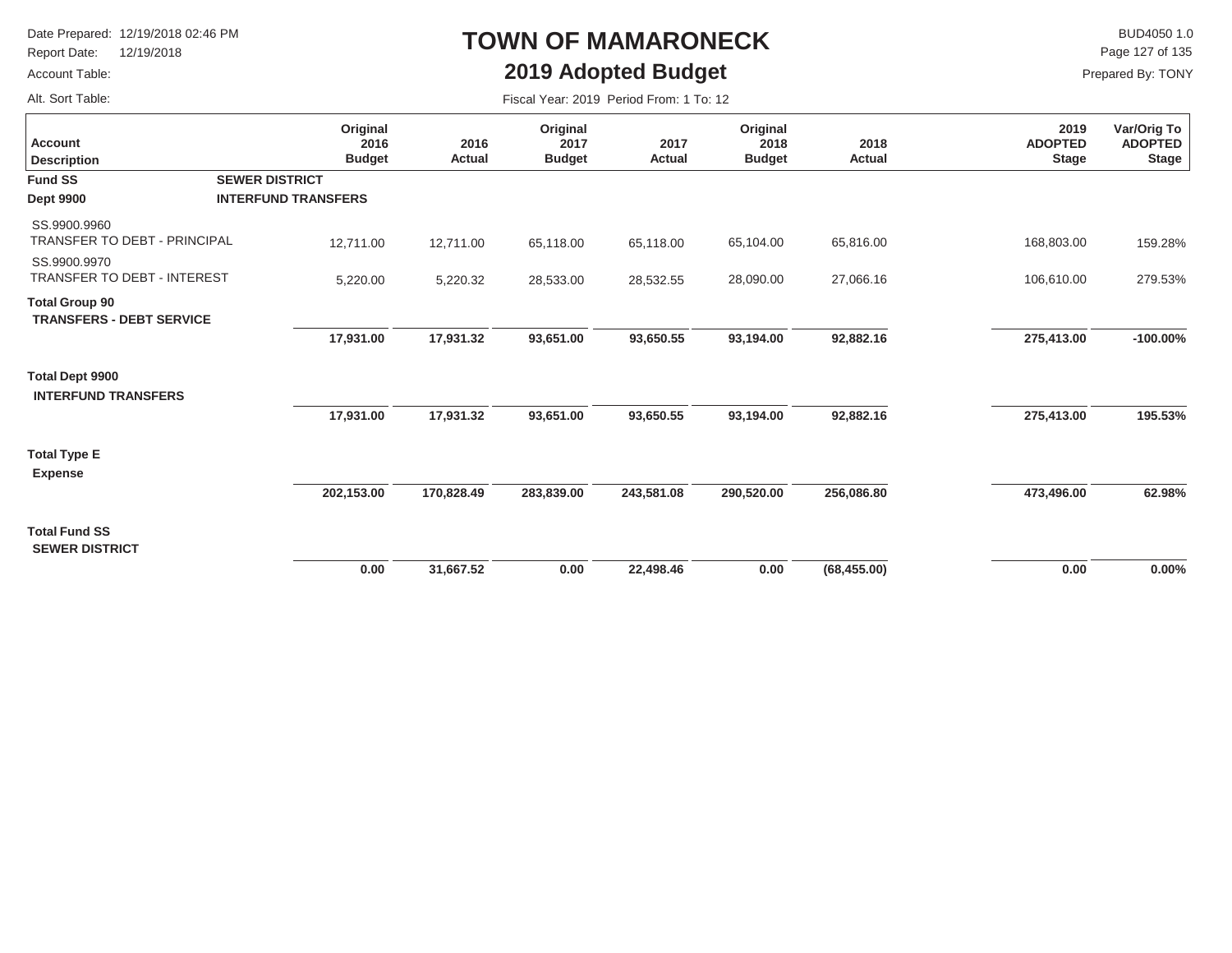Report Date: 12/19/2018

#### Account Table:

### $\mathsf{BUD4050}\,1.0$ Page 128 of 135

Prepared By: TONY

Alt. Sort Table:

### **2019 Adopted Budget** Fiscal Year: 2019 Period From: 1 To: 12

**TOWN OF MAMARONECK**

| <b>Account</b><br><b>Description</b>                        | Original<br>2016<br><b>Budget</b> | 2016<br>Actual | Original<br>2017<br><b>Budget</b> | 2017<br>Actual | Original<br>2018<br><b>Budget</b> | 2018<br>Actual | 2019<br><b>ADOPTED</b><br><b>Stage</b> | Var/Orig To<br><b>ADOPTED</b><br><b>Stage</b> |
|-------------------------------------------------------------|-----------------------------------|----------------|-----------------------------------|----------------|-----------------------------------|----------------|----------------------------------------|-----------------------------------------------|
| <b>Fund SW</b>                                              | <b>WATER DISTRICT</b>             |                |                                   |                |                                   |                |                                        |                                               |
| SW.0000.2773<br><b>WATER REVENUES</b>                       | 306,369.00                        | 1,084,335.47   | 392,159.00                        | 1,032,870.80   | 389,278.00                        | 861,023.94     | 429,248.00                             | 10.27%                                        |
| <b>Total Group 12</b><br>DEPARTMENTAL INCOME                |                                   |                |                                   |                |                                   |                |                                        |                                               |
|                                                             | 306,369.00                        | 1,084,335.47   | 392,159.00                        | 1,032,870.80   | 389,278.00                        | (861, 023.94)  | 429,248.00                             | $-100.00\%$                                   |
| SW.0000.2401<br><b>INTEREST EARNINGS</b>                    | 1,000.00                          | 1,029.49       | 1,000.00                          | 8,049.68       | 1,000.00                          | 35,294.38      | 25,000.00                              | 2400.00%                                      |
| <b>Total Group 15</b><br><b>USE OF MONEY &amp; PROPERTY</b> |                                   |                |                                   |                |                                   |                |                                        |                                               |
|                                                             | 1,000.00                          | 1,029.49       | 1,000.00                          | 8,049.68       | 1,000.00                          | (35, 294.38)   | 25,000.00                              | $-100.00\%$                                   |
| Total Dept 0000                                             |                                   |                |                                   |                |                                   |                |                                        |                                               |
|                                                             | 307,369.00                        | 1,085,364.96   | 393,159.00                        | 1,040,920.48   | 390,278.00                        | (896, 318.32)  | 454,248.00                             | 16.39%                                        |
| <b>Total Type R</b>                                         |                                   |                |                                   |                |                                   |                |                                        |                                               |
| Revenue                                                     |                                   |                |                                   |                |                                   |                |                                        |                                               |
|                                                             | 307,369.00                        | 1,085,364.96   | 393,159.00                        | 1,040,920.48   | 390,278.00                        | 896,318.32     | 454,248.00                             | 16.39%                                        |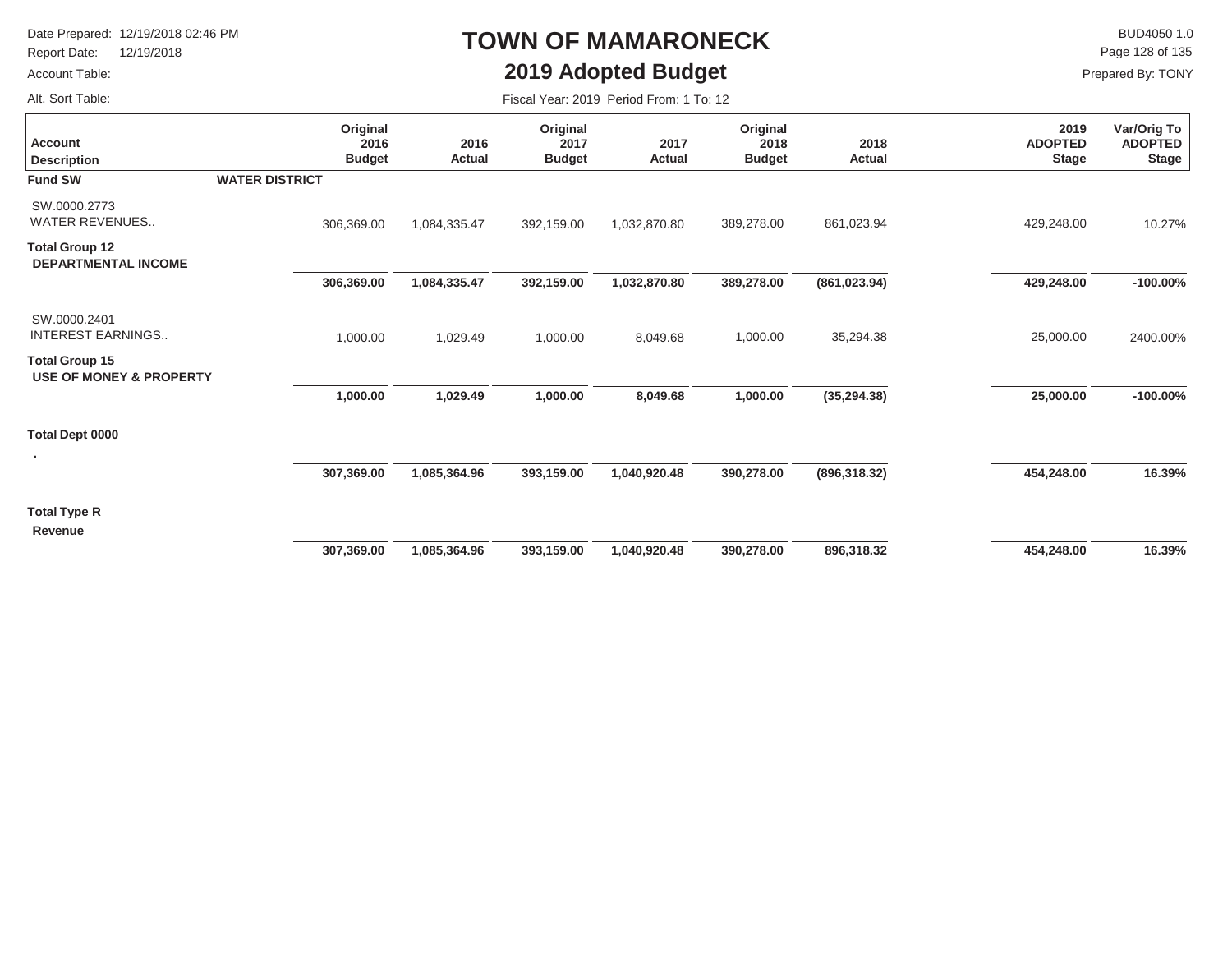Report Date: 12/19/2018

#### Account Table:

Alt. Sort Table:

# **TOWN OF MAMARONECK2019 Adopted Budget**

 $\mathsf{BUD4050}\,1.0$ Page 129 of 135

| Fiscal Year: 2019 Period From: 1 To: 12 |  |
|-----------------------------------------|--|
|-----------------------------------------|--|

| <b>Account</b><br><b>Description</b>               | Original<br>2016<br><b>Budget</b>              | 2016<br>Actual | Original<br>2017<br><b>Budget</b> | 2017<br>Actual | Original<br>2018<br><b>Budget</b> | 2018<br>Actual | 2019<br><b>ADOPTED</b><br><b>Stage</b> | Var/Orig To<br><b>ADOPTED</b><br><b>Stage</b> |
|----------------------------------------------------|------------------------------------------------|----------------|-----------------------------------|----------------|-----------------------------------|----------------|----------------------------------------|-----------------------------------------------|
| <b>Fund SW</b><br><b>Dept 8340</b>                 | <b>WATER DISTRICT</b><br><b>WATER DISTRICT</b> |                |                                   |                |                                   |                |                                        |                                               |
| SW.8340.4052<br>REFUND OF TAXES                    | 1,000.00                                       | 0.00           | 1,000.00                          | 0.00           | 1,000.00                          | 0.00           | 1,000.00                               | $0.00\%$                                      |
| SW.8340.4059<br>LIABILITY INSURANCE                | 2,625.00                                       | 2,856.77       | 2,725.00                          | 3,046.87       | 2,805.00                          | 3,159.71       | 3,300.00                               | 17.65%                                        |
| SW.8340.4230<br><b>HYDRANT RENTAL</b>              | 82,000.00                                      | 80,800.03      | 82,000.00                         | 82,379.43      | 82,000.00                         | 74,228.38      | 85,000.00                              | 3.66%                                         |
| <b>Total Group 4</b><br><b>CONTRACTUAL EXPENSE</b> |                                                |                |                                   |                |                                   |                |                                        |                                               |
|                                                    | 85,625.00                                      | 83,656.80      | 85,725.00                         | 85,426.30      | 85,805.00                         | 77,388.09      | 89,300.00                              | $-100.00\%$                                   |
| Total Dept 8340<br><b>WATER DISTRICT</b>           |                                                |                |                                   |                |                                   |                |                                        |                                               |
|                                                    | 85,625.00                                      | 83,656.80      | 85,725.00                         | 85,426.30      | 85,805.00                         | 77,388.09      | 89,300.00                              | 4.07%                                         |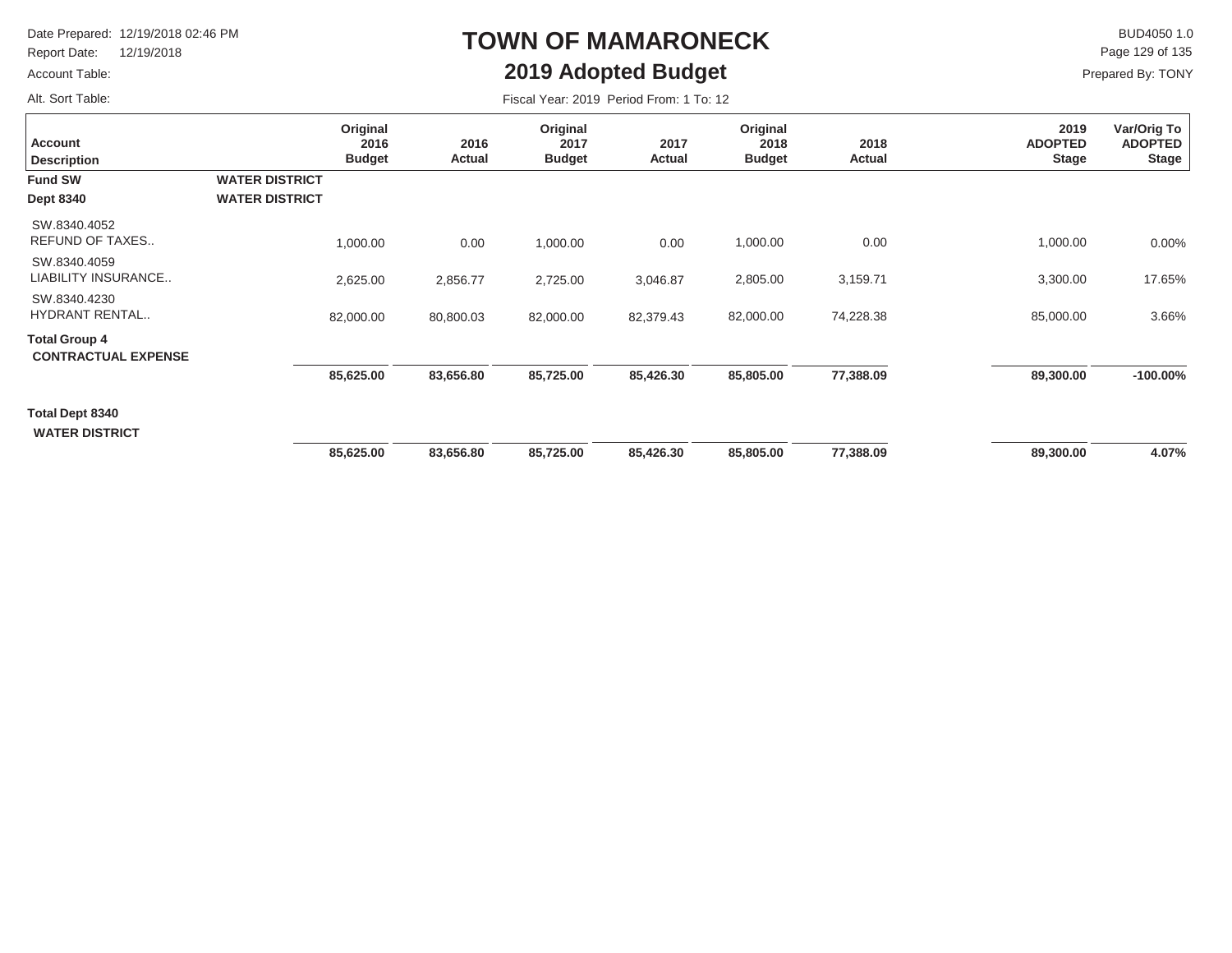Report Date: 12/19/2018

#### Account Table:

Alt. Sort Table:

## **TOWN OF MAMARONECK2019 Adopted Budget**

 $\mathsf{BUD4050 1.0}$ Page 130 of 135

|  | Fiscal Year: 2019 Period From: 1 To: 12 |  |  |
|--|-----------------------------------------|--|--|
|  |                                         |  |  |

| <b>Account</b><br><b>Description</b>                     | Original<br>2016<br><b>Budget</b> | 2016<br>Actual | Original<br>2017<br><b>Budget</b> | 2017<br>Actual | Original<br>2018<br><b>Budget</b> | 2018<br><b>Actual</b> | 2019<br><b>ADOPTED</b><br><b>Stage</b> | Var/Orig To<br><b>ADOPTED</b><br><b>Stage</b> |
|----------------------------------------------------------|-----------------------------------|----------------|-----------------------------------|----------------|-----------------------------------|-----------------------|----------------------------------------|-----------------------------------------------|
| <b>Fund SW</b>                                           | <b>WATER DISTRICT</b>             |                |                                   |                |                                   |                       |                                        |                                               |
| <b>Dept 9900</b>                                         | <b>INTERFUND TRANSFERS</b>        |                |                                   |                |                                   |                       |                                        |                                               |
| SW.9900.9950<br>TRANSFER TO CAPITAL PROJ                 | 0.00                              | 388,500.00     | 0.00                              | 616,625.00     | 0.00                              | 127,400.00            | 0.00                                   | 0.00%                                         |
| <b>Total Group 9</b><br><b>TRANSFERS OUT</b>             |                                   |                |                                   |                |                                   |                       |                                        |                                               |
|                                                          | 0.00                              | 388,500.00     | 0.00                              | 616,625.00     | 0.00                              | 127,400.00            | 0.00                                   | 0.00%                                         |
| SW.9900.9960<br>TRANSFER TO DEBT - PRINCIPAL             | 134,677.00                        | 134,677.00     | 208,025.00                        | 208,025.00     | 209,370.00                        | 231,474.00            | 266,295.00                             | 27.19%                                        |
| SW.9900.9970<br>TRANSFER TO DEBT - INTEREST              | 72,617.00                         | 72,617.22      | 99,409.00                         | 99,408.73      | 95,103.00                         | 60,349.92             | 98,653.00                              | 3.73%                                         |
| <b>Total Group 90</b><br><b>TRANSFERS - DEBT SERVICE</b> |                                   |                |                                   |                |                                   |                       |                                        |                                               |
|                                                          | 207,294.00                        | 207,294.22     | 307,434.00                        | 307,433.73     | 304,473.00                        | 291,823.92            | 364,948.00                             | $-100.00\%$                                   |
| <b>Total Dept 9900</b><br><b>INTERFUND TRANSFERS</b>     |                                   |                |                                   |                |                                   |                       |                                        |                                               |
|                                                          | 207,294.00                        | 595,794.22     | 307,434.00                        | 924,058.73     | 304,473.00                        | 419,223.92            | 364,948.00                             | 19.86%                                        |
| <b>Total Type E</b><br><b>Expense</b>                    |                                   |                |                                   |                |                                   |                       |                                        |                                               |
|                                                          | 292,919.00                        | 679,451.02     | 393,159.00                        | 1,009,485.03   | 390,278.00                        | 496,612.01            | 454,248.00                             | 16.39%                                        |
| <b>Total Fund SW</b><br><b>WATER DISTRICT</b>            |                                   |                |                                   |                |                                   |                       |                                        |                                               |
|                                                          | 14,450.00                         | 405,913.94     | 0.00                              | 31,435.45      | 0.00                              | 399,706.31            | 0.00                                   | 0.00%                                         |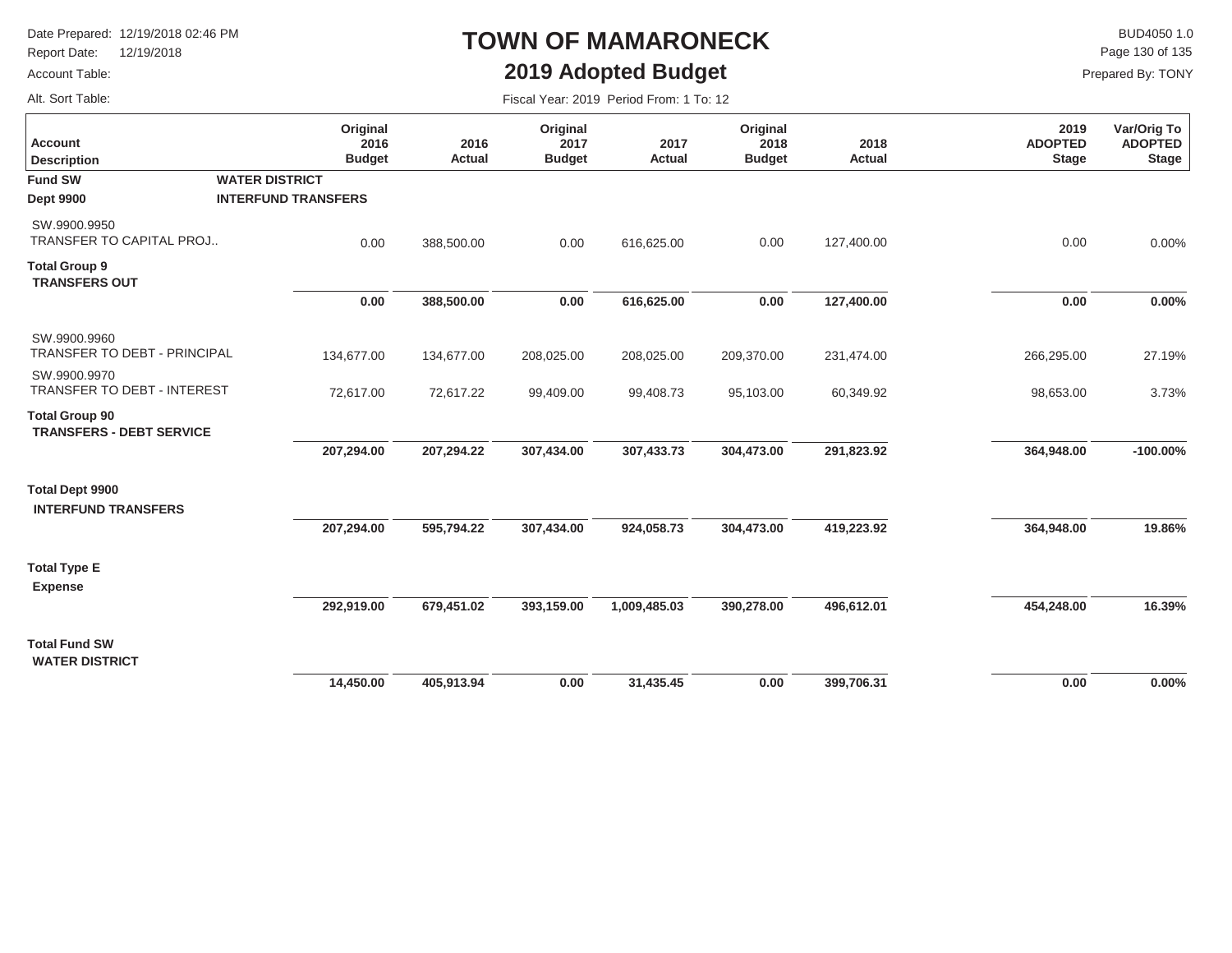Report Date: 12/19/2018

#### Account Table:

# **TOWN OF MAMARONECK2019 Adopted Budget**

Fiscal Year: 2019 Period From: 1 To: 12

 $\mathsf{BUD4050 1.0}$ Page 131 of 135

Prepared By: TONY

Alt. Sort Table:

| <b>Account</b><br><b>Description</b>                        | Original<br>2016<br><b>Budget</b> | 2016<br>Actual | Original<br>2017<br><b>Budget</b> | 2017<br>Actual | Original<br>2018<br><b>Budget</b> | 2018<br><b>Actual</b> | 2019<br><b>ADOPTED</b><br><b>Stage</b> | Var/Orig To<br><b>ADOPTED</b><br><b>Stage</b> |
|-------------------------------------------------------------|-----------------------------------|----------------|-----------------------------------|----------------|-----------------------------------|-----------------------|----------------------------------------|-----------------------------------------------|
| Fund V                                                      | <b>DEBT SERVICE FUND</b>          |                |                                   |                |                                   |                       |                                        |                                               |
| V.0000.2401<br><b>INTEREST EARNINGS</b>                     | 0.00                              | 6,554.14       | 0.00                              | 11,302.64      | 0.00                              | 3,194.19              | 0.00                                   | 0.00%                                         |
| <b>Total Group 15</b><br><b>USE OF MONEY &amp; PROPERTY</b> |                                   |                |                                   |                |                                   |                       |                                        |                                               |
|                                                             | 0.00                              | 6,554.14       | $0.00\,$                          | 11,302.64      | $0.00\,$                          | (3, 194.19)           | 0.00                                   | 0.00%                                         |
| V.0000.5031<br><b>TRANSFERS FROM GEN TOWN</b>               | 806,612.00                        | 806,612.13     | 1,027,381.00                      | 1,027,381.46   | 1,024,709.00                      | 1,009,393.56          | 1,076,813.00                           | 5.08%                                         |
| V.0000.5032<br>TRANSFERS FROM PART TOWN                     | 109,661.00                        | 109,660.67     | 172,211.00                        | 172,210.54     | 171,667.00                        | 166,952.52            | 167,387.00                             | $-2.49%$                                      |
| V.0000.5033<br>TRANSFERS FROM HIGHWAY                       | 859,472.00                        | 859,472.38     | 966,293.00                        | 966,293.36     | 961,590.00                        | 943,405.09            | 760,323.00                             | $-20.93%$                                     |
| V.0000.5034<br>TRANSFERS FROM FIRE                          | 132,374.00                        | 132,374.00     | 327,297.00                        | 327,297.29     | 321,648.00                        | 321,647.51            | 409,487.00                             | 27.31%                                        |
| V.0000.5035<br>TRANSFERS FROM GARBAGE                       | 143,634.00                        | 143,634.10     | 143,814.00                        | 143,813.65     | 143,818.00                        | 140,234.70            | 128,603.00                             | $-10.58%$                                     |
| V.0000.5036<br>TRANSFERS FROM SEWER                         | 17,931.00                         | 17,931.32      | 93,651.00                         | 93,650.55      | 93,194.00                         | 92,882.16             | 275,413.00                             | 195.53%                                       |
| V.0000.5037<br>TRANSFERS FROM ST LIGHTING                   | 127,878.00                        | 127,877.54     | 126,237.00                        | 126,236.90     | 125,634.00                        | 125,634.26            | 125,011.00                             | $-0.50%$                                      |
| V.0000.5038<br>TRANSFERS FROM WATER                         | 207,294.00                        | 207,294.22     | 307,434.00                        | 307,433.73     | 304,473.00                        | 291,823.92            | 364,948.00                             | 19.86%                                        |
| V.0000.5039<br>TRANSFERS FROM AMBULANCE                     | 15,369.00                         | 15,368.50      | 15,390.00                         | 15,389.92      | 15,169.00                         | 14,727.74             | 17,430.00                              | 14.91%                                        |
| V.0000.5040<br>TRANSFERS FROM CAPITAL                       | 0.00                              | 0.00           | 0.00                              | 82,900.96      | 0.00                              | 0.00                  | 0.00                                   | 0.00%                                         |
| <b>Total Group 23</b><br><b>INTERFUND TRANSFERS</b>         |                                   |                |                                   |                |                                   |                       |                                        |                                               |
|                                                             | 2,420,225.00                      | 2,420,224.86   | 3,179,708.00                      | 3,262,608.36   | 3,161,902.00                      | (3, 106, 701.46)      | 3,325,415.00                           | $-100.00\%$                                   |
| V.0000.5995<br>APPROP. FUND BALANCE                         | 0.00                              | 0.00           | 155,950.00                        | 0.00           | 234,170.00                        | 0.00                  | 164,000.00                             | -29.97%                                       |
| <b>Total Group 26</b><br><b>APPROPRIATED FUND BALANCE</b>   |                                   |                |                                   |                |                                   |                       |                                        |                                               |
|                                                             | 0.00                              | 0.00           | 155,950.00                        | 0.00           | 234,170.00                        | 0.00                  | 164,000.00                             | $-100.00\%$                                   |

**.**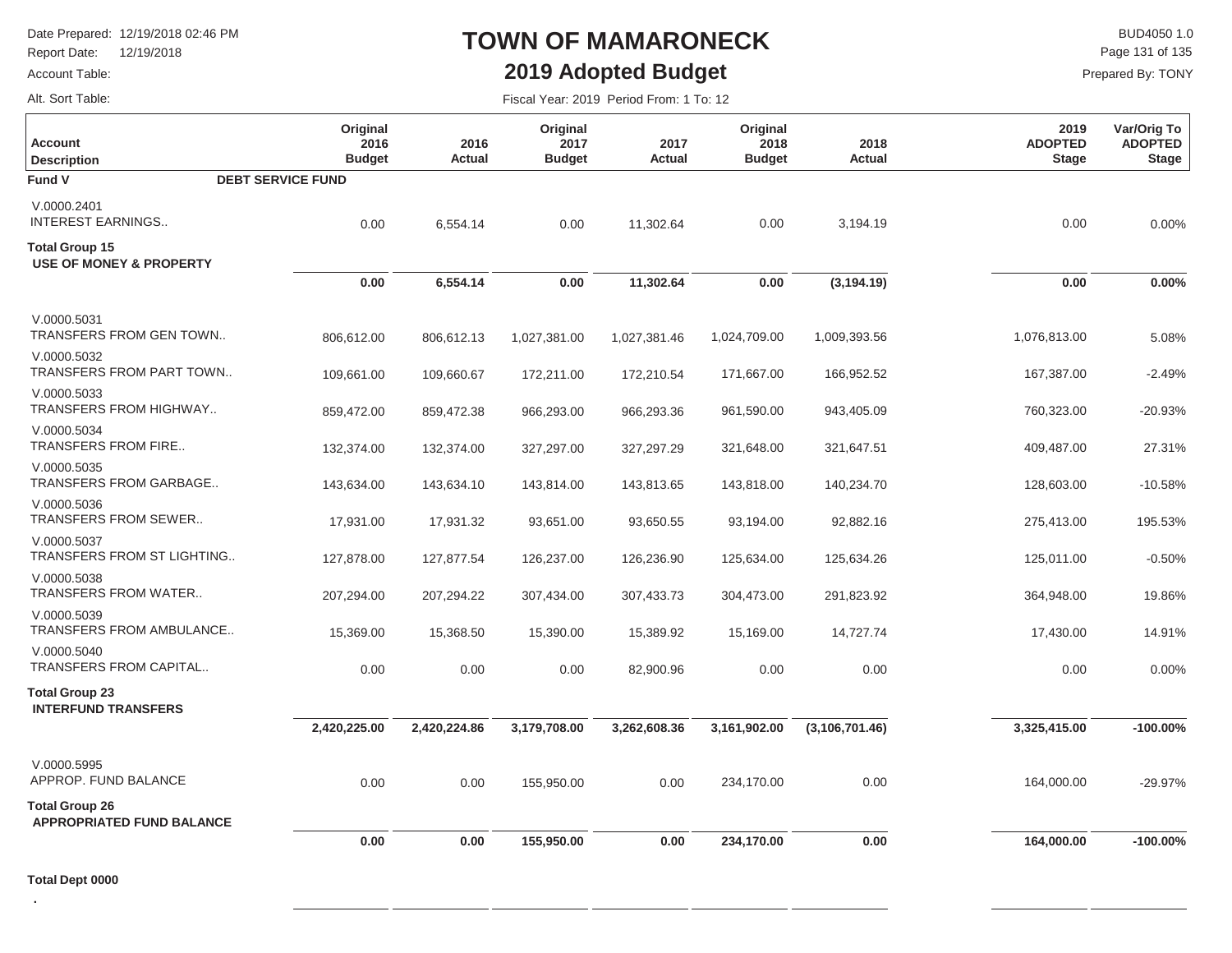Report Date: 12/19/2018

#### Account Table:

Alt. Sort Table:

### **TOWN OF MAMARONECK2019 Adopted Budget**

 $\mathsf{BUD4050 1.0}$ Prepared By: TONY Page 132 of 135

| <b>Account</b><br><b>Description</b> | Original<br>2016<br><b>Budget</b> | 2016<br>Actual | Original<br>2017<br><b>Budget</b> | 2017<br>Actual | Original<br>2018<br><b>Budget</b> | 2018<br><b>Actual</b> | 2019<br><b>ADOPTED</b><br><b>Stage</b> | Var/Orig To<br><b>ADOPTED</b><br><b>Stage</b> |
|--------------------------------------|-----------------------------------|----------------|-----------------------------------|----------------|-----------------------------------|-----------------------|----------------------------------------|-----------------------------------------------|
| <b>Fund V</b>                        | <b>DEBT SERVICE FUND</b>          |                |                                   |                |                                   |                       |                                        |                                               |
|                                      | 2,420,225.00                      | 2,426,779.00   | 3,335,658.00                      | 3,273,911.00   | 3,396,072.00                      | (3,109,895.65)        | 3,489,415.00                           | 2.75%                                         |
| <b>Total Type R</b>                  |                                   |                |                                   |                |                                   |                       |                                        |                                               |
| Revenue                              |                                   |                |                                   |                |                                   |                       |                                        |                                               |
|                                      | 2,420,225.00                      | 2,426,779.00   | 3,335,658.00                      | 3,273,911.00   | 3,396,072.00                      | 3,109,895.65          | 3,489,415.00                           | 2.75%                                         |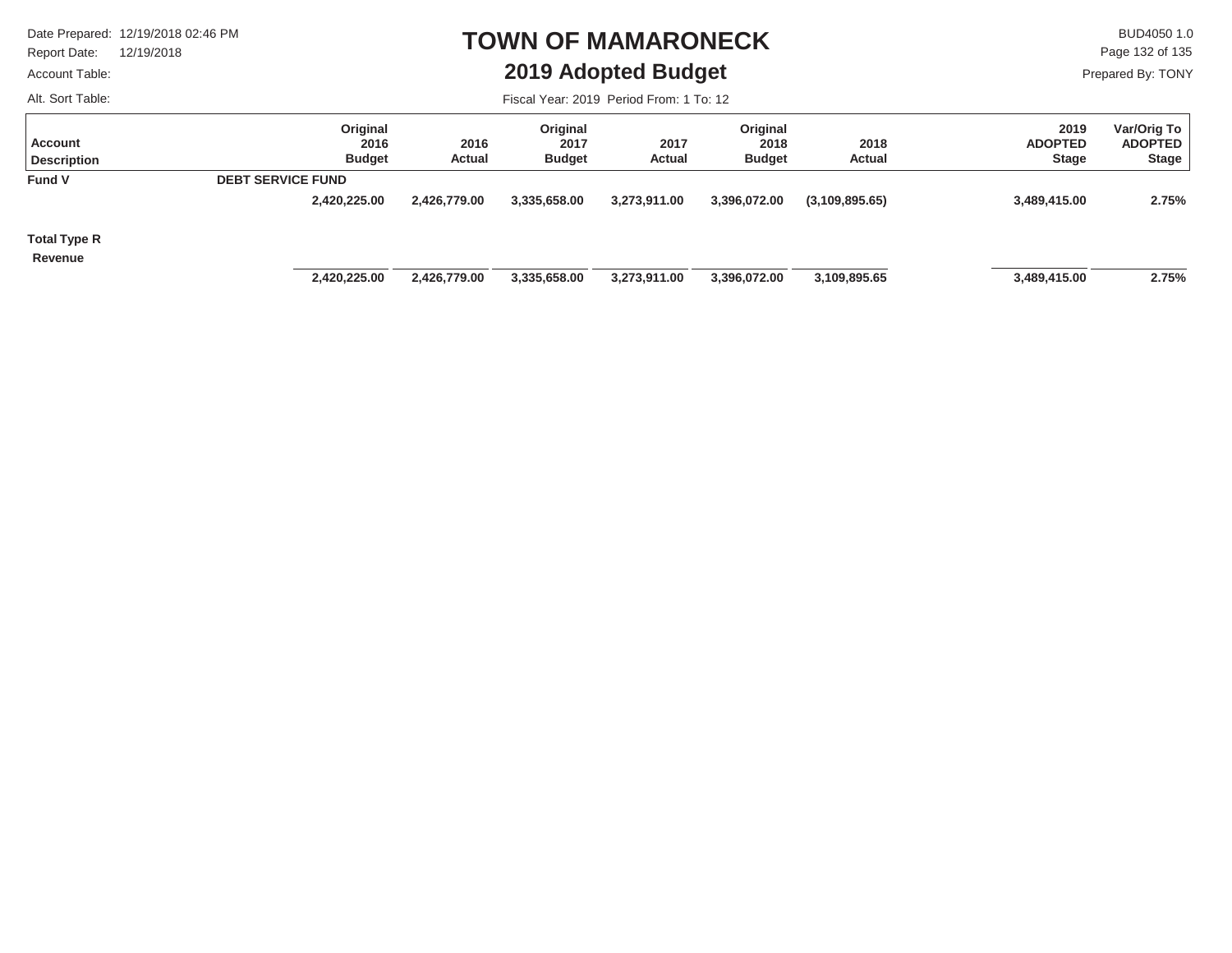Report Date: 12/19/2018

#### Account Table:

Alt. Sort Table:

## **TOWN OF MAMARONECK2019 Adopted Budget**

 $\mathsf{BUD4050}\,1.0$ Prepared By: TONY Page 133 of 135

Fiscal Year: 2019 Period From: 1 To: 12

| <b>Account</b><br><b>Description</b>                       | Original<br>2016<br><b>Budget</b> | 2016<br>Actual | Original<br>2017<br><b>Budget</b> | 2017<br>Actual | Original<br>2018<br><b>Budget</b> | 2018<br>Actual | 2019<br><b>ADOPTED</b><br><b>Stage</b> | Var/Orig To<br><b>ADOPTED</b><br>Stage |
|------------------------------------------------------------|-----------------------------------|----------------|-----------------------------------|----------------|-----------------------------------|----------------|----------------------------------------|----------------------------------------|
| Fund V<br><b>DEBT SERVICE FUND</b>                         |                                   |                |                                   |                |                                   |                |                                        |                                        |
| <b>Dept 9710</b><br><b>SERIAL BONDS</b>                    |                                   |                |                                   |                |                                   |                |                                        |                                        |
| V.9710.6007<br>2007 PUBLIC IMPROVEMENT BONDS               | 150,000.00                        | 150,000.00     | 160,000.00                        | 160,000.00     | 165,000.00                        | 0.00           | 0.00                                   | $-100.00\%$                            |
| V.9710.6008<br>2007 FIRE DIST IMPROVEMENT BONDS            | 30,000.00                         | 30,000.00      | 35,000.00                         | 35,000.00      | 35,000.00                         | 35,000.00      | 35,000.00                              | 0.00%                                  |
| V.9710.6009<br>2009 PUBLIC IMPROVEMENT BONDS               | 180,001.00                        | 180,000.00     | 185,000.00                        | 185,000.00     | 190,000.00                        | 190,000.00     | 195,000.00                             | 2.63%                                  |
| V.9710.6010<br>2010 PUBLIC IMPROVEMENT BONDS               | 150,000.00                        | 150,000.00     | 155,000.00                        | 155,000.00     | 155,000.00                        | 155,000.00     | 0.00                                   | $-100.00\%$                            |
| V.9710.6011<br>2013 PUBLIC IMPROVEMENT BONDS               | 255,000.00                        | 255,000.00     | 260,000.00                        | 260,000.00     | 260,000.00                        | 260,000.00     | 265,000.00                             | 1.92%                                  |
| V.9710.6012<br>2013 FIRE DIST IMPROVEMENT BONDS            | 70,000.00                         | 70,000.00      | 75,000.00                         | 75,000.00      | 75,000.00                         | 75,000.00      | 75,000.00                              | 0.00%                                  |
| V.9710.6013<br>2013 REFUNDING SERIAL BONDS (02 &<br>04)    | 515,000.00                        | 515,000.00     | 530,000.00                        | 530,000.00     | 550,000.00                        | 550,000.00     | 250,000.00                             | $-54.55%$                              |
| V.9710.6014<br>2014 PUBLIC IMPROVEMENT BONDS               | 395,000.00                        | 395,000.00     | 395,000.00                        | 395,000.00     | 400,000.00                        | 400,000.00     | 405,000.00                             | 1.25%                                  |
| V.9710.6015<br>2016 FIRE DIST IMPROVEMENT BONDS            | 0.00                              | 0.00           | 135,000.00                        | 135,000.00     | 135,000.00                        | 135,000.00     | 135,000.00                             | 0.00%                                  |
| V.9710.6016<br>2016 PUBLIC IMPROVEMENT BONDS               | 0.00                              | 0.00           | 390,845.00                        | 390,845.00     | 390,000.00                        | 390,000.00     | 395,000.00                             | 1.28%                                  |
| V.9710.6017<br>2017 REFUNDING SERIAL BONDS (07,09 &<br>10) | 0.00                              | 0.00           | 0.00                              | 0.00           | 0.00                              | 270,000.00     | 385,000.00                             | 100.00%                                |
| V.9710.6018<br>2018 PUBLIC IMPROVEMENT BONDS               | 0.00                              | 0.00           | 0.00                              | 0.00           | 0.00                              | 0.00           | 254,225.00                             | 100.00%                                |
| V.9710.6019<br>2018 FIRE DIST IMPROVEMENT BONDS            | 0.00                              | 0.00           | 0.00                              | 0.00           | 0.00                              | 0.00           | 55,000.00                              | 100.00%                                |
| <b>Total Group 6</b><br><b>PRINCIPAL</b>                   |                                   |                |                                   |                |                                   |                |                                        |                                        |
|                                                            | 1,745,001.00                      | 1,745,000.00   | 2,320,845.00                      | 2,320,845.00   | 2,355,000.00                      | 2,460,000.00   | 2,449,225.00                           | $-100.00\%$                            |
| V.9710.7007<br>2007 PUBLIC IMPROVEMENT BONDS               | 96,844.00                         | 96,843.76      | 91,219.00                         | 91,218.76      | 84,819.00                         | 0.00           | 0.00                                   | $-100.00\%$                            |
| V.9710.7008<br>2007 FIRE DIST IMPROVEMENT BONDS            | 10,747.00                         | 10,747.50      | 9,472.00                          | 9,472.50       | 7,985.00                          | 7,985.00       | 6,480.00                               | $-18.85%$                              |
| V.9710.7009<br>2009 PUBLIC IMPROVEMENT BONDS               | 122,419.00                        | 122,418.66     | 116,944.00                        | 116,943.57     | 111,081.00                        | 10,887.50      | 3,900.00                               | $-96.49%$                              |

V.9710.7010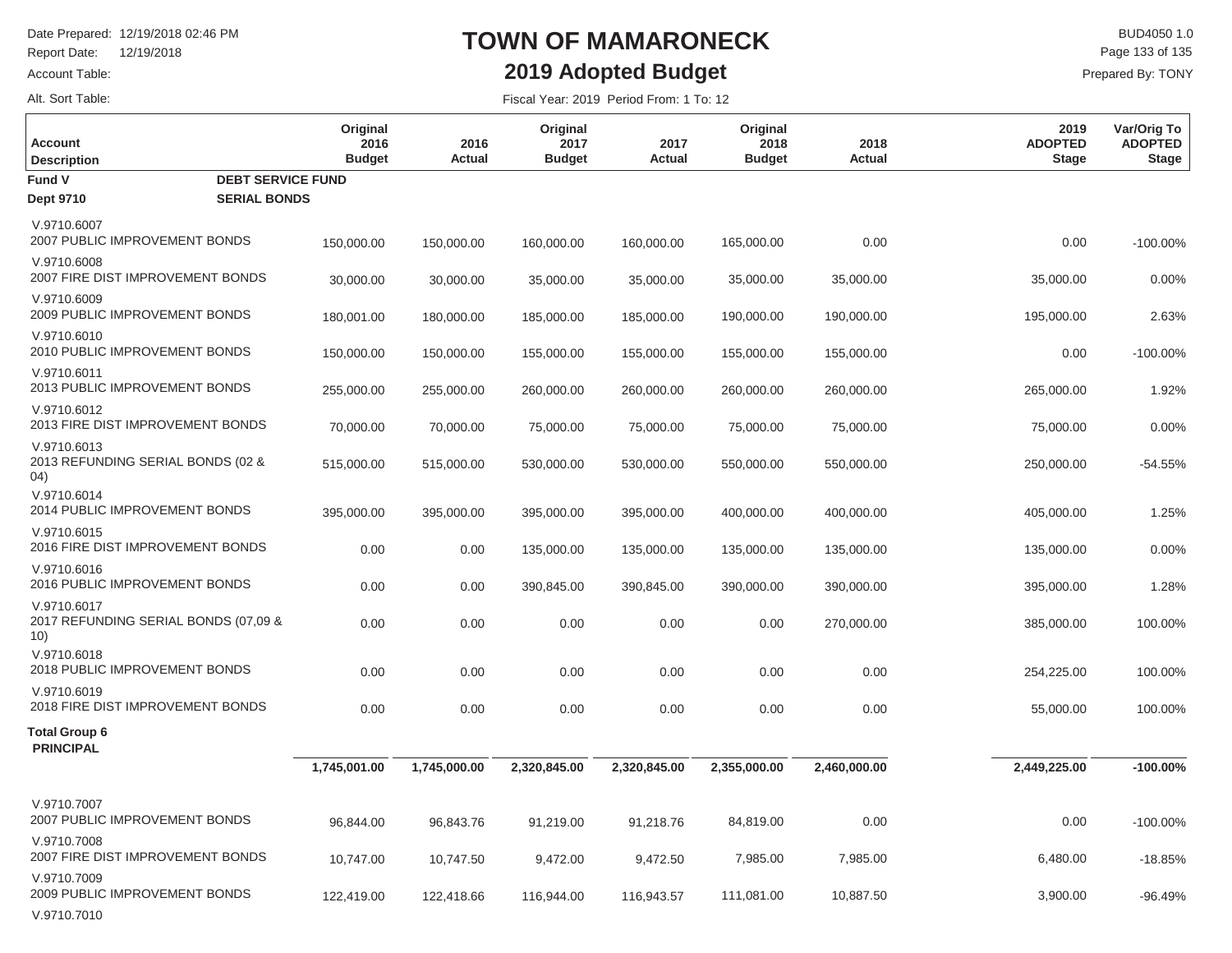Report Date: 12/19/2018

#### Account Table:

Alt. Sort Table:

## **TOWN OF MAMARONECK2019 Adopted Budget**

 $\mathsf{BUD4050 1.0}$ Prepared By: TONY Page 134 of 135

| <b>Account</b><br><b>Description</b>                       | Original<br>2016<br><b>Budget</b> | 2016<br>Actual | Original<br>2017<br><b>Budget</b> | 2017<br><b>Actual</b> | Original<br>2018<br><b>Budget</b> | 2018<br><b>Actual</b> | 2019<br><b>ADOPTED</b><br><b>Stage</b> | Var/Orig To<br><b>ADOPTED</b><br><b>Stage</b> |
|------------------------------------------------------------|-----------------------------------|----------------|-----------------------------------|-----------------------|-----------------------------------|-----------------------|----------------------------------------|-----------------------------------------------|
| Fund V                                                     | <b>DEBT SERVICE FUND</b>          |                |                                   |                       |                                   |                       |                                        |                                               |
| <b>Dept 9710</b>                                           | <b>SERIAL BONDS</b>               |                |                                   |                       |                                   |                       |                                        |                                               |
| V.9710.7010<br>2010 PUBLIC IMPROVEMENT BONDS               | 81,338.00                         | 81,337.50      | 77,587.00                         | 77,587.50             | 73,713.00                         | 3,875.00              | 0.00                                   | $-100.00\%$                                   |
| V.9710.7011<br>2013 PUBLIC IMPROVEMENT BONDS               | 73,869.00                         | 73,868.75      | 69,363.00                         | 69,362.50             | 64,488.00                         | 64,487.50             | 59,238.00                              | $-8.14%$                                      |
| V.9710.7012<br>2013 FIRE DIST IMPROVEMENT BONDS            | 21,626.00                         | 21,626.50      | 19,749.00                         | 19,748.75             | 17,806.00                         | 17,806.25             | 15,864.00                              | $-10.91%$                                     |
| V.9710.7013<br>2013 REFUNDING SERIAL BONDS (02 &<br>04)    | 47,625.00                         | 47,625.00      | 31,950.00                         | 31,950.00             | 15,750.00                         | 15,750.00             | 3,750.00                               | $-76.19%$                                     |
| V.9710.7014<br>2014 PUBLIC IMPROVEMENT BONDS               | 220,756.00                        | 220,756.26     | 212,856.00                        | 212,856.26            | 204,956.00                        | 204,956.26            | 196,956.00                             | $-3.90%$                                      |
| V.9710.7015<br>2016 FIRE DIST IMPROVEMENT BONDS            | 0.00                              | 0.00           | 53,076.00                         | 53,076.04             | 50,856.00                         | 50,856.26             | 46,806.00                              | $-7.96%$                                      |
| V.9710.7016<br>2016 PUBLIC IMPROVEMENT BONDS               | 0.00                              | 0.00           | 176,647.00                        | 176,646.52            | 175,448.00                        | 175,447.50            | 167,648.00                             | $-4.45%$                                      |
| V.9710.7017<br>2017 REFUNDING SERIAL BONDS (07,09 &<br>10) | 0.00                              | 0.00           | 0.00                              | 0.00                  | 0.00                              | 94,650.19             | 134,972.00                             | 100.00%                                       |
| V.9710.7018<br>2018 PUBLIC IMPROVEMENT BONDS               | 0.00                              | 0.00           | 0.00                              | 0.00                  | 0.00                              | 0.00                  | 200,239.00                             | 100.00%                                       |
| V.9710.7019<br>2018 FIRE DIST IMPROVEMENT BONDS            | 0.00                              | 0.00           | 0.00                              | 0.00                  | 0.00                              | 0.00                  | 40,337.00                              | 100.00%                                       |
| <b>Total Group 7</b><br><b>INTEREST</b>                    |                                   |                |                                   |                       |                                   |                       |                                        |                                               |
|                                                            | 675,224.00                        | 675,223.93     | 858,863.00                        | 858,862.40            | 806,902.00                        | 646,701.46            | 876,190.00                             | $-100.00%$                                    |
| <b>Total Dept 9710</b><br><b>SERIAL BONDS</b>              |                                   |                |                                   |                       |                                   |                       |                                        |                                               |
|                                                            | 2,420,225.00                      | 2,420,223.93   | 3,179,708.00                      | 3,179,707.40          | 3,161,902.00                      | 3,106,701.46          | 3,325,415.00                           | 5.17%                                         |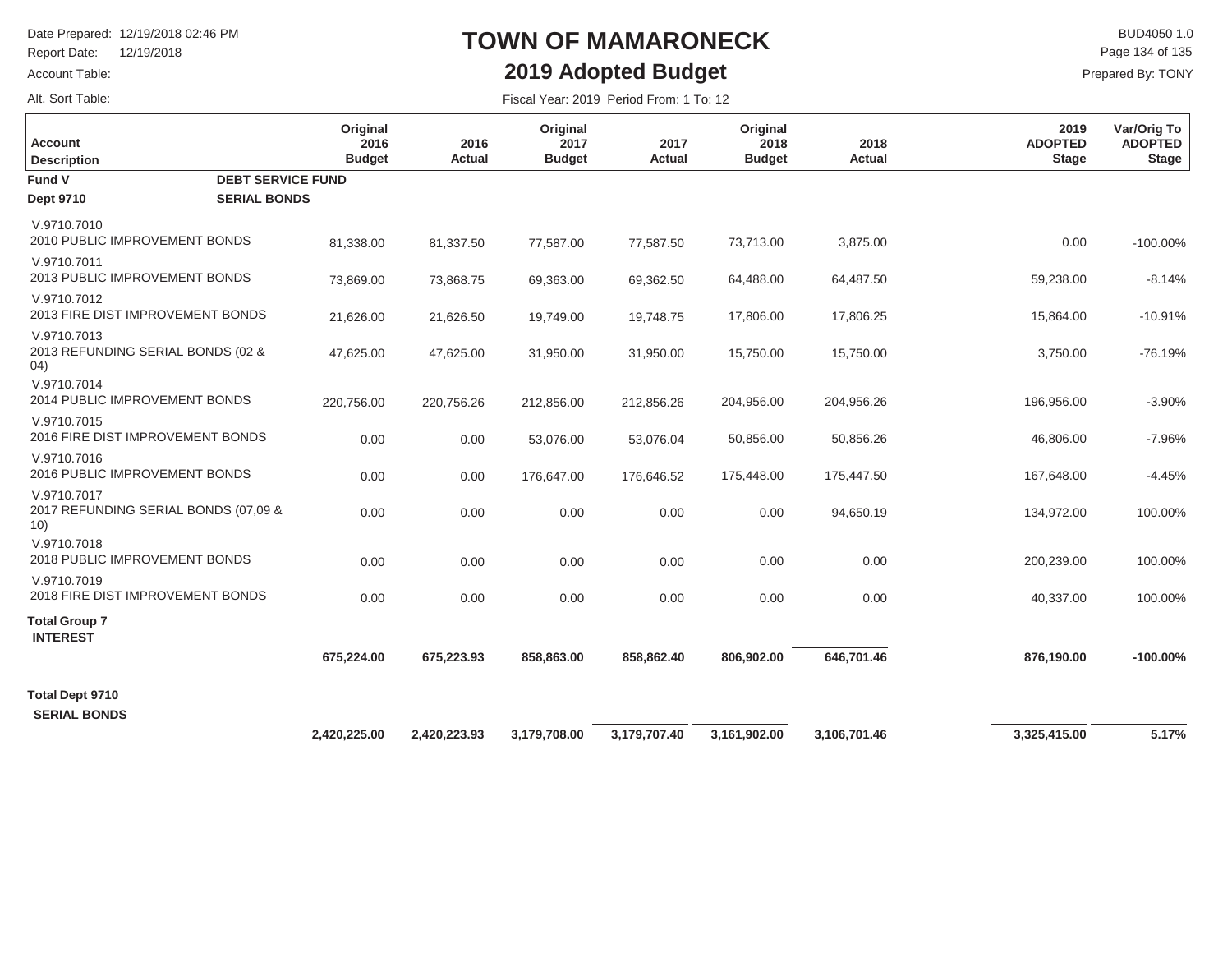Report Date: 12/19/2018

#### Account Table:

Alt. Sort Table:

## **TOWN OF MAMARONECK2019 Adopted Budget**

 $\mathsf{BUD4050}\,1.0$ Prepared By: TONY Page 135 of 135

| <b>Account</b><br><b>Description</b>                 | Original<br>2016<br><b>Budget</b> | 2016<br>Actual | Original<br>2017<br><b>Budget</b> | 2017<br><b>Actual</b> | Original<br>2018<br><b>Budget</b> | 2018<br><b>Actual</b> | 2019<br><b>ADOPTED</b><br><b>Stage</b> | Var/Orig To<br><b>ADOPTED</b><br><b>Stage</b> |
|------------------------------------------------------|-----------------------------------|----------------|-----------------------------------|-----------------------|-----------------------------------|-----------------------|----------------------------------------|-----------------------------------------------|
| Fund V                                               | <b>DEBT SERVICE FUND</b>          |                |                                   |                       |                                   |                       |                                        |                                               |
| <b>Dept 9900</b>                                     | <b>INTERFUND TRANSFERS</b>        |                |                                   |                       |                                   |                       |                                        |                                               |
| V.9900.9901<br>TRANSFER TO GEN TOWNWIDE              | 0.00                              | 0.00           | 43,000.00                         | 43,000.00             | 112,000.00                        | 112,000.00            | 80,000.00                              | $-28.57%$                                     |
| V.9900.9902<br>TRANSFER TO PART TOWN                 | 0.00                              | 0.00           | 17,000.00                         | 17,000.00             | 14,500.00                         | 14,500.00             | 14,500.00                              | 0.00%                                         |
| V.9900.9907<br><b>TRANSFER TO FIRE DIST</b>          | 0.00                              | 0.00           | 69,150.00                         | 69,150.00             | 19,500.00                         | 19,500.00             | 19,500.00                              | 0.00%                                         |
| V.9900.9940<br>TRANSFER TO HIGHWAY FUND              | 0.00                              | 0.00           | 26,800.00                         | 26,800.00             | 88,170.00                         | 88,170.00             | 50,000.00                              | $-43.29%$                                     |
| <b>Total Group 9</b><br><b>TRANSFERS OUT</b>         |                                   |                |                                   |                       |                                   |                       |                                        |                                               |
|                                                      | 0.00                              | 0.00           | 155,950.00                        | 155,950.00            | 234,170.00                        | 234,170.00            | 164,000.00                             | $-100.00\%$                                   |
| <b>Total Dept 9900</b><br><b>INTERFUND TRANSFERS</b> |                                   |                |                                   |                       |                                   |                       |                                        |                                               |
|                                                      | 0.00                              | 0.00           | 155,950.00                        | 155,950.00            | 234,170.00                        | 234,170.00            | 164,000.00                             | $-29.97%$                                     |
| <b>Total Type E</b><br><b>Expense</b>                |                                   |                |                                   |                       |                                   |                       |                                        |                                               |
|                                                      | 2,420,225.00                      | 2,420,223.93   | 3,335,658.00                      | 3,335,657.40          | 3,396,072.00                      | 3,340,871.46          | 3,489,415.00                           | 2.75%                                         |
| <b>Total Fund V</b><br><b>DEBT SERVICE FUND</b>      |                                   |                |                                   |                       |                                   |                       |                                        |                                               |
|                                                      | 0.00                              | 6,555.07       | 0.00                              | (61,746.40)           | 0.00                              | (230, 975.81)         | 0.00                                   | 0.00%                                         |
| <b>Grand Total</b>                                   | 56,675.00                         | 1,622,018.53   | 0.00                              | 1,510,188.06          | 0.00                              | 278,313.13            | 0.00                                   | 0.00%                                         |
|                                                      |                                   |                |                                   |                       |                                   |                       |                                        |                                               |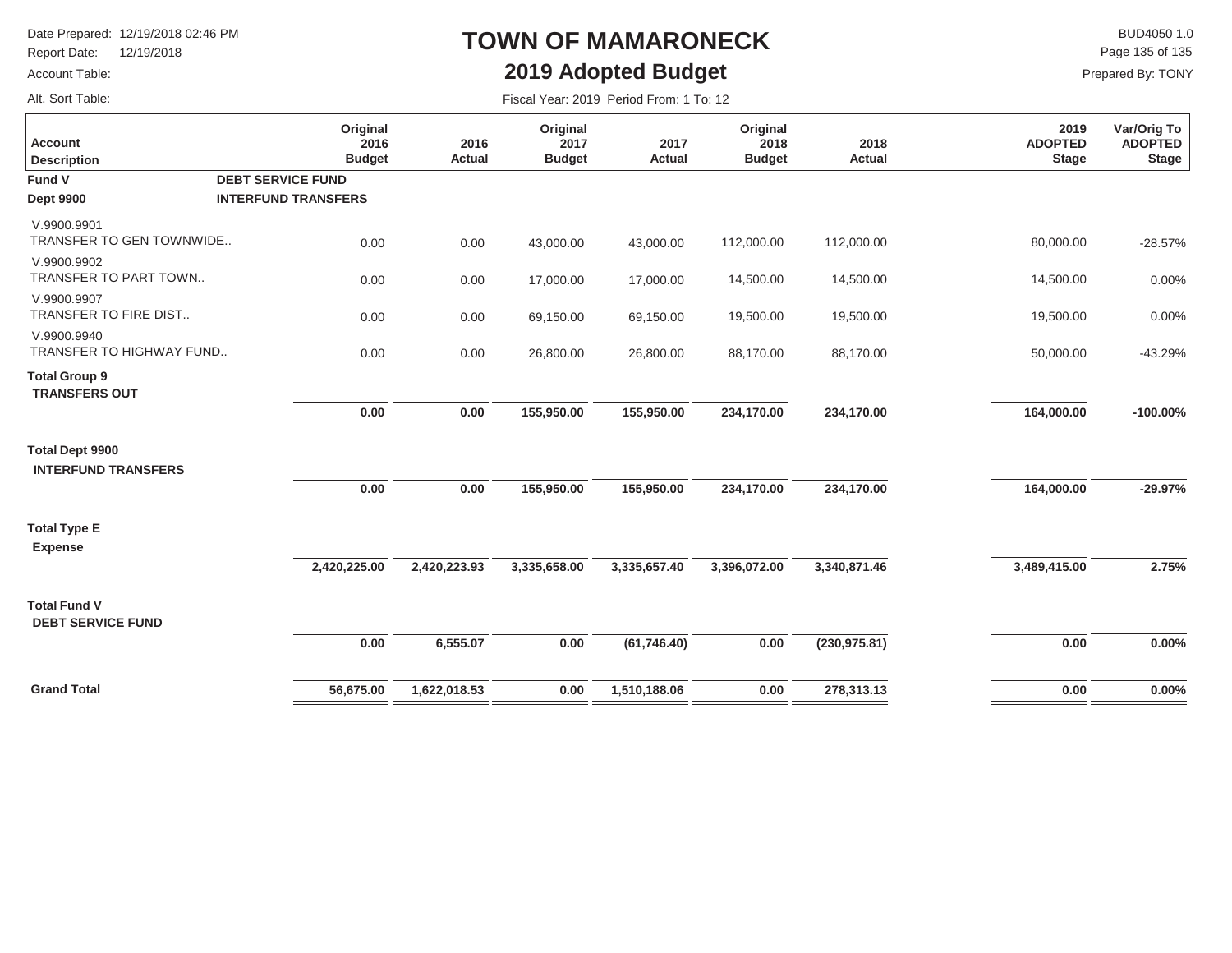### TOWN OF MAMARONECK YEARLY AMORTIZATION SCHEDULE FOR PRINCIPAL & INTEREST ON ALL SERIAL BONDS & STATUTORY BONDSAS OF JANUARY 1, 2019

### \*\*SCHEDULE DOES NOT INCLUDE DECEMBER 2018 SERIAL BONDS TO BE ISSUED 12/27/2018. (BUDGET APPROPRIATION LINE ITEMS REFLECT ESTIMATED PRINCIPAL & INTEREST PAYMENTS AS OF ADOPTION DATE)

| <b>YEAR</b>        | <b>PRINCIPAL</b> | <b>INTEREST</b>    | <b>TOTAL</b>        |
|--------------------|------------------|--------------------|---------------------|
|                    |                  |                    |                     |
|                    | 0                | 0.00               | 0.00                |
| 2019               | 2,140,000        | 635,613.77         | 2,775,613.77        |
| 2020               | 1,925,000        | 589,266.27         | 2,514,266.27        |
| 2021               | 1,965,000        | 547,954.02         | 2,512,954.02        |
| 2022               | 2,010,000        | 505,662.02         | 2,515,662.02        |
| 2023               | 2,000,000        | 462,490.02         | 2,462,490.02        |
| 2024               | 2,045,000        | 419,253.27         | 2,464,253.27        |
| 2025               | 2,090,000        | 373,901.77         | 2,463,901.77        |
| 2026               | 2,145,000        | 327,641.77         | 2,472,641.77        |
| 2027               | 2,100,000        | 279,095.02         | 2,379,095.02        |
| 2028               | 1,925,000        | 231,931.27         | 2,156,931.27        |
| 2029               | 1,630,000        | 189,792.52         | 1,819,792.52        |
| 2030               | 1,390,000        | 153,695.02         | 1,543,695.02        |
| 2031               | 1,205,000        | 122,310.02         | 1,327,310.02        |
| 2032               | 1,070,000        | 92,453.76          | 1,162,453.76        |
| 2033               | 1,100,000        | 64,585.00          | 1,164,585.00        |
| 2034               | 515,000          | 34,895.00          | 549,895.00          |
| 2035               | 530,000          | 24,080.00          | 554,080.00          |
| 2036               | 540,000          | 12,420.00          | 552,420.00          |
| <b>GRAND TOTAL</b> | \$<br>28,325,000 | \$<br>5,067,040.52 | \$<br>33,392,040.52 |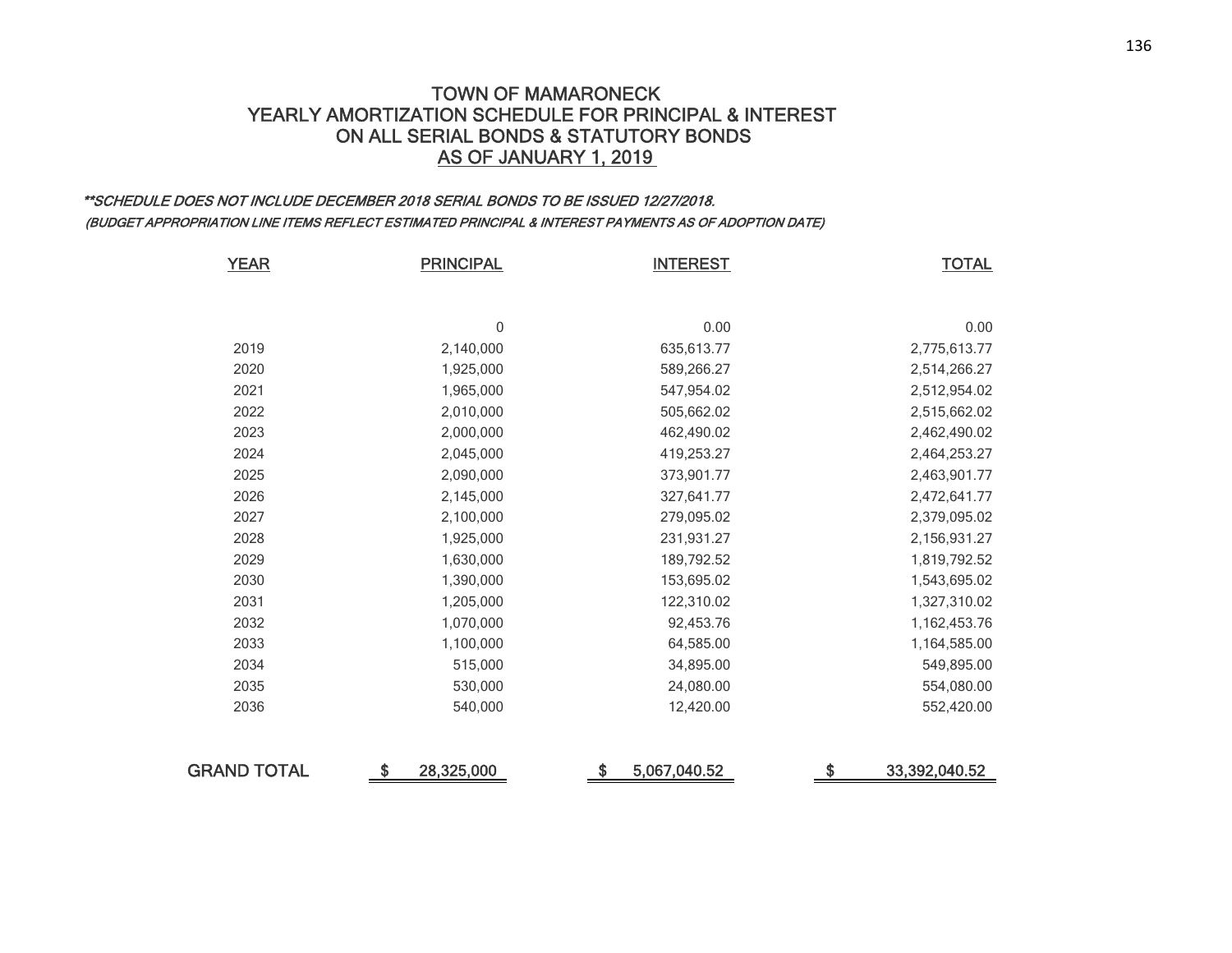### GENERAL FUND TOWN WIDE \$1,250,000 BONDS -- 2007

### \$1,100,000 - HOMMOCKS POOL RECONSTRUCTION \$150,000 - SHELDRAKE RIVER RESTORATION

### **BONDS REFUNDED & PAID OFF USING PROCEEDS FROM THE SALE OF 2017 REFUNDING BONDS**

| <b>YEAR</b>  | <b>PRINCIPAL</b> | <b>INTEREST</b> | <b>TOTAL</b> |
|--------------|------------------|-----------------|--------------|
|              |                  |                 |              |
|              |                  |                 |              |
|              |                  |                 |              |
| 2019         | 0                | 0.00            | 0.00         |
| 2020         | 0                | 0.00            | 0.00         |
| 2021         | 0                | 0.00            | 0.00         |
| 2022         | 0                | 0.00            | 0.00         |
| 2023         | 0                | 0.00            | 0.00         |
| 2024         | 0                | 0.00            | 0.00         |
| 2025         | 0                | 0.00            | 0.00         |
| 2026         | 0                | 0.00            | 0.00         |
| 2027         | $\underline{0}$  | 0.00            | 0.00         |
| <b>TOTAL</b> | \$               | \$              | \$           |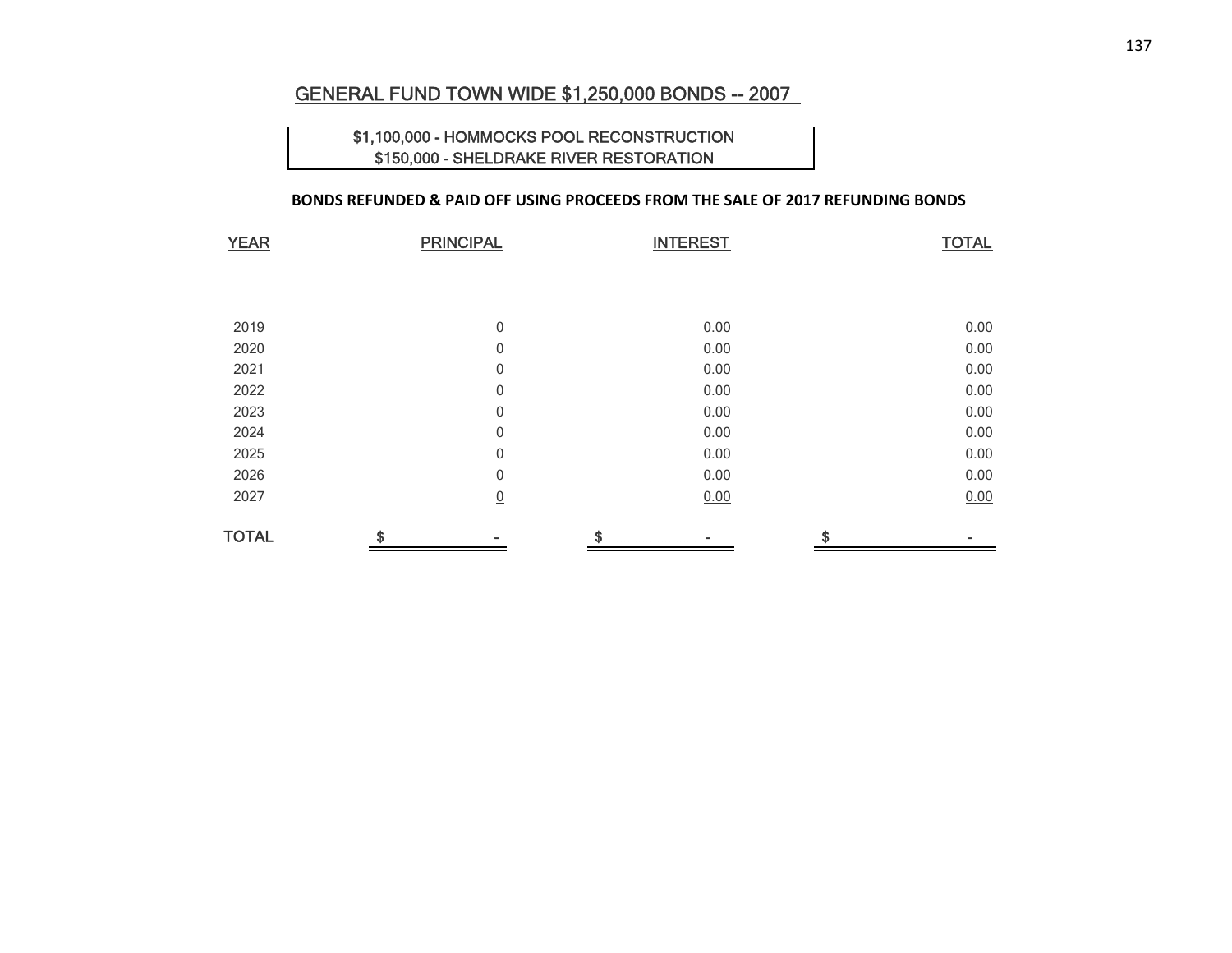### GENERAL FUND TOWN WIDE \$1,277,000 BONDS -- 2009

### \$82,000 - ZAMBONI (ICE RINK EQUIPMENT) \$230,000 SENIOR CENTER IMPROVEMENTS \$608,000 - STORM DRAINAGE IMPROVEMENTS GARDENS LAKE \$167,000 - COMPUTER TECHNOLOGY IMPROVEMENTS \$190,000 - REPLACE COMMUTER PARKING LOT STAIRWELL

On Mar 1, 2019, 2009 bonds maturing in 2020-2029 will be called & paid off from proceeds of the sale of 2017 refunding bonds.

| <b>YEAR</b>  | <b>PRINCIPAL</b> | <b>INTEREST</b> | <b>TOTAL</b>    |
|--------------|------------------|-----------------|-----------------|
|              |                  |                 |                 |
|              |                  |                 |                 |
|              |                  |                 |                 |
| 2019         | 59,716           | 1,194.32        | 60,910.32       |
| 2020         | 0                | 0.00            | 0.00            |
| 2021         | $\mathbf 0$      | 0.00            | 0.00            |
| 2022         | 0                | 0.00            | 0.00            |
| 2023         | $\mathbf 0$      | 0.00            | 0.00            |
| 2024         | $\mathbf{0}$     | 0.00            | 0.00            |
| 2025         | 0                | 0.00            | 0.00            |
| 2026         | $\mathbf 0$      | 0.00            | 0.00            |
| 2027         | $\mathbf{0}$     | 0.00            | 0.00            |
| 2028         | $\mathbf 0$      | 0.00            | 0.00            |
| 2029         | $\overline{0}$   | 0.00            | 0.00            |
| <b>TOTAL</b> | \$<br>59,716     | \$<br>1,194.32  | \$<br>60,910.32 |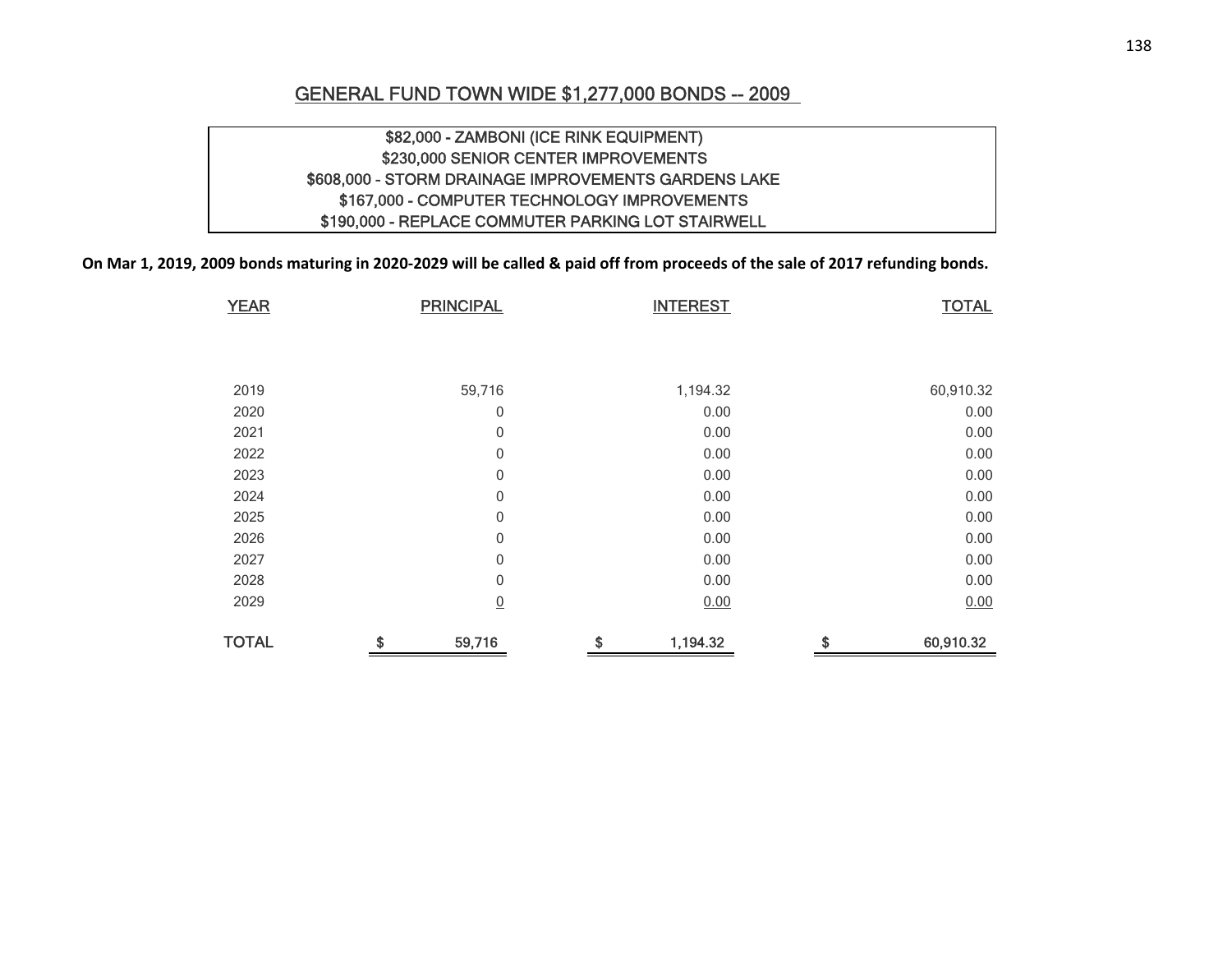### GENERAL FUND TOWN WIDE \$180,000 BONDS -- 2010

### \$35,000 - RECREATION DEPARTMENT VEHICLE \$145,000 - NEW COMMUNITY SERVICES OFFICE AT TOWN CENTER

On Oct 1, 2018, 2010 bonds maturing in 2019-2030 will be called & paid off from proceeds of the sale of 2017 refunding bonds.

| <b>YEAR</b>  | <b>PRINCIPAL</b> | <b>INTEREST</b>  | <b>TOTAL</b> |
|--------------|------------------|------------------|--------------|
|              |                  |                  |              |
|              |                  |                  |              |
| 2019         | $\mathbf 0$      | 0.00             | 0.00         |
| 2020         | $\mathbf{0}$     | 0.00             | 0.00         |
| 2021         | $\mathbf{0}$     | 0.00             | 0.00         |
| 2022         | $\mathbf 0$      | 0.00             | 0.00         |
| 2023         | $\mathbf 0$      | 0.00             | 0.00         |
| 2024         | $\mathbf{0}$     | 0.00             | 0.00         |
| 2025         | $\mathbf 0$      | 0.00             | 0.00         |
| 2026         | $\mathbf 0$      | 0.00             | 0.00         |
| 2027         | $\mathbf 0$      | 0.00             | 0.00         |
| 2028         | $\,0\,$          | $\boldsymbol{0}$ | 0.00         |
| 2029         | $\mathbf 0$      | 0.00             | 0.00         |
| 2030         | $\underline{0}$  | 0.00             | 0.00         |
| <b>TOTAL</b> |                  | \$               |              |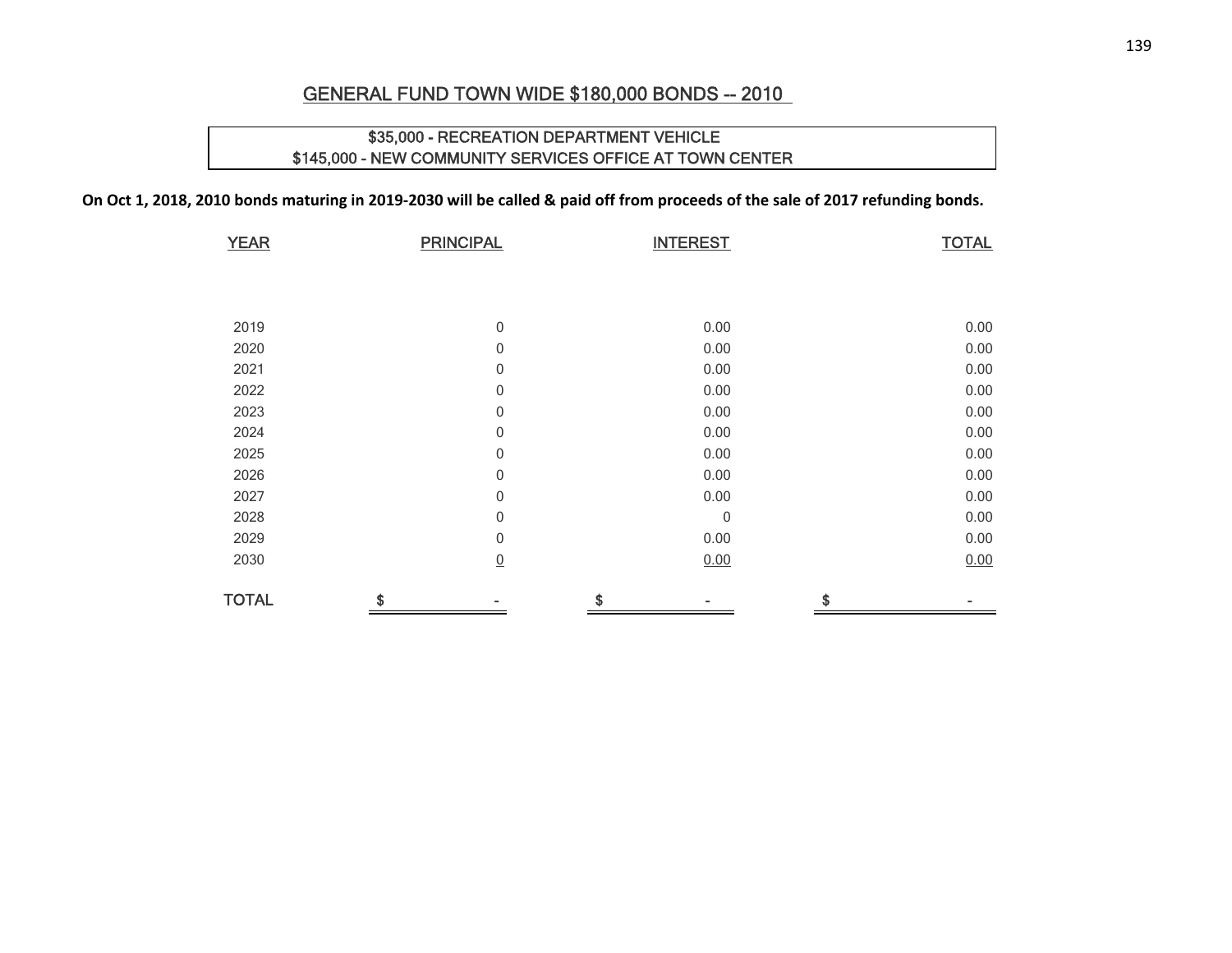### GENERAL FUND TOWN WIDE \$1,828,000 BONDS -- 2013

| \$127,000 - TOWN CENTER BUILDING IMPROVEMENTS           |  |
|---------------------------------------------------------|--|
| \$68,000 - SENIOR CENTER BUILDING IMPROVEMENTS          |  |
| \$998,000 - TOWNWIDE PROPERTY REVALUATION PROJECT       |  |
| \$55,000 - ADMINISTRATIVE VEHICLE                       |  |
| \$60,000 - PASSENGER BUS                                |  |
| \$430,000 - HOMMOCKS ICE RINK IMPROVEMENTS (PHASE 1)    |  |
| \$50,000 - HOMMOCKS TRAINING & WADING POOL IMPROVEMENTS |  |
| \$40,000 - COMPUTER HARDWARE & SOFTWARE                 |  |

| <b>YEAR</b>  | <b>PRINCIPAL</b> | <b>INTEREST</b>  | <b>TOTAL</b>       |
|--------------|------------------|------------------|--------------------|
|              |                  |                  |                    |
|              |                  |                  |                    |
|              |                  |                  |                    |
| 2019         | 116,503          | 26,042.87        | 142,545.87         |
| 2020         | 118,701          | 23,690.83        | 142,391.83         |
| 2021         | 120,898          | 21,294.84        | 142,192.84         |
| 2022         | 123,097          | 18,854.89        | 141,951.89         |
| 2023         | 125,296          | 16,370.96        | 141,666.96         |
| 2024         | 127,495          | 13,843.05        | 141,338.05         |
| 2025         | 131,891          | 11,249.19        | 143,140.19         |
| 2026         | 136,287          | 8,482.19         | 144,769.19         |
| 2027         | 138,485          | 5,303.03         | 143,788.03         |
| 2028         | 142,882          | 1785.98          | 144,667.98         |
| <b>TOTAL</b> | \$<br>1,281,535  | \$<br>146,917.83 | \$<br>1,428,452.83 |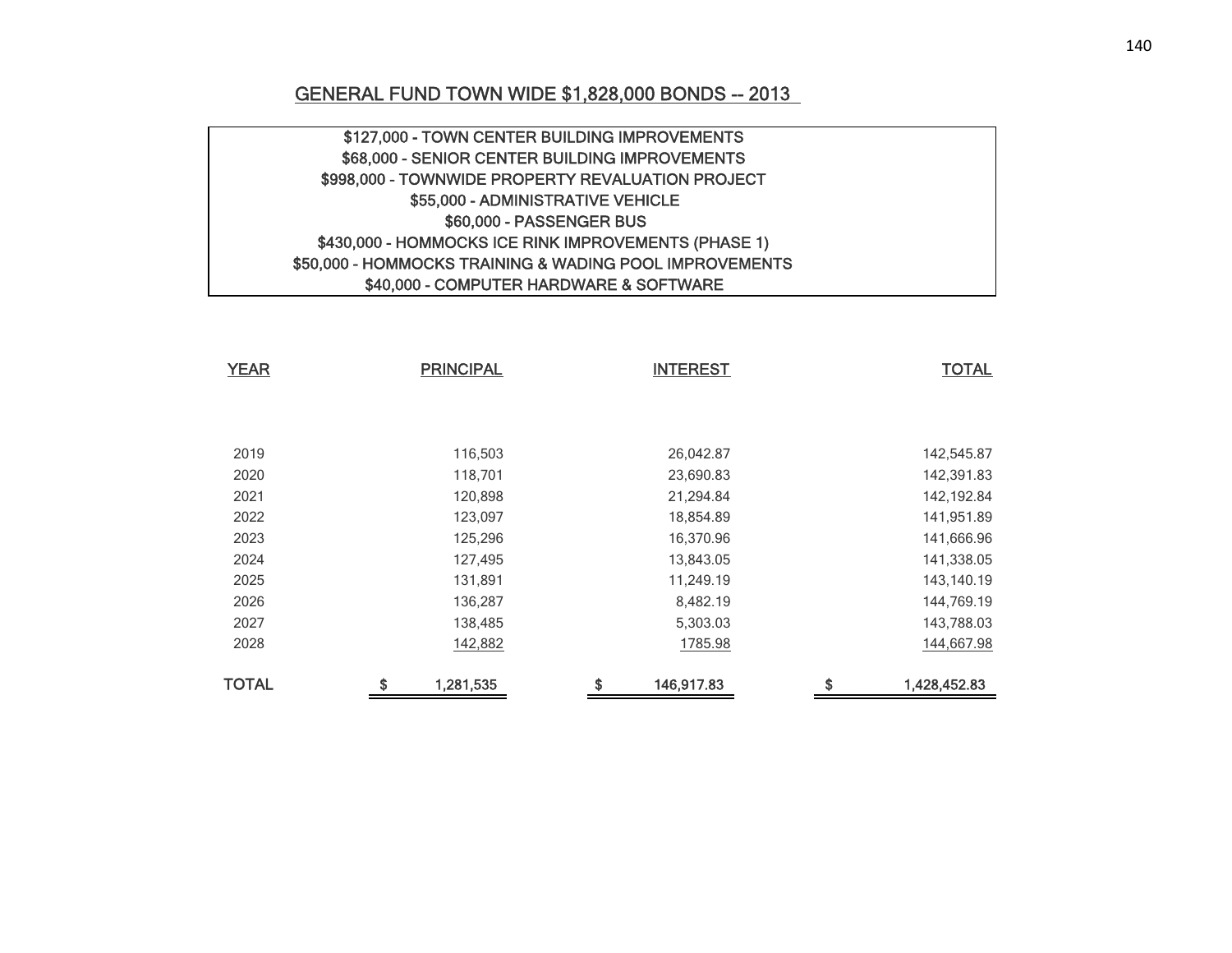### GENERAL FUND TOWN WIDE REFUNDING \$446,551 BONDS -- 2013

| <b>YEAR</b>  |        | <b>PRINCIPAL</b> | <b>INTEREST</b> | <b>TOTAL</b>    |
|--------------|--------|------------------|-----------------|-----------------|
| 2019         |        | 95,827           | 1,437.41        | 97,264.41       |
| <b>TOTAL</b> | œ<br>æ | 95,827           | \$<br>1,437.41  | \$<br>97,264.41 |

\$307,624 - VAC BUILDING 2004 \$138,927 - RECONSTRUCT POLICE HEADQUARTERS 2004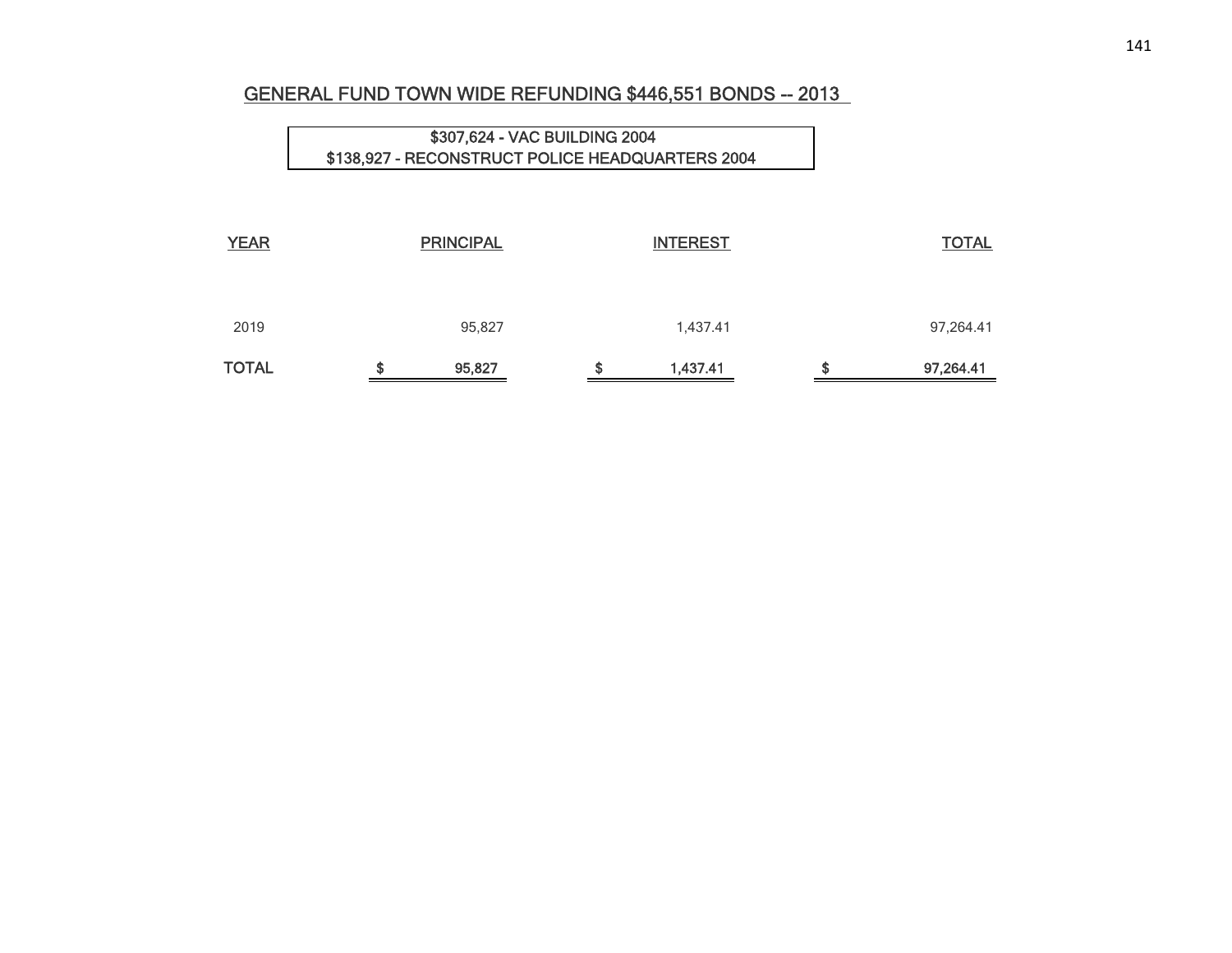### GENERAL FUND TOWN WIDE \$5,347,000 BONDS -- 2014

### \$97,000 - RECONSTRUCTION OF WALKING BRIDGES & CATWALKS (CONSERVATION TRAILS) \$1,300,000 - ENERGY EFFICIENCY IMPROVEMENTS (TOWN CENTER) \$3,950,000 - ENERGY EFFICIENCY IMPROVEMENTS (HOMMOCKS ICE RINK)

| <b>YEAR</b>  | <b>PRINCIPAL</b> |           | <b>INTEREST</b>    |    | <b>TOTAL</b> |
|--------------|------------------|-----------|--------------------|----|--------------|
|              |                  |           |                    |    |              |
|              |                  |           |                    |    |              |
| 2019         |                  | 244,415   | 118,863.10         |    | 363,278.10   |
| 2020         |                  | 247,434   | 113,974.80         |    | 361,408.80   |
| 2021         |                  | 253,469   | 109,026.12         |    | 362,495.12   |
| 2022         |                  | 259,504   | 103,956.74         |    | 363,460.74   |
| 2023         |                  | 265,540   | 98,766.66          |    | 364,306.66   |
| 2024         |                  | 271,574   | 92,792.00          |    | 364,366.00   |
| 2025         |                  | 277,611   | 86,002.68          |    | 363,613.68   |
| 2026         |                  | 286,662   | 78,368.36          |    | 365,030.36   |
| 2027         |                  | 295,715   | 69,768.46          |    | 365,483.46   |
| 2028         |                  | 304,766   | 60,897.06          |    | 365,663.06   |
| 2029         |                  | 313,820   | 51,754.06          |    | 365,574.06   |
| 2030         |                  | 325,890   | 42,339.44          |    | 368,229.44   |
| 2031         |                  | 334,940   | 32,562.76          |    | 367,502.76   |
| 2032         |                  | 347,012   | 22,514.54          |    | 369,526.54   |
| 2033         |                  | 359,090   | 11,670.42          |    | 370,760.42   |
| <b>TOTAL</b> | \$               | 4,387,442 | \$<br>1,093,257.20 | \$ | 5,480,699.20 |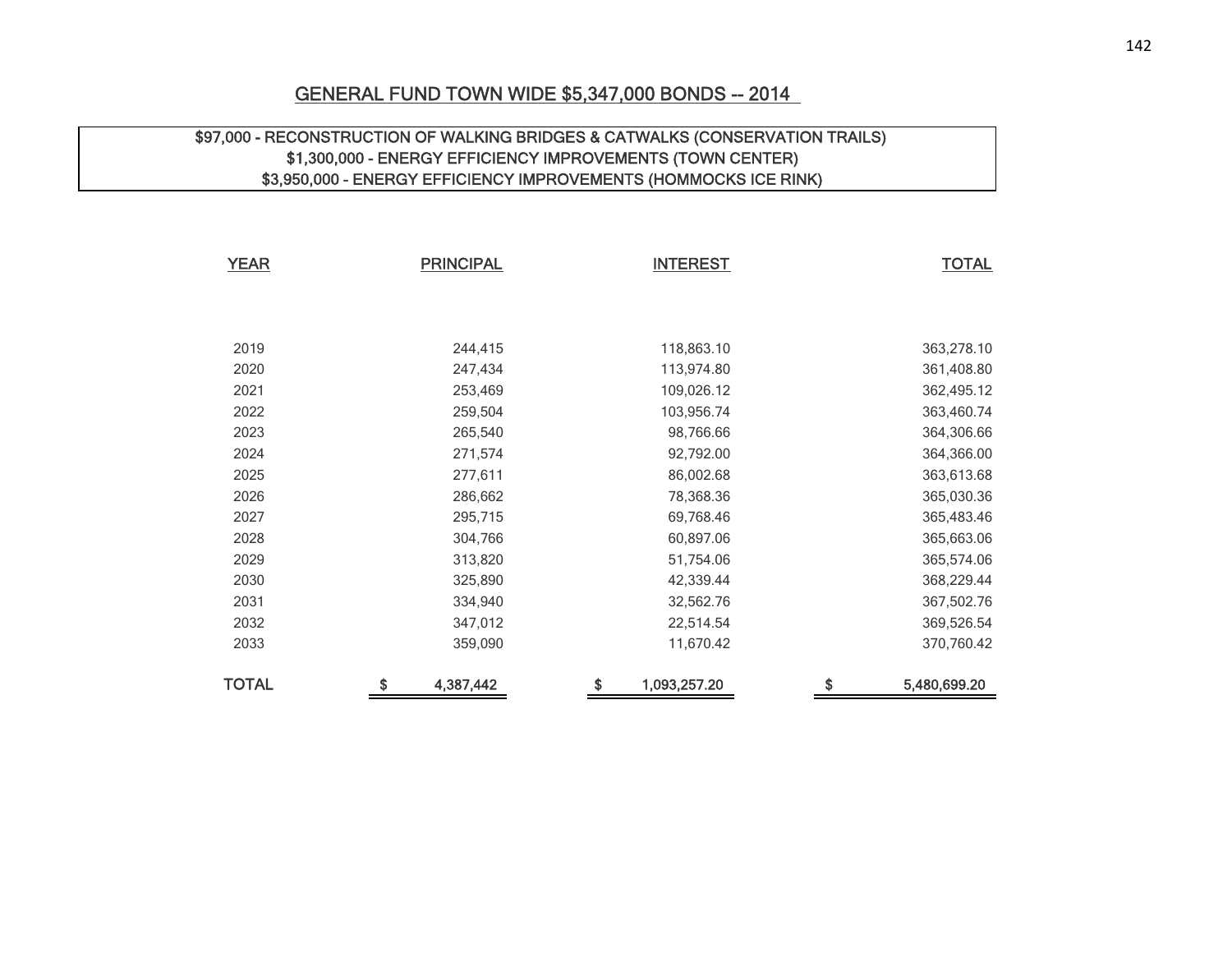## GENERAL FUND TOWN WIDE \$3,525,545 BONDS -- 2016

| \$336,375 - NEW ROOF (TOWN CENTER)                             |                                                     |                                                    |                    |  |  |  |  |  |  |  |
|----------------------------------------------------------------|-----------------------------------------------------|----------------------------------------------------|--------------------|--|--|--|--|--|--|--|
| \$44,400 - PURCHASE VEHICLES (RECREATION & COMMUNITY SERVICES) |                                                     |                                                    |                    |  |  |  |  |  |  |  |
|                                                                | \$55,000 - COMPUTER HARDWARE & SOFTWARE             |                                                    |                    |  |  |  |  |  |  |  |
|                                                                | \$371,250 - BUILDING IMPROVEMENTS (TOWN CENTER)     |                                                    |                    |  |  |  |  |  |  |  |
|                                                                | \$41,400 - RECREATION FACILITIES IMPROVEMENTS       |                                                    |                    |  |  |  |  |  |  |  |
|                                                                |                                                     | \$447,120 - PARKING LOT IMPROVEMENTS (TOWN CENTER) |                    |  |  |  |  |  |  |  |
|                                                                | \$2,230,000 - PURCHASE VFW BUILDING (SENIOR CENTER) |                                                    |                    |  |  |  |  |  |  |  |
|                                                                |                                                     |                                                    |                    |  |  |  |  |  |  |  |
| <b>YEAR</b>                                                    | <b>PRINCIPAL</b>                                    | <b>INTEREST</b>                                    | <b>TOTAL</b>       |  |  |  |  |  |  |  |
|                                                                |                                                     |                                                    |                    |  |  |  |  |  |  |  |
|                                                                |                                                     |                                                    |                    |  |  |  |  |  |  |  |
| 2019                                                           | 154,891                                             | 65,738.94                                          | 220,629.94         |  |  |  |  |  |  |  |
| 2020                                                           | 156,850                                             | 62,641.12                                          | 219,491.12         |  |  |  |  |  |  |  |
| 2021                                                           | 158,810                                             | 59,504.12                                          | 218,314.12         |  |  |  |  |  |  |  |
| 2022                                                           | 160,771                                             | 56,327.92                                          | 217,098.92         |  |  |  |  |  |  |  |
| 2023                                                           | 162,731                                             | 53,112.50                                          | 215,843.50         |  |  |  |  |  |  |  |
| 2024                                                           | 164,693                                             | 49,857.88                                          | 214,550.88         |  |  |  |  |  |  |  |
| 2025                                                           | 168,612                                             | 46,564.02                                          | 215,176.02         |  |  |  |  |  |  |  |
| 2026                                                           | 170,574                                             | 43,191.78                                          | 213,765.78         |  |  |  |  |  |  |  |
| 2027                                                           | 174,495                                             | 39,780.30                                          | 214,275.30         |  |  |  |  |  |  |  |
| 2028                                                           | 178,418                                             | 36,290.40                                          | 214,708.40         |  |  |  |  |  |  |  |
| 2029                                                           | 180,378                                             | 32,722.04                                          | 213,100.04         |  |  |  |  |  |  |  |
| 2030                                                           | 184,301                                             | 29,114.48                                          | 213,415.48         |  |  |  |  |  |  |  |
| 2031                                                           | 190,180                                             | 25,428.46                                          | 215,608.46         |  |  |  |  |  |  |  |
| 2032                                                           | 194,103                                             | 21,624.86                                          | 215,727.86         |  |  |  |  |  |  |  |
| 2033                                                           | 198,024                                             | 17,742.80                                          | 215,766.80         |  |  |  |  |  |  |  |
| 2034                                                           | 201,944                                             | 13,683.30                                          | 215,627.30         |  |  |  |  |  |  |  |
| 2035                                                           | 207,828                                             | 9,442.48                                           | 217,270.48         |  |  |  |  |  |  |  |
| 2036                                                           | 211,751                                             | 4,870.28                                           | 216,621.28         |  |  |  |  |  |  |  |
| <b>TOTAL</b>                                                   | \$<br>3,219,354                                     | \$<br>667,637.68                                   | \$<br>3,886,991.68 |  |  |  |  |  |  |  |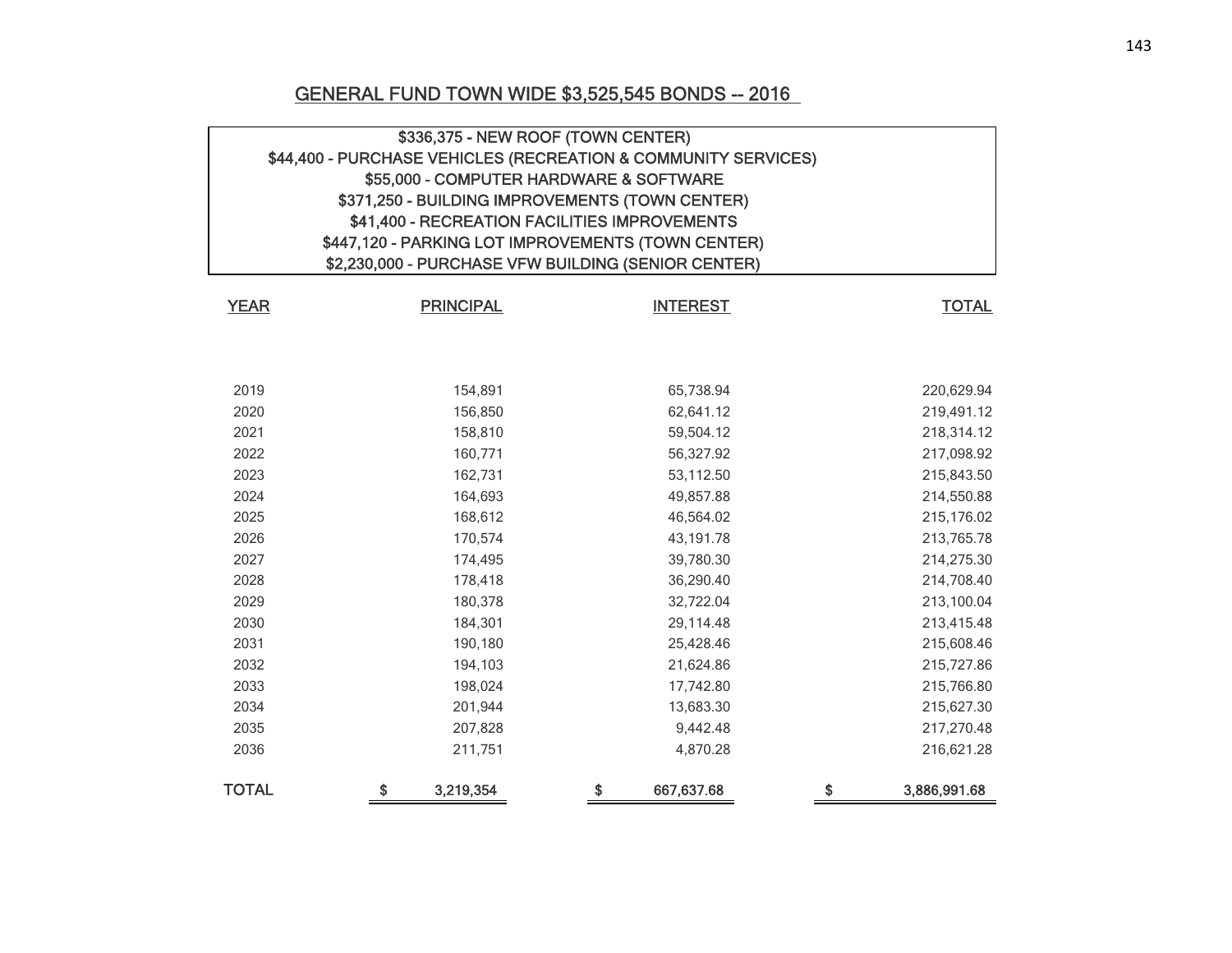## GENERAL FUND TOWN WIDE REFUNDING \$1,698,900 BONDS -- 2017

| \$1,100,000 - HOMMOCKS POOL RECONSTRUCTION - 2007<br>\$150,000 - SHELDRAKE RIVER RESTORATION - 2007<br>\$82,000 - ZAMBONI (ICE RINK EQUIPMENT) - 2009<br>\$230,000 SENIOR CENTER IMPROVEMENTS - 2009<br>\$608,000 - STORM DRAINAGE IMPROVEMENTS GARDENS LAKE - 2009<br>\$167,000 - COMPUTER TECHNOLOGY IMPROVEMENTS - 2009<br>\$190,000 - REPLACE COMMUTER PARKING LOT STAIRWELL - 2009<br>\$35,000 - RECREATION DEPARTMENT VEHICLE - 2010 |                               |                                                                 |                 |  |  |  |  |  |
|--------------------------------------------------------------------------------------------------------------------------------------------------------------------------------------------------------------------------------------------------------------------------------------------------------------------------------------------------------------------------------------------------------------------------------------------|-------------------------------|-----------------------------------------------------------------|-----------------|--|--|--|--|--|
|                                                                                                                                                                                                                                                                                                                                                                                                                                            |                               | \$145,000 - NEW COMMUNITY SERVICES OFFICE AT TOWN CENTER - 2010 |                 |  |  |  |  |  |
| <b>YEAR</b>                                                                                                                                                                                                                                                                                                                                                                                                                                | <b>PRINCIPAL</b>              | <b>INTEREST</b>                                                 | <b>TOTAL</b>    |  |  |  |  |  |
|                                                                                                                                                                                                                                                                                                                                                                                                                                            |                               |                                                                 |                 |  |  |  |  |  |
| 2019                                                                                                                                                                                                                                                                                                                                                                                                                                       | 87,182                        | 31,928.62                                                       | 119,110.62      |  |  |  |  |  |
| 2020                                                                                                                                                                                                                                                                                                                                                                                                                                       | 152,079                       | 29,536.01                                                       | 181,615.01      |  |  |  |  |  |
| 2021                                                                                                                                                                                                                                                                                                                                                                                                                                       | 154,200                       | 26,473.22                                                       | 180,673.22      |  |  |  |  |  |
| 2022                                                                                                                                                                                                                                                                                                                                                                                                                                       | 159,386                       | 23,337.36                                                       | 182,723.36      |  |  |  |  |  |
| 2023                                                                                                                                                                                                                                                                                                                                                                                                                                       | 162,766                       | 20,115.84                                                       | 182,881.84      |  |  |  |  |  |
| 2024                                                                                                                                                                                                                                                                                                                                                                                                                                       | 166,420                       | 16,823.98                                                       | 183,243.98      |  |  |  |  |  |
| 2025                                                                                                                                                                                                                                                                                                                                                                                                                                       | 170,391                       | 13,455.87                                                       | 183,846.87      |  |  |  |  |  |
| 2026                                                                                                                                                                                                                                                                                                                                                                                                                                       | 175,304                       | 9,998.92                                                        | 185,302.92      |  |  |  |  |  |
| 2027                                                                                                                                                                                                                                                                                                                                                                                                                                       | 177,376                       | 6,383.45                                                        | 183,759.45      |  |  |  |  |  |
| 2028                                                                                                                                                                                                                                                                                                                                                                                                                                       | 95,600                        | 3,493.33                                                        | 99,093.33       |  |  |  |  |  |
| 2029                                                                                                                                                                                                                                                                                                                                                                                                                                       | 97,127                        | 1,372.95                                                        | 98,499.95       |  |  |  |  |  |
| 2030                                                                                                                                                                                                                                                                                                                                                                                                                                       | 11,926<br>140.13<br>12,066.13 |                                                                 |                 |  |  |  |  |  |
| <b>TOTAL</b>                                                                                                                                                                                                                                                                                                                                                                                                                               | \$<br>1,609,757               | 183,060<br>\$                                                   | \$<br>1,792,817 |  |  |  |  |  |

#### TOTAL TOWN WIDE FUND SERIAL BONDS

\$ 10,653,631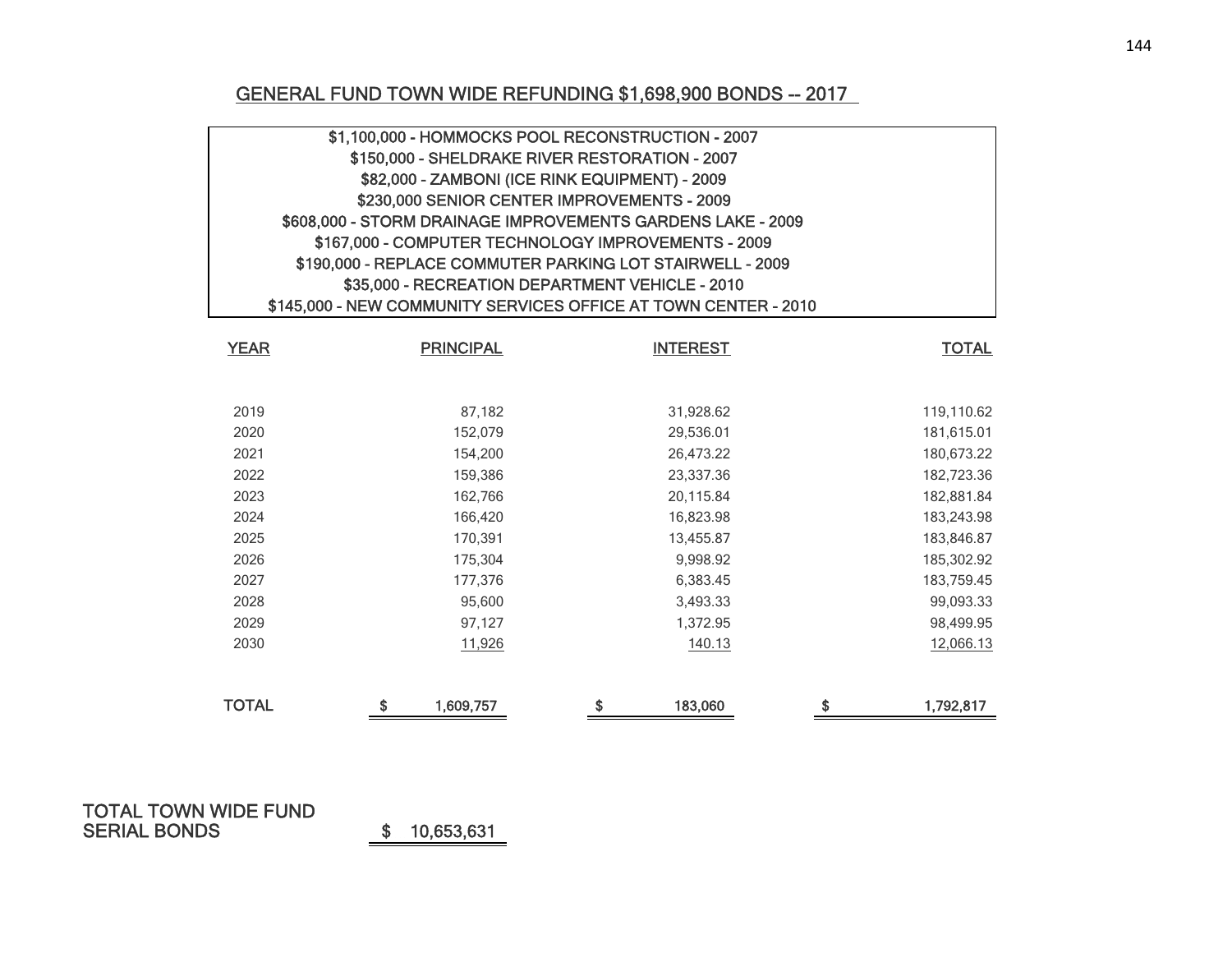#### GENERAL FUND TOWN OUTSIDE OF VILLAGE \$175,000 BONDS -- 2007

#### \$175,000 - LARCHMONT PUBLIC LIBRARY - HVAC

#### **BONDS REFUNDED & PAID OFF USING PROCEEDS FROM THE SALE OF 2017 REFUNDING BONDS**

| <b>YEAR</b>  | <b>PRINCIPAL</b> |                 | <b>INTEREST</b> | <b>TOTAL</b> |
|--------------|------------------|-----------------|-----------------|--------------|
|              |                  |                 |                 |              |
|              |                  |                 |                 |              |
| 2019         |                  | 0               | 0.00            | 0.00         |
| 2020         |                  | 0               | 0.00            | 0.00         |
| 2021         |                  | 0               | 0.00            | 0.00         |
| 2022         |                  | 0               | 0.00            | 0.00         |
| 2023         |                  | 0               | 0.00            | 0.00         |
| 2024         |                  | 0               | 0.00            | 0.00         |
| 2025         |                  | 0               | 0.00            | 0.00         |
| 2026         |                  | 0               | 0.00            | 0.00         |
| 2027         |                  | $\underline{0}$ | 0.00            | 0.00         |
| <b>TOTAL</b> | \$               |                 | \$              | \$           |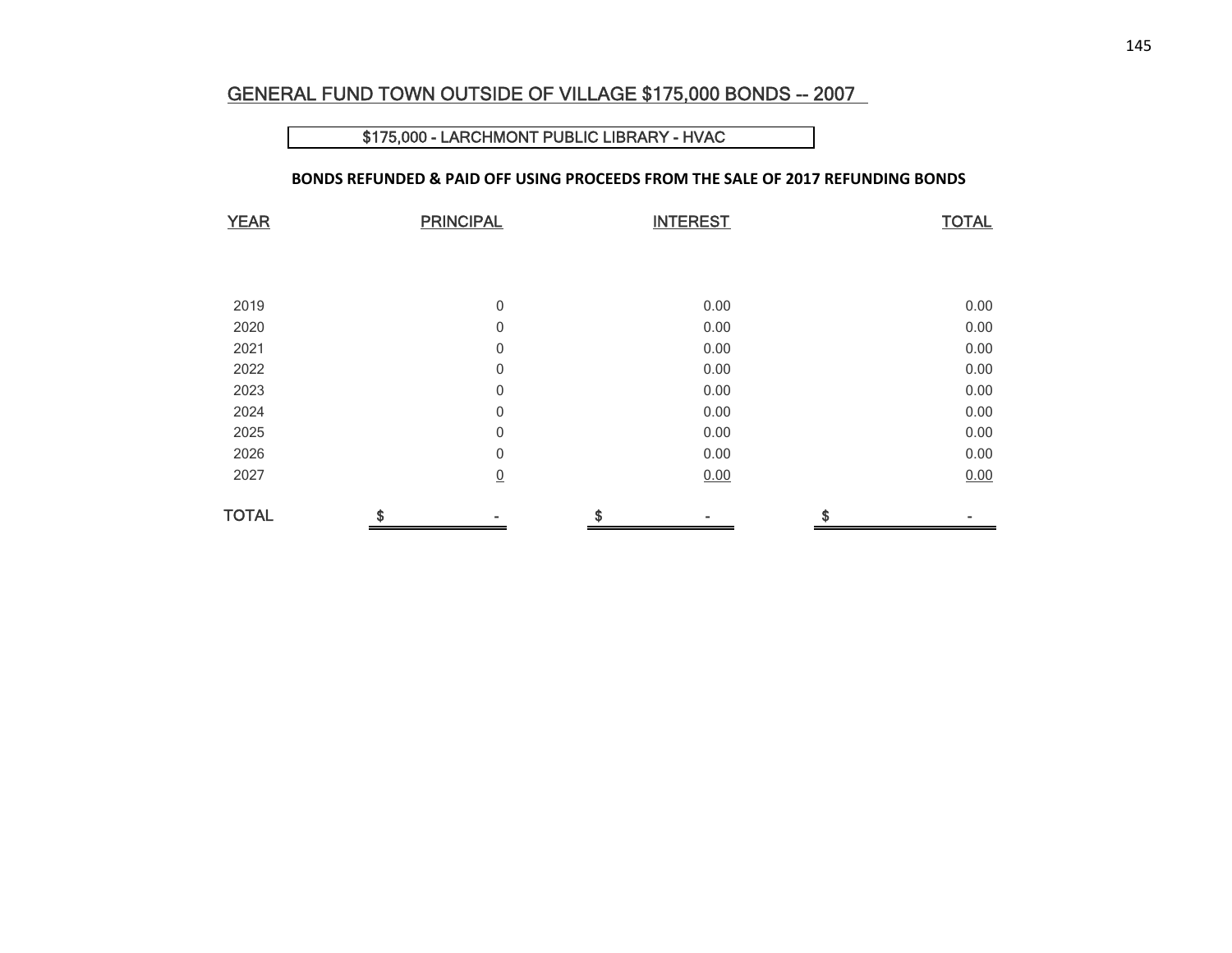#### GENERAL FUND TOWN OUTSIDE OF VILLAGES \$700,000 BONDS -- 2009

#### \$700,000 - LARCHMONT PUBLIC LIBRARY IMPROVEMENTS

On Mar 1, 2019, 2009 bonds maturing in 2020-2029 will be called & paid off from proceeds of the sale of 2017 refunding bonds.

| <b>YEAR</b>  | <b>PRINCIPAL</b> | <b>INTEREST</b> | <b>TOTAL</b>    |
|--------------|------------------|-----------------|-----------------|
|              |                  |                 |                 |
|              |                  |                 |                 |
|              |                  |                 |                 |
| 2019         | 32,734           | 654.68          | 33,388.68       |
| 2020         | 0                | 0.00            | 0.00            |
| 2021         | $\mathbf 0$      | 0.00            | 0.00            |
| 2022         | $\mathbf 0$      | 0.00            | 0.00            |
| 2023         | $\mathbf 0$      | 0.00            | 0.00            |
| 2024         | $\mathbf 0$      | 0.00            | 0.00            |
| 2025         | $\mathbf 0$      | 0.00            | 0.00            |
| 2026         | 0                | 0.00            | 0.00            |
| 2027         | $\mathbf 0$      | 0.00            | 0.00            |
| 2028         | $\mathbf 0$      | 0.00            | 0.00            |
| 2029         | $\underline{0}$  | 0.00            | 0.00            |
| <b>TOTAL</b> | \$<br>32,734     | \$<br>654.68    | \$<br>33,388.68 |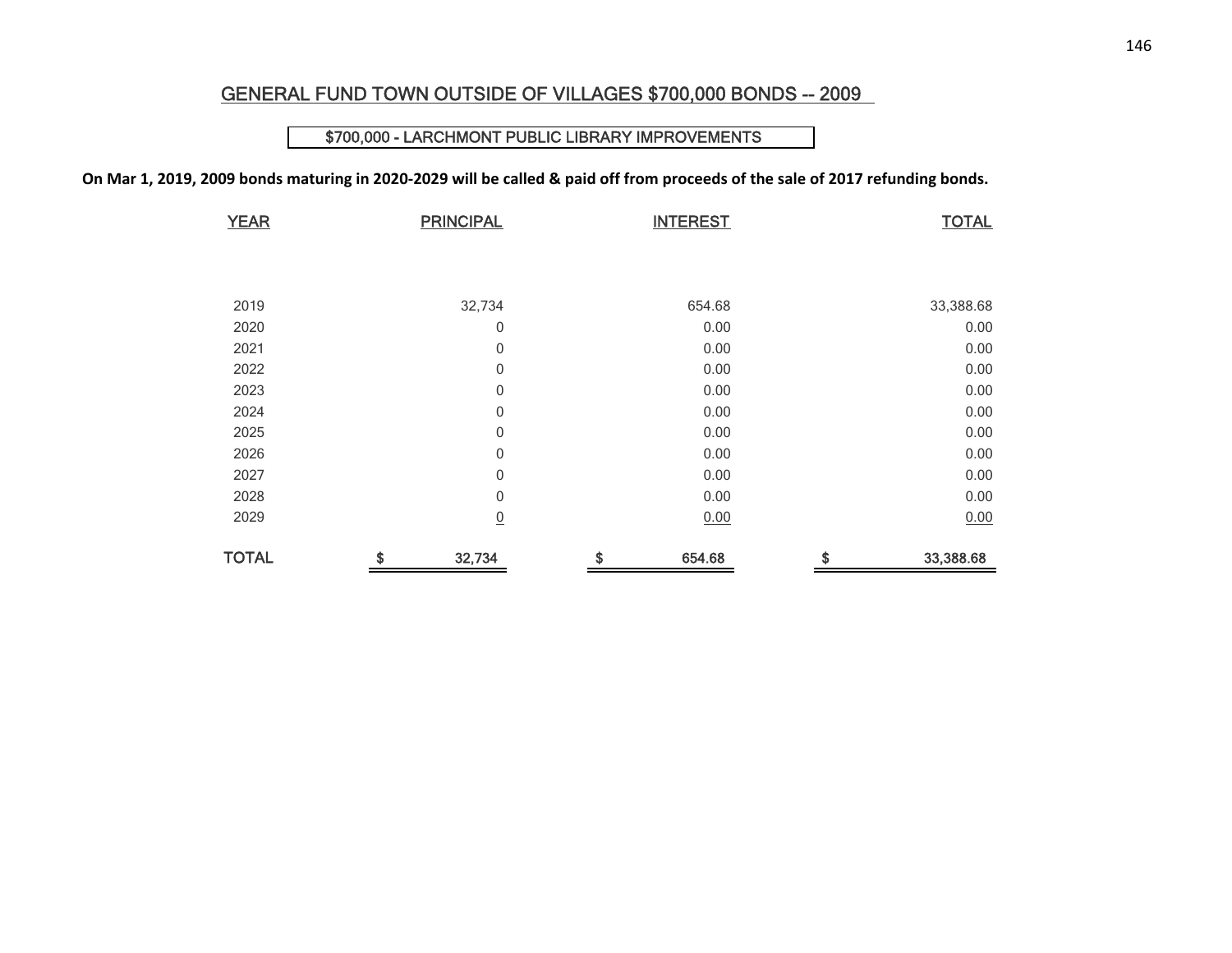## GENERAL FUND TOWN OUTSIDE OF VILLAGES \$55,000 BONDS -- 2010

### \$55,000 - PARKING METERS

On Oct 1, 2018, 2010 bonds maturing in 2019-2030 will be called & paid off from proceeds of the sale of 2017 refunding bonds.

| <b>YEAR</b>  | <b>PRINCIPAL</b> | <b>INTEREST</b> | <b>TOTAL</b> |
|--------------|------------------|-----------------|--------------|
|              |                  |                 |              |
|              |                  |                 |              |
|              |                  |                 |              |
| 2019         | $\mathbf 0$      | 0.00            | 0.00         |
| 2020         | $\mathbf 0$      | 0.00            | 0.00         |
| 2021         | $\mathbf 0$      | 0.00            | 0.00         |
| 2022         | 0                | 0.00            | 0.00         |
| 2023         | $\boldsymbol{0}$ | 0.00            | 0.00         |
| 2024         | 0                | 0.00            | 0.00         |
| 2025         | 0                | 0.00            | 0.00         |
| 2026         | 0                | 0.00            | 0.00         |
| 2027         | $\mathbf 0$      | 0.00            | 0.00         |
| 2028         | 0                | 0.00            | 0.00         |
| 2029         | $\mathbf 0$      | 0.00            | 0.00         |
| 2030         | $\underline{0}$  | 0.00            | 0.00         |
| <b>TOTAL</b> | \$               | \$              | \$           |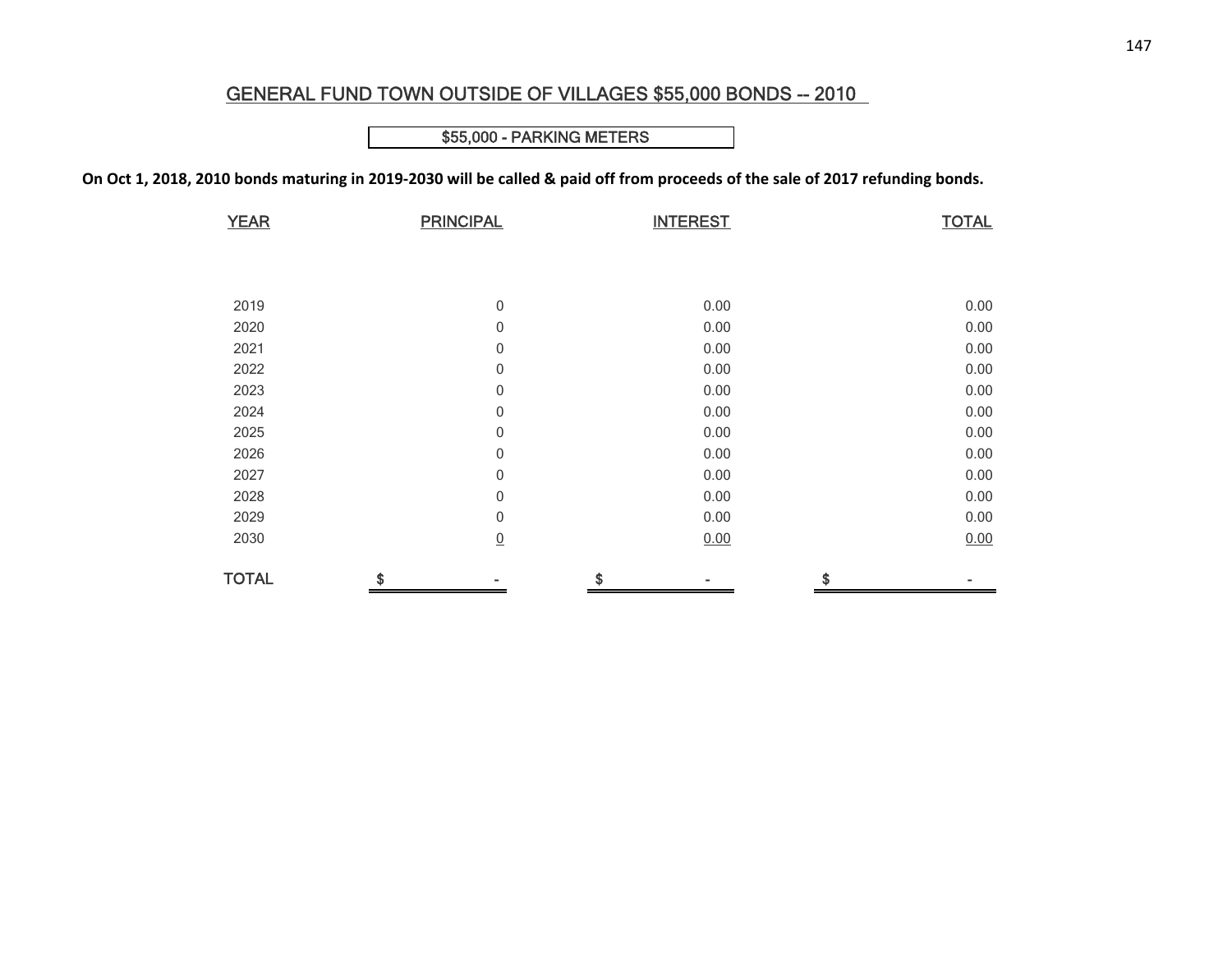## GENERAL FUND TOWN OUTSIDE OF VILLAGES \$210,000 BONDS -- 2013

## \$60,000 - COMPUTER HARDWARE & SOFTWARE \$125,000 - TWO-WAY RADIO SYSTEM UPGRADES \$25,000 - RESURFACE TENNIS COURTS AT MEMORIAL PARK

| <b>YEAR</b>  | <b>PRINCIPAL</b> |                 | <b>TOTAL</b>     |           |
|--------------|------------------|-----------------|------------------|-----------|
|              |                  |                 |                  |           |
|              |                  |                 |                  |           |
| 2019         | 13,384           | 2,991.78        |                  | 16,375.78 |
| 2020         | 13,636           | 2,721.58        |                  | 16,357.58 |
| 2021         | 13,888           | 2,446.34        |                  | 16,334.34 |
| 2022         | 14,142           | 2,166.04        |                  | 16,308.04 |
| 2023         | 14,395           | 1,880.67        |                  | 16,275.67 |
| 2024         | 14,647           | 1,590.25        |                  | 16,237.25 |
| 2025         | 15,152           | 1,292.26        |                  | 16,444.26 |
| 2026         | 15,656           | 974.40          |                  | 16,630.40 |
| 2027         | 15,909           | 609.20          |                  | 16,518.20 |
| 2028         | 16,413           | 205.17          |                  | 16,618.17 |
| <b>TOTAL</b> | \$<br>147,222    | \$<br>16,877.69 | \$<br>164,099.69 |           |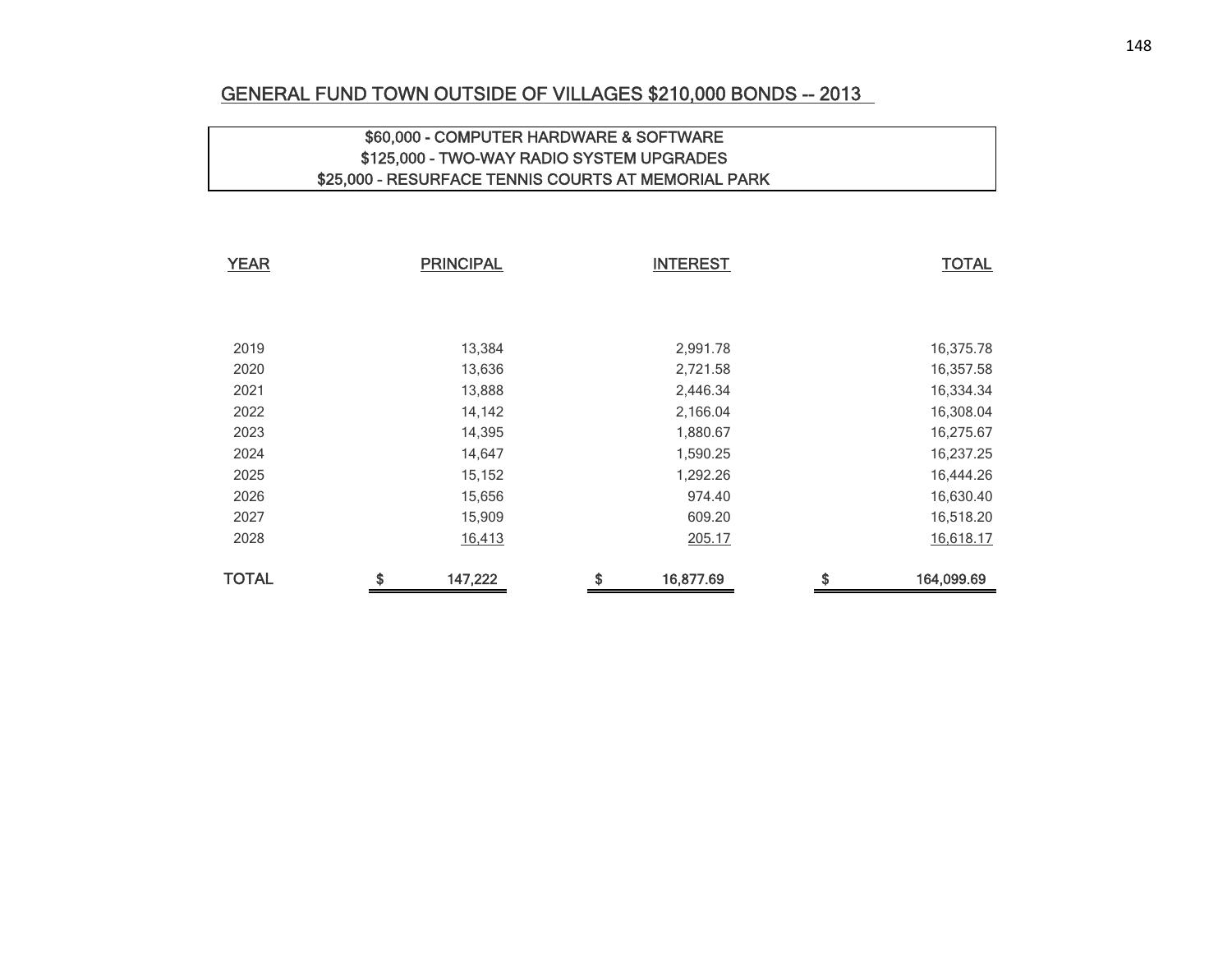## GENERAL FUND TOWN OUTSIDE VILLAGES REFUNDING \$79,786 BONDS -- 2013

|              |    | \$30,169 - MEMORIAL PARK IMPROVEMENTS 2002<br>\$49,617 - TRAFFIC SIGNALS 2004 |    |                 |  |                 |
|--------------|----|-------------------------------------------------------------------------------|----|-----------------|--|-----------------|
| <b>YEAR</b>  |    | <b>PRINCIPAL</b>                                                              |    | <b>INTEREST</b> |  | <b>TOTAL</b>    |
| 2019         |    | 10,647                                                                        |    | 159.71          |  | 10,806.71       |
| <b>TOTAL</b> | \$ | 10,647                                                                        | \$ | 159.71          |  | \$<br>10,806.71 |

 $\overline{\phantom{0}}$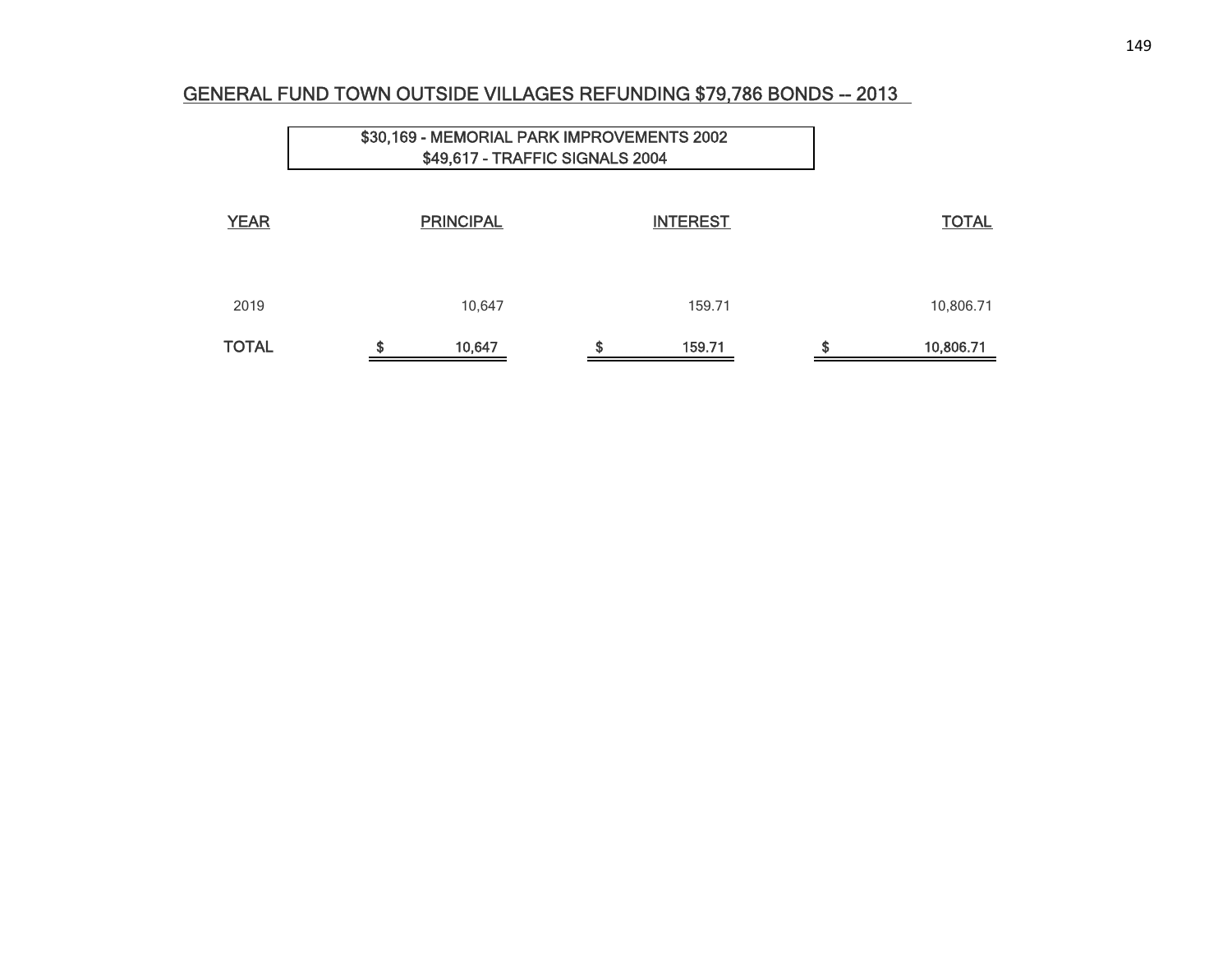## GENERAL FUND TOWN OUTSIDE OF VILLAGES \$125,000 BONDS -- 2014

### \$125,000 - LARCHMONT PUBLIC LIBRARY ROOF

| <b>YEAR</b>  | <b>PRINCIPAL</b> | <b>INTEREST</b> | <b>TOTAL</b>      |
|--------------|------------------|-----------------|-------------------|
|              |                  |                 |                   |
|              |                  |                 |                   |
| 2019         | 5,714            | 2,778.72        | 8,492.72          |
| 2020         | 5,784            | 2,664.44        | 8,448.44          |
| 2021         | 5,926            | 2,548.76        | 8,474.76          |
| 2022         | 6,067            | 2,430.24        | 8,497.24          |
| 2023         | 6,208            | 2,308.90        | 8,516.90          |
| 2024         | 6,349            | 2,169.22        | 8,518.22          |
| 2025         | 6,490            | 2,010.50        | 8,500.50          |
| 2026         | 6,701            | 1,832.02        | 8,533.02          |
| 2027         | 6,913            | 1,631.00        | 8,544.00          |
| 2028         | 7,125            | 1,423.60        | 8,548.60          |
| 2029         | 7,336            | 1,209.86        | 8,545.86          |
| 2030         | 7,619            | 989.78          | 8,608.78          |
| 2031         | 7,830            | 761.20          | 8,591.20          |
| 2032         | 8,112            | 526.30          | 8,638.30          |
| 2033         | 8,394            | 272.80          | 8,666.80          |
| <b>TOTAL</b> | \$<br>102,568    | \$<br>25,557.34 | \$<br>128, 125.34 |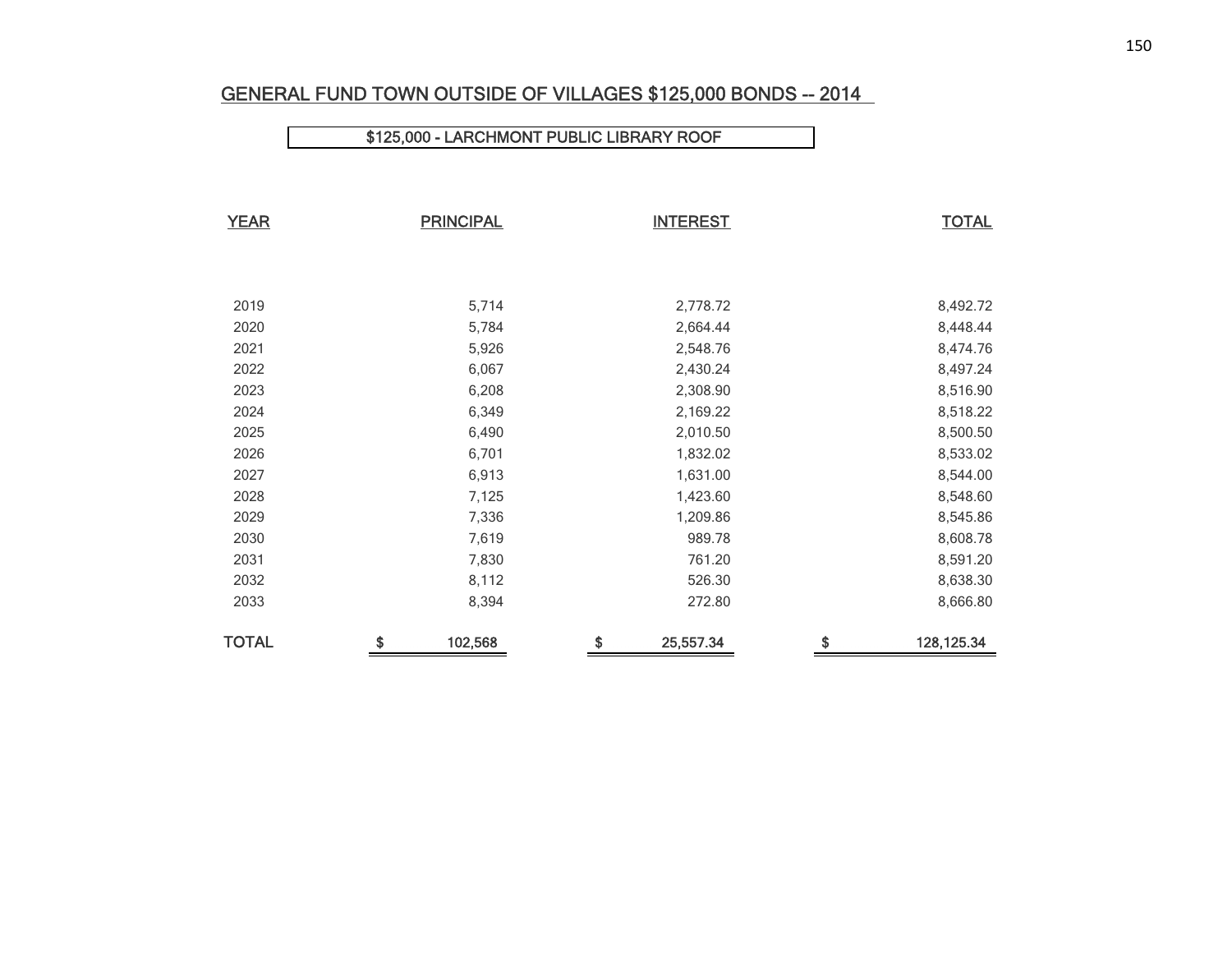## GENERAL FUND TOWN OUTSIDE OF VILLAGES \$988,825 BONDS -- 2016

## \$843,375 - POLICE H.Q. RENOVATIONS \$145,450 - STORMWATER DRAINAGE IMPROVEMENTS

| <b>YEAR</b>  | <b>PRINCIPAL</b> | <b>INTEREST</b>  | <b>TOTAL</b>       |
|--------------|------------------|------------------|--------------------|
|              |                  |                  |                    |
|              |                  |                  |                    |
| 2019         | 43,442           | 18,438.10        | 61,880.10          |
| 2020         | 43,993           | 17,569.26        | 61,562.26          |
| 2021         | 44,543           | 16,689.40        | 61,232.40          |
| 2022         | 45,093           | 15,798.54        | 60,891.54          |
| 2023         | 45,643           | 14,896.68        | 60,539.68          |
| 2024         | 46,193           | 13,983.82        | 60,176.82          |
| 2025         | 47,293           | 13,059.96        | 60,352.96          |
| 2026         | 47,843           | 12,114.10        | 59,957.10          |
| 2027         | 48,942           | 11,157.24        | 60,099.24          |
| 2028         | 50,041           | 10,178.40        | 60,219.40          |
| 2029         | 50,591           | 9,177.58         | 59,768.58          |
| 2030         | 51,691           | 8,165.76         | 59,856.76          |
| 2031         | 53,341           | 7,131.94         | 60,472.94          |
| 2032         | 54,441           | 6,065.12         | 60,506.12          |
| 2033         | 55,541           | 4,976.30         | 60,517.30          |
| 2034         | 56,641           | 3,837.72         | 60,478.72          |
| 2035         | 58,290           | 2,648.26         | 60,938.26          |
| 2036         | 59,386           | 1,365.88         | 60,751.88          |
| <b>TOTAL</b> | \$<br>902,948    | \$<br>187,254.06 | \$<br>1,090,202.06 |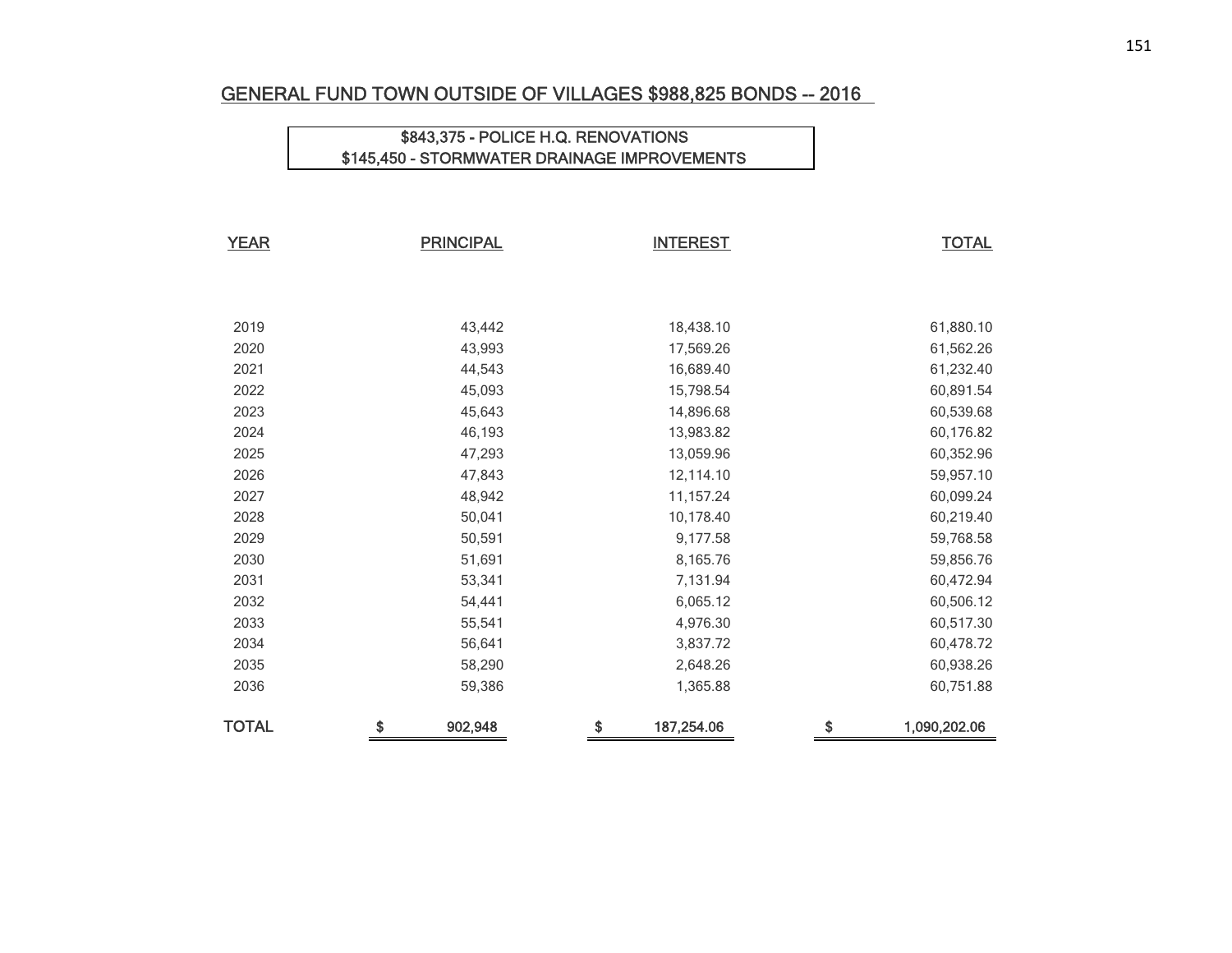#### GENERAL FUND TOWN OUTSIDE OF VILLAGES REFUNDING \$583,258 BONDS -- 2017

### \$175,000 - LARCHMONT PUBLIC LIBRARY - HVAC - 2007 \$700,000 - LARCHMONT PUBLIC LIBRARY IMPROVEMENTS - 2009 \$55,000 - PARKING METERS - 2010

| <b>YEAR</b>  | <b>PRINCIPAL</b> | <b>INTEREST</b> | <b>TOTAL</b>  |
|--------------|------------------|-----------------|---------------|
|              |                  |                 |               |
| 2019         | 16,855           | 11,403.27       | 28,258.27     |
| 2020         | 51,610           | 10,718.62       | 62,328.62     |
| 2021         | 51,952           | 9,683.00        | 61,635.00     |
| 2022         | 53,972           | 8,623.76        | 62,595.76     |
| 2023         | 55,073           | 7,533.31        | 62,606.31     |
| 2024         | 56,248           | 6,420.10        | 62,668.10     |
| 2025         | 56,853           | 5,289.09        | 62,142.09     |
| 2026         | 58,790           | 4,132.66        | 62,922.66     |
| 2027         | 59,794           | 2,916.92        | 62,710.92     |
| 2028         | 49,646           | 1,755.36        | 51,401.36     |
| 2029         | 50,483           | 653.74          | 51,136.74     |
| 2030         | 3,653            | 42.92           | 3,695.92      |
|              |                  |                 |               |
| <b>TOTAL</b> | \$<br>564,929    | \$<br>69,173    | \$<br>634,102 |

#### TOTAL TOWN OUTSIDE VILLAGES FUND**S**  $\frac{1}{1}$ ,761,048 SERIAL BONDS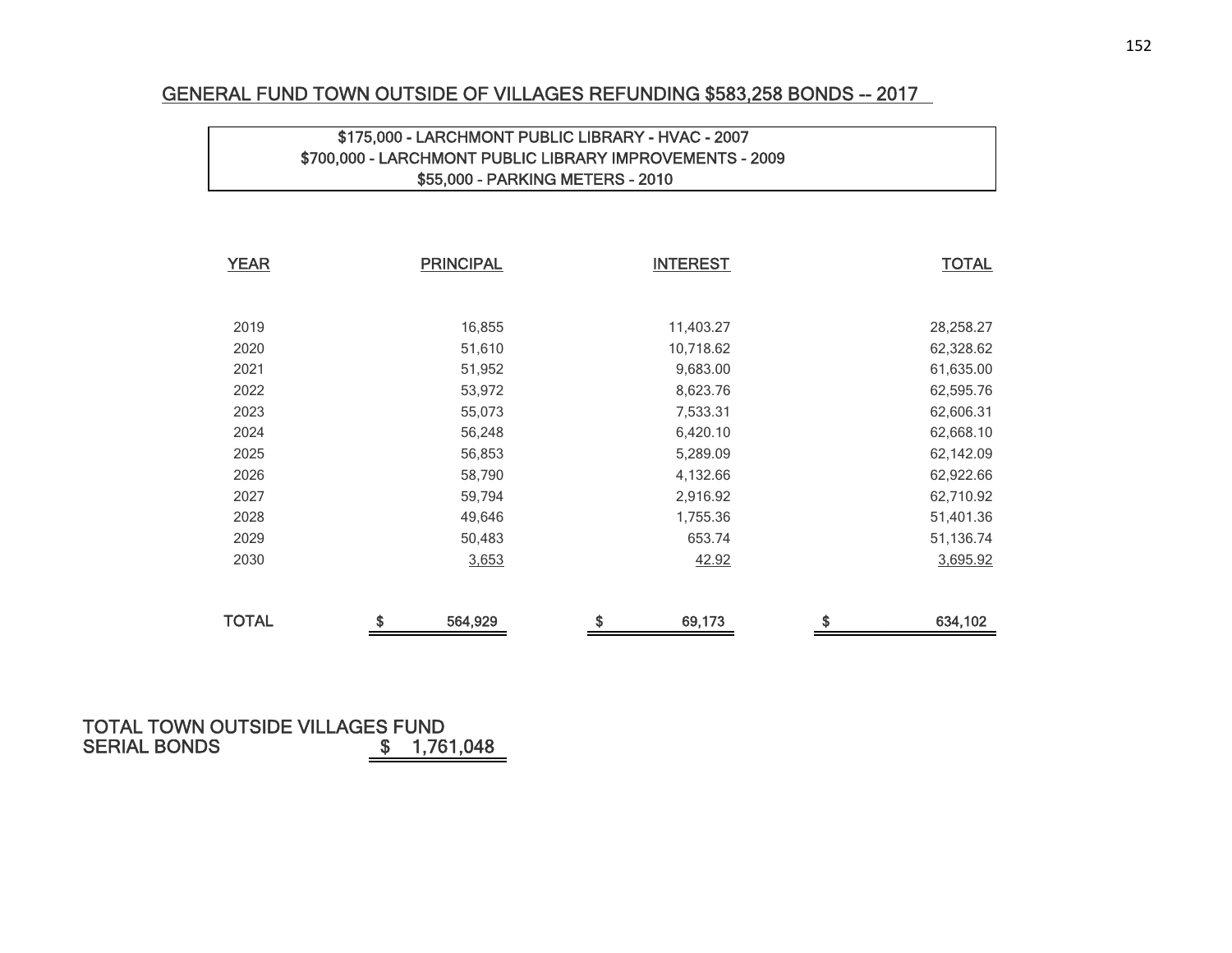#### HIGHWAY FUND \$766,000 BONDS -- 2007

#### \$63,000 - DRAINAGE IMPROVEMENTS \$165,000 - HIGHWAY GARAGE ROOF RECONSTRUCTION \$538,000 - HIGHWAY EQUIPMENT

#### **BONDS REFUNDED & PAID OFF USING PROCEEDS FROM THE SALE OF 2017 REFUNDING BONDS**

| <b>YEAR</b>  | <b>PRINCIPAL</b> | <b>INTEREST</b> | <b>TOTAL</b> |
|--------------|------------------|-----------------|--------------|
|              |                  |                 |              |
|              |                  |                 |              |
| 2019         | 0                | 0.00            | 0.00         |
| 2020         | 0                | 0.00            | 0.00         |
| 2021         | 0                | 0.00            | 0.00         |
| 2022         | 0                | 0.00            | 0.00         |
| 2023         | 0                | 0.00            | 0.00         |
| 2024         | 0                | 0.00            | 0.00         |
| 2025         | 0                | 0.00            | 0.00         |
| 2026         | 0                | 0.00            | 0.00         |
| 2027         | $\overline{0}$   | 0.00            | 0.00         |
| <b>TOTAL</b> | \$               | \$              | \$           |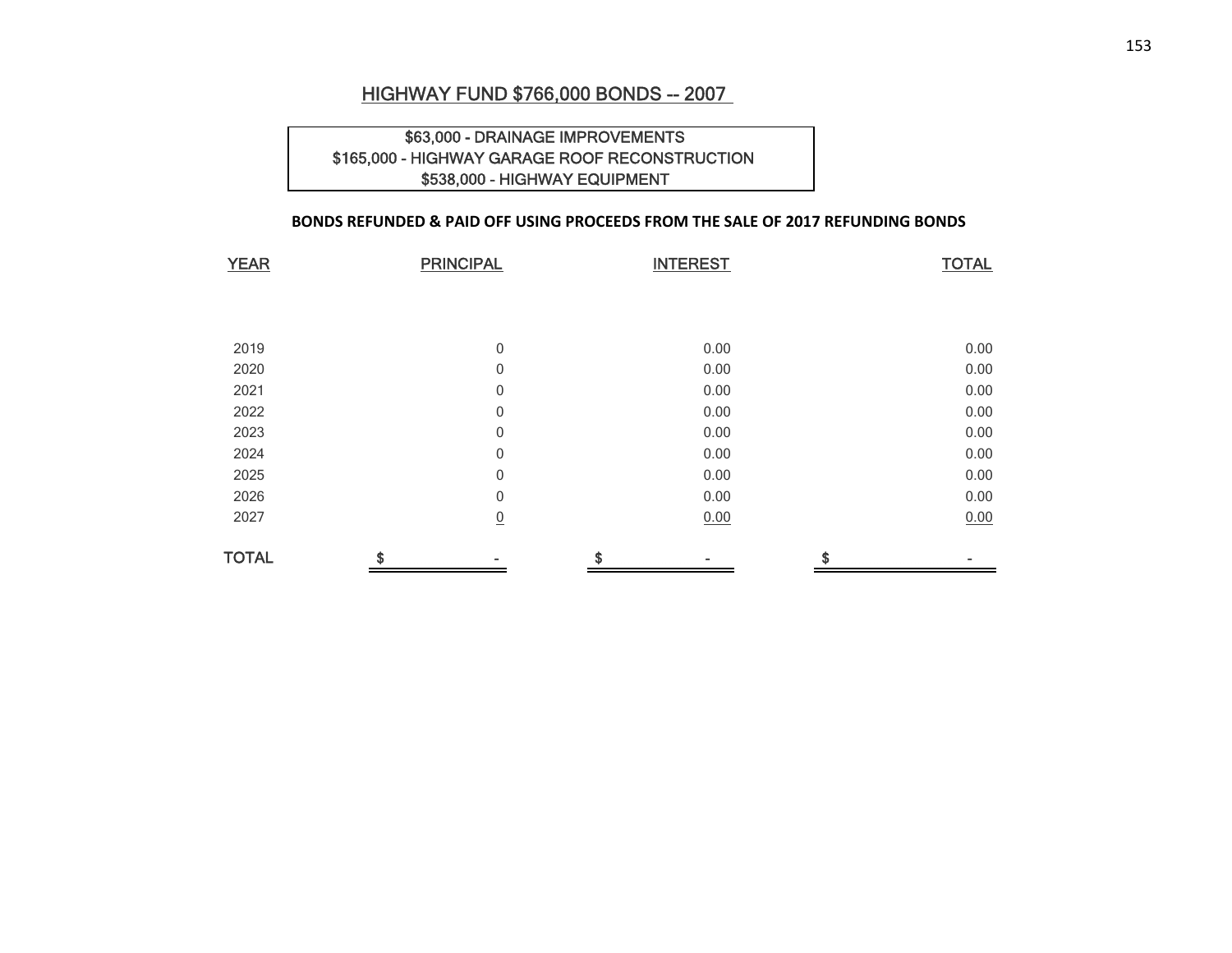### HIGHWAY FUND \$1,631,000 BONDS -- 2009

## \$175,000 - ROAD PAVING & CURBING \$619,000 - HIGHWAY EQUIPMENT & VEHICLES \$22,000 - HIGHWAY GARAGE EQUIPMENT \$43,000 - HIGHWAY GARAGE BUILDING ELECTRICAL IMPROVEMENTS \$772,000 - STORM DRAINAGE IMPROVEMENTS

On Mar 1, 2019, 2009 bonds maturing in 2020-2029 will be called & paid off from proceeds of the sale of 2017 refunding bonds.

| <b>YEAR</b>  | <b>PRINCIPAL</b> | <b>INTEREST</b> | <b>TOTAL</b>    |
|--------------|------------------|-----------------|-----------------|
|              |                  |                 |                 |
|              |                  |                 |                 |
| 2019         | 76,270           | 1,525.40        | 77,795.40       |
| 2020         | 0                | 0.00            | 0.00            |
| 2021         | $\mathbf 0$      | 0.00            | 0.00            |
|              |                  |                 |                 |
| 2022         | 0                | 0.00            | 0.00            |
| 2023         | $\mathbf 0$      | 0.00            | 0.00            |
| 2024         | $\mathbf 0$      | 0.00            | 0.00            |
| 2025         | 0                | 0.00            | 0.00            |
| 2026         | $\mathbf 0$      | 0.00            | 0.00            |
| 2027         | $\mathbf{0}$     | 0.00            | 0.00            |
| 2028         | $\mathbf 0$      | 0.00            | 0.00            |
| 2029         | $\overline{0}$   | 0.00            | 0.00            |
| <b>TOTAL</b> | \$<br>76,270     | \$<br>1,525.40  | \$<br>77,795.40 |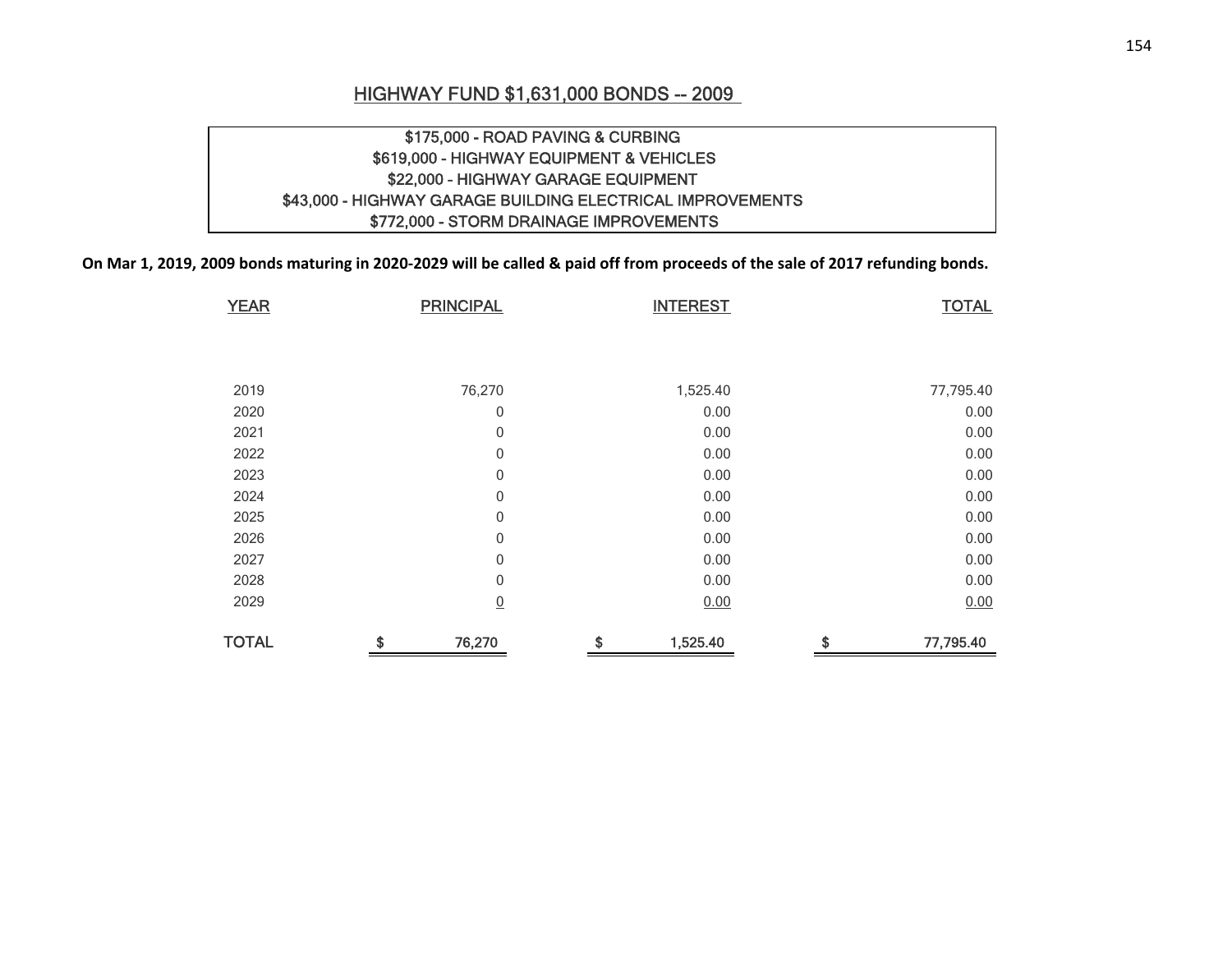## HIGHWAY FUND \$1,415,000 BONDS -- 2010

## \$1,080,000 - ROADS, SIDEWALKS & CURBS \$260,000 - HIGHWAY/GARAGE/PARKS VEHICLES \$75,000 - BRINE SYSTEM FOR SNOW REMOVAL / ROAD MAINTENANCE

On Oct 1, 2018, 2010 bonds maturing in 2019-2030 will be called & paid off from proceeds of the sale of 2017 refunding bonds.

| <b>YEAR</b>  | <b>PRINCIPAL</b> |                  | <b>INTEREST</b> | <b>TOTAL</b> |
|--------------|------------------|------------------|-----------------|--------------|
|              |                  |                  |                 |              |
|              |                  |                  |                 |              |
| 2019         |                  | $\boldsymbol{0}$ | 0.00            | 0.00         |
| 2020         |                  | 0                | 0.00            | 0.00         |
| 2021         |                  | 0                | 0.00            | 0.00         |
| 2022         |                  | 0                | 0.00            | 0.00         |
| 2023         |                  | $\boldsymbol{0}$ | 0.00            | 0.00         |
| 2024         |                  | $\boldsymbol{0}$ | 0.00            | 0.00         |
| 2025         |                  | $\boldsymbol{0}$ | 0.00            | 0.00         |
| 2026         |                  | 0                | 0.00            | 0.00         |
| 2027         |                  | 0                | 0.00            | 0.00         |
| 2028         |                  | 0                | $\mathbf 0$     | 0.00         |
| 2029         |                  | 0                | 0.00            | 0.00         |
| 2030         |                  | $\underline{0}$  | 0.00            | 0.00         |
| <b>TOTAL</b> | \$               |                  | \$              | \$           |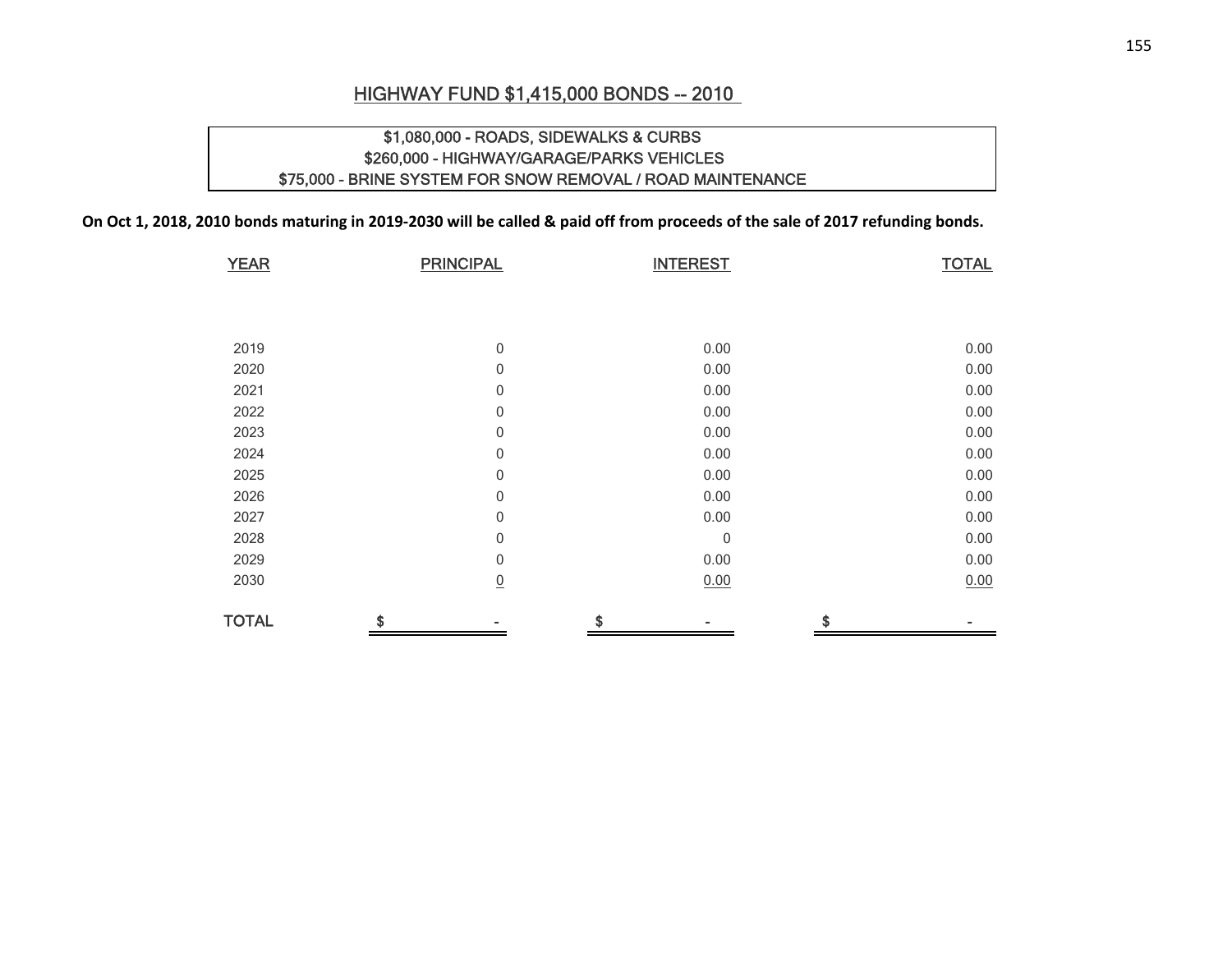## HIGHWAY FUND \$1,230,000 BONDS -- 2013

## \$670,000 - HIGHWAY/GARAGE/PARKS VEHICLES & EQUIPMENT \$510,000 - ROADS, SIDEWALKS & CURBS \$50,000 - FUEL MANAGEMENT SYSTEM

| <b>YEAR</b>  | <b>PRINCIPAL</b> |         | <b>INTEREST</b> | <b>TOTAL</b>     |  |  |
|--------------|------------------|---------|-----------------|------------------|--|--|
|              |                  |         |                 |                  |  |  |
|              |                  |         |                 |                  |  |  |
| 2019         |                  | 78,391  | 17,523.47       | 95,914.47        |  |  |
| 2020         |                  | 79,870  | 15,940.86       | 95,810.86        |  |  |
| 2021         |                  | 81,348  | 14,328.68       | 95,676.68        |  |  |
| 2022         |                  | 82,828  | 12,686.92       | 95,514.92        |  |  |
| 2023         |                  | 84,308  | 11,015.56       | 95,323.56        |  |  |
| 2024         |                  | 85,787  | 9,314.61        | 95,101.61        |  |  |
| 2025         |                  | 88,746  | 7,569.28        | 96,315.28        |  |  |
| 2026         |                  | 91,703  | 5,707.49        | 97,410.49        |  |  |
| 2027         |                  | 93,181  | 3,568.40        | 96,749.40        |  |  |
| 2028         |                  | 96,144  | 1201.82         | 97,345.82        |  |  |
| <b>TOTAL</b> | \$               | 862,306 | \$<br>98,857.09 | \$<br>961,163.09 |  |  |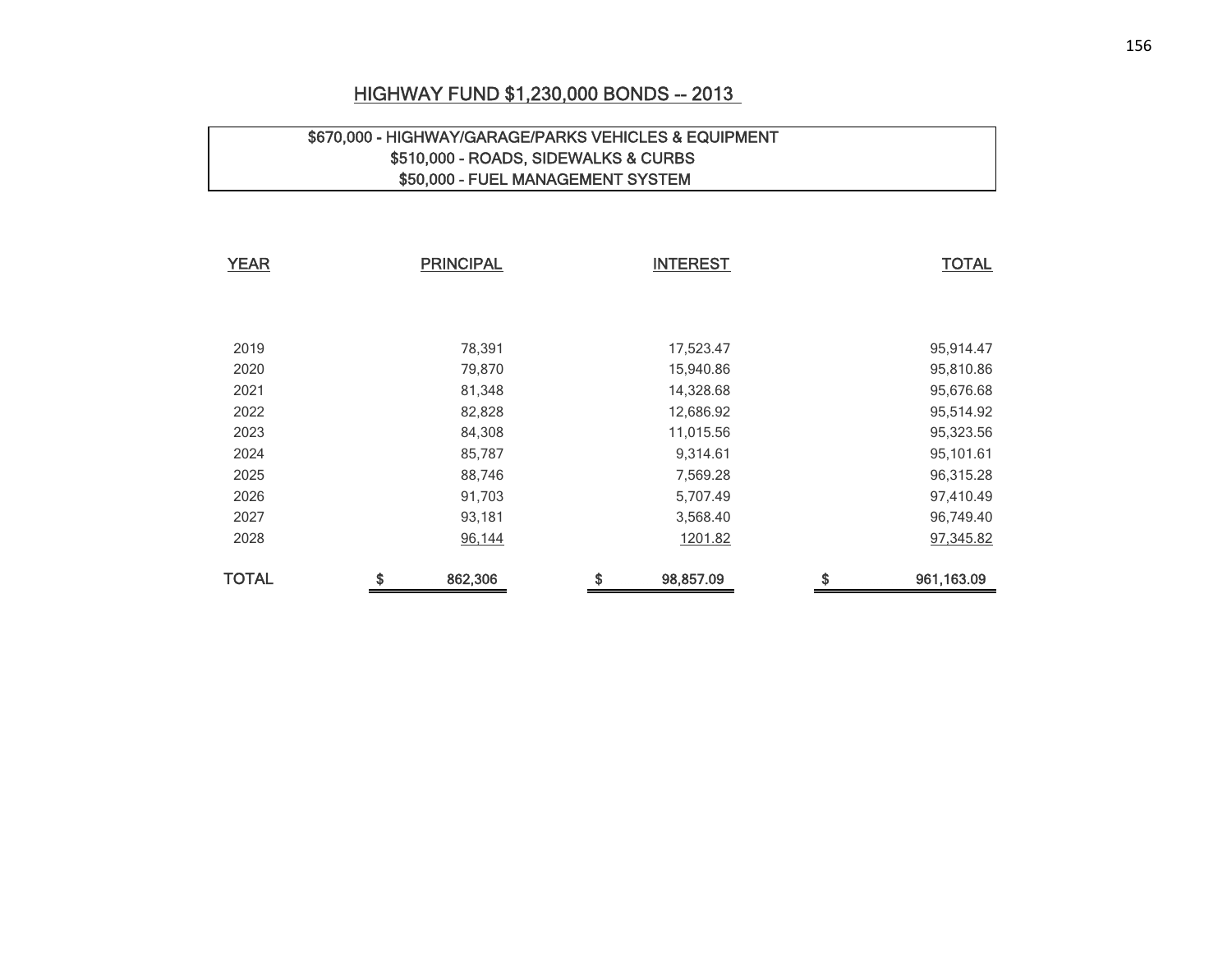# HIGHWAY FUND REFUNDING \$1,857,752 BONDS -- 2013

| \$167,397 - HIGHWAY VEHICLES & EQUIPMENT 2002 |  |
|-----------------------------------------------|--|
| \$167,396 - RECONSTRUCT MYRTLE BLVD 2002      |  |
| \$68,062 - PURCHASE/INSTALL GAS TANKS 2002    |  |
| \$928,962 - RECONSTRUCT TOWN GARAGE 2002      |  |
| \$357,239 - STREETS 2004                      |  |
| \$89,309 - RECONSTRUCT TOWN GARAGE 2004       |  |
| \$79,387 - HIGHWAY EQUIPMENT 2004             |  |

| <b>TOTAL</b> | œ<br>æ | 112,861          | S | 1,692.90        | S | 114,553.90   |
|--------------|--------|------------------|---|-----------------|---|--------------|
| 2019         |        | 112,861          |   | 1,692.90        |   | 114,553.90   |
| <b>YEAR</b>  |        | <b>PRINCIPAL</b> |   | <b>INTEREST</b> |   | <b>TOTAL</b> |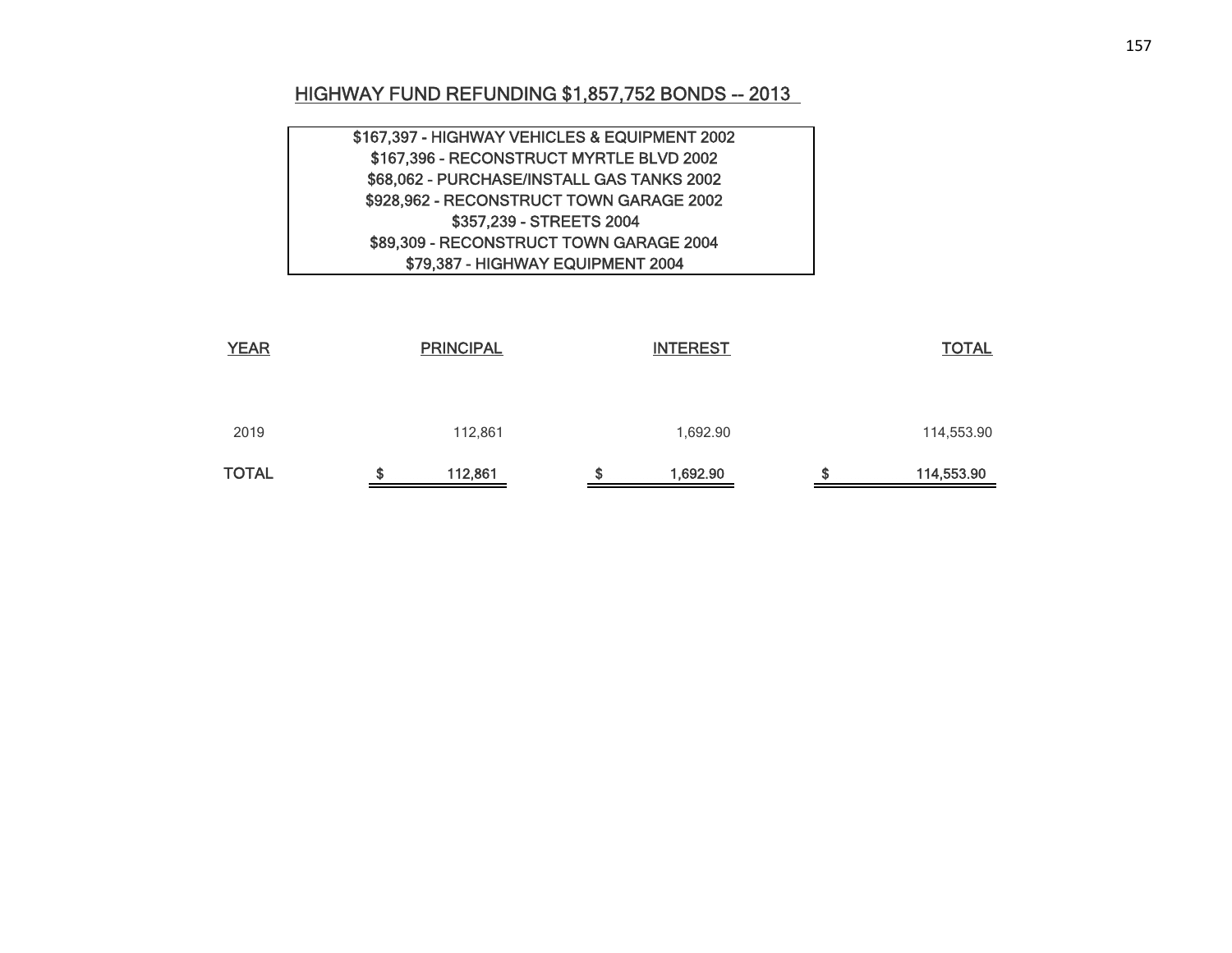#### HIGHWAY FUND \$1,295,000 BONDS -- 2014

### \$475,000 - HIGHWAY/PARKS EQUIPMENT & VEHICLES \$140,000 - CONSTRUCT NEW GARAGE BUILDING \$610,000 - ROADS, SIDEWALKS & CURBS \$70,000 - PURCHASE/INSTALL FUEL TANK (GARAGE)

| <b>YEAR</b>  | <b>PRINCIPAL</b> | <b>INTEREST</b>  | <b>TOTAL</b>       |
|--------------|------------------|------------------|--------------------|
|              |                  |                  |                    |
|              |                  |                  |                    |
| 2019         | 59,197           | 28,787.48        | 87,984.48          |
| 2020         | 59,927           | 27,603.54        | 87,530.54          |
| 2021         | 61,388           | 26,405.00        | 87,793.00          |
| 2022         | 62,850           | 25, 177. 24      | 88,027.24          |
| 2023         | 64,311           | 23,920.24        | 88,231.24          |
| 2024         | 65,773           | 22,473.26        | 88,246.26          |
| 2025         | 67,234           | 20,828.92        | 88,062.92          |
| 2026         | 69,428           | 18,979.98        | 88,407.98          |
| 2027         | 71,620           | 16,897.16        | 88,517.16          |
| 2028         | 73,813           | 14,748.56        | 88,561.56          |
| 2029         | 76,004           | 12,534.16        | 88,538.16          |
| 2030         | 78,927           | 10,254.04        | 89,181.04          |
| 2031         | 81,121           | 7,886.24         | 89,007.24          |
| 2032         | 84,044           | 5,452.62         | 89,496.62          |
| 2033         | 86,961           | 2,826.24         | 89,787.24          |
| <b>TOTAL</b> | \$<br>1,062,598  | \$<br>264,774.68 | \$<br>1,327,372.68 |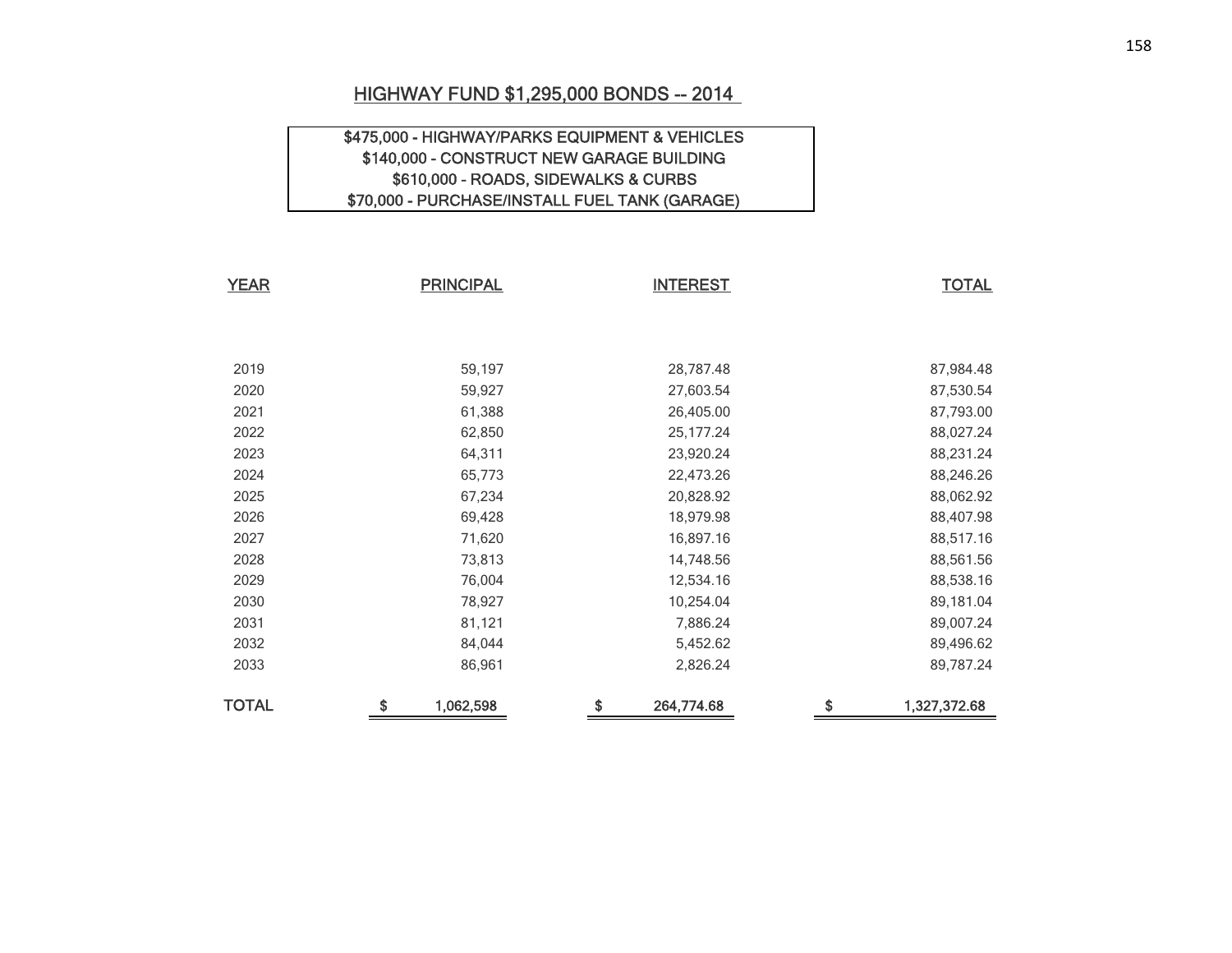### HIGHWAY FUND \$1,720,475 BONDS -- 2016

#### \$817,425 - HIGHWAY/PARKS EQUIPMENT & VEHICLES \$41,400 - GUARDRAIL IMPROVEMENTS \$93,150 - ROAD/PARKING IMPROVEMENTS (NEW JEFFERSON ST) \$768,500 - ROADS, SIDEWALKS & CURBS

| <b>YEAR</b><br><b>PRINCIPAL</b> |    |           | <b>INTEREST</b>  | <b>TOTAL</b>       |  |
|---------------------------------|----|-----------|------------------|--------------------|--|
|                                 |    |           |                  |                    |  |
| 2019                            |    | 75,586    | 32,080.78        | 107,666.78         |  |
| 2020                            |    | 76,543    | 30,569.06        | 107,112.06         |  |
| 2021                            |    | 77,501    | 29,038.20        | 106,539.20         |  |
| 2022                            |    | 78,457    | 27,488.18        | 105,945.18         |  |
| 2023                            |    | 79,414    | 25,919.04        | 105,333.04         |  |
| 2024                            |    | 80,370    | 24,330.76        | 104,700.76         |  |
| 2025                            |    | 82,285    | 22,723.36        | 105,008.36         |  |
| 2026                            |    | 83,241    | 21,077.66        | 104,318.66         |  |
| 2027                            |    | 85,155    | 19,412.84        | 104,567.84         |  |
| 2028                            |    | 87,068    | 17,709.74        | 104,777.74         |  |
| 2029                            |    | 88,025    | 15,968.38        | 103,993.38         |  |
| 2030                            |    | 89,938    | 14,207.88        | 104,145.88         |  |
| 2031                            |    | 92,809    | 12,409.12        | 105,218.12         |  |
| 2032                            |    | 94,722    | 10,552.94        | 105,274.94         |  |
| 2033                            |    | 96,636    | 8,658.50         | 105,294.50         |  |
| 2034                            |    | 98,549    | 6,677.46         | 105,226.46         |  |
| 2035                            |    | 101,419   | 4,607.92         | 106,026.92         |  |
| 2036                            |    | 103,335   | 2,376.70         | 105,711.70         |  |
| <b>TOTAL</b>                    | \$ | 1,571,053 | \$<br>325,808.52 | \$<br>1,896,861.52 |  |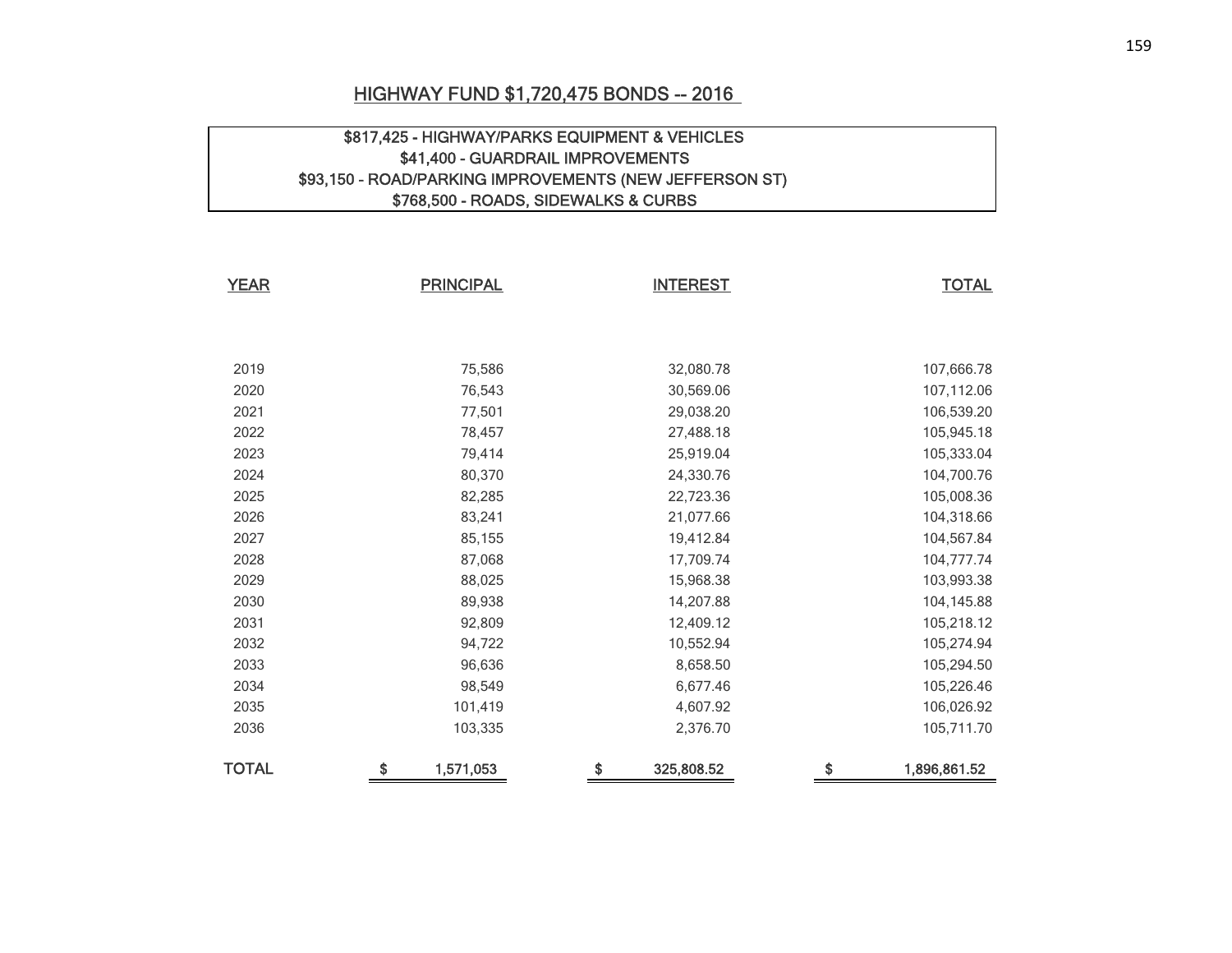## HIGHWAY FUND REFUNDING \$2,490,629 BONDS -- 2017

| \$63,000 - DRAINAGE IMPROVEMENTS - 2007                            |  |
|--------------------------------------------------------------------|--|
| \$165,000 - HIGHWAY GARAGE ROOF RECONSTRUCTION - 2007              |  |
| \$538,000 - HIGHWAY EQUIPMENT - 2007                               |  |
| \$175,000 - ROAD PAVING & CURBING - 2009                           |  |
| \$619,000 - HIGHWAY EQUIPMENT & VEHICLES - 2009                    |  |
| \$22,000 - HIGHWAY GARAGE EQUIPMENT - 2009                         |  |
| \$43,000 - HIGHWAY GARAGE BUILDING ELECTRICAL IMPROVEMENTS - 2009  |  |
| \$772,000 - STORM DRAINAGE IMPROVEMENTS - 2009                     |  |
| \$1,080,000 - ROADS, SIDEWALKS & CURBS - 2010                      |  |
| \$260,000 - HIGHWAY/GARAGE/PARKS VEHICLES - 2010                   |  |
| \$75,000 - BRINE SYSTEM FOR SNOW REMOVAL / ROAD MAINTENANCE - 2010 |  |

| <b>YEAR</b>  | <b>PRINCIPAL</b> | <b>INTEREST</b> | <b>TOTAL</b>    |
|--------------|------------------|-----------------|-----------------|
|              |                  |                 |                 |
| 2019         | 125,319          | 48,451.71       | 173,770.71      |
| 2020         | 208,762          | 45,110.90       | 253,872.90      |
| 2021         | 212,028          | 40,903.00       | 252,931.00      |
| 2022         | 219,204          | 36,590.68       | 255,794.68      |
| 2023         | 222,293          | 32,175.71       | 254,468.71      |
| 2024         | 227,517          | 27,677.61       | 255,194.61      |
| 2025         | 231,914          | 23,083.30       | 254,997.30      |
| 2026         | 236,957          | 18,394.59       | 255,351.59      |
| 2027         | 243,176          | 13,471.65       | 256,647.65      |
| 2028         | 197,059          | 8,799.92        | 205,858.92      |
| 2029         | 199,026          | 4,442.50        | 203,468.50      |
| 2030         | 93,763           | 1,101.72        | 94,864.72       |
| <b>TOTAL</b> | \$<br>2,417,018  | \$<br>300,203   | \$<br>2,717,221 |

## TOTAL HIGHWAY FUND SERIAL BONDS \$ 6,102,106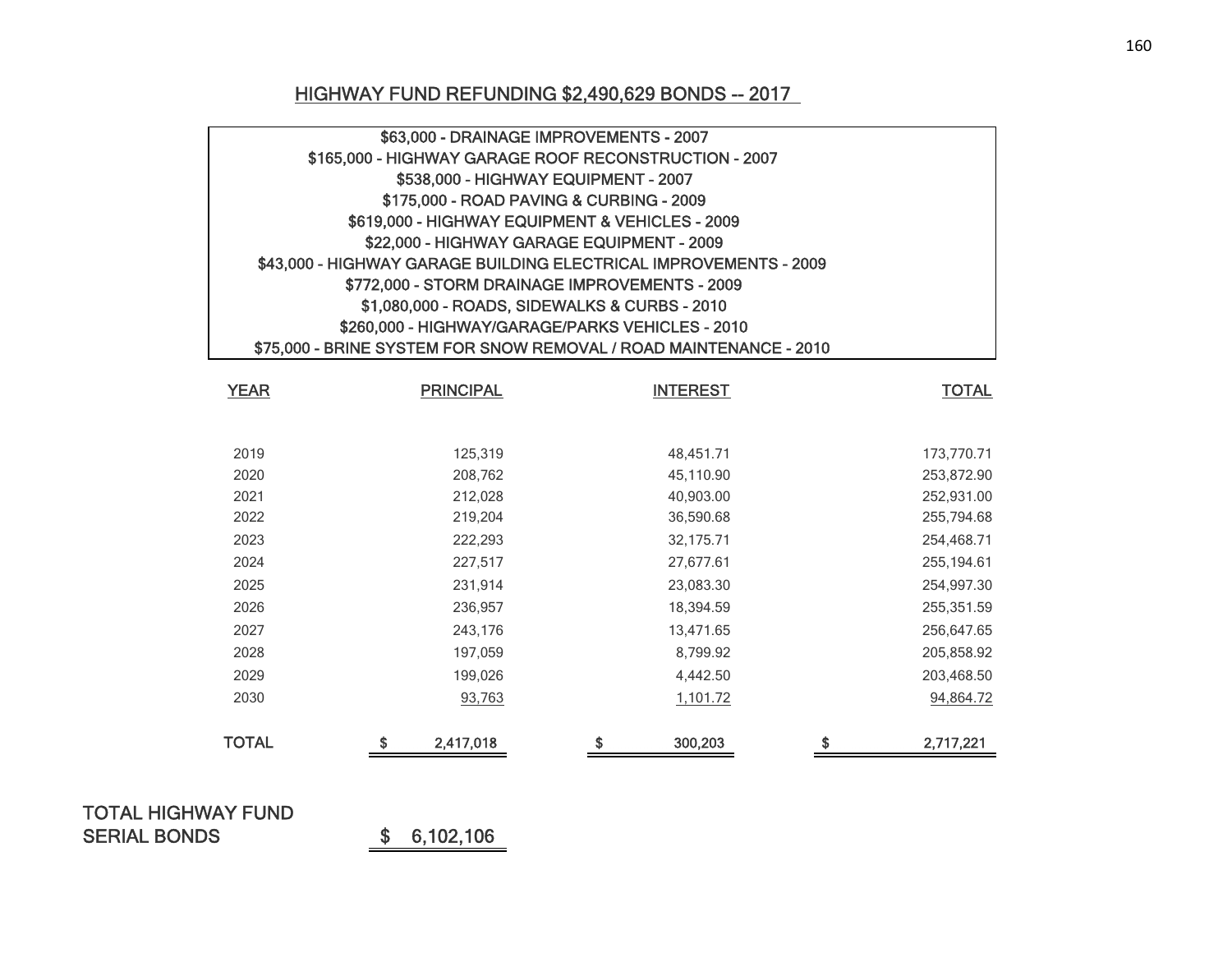## STREET LIGHTING FUND \$1,840,000 BONDS -- 2014

## \$1,840,000 - ENERGY EFFICIENCY IMPROVEMENTS (REPLACE STREET LIGHTING)

| <b>YEAR</b>  | <b>PRINCIPAL</b> | <b>INTEREST</b>  | <b>TOTAL</b>       |
|--------------|------------------|------------------|--------------------|
|              |                  |                  |                    |
|              |                  |                  |                    |
| 2019         | 84,108           | 40,902.86        | 125,010.86         |
| 2020         | 85,147           | 39,220.70        | 124,367.70         |
| 2021         | 87,223           | 37,517.76        | 124,740.76         |
| 2022         | 89,300           | 35,773.30        | 125,073.30         |
| 2023         | 91,377           | 33,987.30        | 125,364.30         |
| 2024         | 93,454           | 31,931.32        | 125,385.32         |
| 2025         | 95,530           | 29,594.96        | 125,124.96         |
| 2026         | 98,646           | 26,967.90        | 125,613.90         |
| 2027         | 101,761          | 24,008.52        | 125,769.52         |
| 2028         | 104,876          | 20,955.68        | 125,831.68         |
| 2029         | 107,991          | 17,809.40        | 125,800.40         |
| 2030         | 112,144          | 14,569.68        | 126,713.68         |
| 2031         | 115,260          | 11,205.36        | 126,465.36         |
| 2032         | 119,413          | 7,747.56         | 127,160.56         |
| 2033         | 123,566          | 4,015.90         | 127,581.90         |
| <b>TOTAL</b> | \$<br>1,509,796  | \$<br>376,208.20 | \$<br>1,886,004.20 |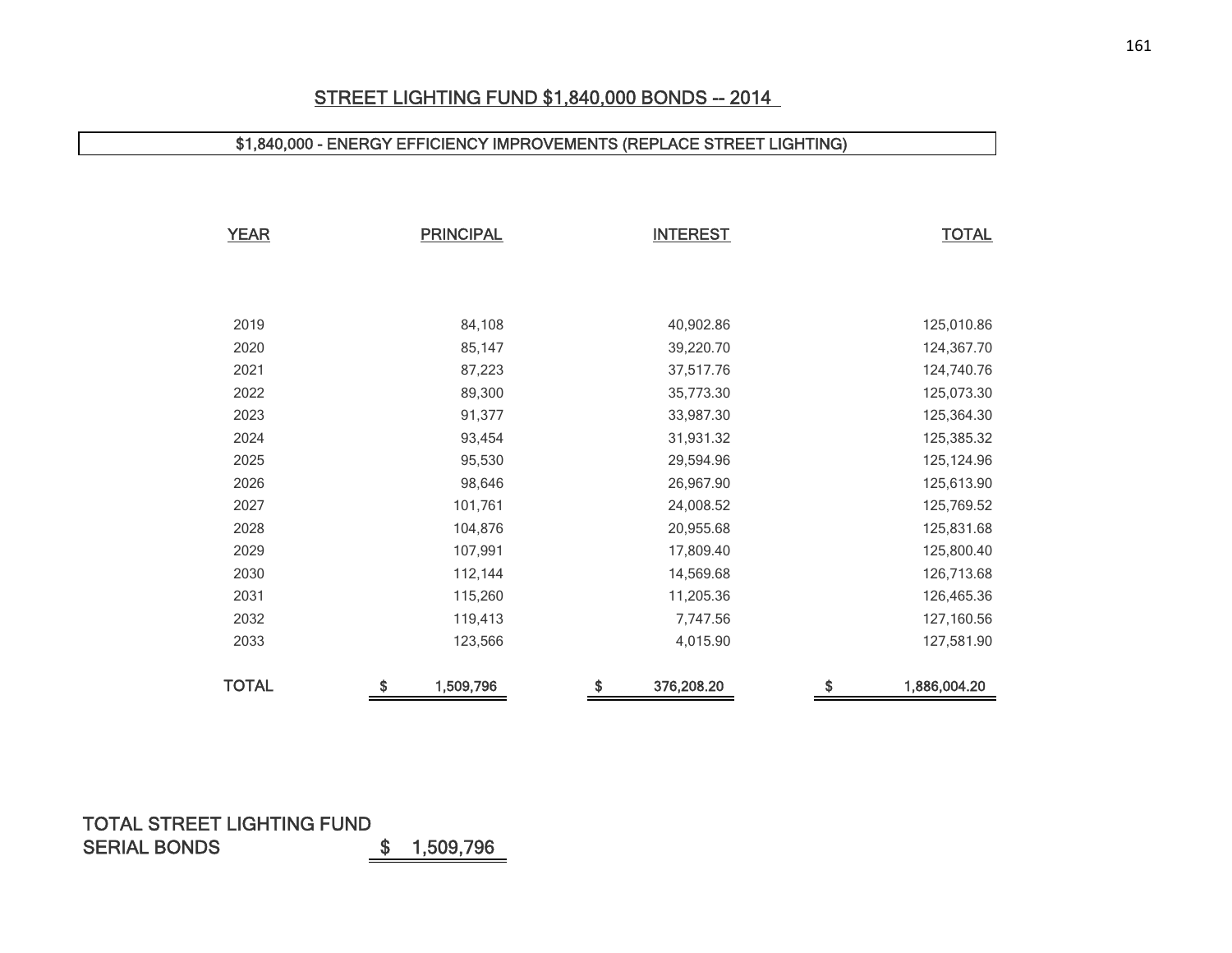## AMBULANCE DISTRICT \$120,000 BONDS -- 2010

#### \$120,000 - PURCHASE AMBULANCE VEHICLE

On Oct 1, 2018, 2010 bonds maturing in 2019-2030 will be called & paid off from proceeds of the sale of 2017 refunding bonds.

| <b>YEAR</b>  | <b>PRINCIPAL</b> | <b>INTEREST</b> | <b>TOTAL</b> |
|--------------|------------------|-----------------|--------------|
|              |                  |                 |              |
|              |                  |                 |              |
|              |                  |                 |              |
| 2019         | $\boldsymbol{0}$ | 0.00            | 0.00         |
| 2020         | $\mathbf 0$      | 0.00            | 0.00         |
| 2021         | $\mathbf 0$      | 0.00            | 0.00         |
| 2022         | 0                | 0.00            | 0.00         |
| 2023         | 0                | 0.00            | 0.00         |
| 2024         | $\,0\,$          | 0.00            | 0.00         |
| 2025         | $\,0\,$          | 0.00            | 0.00         |
| 2026         | $\boldsymbol{0}$ | 0.00            | 0.00         |
| 2027         | 0                | 0.00            | 0.00         |
| 2028         | $\,0\,$          | 0.00            | 0.00         |
| 2029         | $\,0\,$          | 0.00            | 0.00         |
| 2030         | $\underline{0}$  | 0.00            | 0.00         |
|              |                  |                 |              |
| <b>TOTAL</b> | \$               | S               | \$           |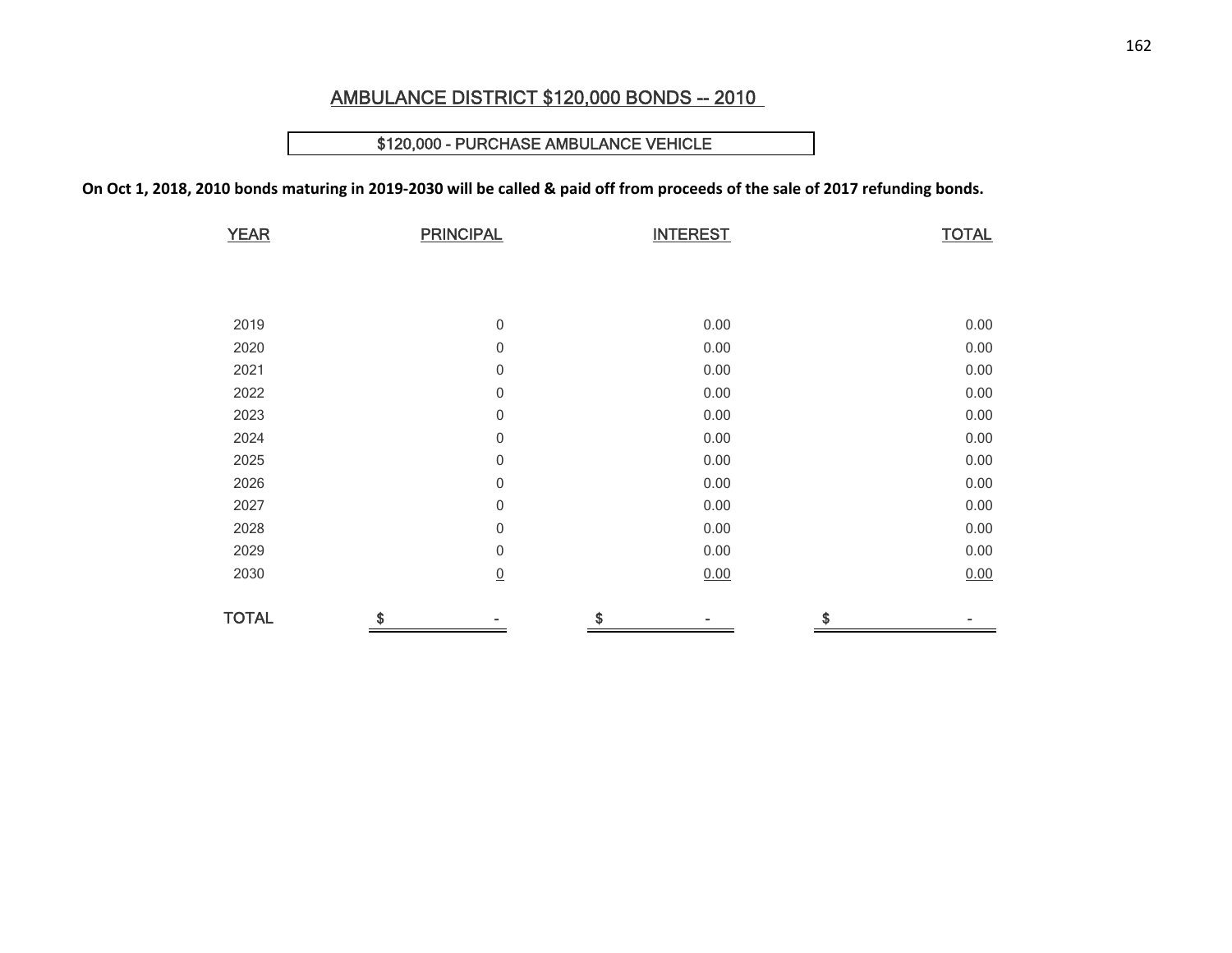## AMBULANCE DISTRICT \$60,000 BONDS -- 2013

#### \$60,000 - AMBULANCE EQUIPMENT (LIFEPAK MONITORS/DEFIBRILLATORS)

| <b>YEAR</b>  | <b>PRINCIPAL</b> | <b>INTEREST</b> | <b>TOTAL</b>    |
|--------------|------------------|-----------------|-----------------|
|              |                  |                 |                 |
| 2019         | 3,824            | 854.62          | 4,678.62        |
| 2020         | 3,897            | 777.41          | 4,674.41        |
| 2021         | 3,971            | 698.73          | 4,669.73        |
| 2022         | 4,040            | 618.62          | 4,658.62        |
| 2023         | 4,111            | 537.11          | 4,648.11        |
| 2024         | 4,183            | 454.17          | 4,637.17        |
| 2025         | 4,325            | 369.09          | 4,694.09        |
| 2026         | 4,474            | 278.31          | 4,752.31        |
| 2027         | 4,547            | 173.94          | 4,720.94        |
| 2028         | 4,684            | 58.55           | 4,742.55        |
| <b>TOTAL</b> | \$<br>42,056     | \$<br>4,820.55  | \$<br>46,876.55 |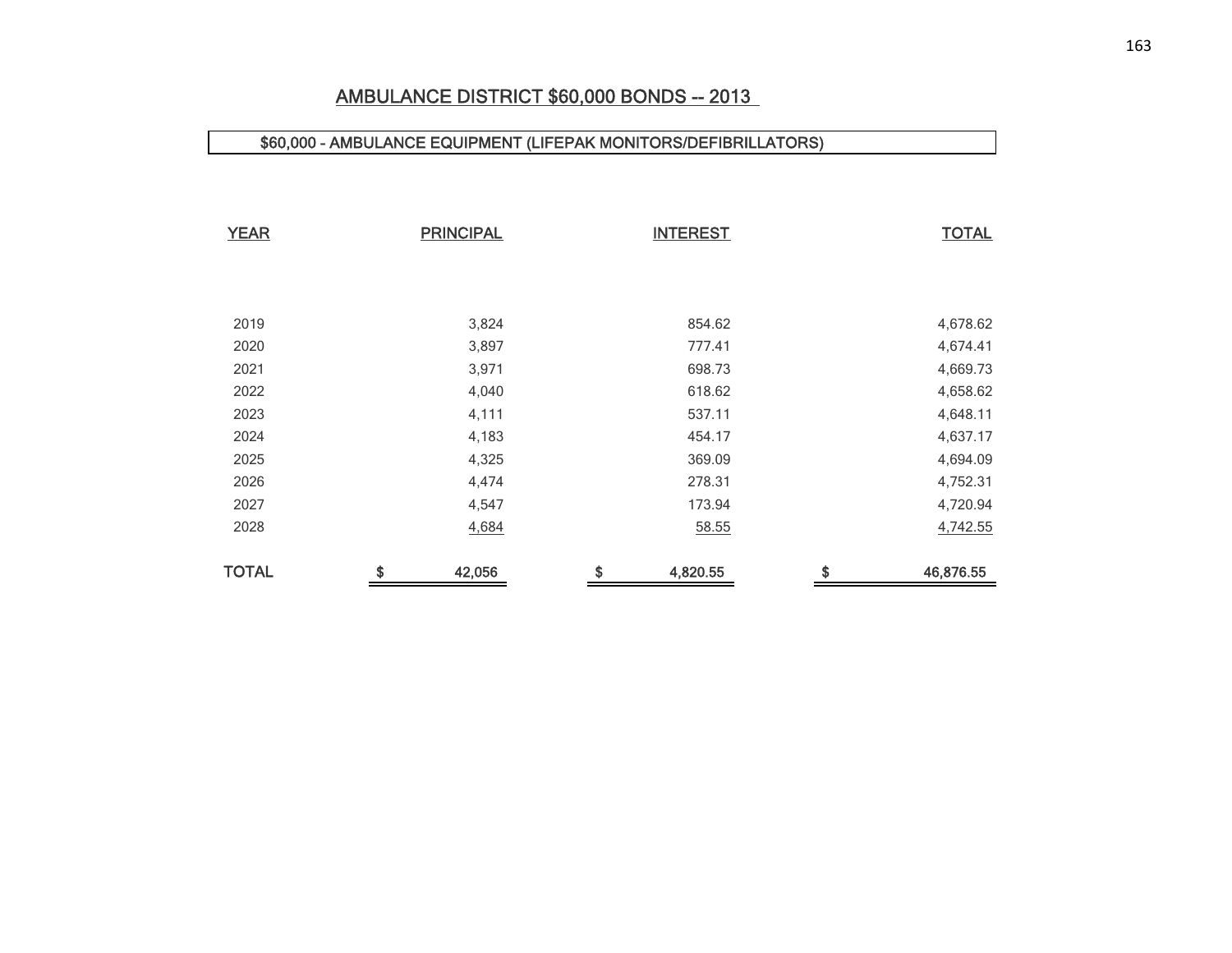## AMBULANCE DISTRICT \$32,500 BONDS -- 2014

## \$32,500 - AMBULANCE EQUIPMENT (LUCAS CHEST COMPRESSION MACHINE)

| <b>YEAR</b>  | <b>PRINCIPAL</b> | <b>INTEREST</b> | <b>TOTAL</b>    |
|--------------|------------------|-----------------|-----------------|
|              |                  |                 |                 |
|              |                  |                 |                 |
| 2019         | 1,486            | 722.48          | 2,208.48        |
| 2020         | 1,504            | 692.76          | 2,196.76        |
| 2021         | 1,541            | 662.68          | 2,203.68        |
| 2022         | 1,577            | 631.86          | 2,208.86        |
| 2023         | 1,614            | 600.32          | 2,214.32        |
| 2024         | 1,651            | 564.00          | 2,215.00        |
| 2025         | 1,687            | 522.72          | 2,209.72        |
| 2026         | 1,742            | 476.34          | 2,218.34        |
| 2027         | 1,797            | 424.08          | 2,221.08        |
| 2028         | 1,852            | 370.16          | 2,222.16        |
| 2029         | 1,907            | 314.60          | 2,221.60        |
| 2030         | 1,981            | 257.40          | 2,238.40        |
| 2031         | 2,036            | 197.96          | 2,233.96        |
| 2032         | 2,109            | 136.88          | 2,245.88        |
| 2033         | 2,184            | 70.98           | 2,254.98        |
| <b>TOTAL</b> | \$<br>26,668     | \$<br>6,645.22  | \$<br>33,313.22 |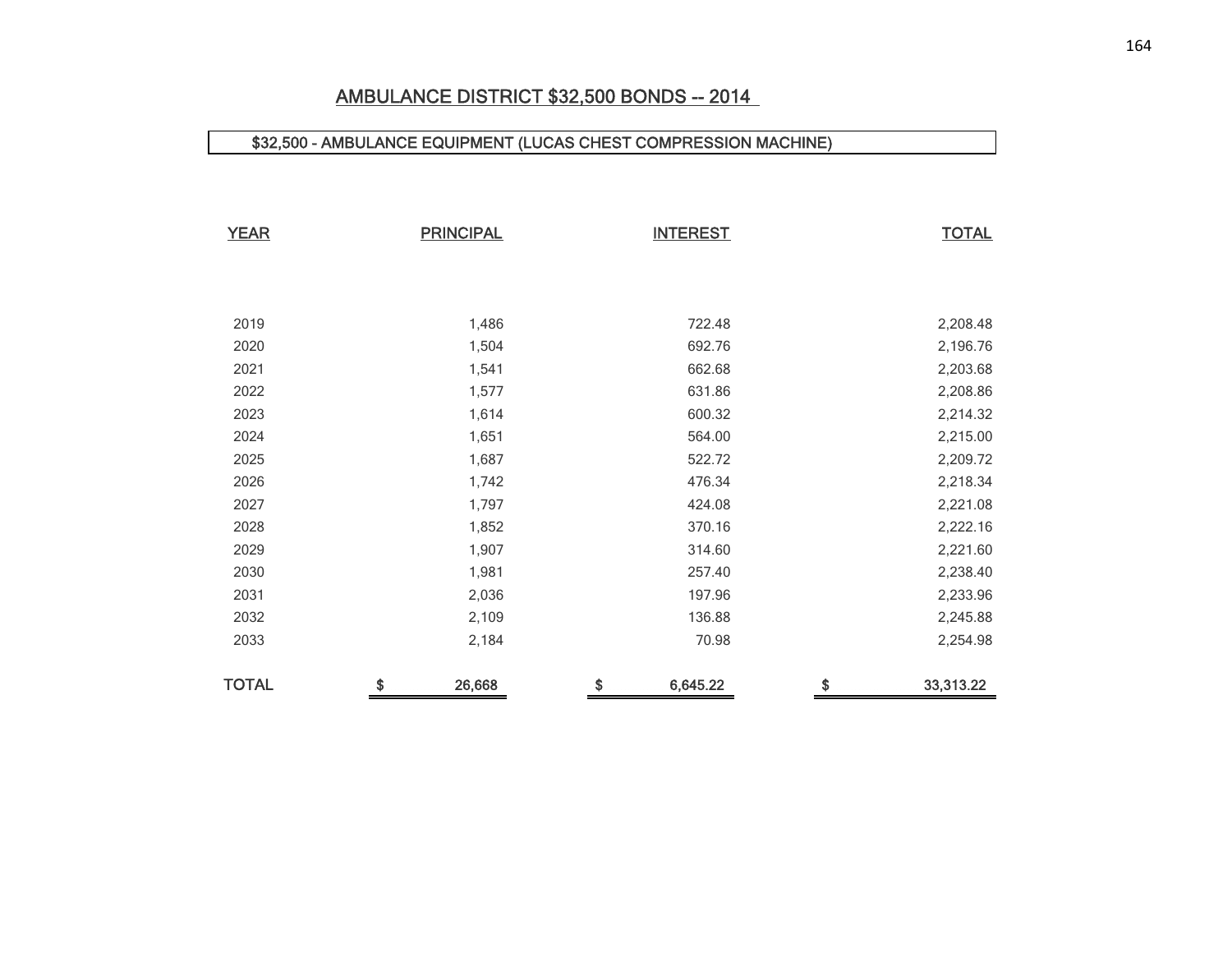## AMBULANCE DISTRICT REFUNDING \$84,758 BONDS -- 2017

#### \$120,000 - PURCHASE AMBULANCE VEHICLE - 2010

| <b>YEAR</b>  | <b>PRINCIPAL</b> | <b>INTEREST</b> | <b>TOTAL</b>    |
|--------------|------------------|-----------------|-----------------|
|              |                  |                 |                 |
|              |                  |                 |                 |
| 2019         | 6,144            | 1,681.24        | 7,825.24        |
| 2020         | 6,325            | 1,556.55        | 7,881.55        |
| 2021         | 6,506            | 1,428.24        | 7,934.24        |
| 2022         | 6,686            | 1,296.32        | 7,982.32        |
| 2023         | 6,687            | 1,162.59        | 7,849.59        |
| 2024         | 6,868            | 1,027.04        | 7,895.04        |
| 2025         | 7,048            | 887.88          | 7,935.88        |
| 2026         | 7,048            | 746.92          | 7,794.92        |
| 2027         | 7,410            | 598.64          | 8,008.64        |
| 2028         | 7,590            | 439.24          | 8,029.24        |
| 2029         | 7,590            | 272.26          | 7,862.26        |
| 2030         | 7,952            | 93.44           | 8,045.44        |
| <b>TOTAL</b> | \$<br>83,854     | \$<br>11,190.36 | \$<br>95,044.36 |

### TOTAL AMBULANCE DISTRICT SERIAL BONDS \$ 152,578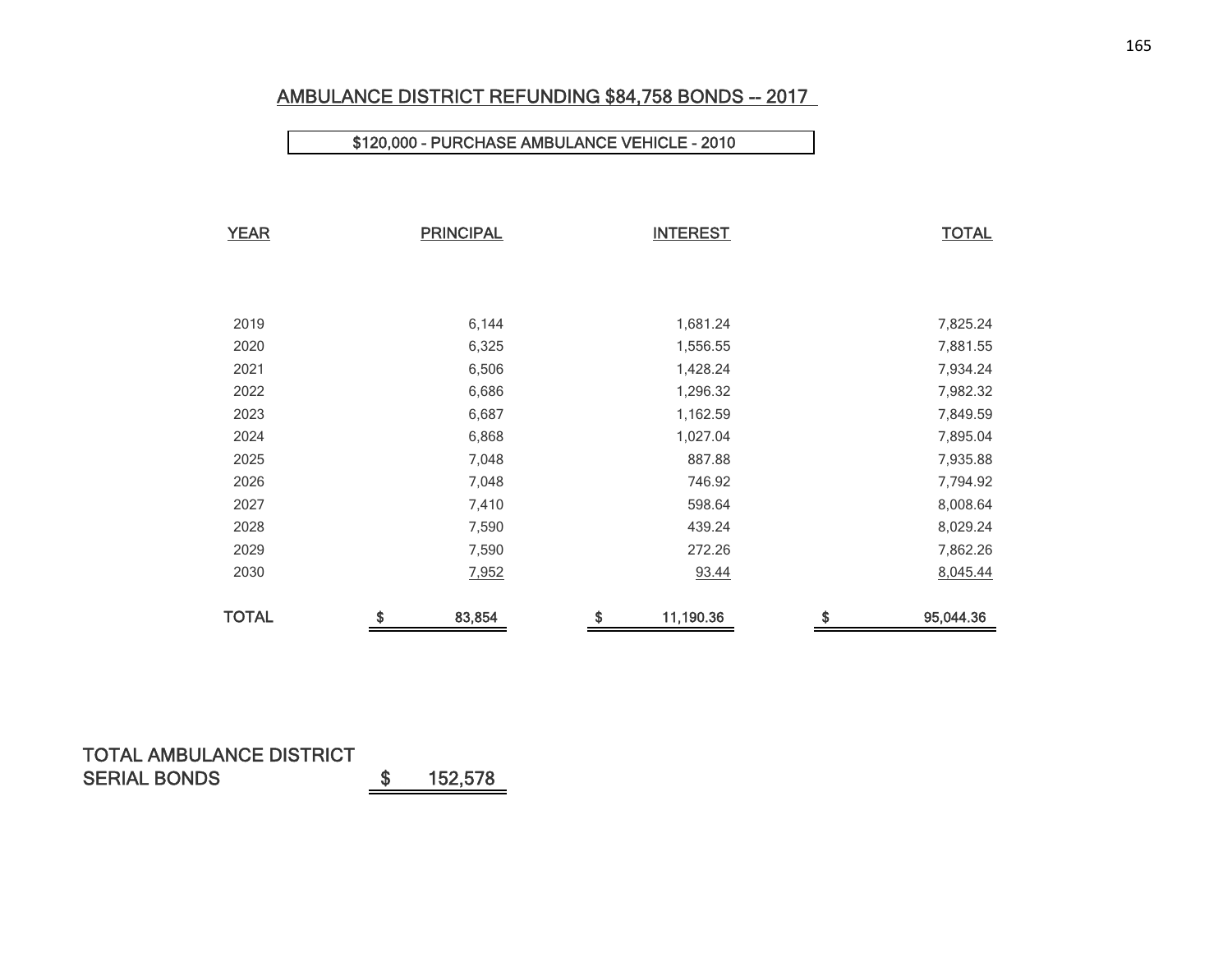## GARBAGE DISTRICT \$180,000 BONDS -- 2007

#### \$180,000 - PURCHASE GARBAGE TRUCK

#### **BONDS REFUNDED & PAID OFF USING PROCEEDS FROM THE SALE OF 2017 REFUNDING BONDS**

| <b>YEAR</b>  | <b>PRINCIPAL</b> |                  | <b>INTEREST</b> | <b>TOTAL</b> |
|--------------|------------------|------------------|-----------------|--------------|
|              |                  |                  |                 |              |
|              |                  |                  |                 |              |
| 2019         |                  | $\mathbf 0$      | 0.00            | 0.00         |
| 2020         |                  | $\mathbf 0$      | 0.00            | 0.00         |
| 2021         |                  | $\mathbf 0$      | 0.00            | 0.00         |
| 2022         |                  | $\mathbf 0$      | 0.00            | 0.00         |
| 2023         |                  | $\mathbf 0$      | 0.00            | 0.00         |
| 2024         |                  | $\mathbf 0$      | 0.00            | 0.00         |
| 2025         |                  | $\mathbf 0$      | 0.00            | 0.00         |
| 2026         |                  | $\boldsymbol{0}$ | 0.00            | 0.00         |
| 2027         |                  | $\underline{0}$  | 0.00            | 0.00         |
| <b>TOTAL</b> | \$               |                  | \$              | \$           |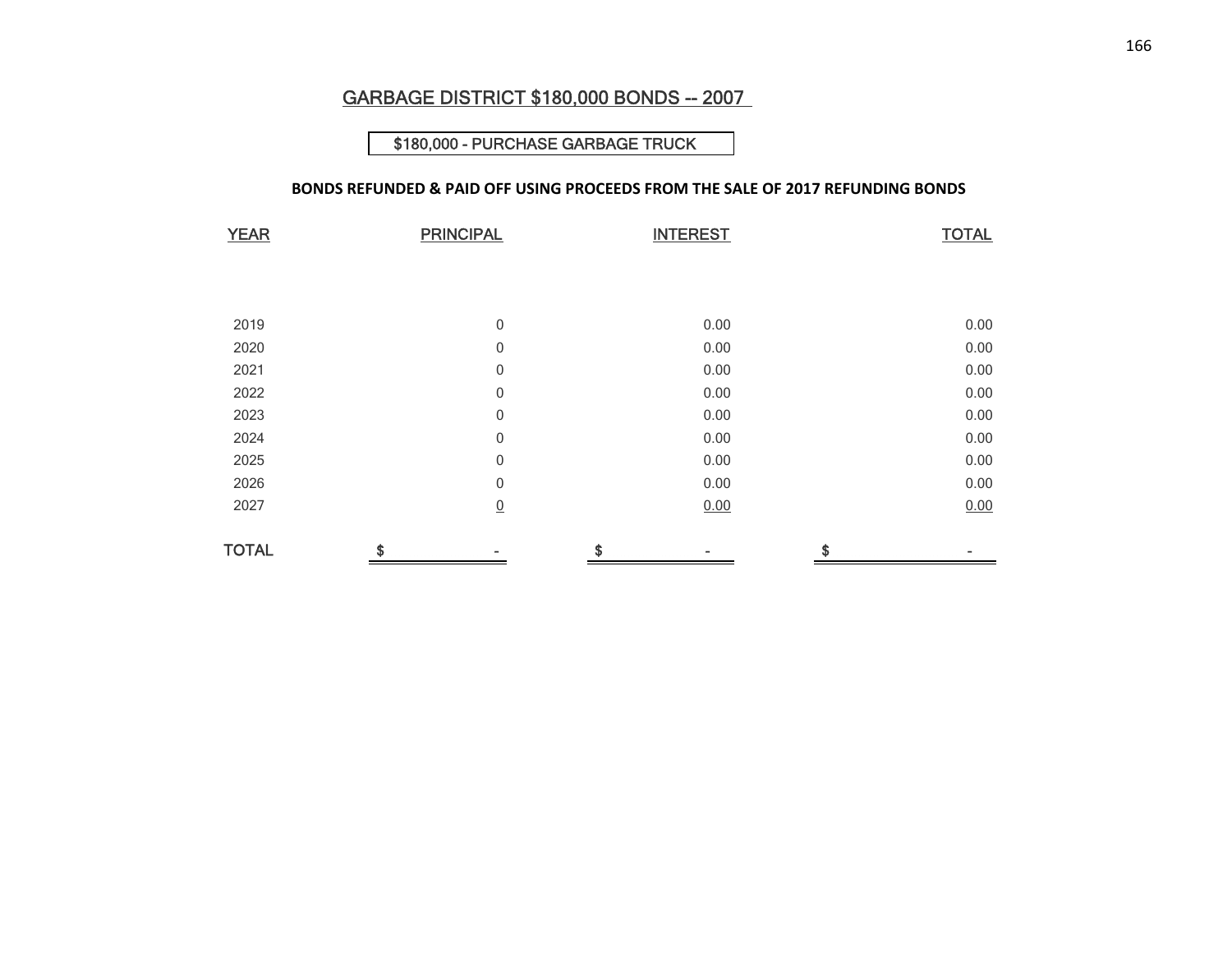## GARBAGE DISTRICT \$496,000 BONDS - 2009

## \$190,000 - PURCHASE GARBAGE TRUCK \$306,000 - NEW SANITATION BUILDING

#### On Mar 1, 2019, 2009 bonds maturing in 2020-2029 will be called & paid off from proceeds of the sale of 2017 refunding bonds.

| <b>YEAR</b>  | <b>PRINCIPAL</b> | <b>INTEREST</b> | <b>TOTAL</b>    |
|--------------|------------------|-----------------|-----------------|
|              |                  |                 |                 |
|              |                  |                 |                 |
|              |                  |                 |                 |
| 2019         | 23,194           | 463.88          | 23,657.88       |
| 2020         | 0                | 0.00            | 0.00            |
| 2021         | 0                | 0.00            | 0.00            |
| 2022         | 0                | 0.00            | 0.00            |
| 2023         | $\mathbf 0$      | 0.00            | 0.00            |
| 2024         | $\mathbf 0$      | 0.00            | 0.00            |
| 2025         | $\boldsymbol{0}$ | 0.00            | 0.00            |
| 2026         | $\mathbf 0$      | 0.00            | 0.00            |
| 2027         | $\mathbf 0$      | 0.00            | 0.00            |
| 2028         | $\mathbf 0$      | 0.00            | 0.00            |
| 2029         | $\underline{0}$  | 0.00            | 0.00            |
| <b>TOTAL</b> | \$<br>23,194     | \$<br>463.88    | \$<br>23,657.88 |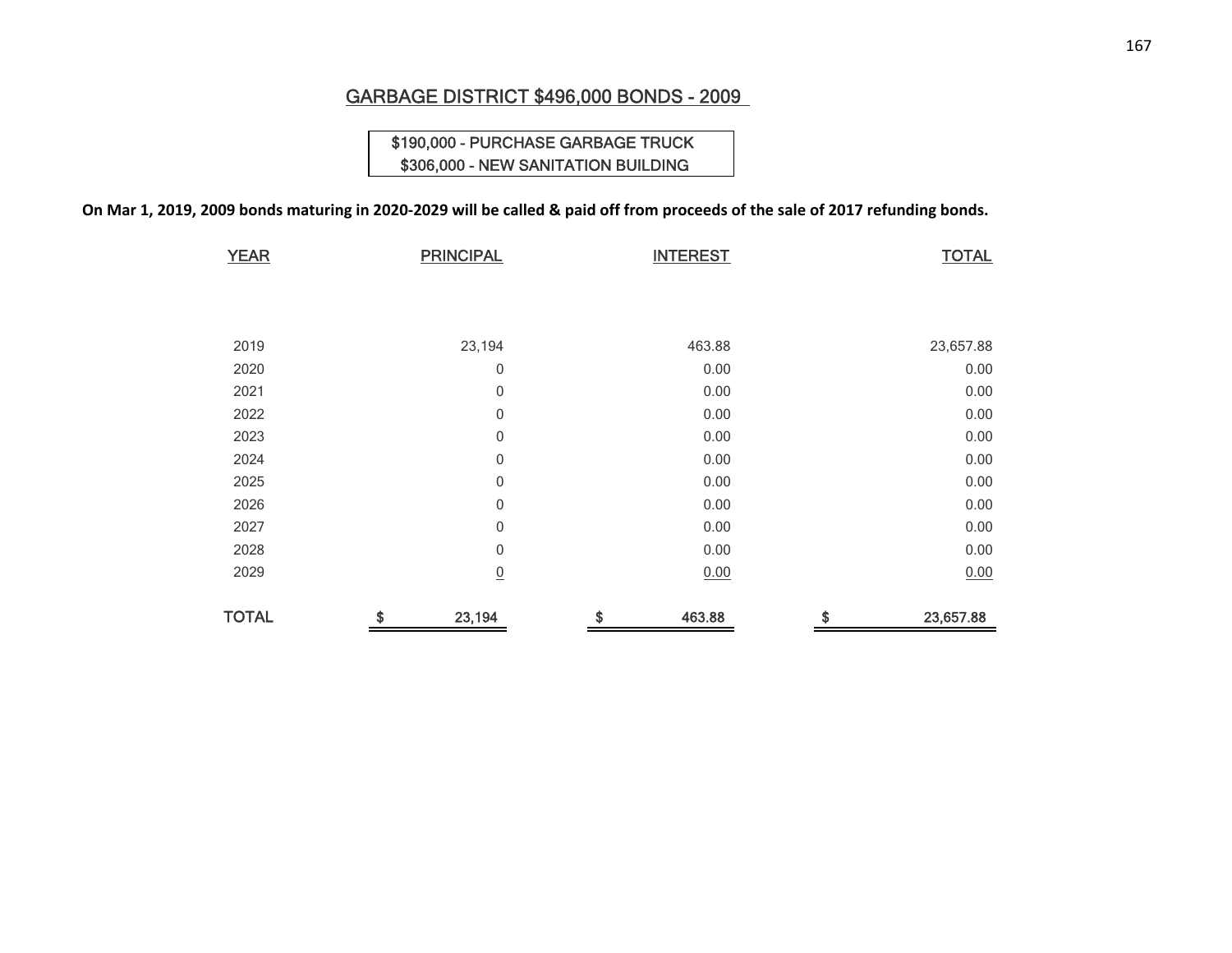# GARBAGE DISTRICT \$370,000 BONDS -- 2013

## \$180,000 - PURCHASE GARBAGE TRUCK \$190,000 - PURCHASE GARBAGE TRUCK

| <b>YEAR</b>  | <b>PRINCIPAL</b> | <b>INTEREST</b> | <b>TOTAL</b>     |
|--------------|------------------|-----------------|------------------|
|              |                  |                 |                  |
|              |                  |                 |                  |
| 2019         | 23,581           | 5,271.25        | 28,852.25        |
| 2020         | 24,026           | 4,795.18        | 28,821.18        |
| 2021         | 24,471           | 4,310.21        | 28,781.21        |
| 2022         | 24,916           | 3,816.34        | 28,732.34        |
| 2023         | 25,361           | 3,313.57        | 28,674.57        |
| 2024         | 25,806           | 2,801.90        | 28,607.90        |
| 2025         | 26,696           | 2,276.88        | 28,972.88        |
| 2026         | 27,585           | 1,716.84        | 29,301.84        |
| 2027         | 28,030           | 1,073.39        | 29,103.39        |
| 2028         | 28,920           | 361.51          | 29,281.51        |
| <b>TOTAL</b> | \$<br>259,392    | \$<br>29,737.07 | \$<br>289,129.07 |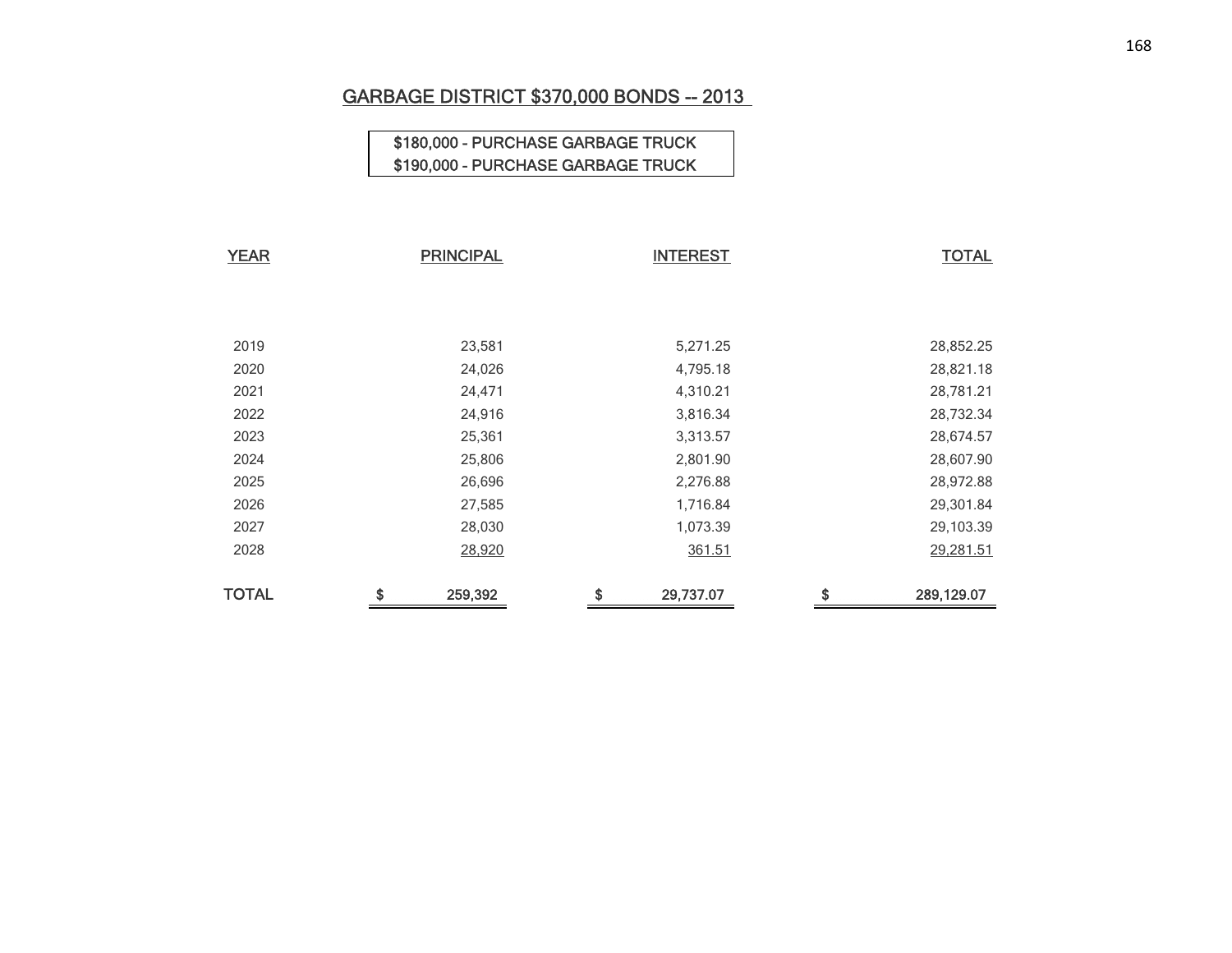## GARBAGE DISTRICT REFUNDING \$245,911 BONDS -- 2013

## \$103,014 - PURCHASE 2 GARBAGE TRUCKS 2002 \$63,510 - PURCHASE GARBAGE TRUCK 2004 \$79,387 - PURCHASE EQUIPMENT 2004

| <b>TOTAL</b> | œ | 30,665           | œ<br>æ | 459.98          | \$<br>31,124.98 |
|--------------|---|------------------|--------|-----------------|-----------------|
| 2019         |   | 30,665           |        | 459.98          | 31,124.98       |
| <b>YEAR</b>  |   | <b>PRINCIPAL</b> |        | <b>INTEREST</b> | <b>TOTAL</b>    |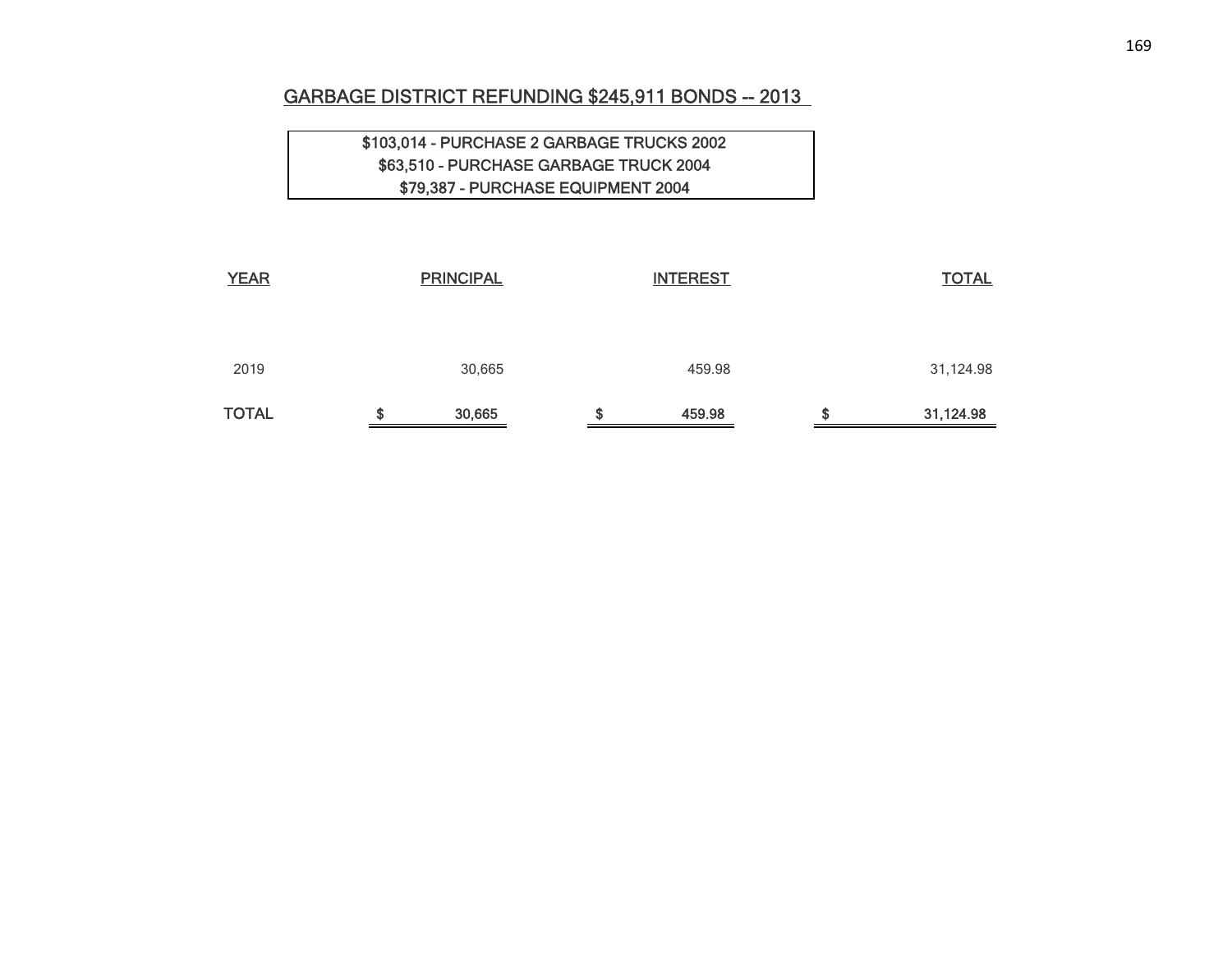# GARBAGE DISTRICT \$185,000 BONDS -- 2014

### \$185,000 - PURCHASE GARBAGE TRUCK

| <b>YEAR</b>  | <b>PRINCIPAL</b> |         | <b>INTEREST</b> |           | <b>TOTAL</b>     |
|--------------|------------------|---------|-----------------|-----------|------------------|
|              |                  |         |                 |           |                  |
|              |                  |         |                 |           |                  |
| 2019         |                  | 8,457   |                 | 4,112.50  | 12,569.50        |
| 2020         |                  | 8,561   |                 | 3,943.36  | 12,504.36        |
| 2021         |                  | 8,770   |                 | 3,772.14  | 12,542.14        |
| 2022         |                  | 8,979   |                 | 3,596.74  | 12,575.74        |
| 2023         |                  | 9,187   |                 | 3,417.16  | 12,604.16        |
| 2024         |                  | 9,396   |                 | 3,210.46  | 12,606.46        |
| 2025         |                  | 9,605   |                 | 2,975.56  | 12,580.56        |
| 2026         |                  | 9,918   |                 | 2,711.42  | 12,629.42        |
| 2027         |                  | 10,231  |                 | 2,413.88  | 12,644.88        |
| 2028         |                  | 10,545  |                 | 2,106.94  | 12,651.94        |
| 2029         |                  | 10,858  |                 | 1,790.60  | 12,648.60        |
| 2030         |                  | 11,275  |                 | 1,464.86  | 12,739.86        |
| 2031         |                  | 11,589  |                 | 1,126.60  | 12,715.60        |
| 2032         |                  | 12,006  |                 | 778.94    | 12,784.94        |
| 2033         |                  | 12,423  |                 | 403.74    | 12,826.74        |
|              |                  |         |                 |           |                  |
| <b>TOTAL</b> | \$               | 151,800 | \$              | 37,824.90 | \$<br>189,624.90 |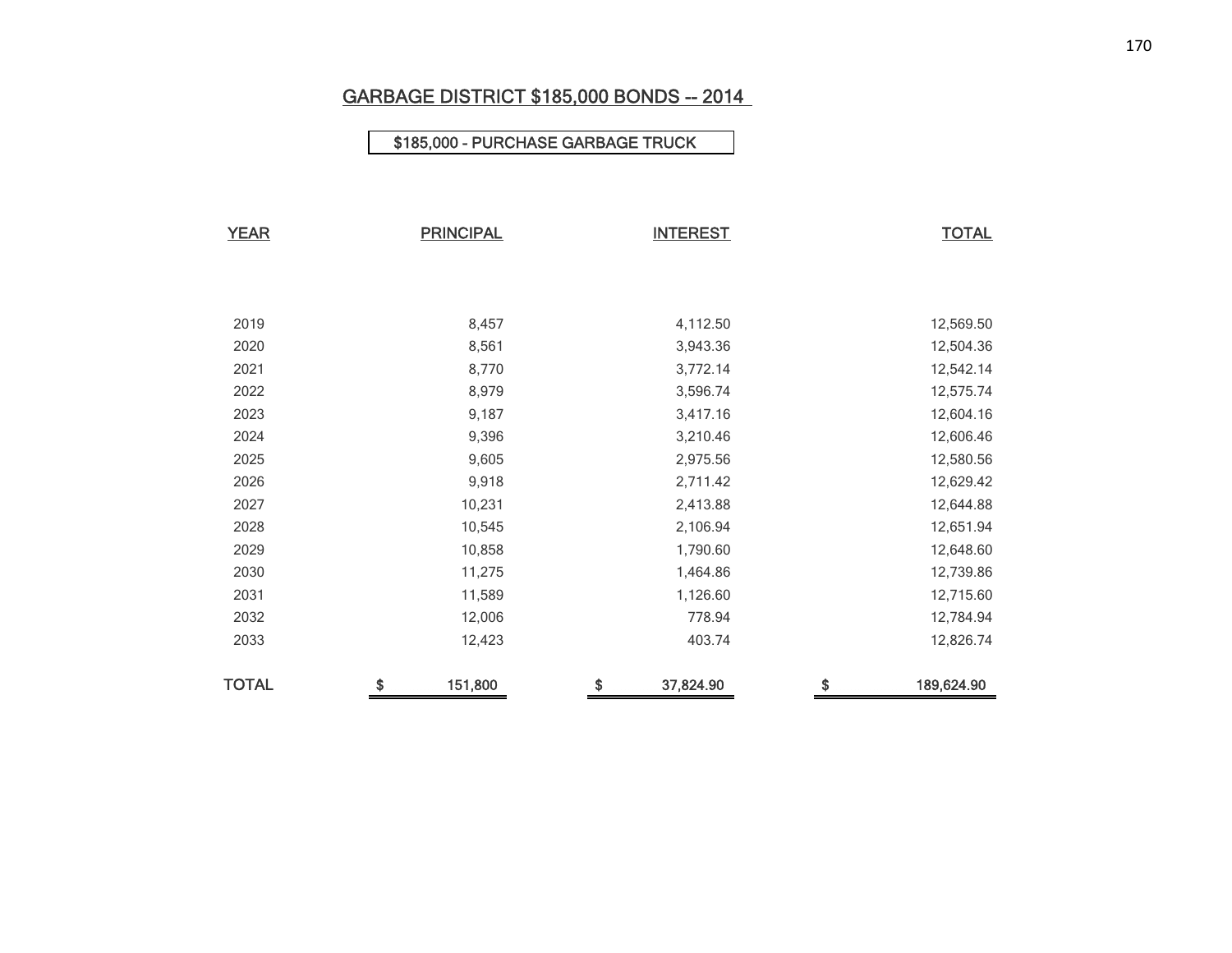## GARBAGE DISTRICT REFUNDING \$420,559 BONDS -- 2017

## \$180,000 - PURCHASE GARBAGE TRUCK - 2007 \$190,000 - PURCHASE GARBAGE TRUCK - 2009 \$306,000 - NEW SANITATION BUILDING - 2009

| <b>YEAR</b>  | <b>PRINCIPAL</b> | <b>INTEREST</b> | <b>TOTAL</b>     |
|--------------|------------------|-----------------|------------------|
|              |                  |                 |                  |
|              |                  |                 |                  |
| 2019         | 13,098           | 8,136.12        | 21,234.12        |
| 2020         | 37,748           | 7,627.66        | 45,375.66        |
| 2021         | 38,014           | 6,870.04        | 44,884.04        |
| 2022         | 39,470           | 6,095.20        | 45,565.20        |
| 2023         | 40,332           | 5,297.18        | 45,629.18        |
| 2024         | 41,193           | 4,481.93        | 45,674.93        |
| 2025         | 41,726           | 3,652.74        | 45,378.74        |
| 2026         | 43,182           | 2,803.66        | 45,985.66        |
| 2027         | 43,776           | 1,912.19        | 45,688.19        |
| 2028         | 32,710           | 1,100.91        | 33,810.91        |
| 2029         | 33,301           | 374.64          | 33,675.64        |
| 2030         | $\overline{0}$   | 0.00            | 0.00             |
| <b>TOTAL</b> | \$<br>404,550    | \$<br>48,352.27 | \$<br>452,902.27 |

## TOTAL GARBAGE DISTRICTSERIAL BONDS \$ 869,601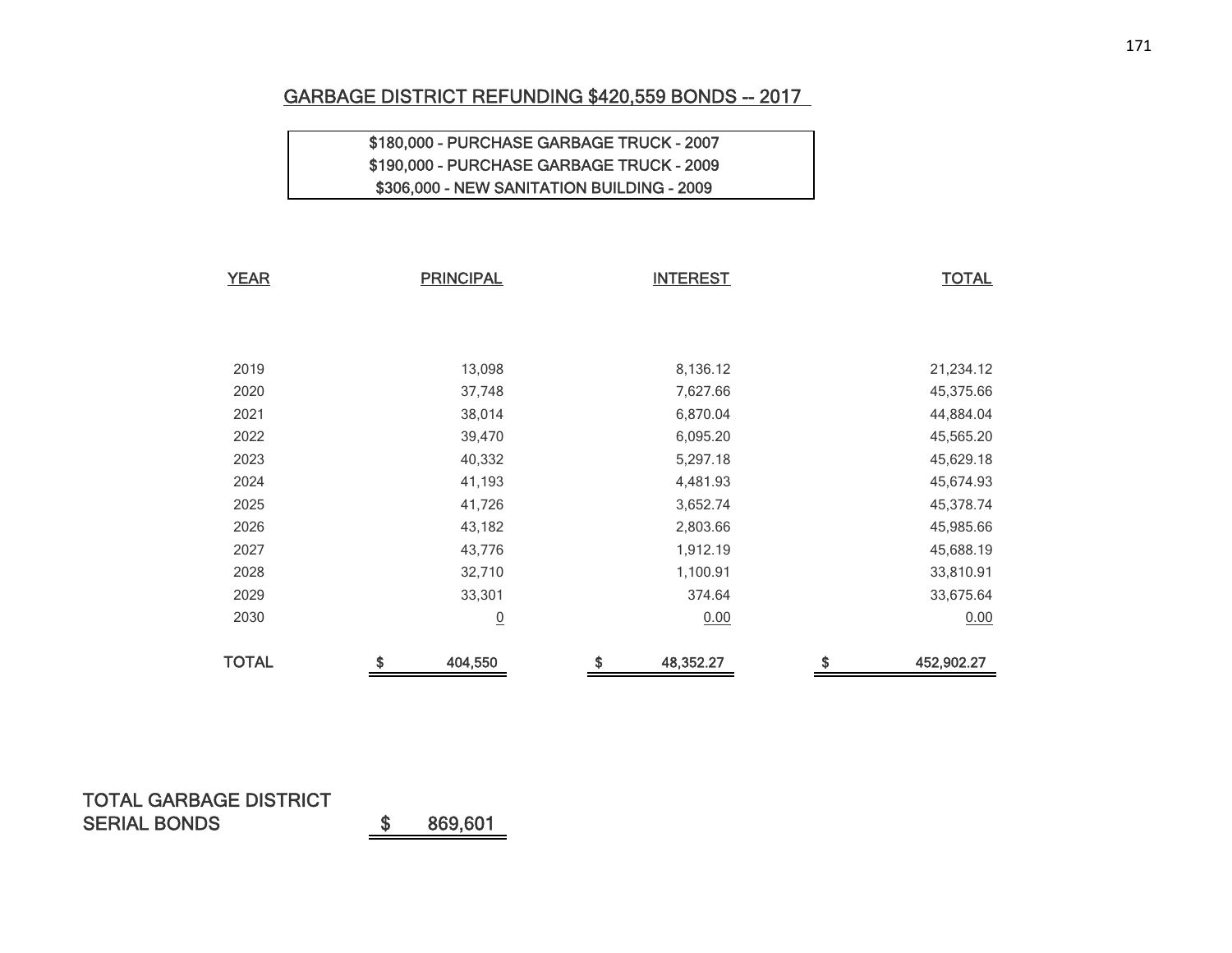## SEWER DISTRICT \$66,000 BONDS - 2009

### \$66,000 - SANITARY SEWER PUMP STATION IMPROVEMENTS

On Mar 1, 2019, 2009 bonds maturing in 2020-2029 will be called & paid off from proceeds of the sale of 2017 refunding bonds.

| <b>YEAR</b>  | <b>PRINCIPAL</b> | <b>INTEREST</b> | <b>TOTAL</b>   |
|--------------|------------------|-----------------|----------------|
|              |                  |                 |                |
|              |                  |                 |                |
|              |                  |                 |                |
| 2019         | 3,086            | 61.72           | 3,147.72       |
| 2020         | 0                | 0.00            | 0.00           |
| 2021         | $\boldsymbol{0}$ | 0.00            | 0.00           |
| 2022         | $\mathbf 0$      | 0.00            | 0.00           |
| 2023         | $\boldsymbol{0}$ | 0.00            | 0.00           |
| 2024         | $\boldsymbol{0}$ | 0.00            | 0.00           |
| 2025         | $\boldsymbol{0}$ | 0.00            | 0.00           |
| 2026         | $\mathbf 0$      | 0.00            | 0.00           |
| 2027         | $\mathbf 0$      | 0.00            | 0.00           |
| 2028         | $\mathbf 0$      | 0.00            | 0.00           |
| 2029         | $\underline{0}$  | 0.00            | 0.00           |
| <b>TOTAL</b> | \$<br>3,086      | \$<br>61.72     | \$<br>3,147.72 |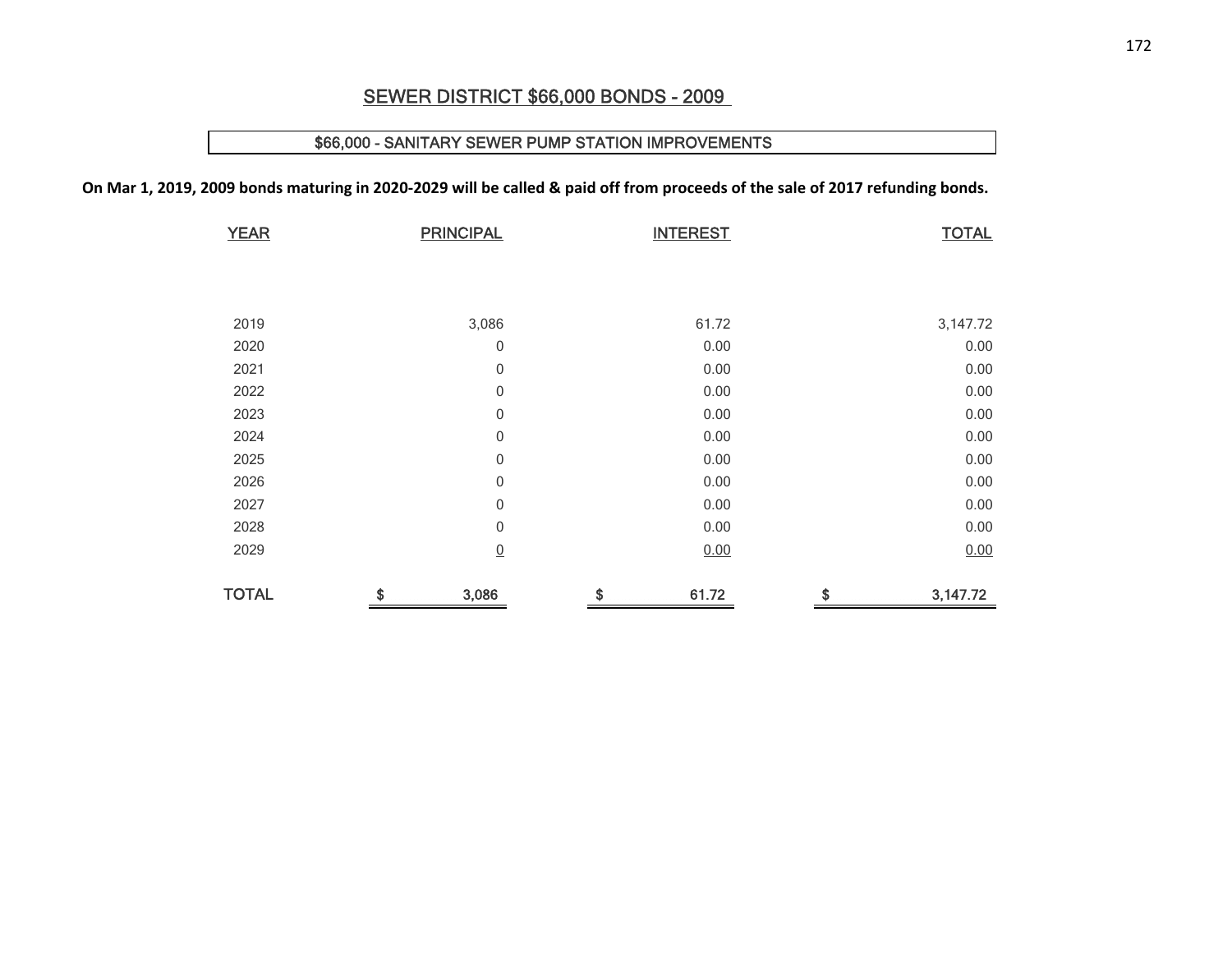## SEWER DISTRICT \$135,000 BONDS -- 2013

## \$65,000 - SANITARY SEWER PUMP STATION IMPROVEMENTS \$70,000 - SANITARY SEWER CAMERA SYSTEM

| <b>YEAR</b>  | <b>PRINCIPAL</b> | <b>INTEREST</b> | <b>TOTAL</b>     |
|--------------|------------------|-----------------|------------------|
|              |                  |                 |                  |
|              |                  |                 |                  |
| 2019         | 8,604            | 1,923.32        | 10,527.32        |
| 2020         | 8,766            | 1,749.62        | 10,515.62        |
| 2021         | 8,929            | 1,572.67        | 10,501.67        |
| 2022         | 9,091            | 1,392.47        | 10,483.47        |
| 2023         | 9,253            | 1,209.03        | 10,462.03        |
| 2024         | 9,415            | 1,022.35        | 10,437.35        |
| 2025         | 9,741            | 830.79          | 10,571.79        |
| 2026         | 10,065           | 626.45          | 10,691.45        |
| 2027         | 10,227           | 391.68          | 10,618.68        |
| 2028         | 10,553           | 131.92          | 10,684.92        |
| <b>TOTAL</b> | \$<br>94,644     | \$<br>10,850.30 | \$<br>105,494.30 |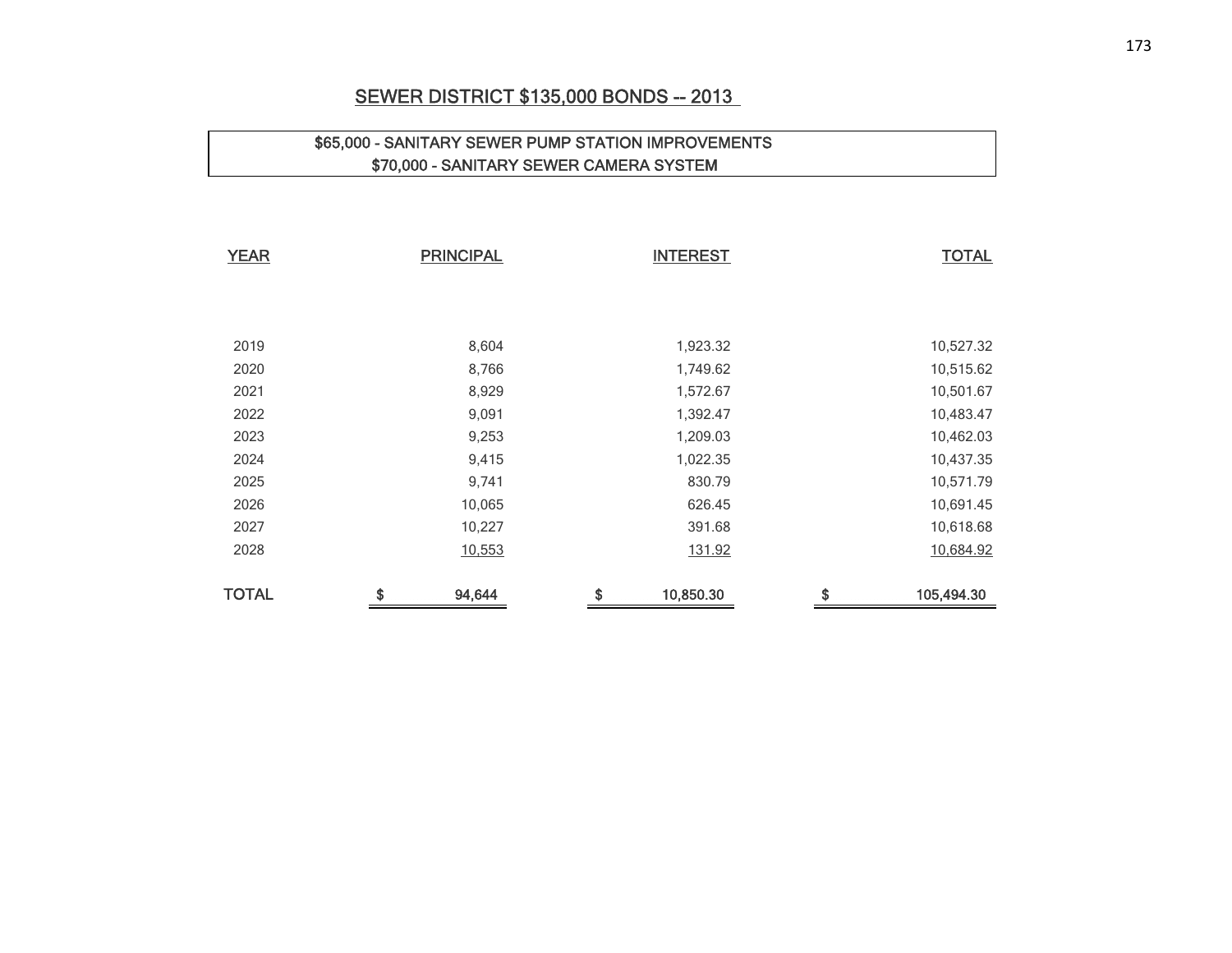## **SEWER DISTRICT \$35,500 BONDS -- 2014**

#### \$35,500 - SANITARY SEWER PUMP STATION IMPROVEMENTS

| <b>YEAR</b>  | <b>PRINCIPAL</b> | <b>INTEREST</b> | <b>TOTAL</b>    |
|--------------|------------------|-----------------|-----------------|
|              |                  |                 |                 |
|              |                  |                 |                 |
| 2019         | 1,623            | 789.12          | 2,412.12        |
| 2020         | 1,643            | 756.66          | 2,399.66        |
| 2021         | 1,683            | 723.80          | 2,406.80        |
| 2022         | 1,723            | 690.14          | 2,413.14        |
| 2023         | 1,763            | 655.68          | 2,418.68        |
| 2024         | 1,803            | 616.00          | 2,419.00        |
| 2025         | 1,843            | 570.92          | 2,413.92        |
| 2026         | 1,903            | 520.24          | 2,423.24        |
| 2027         | 1,963            | 463.16          | 2,426.16        |
| 2028         | 2,023            | 404.26          | 2,427.26        |
| 2029         | 2,084            | 343.58          | 2,427.58        |
| 2030         | 2,164            | 281.06          | 2,445.06        |
| 2031         | 2,224            | 216.14          | 2,440.14        |
| 2032         | 2,304            | 149.42          | 2,453.42        |
| 2033         | 2,382            | 77.42           | 2,459.42        |
| <b>TOTAL</b> | \$<br>29,128     | \$<br>7,257.60  | \$<br>36,385.60 |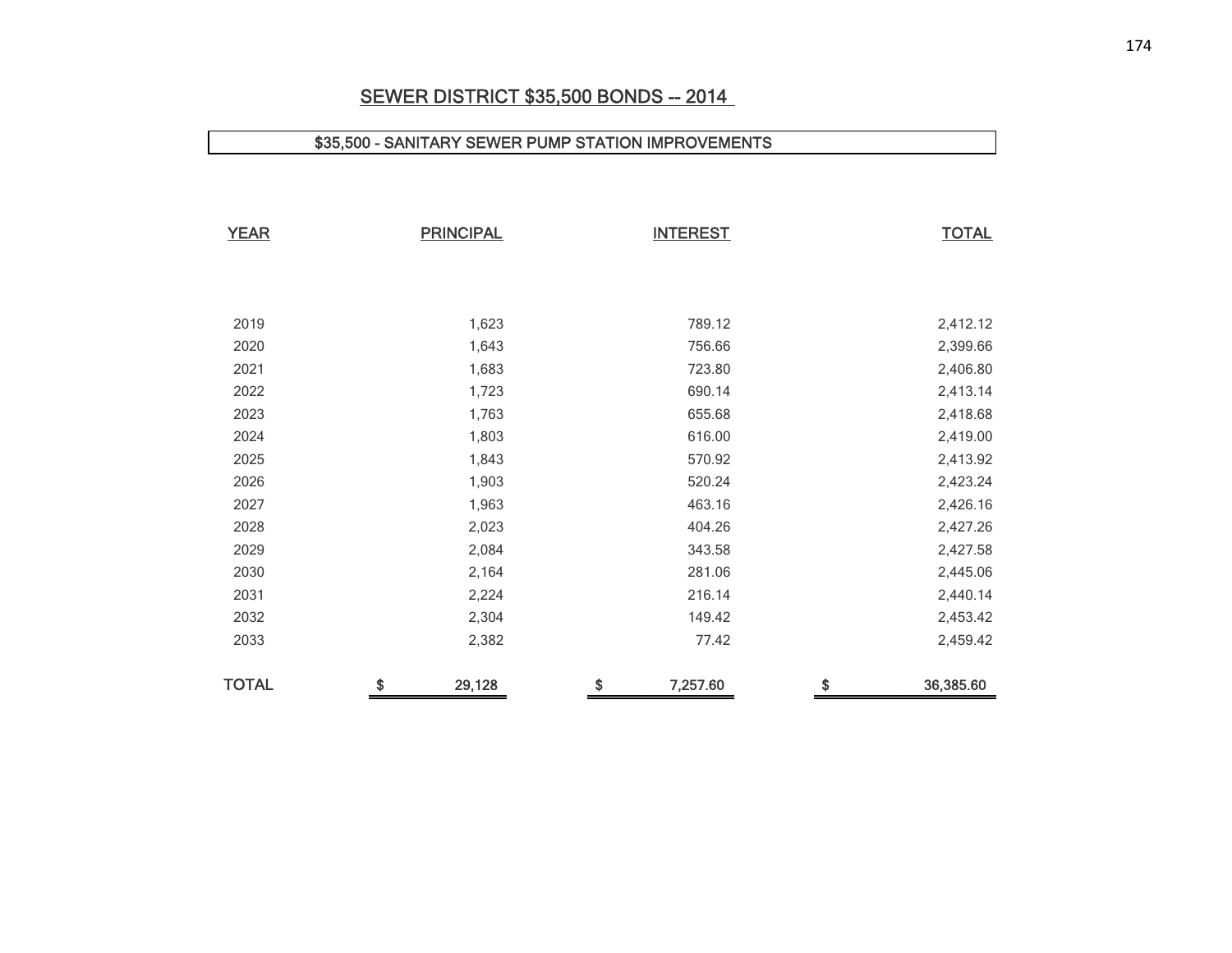## SEWER DISTRICT \$1,200,000 BONDS -- 2016

#### \$1,200,000 - SANITARY SEWER SYSTEM EVALUATION & IMPROVEMENTS

| <b>YEAR</b>  | <b>PRINCIPAL</b> | <b>INTEREST</b>  | <b>TOTAL</b>       |
|--------------|------------------|------------------|--------------------|
|              |                  |                  |                    |
| 2019         | 52,720           | 22,375.76        | 75,095.76          |
| 2020         | 53,388           | 21,321.36        | 74,709.36          |
| 2021         | 54,055           | 20,253.60        | 74,308.60          |
| 2022         | 54,722           | 19,172.50        | 73,894.50          |
| 2023         | 55,390           | 18,078.06        | 73,468.06          |
| 2024         | 56,057           | 16,970.26        | 73,027.26          |
| 2025         | 57,392           | 15,849.12        | 73,241.12          |
| 2026         | 58,059           | 14,701.28        | 72,760.28          |
| 2027         | 59,394           | 13,540.10        | 72,934.10          |
| 2028         | 60,728           | 12,352.22        | 73,080.22          |
| 2029         | 61,396           | 11,137.66        | 72,533.66          |
| 2030         | 62,730           | 9,909.74         | 72,639.74          |
| 2031         | 64,733           | 8,655.14         | 73,388.14          |
| 2032         | 66,067           | 7,360.48         | 73,427.48          |
| 2033         | 67,402           | 6,039.14         | 73,441.14          |
| 2034         | 68,737           | 4,657.40         | 73,394.40          |
| 2035         | 70,739           | 3,213.92         | 73,952.92          |
| 2036         | 72,072           | 1,657.66         | 73,729.66          |
| <b>TOTAL</b> | \$<br>1,095,781  | \$<br>227,245.40 | \$<br>1,323,026.40 |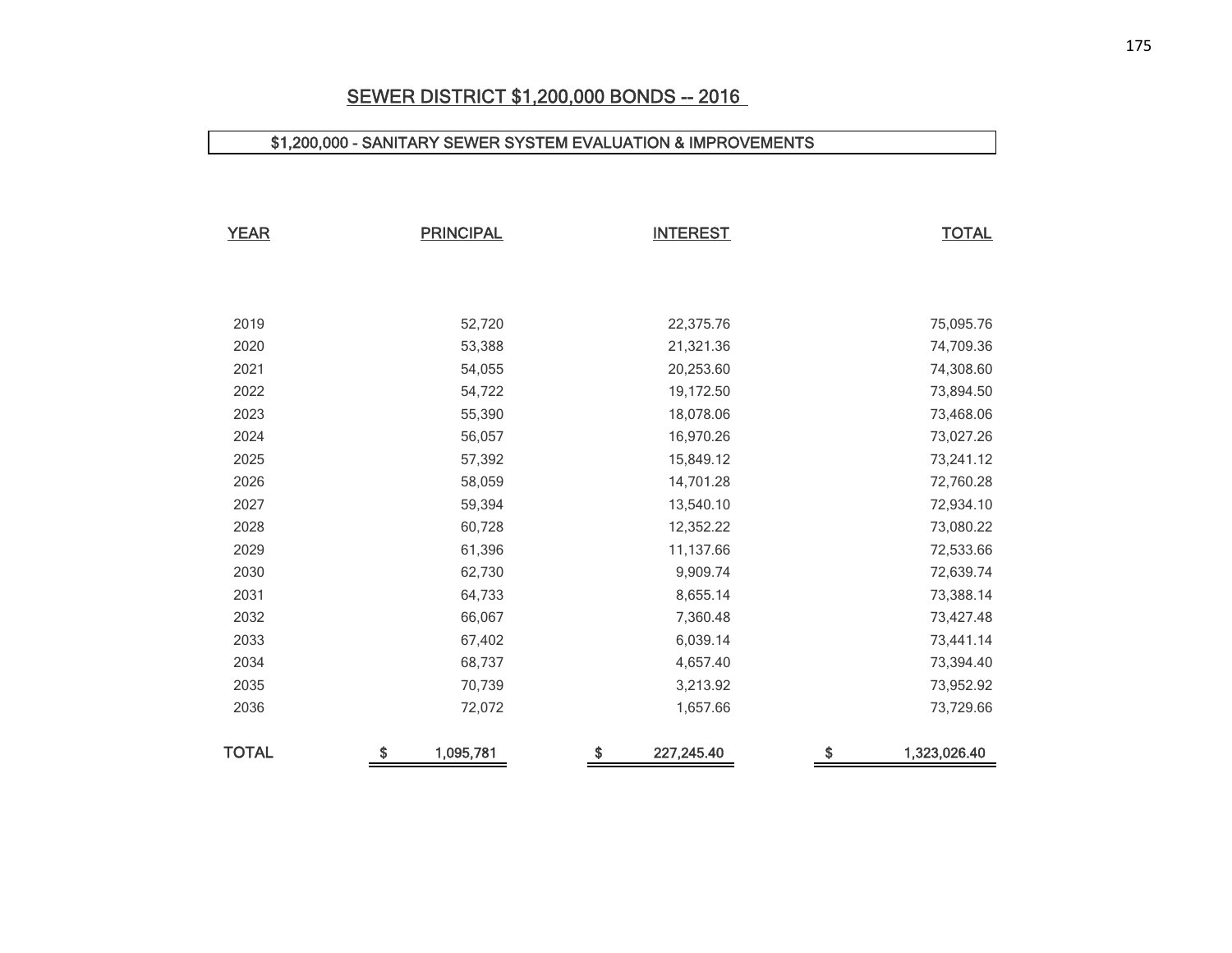## SEWER DISTRICT REFUNDING \$41,072 BONDS -- 2017

#### \$66,000 - SANITARY SEWER PUMP STATION IMPROVEMENTS - 2009

| <b>YEAR</b>  | <b>PRINCIPAL</b> | <b>INTEREST</b> | <b>TOTAL</b>    |
|--------------|------------------|-----------------|-----------------|
|              |                  |                 |                 |
|              |                  |                 |                 |
| 2019         | 396              | 825.04          | 1,221.04        |
| 2020         | 3,641            | 784.67          | 4,425.67        |
| 2021         | 3,641            | 711.85          | 4,352.85        |
| 2022         | 3,799            | 637.45          | 4,436.45        |
| 2023         | 3,877            | 560.69          | 4,437.69        |
| 2024         | 3,957            | 482.35          | 4,439.35        |
| 2025         | 3,957            | 403.21          | 4,360.21        |
| 2026         | 4,115            | 322.49          | 4,437.49        |
| 2027         | 4,194            | 237.30          | 4,431.30        |
| 2028         | 4,353            | 146.47          | 4,499.47        |
| 2029         | 4,430            | 49.84           | 4,479.84        |
| <b>TOTAL</b> | \$<br>40,360     | \$<br>5,161.36  | \$<br>45,521.36 |

## TOTAL SEWER DISTRICTSERIAL BONDS \$ 1,262,999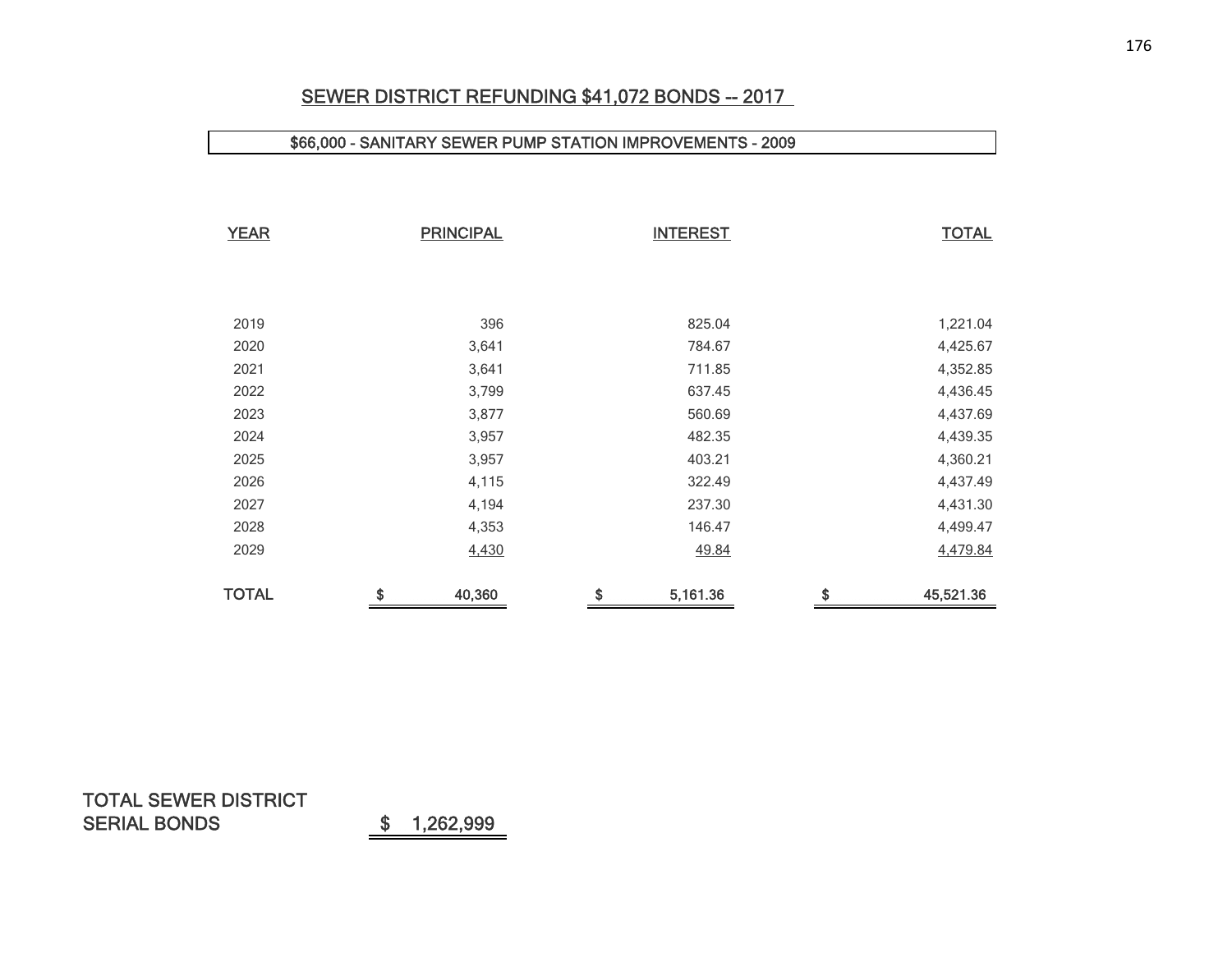## WATER DISTRICT \$1,007,000 BONDS -- 2007

#### \$1,007,000 - WATER DISTRICT IMPROVEMENTS & LARCHMONT PLANT RECONSTRUCTION

#### **BONDS REFUNDED & PAID OFF USING PROCEEDS FROM THE SALE OF 2017 REFUNDING BONDS**

| <b>YEAR</b>  | <b>PRINCIPAL</b> |    | <b>INTEREST</b> |    | <b>TOTAL</b> |  |
|--------------|------------------|----|-----------------|----|--------------|--|
|              |                  |    |                 |    |              |  |
|              |                  |    |                 |    |              |  |
| 2019         | 0                |    | 0.00            |    | 0.00         |  |
| 2020         | $\mathbf 0$      |    | 0.00            |    | 0.00         |  |
| 2021         | $\mathbf 0$      |    | 0.00            |    | 0.00         |  |
| 2022         | $\mathbf 0$      |    | 0.00            |    | 0.00         |  |
| 2023         | 0                |    | 0.00            |    | 0.00         |  |
| 2024         | $\mathbf 0$      |    | 0.00            |    | 0.00         |  |
| 2025         | 0                |    | 0.00            |    | 0.00         |  |
| 2026         | 0                |    | 0.00            |    | 0.00         |  |
| 2027         | $\underline{0}$  |    | 0.00            |    | 0.00         |  |
| <b>TOTAL</b> | \$               | \$ |                 | \$ |              |  |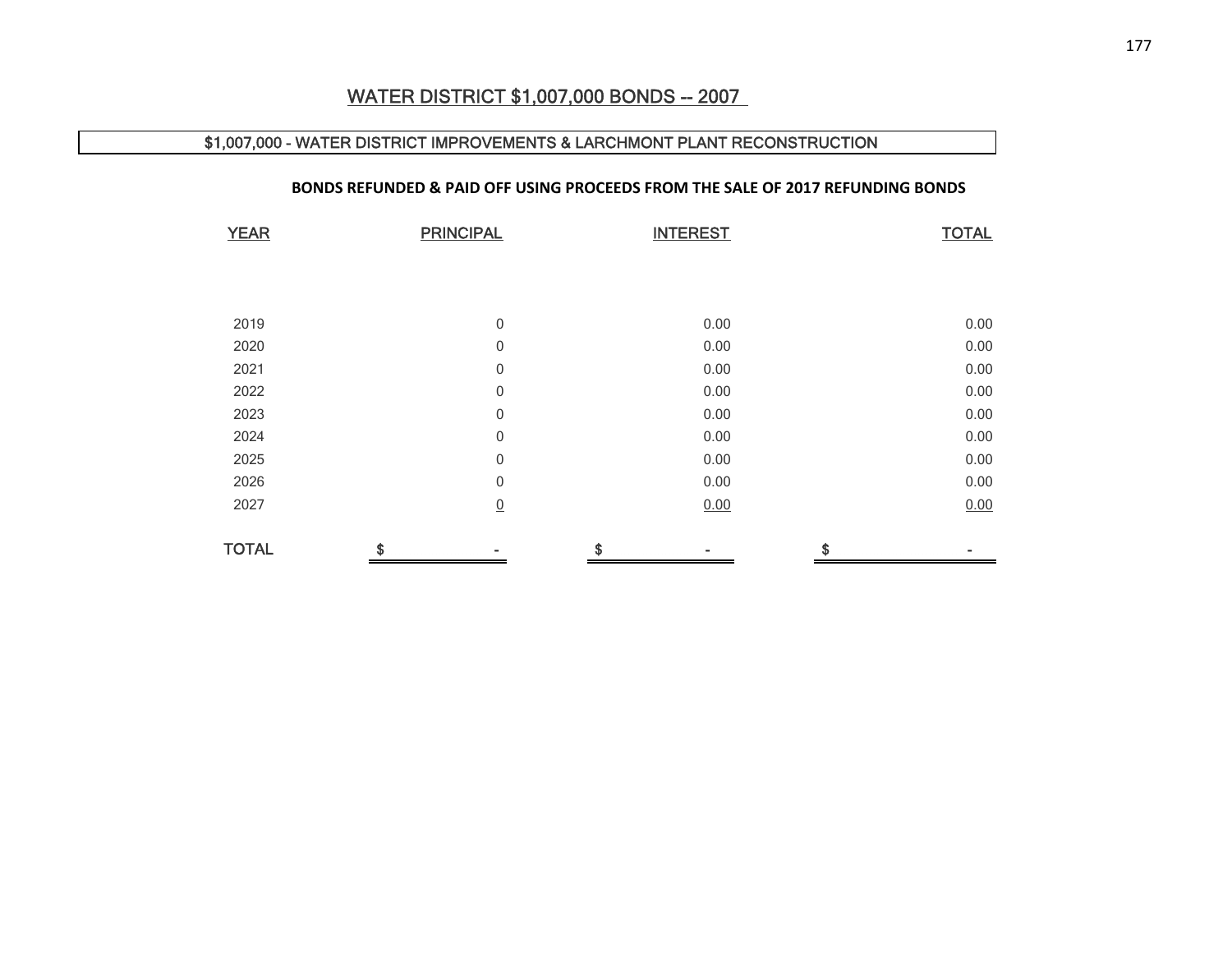## WATER DISTRICT \$1,550,000 BONDS -- 2010

## \$1,220,000 - RYE LAKE FILTRATION PLANT / U.V. ALTERNATIVE (WJWW PROJECT #2006-J.1) \$330,000 - LUNDE LANE WATER MAIN REPLACEMENT (WJWW PROJECT #A-1279)

On Oct 1, 2018, 2010 bonds maturing in 2019-2030 will be called & paid off from proceeds of the sale of 2017 refunding bonds.

| <b>YEAR</b>  | <b>PRINCIPAL</b> | <b>INTEREST</b> | <b>TOTAL</b> |
|--------------|------------------|-----------------|--------------|
|              |                  |                 |              |
|              |                  |                 |              |
| 2019         | 0                | 0.00            | 0.00         |
| 2020         | 0                | 0.00            | 0.00         |
| 2021         | 0                | 0.00            | 0.00         |
| 2022         | 0                | 0.00            | 0.00         |
| 2023         | $\boldsymbol{0}$ | 0.00            | 0.00         |
| 2024         | 0                | 0.00            | 0.00         |
| 2025         | 0                | 0.00            | 0.00         |
| 2026         | 0                | 0.00            | 0.00         |
| 2027         | 0                | 0.00            | 0.00         |
| 2028         | 0                | 0.00            | 0.00         |
| 2029         | 0                | 0.00            | 0.00         |
| 2030         | $\underline{0}$  | 0.00            | 0.00         |
| <b>TOTAL</b> | \$               | \$              | \$           |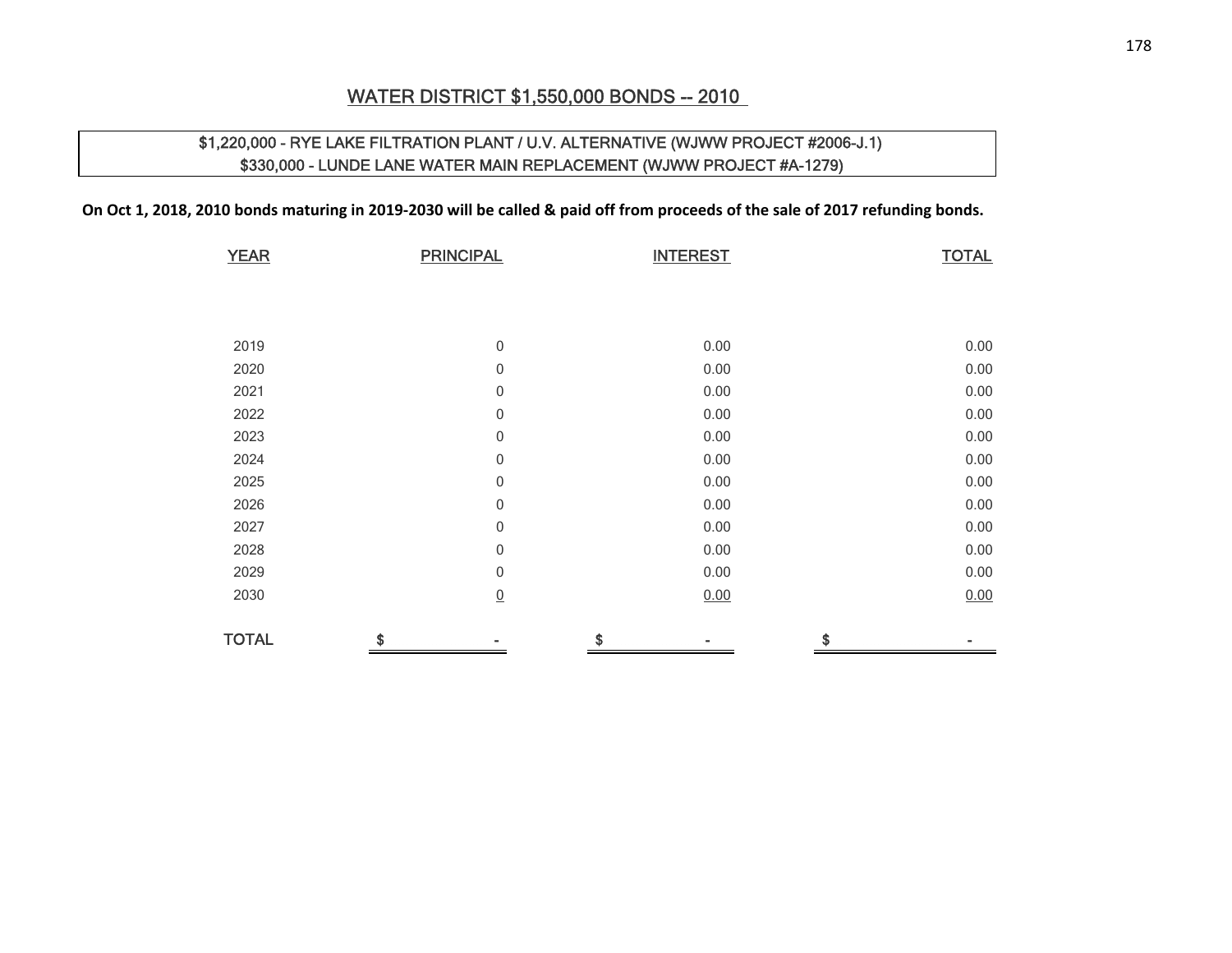### WATER DISTRICT \$325,000 BONDS -- 2013

# \$250,000 - REHABILITATION TO SHAFT 22 (WJWW PROJECT #A-1291) \$75,000 - IMPROVEMENTS TO WATER STORAGE TANKS (WJWW PROJECT #A-1289) **YEAR** PRINCIPAL INTEREST TOTAL 20,713 4,630.19 25,343.19

| <b>TOTAL</b> | \$<br>227,845 | \$<br>26,120.72 | \$<br>253,965.72 |
|--------------|---------------|-----------------|------------------|
| 2028         | 25,404        | 317.55          | 25,721.55        |
| 2027         | 24,621        | 942.86          | 25,563.86        |
| 2026         | 24,230        | 1,508.07        | 25,738.07        |
| 2025         | 23,449        | 2,000.01        | 25,449.01        |
| 2024         | 22,667        | 2,461.17        | 25,128.17        |
| 2023         | 22,276        | 2,910.60        | 25,186.60        |
| 2022         | 21,886        | 3,352.22        | 25,238.22        |
| 2021         | 21,495        | 3,786.03        | 25,281.03        |
| 2020         | 21,104        | 4,212.02        | 25,316.02        |
| 20 I Y       | ∠∪, / TO      | 4,000.19        | 20,040.19        |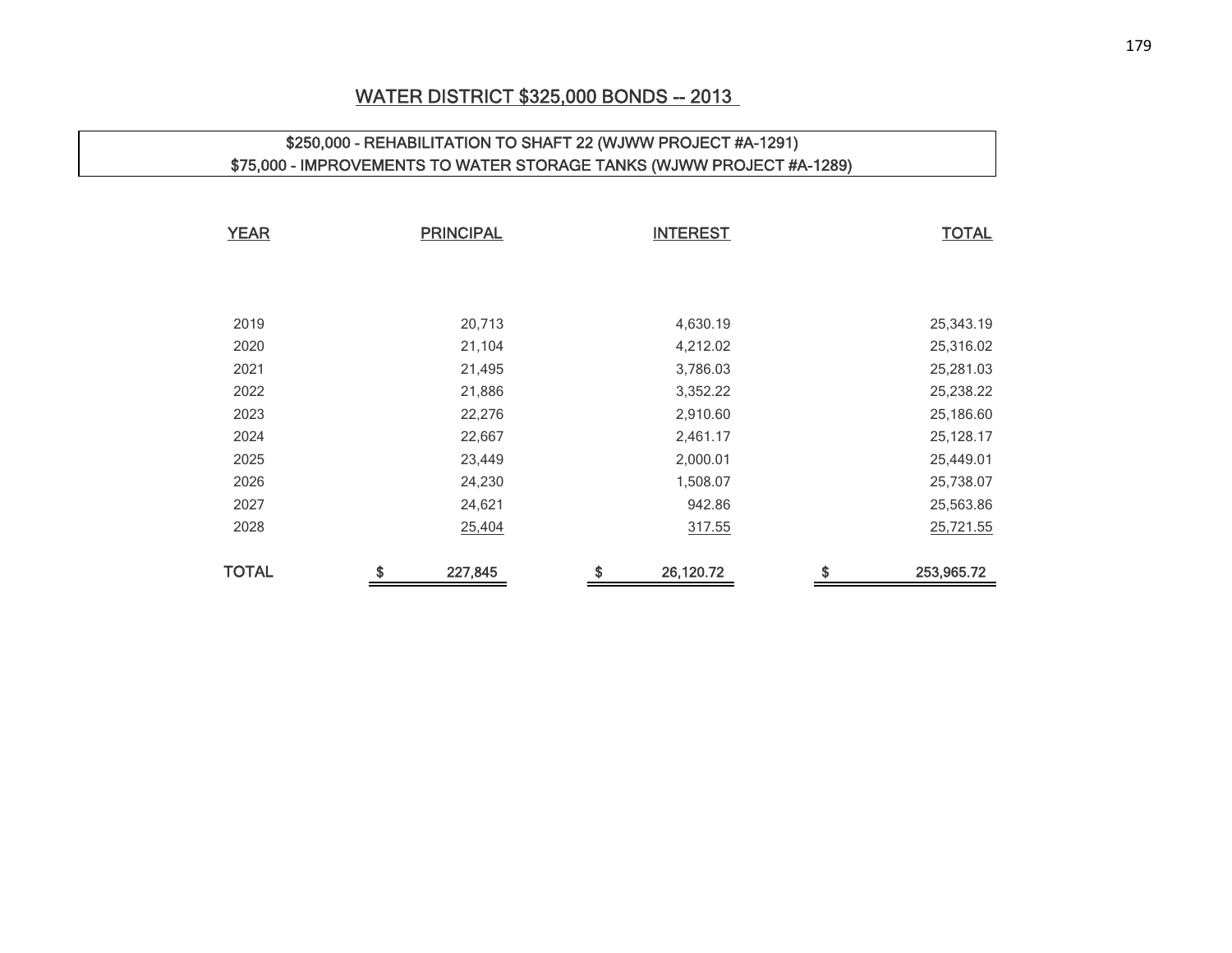### WATER DISTRICT \$1,556,000 BONDS -- 2016

# \$958,700 - BARRY AVE / MACY RD WATER MAIN REPLACEMENT (WJWW PROJECT #A-1310) \$597,300 - KENILWORTH BOOSTER STATION (WJWW PROJECT #A-1314)

| <b>YEAR</b>  | <b>PRINCIPAL</b> | <b>INTEREST</b>  | <b>TOTAL</b>       |
|--------------|------------------|------------------|--------------------|
|              |                  |                  |                    |
|              |                  |                  |                    |
| 2019         | 68,361           | 29,013.92        | 97,374.92          |
| 2020         | 69,226           | 27,646.70        | 96,872.70          |
| 2021         | 70,091           | 26,262.18        | 96,353.18          |
| 2022         | 70,957           | 24,860.36        | 95,817.36          |
| 2023         | 71,822           | 23,441.22        | 95,263.22          |
| 2024         | 72,687           | 22,004.78        | 94,691.78          |
| 2025         | 74,418           | 20,551.04        | 94,969.04          |
| 2026         | 75,283           | 19,062.68        | 94,345.68          |
| 2027         | 77,014           | 17,557.02        | 94,571.02          |
| 2028         | 78,745           | 16,016.74        | 94,761.74          |
| 2029         | 79,610           | 14,441.84        | 94,051.84          |
| 2030         | 81,340           | 12,849.64        | 94,189.64          |
| 2031         | 83,937           | 11,222.84        | 95,159.84          |
| 2032         | 85,667           | 9,544.10         | 95,211.10          |
| 2033         | 87,397           | 7,830.76         | 95,227.76          |
| 2034         | 89,129           | 6,039.12         | 95,168.12          |
| 2035         | 91,724           | 4,167.42         | 95,891.42          |
| 2036         | 93,456           | 2,149.48         | 95,605.48          |
| <b>TOTAL</b> | \$<br>1,420,864  | \$<br>294,661.84 | \$<br>1,715,525.84 |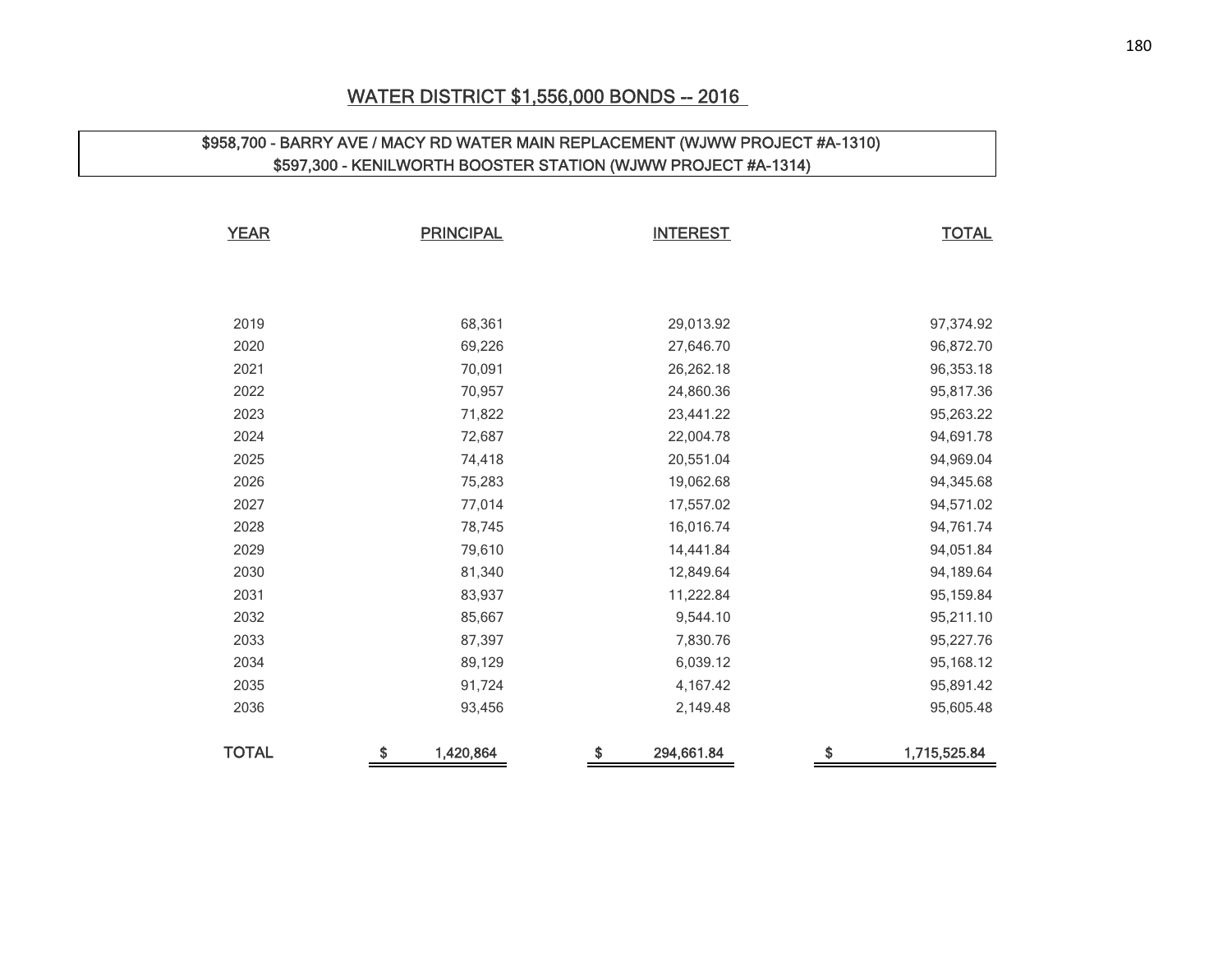# WATER DISTRICT REFUNDING \$1,720,824 BONDS -- 2017

### \$1,007,000 - WATER DISTRICT IMPROVEMENTS & LARCHMONT PLANT RECONSTRUCTION - 2007 \$1,220,000 - RYE LAKE FILTRATION PLANT / U.V. ALTERNATIVE (WJWW PROJECT #2006-J.1) - 2010 \$330,000 - LUNDE LANE WATER MAIN REPLACEMENT (WJWW PROJECT #A-1279) - 2010

| <b>YEAR</b>  | <b>PRINCIPAL</b> | <b>INTEREST</b>  | <b>TOTAL</b>       |
|--------------|------------------|------------------|--------------------|
|              |                  |                  |                    |
|              |                  |                  |                    |
| 2019         | 136,006          | 32,546.50        | 168,552.50         |
| 2020         | 139,835          | 29,788.09        | 169,623.09         |
| 2021         | 143,659          | 26,953.15        | 170,612.15         |
| 2022         | 147,483          | 24,041.73        | 171,524.73         |
| 2023         | 148,972          | 21,077.18        | 170,049.18         |
| 2024         | 152,797          | 18,059.49        | 170,856.49         |
| 2025         | 158,111          | 14,950.41        | 173,061.41         |
| 2026         | 159,604          | 11,773.26        | 171,377.26         |
| 2027         | 164,274          | 8,452.35         | 172,726.35         |
| 2028         | 98,042           | 5,673.52         | 103,715.52         |
| 2029         | 98,043           | 3,516.57         | 101,559.57         |
| 2030         | 102,706          | 1,206.79         | 103,912.79         |
| <b>TOTAL</b> | \$<br>1,649,532  | \$<br>198,039.04 | \$<br>1,847,571.04 |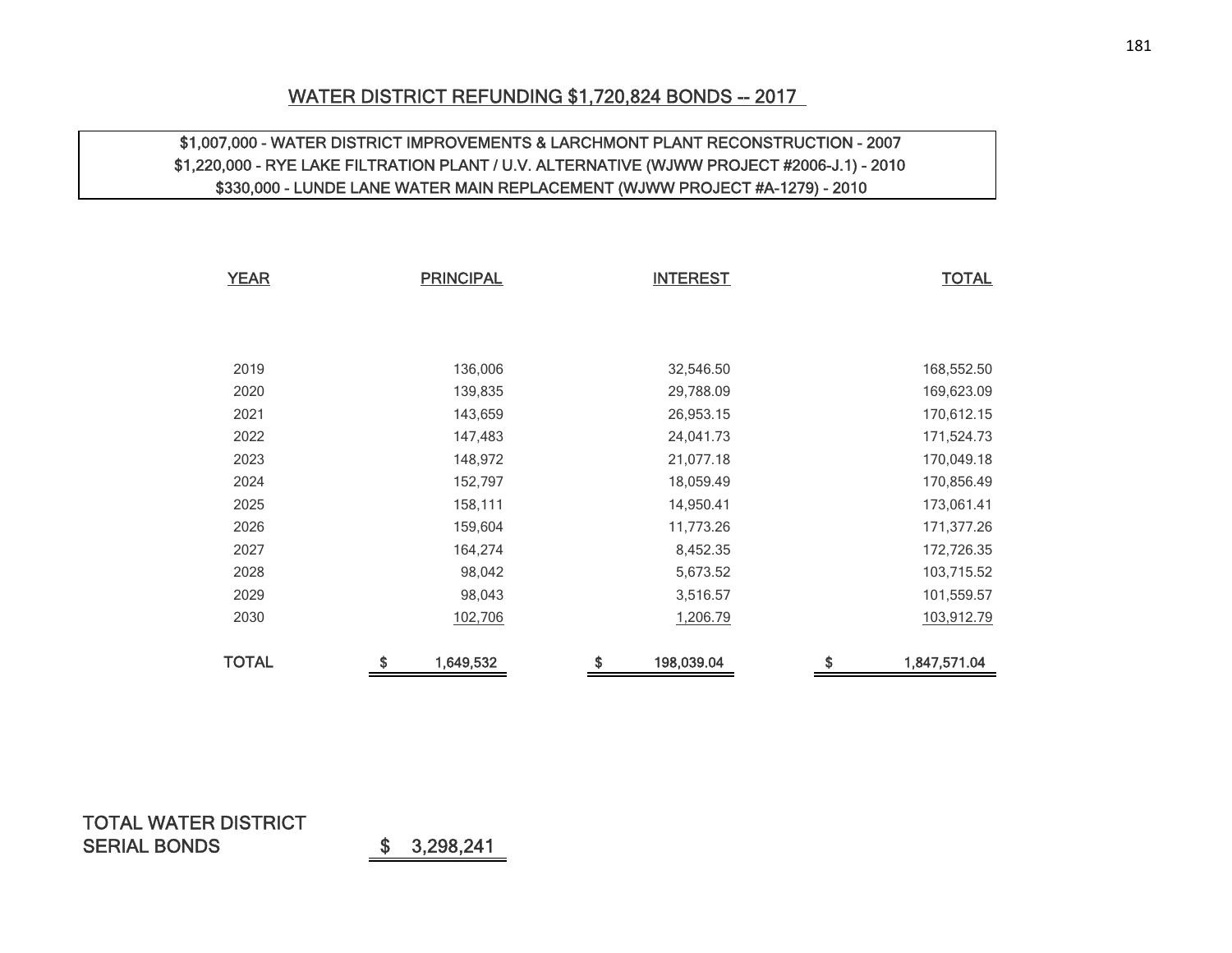# FIRE DISTRICT \$460,000 BONDS -- 2007

### \$460,000 - PURCHASE OF FIRE APPARATUS

| <b>YEAR</b>  | <b>PRINCIPAL</b> |    | <b>INTEREST</b> |    | <b>TOTAL</b> |
|--------------|------------------|----|-----------------|----|--------------|
|              |                  |    |                 |    |              |
|              |                  |    |                 |    |              |
|              |                  |    |                 |    |              |
| 2019         | 35,000           |    | 6,480.00        |    | 41,480.00    |
| 2020         | 35,000           |    | 4,975.00        |    | 39,975.00    |
| 2021         | 40,000           |    | 3,470.00        |    | 43,470.00    |
| 2022         | 40,000           |    | 1,750.00        |    | 41,750.00    |
|              |                  |    |                 |    |              |
| <b>TOTAL</b> | \$<br>150,000    | \$ | 16,675.00       | \$ | 166,675.00   |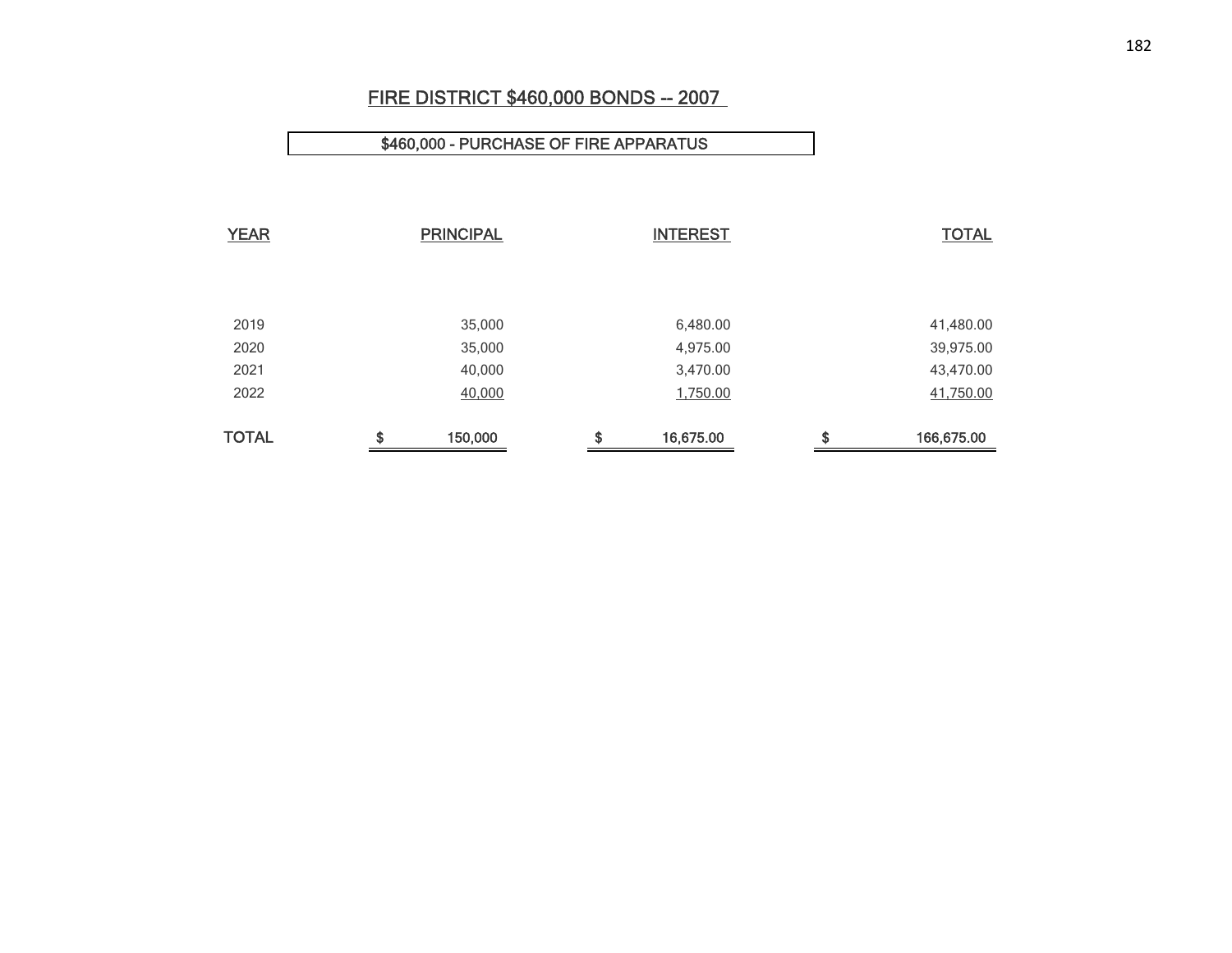# FIRE DISTRICT \$996,000 BONDS -- 2013

# \$996,000 - PURCHASE OF (2) FIRE APPARATUS

| <b>YEAR</b>  | <b>PRINCIPAL</b> | <b>INTEREST</b> |           |    | <b>TOTAL</b> |
|--------------|------------------|-----------------|-----------|----|--------------|
|              |                  |                 |           |    |              |
|              |                  |                 |           |    |              |
| 2019         | 75,000           |                 | 15,863.75 |    | 90,863.75    |
| 2020         | 75,000           |                 | 13,921.25 |    | 88,921.25    |
| 2021         | 80,000           |                 | 11,914.00 |    | 91,914.00    |
| 2022         | 80,000           |                 | 9,842.00  |    | 89,842.00    |
| 2023         | 80,000           |                 | 7,770.00  |    | 87,770.00    |
| 2024         | 85,000           |                 | 5,633.25  |    | 90,633.25    |
| 2025         | 85,000           |                 | 3,431.75  |    | 88,431.75    |
| 2026         | 90,000           |                 | 1,165.50  |    | 91,165.50    |
| <b>TOTAL</b> | \$<br>650,000    | \$              | 69,541.50 | \$ | 719,541.50   |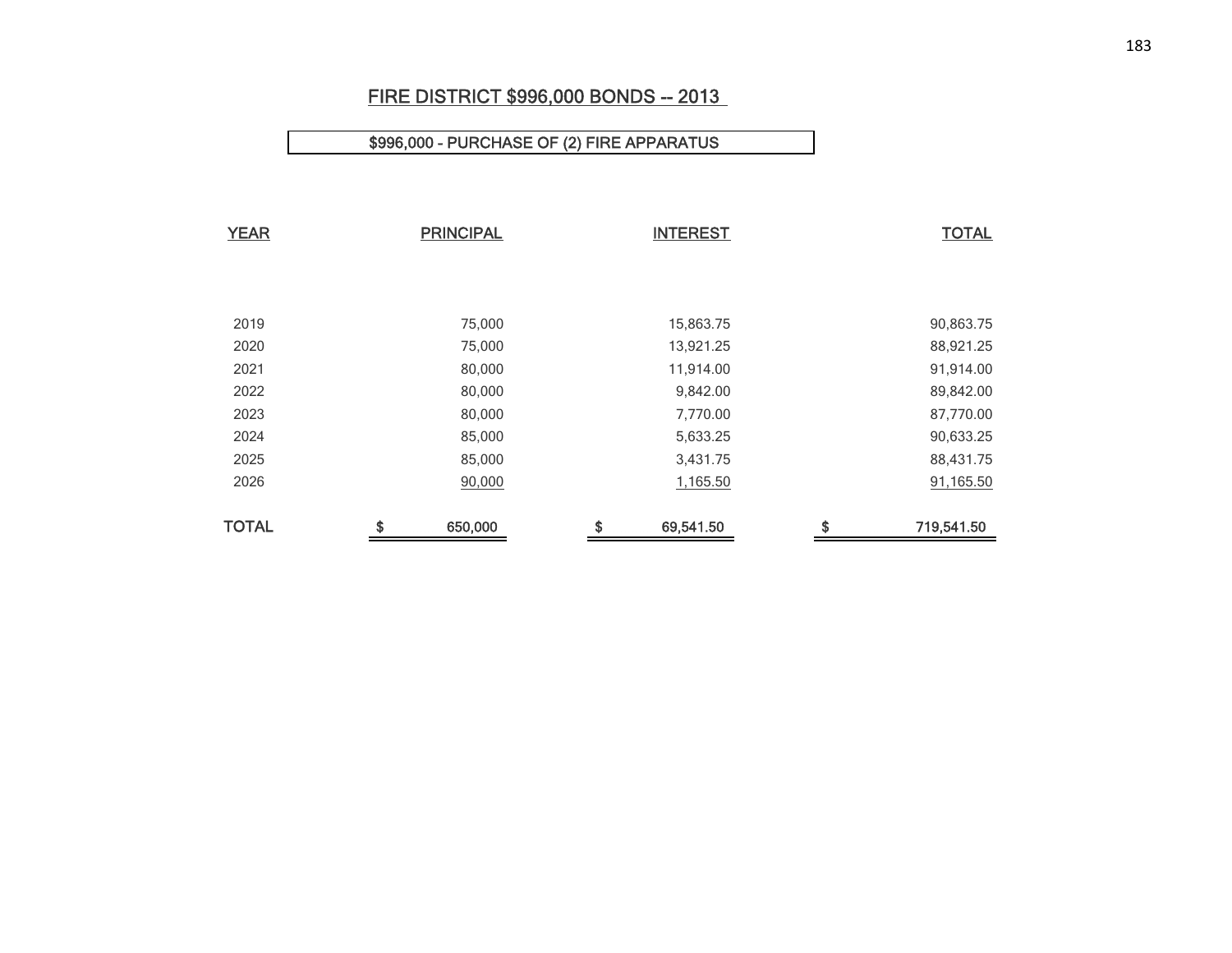# FIRE DISTRICT \$2,185,000 BONDS -- 2016

# \$235,000 - ENERGY EFFICIENCY IMPROVEMENTS (FIRE H.Q.) \$325,000 - BUILDING IMPROVEMENTS (FIRE H.Q.) \$1,625,000 - PURCHASE OF (2) FIRE APPARATUS

| <b>YEAR</b>  | <b>PRINCIPAL</b> | <b>INTEREST</b>  | <b>TOTAL</b>       |
|--------------|------------------|------------------|--------------------|
|              |                  |                  |                    |
|              |                  |                  |                    |
| 2019         | 135,000          | 46,806.26        | 181,806.26         |
| 2020         | 135,000          | 42,756.26        | 177,756.26         |
| 2021         | 135,000          | 38,706.26        | 173,706.26         |
| 2022         | 140,000          | 34,656.26        | 174,656.26         |
| 2023         | 140,000          | 30,456.26        | 170,456.26         |
| 2024         | 145,000          | 26,256.26        | 171,256.26         |
| 2025         | 145,000          | 21,906.26        | 166,906.26         |
| 2026         | 150,000          | 19,006.26        | 169,006.26         |
| 2027         | 150,000          | 16,006.26        | 166,006.26         |
| 2028         | 155,000          | 13,006.26        | 168,006.26         |
| 2029         | 160,000          | 9,906.26         | 169,906.26         |
| 2030         | 160,000          | 6,706.26         | 166,706.26         |
| 2031         | 165,000          | 3,506.26         | 168,506.26         |
| <b>TOTAL</b> | 1,915,000<br>\$  | \$<br>309,681.38 | \$<br>2,224,681.38 |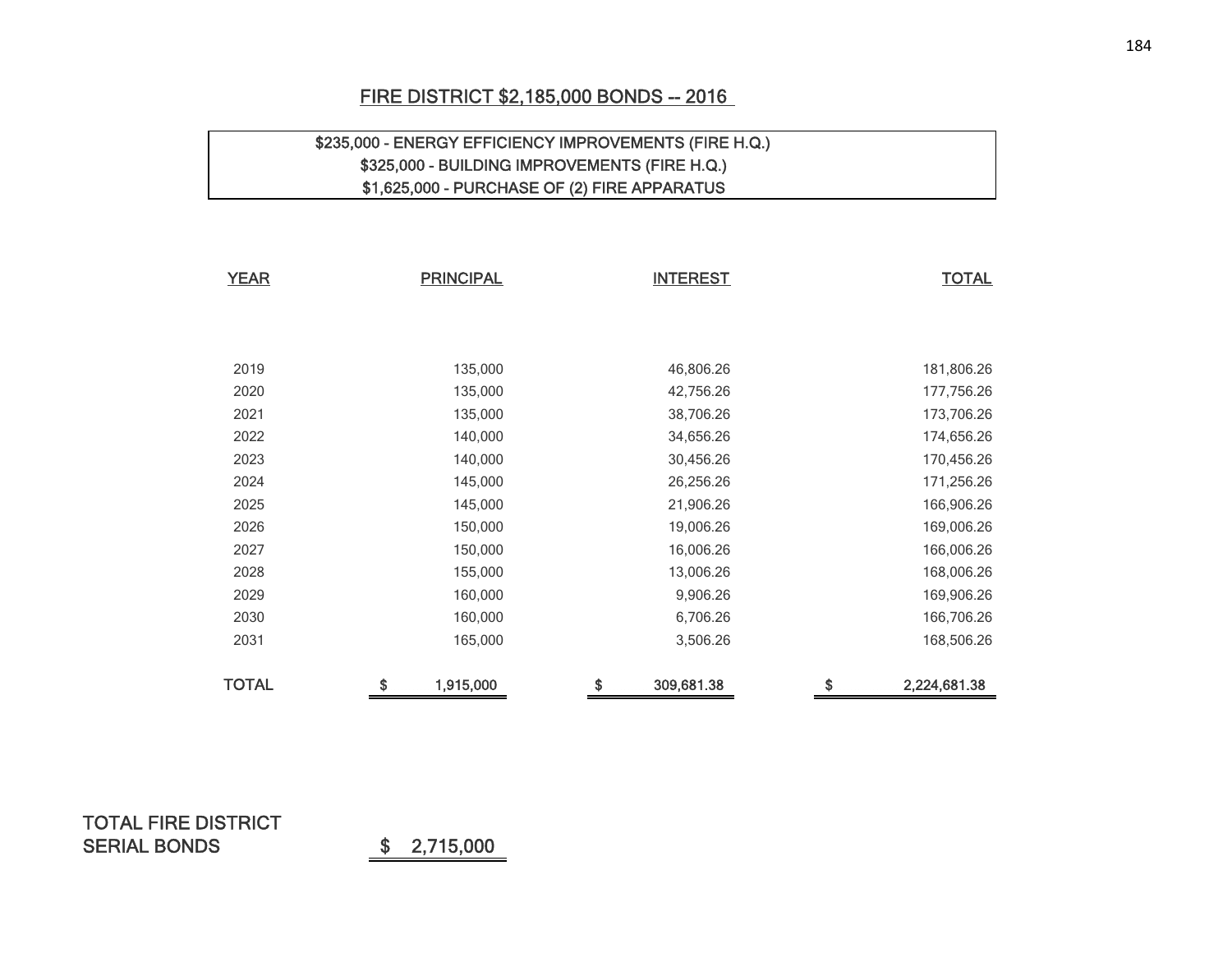|             |                          |                 |                                                 |              | <b>SALARY</b>       | <b>SALARY</b>    | <b>ADJUSTED</b> |                                  | (BUDGET)             | (BUDGET)         | (BUDGET)                   |
|-------------|--------------------------|-----------------|-------------------------------------------------|--------------|---------------------|------------------|-----------------|----------------------------------|----------------------|------------------|----------------------------|
| FUND/       |                          |                 |                                                 | STEP &       | <b>EFFECTIVE</b>    | <b>EFFECTIVE</b> | <b>ANNUAL</b>   |                                  | <b>SALARY</b>        | <b>LINE ITEM</b> | <b>LINE ITEM</b>           |
| <b>DEPT</b> | <b>DEPARTMENT</b>        |                 | <b>TITLE</b>                                    | <b>GRADE</b> | 1/1/2019            | Anniversary      | <b>SALARY</b>   |                                  | <b>TOTAL</b>         | <b>TOTALS</b>    | CODE                       |
|             |                          |                 |                                                 |              |                     |                  |                 |                                  |                      |                  |                            |
|             | A.1010 TOWN BOARD        |                 | COUNCILPERSON - PT                              | P/T ELECT    | \$6,306             |                  | 6,306           | $\overline{4}$                   | \$25,226             | \$25,226         | A.1010.1010                |
|             |                          |                 |                                                 |              |                     |                  |                 |                                  |                      |                  |                            |
|             |                          |                 | <b>TOTAL TOWN BOARD</b>                         |              |                     |                  |                 |                                  |                      | \$25,226         |                            |
|             |                          |                 |                                                 |              |                     |                  |                 |                                  |                      |                  |                            |
| A.1110      | <b>TOWN JUSTICE</b>      |                 | <b>TOWN JUSTICES</b>                            | P/T ELECT    | \$22,071            |                  | 22,071          | $\overline{2}$                   | \$44,14              |                  |                            |
|             |                          |                 | <b>COURT CLERK</b>                              | XI/8         | \$87,741            |                  | 87,741          | $\overline{1}$                   | \$87,741             |                  |                            |
|             |                          | (2) @\$39.54 hr | ASSISTANT COURT CLERK<br>COURT ATTENDANTS - P/T | IV/8<br>P/T  | \$61,108<br>\$8,500 |                  | 61,108<br>8,500 | $\overline{1}$<br>$\overline{2}$ | \$61,108<br>\$17,000 | \$192,990        | A.1110.1010                |
|             |                          | \$20 hr         | OFFICE CLERK - P/T                              | P/T          | \$5,000             |                  | 5,000           | $\overline{1}$                   | \$5,000              | \$22,000         |                            |
|             |                          |                 | LONGEVITY                                       |              |                     |                  | 1,175           | $\overline{1}$                   | \$1,175              | \$1,175          | A.1110.1021<br>A.1110.1016 |
|             |                          |                 | <b>OVERTIME</b>                                 |              |                     |                  | 19,000          |                                  | \$19,000             | \$19,000         | A.1110.1015                |
|             |                          |                 |                                                 |              |                     |                  |                 |                                  |                      |                  |                            |
|             |                          |                 | <b>TOTAL TOWN JUSTICE</b>                       |              |                     |                  |                 |                                  |                      | \$235,165        |                            |
|             |                          |                 |                                                 |              |                     |                  |                 |                                  |                      |                  |                            |
| A.1220      | <b>SUPERVISOR</b>        |                 | <b>SUPERVISOR</b>                               | F/T ELECT    | \$39,413            |                  | 32,413          | $\overline{1}$                   | \$32,413             |                  |                            |
|             |                          |                 | CONFIDENTIAL SECRETARY                          | <b>MGT</b>   | \$62,000            |                  | 62,000          | $\overline{1}$                   | \$62,000             | \$94,413         | A.1220.1010                |
|             |                          |                 |                                                 |              |                     |                  |                 |                                  |                      |                  |                            |
|             |                          |                 | <b>TOTAL SUPERVISOR</b>                         |              |                     |                  |                 |                                  |                      | \$94,413         |                            |
|             |                          |                 |                                                 |              |                     |                  |                 |                                  |                      |                  |                            |
| A.1221      | TOWN ADMINISTR.          |                 | TOWN ADMINISTRATOR                              | <b>MGT</b>   | \$185,914           |                  | 185,914         | $\overline{1}$                   | \$185,914            |                  |                            |
|             |                          |                 | SECRETARY TO ADMIN                              | <b>MGT</b>   | \$63,320            |                  | 63,320          | $\overline{1}$                   | \$63,320             | \$249,234        | A.1221.1010                |
|             |                          | \$12-18 hr      | ADMIN INTERN - P/T                              | P/T          | \$15,000            |                  | 15,000          | $\overline{1}$                   | \$15,000             | \$15,000         | A.1221.1021                |
|             |                          |                 | LONGEVITY                                       |              |                     |                  | 2,225           | $\overline{2}$                   | \$2,225              | \$2,225          | A.1221.1016                |
|             |                          |                 | <b>OVERTIME</b>                                 |              |                     |                  | 1,300           |                                  | \$1,300              | \$1,300          | A.1221.1015                |
|             |                          |                 |                                                 |              |                     |                  |                 |                                  |                      |                  |                            |
|             |                          |                 | TOTAL TOWN ADMINISTRATOR                        |              |                     |                  |                 |                                  |                      | \$267,759        |                            |
|             |                          |                 |                                                 |              |                     |                  |                 |                                  |                      |                  |                            |
|             | A.1315 COMPTROLLER / TAX |                 | COMPTROLLER/ RECEIVER OF TAXES MGT              |              | \$161,402           |                  | 161,402         | $\overline{1}$                   | \$161,402            |                  |                            |
|             |                          |                 | DEPUTY COMPTROLLER                              | XII/8        | \$95,443            |                  | 95,443          | $\overline{1}$                   | \$95,443             |                  |                            |
|             |                          |                 | DEPUTY RECEIVER OF TAXES                        | XII/8        | \$95,443            |                  | 95,443          | $\overline{1}$                   | \$95,443             |                  |                            |
|             |                          |                 | INT. ACCOUNT CLERK (PAYROLL)                    | VIII/8       | \$71,405            |                  | 71,405          | $\overline{1}$                   | \$71,405             |                  |                            |
|             |                          |                 | INT. ACCOUNT CLERK                              | VII / 8      | \$68,798            |                  | 68,798          | $\overline{1}$                   | \$68,798             |                  |                            |
|             |                          |                 | INT. ACCOUNT CLERK                              | VII / 7      | \$62,157            | \$65,476         | 64,043          | $\overline{1}$                   | \$64,043             | \$556,534        | A.1315.1010                |
|             |                          | \$20-25 hr      | P/T ACCOUNT CLERK                               | P/T          | \$25,000            |                  | 25,000          | $\overline{1}$                   | \$25,000             | \$25,000         | A.1315.1021                |
|             |                          |                 | LONGEVITY                                       |              |                     |                  | 2,275           | $\overline{3}$                   | \$2,275              | \$2,275          | A.1315.1016                |
|             |                          |                 | NON-PARTICIPATION MEDICAL<br><b>OVERTIME</b>    |              |                     |                  | 10,000          | $\overline{2}$                   | \$10,000<br>\$5,000  | \$10,000         | A.1315.1030                |
|             |                          |                 |                                                 |              |                     |                  | 5,000           |                                  |                      | \$5,000          | A.1315.1015                |
|             |                          |                 | TOTAL COMPTROLLER / TAX                         |              |                     |                  |                 |                                  |                      | \$598.809        |                            |
|             |                          |                 |                                                 |              |                     |                  |                 |                                  |                      |                  |                            |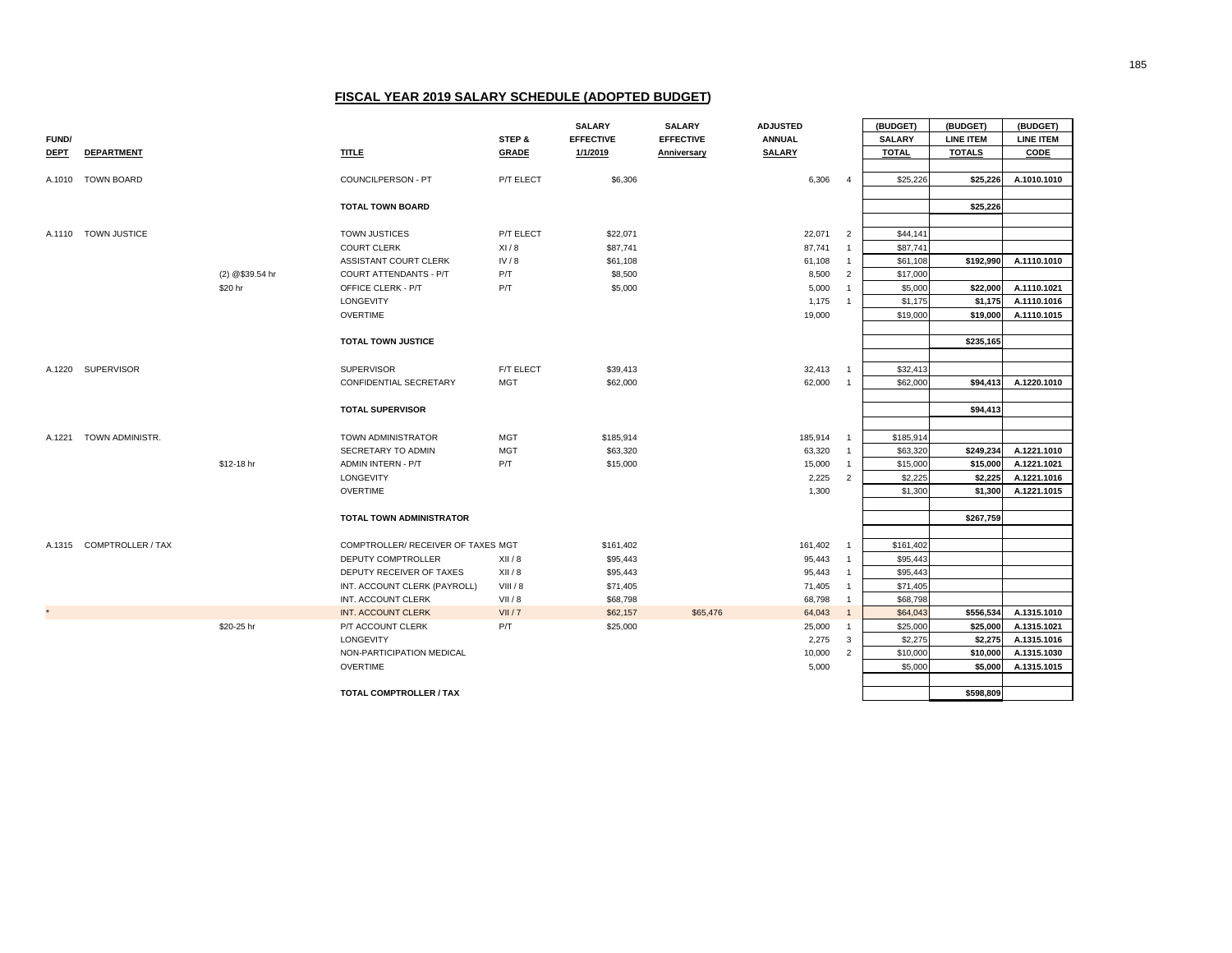|             |                               |            |                                 |              | <b>SALARY</b>    | <b>SALARY</b>    | <b>ADJUSTED</b> |                | (BUDGET)      | (BUDGET)         | (BUDGET)         |
|-------------|-------------------------------|------------|---------------------------------|--------------|------------------|------------------|-----------------|----------------|---------------|------------------|------------------|
| FUND/       |                               |            |                                 | STEP &       | <b>EFFECTIVE</b> | <b>EFFECTIVE</b> | <b>ANNUAL</b>   |                | <b>SALARY</b> | <b>LINE ITEM</b> | <b>LINE ITEM</b> |
| <b>DEPT</b> | <b>DEPARTMENT</b>             |            | <b>TITLE</b>                    | <b>GRADE</b> | 1/1/2019         | Anniversary      | <b>SALARY</b>   |                | <b>TOTAL</b>  | <b>TOTALS</b>    | CODE             |
|             |                               |            |                                 |              |                  |                  |                 |                |               |                  |                  |
|             |                               |            |                                 |              |                  |                  |                 |                |               |                  |                  |
| A.1355      | ASSESSOR                      |            | ASSESSOR                        | <b>MGT</b>   | \$118,340        |                  | 118,340         | $\overline{1}$ | \$118,340     |                  |                  |
|             |                               |            | DEPUTY ASSESSOR                 | XI/8         | \$87,741         |                  | 87,741          | $\overline{1}$ | \$87,741      |                  |                  |
|             |                               |            | ASSESSMENT CLERK                | VI/8         | \$66,400         |                  | 66,400          | $\overline{1}$ | \$66,400      |                  |                  |
|             |                               |            | ASSESSMENT CLERK                | VI/8         | \$66,400         |                  | 66,400          | $\overline{1}$ | \$66,400      | \$338,881        | A.1355.1010      |
|             |                               |            | AUTOMOBILE ALLOWANCE            | <b>MGT</b>   |                  |                  | 4,600           | $\overline{1}$ | \$4,600       | \$4,600          | A.1315.1011      |
|             |                               |            | LONGEVITY                       |              |                  |                  | 3,275           | $\mathbf{3}$   | \$3,275       | \$3,275          | A.1355.1016      |
|             |                               |            | NON-PARTICIPATION MEDICAL       |              |                  |                  | 5,000           | $\overline{1}$ | \$5,000       | \$5,000          | A.1315.1030      |
|             |                               |            | <b>OVERTIME</b>                 |              |                  |                  | 1,500           |                | \$1,500       | \$1,500          | A.1355.1015      |
|             |                               |            |                                 |              |                  |                  |                 |                |               |                  |                  |
|             |                               |            | <b>TOTAL ASSESSOR</b>           |              |                  |                  |                 |                |               | \$353,256        |                  |
|             |                               |            |                                 |              |                  |                  |                 |                |               |                  |                  |
|             | A.1410 TOWN CLERK             |            | <b>TOWN CLERK</b>               | F/T ELECT    | \$98,944         |                  | 98,944          | $\overline{1}$ | \$98,944      |                  |                  |
|             |                               |            | <b>DEPUTY TOWN CLERK</b>        | VI/8         | \$63,205         | \$66,400         | 64,938          | $\overline{1}$ | \$64,938      |                  |                  |
|             | *(Adjusted for 4 day work wk) |            | <b>DEPUTY TOWN CLERK</b>        | VI/8         | \$53,120 *       |                  | 53,120          | $\overline{1}$ | \$53,120      | \$217,002        | A.1410.1010      |
|             |                               | \$15-18 hr | RECORDS MGT. CLERK - P/T        | P/T          | \$40,000         |                  | 40,000          | $^\star$       | \$40,000      | \$40,000         | A.1410.1021      |
|             |                               |            | LONGEVITY                       |              |                  |                  | 1,600           | $\overline{2}$ | \$1,600       | \$1,600          | A.1410.1016      |
|             |                               |            | <b>OVERTIME</b>                 |              |                  |                  | 500             |                | \$500         | \$500            | A.1410.1015      |
|             |                               |            |                                 |              |                  |                  |                 |                |               |                  |                  |
|             |                               |            | <b>TOTAL TOWN CLERK</b>         |              |                  |                  |                 |                |               | \$259,102        |                  |
|             |                               |            |                                 |              |                  |                  |                 |                |               |                  |                  |
| A.1430      | <b>HUMAN RESOURCES</b>        |            | ASSISTANT TOWN ADMINISTRATOR    | <b>MGT</b>   | \$134,600        |                  | 134,600         | $\overline{1}$ | \$134,600     |                  |                  |
|             |                               |            | ADMINISTRATIVE AIDE             | <b>MGT</b>   | \$68,057         |                  | 68,057          | $\overline{1}$ | \$68,057      |                  |                  |
|             |                               |            | OFFICE ASSISTANT                | 22           | \$44,600         |                  | 44,600          | $\overline{1}$ | \$44,600      | \$247,257        | A.1430.1010      |
|             | * FUNDED BY LMJGDC            |            | STIPEND - LMJGDC BENEFITS ADMIN |              |                  |                  | 5,000           | $\overline{1}$ | \$5,000       | \$5,000          | A.1430.1019      |
|             |                               |            | NON-PARTICIPATION MEDICAL       |              |                  |                  | 5,000           | $\overline{1}$ | \$5,000       | \$5,000          | A.1430.1030      |
|             |                               |            |                                 |              |                  |                  |                 |                |               |                  |                  |
|             |                               |            | <b>TOTAL HUMAN RESOURCES</b>    |              |                  |                  |                 |                |               | \$257,257        |                  |
|             |                               |            |                                 |              |                  |                  |                 |                |               |                  |                  |
|             | A.1440 ENGINEER               |            | <b>TOWN ENGINEER</b>            | <b>MGT</b>   | \$118,050        |                  | 118,050         | $\overline{1}$ | \$118,050     | \$118,050        | A.1440.1010      |
|             |                               |            |                                 |              |                  |                  |                 |                |               |                  |                  |
|             |                               |            | <b>INTERN - P/T</b>             |              | \$16,000         |                  | 16,000          | $\overline{1}$ | \$16,000      | \$16,000         | A.1440.1021      |
|             |                               |            |                                 |              |                  |                  |                 |                |               |                  |                  |
|             |                               |            | <b>TOTAL ENGINEER</b>           |              |                  |                  |                 |                |               | \$134,050        |                  |
|             |                               |            |                                 |              |                  |                  |                 |                |               |                  |                  |
| A.1620      | <b>TOWN CENTER</b>            |            | <b>BUILDING SUPERINTENDENT</b>  | <b>MGT</b>   | \$83,950         |                  | 83,950          | $\overline{1}$ | \$83,950      |                  |                  |
|             |                               |            | CARETAKER                       | II/8         | \$55,396         |                  | 55,396          | $\overline{1}$ | \$55,396      | \$139,346        | A.1620.1010      |
|             |                               | \$18 hr    | CARETAKER                       | P/T          |                  |                  | 15,000          | $\overline{1}$ | \$15,000      | \$15,000         | A.1620.1021      |
|             |                               |            | CLOTHING ALLOWANCE              |              |                  |                  | 450             | $\overline{2}$ | \$900         | \$900            | A.1620.1012      |
|             |                               |            | LONGEVITY                       |              |                  |                  | 2,225           | $\overline{2}$ | \$2,225       | \$2,225          | A.1620.1016      |
|             |                               |            | <b>OVERTIME</b>                 |              |                  |                  | 20,000          |                | \$20,000      | \$20,000         | A.1620.1015      |
|             |                               |            |                                 |              |                  |                  |                 |                |               |                  |                  |
|             |                               |            | <b>TOTAL TOWN CENTER</b>        |              |                  |                  |                 |                |               | \$177,471        |                  |
|             |                               |            |                                 |              |                  |                  |                 |                |               |                  |                  |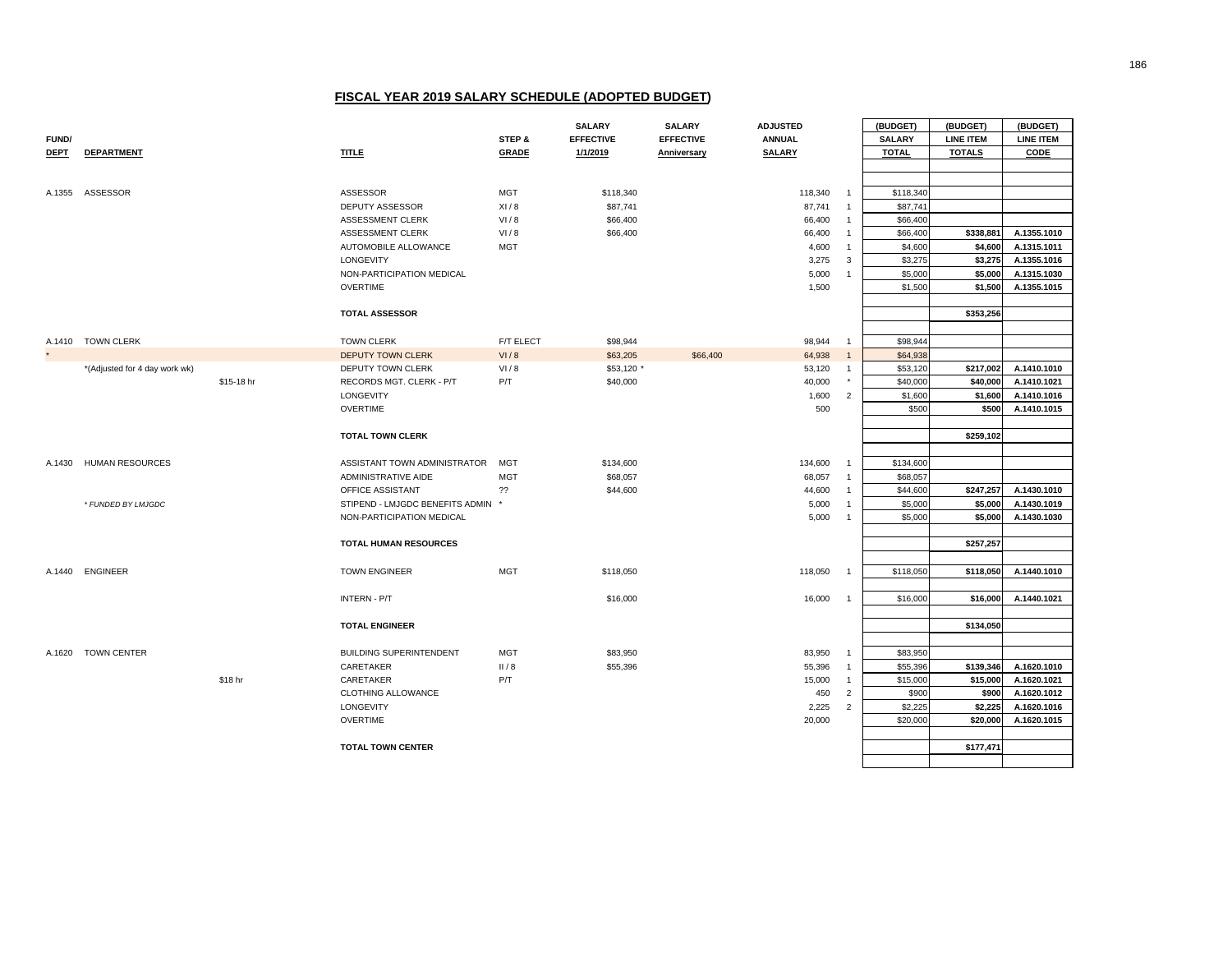|              |                           |            |                                     |              | <b>SALARY</b>    | <b>SALARY</b>    | <b>ADJUSTED</b> |                | (BUDGET)      | (BUDGET)         | (BUDGET)         |
|--------------|---------------------------|------------|-------------------------------------|--------------|------------------|------------------|-----------------|----------------|---------------|------------------|------------------|
| <b>FUND/</b> |                           |            |                                     | STEP &       | <b>EFFECTIVE</b> | <b>EFFECTIVE</b> | <b>ANNUAL</b>   |                | <b>SALARY</b> | <b>LINE ITEM</b> | <b>LINE ITEM</b> |
| <b>DEPT</b>  | <b>DEPARTMENT</b>         |            | <b>TITLE</b>                        | <b>GRADE</b> | 1/1/2019         | Anniversary      | <b>SALARY</b>   |                | <b>TOTAL</b>  | <b>TOTALS</b>    | CODE             |
|              |                           |            |                                     |              |                  |                  |                 |                |               |                  |                  |
| A.1680       | CENTRAL DATA PROCESSING   |            | I.T. DIRECTOR                       | <b>MGT</b>   | \$115,000        |                  | 115,000         | 70%            | \$80,500      |                  |                  |
|              |                           |            | DESKTOP SUPPORT TECH                | ??           | \$43,000         |                  | 43,000          | 70%            | \$30,100      | \$110,600        | A.1680.1010      |
|              |                           |            | INTERN - DESKTOP SUPPORT            | P/T          | \$16,500         |                  | 16,500          | 70%            | \$11,550      |                  |                  |
|              |                           |            | INTERN - ADMINISTRATIVE             | P/T          | \$13,500         |                  | 13,500 70%      |                | \$9,450       | \$21,000         | A.1680.1021      |
|              |                           |            | NON-PARTICIPATION MEDICAL           |              |                  |                  | 5,000 70%       |                | \$3,500       | \$3,500          | A.1680.1030      |
|              |                           |            |                                     |              |                  |                  |                 |                |               |                  |                  |
|              |                           |            | TOTAL CENTRAL DATA PROCESSING       |              |                  |                  |                 |                |               | \$135,100        |                  |
|              |                           |            |                                     |              |                  |                  |                 |                |               |                  |                  |
| A.5010       | HIGHWAY ADMINISTRATION    | Vacant     | SUPERINTENDENT OF HIGHWAYS          | <b>MGT</b>   | \$123,720        |                  | 123,720         | $\overline{1}$ | \$123,720     | \$123,720        | A.5010.1010      |
|              |                           |            |                                     |              |                  |                  |                 |                |               |                  |                  |
|              |                           |            |                                     |              |                  |                  |                 |                |               |                  |                  |
|              |                           |            | TOTAL HIGHWAY ADMINISTRATION        |              |                  |                  |                 |                |               | \$123,720        |                  |
|              |                           |            |                                     |              |                  |                  |                 |                |               |                  |                  |
| A.5650       | OFF STREET PARKING        |            |                                     |              |                  |                  |                 |                |               |                  |                  |
|              |                           | \$28 hr    | METER MAINTENANCE - P/T             | P/T          | \$15,000         |                  | 15,000 30%      |                | \$4,500       | \$4,500          | A.5650.1021      |
|              |                           |            |                                     |              |                  |                  |                 |                |               |                  |                  |
|              |                           |            | TOTAL OFF STREET PARKING            |              |                  |                  |                 |                |               | \$4,500          |                  |
|              |                           |            |                                     |              |                  |                  |                 |                |               |                  |                  |
|              | A.6772 PROG. FOR AGING    |            | COMMUNITY SERVICES DIRECTOR         | <b>MGT</b>   | \$117,620        |                  | 117,620 30%     |                | \$35,286      |                  |                  |
|              |                           |            | ASST. SUPT. RECREATION              | <b>MGT</b>   | \$101,495        |                  | 101,495         | 70%            | \$71,047      |                  |                  |
|              | Effective 4/1/2019        | Vacant     | SENIOR RECREATION LEADER            | IX/2         | \$39,567         |                  | 39,567          | $\overline{1}$ | \$39,567      |                  |                  |
|              |                           |            | RECREATION ASSISTANT                | IV/8         | \$61,108         |                  | 61,108          | $\overline{1}$ | \$61,108      |                  |                  |
|              |                           |            | <b>RECREATION ASSISTANT</b>         | III/4        | \$44,667         | \$47,345         | 46,573          | $\overline{1}$ | \$46,573      |                  |                  |
|              |                           |            | <b>RECREATION ASST. - COMM SVCS</b> | IV/7         | \$55,475         | \$58,291         | 57,479          | $\overline{1}$ | \$57,479      | \$311,059        | A.6772.1010      |
|              |                           | \$15.50 hr | PART TIME DRIVER                    | P/T          |                  |                  | 14,105          | $\overline{1}$ | \$14,105      |                  |                  |
|              |                           | \$16-18 hr | PART TIME BUS DRIVERS               | P/T          |                  |                  | 40,058          | $\overline{4}$ | \$40,058      | \$54,163         | A.6772.1021      |
|              |                           |            | LONGEVITY                           |              |                  |                  | 1,600           | 2.00           | \$1,600       | \$1,600          | A.6772.1016      |
|              |                           |            | NON-PARTICIPATION MEDICAL           |              |                  |                  | 10,000          | $\overline{2}$ | \$10,000      | \$10,000         | A.6772.1030      |
|              |                           |            | <b>OVERTIME</b>                     |              |                  |                  | $\sim$          |                | \$0           | \$0              | A.6772.1015      |
|              |                           |            |                                     |              |                  |                  |                 |                |               |                  |                  |
|              |                           |            | TOTAL PROGRAM FOR AGING             |              |                  |                  |                 |                |               | \$376,822        |                  |
|              |                           |            |                                     |              |                  |                  |                 |                |               |                  |                  |
| A.7020       | <b>GENERAL RECREATION</b> |            | SUPERINTENDENT OF RECREATION        | <b>MGT</b>   | \$127,405        |                  | 127,405         | $\overline{1}$ | \$127,405     |                  |                  |
|              |                           |            | RECREATION SUPERVISOR               | XA/8         | \$82,092         |                  | 82,092 25%      |                | \$20,523      |                  |                  |
|              |                           |            | MAINTENANCE WORKER                  | IV/8         | \$61,108         |                  | 61,108 67%      |                | \$40,942      |                  |                  |
|              |                           |            | OFFICE ASSISTANT                    | V/8          | \$63,296         |                  | 63,296          | $\overline{1}$ | \$63,296      |                  |                  |
|              |                           |            | <b>RECREATION LEADER</b>            | V/8          | \$63,296         |                  | 63,296          | $\overline{1}$ | \$63,296      | \$315,462        | A.7020.1010      |
|              |                           |            | RECREATION ATTENDANT                | P/T          |                  |                  | 2,000           | $\overline{1}$ | \$2,000       | \$2,000          | A.7020.1021      |
|              |                           |            | LONGEVITY                           |              |                  |                  | 3,102 3.67      |                | \$3,102       | \$3,102          | A.7020.1016      |
|              |                           |            | NON-PARTICIPATION MEDICAL           |              |                  |                  | 5,000           | $\overline{1}$ | \$5,000       | \$5,000          | A.7020.1030      |
|              |                           |            | CLOTHING ALLOWANCE                  |              |                  |                  | 450             | 67%            | \$302         | \$302            | A.7020.1012      |
|              |                           |            | <b>OVERTIME</b>                     |              |                  |                  | 6,500           |                | \$6,500       | \$6,500          | A.7020.1015      |
|              |                           |            |                                     |              |                  |                  |                 |                |               |                  |                  |
|              |                           |            | TOTAL GENERAL RECREATION            |              |                  |                  |                 |                |               | \$332,366        |                  |
|              |                           |            |                                     |              |                  |                  |                 |                |               |                  |                  |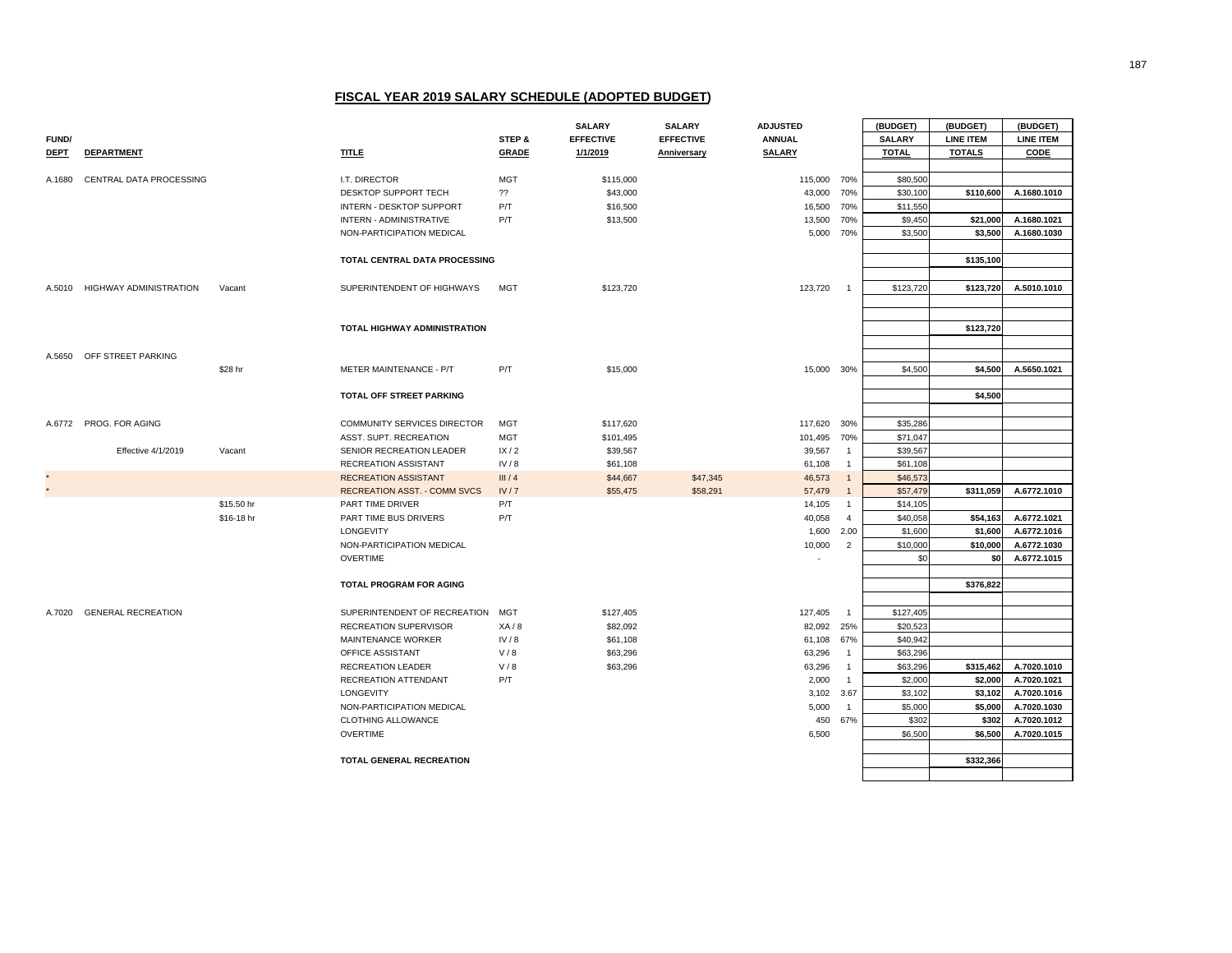|              |                           |        |                                                               |              | <b>SALARY</b>    | <b>SALARY</b>    | <b>ADJUSTED</b>   |                      | (BUDGET)              | (BUDGET)         | (BUDGET)         |
|--------------|---------------------------|--------|---------------------------------------------------------------|--------------|------------------|------------------|-------------------|----------------------|-----------------------|------------------|------------------|
| <b>FUND/</b> |                           |        |                                                               | STEP &       | <b>EFFECTIVE</b> | <b>EFFECTIVE</b> | <b>ANNUAL</b>     |                      | <b>SALARY</b>         | <b>LINE ITEM</b> | <b>LINE ITEM</b> |
| <b>DEPT</b>  | <b>DEPARTMENT</b>         |        | <b>TITLE</b>                                                  | <b>GRADE</b> | 1/1/2019         | Anniversary      | <b>SALARY</b>     |                      | <b>TOTAL</b>          | <b>TOTALS</b>    | CODE             |
|              |                           |        |                                                               |              |                  |                  |                   |                      |                       |                  |                  |
| A.7180       | POOL                      |        | RECREATION SUPERVISOR                                         | XA/8         | \$82,092         |                  | 82,092            | $\overline{1}$       | \$82,092              | \$82,092         | A.7180.1010      |
|              |                           |        | POOL MANAGER                                                  |              |                  |                  | 46,275            | $\mathbf{3}$         | \$46,275              |                  |                  |
|              |                           |        | SUMMER LIFEGUARD                                              |              |                  |                  | 90,000            | 19                   | \$90,000              |                  |                  |
|              |                           |        | <b>WINTER LIFEGUARD</b>                                       |              |                  |                  | 66,000            | 12                   | \$66,000              |                  |                  |
|              |                           |        | <b>KEY ATTENDANT (SUMMER)</b>                                 |              |                  |                  | 16,000            | $\overline{2}$       | \$16,000              |                  |                  |
|              |                           |        | KEY ATTENDANT (WINTER)                                        |              |                  |                  | 9,000             | $\overline{2}$       | \$9,000               |                  |                  |
|              |                           |        | <b>CUSTODIAN WOMAN (SUMMER)</b>                               |              |                  |                  | 13,000            | $\overline{4}$       | \$13,000              |                  |                  |
|              |                           |        | CERT. POOL OPERATOR / ASST. RINK MNGR                         |              |                  |                  | 15,000            | $\overline{1}$       | \$15,000              |                  |                  |
|              |                           |        | RECREATION ATTENDANT - AQUA JOG                               |              |                  |                  | 4,725             | 3                    | \$4,725               | \$260,000        | A.7180.1021      |
|              |                           |        | LONGEVITY                                                     |              |                  |                  | 800               | $\overline{1}$       | \$800                 | \$800            | A.7180.1016      |
|              |                           |        | CLOTHING ALLOWANCE                                            |              |                  |                  | 550               | 50%                  | \$275                 | \$275            | A.7180.1012      |
|              |                           |        | SUMMER SWIM COACH                                             |              |                  |                  | 26,000            | $\overline{4}$       | \$26,000              |                  |                  |
|              |                           |        | WINTER SWIM COACH INSTRUCTION                                 |              |                  |                  | 6,000             | $\overline{4}$       | \$6,000               | \$32,000         | A.7180.1022      |
|              |                           |        |                                                               |              |                  |                  |                   |                      |                       |                  |                  |
|              |                           |        | <b>TOTAL POOL</b>                                             |              |                  |                  |                   |                      |                       | \$375,167        |                  |
|              |                           |        |                                                               |              |                  |                  |                   |                      |                       |                  |                  |
|              | A.7265 ICE RINK           |        | RECREATION SUPERVISOR                                         | XA/8         | \$82,092         |                  | 82,092 10%        |                      | \$8,209               |                  |                  |
|              |                           |        | MANAGER / MAINTENANCE                                         | <b>MGT</b>   | \$100,000        |                  | 100,000           | $\overline{1}$       | \$100,000             |                  |                  |
|              | Effective 4/1/2019        | Vacant | <b>RECREATION LEADER</b>                                      | F/T          | \$41,250         |                  | 41,250            | $\overline{1}$       | \$41,250              |                  |                  |
|              |                           |        | MAINTENANCE WORKER                                            | IV/8         | \$61,108         |                  | 61,108            | 33%                  | \$20,166              | \$169,625        | A.7265.1010      |
|              |                           |        | <b>CUSTODIAN PART TIME</b>                                    |              |                  |                  | 26,000            | $\overline{2}$       | \$26,000              |                  |                  |
|              |                           |        | <b>ASSISTANT MANAGER</b>                                      |              |                  |                  | 66,000            | 5                    | \$66,000              |                  |                  |
|              |                           |        | <b>RECREATION ATTENDANT</b>                                   |              |                  |                  | 75,000            | 10                   | \$75,000              | \$167,000        | A.7265.1021      |
|              |                           |        | STIPEND RINK MANAGER                                          |              |                  |                  | 10,000            | $\overline{1}$       | \$10,000              | \$10,000         | A.7265.1019      |
|              |                           |        | LONGEVITY                                                     |              |                  |                  | 1,398             | 1.33                 | \$1,398               | \$1,398          | A.7265.1016      |
|              |                           |        | CLOTHING ALLOWANCE                                            |              |                  |                  | 450               | 33%                  | \$149.50              | \$150            | A.7020.1012      |
|              |                           |        | FIGURE SKATING INSTRUCTOR                                     |              |                  |                  | 50,000            | 10                   | \$50,000              | \$50,000         | A.7265.1024      |
|              |                           |        | HOCKEY INSTRUCTOR / COACH                                     |              |                  |                  | 22,000            | 10                   | \$22,000              | \$22,000         | A.7265.1025      |
|              |                           |        |                                                               |              |                  |                  |                   |                      |                       |                  |                  |
|              |                           |        | <b>TOTAL ICE RINK</b>                                         |              |                  |                  |                   |                      |                       | \$420,173        |                  |
|              |                           |        |                                                               |              |                  |                  |                   |                      |                       |                  |                  |
|              | A.7310 YOUTH PROGRAMS     |        | <b>RECREATION SUPERVISOR</b>                                  | XA/8         | \$82,092         |                  | 82,092 50%        |                      | \$41,046              | \$41,046         | A.7310.1010      |
|              |                           |        |                                                               |              |                  |                  |                   |                      |                       |                  |                  |
|              |                           |        | RECREATION ATTENDANT                                          |              |                  |                  | 35,100            | 15                   | \$35,100              | \$35,100         |                  |
|              |                           |        |                                                               |              |                  |                  |                   |                      |                       |                  |                  |
|              | HOMMOCKS PLAYGROUND       |        | SENIOR RECREATION LEADER<br>RECREATION ATTENDANT (LIFEGUARDS) |              |                  |                  | 18,800<br>135,500 | $\overline{2}$<br>71 | \$18,800<br>\$135,500 |                  |                  |
|              |                           |        | RECREATION SPECIALIST                                         |              |                  |                  | 8,000             | $\overline{2}$       | \$8,000               |                  |                  |
|              |                           |        | UNIT LEADER                                                   |              |                  |                  | 20,700            | 6                    | \$20,700              |                  |                  |
|              |                           |        | CAMP HEALTH DIRECTOR                                          |              |                  |                  | 6,200             | $\overline{2}$       | \$6,200               |                  |                  |
|              |                           |        | LABORERS - FLOOR                                              |              |                  |                  | 3,200             | $\overline{4}$       | \$3,200               |                  |                  |
|              |                           |        | <b>CUSTODIAN</b>                                              |              |                  |                  | 1,500             | $\overline{1}$       | \$1,500               |                  |                  |
|              |                           |        | <b>SECRETARY</b>                                              |              |                  |                  | 3,100             | $\overline{1}$       | \$3,100               | \$197,000        |                  |
|              | <b>CENTRAL PRE-SCHOOL</b> |        | SENIOR RECREATION LEADER                                      |              |                  |                  | 7.000             | $\overline{1}$       | \$7,000               |                  |                  |
|              | & EXTENDED DAY            |        | RECREATION ATTENDANT                                          |              |                  |                  | 30,000            | 18                   | \$30,000              |                  |                  |
|              |                           |        | ASSISTANT SENIOR RECREATION LEADER                            |              |                  |                  | 4,300             | $\overline{1}$       | \$4,300               |                  |                  |
|              |                           |        | <b>UNIT LEADER</b>                                            |              |                  |                  | 6,000             | $\overline{2}$       | \$6,000               |                  |                  |
|              |                           |        |                                                               |              |                  |                  |                   |                      |                       |                  |                  |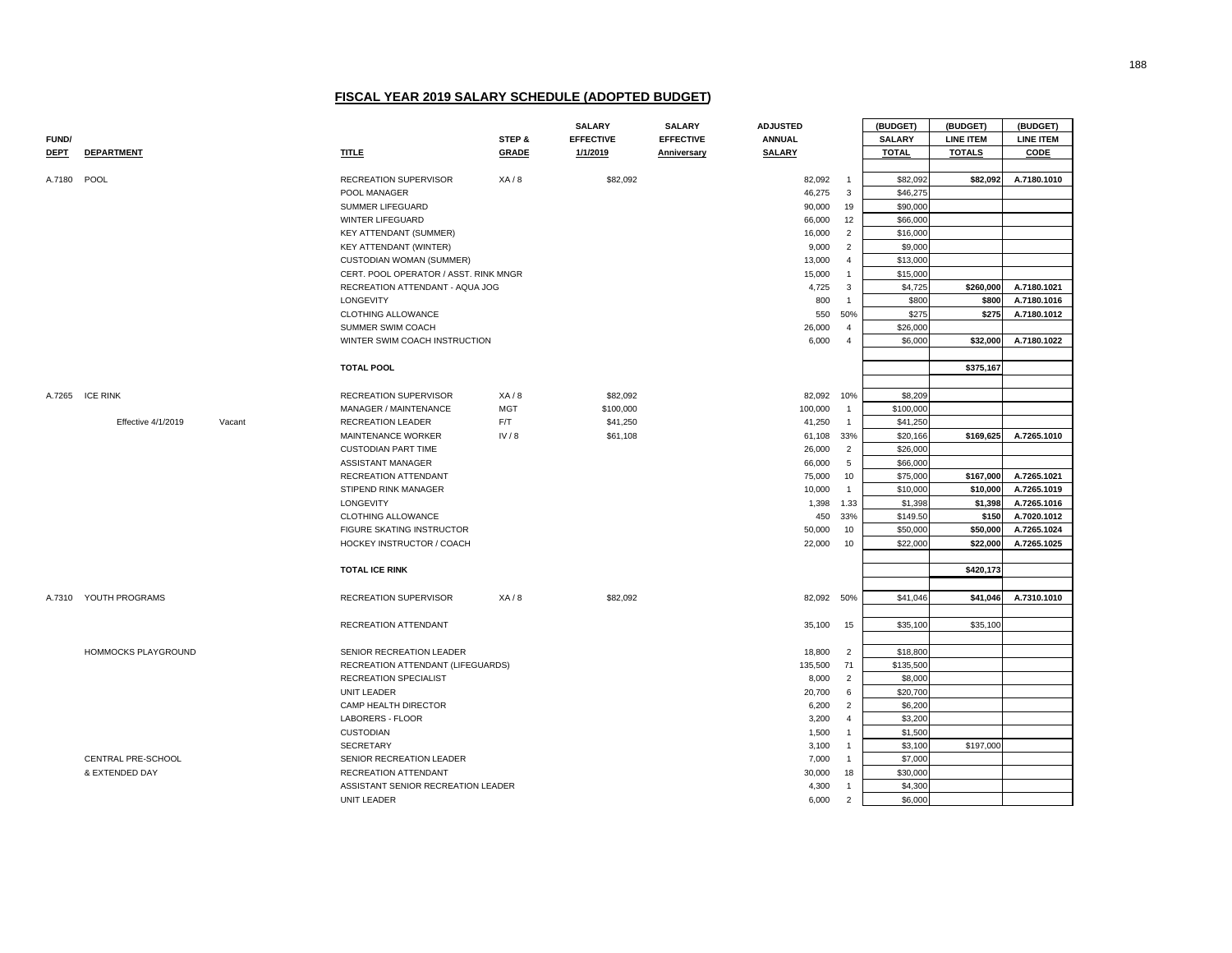|             |                                            |                                        |            | <b>SALARY</b>    | <b>SALARY</b>    | <b>ADJUSTED</b> |                | (BUDGET)      | (BUDGET)         | (BUDGET)         |
|-------------|--------------------------------------------|----------------------------------------|------------|------------------|------------------|-----------------|----------------|---------------|------------------|------------------|
| FUND/       |                                            |                                        | STEP &     | <b>EFFECTIVE</b> | <b>EFFECTIVE</b> | <b>ANNUAL</b>   |                | <b>SALARY</b> | <b>LINE ITEM</b> | <b>LINE ITEM</b> |
| <b>DEPT</b> | <b>DEPARTMENT</b>                          | <b>TITLE</b>                           | GRADE      | 1/1/2019         | Anniversary      | <b>SALARY</b>   |                | <b>TOTAL</b>  | <b>TOTALS</b>    | CODE             |
|             |                                            |                                        |            |                  |                  |                 |                |               |                  |                  |
|             |                                            | RECREATION SPECIALIST                  |            |                  |                  | 2,500           | 3              | \$2,500       |                  |                  |
|             |                                            | <b>EMT SPECIALIST</b>                  |            |                  |                  | 2,100           | $\overline{1}$ | \$2,100       | \$51,900         |                  |
|             |                                            |                                        |            |                  |                  |                 |                |               |                  |                  |
|             | MONROE PRE-SCHOOL                          | SENIOR RECREATION LEADER               |            |                  |                  | 7,000           | $\overline{1}$ | \$7,000       |                  |                  |
|             |                                            | RECREATION ATTENDANT                   |            |                  |                  | 26,300          | 15             | \$26,300      |                  |                  |
|             |                                            | UNIT LEADER                            |            |                  |                  | 8,500           | $\mathbf{3}$   | \$8,500       |                  |                  |
|             |                                            | <b>RECREATION SPECIALIST</b>           |            |                  |                  | 3,000           | 3              | \$3,000       |                  |                  |
|             |                                            | <b>EMT</b>                             |            |                  |                  | 2,500           | $\overline{1}$ | \$2,500       | \$47,300         |                  |
|             |                                            |                                        |            |                  |                  |                 |                |               |                  |                  |
|             | <b>HOMMOCKS</b>                            | RECREATION LEADER                      |            |                  |                  | 3,000           | $\overline{1}$ | \$3,000       |                  |                  |
|             | EXTENDED DAYS / EARLY MORNING              | RECREATION ATTENDANT                   |            |                  |                  | 2,000           | 3              | \$2,000       | \$5,000          |                  |
|             |                                            |                                        |            |                  |                  |                 |                |               |                  |                  |
|             |                                            |                                        |            |                  |                  |                 |                |               |                  |                  |
|             | HOMMOCKS ON THE GO                         | RECREATION ATTENDANT                   |            |                  |                  | 22,750          | 6              | \$22,750      | \$22,750         |                  |
|             |                                            |                                        |            |                  |                  |                 |                |               | \$359,050        | A.7310.1021      |
|             |                                            | <b>TOTAL YOUTH PROGRAMS</b>            |            |                  |                  |                 |                |               | \$400,096        |                  |
|             |                                            |                                        |            |                  |                  |                 |                |               |                  |                  |
| A.7620      | ADULT RECREATION                           | RECREATION SUPERVISOR                  | XA/8       | \$82,092         |                  | 82,092          | 15%            | \$12,314      |                  |                  |
|             |                                            | ASST. SUPT. RECREATION                 | <b>MGT</b> | \$101,495        |                  | 101,495         | 30%            | \$30,449      | \$42,762         | A.7620.1010      |
|             |                                            | VOLLEYBALL INSTRUCTOR                  |            |                  |                  | 3,000           | $\overline{1}$ | \$3,000       |                  |                  |
|             |                                            | RECREATION ATTENDANT                   |            |                  |                  | 1,500           | 3              | \$1,500       |                  |                  |
|             | MEN'S PHYSICAL FITNESS                     | SENIOR RECREATION LEADER               |            |                  |                  | 4,000           | $\overline{1}$ | \$4,000       |                  |                  |
|             | WOMEN'S PHYSICAL FITNESS                   | SENIOR RECREATION LEADER               |            |                  |                  | 11,500          | $\overline{3}$ | \$11,500      | \$20,000         | A.7620.1021      |
|             |                                            | <b>LONGEVITY</b>                       |            |                  |                  |                 | 925 30%        | \$278         | \$278            | A.7620.1016      |
|             |                                            |                                        |            |                  |                  |                 |                |               |                  |                  |
|             |                                            | TOTAL ADULT RECREATION                 |            |                  |                  |                 |                |               | \$63,040         |                  |
|             |                                            |                                        |            |                  |                  |                 |                |               |                  |                  |
| A.8510      | COMMUNITY BEAUTIFICATION STAFF-\$8.50-9 hr | SUMMER CONSERVATION CORPS              |            |                  |                  | 19,000          | 6              | \$19,000      | \$19,000         | A.8510.1010      |
|             | CHIEF-\$9-10 hr                            |                                        |            |                  |                  |                 |                |               |                  |                  |
|             |                                            | TOTAL COMMUNITY BEAUTIFICATION         |            |                  |                  |                 |                |               | \$19,000         |                  |
|             |                                            |                                        |            |                  |                  |                 |                |               |                  |                  |
|             | A.8610 RENT SUBSIDY PROGRAM                | COMMUNITY SERVICES DIRECTOR            | MGT        | \$117,620        |                  | 117,620 70%     |                | \$82,334      |                  |                  |
|             |                                            | <b>SUPERVISOR</b>                      | F/T ELECT  | \$39,413         |                  | 7,000           | $\overline{1}$ | \$7,000       |                  |                  |
|             | Vacant                                     | STAFF ASSISTANT SECTION 8              | IV/4       | \$49,839         |                  | 49,839          | $\overline{1}$ | \$49,839      |                  |                  |
|             |                                            | PROGRAM SPECIALIST RENTAL ASST. IV / 8 |            | \$61,108         |                  | 61,108          | $\overline{1}$ | \$61,108      |                  |                  |
|             |                                            | STAFF ASSISTANT SECTION 8              | IV/7       | \$55,475         | \$58,291         | 57,923          | $\overline{1}$ | \$57,923      |                  |                  |
|             |                                            | OFFICE ASSISTANT - SECTION 8           | III/8      | \$58,053         |                  | 58,053          | $\overline{1}$ | \$58,053      |                  |                  |
|             |                                            | STAFF ASSISTANT - SECTION 8            | IV/6       | \$52,657         | \$55,475         | 53,340          | $\overline{1}$ | \$53,340      | \$369,597        | A.8610.1010      |
|             | \$32.50 hr                                 | OFFICE ASSISTANT - P/T                 | P/T        | \$29,575         |                  | 29,575          | $\overline{1}$ | \$29,575      | \$29,575         | A.8610.1021      |
|             |                                            | LONGEVITY                              |            |                  |                  | 2,123 2.70      |                | \$2,123       | \$2,123          | A.8610.1016      |
|             |                                            | <b>OVERTIME</b>                        |            |                  |                  | 1,000           |                | \$1,000       | \$1,000          | A.8610.1015      |
|             |                                            |                                        |            |                  |                  |                 |                |               |                  |                  |
|             |                                            | <b>TOTAL RENT SUBSIDY</b>              |            |                  |                  |                 |                |               | \$402,295        |                  |
|             |                                            |                                        |            |                  |                  |                 |                |               |                  |                  |

**TOTAL GENERAL FUND**

**\$5,054,787 \$5,054,787**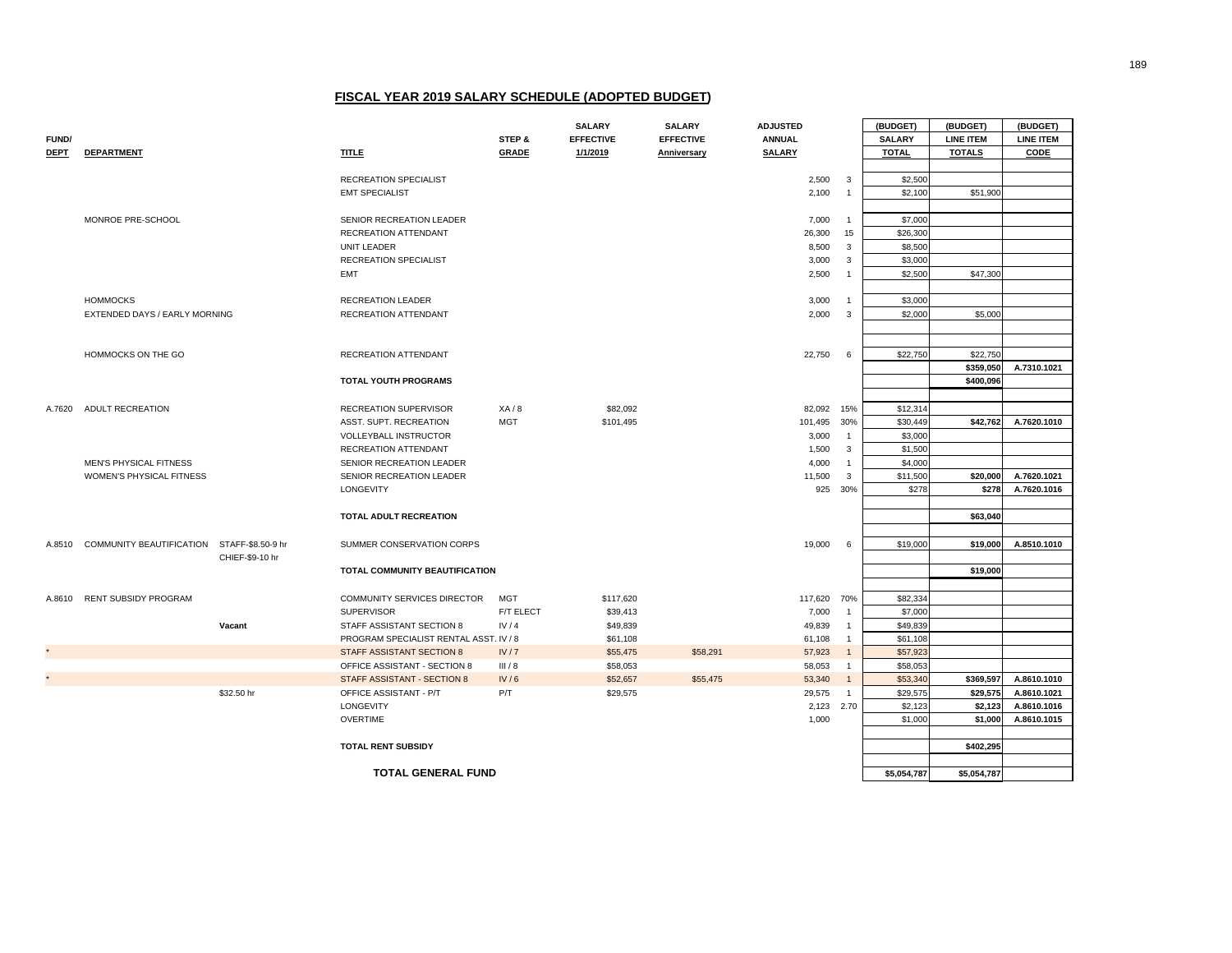|               |                                 |                                      |              | <b>SALARY</b>          | <b>SALARY</b>    | <b>ADJUSTED</b>    |                                  | (BUDGET)               | (BUDGET)         | (BUDGET)         |
|---------------|---------------------------------|--------------------------------------|--------------|------------------------|------------------|--------------------|----------------------------------|------------------------|------------------|------------------|
| <b>FUND/</b>  |                                 |                                      | STEP &       | <b>EFFECTIVE</b>       | <b>EFFECTIVE</b> | <b>ANNUAL</b>      |                                  | <b>SALARY</b>          | <b>LINE ITEM</b> | <b>LINE ITEM</b> |
| <b>DEPT</b>   | <b>DEPARTMENT</b>               | <b>TITLE</b>                         | <b>GRADE</b> | 1/1/2019               | Anniversary      | <b>SALARY</b>      |                                  | <b>TOTAL</b>           | <b>TOTALS</b>    | CODE             |
|               |                                 |                                      |              |                        |                  |                    |                                  |                        |                  |                  |
|               |                                 |                                      |              |                        |                  |                    |                                  |                        |                  |                  |
| <b>B.1680</b> | CENTRAL DATA PROCESSING         | I.T. DIRECTOR                        | <b>MGT</b>   | \$115,000              |                  | 115,000            | 30%                              | \$34,500               |                  |                  |
|               |                                 | DESKTOP SUPPORT TECH                 | 22           | \$43,000               |                  | 43,000             | 30%                              | \$12,900               | \$47,400         | B.1680.1010      |
|               |                                 | INTERN - DESKTOP SUPPORT             | P/T          | \$16,500               |                  | 16,500             | 30%                              | \$4,950                |                  |                  |
|               |                                 | INTERN - ADMINISTRATIVE              | P/T          | \$13,500               |                  | 13,500             | 30%                              | \$4,050                | \$9,000          | B.1680.1021      |
|               |                                 | NON-PARTICIPATION MEDICAL            |              |                        |                  | 5,000 30%          |                                  | \$1,500                | \$1,500          | B.1680.1030      |
|               |                                 |                                      |              |                        |                  |                    |                                  |                        |                  |                  |
|               |                                 | <b>TOTAL CENTRAL DATA PROCESSING</b> |              |                        |                  |                    |                                  |                        | \$57,900         |                  |
|               |                                 |                                      |              |                        |                  |                    |                                  |                        |                  |                  |
|               | <b>B.3120 POLICE DEPARTMENT</b> | POLICE CHIEF                         | <b>MGT</b>   | \$170,000              |                  | 170,000            | $\overline{1}$                   | \$170,000              |                  |                  |
|               | <b>Total Officers:</b><br>38    | LIEUTENANT<br>LIEUTENANT             |              | \$145,965              |                  | 145,965            | $\overline{1}$                   | \$145,965              |                  |                  |
|               |                                 |                                      |              | \$145,965              |                  | 145,965            | $\overline{1}$                   | \$145,965              |                  |                  |
|               |                                 | LIEUTENANT<br>SERGEANT - DETECTIVE   |              | \$145,965<br>\$137,469 |                  | 145,965            | $\overline{1}$<br>$\overline{1}$ | \$145,965<br>\$137,469 |                  |                  |
|               |                                 | SERGEANT                             |              |                        |                  | 137,469            | $\overline{1}$                   | \$130,000              |                  |                  |
|               |                                 | <b>SERGEANT</b>                      |              | \$130,000              |                  | 130,000            | $\overline{1}$                   | \$130,000              |                  |                  |
|               |                                 | <b>SERGEANT</b>                      |              | \$130,000<br>\$130,000 |                  | 130,000<br>130,000 | $\overline{1}$                   | \$130,000              |                  |                  |
|               |                                 | <b>SERGEANT</b>                      |              | \$130,000              |                  | 130,000            | $\overline{1}$                   | \$130,000              |                  |                  |
|               |                                 | <b>SERGEANT</b>                      |              | \$130,000              |                  | 130,000            | $\overline{1}$                   | \$130,000              |                  |                  |
|               |                                 | <b>SERGEANT</b>                      |              | \$130,000              |                  | 130,000            | $\overline{1}$                   | \$130,000              |                  |                  |
|               |                                 | <b>DETECTIVE</b>                     |              | \$122,514              |                  | 122,514            | $\overline{1}$                   | \$122,514              |                  |                  |
|               |                                 | <b>DETECTIVE</b>                     |              | \$122,514              |                  | 122,514            | $\overline{1}$                   | \$122,514              |                  |                  |
|               |                                 | <b>DETECTIVE</b>                     |              | \$122,514              |                  | 122,514            | $\overline{1}$                   | \$122,514              |                  |                  |
|               |                                 | <b>DETECTIVE</b>                     |              | \$122,514              |                  | 122,514            | $\overline{1}$                   | \$122,514              |                  |                  |
|               |                                 | PATROLMAN - 1st Grade                |              | \$113,048              |                  | 113,048            | $\overline{1}$                   | \$113,048              |                  |                  |
|               |                                 | PATROLMAN - 1st Grade                |              | \$113,048              |                  | 113,048            | $\overline{1}$                   | \$113,048              |                  |                  |
|               |                                 | PATROLMAN - 1st Grade                |              | \$113,048              |                  | 113,048            | $\overline{1}$                   | \$113,048              |                  |                  |
|               |                                 | PATROLMAN - 1st Grade                |              | \$113,048              |                  | 113,048            | $\overline{1}$                   | \$113,048              |                  |                  |
|               |                                 | PATROLMAN - 1st Grade                |              | \$113,048              |                  | 113,048            | $\overline{1}$                   | \$113,048              |                  |                  |
|               |                                 | PATROLMAN - 1st Grade                |              | \$113,048              |                  | 113,048            | $\overline{1}$                   | \$113,048              |                  |                  |
|               |                                 | PATROLMAN - 1st Grade                |              | \$113,048              |                  | 113,048            | $\overline{1}$                   | \$113,048              |                  |                  |
|               |                                 | PATROLMAN - 1st Grade                |              | \$113,048              |                  | 113,048            | $\overline{1}$                   | \$113,048              |                  |                  |
|               |                                 | PATROLMAN - 1st Grade                |              | \$113,048              |                  | 113,048            | $\overline{1}$                   | \$113,048              |                  |                  |
|               |                                 | PATROLMAN - 1st Grade                |              | \$113,048              |                  | 113,048            | $\overline{1}$                   | \$113,048              |                  |                  |
|               |                                 | PATROLMAN - 1st Grade                |              | \$113,048              |                  | 113,048            | $\overline{1}$                   | \$113,048              |                  |                  |
|               |                                 | PATROLMAN - 1st Grade                |              | \$113,048              |                  | 113,048            | $\overline{1}$                   | \$113,048              |                  |                  |
|               |                                 | PATROLMAN - In Grade                 | 8/23/18      | \$59,925               | \$77,633         | \$65,442           | $\overline{1}$                   | \$65,442               |                  |                  |
|               |                                 | PATROLMAN - In Grade                 | 11/19/18     | \$59,925               | \$77,633         | \$61,219           | $\overline{1}$                   | \$61,219               |                  |                  |
|               |                                 | PATROLMAN - In Grade                 | 7/23/18      | \$59,925               | \$77,633         | \$67,008           | $\overline{1}$                   | \$67,008               |                  |                  |
|               |                                 | PATROLMAN - In Grade                 | 8/23/18      | \$59,925               | \$77,633         | \$65,442           | $\overline{1}$                   | \$65,442               |                  |                  |
|               |                                 | PATROLMAN - In Grade                 | 1/2/18       | \$42,217               | \$59,925         | \$59,108           | $\overline{1}$                   | \$59,108               |                  |                  |
|               |                                 | PATROLMAN - In Grade                 | 11/19/18     | \$59,925               | \$77,633         | \$61,219           | $\overline{1}$                   | \$61,219               |                  |                  |
|               |                                 | PATROLMAN - In Grade                 | 4/16/18      | \$59,925               | \$77,633         | \$71,776           | $\overline{1}$                   | \$71,776               |                  |                  |
|               |                                 | PATROLMAN - In Grade                 | 1/29/15      | \$97,452               | \$113,048        | \$111,188          | $\overline{1}$                   | \$111,188              |                  |                  |
|               |                                 | PATROLMAN - In Grade                 | 7/23/18      | \$42,217               | \$59,925         | \$49,300           | $\overline{1}$                   | \$49,300               |                  |                  |
|               | Vacant                          | PATROLMAN - In Grade                 | 1/1/2019     | \$40,000               |                  | \$40,000 2         |                                  | \$80,000               |                  |                  |
|               |                                 | * Increment Reserve                  |              |                        |                  |                    |                                  | \$136,214              | \$4,199,912      | B.3120.1010      |
|               |                                 |                                      |              |                        |                  |                    |                                  |                        |                  |                  |
|               |                                 | LONGEVITY                            |              |                        |                  | 81,000             | 23                               | \$81,000               | \$81,000         | B.3120.1016      |
|               |                                 | <b>HOLIDAY</b>                       |              |                        |                  | 217,117            | 38                               | \$217,117              | \$217,117        | B.3120.1017      |
|               |                                 | CLOTHING ALLOWANCE                   |              |                        |                  | 14,650             | 38                               | \$14,650               | \$14,650         | B.3120.1012      |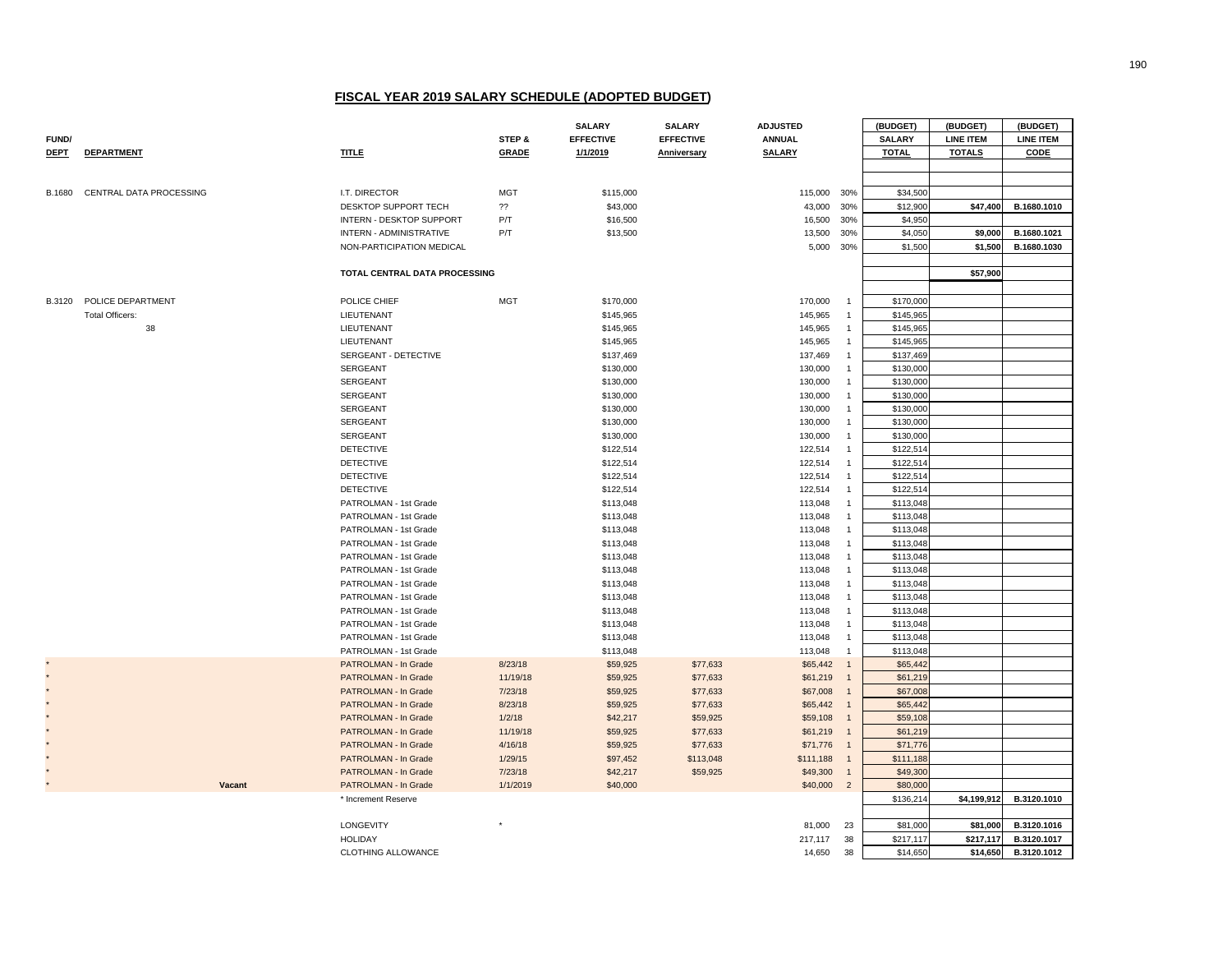|               |                                        |                         |                                                         |                | <b>SALARY</b>        | <b>SALARY</b>    | <b>ADJUSTED</b>  |                                  | (BUDGET)             | (BUDGET)         | (BUDGET)         |
|---------------|----------------------------------------|-------------------------|---------------------------------------------------------|----------------|----------------------|------------------|------------------|----------------------------------|----------------------|------------------|------------------|
| <b>FUND/</b>  |                                        |                         |                                                         | STEP &         | <b>EFFECTIVE</b>     | <b>EFFECTIVE</b> | <b>ANNUAL</b>    |                                  | <b>SALARY</b>        | <b>LINE ITEM</b> | <b>LINE ITEM</b> |
| <b>DEPT</b>   | <b>DEPARTMENT</b>                      |                         | TITLE                                                   | <b>GRADE</b>   | 1/1/2019             | Anniversary      | <b>SALARY</b>    |                                  | <b>TOTAL</b>         | <b>TOTALS</b>    | CODE             |
|               |                                        |                         |                                                         |                |                      |                  |                  |                                  |                      |                  |                  |
|               |                                        |                         | NON-PARTICIPATION MEDICAL                               |                |                      |                  | 4,000            | $\overline{2}$                   | \$8,000              | \$8,000          | B.3120.1030      |
|               |                                        |                         | <b>OVERTIME</b>                                         |                |                      |                  | 450,000          |                                  | \$450,000            | \$450,000        | B.3120.1015      |
|               |                                        |                         |                                                         |                |                      |                  |                  |                                  |                      |                  |                  |
| <b>B.3120</b> | POLICE DEPARTMENT (OTHER) \$60 PER DAY |                         | <b>SCHOOL GUARDS</b>                                    | P/T            |                      |                  | 134,245          | 15                               | \$134,245            |                  |                  |
|               | Total:                                 |                         | MEDICAL ALLOWANCE                                       |                |                      |                  | 400              | 14                               | \$5,600              |                  |                  |
|               | 16                                     | \$20 hr. / 15 HR PER WK | PARKING ENFORCEMENT OFFICER                             | P/T            | \$15,600             |                  | 15,600           | $\overline{2}$                   | \$31,200             |                  |                  |
|               |                                        | \$22 hr.                | OFFICE ASSISTANT                                        | P/T            | \$40,000             |                  | 40,000           | $\overline{1}$                   | \$40,000             | \$211,045        | B.3120.1020      |
|               |                                        |                         |                                                         |                |                      |                  |                  |                                  |                      |                  |                  |
|               |                                        |                         | <b>TOTAL POLICE DEPT</b>                                |                |                      |                  |                  |                                  |                      | \$5,181,724      |                  |
|               |                                        |                         |                                                         |                |                      |                  |                  |                                  |                      |                  |                  |
| <b>B.3310</b> | <b>TRAFFIC CONTROL</b>                 |                         | MAINTENANCE MECH. / SIGNS                               | III/8          | \$74,030             |                  | 74,030           | 60%                              | \$44,418             | \$44,418         | B.3310.1010      |
|               |                                        |                         | <b>CLOTHING ALLOWANCE</b>                               |                |                      |                  | 450              | 60%                              | \$270                | \$270            | B.3310.1012      |
|               | Total:                                 |                         | LONGEVITY                                               |                |                      |                  | 1,050            | 60%                              | \$630                | \$630            | B.3310.1016      |
|               |                                        |                         | STIPEND - MAINT MECH/SIGNS                              |                |                      |                  | 1,600            | $\overline{1}$                   | \$1,600              | \$1,600          | B.3310.1019      |
|               | 0.6                                    |                         |                                                         |                |                      |                  |                  |                                  |                      |                  |                  |
|               |                                        |                         | TOTAL TRAFFIC CONTROL                                   |                |                      |                  |                  |                                  |                      | \$46,918         |                  |
|               |                                        |                         |                                                         |                |                      |                  |                  |                                  |                      |                  |                  |
| <b>B.3620</b> | BUILDING / SAFETY INSP.                |                         | <b>BUILDING INSPECTOR</b>                               | <b>MGT</b>     | \$113,000            |                  | 113,000          | $\overline{1}$                   | \$113,000            |                  |                  |
|               | Total:                                 | Vacant                  | ASSISTANT BUILDING INSPECTOR<br><b>OFFICE ASSISTANT</b> | XIA/8<br>III/4 | \$91,502<br>\$47,345 |                  | 91,502<br>47,345 | $\overline{1}$<br>$\overline{1}$ | \$91,502<br>\$47,345 |                  |                  |
|               |                                        |                         | SECRETARY ZBA                                           | VII/8          | \$68,798             |                  | 68,798           | 50%                              | \$34,399             |                  |                  |
|               |                                        |                         | CODE ENFORCEMENT OFFICER                                | XI/8           | \$87,741             |                  | 87,741           | $\overline{1}$                   | \$87,741             |                  |                  |
|               |                                        |                         | OFFICE ASSISTANT                                        | III/5          | \$47,345             | \$50,021         | 49,867 25%       |                                  | \$12,467             | \$386,454        | B.3620.1010      |
|               | $^\star$                               |                         | <b>CLOTHING ALLOWANCE</b>                               |                |                      |                  | 275              | $\overline{2}$                   | \$550                | \$550            | B.3620.1012      |
|               |                                        |                         | LONGEVITY                                               |                |                      |                  | 2,250            | 2.50                             | \$2,250              | \$2,250          | B.3620.1016      |
|               |                                        |                         | <b>OVERTIME</b>                                         |                |                      |                  | 2,000            |                                  | \$2,000              | \$2,000          | B.3620.1015      |
|               |                                        |                         | CODE ENFORCEMENT OFFICER                                | P/T            | \$30,000             |                  | 30,000           | $\overline{1}$                   | \$30,000             | \$30,000         | B.3620.1021      |
|               |                                        |                         |                                                         |                |                      |                  |                  |                                  |                      |                  |                  |
|               |                                        |                         | TOTAL BUILDING / SAFETY INSPECTION                      |                |                      |                  |                  |                                  |                      | \$421,254        |                  |
|               |                                        |                         |                                                         |                |                      |                  |                  |                                  |                      |                  |                  |
| B.5650        | OFF STREET PARKING                     |                         |                                                         |                |                      |                  |                  |                                  |                      |                  |                  |
|               |                                        | \$28 hr                 | METER MAINTENANCE - P/T                                 | P/T            | \$15,000             |                  | 15,000 70%       |                                  | \$10,500             | \$10,500         | B.5650.1021      |
|               |                                        |                         |                                                         |                |                      |                  |                  |                                  |                      |                  |                  |
|               |                                        |                         | TOTAL OFF STREET PARKING                                |                |                      |                  |                  |                                  |                      | \$10,500         |                  |
|               |                                        |                         |                                                         |                |                      |                  |                  |                                  |                      |                  |                  |
| B.7140        | PLAYGROUND & RECREATION                |                         | RECREATION ATTENDANT                                    |                |                      |                  | 25,450           | $\overline{\mathbf{3}}$          | \$25,450             |                  |                  |
|               |                                        |                         | PARK MAINTENANCE AIDE                                   |                |                      |                  | 1,000            | $\overline{1}$                   | \$1,000              |                  |                  |
|               |                                        |                         | CROSSING GUARD (4 Concerts & 4 Movies)                  |                |                      |                  | 1,050            | $\overline{1}$                   | \$1,050              | \$27,500         | B.7140.1021      |
|               |                                        |                         |                                                         |                |                      |                  |                  |                                  |                      |                  |                  |
|               |                                        |                         | TOTAL PLAYGROUND & RECREATION                           |                |                      |                  |                  |                                  |                      | \$27,500         |                  |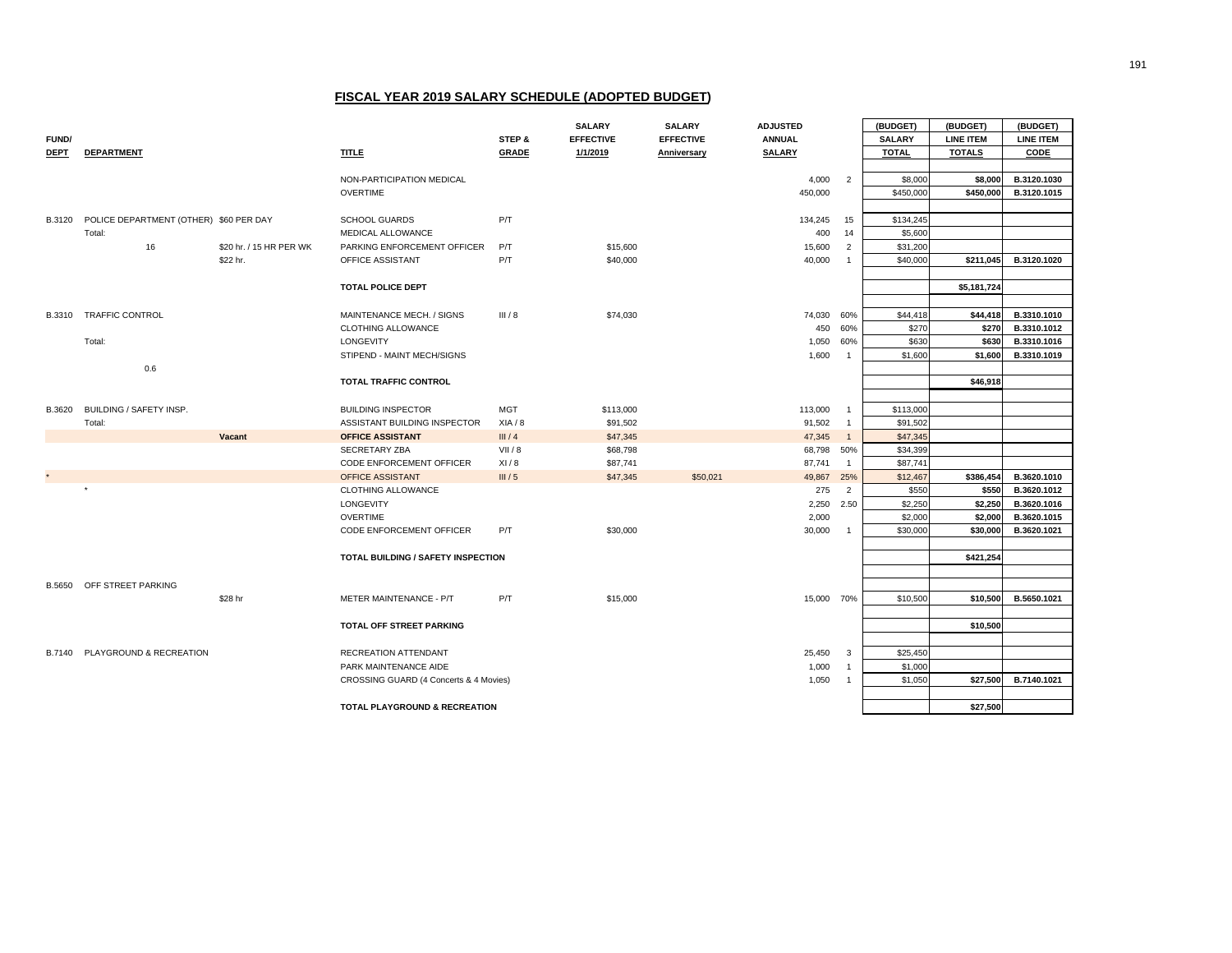|               |                              |               |                                      |              | <b>SALARY</b>    | <b>SALARY</b>    | <b>ADJUSTED</b> |                | (BUDGET)      | (BUDGET)         | (BUDGET)         |
|---------------|------------------------------|---------------|--------------------------------------|--------------|------------------|------------------|-----------------|----------------|---------------|------------------|------------------|
| <b>FUND/</b>  |                              |               |                                      | STEP &       | <b>EFFECTIVE</b> | <b>EFFECTIVE</b> | <b>ANNUAL</b>   |                | <b>SALARY</b> | <b>LINE ITEM</b> | <b>LINE ITEM</b> |
| <b>DEPT</b>   | <b>DEPARTMENT</b>            |               | <b>TITLE</b>                         | <b>GRADE</b> | 1/1/2019         | Anniversary      | <b>SALARY</b>   |                | <b>TOTAL</b>  | <b>TOTALS</b>    | CODE             |
|               |                              |               |                                      |              |                  |                  |                 |                |               |                  |                  |
|               |                              |               |                                      |              |                  |                  |                 |                |               |                  |                  |
| <b>B.8010</b> | <b>BOARD OF APPEALS</b>      |               | SECRETARY ZBA                        | VII / 8      | \$68,798         |                  | 68,798 25%      |                | \$17,200      | \$17,200         | B.8010.1010      |
|               |                              |               | LONGEVITY                            |              |                  |                  | 800             | 25%            | \$200         | \$200            | B.8010.1016      |
|               |                              | \$70 per mtg. | <b>OVERTIME</b>                      |              |                  |                  | 840             |                | \$840         | \$840            | B.8010.1015      |
|               |                              |               |                                      |              |                  |                  |                 |                |               |                  |                  |
|               |                              |               | TOTAL BOARD OF APPEALS               |              |                  |                  |                 |                |               | \$18,240         |                  |
|               |                              |               |                                      |              |                  |                  |                 |                |               |                  |                  |
|               | B.8020 PLANNING BOARD        |               | SECRETARY ZBA                        | VII / 8      | \$68,798         |                  | 68,798 25%      |                | \$17,200      | \$17,200         | B.8020.1010      |
|               |                              |               | LONGEVITY                            |              |                  |                  | 800             | 25%            | \$200         | \$200            | B.8020.1016      |
|               |                              | \$70 per mtg. | <b>OVERTIME</b>                      |              |                  |                  | 840             |                | \$840         | \$840            | B.8020.1015      |
|               |                              |               |                                      |              |                  |                  |                 |                |               |                  |                  |
|               |                              |               | <b>TOTAL PLANNING BOARD</b>          |              |                  |                  |                 |                |               | \$18,240         |                  |
|               |                              |               |                                      |              |                  |                  |                 |                |               |                  |                  |
|               | B.8090 ENVIRONMENTAL CONTROL |               | ENVIRONMENTAL COORDINATOR            | <b>MGT</b>   | \$80,587         |                  | 80,587          | $\overline{1}$ | \$80,587      | \$80,587         | B.8090.1010      |
|               | Total:                       |               | <b>CLOTHING ALLOWANCE</b>            |              |                  |                  | 500             | $\mathbf{1}$   | \$500         | \$500            | B.8090.1012      |
|               | $\mathbf{1}$                 |               | LONGEVITY                            |              |                  |                  | 925             | $\overline{1}$ | \$925         | \$925            | B.8090.1016      |
|               |                              |               | <b>OVERTIME</b>                      |              |                  |                  |                 |                | \$0           | \$0              | B.8090.1015      |
|               |                              |               | <b>TOTAL ENVIRONMENTAL CONTROL</b>   |              |                  |                  |                 |                |               | \$82,012         |                  |
|               |                              |               |                                      |              |                  |                  |                 |                |               |                  |                  |
|               |                              |               |                                      |              |                  |                  |                 |                |               |                  |                  |
|               |                              |               | <b>TOTAL PART TOWN FUND</b>          |              |                  |                  |                 |                | \$5,864,288   | \$5,864,288      |                  |
|               |                              |               |                                      |              |                  |                  |                 |                |               |                  |                  |
|               | DB.5110 ROAD MAINTENANCE     |               | <b>GENERAL FOREMAN</b>               | <b>MGT</b>   | \$86,175         |                  | 86,175 93%      |                | \$80,143      |                  |                  |
|               | Total:                       |               | SEWER MAINTENANCE FOREMAN            | IV/8         | \$77,538         |                  | 77,538          | 50%            | \$38,769      |                  |                  |
|               | 16.58                        |               | <b>LABOR FOREMAN</b>                 | IV/8         | \$77,538         |                  | 77,538          | $\overline{1}$ | \$77,538      |                  |                  |
|               |                              |               | PARK FOREMAN                         | IV/8         | \$77,538         |                  | 77,538          | $\overline{1}$ | \$77,538      |                  |                  |
|               |                              |               | MOTOR EQUIPMENT OPERATOR II          | III/8        | \$74,030         |                  | 74,030          | $\overline{1}$ | \$74,030      |                  |                  |
|               |                              |               | MOTOR EQUIPMENT OPERATOR II          | III/8        | \$74,030         |                  | 74,030          | 50%            | \$37,015      |                  |                  |
|               |                              |               | TREE TRIMMER                         | III/8        | \$74,030         |                  | 74,030          | $\overline{1}$ | \$74,030      |                  |                  |
|               |                              |               | TREE TRIMMER                         | III/8        | \$74,030         |                  | 74,030          | $\overline{1}$ | \$74,030      |                  |                  |
|               |                              |               | MOTOR EQUIPMENT OPERATOR II          | III/8        | \$74,030         |                  | 74,030          | $\overline{1}$ | \$74,030      |                  |                  |
|               |                              |               | MOTOR EQUIPMENT OPERATOR II          | III/8        | \$74,030         |                  | 74,030          | $\overline{1}$ | \$74,030      |                  |                  |
|               |                              |               | MAINTENANCE MECH. / SIGNS            | III/8        | \$74,030         |                  | 74,030 40%      |                | \$29,612      |                  |                  |
|               |                              |               | MOTOR EQUIPMENT OPERATOR I           | II/8         | \$71,295         |                  | 71,295          | 50%            | \$35,648      |                  |                  |
|               |                              |               | MOTOR EQUIPMENT OPERATOR I           | II/8         | \$71,295         |                  | 71,295          | $\overline{1}$ | \$71,295      |                  |                  |
|               |                              |               | <b>MOTOR EQUIPMENT OPERATOR I</b>    | II/7         | \$62,753         | \$67,025         | 63,246          | $\overline{1}$ | \$63,246      |                  |                  |
|               |                              |               | MOTOR EQUIPMENT OPERATOR I           | II/7         | \$62,753         | \$67,025         | 65,431          | $\overline{1}$ | \$65,431      |                  |                  |
|               |                              |               | SKILLED LABORER                      | II/8         | \$71,295         |                  | 71,295          | $\overline{1}$ | \$71,295      |                  |                  |
|               |                              |               | LABORER                              | 1/8          | \$68,557         |                  | 68,557          | $\overline{1}$ | \$68,557      |                  |                  |
|               |                              |               | <b>LABORER</b>                       | 1/6          | \$55,324         | \$59,735         | 56,257          | $\overline{1}$ | \$56,257      |                  |                  |
|               |                              |               | OFFICE ASSISTANT                     | III/5        | \$47,345         | \$50,021         | 49,867          | 75%            | \$37,400      | \$1,179,893      | DB.5110.1010     |
|               | \$28 hr                      |               | LABORER - P/T                        | P/T          | \$7,500          |                  | 7,500           | $\overline{1}$ | \$7,500       |                  |                  |
|               | \$12 hr                      |               | LABORER - P/T SUMMER HELP            | P/T          | \$8,000          |                  | 8,000           | $\overline{1}$ | \$8,000       | \$15,500         | DB.5110.1021     |
|               |                              |               | STIPEND - ASSISTING GENERAL FOREMAN  |              |                  |                  | 2,800           | 1.0            | \$2,800       |                  |                  |
|               |                              |               | STIPEND - CERTIFIED CHEMICAL SPRAYER |              |                  |                  | 750             | $\overline{1}$ | \$750         | \$3,550          | DB.5110.1019     |
|               |                              |               | CLOTHING ALLOWANCE                   |              |                  |                  |                 | 450 15.83      | \$7,124       | \$7,124          | DB.5110.1012     |
|               |                              |               | LONGEVITY                            |              |                  |                  | 11,788          | 11.83          | \$11,788      | \$11,788         | DB.5110.1016     |
|               |                              |               | <b>OVERTIME</b>                      |              |                  |                  | 65,000          |                | \$65,000      | \$65,000         | DB.5110.1015     |
|               |                              |               | TOTAL ROAD MAINTENANCE               |              |                  |                  |                 |                |               | \$1,282,855      |                  |
|               |                              |               |                                      |              |                  |                  |                 |                |               |                  |                  |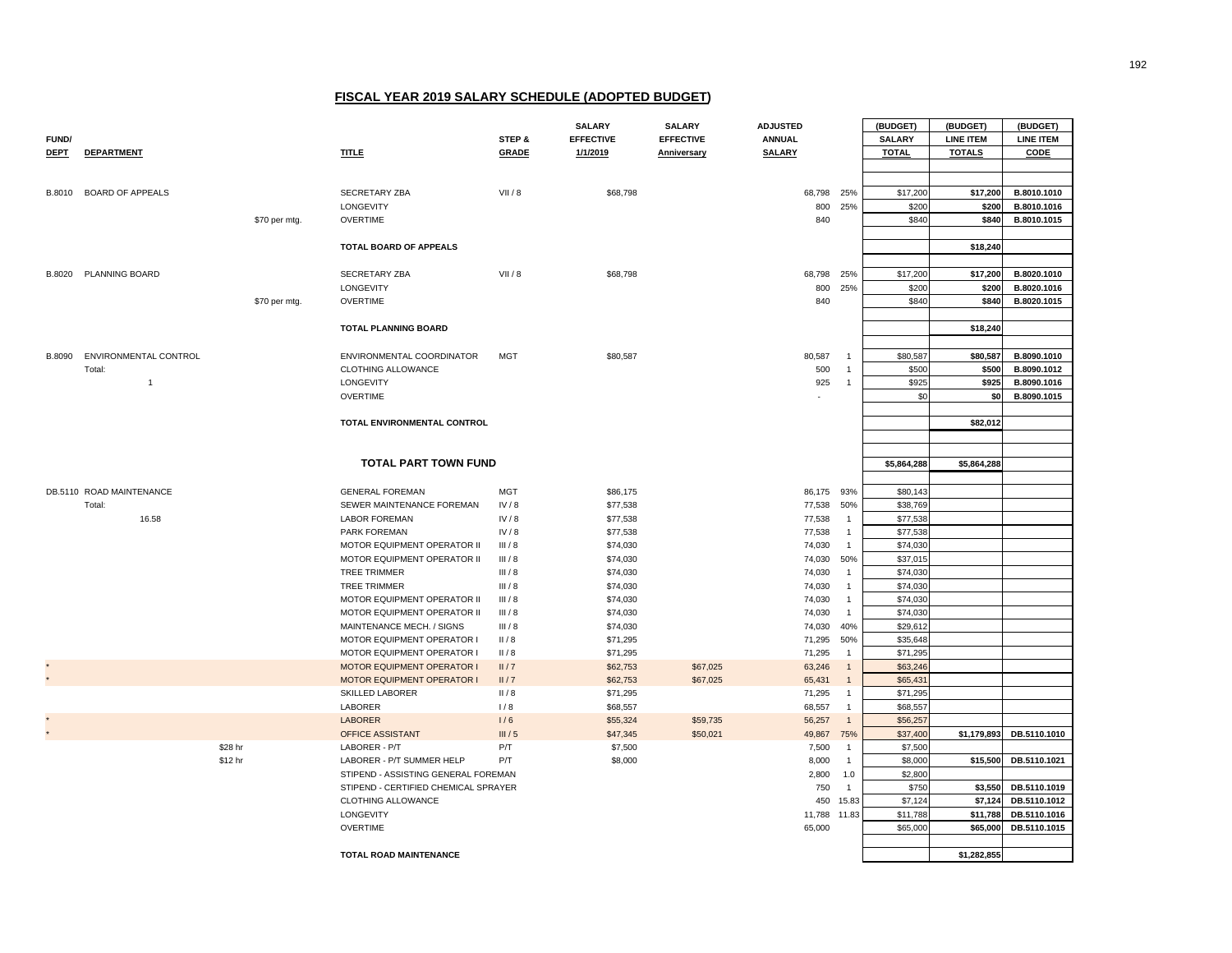|              |                             |            |                                     |              | <b>SALARY</b>    | <b>SALARY</b>    | <b>ADJUSTED</b> |                | (BUDGET)      | (BUDGET)         | (BUDGET)         |
|--------------|-----------------------------|------------|-------------------------------------|--------------|------------------|------------------|-----------------|----------------|---------------|------------------|------------------|
| <b>FUND/</b> |                             |            |                                     | STEP &       | <b>EFFECTIVE</b> | <b>EFFECTIVE</b> | <b>ANNUAL</b>   |                | <b>SALARY</b> | <b>LINE ITEM</b> | <b>LINE ITEM</b> |
| <b>DEPT</b>  | <b>DEPARTMENT</b>           |            | <b>TITLE</b>                        | <b>GRADE</b> | 1/1/2019         | Anniversary      | <b>SALARY</b>   |                | <b>TOTAL</b>  | <b>TOTALS</b>    | CODE             |
|              |                             |            |                                     |              |                  |                  |                 |                |               |                  |                  |
|              |                             |            |                                     |              |                  |                  |                 |                |               |                  |                  |
|              | DB.5130 CENTRAL GARAGE      |            | <b>GARAGE FOREMAN</b>               | <b>MGT</b>   | \$86,175         |                  | 86,175          | $\overline{1}$ | \$86,175      |                  |                  |
|              | Total:                      |            | AUTO MECHANIC                       | IV/8         | \$77,538         |                  | 77,538          | $\overline{1}$ | \$77,538      |                  |                  |
|              | 5                           |            | AUTO MECHANIC                       | IV/8         | \$77,538         |                  | 77,538          | $\overline{1}$ | \$77,538      |                  |                  |
|              |                             |            | <b>AUTO MECHANIC</b>                | IV/8         | \$77,538         |                  | 77,538          | $\overline{1}$ | \$77,538      |                  |                  |
|              |                             |            | <b>AUTO MECHANIC</b>                | IV/7         | \$68,256         | \$72,897         | 71,469          | $\overline{1}$ | \$71,469      | \$390,258        | DB.5130.1010     |
|              |                             | \$15 hr    | LABORER - P/T                       | P/T          |                  |                  | 15,000          | $\overline{1}$ | \$15,000      | \$15,000         | DB.5130.1021     |
|              |                             |            | STIPEND - ASSISTING LEAD MAINT MECH |              |                  |                  | 2,500           | $\overline{1}$ | \$2,500       | \$2,500          | DB.5130.1019     |
|              |                             |            | <b>TOOL ALLOWANCE</b>               |              |                  |                  | 300             | 5              | \$1,500       | \$1,500          | DB.5130.1014     |
|              |                             |            | CLOTHING ALLOWANCE                  |              |                  |                  | 450             | 5              | \$2,250       | \$2,250          | DB.5130.1012     |
|              |                             |            | LONGEVITY                           |              |                  |                  | 3,700           | $\overline{4}$ | \$3,700       | \$3,700          | DB.5130.1016     |
|              |                             |            | <b>OVERTIME</b>                     |              |                  |                  | 40,000          |                | \$40,000      | \$40,000         | DB.5130.1015     |
|              |                             |            |                                     |              |                  |                  |                 |                |               |                  |                  |
|              |                             |            | TOTAL CENTRAL GARAGE                |              |                  |                  |                 |                |               | \$455,208        |                  |
|              |                             |            |                                     |              |                  |                  |                 |                |               |                  |                  |
|              |                             |            |                                     |              |                  |                  |                 |                |               |                  |                  |
|              |                             |            |                                     |              |                  |                  |                 |                |               |                  |                  |
|              | DB.5142 SNOW REMOVAL        |            | <b>OVERTIME</b>                     |              |                  |                  | 145,000         |                | \$145,000     | \$145,000        | DB.5142.1015     |
|              |                             |            |                                     |              |                  |                  |                 |                |               |                  |                  |
|              | <b>Total Highway Dept.:</b> | 23.8       | <b>TOTAL HIGHWAY FUND</b>           |              |                  |                  |                 |                | \$1,883,063   | \$1,883,063      |                  |
|              |                             |            |                                     |              |                  |                  |                 |                |               |                  |                  |
|              | SF.3410 FIRE DISTRICT       |            | LIEUTENANT                          |              | \$111,839        |                  | 111,839         | $\overline{1}$ | \$111,839     |                  |                  |
|              | Total:                      |            | LIEUTENANT                          |              | \$111,839        |                  | 111,839         | $\overline{1}$ | \$111,839     |                  |                  |
|              | 14                          |            | LIEUTENANT                          |              | \$111,839        |                  | 111,839         | $\overline{1}$ | \$111,839     |                  |                  |
|              |                             |            | FIREFIGHTER - 1st Grade             |              | \$97,856         |                  | 97,856          | $\overline{1}$ | \$97,856      |                  |                  |
|              |                             |            | FIREFIGHTER - 1st Grade             |              | \$97,856         |                  | 97,856          | $\overline{1}$ | \$97,856      |                  |                  |
|              |                             |            | FIREFIGHTER - 1st Grade             |              | \$97,856         |                  | 97,856          | $\overline{1}$ | \$97,856      |                  |                  |
|              |                             |            | FIREFIGHTER - 1st Grade             |              | \$97,856         |                  | 97,856          | $\overline{1}$ | \$97,856      |                  |                  |
|              |                             |            | FIREFIGHTER - 1st Grade             |              | \$97,856         |                  | 97,856          | $\overline{1}$ | \$97,856      |                  |                  |
|              |                             |            | FIREFIGHTER - 1st Grade             |              | \$97,856         |                  | 97,856          | $\overline{1}$ | \$97,856      |                  |                  |
|              |                             |            | FIREFIGHTER - In Grade              |              | \$87,023         | \$97,856         | 94,898          | $\overline{1}$ | \$94,898      |                  |                  |
|              |                             |            | FIREFIGHTER - In Grade              |              | \$77,590         | \$87,723         | 79,617          | $\overline{1}$ | \$79,617      |                  |                  |
|              |                             |            | FIREFIGHTER - In Grade              |              | \$54,706         | \$65,493         | 63,377          | $\overline{1}$ | \$63,377      |                  |                  |
|              |                             |            | FIREFIGHTER - In Grade              |              | \$43,919         | \$54,706         | 52,051          | $\overline{1}$ | \$52,05       |                  |                  |
|              |                             |            | FIREFIGHTER - In Grade              |              | \$43,919         | \$54,706         | 52,051          | $\overline{1}$ | \$52,05       | \$1,264,646      | SF.3410.1010     |
|              |                             |            | STIPEND - EMT                       |              |                  |                  | 1,500           | 14             | \$21,000      | \$21,000         | SF.3410.1019     |
|              |                             |            | UNIFORM MAINTENANCE ALLOWANCE       |              |                  |                  | 250             | 14             | \$3,500       | \$3,500          | SF.3410.1012     |
|              |                             |            | SHOE ALLOWANCE                      |              |                  |                  | 125             | 14             | \$1,750       | \$1,750          | SF.3410.1013     |
|              |                             |            | <b>HOLIDAY</b>                      |              |                  |                  | 72,838          | 14             | \$72,838      | \$72,838         | SF.3410.1017     |
|              |                             |            | LONGEVITY                           |              |                  |                  | 6,550           | $\overline{7}$ | \$6,550       | \$6,550          | SF.3410.1016     |
|              |                             |            | <b>OVERTIME</b>                     |              |                  |                  | 150,000         |                | \$150,000     | \$150,000        | SF.3410.1015     |
|              |                             | \$15 hr    | INT. CLERK - P/T (SECRETARY)        | P/T          |                  |                  | 1,500           | $\overline{1}$ | \$1,500       |                  |                  |
|              |                             | \$22.50 hr | INT. CLERK - P/T                    | P/T          |                  |                  | 4,200           | $\overline{1}$ | \$4,200       | \$5,700          | SF.3410.1021     |
|              |                             |            |                                     |              |                  |                  |                 |                |               |                  |                  |
|              |                             |            | <b>TOTAL FIRE DISTRICT</b>          |              |                  |                  |                 |                | \$1,525,984   | \$1,525,984      |                  |
|              |                             |            |                                     |              |                  |                  |                 |                |               |                  |                  |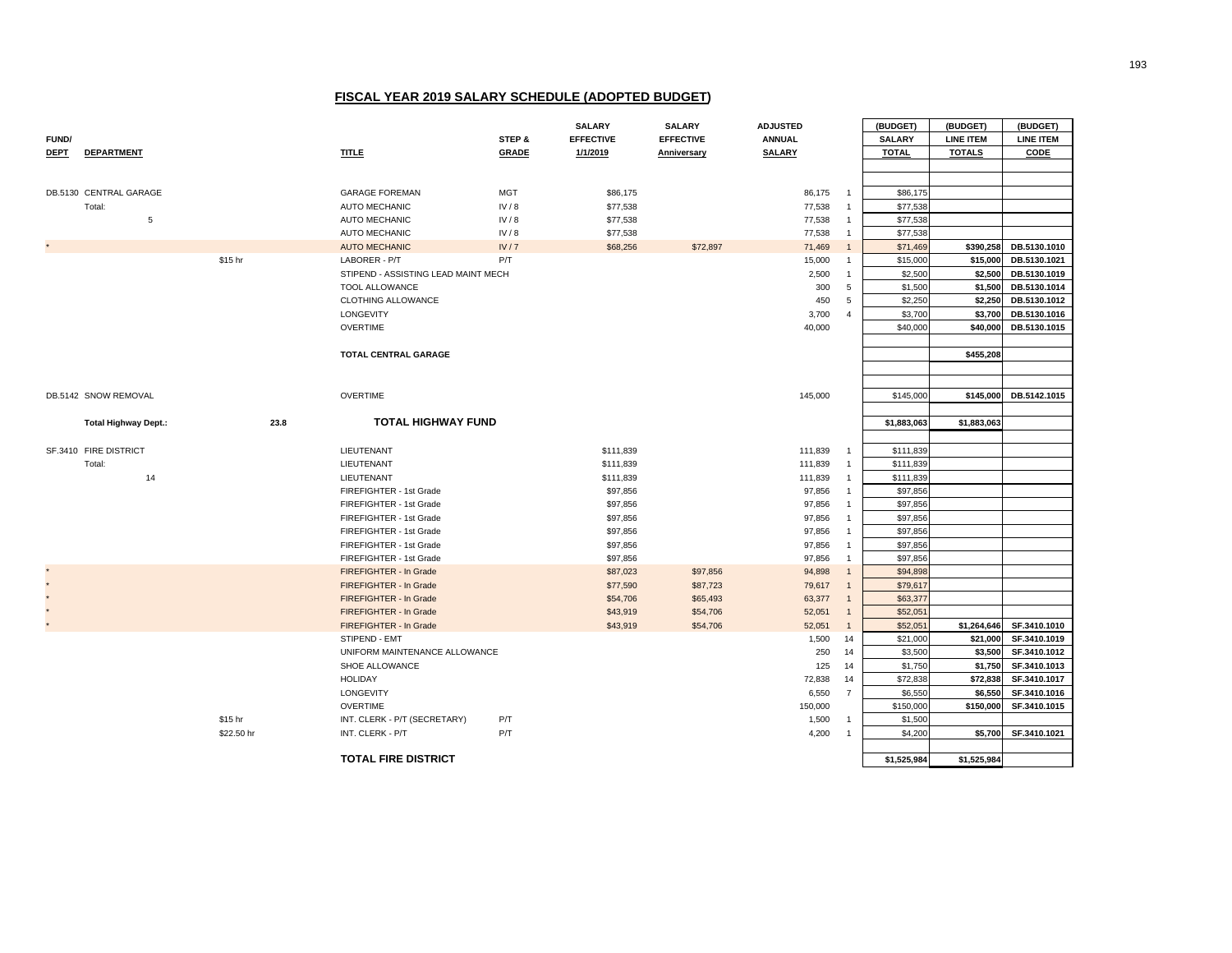|                                 |                                  |                                       |                    | <b>SALARY</b>    | <b>SALARY</b>    | <b>ADJUSTED</b> |                | (BUDGET)      | (BUDGET)         | (BUDGET)              |
|---------------------------------|----------------------------------|---------------------------------------|--------------------|------------------|------------------|-----------------|----------------|---------------|------------------|-----------------------|
| <b>FUND/</b>                    |                                  |                                       | STEP &             | <b>EFFECTIVE</b> | <b>EFFECTIVE</b> | <b>ANNUAL</b>   |                | <b>SALARY</b> | <b>LINE ITEM</b> | <b>LINE ITEM</b>      |
| <b>DEPT</b>                     | <b>DEPARTMENT</b>                | <b>TITLE</b>                          | <b>GRADE</b>       | 1/1/2019         | Anniversary      | <b>SALARY</b>   |                | <b>TOTAL</b>  | <b>TOTALS</b>    | CODE                  |
|                                 |                                  |                                       |                    |                  |                  |                 |                |               |                  |                       |
|                                 |                                  |                                       |                    |                  |                  |                 |                |               |                  |                       |
|                                 | SL.5182 STREET LIGHTING DISTRICT | MOTOR EQUIPMENT OPERATOR II           | III/8              | \$74,030         |                  | 74,030 50%      |                | \$37,015      | \$37,015         | SL.5182.1010          |
|                                 | Total:                           | LONGEVITY                             |                    |                  |                  | 1,050           | 50%            | \$527         | \$527            | SL.5182.1016          |
|                                 | 0.50                             | <b>STIPEND</b>                        |                    |                  |                  | 750             | $\overline{1}$ | \$750         |                  | \$750 SL.5182.1019    |
|                                 |                                  | CLOTHING ALLOWANCE                    |                    |                  |                  | 450             | 50%            | \$225         | \$225            | SL.5182.1012          |
|                                 |                                  | <b>OVERTIME</b>                       |                    |                  |                  | 1,000           |                | \$1,000       | \$1,000          | SL.5182.1015          |
|                                 |                                  |                                       |                    |                  |                  |                 |                |               |                  |                       |
|                                 |                                  | <b>TOTAL STREET LIGHTING DISTRICT</b> |                    |                  |                  |                 |                | \$39,517      | \$39,517         |                       |
|                                 |                                  |                                       |                    |                  |                  |                 |                |               |                  |                       |
|                                 | SM.4189 AMBULANCE DISTRICT       | ADMINISTRATOR / DPTY EMER MGR MGT     |                    | \$114,830        |                  | 114,830         |                | \$114,830     |                  |                       |
|                                 | Total:                           | <b>BLS COORDINATOR</b>                | X/8                | \$79,597         |                  | 79,597          | $\overline{1}$ | \$79,597      | \$194,427        | SM.4189.1010          |
|                                 |                                  | LONGEVITY                             |                    |                  |                  | 1,725           | $\overline{2}$ | \$1,725       |                  | \$1,725 SM.4189.1016  |
|                                 | \$19.05 per hr                   | <b>EMT PART TIME</b>                  |                    |                  |                  | 25,000          |                | \$25,000      |                  | \$25,000 SM.4189.1027 |
|                                 | \$32.90 per hr                   | PARAMEDIC PART TIME                   |                    |                  |                  | 585,000         |                | \$585,000     | \$585,000        | SM.4189.1028          |
|                                 |                                  |                                       |                    |                  |                  |                 |                |               |                  |                       |
|                                 |                                  | <b>TOTAL AMBULANCE DISTRICT</b>       |                    |                  |                  |                 |                |               |                  |                       |
|                                 |                                  |                                       |                    |                  |                  |                 |                | \$806,152     | \$806,152        |                       |
|                                 | SS.8120 SEWER DISTRICT           | <b>GENERAL FOREMAN</b>                |                    | \$86,175         |                  | 86,175 7%       |                | \$6,032       |                  |                       |
|                                 | Total:                           | SEWER MAINTENANCE FOREMAN             | <b>MGT</b><br>IV/8 | \$77,538         |                  | 77,538          | 50%            | \$38,769      |                  |                       |
|                                 | 1.07                             | MOTOR EQUIPMENT OPERATOR I            | II/8               | \$71,295         |                  | 71,295          | 50%            | \$35,648      | \$80,449         | SS.8120.1010          |
|                                 |                                  | CLOTHING ALLOWANCE                    |                    |                  |                  | 450             | 1.07           | \$482         | \$482            | SS.8120.1012          |
|                                 |                                  | LONGEVITY                             |                    |                  |                  | 1,132           | 1.07           | \$1,132       | \$1,132          | SS.8120.1016          |
|                                 |                                  | STIPEND - SEWER FOREMAN               |                    |                  |                  | 750             | $\overline{1}$ | \$750         | \$750            | SS.8120.1019          |
|                                 |                                  | <b>OVERTIME</b>                       |                    |                  |                  | 8,000           |                | \$8,000       | \$8,000          | SS.8120.1015          |
|                                 |                                  |                                       |                    |                  |                  |                 |                |               |                  |                       |
|                                 |                                  | <b>TOTAL SEWER DISTRICT</b>           |                    |                  |                  |                 |                | \$90,813      | \$90,813         |                       |
|                                 |                                  |                                       |                    |                  |                  |                 |                |               |                  |                       |
|                                 |                                  |                                       |                    |                  |                  |                 |                |               |                  |                       |
| <b>TOTAL PERSONNEL SERVICES</b> |                                  |                                       |                    |                  |                  |                 |                |               | \$15,264,603     |                       |
|                                 |                                  |                                       |                    |                  |                  |                 |                |               |                  |                       |
|                                 |                                  |                                       |                    |                  |                  |                 |                |               |                  |                       |